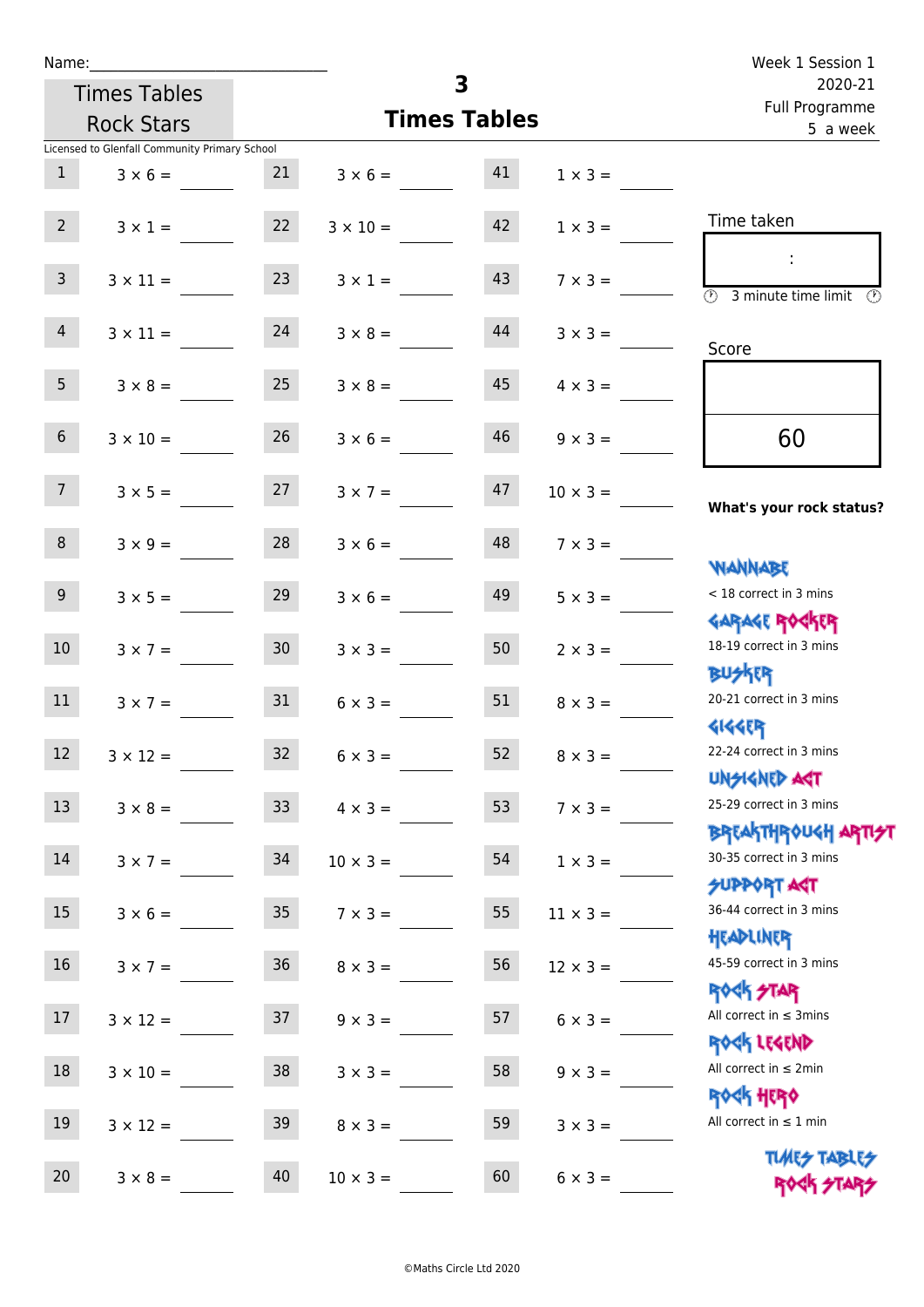| Name:          |                                               |    |                        |    |                               |          |                       |    |                                 | Week 1 Session 2                                          |
|----------------|-----------------------------------------------|----|------------------------|----|-------------------------------|----------|-----------------------|----|---------------------------------|-----------------------------------------------------------|
|                | <b>Times Tables</b>                           |    |                        | 3  |                               |          |                       |    |                                 | 2020-21<br>Full Programme                                 |
|                | <b>Rock Stars</b>                             |    |                        |    | <b>Times Tables</b>           | 5 a week |                       |    |                                 |                                                           |
|                | Licensed to Glenfall Community Primary School |    |                        |    |                               |          |                       |    |                                 |                                                           |
| $\,1\,$        |                                               | 13 |                        | 25 |                               | 37       |                       | 49 |                                 |                                                           |
|                | 3<br>15                                       |    | 33<br>3                |    | $30\,$<br>3                   |          | 27<br>3               |    | $\mathsf{3}$<br>18              | Time taken                                                |
|                |                                               |    |                        |    |                               |          |                       |    |                                 |                                                           |
| $\overline{2}$ |                                               | 14 |                        | 26 |                               | 38       |                       | 50 |                                 |                                                           |
|                | $21\,$<br>3                                   |    | 24<br>$\mathsf{3}$     |    | 24<br>3                       |          | 12<br>3               |    | $\mathsf 3$<br>24               | $\overline{\odot}$<br>3 minute time limit<br>$\mathbb{C}$ |
|                |                                               |    |                        |    |                               |          |                       |    |                                 |                                                           |
| $\mathsf{3}$   |                                               | 15 |                        | 27 |                               | 39       |                       | 51 |                                 | Score                                                     |
|                | 3<br>36                                       |    | 15<br>$\mathsf 3$      |    | 3<br>$12\,$                   |          | $\boldsymbol{9}$<br>3 |    | $\mathsf 3$<br>3                |                                                           |
|                |                                               |    |                        |    |                               |          |                       |    |                                 |                                                           |
| $\overline{4}$ |                                               | 16 |                        | 28 |                               | 40       |                       | 52 |                                 | 60                                                        |
|                | 33<br>3                                       |    | 15<br>$\mathsf{3}$     |    | 24<br>$\mathsf{3}$            |          | 24<br>3               |    | $12\,$<br>$\mathsf{3}$          |                                                           |
|                |                                               |    |                        |    |                               |          |                       |    |                                 | What's your rock status?                                  |
| 5              |                                               | 17 |                        | 29 |                               | 41       |                       | 53 |                                 |                                                           |
|                | 3<br>30                                       |    | 33<br>$\mathsf 3$      |    | 21<br>3                       |          | $21\,$<br>3           |    | $\mathsf 3$<br>$\boldsymbol{9}$ | <b>WANNABE</b>                                            |
|                |                                               |    |                        |    |                               |          |                       |    |                                 | < 18 correct in 3 mins                                    |
| $6\,$          |                                               | 18 |                        | 30 |                               | 42       |                       | 54 |                                 | <b>GARAGE RO</b>                                          |
|                | 3<br>$\mathsf{3}$                             |    | $\mathsf 3$<br>24      |    | 3<br>9                        |          | $15\,$<br>3           |    | 3<br>12                         | 18-19 correct in 3 mins                                   |
|                |                                               |    |                        |    |                               |          |                       |    |                                 | <b>BUSKER</b>                                             |
|                |                                               | 19 |                        | 31 |                               | 43       |                       | 55 |                                 | 20-21 correct in 3 mins                                   |
|                | $\boldsymbol{9}$<br>3                         |    | $18\,$<br>3            |    | 15<br>3                       |          | 36<br>3               |    | $\mathsf{3}$<br>3               | 4144ER                                                    |
|                |                                               |    |                        |    |                               |          |                       |    |                                 | 22-24 correct in 3 mins<br><b>UNSIGNED AGT</b>            |
| 8              |                                               | 20 |                        | 32 |                               | 44       |                       | 56 |                                 | 25-29 correct in 3 mins                                   |
|                | $\mathsf{3}$<br>27                            |    | $\overline{3}$<br>6    |    | 3 <sup>1</sup><br>24          |          | $\mathsf{3}$<br>3     |    | $\mathsf 3$<br>21               | <b>BREAKTHROUGH</b>                                       |
|                |                                               |    |                        |    |                               |          |                       |    |                                 | 30-35 correct in 3 mins                                   |
| 9              |                                               | 21 |                        | 33 |                               | 45       |                       | 57 |                                 | <b>SUPPORT AGT</b>                                        |
|                | $12\,$<br>3                                   |    | 21<br>$\mathsf 3$      |    | $30\,$<br>3                   |          | 27<br>3               |    | 3<br>9                          | 36-44 correct in 3 mins                                   |
|                |                                               |    |                        |    |                               |          |                       |    |                                 | HEADLINER                                                 |
| $10$           |                                               | 22 |                        | 34 |                               | 46       |                       | 58 |                                 | 45-59 correct in 3 mins                                   |
|                | 15<br>3                                       |    | $21\,$<br>$\mathsf{3}$ |    | 27<br>$\overline{\mathbf{3}}$ |          | 15<br>3               |    | 36<br>3                         | <b>ROCK STAR</b>                                          |
|                |                                               |    |                        |    |                               |          |                       |    |                                 | All correct in $\leq$ 3mins                               |
| $11\,$         |                                               | 23 |                        | 35 |                               | 47       |                       | 59 |                                 | ROCK LEGEND<br>All correct in $\leq 2$ min                |
|                | 3<br>3                                        |    | 3<br>3                 |    | 3<br>9                        |          | 15<br>3               |    | 3<br>6                          | <b>《内 HER》</b>                                            |
|                |                                               |    |                        |    |                               |          |                       |    |                                 | All correct in $\leq 1$ min                               |
| 12             |                                               | 24 |                        | 36 |                               | 48       |                       | 60 |                                 | <b>TIMES TABLES</b>                                       |
|                | 33<br>3                                       |    | 3<br>9                 |    | $27\,$<br>3                   |          | $15\,$<br>3           |    | 3<br>24                         |                                                           |
|                |                                               |    |                        |    |                               |          |                       |    |                                 |                                                           |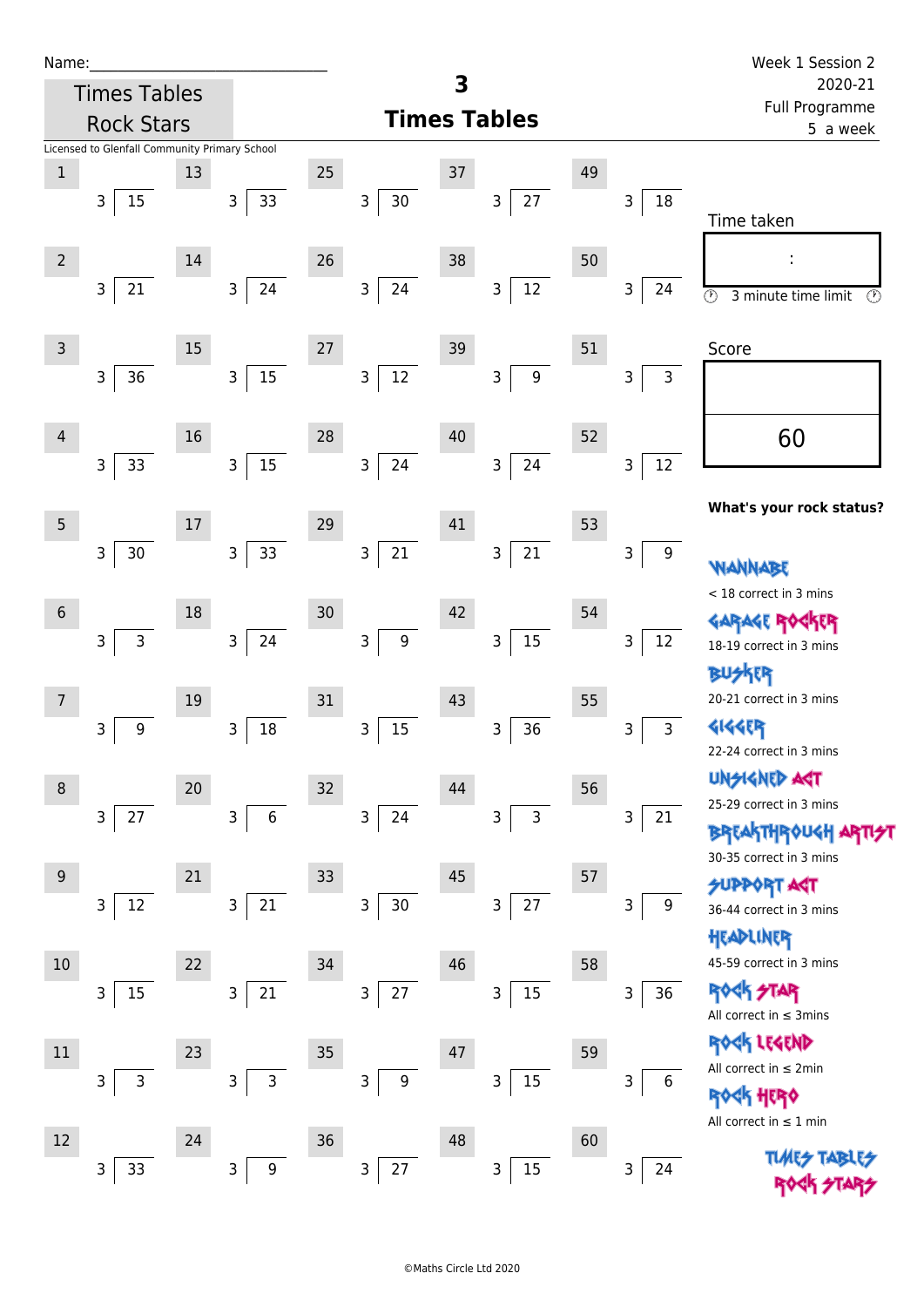| Name:          |                 |                                               |                  |                        |                        |    |                            | Week 1 Session 3                                      |
|----------------|-----------------|-----------------------------------------------|------------------|------------------------|------------------------|----|----------------------------|-------------------------------------------------------|
|                |                 | <b>Times Tables</b>                           |                  |                        | 3                      |    |                            | 2020-21<br>Full Programme                             |
|                |                 | <b>Rock Stars</b>                             |                  |                        | <b>Times Tables</b>    |    |                            | 5 a week                                              |
|                | 3               | Licensed to Glenfall Community Primary School | 3                | 3                      | 3                      |    | 3                          |                                                       |
| $\mathbf{1}$   | $\times 8$      | 13                                            | $\times$ 5       | 25<br>$\times$ 12      | 37<br>$\times$ 11      | 49 | $\times$ 12                |                                                       |
|                |                 |                                               |                  |                        |                        |    |                            | Time taken                                            |
|                | 3               |                                               | 3                | 3                      | 3                      |    | $\ensuremath{\mathsf{3}}$  |                                                       |
| $\overline{2}$ | $\times$ 1      | 14                                            | $\times$ 7       | 26<br>$\times$ 1       | 38<br>$\times$ 1       | 50 | $\times$ 7                 |                                                       |
|                |                 |                                               |                  |                        |                        |    |                            | $\circled{r}$<br>3 minute time limit<br>$\mathcal{O}$ |
|                | 3               |                                               | 3                | 3                      | 3                      |    | 3                          |                                                       |
| $\overline{3}$ | $\times$ 7      | 15                                            | $\times$ 10      | 27<br>$\times 8$       | 39<br>$\times$ 5       | 51 | $\times$ 3                 | Score                                                 |
|                |                 |                                               |                  |                        |                        |    |                            |                                                       |
|                | 3               | 16                                            | 3                | 3<br>28                | 3<br>40                |    | 3                          |                                                       |
| $\overline{4}$ | $\times$ 12     |                                               | $\times$ 9       | $\times$ 6             | $\times$ 11            | 52 | $\times$ 10                | 60                                                    |
|                |                 |                                               |                  |                        |                        |    |                            |                                                       |
| 5              | 3               | 17                                            | 3                | 3<br>29                | 3<br>41                | 53 | 3                          | What's your rock status?                              |
|                | $\times$ 3      |                                               | $\times$ 6       | $\times$ 5             | $\times$ 10            |    | $\times$ 9                 |                                                       |
|                |                 |                                               |                  |                        |                        |    |                            | <b>NANNABE</b>                                        |
|                | 3               |                                               | 3                | 3                      | 3                      |    | 3                          | < 18 correct in 3 mins                                |
| $6\phantom{1}$ | $\times$ 8      | 18                                            | $\times$ 11      | 30<br>$\times$ 7       | 42<br>$\times$ 9       | 54 | $\times$ 7                 | <b>GARAGE ROGKER</b>                                  |
|                |                 |                                               |                  |                        |                        |    |                            | 18-19 correct in 3 mins                               |
|                |                 |                                               |                  |                        |                        |    |                            | <b>BUSKER</b>                                         |
| $\overline{7}$ | 3<br>$\times$ 3 | 19                                            | 3<br>$\times$ 7  | 3<br>31<br>$\times$ 2  | 3<br>43<br>$\times$ 9  | 55 | 3<br>$\times$ 7            | 20-21 correct in 3 mins                               |
|                |                 |                                               |                  |                        |                        |    |                            | <b>4144EP</b><br>22-24 correct in 3 mins              |
|                |                 |                                               |                  |                        |                        |    |                            | <b>UNSIGNED AGT</b>                                   |
| $\,8\,$        | 3<br>$\times$ 3 | 20                                            | 3<br>$\times$ 10 | 3<br>32<br>$\times$ 6  | 3<br>44<br>$\times$ 11 | 56 | 3<br>$\times$ 8            | 25-29 correct in 3 mins                               |
|                |                 |                                               |                  |                        |                        |    |                            | BREAKTHRÓUGH ARTI <del>2</del> 1                      |
|                |                 |                                               |                  |                        |                        |    |                            | 30-35 correct in 3 mins                               |
| $9\,$          | 3<br>$\times$ 2 | 21                                            | 3<br>$\times$ 4  | 3<br>33<br>$\times$ 8  | 3<br>45<br>$\times$ 3  | 57 | 3<br>$\times$ 8            | <b>SUPPORT ART</b>                                    |
|                |                 |                                               |                  |                        |                        |    |                            | 36-44 correct in 3 mins                               |
|                |                 |                                               |                  |                        |                        |    |                            | HEADLINER                                             |
| 10             | 3<br>$\times$ 4 | 22                                            | 3<br>$\times$ 10 | 3<br>34<br>$\times$ 4  | 3<br>46<br>$\times$ 1  | 58 | 3<br>$\times 9$            | 45-59 correct in 3 mins                               |
|                |                 |                                               |                  |                        |                        |    |                            | <b>ROCK STAR</b>                                      |
|                |                 |                                               |                  |                        |                        |    |                            | All correct in $\leq$ 3mins                           |
| 11             | 3               | 23                                            | 3<br>$\times$ 1  | 3<br>35<br>$\times$ 10 | 3<br>47<br>$\times$ 9  | 59 | $\mathsf{3}$<br>$\times$ 4 | ROCK LEGEND<br>All correct in $\leq 2$ min            |
|                | $\times$ 12     |                                               |                  |                        |                        |    |                            | ROCK HERO                                             |
|                |                 |                                               |                  |                        |                        |    |                            | All correct in $\leq 1$ min                           |
| 12             | $\mathsf 3$     | 24                                            | 3                | 3<br>36                | 3<br>48                | 60 | 3                          |                                                       |
|                | $\times$ 7      |                                               | $\times$ 9       | $\times$ 12            | $\times$ 2             |    | $\times$ 12                | <b>TUARS TABLES</b><br>ROCK STARS                     |
|                |                 |                                               |                  |                        |                        |    |                            |                                                       |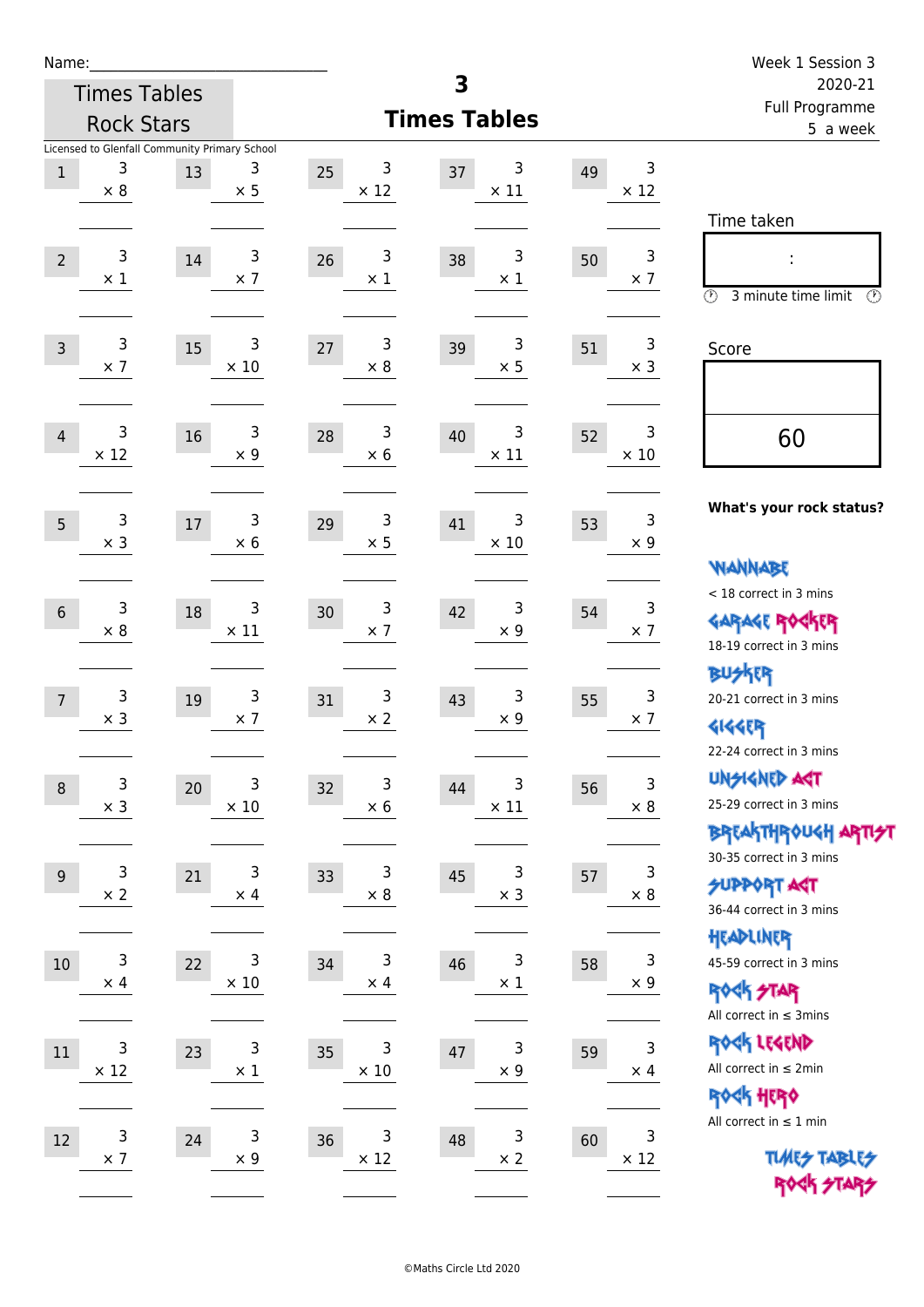|                 | Name:                                         |                 | Week 1 Session 4              |                           |               |                                                                            |
|-----------------|-----------------------------------------------|-----------------|-------------------------------|---------------------------|---------------|----------------------------------------------------------------------------|
|                 | <b>Times Tables</b>                           |                 | $\overline{\mathbf{3}}$       | 2020-21<br>Full Programme |               |                                                                            |
|                 | <b>Rock Stars</b>                             |                 | <b>Times Tables</b>           |                           |               | 5 a week                                                                   |
|                 | Licensed to Glenfall Community Primary School |                 |                               |                           |               |                                                                            |
| 1               | $27 \div 3 =$                                 | 21              | $36 \div 3 = 41$              |                           | $30 \div 3 =$ |                                                                            |
| $2^{\circ}$     | $27 \div 3 =$                                 | 22              | $36 \div 3 =$                 | 42                        | $24 \div 3 =$ | Time taken                                                                 |
| $\mathbf{3}$    | $30 \div 3 =$                                 | 23              | $12 \div 3 =$                 | 43                        | $6 \div 3 =$  | $\sim$<br>$\overline{\mathcal{O}}$<br>3 minute time limit<br>$\mathcal{O}$ |
| 4               | $18 \div 3 = 24$                              |                 | $12 \div 3 =$                 | 44                        | $36 \div 3 =$ | Score                                                                      |
| 5 <sub>1</sub>  | $27 \div 3 =$                                 | 25              | $9 \div 3 =$                  | 45                        | $6 \div 3 =$  |                                                                            |
| 6 <sup>1</sup>  | $36 \div 3 =$                                 | 26              | $12 \div 3 =$                 | 46                        | $18 \div 3 =$ | 60                                                                         |
| 7 <sup>7</sup>  |                                               |                 | $9 \div 3 = 27$ $24 \div 3 =$ | 47                        | $18 \div 3 =$ | What's your rock status?                                                   |
| 8               | $12 \div 3 =$                                 | 28              | $21 \div 3 =$                 | 48                        | $3 \div 3 =$  | <b>NANNABE</b>                                                             |
| 9 <sub>o</sub>  | $15 \div 3 =$                                 | 29              | $24 \div 3 =$                 | 49                        | $24 \div 3 =$ | < 18 correct in 3 mins<br><b>GARAGE ROCKER</b>                             |
| 10 <sup>°</sup> | $3 \div 3 = 30$                               |                 | $9 \div 3 =$                  | 50                        | $24 \div 3 =$ | 18-19 correct in 3 mins<br><b>BUSKER</b>                                   |
| 11              | $9 \div 3 =$                                  |                 | $31 \t 27 \div 3 =$           | 51                        | $36 \div 3 =$ | 20-21 correct in 3 mins<br><b>4144ER</b>                                   |
| 12              | $15 \div 3 =$                                 | 32              | $15 \div 3 =$                 | 52                        | $3 ÷ 3 =$     | 22-24 correct in 3 mins<br><b>UNSIGNED AST</b>                             |
| 13              | $30 \div 3 =$                                 | 33 <sup>°</sup> | $18 \div 3 =$                 | 53                        | $27 \div 3 =$ | 25-29 correct in 3 mins<br><b>BREAKTHROUGH ARTI<del>S</del>T</b>           |
| 14              | $18 \div 3 =$                                 | 34              | $24 \div 3 =$                 | 54                        | $9 ÷ 3 =$     | 30-35 correct in 3 mins<br><b>SUPPORT AGT</b>                              |
| 15 <sub>1</sub> | $30 \div 3 =$                                 | 35 <sub>2</sub> | $9 ÷ 3 =$                     | 55                        | $12 \div 3 =$ | 36-44 correct in 3 mins<br>HEADLINER                                       |
| 16              | $36 ÷ 3 =$                                    | $36\,$          | $27 \div 3 =$                 | 56                        | $21 \div 3 =$ | 45-59 correct in 3 mins<br><b>ROCK STAR</b>                                |
| 17              | $12 \div 3 =$                                 | 37              | $9 ÷ 3 =$                     | 57                        | $21 \div 3 =$ | All correct in $\leq$ 3mins<br>ROCK LEGEND                                 |
| 18              | $27 \div 3 =$                                 | 38              | $36 \div 3 =$                 | 58                        | $12 \div 3 =$ | All correct in $\leq 2$ min<br><b>ROCK HERO</b>                            |
| 19              | $30 \div 3 =$                                 | 39              | $30 \div 3 =$                 | 59                        | $30 \div 3 =$ | All correct in $\leq 1$ min<br><b>TUARS TABLES</b>                         |
| 20              | $36 \div 3 =$                                 | 40              | $27 ÷ 3 =$                    | 60                        | $33 ÷ 3 =$    | ROCK STARS                                                                 |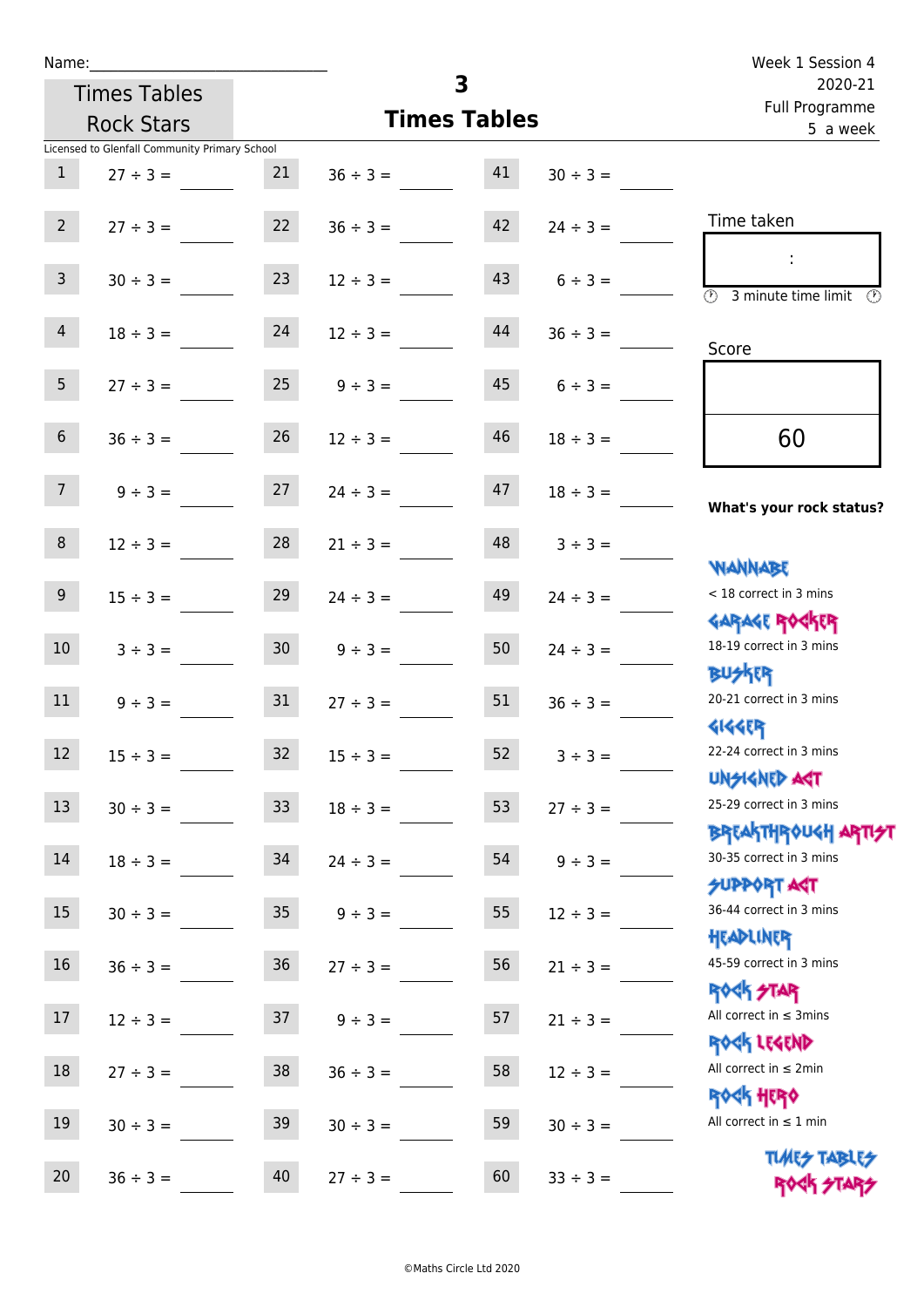| Week 1 Session 5                                                                           |                   |                     |                      |                     |                                               | Name:           |  |  |  |
|--------------------------------------------------------------------------------------------|-------------------|---------------------|----------------------|---------------------|-----------------------------------------------|-----------------|--|--|--|
| 2020-21                                                                                    |                   | 3                   |                      | <b>Times Tables</b> |                                               |                 |  |  |  |
| Full Programme<br>5 a week                                                                 |                   | <b>Times Tables</b> |                      | <b>Rock Stars</b>   |                                               |                 |  |  |  |
|                                                                                            |                   |                     |                      |                     | Licensed to Glenfall Community Primary School |                 |  |  |  |
|                                                                                            | $27 \div 3 =$     | 41                  | $3 \times 5 =$       | 21                  | $3 \times 2 =$                                | 1               |  |  |  |
| Time taken                                                                                 | $33 \div 3 =$     | 42                  | $3 \times 5 =$       | 22                  | $3 \times 5 =$                                | 2 <sup>7</sup>  |  |  |  |
| $\sim 10$<br>$\overline{\textcircled{2}}$ 3 minute time limit $\overline{\textcircled{2}}$ | $15 \div 3 =$     | 43                  | $3 \times 3 =$       | 23                  | $3 \times 12 =$                               | 3 <sup>7</sup>  |  |  |  |
| Score                                                                                      | $30 \div 3 =$     | 44                  | $3 \times 5 =$       | 24                  | $3 \times 5 =$                                | $\overline{4}$  |  |  |  |
|                                                                                            | $24 \div 3 =$     | 45                  | $3 \times 12 =$      | 25                  | $3 \times 11 =$                               | 5 <sub>1</sub>  |  |  |  |
| 60                                                                                         | $27 \div 3 =$     | 46                  | $26 \t 3 \times 5 =$ |                     | $3 \times 7 =$                                | 6 <sup>1</sup>  |  |  |  |
| Add up your time                                                                           | $47 \t3 \div 3 =$ |                     | $3 \times 10 =$      | 27                  | $3 \times 11 =$                               | 7 <sup>7</sup>  |  |  |  |
| <b>Mins</b><br><b>S1 S1</b>                                                                | $27 \div 3 =$     | 48                  | $3 \times 5 =$       | 28                  | $3 \times 10 =$                               | 8               |  |  |  |
| S2                                                                                         | $3 \div 3 =$      | 49                  | $3 \times 2 =$       | 29                  | $3 \times 5 =$                                | 9 <sub>o</sub>  |  |  |  |
| S3                                                                                         | $36 \div 3 =$     | 50                  | $3 \times 8 =$       | 30 <sup>1</sup>     | $3 \times 6 =$                                | 10 <sup>°</sup> |  |  |  |
| S5<br>Total $\qquad$                                                                       | $33 \div 3 =$     | 51                  | $30 \div 3 =$        | 31                  | $3 \times 12 =$                               | 11              |  |  |  |
| <b>Secs</b>                                                                                | $24 \div 3 =$     | 52                  | $15 \div 3 =$        | $32$                | $3 \times 5 =$                                | 12              |  |  |  |
|                                                                                            | $33 \div 3 =$     | 53                  | $18 \div 3 =$        | 33 <sup>°</sup>     | $3 \times 1 =$                                | 13              |  |  |  |
|                                                                                            | $24 \div 3 =$     | 54                  | $24 \div 3 =$        | 34                  | $3 \times 4 =$                                | 14              |  |  |  |
| S5                                                                                         | $36 \div 3 =$     | 55                  | $27 \div 3 =$        | 35                  | $3 \times 12 =$                               | 15              |  |  |  |
| <b>Total</b> __________                                                                    | $56$ $6 \div 3 =$ |                     | $24 \div 3 =$        | 36                  | $3 \times 4 =$                                | 16 <sup>1</sup> |  |  |  |
| Add up your score                                                                          | $57$ $6 \div 3 =$ |                     | $27 \div 3 =$        | 37                  | $3 \times 9 =$                                | 17              |  |  |  |
|                                                                                            | $3 \div 3 =$      | 58                  | $36 \div 3 =$        | 38                  | $3 \times 8 =$                                | 18              |  |  |  |
|                                                                                            | $6 \div 3 =$      | 59                  | $15 \div 3 =$        | 39                  | $3 \times 12 =$                               | 19              |  |  |  |
| S5<br>Total $\frac{1}{1}$                                                                  | $33 \div 3 =$     | 60                  | $24 \div 3 =$        | 40                  | $3 \times 11 =$                               | 20              |  |  |  |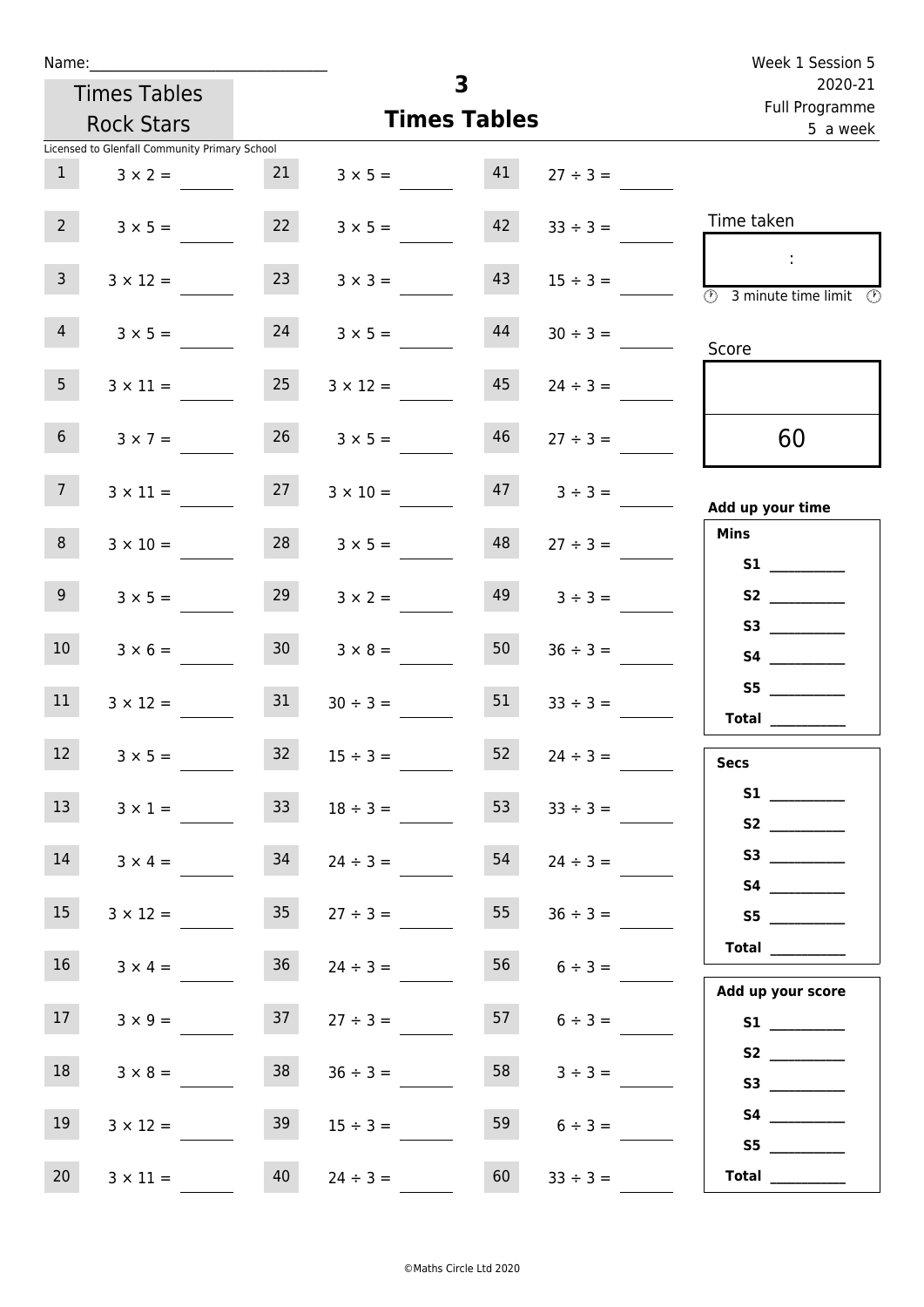| Name:           |                                               |                 | Week 2 Session 1                  |                     |                     |                                                                  |
|-----------------|-----------------------------------------------|-----------------|-----------------------------------|---------------------|---------------------|------------------------------------------------------------------|
|                 | <b>Times Tables</b>                           |                 |                                   | 4                   |                     | 2020-21<br>Full Programme                                        |
|                 | <b>Rock Stars</b>                             |                 |                                   | <b>Times Tables</b> |                     | 5 a week                                                         |
|                 | Licensed to Glenfall Community Primary School |                 |                                   |                     |                     |                                                                  |
| $\mathbf{1}$    | $4 \times 11 =$                               | 21              | $4 \times 9 = 41$                 |                     | $7 \times 4 =$      |                                                                  |
| $2 \quad$       |                                               |                 | $4 \times 4 = 22$ $4 \times 11 =$ | 42                  | $9 \times 4 =$      | Time taken                                                       |
| 3 <sup>7</sup>  | $4 \times 7 =$                                | 23              | $4 \times 10 =$                   | 43                  | $8 \times 4 =$      | $\circled{r}$<br>3 minute time limit                             |
| $\overline{4}$  | $4 \times 6 = 24$                             |                 | $4 \times 6 =$                    | 44                  | $9 \times 4 =$      | Score                                                            |
| 5 <sup>5</sup>  | $4 \times 10 =$                               | 25              | $4 \times 12 =$                   | 45                  | $4 \times 4 =$      |                                                                  |
| 6 <sup>1</sup>  | $4 \times 9 =$                                | 26              | $4 \times 8 =$                    | 46                  | $6 \times 4 =$      | 60                                                               |
| 7 <sup>7</sup>  |                                               |                 | $4 \times 2 = 27$ $4 \times 2 =$  |                     | $47$ $3 \times 4 =$ | What's your rock status?                                         |
| 8               | $4 \times 3 =$                                |                 | $28 \t 4 \times 7 =$              |                     | $48$ $7 \times 4 =$ | <b>NANNABE</b>                                                   |
| 9 <sub>o</sub>  | $4 \times 1 =$                                | 29              | $4 \times 6 =$                    | 49                  | $12 \times 4 =$     | < 18 correct in 3 mins<br><b>GARAGE ROCKER</b>                   |
| 10 <sup>°</sup> | $4 \times 12 =$                               | 30 <sub>o</sub> | $4 \times 6 =$                    | 50                  | $6 \times 4 =$      | 18-19 correct in 3 mins<br><b>BU外四</b>                           |
| 11              | $4 \times 6 = 31$                             |                 | $11 \times 4 =$                   | 51                  | $10 \times 4 =$     | 20-21 correct in 3 mins<br><b>4144ER</b>                         |
| 12              | $4 \times 2 =$                                | 32              | $12 \times 4 =$                   | 52                  | $1 \times 4 =$      | 22-24 correct in 3 mins<br><b>UNSIGNED AST</b>                   |
| 13              | $4 \times 8 =$                                | 33 <sup>°</sup> | $2 \times 4 =$                    | 53                  | $8 \times 4 =$      | 25-29 correct in 3 mins<br><b>BREAKTHROUGH ARTI<del>S</del>T</b> |
| 14              | $4 \times 3 =$                                | 34              | $8 \times 4 =$                    | 54                  | $7 \times 4 =$      | 30-35 correct in 3 mins<br><b>SUPPORT AGT</b>                    |
| 15              | $4 \times 3 =$                                | 35 <sub>1</sub> | $8 \times 4 =$                    | 55                  | $4 \times 4 =$      | 36-44 correct in 3 mins<br>HEADLINER                             |
| 16 <sup>1</sup> | $4 \times 5 =$                                | 36              | $4 \times 4 =$                    | 56                  | $6 \times 4 =$      | 45-59 correct in 3 mins<br><b>ROCK STAR</b>                      |
| 17              | $4 \times 6 =$                                | 37              | $11 \times 4 =$                   | 57                  | $9 \times 4 =$      | All correct in $\leq$ 3mins<br>ROCK LEGEND                       |
| 18              | $4 \times 4 =$                                | 38              | $5 \times 4 =$                    | 58                  | $10 \times 4 =$     | All correct in $\leq 2$ min<br><b>ROCK HERO</b>                  |
| 19              | $4 \times 10 =$                               | 39              | $3 \times 4 =$                    | 59                  | $8 \times 4 =$      | All correct in $\leq 1$ min                                      |
| 20              | $4 \times 11 =$                               | 40              | $5 \times 4 =$                    | 60                  | $8 \times 4 =$      | <b>TUARS TABLES</b><br>ROCK STARS                                |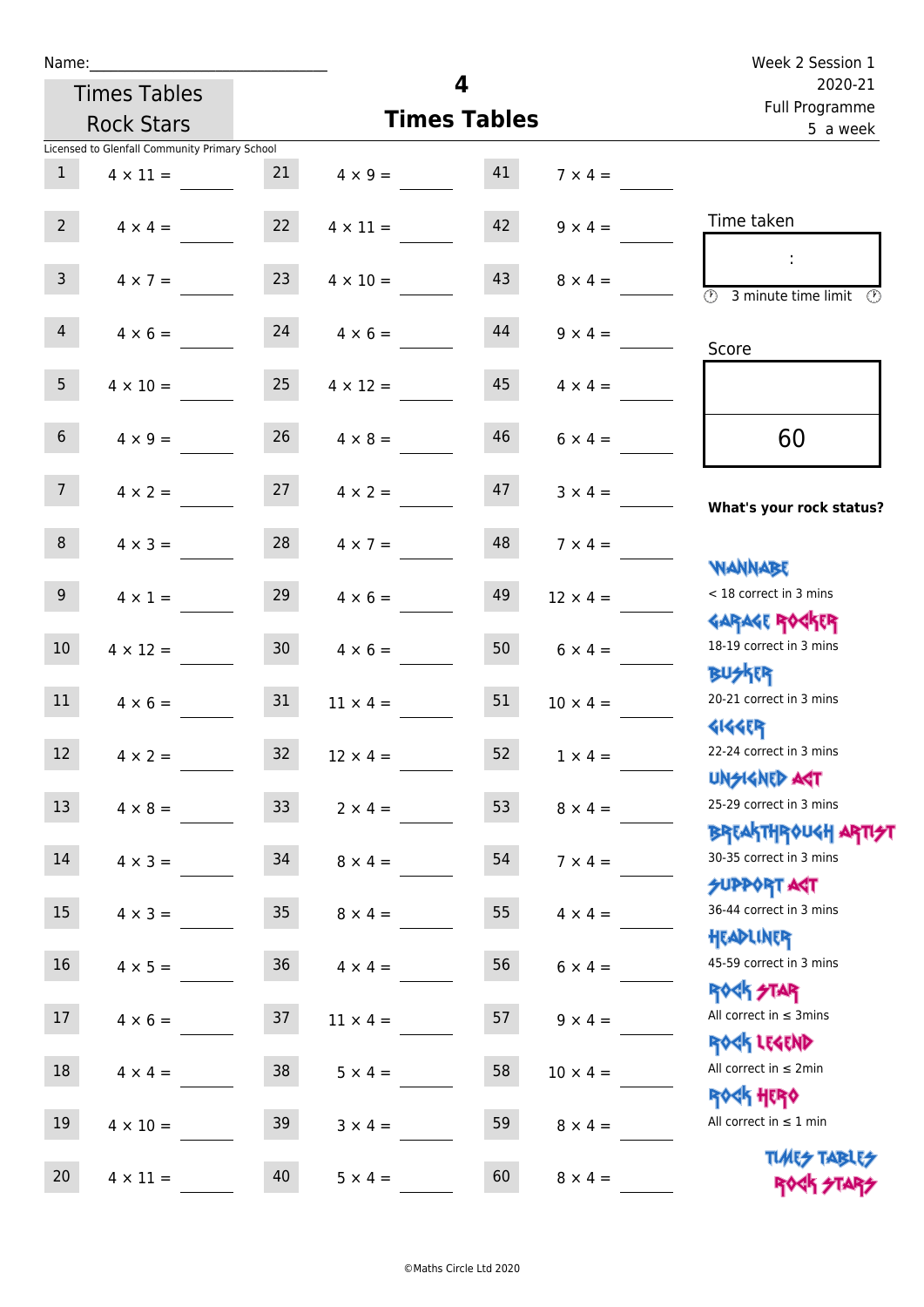| Ń | am |  | L |  |
|---|----|--|---|--|
|   |    |  |   |  |
|   |    |  |   |  |

Times Tables

|                | <b>Rock Stars</b>                             |    |                      |        | <b>Times Tables</b>                       | i un rivgiunnic<br>5 a week |                               |    |                               |                                                 |
|----------------|-----------------------------------------------|----|----------------------|--------|-------------------------------------------|-----------------------------|-------------------------------|----|-------------------------------|-------------------------------------------------|
|                | Licensed to Glenfall Community Primary School |    |                      |        |                                           |                             |                               |    |                               |                                                 |
| $\mathbf{1}$   | 48<br>4                                       | 13 | 32<br>4              | $25\,$ | ${\bf 28}$<br>4                           | 37                          | 32<br>4                       | 49 | 12<br>4                       |                                                 |
|                |                                               |    |                      |        |                                           |                             |                               |    |                               | Time taken                                      |
| $\overline{2}$ |                                               | 14 |                      | 26     |                                           | 38                          |                               | 50 |                               | ÷                                               |
|                | 24<br>4                                       |    | 28<br>$\overline{4}$ |        | 12<br>4                                   |                             | $12\,$<br>4                   |    | 28<br>4                       | $\odot$<br>3 minute time limit<br>$\odot$       |
| 3              |                                               | 15 |                      | $27\,$ |                                           | 39                          |                               | 51 |                               | Score                                           |
|                | $12\,$<br>4                                   |    | $20\,$<br>4          |        | $\overline{\mathbf{4}}$<br>$\overline{4}$ |                             | 44<br>4                       |    | 8<br>4                        |                                                 |
| $\overline{4}$ |                                               | 16 |                      | 28     |                                           | 40                          |                               | 52 |                               | 60                                              |
|                | $\,8\,$<br>4                                  |    | 28<br>4              |        | $16\,$<br>4                               |                             | $20\,$<br>4                   |    | $16\,$<br>4                   |                                                 |
| 5              |                                               | 17 |                      | 29     |                                           | 41                          |                               | 53 |                               | What's your rock status?                        |
|                | $16\,$<br>4                                   |    | $\bf 8$<br>4         |        | 44<br>$\overline{4}$                      |                             | $\overline{4}$<br>4           |    | 32<br>4                       | <b>NANNABE</b>                                  |
| $6\,$          |                                               | 18 |                      | 30     |                                           | 42                          |                               | 54 |                               | < 18 correct in 3 mins                          |
|                | $32\,$<br>4                                   |    | 48<br>$\overline{4}$ |        | $12\,$<br>4                               |                             | $\bf 8$<br>4                  |    | 16<br>4                       | <b>GARAGE ROGKER</b>                            |
|                |                                               |    |                      |        |                                           |                             |                               |    |                               | 18-19 correct in 3 mins<br><b>BUSKRA</b>        |
| 7              |                                               | 19 |                      | 31     |                                           | 43                          |                               | 55 |                               | 20-21 correct in 3 mins                         |
|                | $\bf 8$<br>4                                  |    | 16<br>$\overline{4}$ |        | 48<br>$\overline{4}$                      |                             | 44<br>4                       |    | 24<br>$\overline{\mathbf{4}}$ | <b>4144ER</b>                                   |
|                |                                               |    |                      |        |                                           |                             |                               |    |                               | 22-24 correct in 3 mins                         |
| 8              |                                               | 20 |                      | 32     |                                           | 44                          |                               | 56 |                               | <b>UNSIGNED AGT</b>                             |
|                | 12<br>4                                       |    | 48<br>4              |        | 44<br>4                                   |                             | 12<br>$\overline{\mathbf{4}}$ |    | 16<br>4                       | 25-29 correct in 3 mins                         |
|                |                                               |    |                      |        |                                           |                             |                               |    |                               | BREAKTHRÓUGH<br>30-35 correct in 3 mins         |
| 9              |                                               | 21 |                      | 33     |                                           | 45                          |                               | 57 |                               | <b>SUPPORT ART</b>                              |
|                | 40<br>4                                       |    | 24<br>4              |        | 44<br>4                                   |                             | 48<br>4                       |    | 20<br>4                       | 36-44 correct in 3 mins                         |
|                |                                               |    |                      |        |                                           |                             |                               |    |                               | HEADLINER                                       |
| 10             |                                               | 22 |                      | 34     |                                           | 46                          |                               | 58 |                               | 45-59 correct in 3 mins                         |
|                | 16<br>4                                       |    | $28\,$<br>4          |        | 12<br>4                                   |                             | 48<br>4                       |    | 28<br>4                       | <b>ROCK STAR</b><br>All correct in $\leq$ 3mins |
| 11             |                                               | 23 |                      | 35     |                                           | 47                          |                               | 59 |                               | ROCK LEGEND                                     |
|                | 16<br>4                                       |    | $36\,$<br>4          |        | 4<br>4                                    |                             | 32<br>4                       |    | 36<br>4                       | All correct in ≤ 2min                           |
|                |                                               |    |                      |        |                                           |                             |                               |    |                               | <b>ROGK HERO</b><br>All correct in $\leq 1$ min |
| 12             |                                               | 24 |                      | 36     |                                           | 48                          |                               | 60 |                               | <b>TUARS TABARS</b>                             |
|                | 48<br>4                                       |    | 4<br>4               |        | 16<br>4                                   |                             | 12<br>4                       |    | $20\,$<br>4                   |                                                 |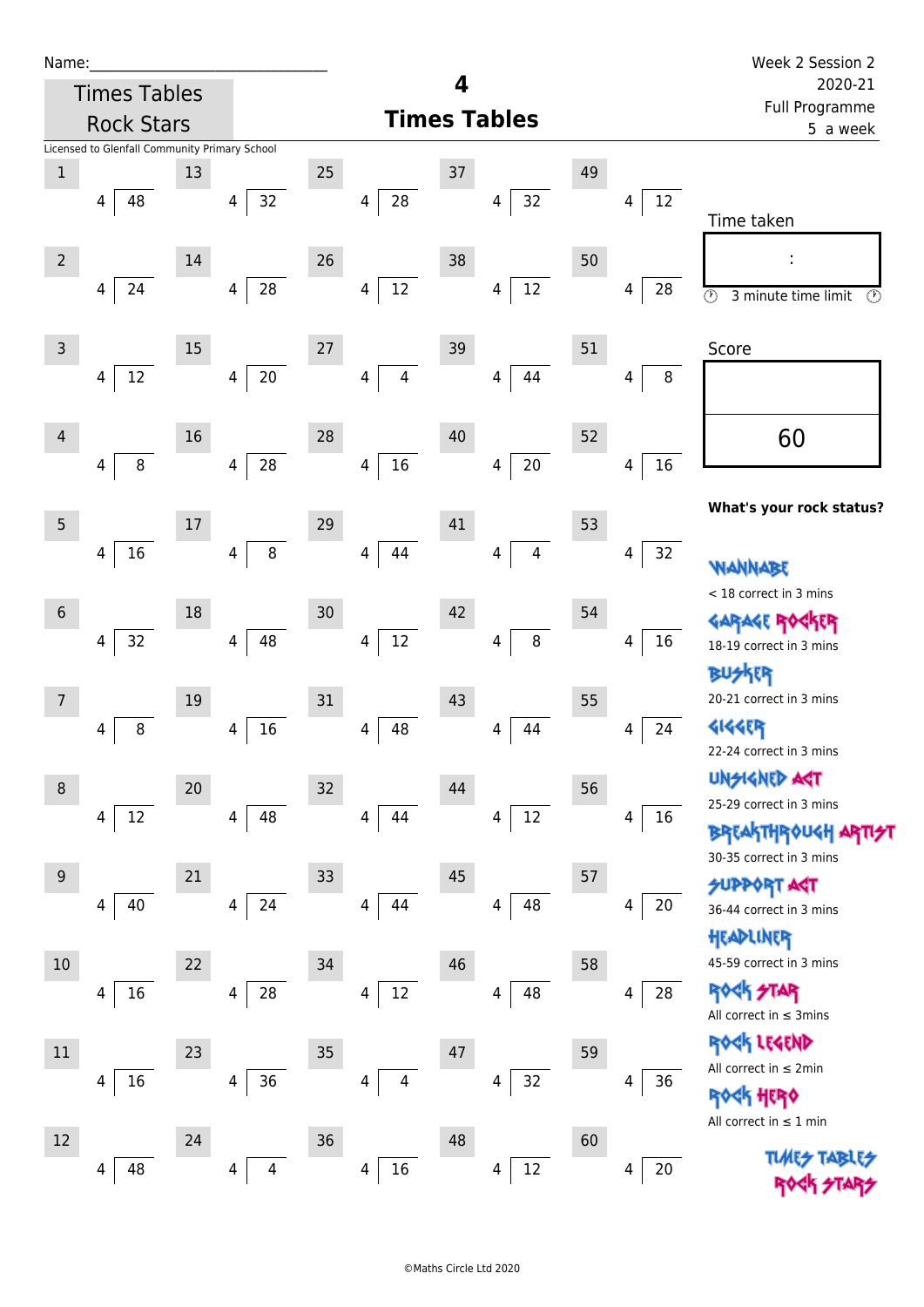| Name:          |                  |                                               |                  |                               |                                    |    |                              | Week 2 Session 3                                                 |
|----------------|------------------|-----------------------------------------------|------------------|-------------------------------|------------------------------------|----|------------------------------|------------------------------------------------------------------|
|                |                  | <b>Times Tables</b>                           |                  |                               | 4                                  |    |                              | 2020-21<br>Full Programme                                        |
|                |                  | <b>Rock Stars</b>                             |                  |                               | <b>Times Tables</b>                |    |                              | 5 a week                                                         |
|                | 4                | Licensed to Glenfall Community Primary School | 4                | 4                             | 4                                  |    | $\overline{4}$               |                                                                  |
| $1\,$          | $\times$ 5       | 13                                            | $\times$ 10      | 25<br>$\times$ 1              | 37<br>$\times$ 12                  | 49 | $\times$ 11                  |                                                                  |
|                |                  |                                               |                  |                               |                                    |    |                              | Time taken                                                       |
|                | 4                |                                               |                  |                               |                                    |    | $\overline{4}$               |                                                                  |
| $\overline{2}$ | $\times$ 1       | 14                                            | 4<br>$\times$ 12 | 4<br>26<br>$\times$ 12        | 4<br>38<br>$\times$ 8              | 50 | $\times$ 4                   |                                                                  |
|                |                  |                                               |                  |                               |                                    |    |                              | $\circled{r}$<br>3 minute time limit<br>$\circled{r}$            |
|                |                  |                                               |                  |                               |                                    |    |                              |                                                                  |
| $\overline{3}$ | 4<br>$\times$ 5  | 15                                            | 4<br>$\times$ 7  | 4<br>27<br>$\times 9$         | 4<br>39<br>$\times 2$              | 51 | 4<br>$\times$ 12             | Score                                                            |
|                |                  |                                               |                  |                               |                                    |    |                              |                                                                  |
|                |                  |                                               |                  |                               |                                    |    |                              |                                                                  |
| $\overline{4}$ | 4<br>$\times$ 12 | 16                                            | 4<br>$\times$ 8  | 4<br>28<br>$\times$ 10        | 4<br>40<br>$\times$ 10             | 52 | 4<br>$\times 6$              | 60                                                               |
|                |                  |                                               |                  |                               |                                    |    |                              |                                                                  |
|                |                  |                                               |                  |                               |                                    |    |                              | What's your rock status?                                         |
| 5              | 4<br>$\times 10$ | $17\,$                                        | 4<br>$\times$ 7  | 4<br>29<br>$\times$ 10        | 4<br>41<br>$\times$ 5              | 53 | $\overline{4}$<br>$\times$ 1 |                                                                  |
|                |                  |                                               |                  |                               |                                    |    |                              | <b>NANNABE</b>                                                   |
|                |                  |                                               |                  |                               |                                    |    |                              | < 18 correct in 3 mins                                           |
| $6\phantom{1}$ | 4<br>$\times 6$  | 18                                            | 4<br>$\times$ 11 | 4<br>30<br>$\times$ 11        | $\overline{4}$<br>42<br>$\times$ 7 | 54 | 4<br>$\times$ 7              | <b>GARAGE ROCKER</b>                                             |
|                |                  |                                               |                  |                               |                                    |    |                              | 18-19 correct in 3 mins                                          |
|                |                  |                                               |                  |                               |                                    |    |                              | <b>BUSKER</b>                                                    |
| $\overline{7}$ | 4                | 19                                            | 4                | 4<br>31                       | 4<br>43                            | 55 | $\overline{4}$               | 20-21 correct in 3 mins                                          |
|                | $\times$ 9       |                                               | $\times$ 1       | $\times 8$                    | $\times$ 3                         |    | $\times$ 4                   | <b>4144EP</b>                                                    |
|                |                  |                                               |                  |                               |                                    |    |                              | 22-24 correct in 3 mins                                          |
| $\,8\,$        | 4                | 20                                            | 4                | $\overline{\mathbf{4}}$<br>32 | 4<br>44                            | 56 | 4                            | <b>UNSIGNED AGT</b>                                              |
|                | $\times$ 7       |                                               | $\times$ 12      | $\times$ 8                    | $\times$ 12                        |    | $\times$ 6                   | 25-29 correct in 3 mins                                          |
|                |                  |                                               |                  |                               |                                    |    |                              | <b>BREAKTHROUGH ARTI<del>S</del>T</b><br>30-35 correct in 3 mins |
| 9              | 4                | 21                                            | 4                | 4<br>33                       | 4<br>45                            | 57 | 4                            | <b>SUPPORT ART</b>                                               |
|                | $\times$ 10      |                                               | $\times$ 4       | $\times$ 3                    | $\times$ 10                        |    | $\times$ 8                   | 36-44 correct in 3 mins                                          |
|                |                  |                                               |                  |                               |                                    |    |                              | HEADLINER                                                        |
| 10             | 4                | 22                                            | 4                | 4<br>34                       | 4<br>46                            | 58 | 4                            | 45-59 correct in 3 mins                                          |
|                | $\times$ 6       |                                               | $\times$ 10      | $\times 8$                    | $\times$ 1                         |    | $\times$ 7                   | <b>ROCK STAR</b>                                                 |
|                |                  |                                               |                  |                               |                                    |    |                              | All correct in $\leq$ 3mins                                      |
| $11\,$         | 4                | 23                                            | 4                | 4<br>35                       | $\overline{4}$<br>47               | 59 | $\overline{4}$               | ROCK LEGEND                                                      |
|                | $\times$ 5       |                                               | $\times$ 8       | $\times$ 12                   | $\times$ 7                         |    | $\times 2$                   | All correct in $\leq 2$ min                                      |
|                |                  |                                               |                  |                               |                                    |    |                              | ROCK HERO                                                        |
| 12             | 4                | 24                                            | $\overline{4}$   | $\overline{4}$<br>36          | 4<br>48                            | 60 | $\overline{4}$               | All correct in $\leq 1$ min                                      |
|                | $\times$ 3       |                                               | $\times$ 9       | $\times 8$                    | $\times$ 10                        |    | $\times 8$                   | <b>TUARS TABLES</b>                                              |
|                |                  |                                               |                  |                               |                                    |    |                              | ROCK STARS                                                       |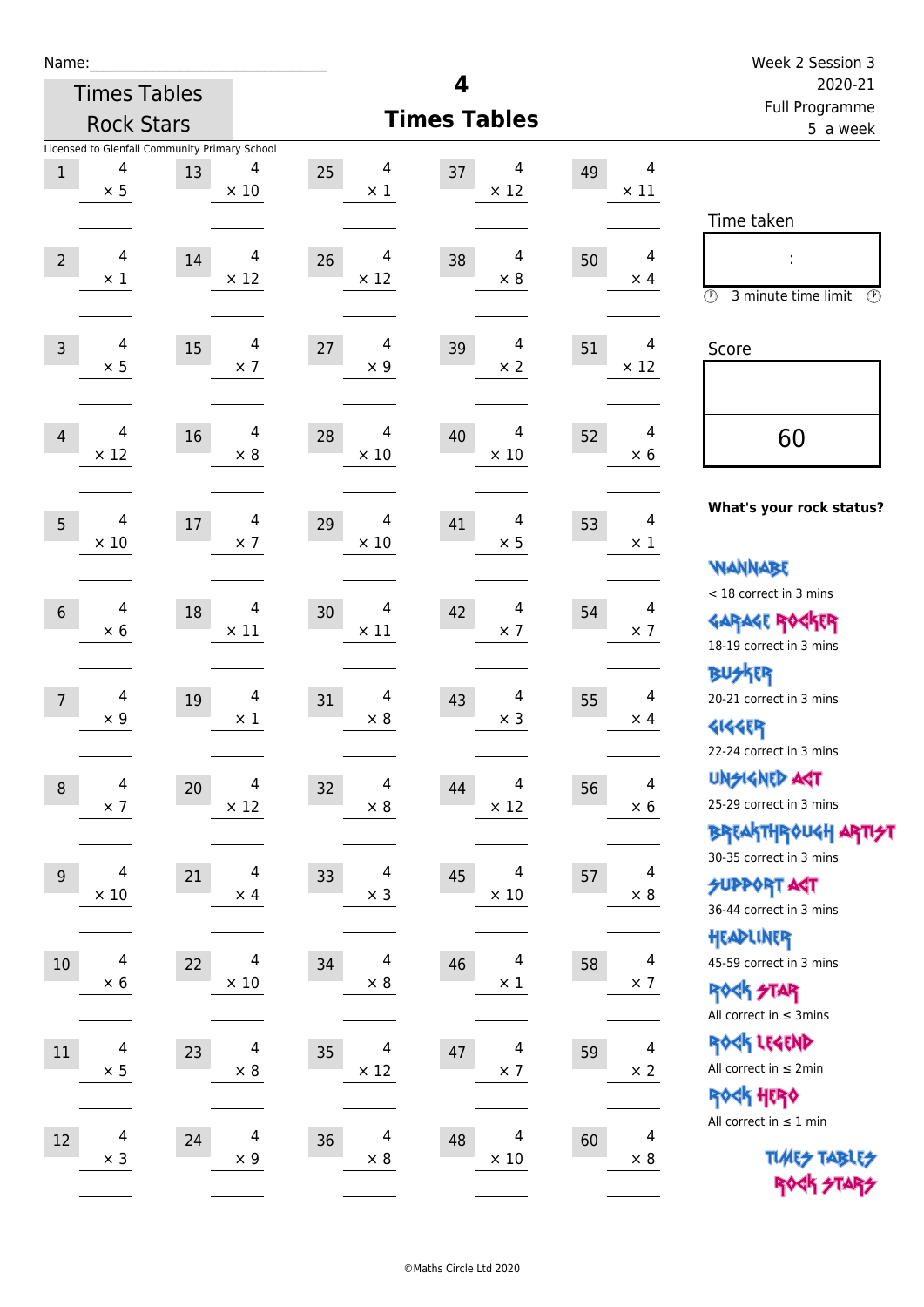| Name:           |                                               |                 | Week 2 Session 4   |                     |               |                                                                     |
|-----------------|-----------------------------------------------|-----------------|--------------------|---------------------|---------------|---------------------------------------------------------------------|
|                 | <b>Times Tables</b>                           |                 |                    | 4                   |               | 2020-21<br>Full Programme                                           |
|                 | <b>Rock Stars</b>                             |                 |                    | <b>Times Tables</b> |               | 5 a week                                                            |
|                 | Licensed to Glenfall Community Primary School |                 |                    |                     |               |                                                                     |
| $\mathbf{1}$    | $8 \div 4 =$                                  | 21              | $44 \div 4 =$      | 41                  | $28 \div 4 =$ |                                                                     |
| $2^{\circ}$     | $24 \div 4 =$                                 | 22              | $20 \div 4 =$      | 42                  | $44 \div 4 =$ | Time taken                                                          |
| 3 <sup>7</sup>  | $28 \div 4 =$                                 | 23              | $4 \div 4 =$       | 43                  | $8 \div 4 =$  | $\overline{(\mathfrak{h})}$<br>3 minute time limit<br>$\mathcal{O}$ |
| 4               | $44 \div 4 =$                                 |                 | $24 \t 4 \div 4 =$ | 44                  | $4 \div 4 =$  | Score                                                               |
| 5 <sup>1</sup>  | $12 \div 4 =$                                 | 25              | $36 \div 4 =$      | 45                  | $28 \div 4 =$ |                                                                     |
| 6 <sup>1</sup>  | $20 \div 4 =$                                 | 26              | $40 \div 4 =$      | 46                  | $8 \div 4 =$  | 60                                                                  |
| 7 <sup>7</sup>  | $40 \div 4 =$                                 | 27              | $32 \div 4 =$      | 47                  | $36 \div 4 =$ | What's your rock status?                                            |
| 8               | $16 \div 4 =$                                 | 28              | $32 \div 4 =$      | 48                  | $12 \div 4 =$ | <b>NANNABE</b>                                                      |
| 9 <sub>o</sub>  | $36 \div 4 =$                                 | 29              | $4 \div 4 =$       | 49                  | $48 \div 4 =$ | < 18 correct in 3 mins<br><b>GARAGE ROCKER</b>                      |
| 10 <sup>°</sup> | $48 \div 4 =$                                 | 30 <sup>°</sup> | $48 \div 4 =$      | 50                  | $36 \div 4 =$ | 18-19 correct in 3 mins<br><b>BUSKER</b>                            |
| 11              | $16 \div 4 =$                                 | 31              | $16 \div 4 =$      | 51                  | $16 \div 4 =$ | 20-21 correct in 3 mins<br><b>4144EP</b>                            |
| 12              | $36 \div 4 =$                                 | 32              | $8 \div 4 =$       | 52                  | $4 \div 4 =$  | 22-24 correct in 3 mins<br><b>UNSIGNED AST</b>                      |
| 13              | $48 \div 4 =$                                 | 33              | $36 \div 4 =$      | 53                  | $4 \div 4 =$  | 25-29 correct in 3 mins<br>ΒΡΓΑΚΤΗΡΟUGH ΑΡΤΙ <del>2</del> Τ         |
| $14\,$          | $20 \div 4 =$                                 | 34              | $8 \div 4 =$       | 54                  | $4 \div 4 =$  | 30-35 correct in 3 mins<br><b>SUPPORT AGT</b>                       |
| 15              | $4 \div 4 =$                                  | $35\,$          | $24 \div 4 =$      | 55                  | $4 \div 4 =$  | 36-44 correct in 3 mins<br>HEADLINER                                |
| 16              | $48 \div 4 =$                                 | $36\,$          | $8 \div 4 =$       | 56                  | $44 \div 4 =$ | 45-59 correct in 3 mins<br><b>ROCK STAR</b>                         |
| 17              | $24 \div 4 =$                                 | 37              | $28 \div 4 =$      | 57                  | $4 \div 4 =$  | All correct in $\leq$ 3mins<br>ROCK LEGEND                          |
| $18\,$          | $36 \div 4 =$                                 | 38              | $32 \div 4 =$      | 58                  | $28 \div 4 =$ | All correct in $\leq 2$ min<br><b>ROCK HERO</b>                     |
| 19              | $12 \div 4 =$                                 | 39              | $44 \div 4 =$      | 59                  | $24 \div 4 =$ | All correct in $\leq 1$ min<br><b>TUARS TABLES</b>                  |
| $20\,$          | $20 \div 4 =$                                 | 40              | $20 \div 4 =$      | 60                  | $24 \div 4 =$ | ROCK STARS                                                          |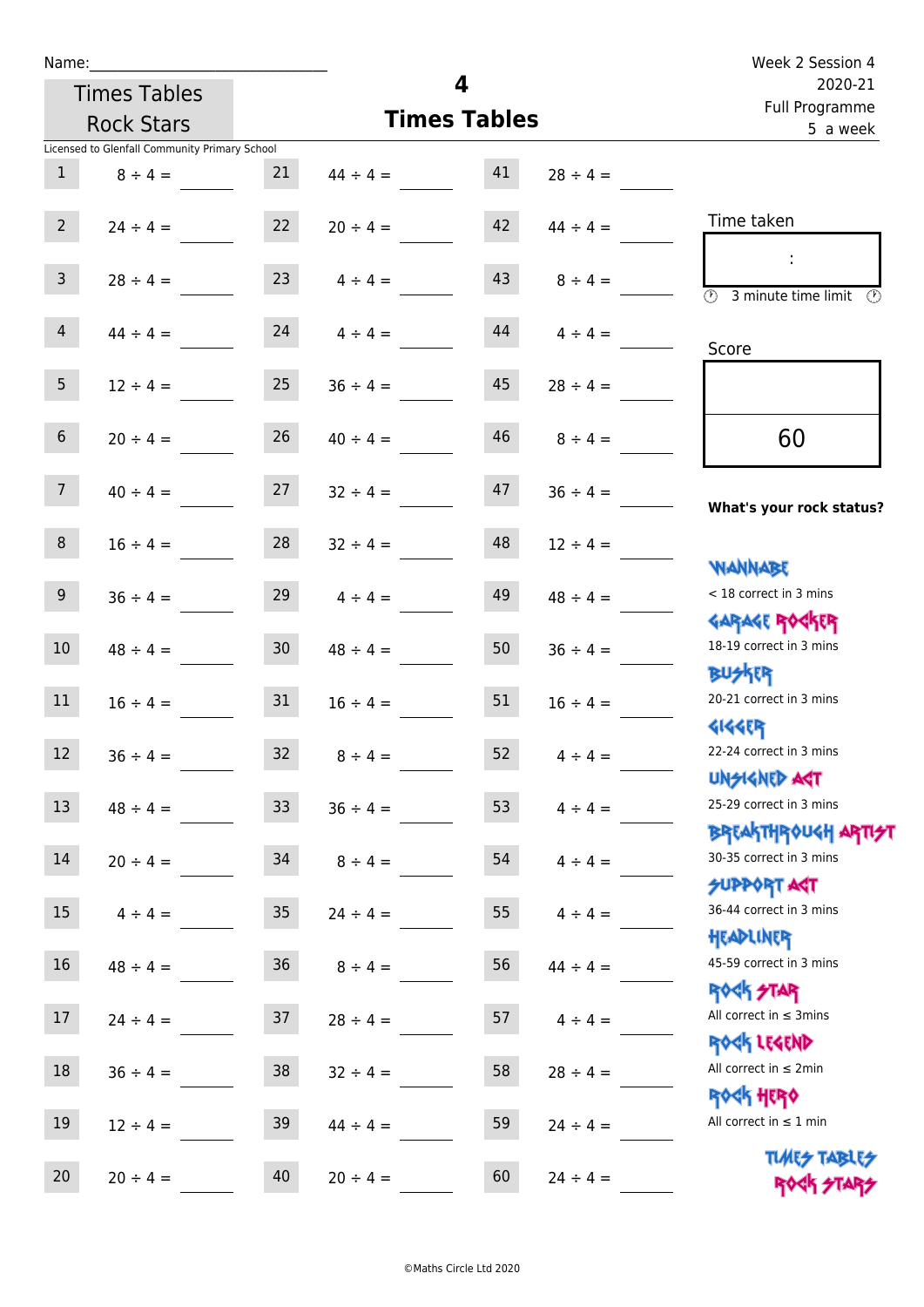| Name:           |                                               |                 |                         | 4        |                           | Week 2 Session 5                                                                        |
|-----------------|-----------------------------------------------|-----------------|-------------------------|----------|---------------------------|-----------------------------------------------------------------------------------------|
|                 | <b>Times Tables</b>                           |                 |                         |          | 2020-21<br>Full Programme |                                                                                         |
|                 | <b>Rock Stars</b>                             |                 | <b>Times Tables</b>     | 5 a week |                           |                                                                                         |
|                 | Licensed to Glenfall Community Primary School |                 |                         |          |                           |                                                                                         |
| 1               | $4 \times 4 =$                                |                 | $21 \t 4 \times 9 = 41$ |          | $36 \div 4 =$             |                                                                                         |
| $2^{\circ}$     | $4 \times 11 =$                               |                 | 22 $4 \times 4 =$       | 42       | $20 \div 4 =$             | Time taken                                                                              |
| $\mathsf{3}$    | $4 \times 4 =$                                | 23              | $4 \times 2 =$          | 43       | $16 \div 4 =$             | $\sim$<br>$\overline{\textcircled{2}}$ 3 minute time limit $\overline{\textcircled{2}}$ |
| $\overline{4}$  | $4 \times 7 =$                                | 24              | $4 \times 12 =$         | 44       | $16 \div 4 =$             | Score                                                                                   |
| 5 <sub>1</sub>  | $4 \times 2 =$                                | 25              | $4 \times 8 =$          | 45       | $12 \div 4 =$             |                                                                                         |
| 6 <sup>1</sup>  | $4 \times 2 =$                                |                 | $26 \t 4 \times 7 =$    | 46       | $24 \div 4 =$             | 60                                                                                      |
| 7 <sup>7</sup>  | $4 \times 8 =$                                |                 | $27 \t 4 \times 5 =$    | 47       | $32 \div 4 =$             | Add up your time                                                                        |
| 8               | $4 \times 11 =$                               | 28              | $4 \times 10 =$         | 48       | $44 \div 4 =$             | <b>Mins</b><br><b>S1 S1</b>                                                             |
| 9 <sup>°</sup>  | $4 \times 6 =$                                | 29              | $4 \times 8 =$          | 49       | $28 \div 4 =$             | S2                                                                                      |
| 10 <sup>°</sup> | $4 \times 5 =$                                |                 | $30 \t 4 \times 9 =$    | 50       | $8 \div 4 =$              |                                                                                         |
| 11              | $4 \times 12 =$                               | 31              | $24 \div 4 =$           | 51       | $20 \div 4 =$             | S5<br>Total $\qquad$                                                                    |
| 12 <sup>7</sup> | $4 \times 5 =$                                | 32              | $36 \div 4 =$           | 52       | $40 \div 4 =$             | <b>Secs</b>                                                                             |
| 13 <sup>°</sup> | $4 \times 3 =$                                | 33              | $40 \div 4 =$           | 53       | $44 \div 4 =$             |                                                                                         |
| 14              | $4 \times 6 =$                                | 34              | $20 \div 4 =$           | 54       | $40 \div 4 =$             | S3                                                                                      |
| 15              | $4 \times 2 =$                                | 35 <sub>1</sub> | $24 \div 4 =$           | 55       | $48 \div 4 =$             | S5                                                                                      |
| 16 <sup>1</sup> | $4 \times 9 =$                                | 36              | $12 \div 4 =$           | 56       | $16 \div 4 =$             | $\begin{tabular}{c} Total \end{tabular}$<br>Add up your score                           |
| 17              | $4 \times 2 =$                                | 37              | $32 \div 4 =$           | 57       | $32 \div 4 =$             | S1                                                                                      |
| 18              | $4 \times 3 =$                                | 38              | $20 \div 4 =$           | 58       | $36 \div 4 =$             | S2                                                                                      |
| 19              | $4 \times 11 =$                               | 39              | $4 \div 4 =$            | 59       | $4 \div 4 =$              | S4                                                                                      |
| 20              | $4 \times 4 =$                                | 40              | $4 \div 4 =$            | 60       | $36 \div 4 =$             | Total $\frac{1}{\sqrt{1-\frac{1}{2}}\cdot\frac{1}{\sqrt{1-\frac{1}{2}}}}$               |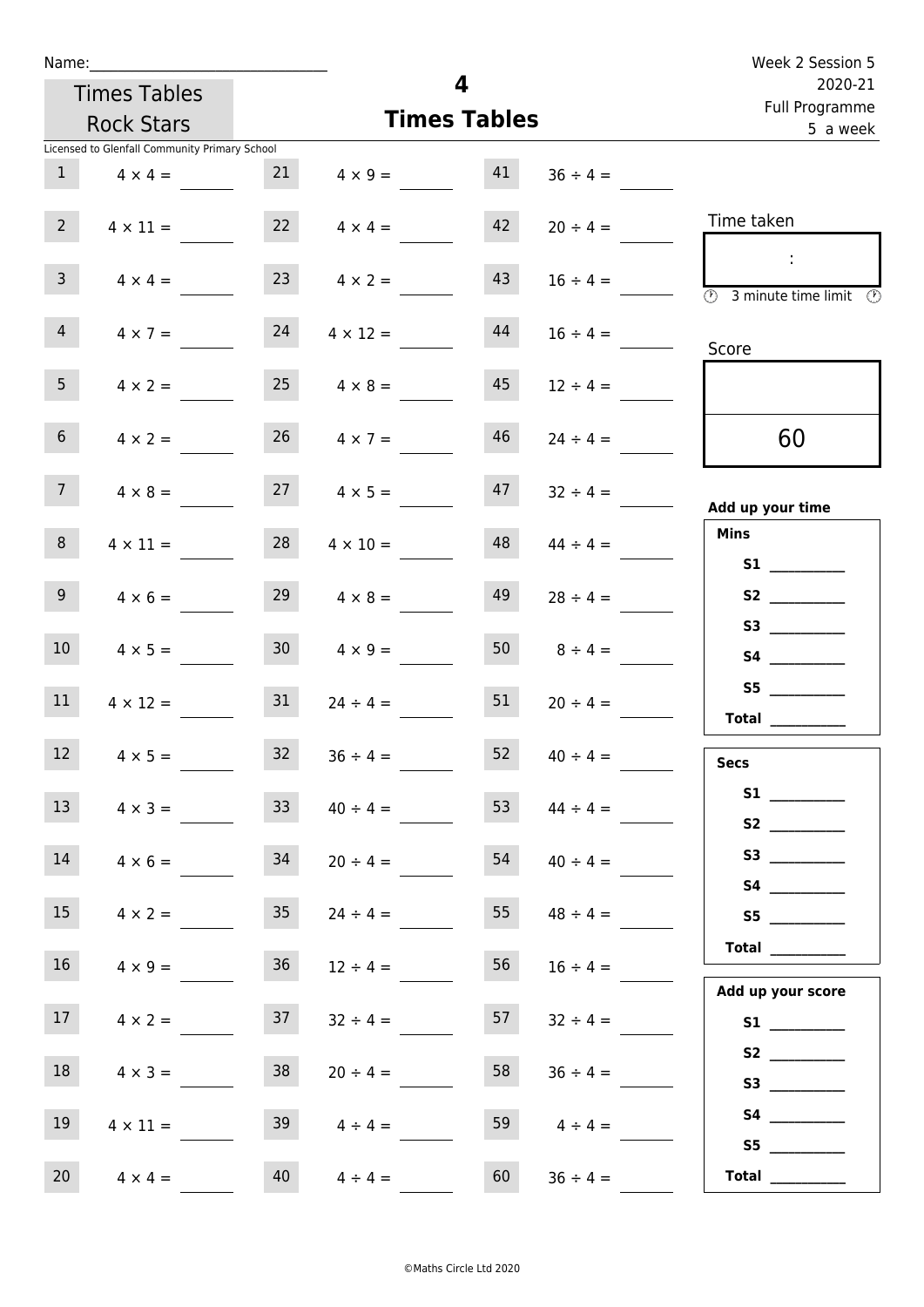|                 | Name:                                         |                 |                                   | Week 3 Session 1          |                     |                                                                                            |
|-----------------|-----------------------------------------------|-----------------|-----------------------------------|---------------------------|---------------------|--------------------------------------------------------------------------------------------|
|                 | <b>Times Tables</b>                           |                 |                                   | 2020-21<br>Full Programme |                     |                                                                                            |
|                 | <b>Rock Stars</b>                             |                 |                                   | <b>Times Tables</b>       |                     | 5 a week                                                                                   |
|                 | Licensed to Glenfall Community Primary School |                 |                                   |                           |                     |                                                                                            |
| 1               | $5 \times 11 = 21$                            |                 | $5 \times 7 = 41$                 |                           | $5 \times 5 =$      |                                                                                            |
| $2^{\circ}$     | $5 \times 6 = 22$                             |                 | $5 \times 5 = 42$                 |                           | $3 \times 5 =$      | Time taken                                                                                 |
| 3 <sup>7</sup>  | $5 \times 7 =$                                | 23              | $5 \times 4 =$                    | 43                        | $4 \times 5 =$      | $\sim 10$<br>$\overline{\textcircled{1}}$ 3 minute time limit $\overline{\textcircled{1}}$ |
| $\overline{4}$  | $5 \times 6 = 24$                             |                 | $5 \times 8 =$                    | 44                        | $9 \times 5 =$      | Score                                                                                      |
| 5 <sub>1</sub>  | $5 \times 7 =$                                | 25              | $5 \times 6 =$                    | 45                        | $1 \times 5 =$      |                                                                                            |
| 6 <sup>1</sup>  | $5 \times 9 =$                                | 26              | $5 \times 6 =$                    | 46                        | $10 \times 5 =$     | 60                                                                                         |
| 7 <sup>7</sup>  |                                               |                 | $5 \times 7 = 27$ $5 \times 10 =$ |                           | $1 \times 5 =$      | What's your rock status?                                                                   |
| 8               | $5 \times 1 =$                                | 28              | $5 \times 1 =$                    |                           | $48$ $9 \times 5 =$ | <b>NANNABE</b>                                                                             |
| 9 <sub>o</sub>  | $5 \times 4 =$                                | 29              | $5 \times 4 =$                    | 49                        | $8 \times 5 =$      | < 18 correct in 3 mins<br><b>GARAGE ROCKER</b>                                             |
| 10 <sup>°</sup> | $5 \times 10 = 30$                            |                 | $5 \times 11 =$                   | 50                        | $10 \times 5 =$     | 18-19 correct in 3 mins<br><b>BUSKER</b>                                                   |
| 11              | $5 \times 4 =$                                |                 | $31 \t 6 \times 5 =$              | 51                        | $11 \times 5 =$     | 20-21 correct in 3 mins<br><b>4144EP</b>                                                   |
| 12              | $5 \times 4 =$                                | 32              | $7 \times 5 =$                    | 52                        | $7 \times 5 =$      | 22-24 correct in 3 mins<br><b>UNSIGNED AGT</b>                                             |
| 13              | $5 \times 10 =$                               | 33 <sup>°</sup> | $9 \times 5 =$                    | 53                        | $6 \times 5 =$      | 25-29 correct in 3 mins<br><b>BREAKTHROUGH ARTI<del>S</del>T</b>                           |
| 14              | $5 \times 10 =$                               | 34              | $4 \times 5 =$                    | 54                        | $1 \times 5 =$      | 30-35 correct in 3 mins<br><b>SUPPORT AGT</b>                                              |
| 15 <sub>1</sub> | $5 \times 3 =$                                | 35 <sub>o</sub> | $7 \times 5 =$                    | 55                        | $7 \times 5 =$      | 36-44 correct in 3 mins<br>HEADLINER                                                       |
| 16              | $5 \times 1 =$                                | 36              | $8 \times 5 =$                    | 56                        | $3 \times 5 =$      | 45-59 correct in 3 mins<br><b>ROCK STAR</b>                                                |
| 17              | $5 \times 12 =$                               | 37              | $8 \times 5 =$                    | 57                        | $3 \times 5 =$      | All correct in $\leq$ 3mins<br>ROCK LEGEND                                                 |
| 18              | $5 \times 9 =$                                | 38              | $2 \times 5 =$                    | 58                        | $8 \times 5 =$      | All correct in $\leq 2$ min<br><b>ROCK HERO</b>                                            |
| 19              | $5 \times 9 =$                                | 39              | $3 \times 5 =$                    | 59                        | $9 \times 5 =$      | All correct in $\leq 1$ min<br><b>TUARS TABLES</b>                                         |
| 20              | $5 \times 1 =$                                | 40              | $6 \times 5 =$                    | 60                        | $5 \times 5 =$      | ROCK STARS                                                                                 |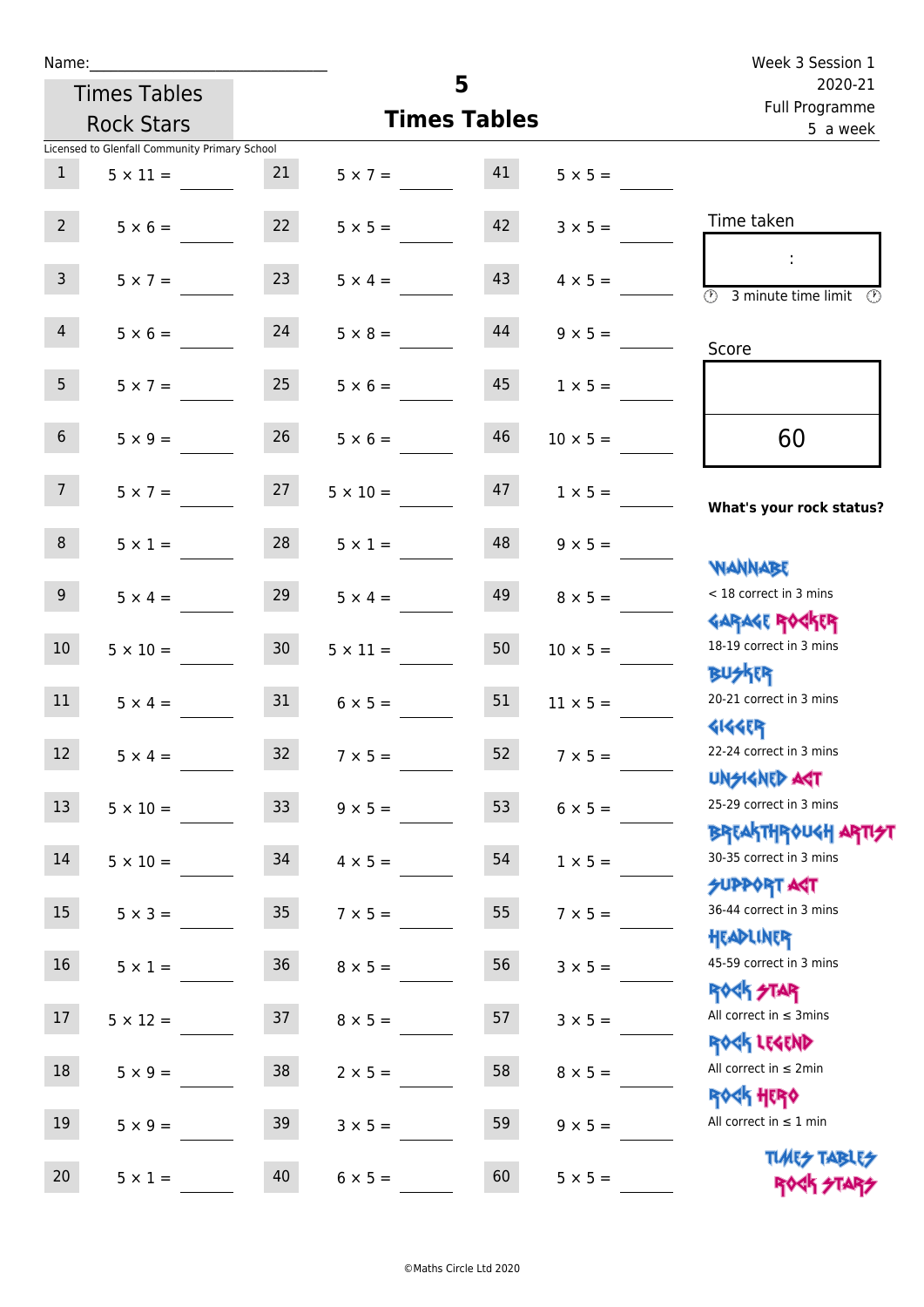| Ń | am |  | L |  |
|---|----|--|---|--|
|   |    |  |   |  |
|   |    |  |   |  |

| Name:          |                                               |    |                      |        |                          |        |                       |    |             | Week 3 Session 2                                                       |  |  |
|----------------|-----------------------------------------------|----|----------------------|--------|--------------------------|--------|-----------------------|----|-------------|------------------------------------------------------------------------|--|--|
|                | <b>Times Tables</b>                           |    |                      |        |                          | 5      |                       |    |             | 2020-21                                                                |  |  |
|                | <b>Rock Stars</b>                             |    |                      |        | <b>Times Tables</b>      |        |                       |    |             | Full Programme<br>5 a week                                             |  |  |
|                | Licensed to Glenfall Community Primary School |    |                      |        |                          |        |                       |    |             |                                                                        |  |  |
| $\mathbf 1$    |                                               | 13 |                      | 25     |                          | 37     |                       | 49 |             |                                                                        |  |  |
|                | 5 <br>20                                      |    | $25\,$<br>5          |        | 60<br>5                  |        | 55<br>5               |    | 5<br>30     |                                                                        |  |  |
|                |                                               |    |                      |        |                          |        |                       |    |             | Time taken                                                             |  |  |
| $\overline{2}$ |                                               | 14 |                      | 26     |                          | 38     |                       | 50 |             | f,                                                                     |  |  |
|                | 5 <sup>1</sup><br>25                          |    | 5<br>35              |        | 5<br>$30\,$              |        | $40\,$<br>5           |    | 5<br>50     | $\overline{\circlearrowright}$<br>3 minute time limit<br>$\circled{r}$ |  |  |
|                |                                               |    |                      |        |                          |        |                       |    |             |                                                                        |  |  |
| 3              |                                               | 15 |                      | $27\,$ |                          | 39     |                       | 51 |             | Score                                                                  |  |  |
|                | 5 <br>40                                      |    | $20\,$<br>5          |        | 5 <sub>5</sub><br>60     |        | 5<br>$5\phantom{.0}$  |    | $20\,$<br>5 |                                                                        |  |  |
|                |                                               |    |                      |        |                          |        |                       |    |             |                                                                        |  |  |
| $\overline{4}$ |                                               | 16 |                      | 28     |                          | 40     |                       | 52 |             | 60                                                                     |  |  |
|                | $5 \mid 20$                                   |    | $10\,$<br>5          |        | 5 <sub>5</sub><br>$30\,$ |        | 60<br>5               |    | 5<br>50     |                                                                        |  |  |
|                |                                               |    |                      |        |                          |        |                       |    |             |                                                                        |  |  |
|                |                                               |    |                      |        |                          |        |                       |    |             | What's your rock status?                                               |  |  |
| 5              |                                               | 17 |                      | 29     |                          | 41     |                       | 53 |             |                                                                        |  |  |
|                | 5 <br>60                                      |    | 5<br>50              |        | 5<br>55                  |        | 45<br>$5\phantom{.0}$ |    | 5<br>45     | <b>WANNABE</b>                                                         |  |  |
|                |                                               |    |                      |        |                          |        |                       |    |             | < 18 correct in 3 mins                                                 |  |  |
| $6\,$          |                                               | 18 |                      | 30     |                          | 42     |                       | 54 |             | <b>GARAGE ROGKER</b>                                                   |  |  |
|                | 55<br>5                                       |    | 55<br>$\overline{5}$ |        | $\overline{5}$<br>60     |        | $10\,$<br>5           |    | 5<br>55     | 18-19 correct in 3 mins                                                |  |  |
|                |                                               |    |                      |        |                          |        |                       |    |             | <b>R</b>                                                               |  |  |
| 7              |                                               | 19 |                      | $31\,$ |                          | 43     |                       | 55 |             | 20-21 correct in 3 mins                                                |  |  |
|                | 20<br>5                                       |    | $10\,$<br>5          |        | 5<br>5                   |        | 50<br>5               |    | 25<br>5     | <b>4144ER</b>                                                          |  |  |
|                |                                               |    |                      |        |                          |        |                       |    |             | 22-24 correct in 3 mins                                                |  |  |
| 8              |                                               | 20 |                      | 32     |                          | 44     |                       | 56 |             | <b>UNSIGNED AST</b>                                                    |  |  |
|                | 5 <sup>1</sup><br>60                          |    | 5<br>35              |        | 5 <sup>1</sup><br>5      |        | 60<br>5 <sub>1</sub>  |    | 5<br>60     | 25-29 correct in 3 mins                                                |  |  |
|                |                                               |    |                      |        |                          |        |                       |    |             | <b>BREAKTHROUGH ARTIST</b>                                             |  |  |
| 9              |                                               | 21 |                      | 33     |                          | 45     |                       | 57 |             | 30-35 correct in 3 mins                                                |  |  |
|                | 5<br>10                                       |    | 10<br>5 <sup>1</sup> |        | 5 <sub>5</sub><br>40     |        | 60<br>5               |    | 5<br>60     | SUPPORT AGT                                                            |  |  |
|                |                                               |    |                      |        |                          |        |                       |    |             | 36-44 correct in 3 mins                                                |  |  |
|                |                                               |    |                      |        |                          |        |                       |    |             | HEADLINER                                                              |  |  |
| 10             |                                               | 22 |                      | 34     |                          | 46     |                       | 58 |             | 45-59 correct in 3 mins                                                |  |  |
|                | 5<br>25                                       |    | 5<br>30              |        | 5<br>$30\,$              |        | 55<br>5               |    | 5<br>15     | <b>ROCK STAR</b><br>All correct in $\leq$ 3mins                        |  |  |
|                |                                               |    |                      |        |                          |        |                       |    |             |                                                                        |  |  |
| $11\,$         |                                               | 23 |                      | $35\,$ |                          | $47\,$ |                       | 59 |             | ROCK LEGEND<br>All correct in $\leq 2$ min                             |  |  |
|                | 5<br>25                                       |    | 5<br>15              |        | 5<br>$20\,$              |        | $50\,$<br>5           |    | 5<br>40     | <b>ROGK HERO</b>                                                       |  |  |
|                |                                               |    |                      |        |                          |        |                       |    |             | All correct in $\leq 1$ min                                            |  |  |
| 12             |                                               | 24 |                      | $36\,$ |                          | 48     |                       | 60 |             |                                                                        |  |  |
|                | 45<br>5                                       |    | 15<br>5              |        | 5 <sub>5</sub><br>5      |        | 5<br>60               |    | 5<br>15     | <b>TLARS</b>                                                           |  |  |
|                |                                               |    |                      |        |                          |        |                       |    |             |                                                                        |  |  |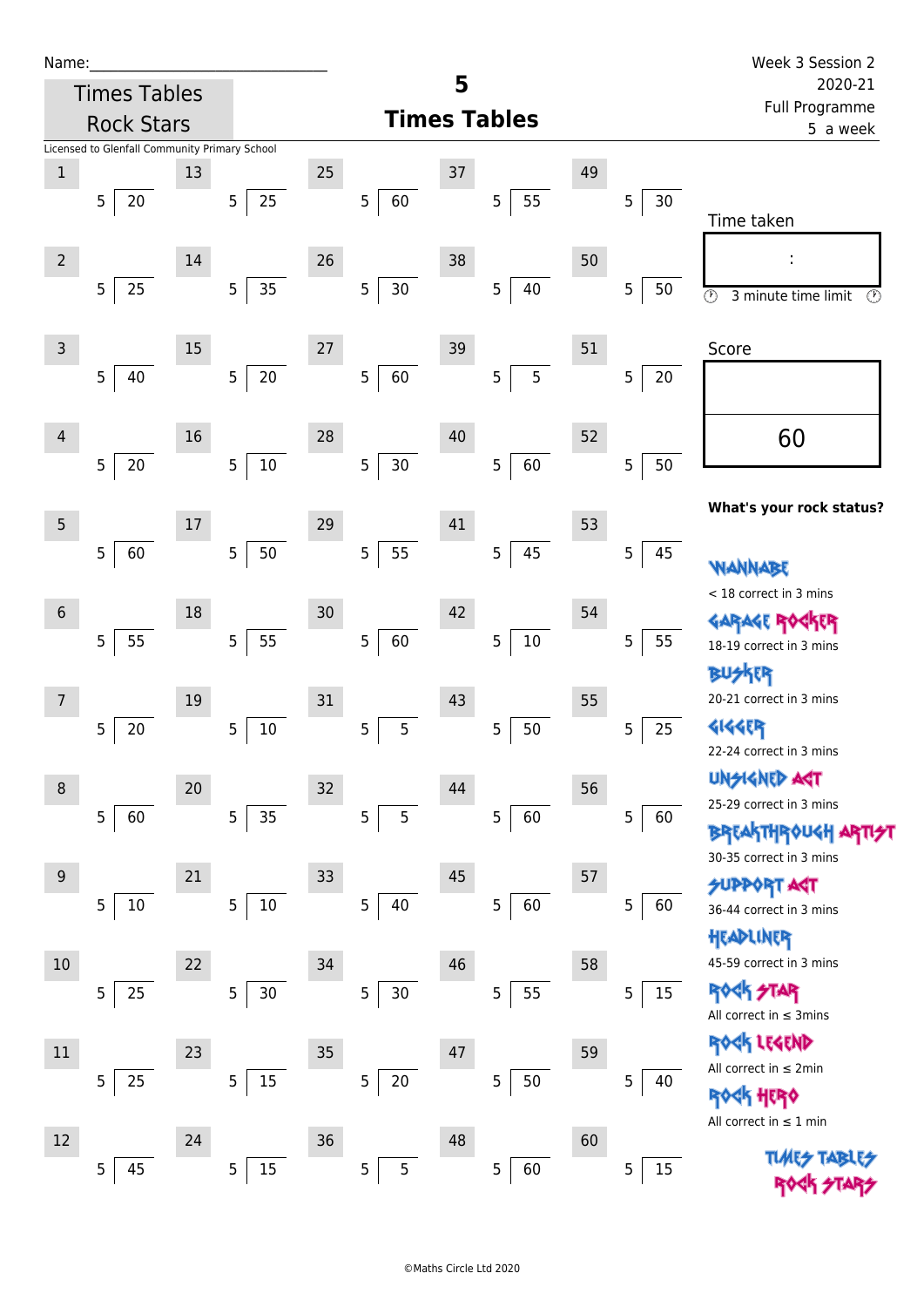| Name:           |                     |                                               |                          |                       | 5                         |          |                  | Week 3 Session 3                                      |
|-----------------|---------------------|-----------------------------------------------|--------------------------|-----------------------|---------------------------|----------|------------------|-------------------------------------------------------|
|                 | <b>Times Tables</b> |                                               |                          |                       | 2020-21<br>Full Programme |          |                  |                                                       |
|                 | <b>Rock Stars</b>   |                                               |                          | <b>Times Tables</b>   |                           | 5 a week |                  |                                                       |
|                 |                     | Licensed to Glenfall Community Primary School |                          |                       |                           |          |                  |                                                       |
| $\mathbf{1}$    | 5<br>$\times$ 4     | 13                                            | 5<br>$\times 8$          | 5<br>25<br>$\times$ 7 | 5<br>37<br>$\times$ 3     | 49       | 5<br>$\times$ 5  |                                                       |
|                 |                     |                                               |                          |                       |                           |          |                  | Time taken                                            |
|                 |                     |                                               | 5                        | 5                     |                           |          | 5                |                                                       |
| $\overline{2}$  | 5<br>$\times$ 1     | 14                                            | $\times 2$               | 26<br>$\times$ 4      | 5<br>38<br>$\times$ 7     | 50       | $\times$ 10      |                                                       |
|                 |                     |                                               |                          |                       |                           |          |                  | $\circled{r}$<br>3 minute time limit<br>$\mathcal{O}$ |
|                 | 5                   |                                               | 5                        | 5                     | 5                         |          | 5                |                                                       |
| $\overline{3}$  | $\times$ 11         | 15                                            | $\times 2$               | 27<br>$\times$ 12     | 39<br>$\times$ 12         | 51       | $\times$ 10      | Score                                                 |
|                 |                     |                                               |                          |                       |                           |          |                  |                                                       |
|                 | 5                   |                                               | 5                        | 5                     | 5                         |          | 5                |                                                       |
| $\overline{4}$  | $\times$ 11         | 16                                            | $\times$ 6               | 28<br>$\times$ 10     | 40<br>$\times$ 9          | 52       | $\times$ 11      | 60                                                    |
|                 |                     |                                               |                          |                       |                           |          |                  |                                                       |
|                 | 5                   |                                               | 5                        | $\sqrt{5}$            |                           |          | 5                | What's your rock status?                              |
| 5               | $\times$ 6          | $17\,$                                        | $\times$ 4               | 29<br>$\times$ 4      | 5<br>41<br>$\times$ 11    | 53       | $\times$ 11      |                                                       |
|                 |                     |                                               |                          |                       |                           |          |                  | <b>NANNABE</b>                                        |
|                 |                     |                                               |                          |                       |                           |          |                  | < 18 correct in 3 mins                                |
| $6\phantom{1}6$ | 5<br>$\times$ 10    | 18                                            | $\sqrt{5}$<br>$\times$ 2 | 5<br>30<br>$\times$ 4 | 5<br>42<br>$\times$ 10    | 54       | 5<br>$\times$ 11 | <b>GARAGE ROCKER</b>                                  |
|                 |                     |                                               |                          |                       |                           |          |                  | 18-19 correct in 3 mins                               |
|                 |                     |                                               |                          |                       |                           |          |                  | <b>BUSKER</b>                                         |
| 7               | 5<br>$\times$ 11    | 19                                            | 5<br>$\times$ 5          | 5<br>31<br>$\times$ 9 | 5<br>43<br>$\times 8$     | 55       | 5<br>$\times$ 10 | 20-21 correct in 3 mins                               |
|                 |                     |                                               |                          |                       |                           |          |                  | <b>4144EP</b>                                         |
|                 |                     |                                               |                          |                       |                           |          |                  | 22-24 correct in 3 mins                               |
| $\, 8$          | 5<br>$\times$ 8     | 20                                            | 5<br>$\times$ 3          | 5<br>32<br>$\times 8$ | 5<br>44<br>$\times$ 3     | 56       | 5<br>$\times$ 3  | <b>UNSIGNED AGT</b><br>25-29 correct in 3 mins        |
|                 |                     |                                               |                          |                       |                           |          |                  | BREAKTHRÓUGH ARTI <del>2</del> 1                      |
|                 |                     |                                               |                          |                       |                           |          |                  | 30-35 correct in 3 mins                               |
| $9\,$           | $\overline{5}$      | 21                                            | 5                        | 5<br>33               | 5<br>45                   | 57       | 5                | <b>SUPPORT ART</b>                                    |
|                 | $\times$ 12         |                                               | $\times$ 5               | $\times$ 11           | $\times$ 10               |          | $\times$ 8       | 36-44 correct in 3 mins                               |
|                 |                     |                                               |                          |                       |                           |          |                  | HEADLINER                                             |
| $10\,$          | 5                   | 22                                            | 5                        | 5<br>34               | 5<br>46                   | 58       | 5                | 45-59 correct in 3 mins                               |
|                 | $\times 10$         |                                               | $\times$ 12              | $\times$ 5            | $\times$ 2                |          | $\times$ 4       | <b>ROCK STAR</b>                                      |
|                 |                     |                                               |                          |                       |                           |          |                  | All correct in $\leq$ 3mins                           |
| 11              | 5                   | 23                                            | 5                        | 5<br>35               | 5<br>47                   | 59       | 5                | ROCK LEGEND                                           |
|                 | $\times$ 12         |                                               | $\times$ 8               | $\times$ 10           | $\times$ 2                |          | $\times$ 4       | All correct in $\leq 2$ min                           |
|                 |                     |                                               |                          |                       |                           |          |                  | ROCK HERO                                             |
| 12              | 5                   | 24                                            | 5                        | $\mathsf 5$<br>36     | 5<br>48                   | 60       | 5                | All correct in $\leq 1$ min                           |
|                 | $\times$ 7          |                                               | $\times$ 2               | $\times$ 3            | $\times$ 9                |          | $\times 6$       | <b>TUARS TABLES</b>                                   |
|                 |                     |                                               |                          |                       |                           |          |                  | ROCK STARS                                            |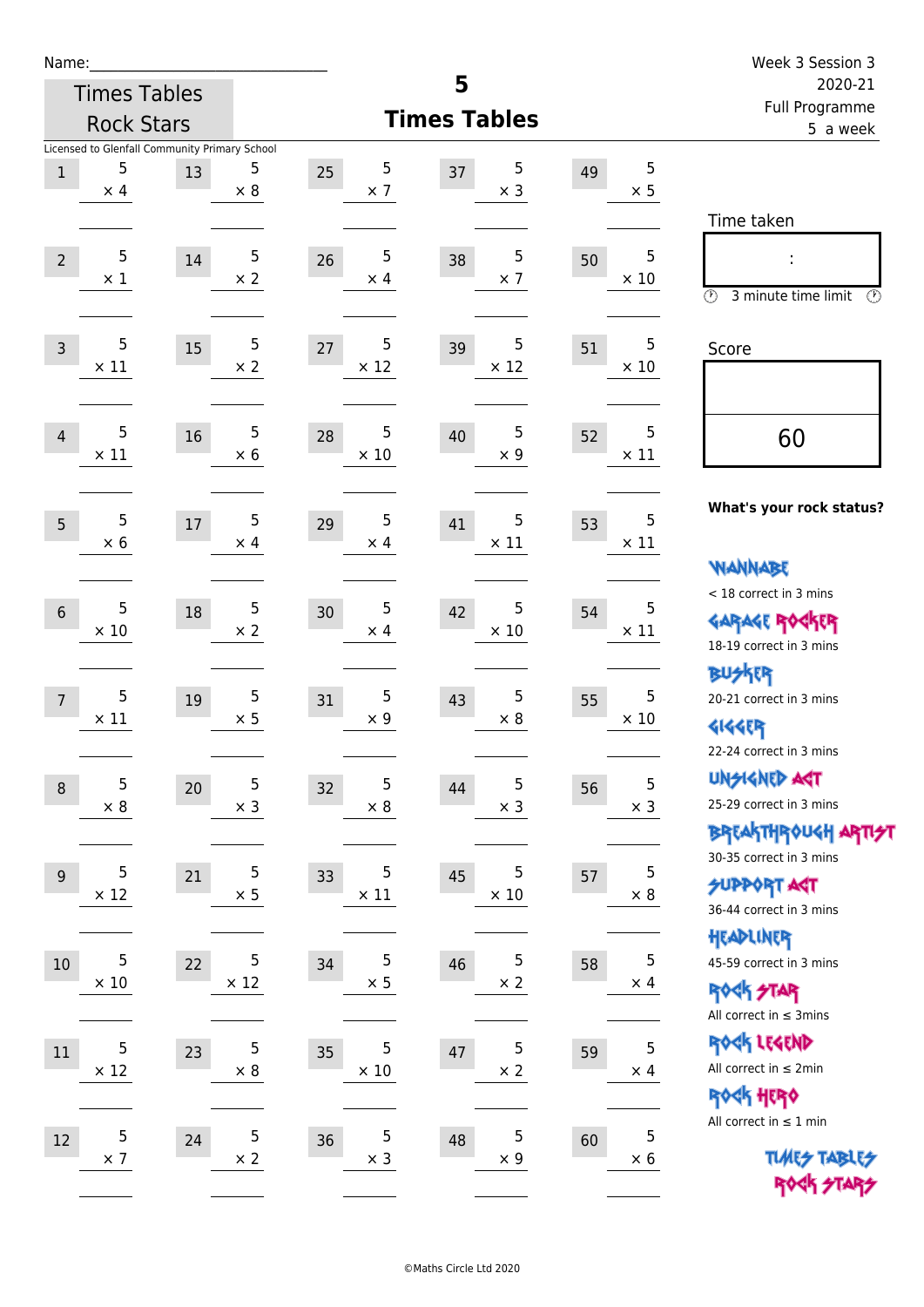| Name:                                         |                         |                     |                           | Week 3 Session 4                                            |
|-----------------------------------------------|-------------------------|---------------------|---------------------------|-------------------------------------------------------------|
| <b>Times Tables</b>                           |                         | 5                   | 2020-21<br>Full Programme |                                                             |
| <b>Rock Stars</b>                             |                         | <b>Times Tables</b> | 5 a week                  |                                                             |
| Licensed to Glenfall Community Primary School |                         |                     |                           |                                                             |
| 1<br>$10 \div 5 =$                            | 21                      | 41<br>$60 \div 5 =$ | $60 \div 5 =$             |                                                             |
| $2^{\circ}$<br>$50 \div 5 =$                  | 22                      | 42<br>$15 \div 5 =$ | $55 \div 5 =$             | Time taken                                                  |
| 3 <sup>7</sup><br>$25 \div 5 =$               | 23                      | 43<br>$25 \div 5 =$ | $35 \div 5 =$             | $\overline{(\mathcal{V})}$<br>3 minute time limit<br>(V)    |
| 4<br>$50 \div 5 =$                            | 24                      | 44<br>$35 \div 5 =$ | $25 \div 5 =$             | Score                                                       |
| 5 <sup>1</sup><br>$50 \div 5 =$               | $25 \t 5 \div 5 =$      | 45                  | $45 \div 5 =$             |                                                             |
| 6 <sup>1</sup><br>$55 \div 5 =$               | 26                      | 46<br>$45 \div 5 =$ | $40 \div 5 =$             | 60                                                          |
| 7 <sup>7</sup><br>$20 \div 5 =$               | $27$ $55 \div 5 =$      | 47                  | $50 \div 5 =$             | What's your rock status?                                    |
| 8<br>$20 \div 5 =$                            | 28                      | 48<br>$40 \div 5 =$ | $10 \div 5 =$             | <b>NANNABE</b>                                              |
| 9 <sub>o</sub><br>$40 \div 5 =$               | 29                      | 49<br>$30 \div 5 =$ | $50 \div 5 =$             | < 18 correct in 3 mins<br><b>GARAGE ROCKER</b>              |
| 10 <sup>°</sup><br>$20 \div 5 =$              | 30 <sup>°</sup>         | 50<br>$25 \div 5 =$ | $15 \div 5 =$             | 18-19 correct in 3 mins<br><b>BUSKER</b>                    |
| 11<br>$10 \div 5 =$                           | 31                      | 51<br>$35 \div 5 =$ | $45 \div 5 =$             | 20-21 correct in 3 mins<br><b>4144ER</b>                    |
| 12<br>$15 \div 5 =$                           | 32<br>$40 \div 5 =$     | 52                  | $45 \div 5 =$             | 22-24 correct in 3 mins<br><b>UNSIGNED AGT</b>              |
| 13<br>$50 \div 5 =$                           | 33<br>$60 \div 5 =$     | 53                  | $55 \div 5 =$             | 25-29 correct in 3 mins                                     |
| 14<br>$60 \div 5 =$                           | 34<br>$45 \div 5 =$     | 54                  | $15 \div 5 =$             | BREAKTHRÓUGH ARTI <del>2</del> 1<br>30-35 correct in 3 mins |
| 15<br>$45 \div 5 =$                           | $35\,$<br>$60 \div 5 =$ | 55                  | $25 ÷ 5 =$                | <b>SUPPORT AGT</b><br>36-44 correct in 3 mins<br>HEADLINER  |
| $16\,$<br>$45 \div 5 =$                       | 36<br>$20 \div 5 =$     | 56                  | $45 \div 5 =$             | 45-59 correct in 3 mins<br><b>ROCK STAR</b>                 |
| 17<br>$5 ÷ 5 =$                               | 37<br>$60 \div 5 =$     | 57                  | $30 \div 5 =$             | All correct in $\leq$ 3mins<br>ROCK LEGEND                  |
| $18\,$<br>$45 \div 5 =$                       | 38<br>$55 \div 5 =$     | 58                  | $45 \div 5 =$             | All correct in $\leq 2$ min<br><b>ROCK HERO</b>             |
| 19<br>$15 ÷ 5 =$                              | 39<br>$50 \div 5 =$     | 59                  | $50 \div 5 =$             | All correct in $\leq 1$ min                                 |
| 20<br>$35 ÷ 5 =$                              | 40<br>$40 \div 5 =$     | 60                  | $50 \div 5 =$             | <b>TUARS TABLES</b><br>ROCK STARS                           |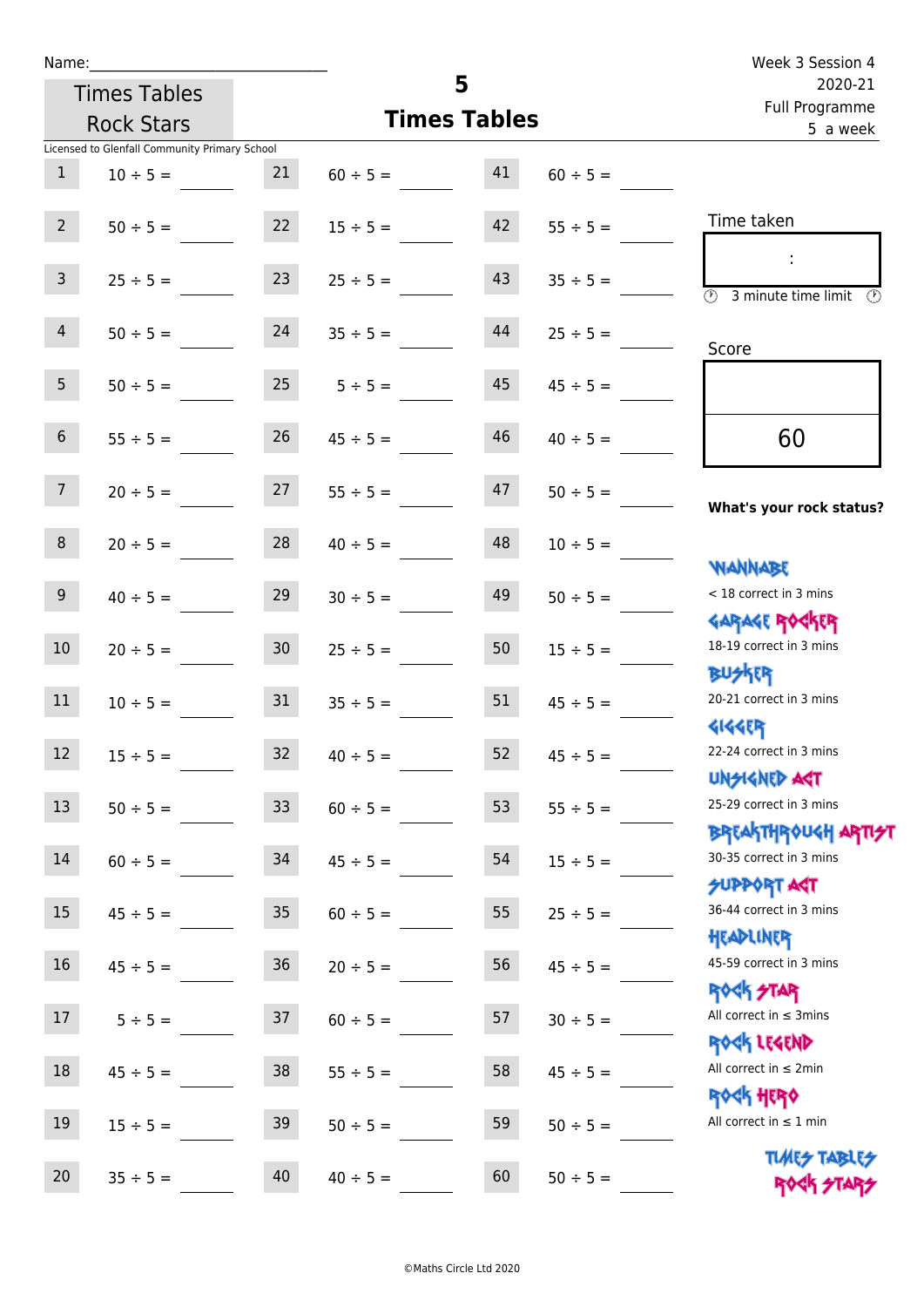| Week 3 Session 5                                                                                             |               |                          |                     |                 |                                               | Name:           |  |  |  |
|--------------------------------------------------------------------------------------------------------------|---------------|--------------------------|---------------------|-----------------|-----------------------------------------------|-----------------|--|--|--|
| 2020-21                                                                                                      |               | 5<br><b>Times Tables</b> |                     |                 |                                               |                 |  |  |  |
| Full Programme<br>5 a week                                                                                   |               |                          | <b>Times Tables</b> |                 | <b>Rock Stars</b>                             |                 |  |  |  |
|                                                                                                              |               |                          |                     |                 | Licensed to Glenfall Community Primary School |                 |  |  |  |
|                                                                                                              | $40 \div 5 =$ | 41                       | $5 \times 3 =$      | 21              | $5 \times 10 =$                               | 1               |  |  |  |
| Time taken                                                                                                   | $40 \div 5 =$ | 42                       | $5 \times 1 =$      | 22              | $5 \times 9 =$                                | $2^{\circ}$     |  |  |  |
| $\mathcal{L}_{\mathcal{C}}$<br>$\overline{\textcircled{1}}$ 3 minute time limit $\overline{\textcircled{1}}$ | $35 \div 5 =$ | 43                       | $5 \times 1 =$      | 23              | $5 \times 12 =$                               | 3 <sup>7</sup>  |  |  |  |
| Score                                                                                                        | $20 \div 5 =$ | 44                       | $5 \times 3 =$      | 24              | $5 \times 8 =$                                | $\overline{4}$  |  |  |  |
|                                                                                                              | $55 \div 5 =$ | 45                       | $5 \times 10 =$     | 25              | $5 \times 3 =$                                | 5 <sub>1</sub>  |  |  |  |
| 60                                                                                                           | $45 \div 5 =$ | 46                       | $5 \times 11 =$     | 26              | $5 \times 11 =$                               | 6 <sup>1</sup>  |  |  |  |
| Add up your time                                                                                             | $55 \div 5 =$ | 47                       | $5 \times 11 =$     | 27              | $5 \times 12 =$                               | 7 <sup>7</sup>  |  |  |  |
| <b>Mins</b>                                                                                                  | $30 \div 5 =$ | 48                       | $5 \times 1 =$      | 28              | $5 \times 9 =$                                | 8               |  |  |  |
|                                                                                                              | $25 \div 5 =$ | 49                       | $5 \times 12 =$     | 29              | $5 \times 11 =$                               | 9 <sub>o</sub>  |  |  |  |
|                                                                                                              | $15 \div 5 =$ | 50                       | $5 \times 7 =$      | 30              | $5 \times 5 =$                                | 10 <sup>°</sup> |  |  |  |
| S5<br>Total $\qquad$                                                                                         | $10 \div 5 =$ | 51                       | $50 \div 5 =$       | 31              | $5 \times 1 =$                                | 11              |  |  |  |
| <b>Secs</b>                                                                                                  | $25 \div 5 =$ | 52                       | $30 \div 5 =$       | 32              | $5 \times 9 =$                                | 12              |  |  |  |
|                                                                                                              | $55 \div 5 =$ | 53                       | $30 \div 5 =$       | 33 <sup>°</sup> | $5 \times 5 =$                                | 13              |  |  |  |
|                                                                                                              | $15 \div 5 =$ | 54                       | $20 \div 5 =$       | 34              | $5 \times 2 =$                                | 14              |  |  |  |
| S5                                                                                                           | $25 \div 5 =$ | 55                       | $30 \div 5 =$       | 35              | $5 \times 6 =$                                | 15              |  |  |  |
| Total<br>Add up your score                                                                                   | $15 \div 5 =$ | 56                       | $25 \div 5 =$       | 36              | $5 \times 1 =$                                | 16              |  |  |  |
| S1                                                                                                           | $55 \div 5 =$ | 57                       | $10 \div 5 =$       | 37              | $5 \times 10 =$                               | 17              |  |  |  |
| S2                                                                                                           | $10 \div 5 =$ | 58                       | $50 \div 5 =$       | 38              | $5 \times 11 =$                               | 18              |  |  |  |
| S5                                                                                                           | $35 \div 5 =$ | 59                       | $55 \div 5 =$       | 39              | $5 \times 8 =$                                | 19              |  |  |  |
| Total $\qquad$                                                                                               | $30 \div 5 =$ | 60                       | $25 \div 5 =$       | 40              | $5 \times 8 =$                                | 20 <sub>2</sub> |  |  |  |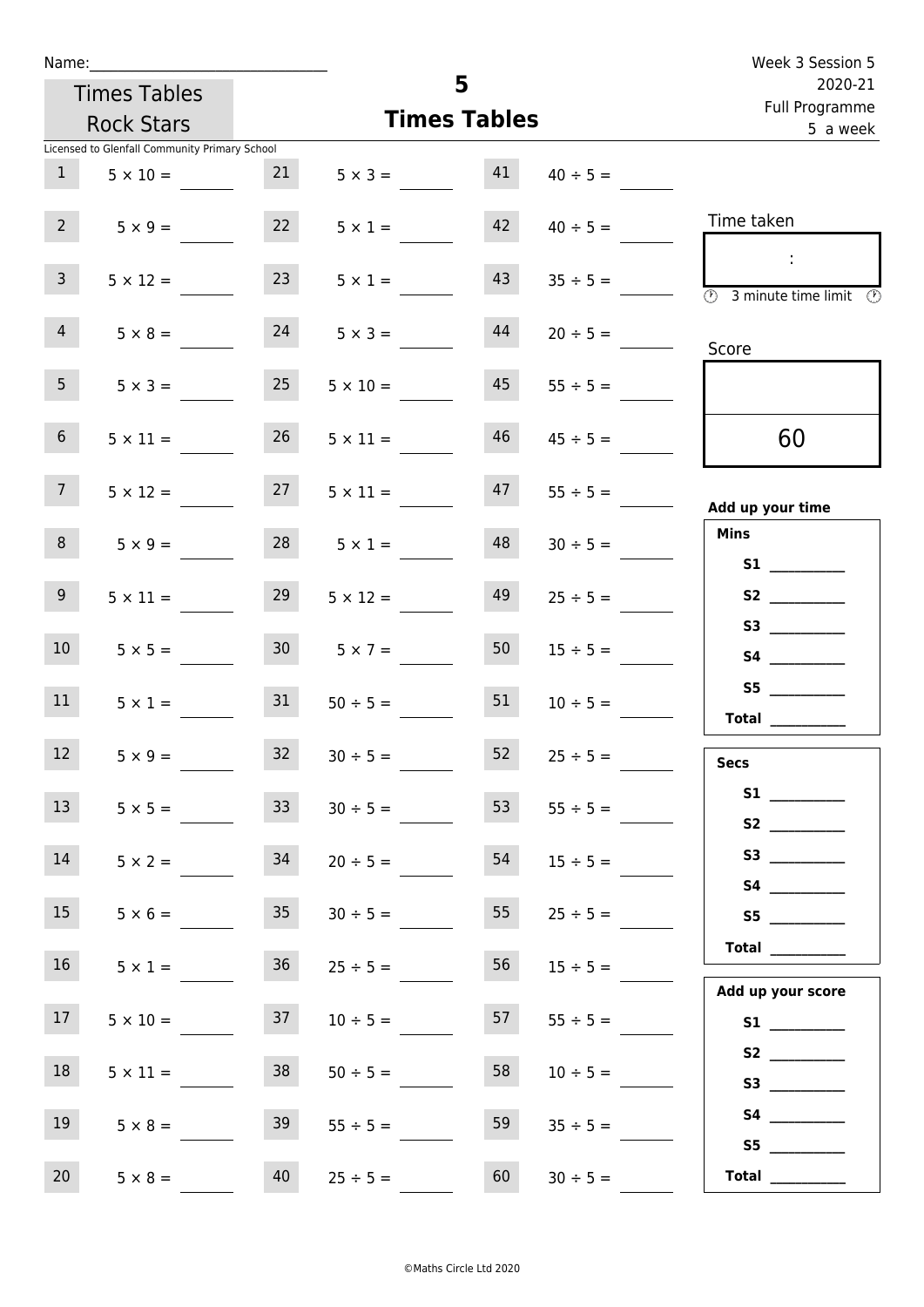| Name:            |                                               |                 |                 |                     |                 | Week 4 Session 1                                           |
|------------------|-----------------------------------------------|-----------------|-----------------|---------------------|-----------------|------------------------------------------------------------|
|                  | <b>Times Tables</b>                           |                 |                 | 3,4,5               |                 | 2020-21                                                    |
|                  | <b>Rock Stars</b>                             |                 |                 | <b>Times Tables</b> |                 | Full Programme<br>5 a week                                 |
|                  | Licensed to Glenfall Community Primary School |                 |                 |                     |                 |                                                            |
| $\mathbf{1}$     | $3 \times 1 =$                                | 21              | $4 \times 6 =$  | 41                  | $10 \times 3 =$ |                                                            |
|                  |                                               |                 |                 |                     |                 |                                                            |
| 2 <sup>7</sup>   | $3 \times 11 =$                               | 22              | $4 \times 3 =$  | 42                  | $3 \times 3 =$  | Time taken                                                 |
|                  |                                               |                 |                 |                     |                 | ÷                                                          |
| 3 <sup>7</sup>   | $5 \times 12 =$                               | 23              | $4 \times 9 =$  | 43                  | $11 \times 3 =$ | $\overline{\circ}$<br>3 minute time limit<br>$\mathcal{O}$ |
| $\overline{4}$   |                                               | 24              |                 | 44                  |                 |                                                            |
|                  | $3 \times 12 =$                               |                 | $5 \times 11 =$ |                     | $3 \times 3 =$  | Score                                                      |
| 5 <sub>1</sub>   | $3 \times 10 =$                               | 25              | $5 \times 9 =$  | 45                  | $4 \times 5 =$  |                                                            |
|                  |                                               |                 |                 |                     |                 |                                                            |
| 6 <sup>1</sup>   | $5 \times 12 =$                               | 26              | $4 \times 4 =$  | 46                  | $12 \times 3 =$ | 60                                                         |
|                  |                                               |                 |                 |                     |                 |                                                            |
| 7 <sup>7</sup>   | $5 \times 4 =$                                | 27              | $5 \times 5 =$  | 47                  | $3 \times 3 =$  |                                                            |
|                  |                                               |                 |                 |                     |                 | What's your rock status?                                   |
| 8                | $4 \times 12 =$                               | 28              | $4 \times 12 =$ | 48                  | $7 \times 3 =$  |                                                            |
|                  |                                               |                 |                 |                     |                 | WANNABE                                                    |
| 9 <sup>°</sup>   | $3 \times 1 =$                                | 29              | $3 \times 12 =$ | 49                  | $2 \times 3 =$  | < 18 correct in 3 mins                                     |
|                  |                                               |                 |                 |                     |                 | <b>GARAGE ROCKER</b><br>18-19 correct in 3 mins            |
| 10 <sup>°</sup>  | $5 \times 6 =$                                | 30 <sub>o</sub> | $5 \times 10 =$ | 50                  | $1 \times 3 =$  | <b>BUSKER</b>                                              |
| 11               | $4 \times 12 =$                               | 31              | $10 \times 4 =$ | 51                  | $1 \times 5 =$  | 20-21 correct in 3 mins                                    |
|                  |                                               |                 |                 |                     |                 | <b>4144EP</b>                                              |
| 12               | $3 \times 11 =$                               | 32              | $1 \times 5 =$  | 52                  | $4 \times 5 =$  | 22-24 correct in 3 mins                                    |
|                  |                                               |                 |                 |                     |                 | <b>UNSIGNED AGT</b>                                        |
| 13               | $4 \times 6 =$                                | 33 <sup>°</sup> | $8 \times 3 =$  | 53                  | $2 \times 4 =$  | 25-29 correct in 3 mins                                    |
|                  |                                               |                 |                 |                     |                 | <b>BREAKTHROUGH ARTI<del>S</del>T</b>                      |
| 14               | $4 \times 3 =$                                | 34              | $12 \times 4 =$ | 54                  | $5 \times 5 =$  | 30-35 correct in 3 mins                                    |
|                  |                                               |                 |                 |                     |                 | <b>SUPPORT AGT</b>                                         |
| $15\phantom{.0}$ | $3 \times 12 =$                               | 35 <sub>o</sub> | $4 \times 3 =$  | 55                  | $11 \times 3 =$ | 36-44 correct in 3 mins                                    |
|                  |                                               |                 |                 |                     |                 | HEADLINER                                                  |
| 16               | $3 \times 1 =$                                | 36              | $1 \times 5 =$  | 56                  | $5 \times 3 =$  | 45-59 correct in 3 mins                                    |
|                  |                                               |                 |                 |                     |                 | <b>ROCK STAR</b><br>All correct in $\leq$ 3mins            |
| 17               | $5 \times 12 =$                               | 37              | $12 \times 3 =$ | 57                  | $3 \times 5 =$  | ROCK LEGEND                                                |
| 18               | $5 \times 12 =$                               | 38              | $7 \times 5 =$  | 58                  | $3 \times 3 =$  | All correct in $\leq 2$ min                                |
|                  |                                               |                 |                 |                     |                 | <b>ROGH HERO</b>                                           |
| 19               | $5 \times 9 =$                                | 39              | $3 \times 3 =$  | 59                  | $6 \times 5 =$  | All correct in $\leq 1$ min                                |
|                  |                                               |                 |                 |                     |                 | <b>TUARS TABLES</b>                                        |
| 20               | $4 \times 11 =$                               | 40              | $5 \times 5 =$  | 60                  | $11 \times 4 =$ | ROCK STARS                                                 |
|                  |                                               |                 |                 |                     |                 |                                                            |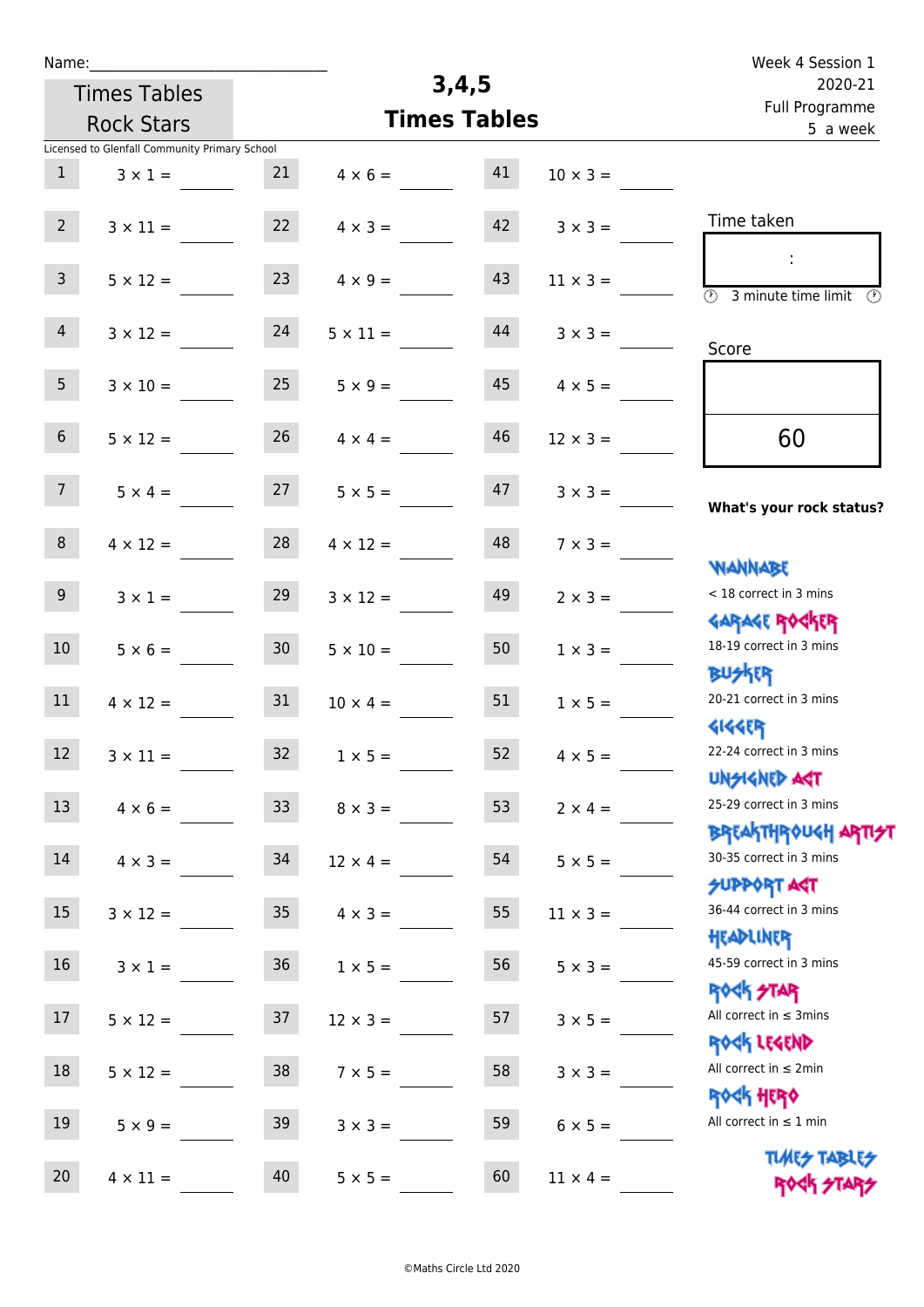| Name:          |                                               |        |                              |    |                          |                            |             |    |         | Week 4 Session 2                                           |
|----------------|-----------------------------------------------|--------|------------------------------|----|--------------------------|----------------------------|-------------|----|---------|------------------------------------------------------------|
|                | <b>Times Tables</b>                           |        |                              |    |                          | 3,4,5                      |             |    |         | 2020-21                                                    |
|                | <b>Rock Stars</b>                             |        |                              |    | <b>Times Tables</b>      | Full Programme<br>5 a week |             |    |         |                                                            |
|                | Licensed to Glenfall Community Primary School |        |                              |    |                          |                            |             |    |         |                                                            |
| $\mathbf 1$    |                                               | 13     |                              | 25 |                          | 37                         |             | 49 |         |                                                            |
|                | 8<br>4                                        |        | 40<br>4                      |    | $30\,$<br>$\mathsf S$    |                            | 9<br>3      |    | 5<br>10 | Time taken                                                 |
| $\overline{2}$ |                                               | $14\,$ |                              | 26 |                          | 38                         |             | 50 |         |                                                            |
|                | 44<br>4                                       |        | $\mathsf{3}$<br>$15\,$       |    | $\overline{5}$<br>35     |                            | 25<br>5     |    | 5<br>5  | $\overline{\circ}$<br>3 minute time limit<br>$\circled{r}$ |
| $\mathsf{3}$   |                                               | $15\,$ |                              | 27 |                          | 39                         |             | 51 |         | Score                                                      |
|                | 18<br>3                                       |        | $30$<br>5                    |    | 24<br>4                  |                            | $20\,$<br>5 |    | 5<br>55 |                                                            |
| $\overline{4}$ |                                               | 16     |                              | 28 |                          | 40                         |             | 52 |         | 60                                                         |
|                | 18<br>3                                       |        | 33<br>$\mathsf{3}$           |    | 5<br>50                  |                            | 24<br>4     |    | 27<br>3 |                                                            |
| 5              |                                               | $17\,$ |                              | 29 |                          | 41                         |             | 53 |         | What's your rock status?                                   |
|                | 3<br>$30\,$                                   |        | 24<br>4                      |    | $12\,$<br>4              |                            | 40<br>5     |    | 12<br>4 | WANNABE                                                    |
| $6\phantom{1}$ |                                               | 18     |                              | 30 |                          | 42                         |             | 54 |         | < 18 correct in 3 mins                                     |
|                | $\mathsf{3}$<br>30                            |        | $\mathsf{3}$<br>$\mathsf{3}$ |    | $25\,$<br>$\overline{5}$ |                            | $36\,$<br>4 |    | 16<br>4 | <b>GARAGE RO</b><br>18-19 correct in 3 mins                |
| 7              |                                               | 19     |                              | 31 |                          | 43                         |             | 55 |         | <b>BUSKER</b><br>20-21 correct in 3 mins                   |
|                | 48<br>4                                       |        | 16<br>4                      |    | $12\,$<br>$\mathsf 3$    |                            | 24<br>4     |    | 45<br>5 | <b>4144EP</b>                                              |
|                |                                               |        |                              |    |                          |                            |             |    |         | 22-24 correct in 3 mins                                    |
| $\,8\,$        |                                               | $20\,$ |                              | 32 |                          | 44                         |             | 56 |         | <b>UNSIGNED AGT</b>                                        |
|                | 5<br>20                                       |        | 5<br>15                      |    | 32<br>4                  |                            | $16\,$<br>4 |    | 20<br>4 | 25-29 correct in 3 mins                                    |
| $9\,$          |                                               | 21     |                              | 33 |                          | 45                         |             | 57 |         | <b>BREAKTHROUGH</b><br>30-35 correct in 3 mins             |
|                | 33<br>3                                       |        | 15<br>5                      |    | 32<br>4                  |                            | 24<br>4     |    | 6<br>3  | <b>SUPPORT AGT</b>                                         |
|                |                                               |        |                              |    |                          |                            |             |    |         | 36-44 correct in 3 mins<br>HEADLINER                       |
| 10             |                                               | 22     |                              | 34 |                          | 46                         |             | 58 |         | 45-59 correct in 3 mins                                    |
|                | 40<br>4                                       |        | 10<br>5                      |    | 44<br>4                  |                            | $16\,$<br>4 |    | 28<br>4 | <b>ROCK STAR</b><br>All correct in $\leq$ 3mins            |
| 11             |                                               | 23     |                              | 35 |                          | 47                         |             | 59 |         | ROCK LEGEND                                                |
|                | 3<br>6                                        |        | 3<br>33                      |    | 12<br>4                  |                            | 50<br>5     |    | 5<br>60 | All correct in $\leq 2$ min                                |
| 12             |                                               | 24     |                              | 36 |                          | 48                         |             | 60 |         | <b>ROGH HERO</b><br>All correct in $\leq 1$ min            |
|                | 5<br>30                                       |        | 18<br>3                      |    | $\mathsf 3$<br>$30\,$    |                            | 12<br>3     |    | 20<br>4 |                                                            |
|                |                                               |        |                              |    |                          |                            |             |    |         |                                                            |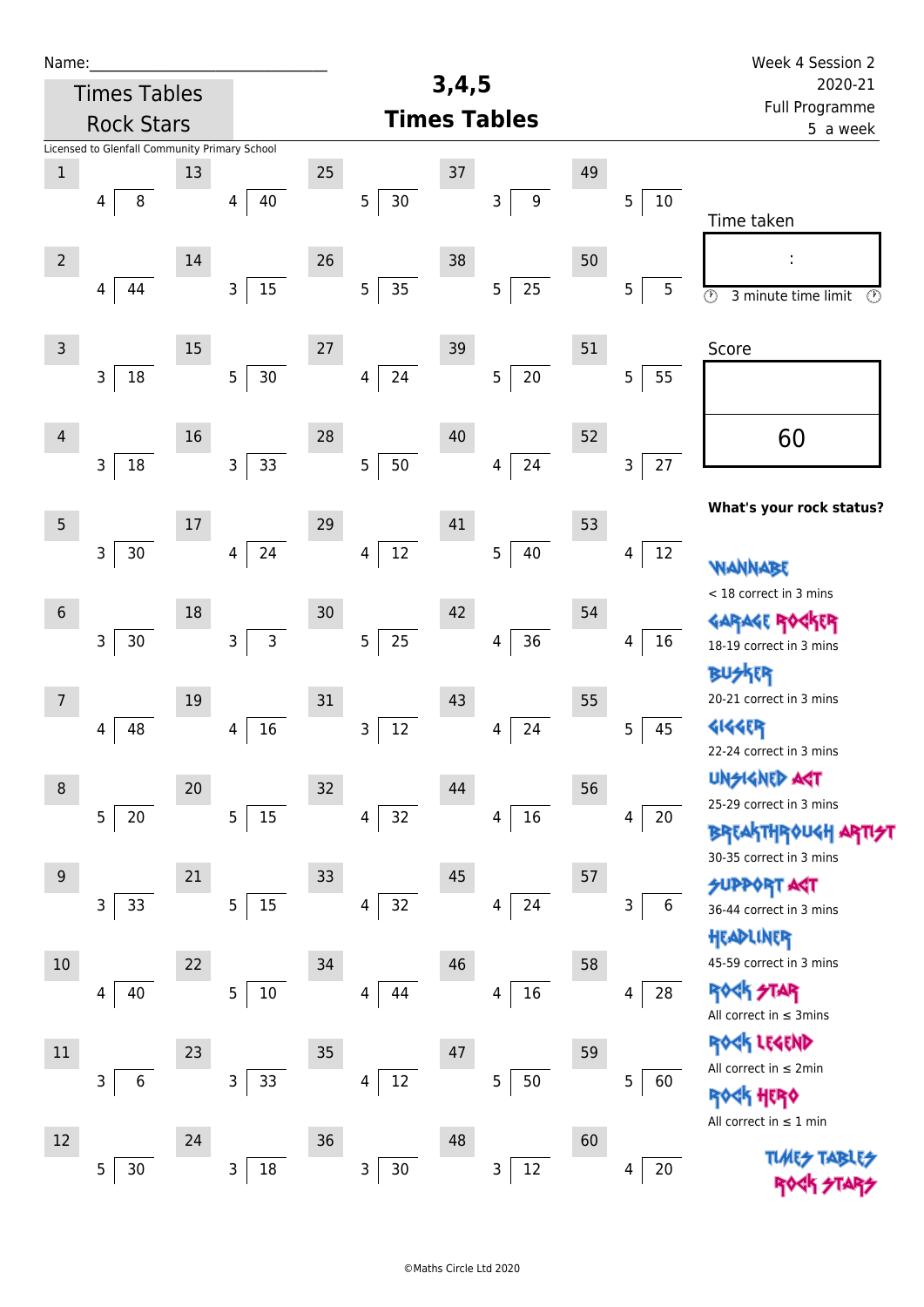| Name:                        |                                               |                                    |                                    |    |                           | Week 4 Session 3                                      |
|------------------------------|-----------------------------------------------|------------------------------------|------------------------------------|----|---------------------------|-------------------------------------------------------|
| <b>Times Tables</b>          |                                               |                                    | 3,4,5                              |    |                           | 2020-21                                               |
| <b>Rock Stars</b>            |                                               |                                    | <b>Times Tables</b>                |    |                           | Full Programme<br>5 a week                            |
|                              | Licensed to Glenfall Community Primary School |                                    |                                    |    |                           |                                                       |
| 5<br>$\,1$                   | 4<br>13<br>$\times$ 5                         | $\sqrt{5}$<br>25<br>$\times$ 7     | 5<br>37<br>$\times$ 4              | 49 | 5<br>$\times 8$           |                                                       |
| $\times$ 3                   |                                               |                                    |                                    |    |                           |                                                       |
|                              |                                               |                                    |                                    |    |                           | Time taken                                            |
| 5<br>$\overline{2}$          | 3<br>14                                       | 5<br>26                            | 5<br>38                            | 50 | 4                         | İ,                                                    |
| $\times$ 4                   | $\times$ 1                                    | $\times$ 3                         | $\times$ 10                        |    | $\times 8$                | $\circled{r}$<br>3 minute time limit<br>$\mathcal{O}$ |
|                              |                                               |                                    |                                    |    |                           |                                                       |
| 4<br>$\overline{3}$          | 4<br>15                                       | 5<br>27                            | 4<br>39                            | 51 | 5                         | Score                                                 |
| $\times 1$                   | $\times$ 12                                   | $\times$ 3                         | $\times$ 9                         |    | $\times$ 5                |                                                       |
|                              |                                               |                                    |                                    |    |                           |                                                       |
| 5                            | 4                                             | 3                                  | 4                                  |    | 3                         |                                                       |
| $\overline{4}$<br>$\times$ 3 | 16<br>$\times$ 3                              | 28<br>$\times$ 10                  | 40<br>$\times 8$                   | 52 | $\times 2$                | 60                                                    |
|                              |                                               |                                    |                                    |    |                           |                                                       |
|                              |                                               |                                    |                                    |    |                           | What's your rock status?                              |
| 5<br>5                       | 3<br>$17\,$                                   | 3<br>29                            | 3<br>41                            | 53 | 5                         |                                                       |
| $\times$ 3                   | $\times 8$                                    | $\times$ 10                        | $\times$ 5                         |    | $\times$ 3                | <b>WANNABE</b>                                        |
|                              |                                               |                                    |                                    |    |                           | < 18 correct in 3 mins                                |
| 5<br>$6\,$                   | 4<br>18                                       | 5<br>30                            | 4<br>42                            | 54 | 5                         | <b>GARAGE ROCKER</b>                                  |
| $\times$ 1                   | $\times$ 1                                    | $\times$ 10                        | $\times$ 11                        |    | $\times$ 4                | 18-19 correct in 3 mins                               |
|                              |                                               |                                    |                                    |    |                           | <b>BUSKRR</b>                                         |
| 4<br>$\overline{7}$          | 3<br>19                                       | 3<br>31                            | 3<br>43                            | 55 | 3                         | 20-21 correct in 3 mins                               |
| $\times$ 6                   | $\times$ 1                                    | $\times$ 11                        | $\times$ 1                         |    | $\times$ 3                | <b>4144EP</b>                                         |
|                              |                                               |                                    |                                    |    |                           | 22-24 correct in 3 mins                               |
|                              |                                               |                                    |                                    |    | $\overline{5}$            | <b>UNGIGNED AGT</b>                                   |
| 4<br>$\,8\,$<br>$\times$ 4   | $\overline{\mathcal{A}}$<br>20<br>$\times$ 4  | 5<br>32<br>$\times$ 7              | 3<br>44<br>$\times$ 12             | 56 | $\times$ 8                | 25-29 correct in 3 mins                               |
|                              |                                               |                                    |                                    |    |                           | <b>BREAKTHROUGH ARTI<del>S</del>T</b>                 |
|                              |                                               |                                    |                                    |    |                           | 30-35 correct in 3 mins                               |
| 5<br>$\overline{9}$          | 3<br>21                                       | 4<br>33                            | 3<br>45                            | 57 | 4                         | <b>SUPPORT AGT</b>                                    |
| $\times$ 12                  | $\times$ 10                                   | $\times 6$                         | $\times$ 10                        |    | $\times$ 7                | 36-44 correct in 3 mins                               |
|                              |                                               |                                    |                                    |    |                           | HEADLINER                                             |
| 3<br>10                      | $\mathsf 3$<br>22                             | 5<br>34                            | 3<br>46                            | 58 | $\sqrt{5}$                | 45-59 correct in 3 mins                               |
| $\times$ 3                   | $\times 6$                                    | $\times$ 9                         | $\times$ 10                        |    | $\times$ 12               | <b>ROCK STAR</b>                                      |
|                              |                                               |                                    |                                    |    |                           | All correct in $\leq$ 3mins                           |
| 4<br>$11\,$                  | $\overline{4}$<br>23                          | 3<br>35                            | 4<br>47                            | 59 | $\mathsf 3$               | ROCK LEGEND                                           |
| $\times$ 11                  | $\times$ 3                                    | $\times$ 3                         | $\times$ 2                         |    | $\times$ 4                | All correct in $\leq 2$ min                           |
|                              |                                               |                                    |                                    |    |                           | ROCK HERO                                             |
|                              |                                               |                                    |                                    |    |                           | All correct in $\leq 1$ min                           |
| 5<br>$12\,$<br>$\times$ 12   | $\overline{\mathcal{A}}$<br>24<br>$\times$ 3  | $\overline{4}$<br>36<br>$\times$ 3 | $\overline{4}$<br>48<br>$\times$ 9 | 60 | $\mathbf 5$<br>$\times$ 3 | <b>TUARS TABLES</b>                                   |
|                              |                                               |                                    |                                    |    |                           | ROCK STARS                                            |
|                              |                                               |                                    |                                    |    |                           |                                                       |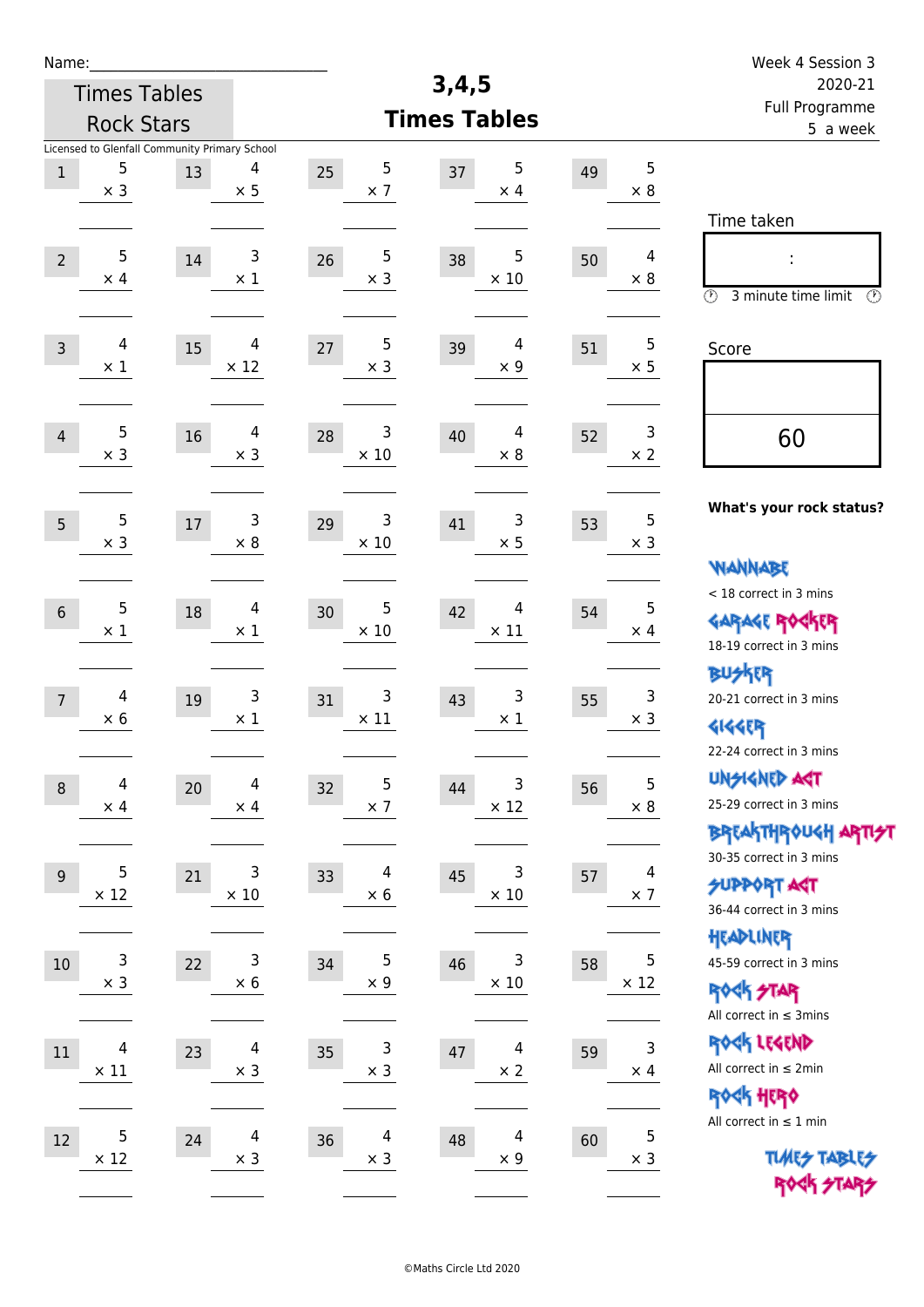| Week 4 Session 4                                                 |               |                     |               |                   |                                               | Name:             |  |  |  |
|------------------------------------------------------------------|---------------|---------------------|---------------|-------------------|-----------------------------------------------|-------------------|--|--|--|
| 2020-21                                                          |               |                     | 3,4,5         |                   | <b>Times Tables</b>                           |                   |  |  |  |
| Full Programme<br>5 a week                                       |               | <b>Times Tables</b> |               | <b>Rock Stars</b> |                                               |                   |  |  |  |
|                                                                  |               |                     |               |                   | Licensed to Glenfall Community Primary School |                   |  |  |  |
|                                                                  | $35 \div 5 =$ | 41                  | $32 \div 4 =$ | 21                | $8 \div 4 =$                                  | $\mathbf{1}$      |  |  |  |
| Time taken                                                       | $15 \div 3 =$ | 42                  | $10 \div 5 =$ | 22                | $36 \div 4 =$                                 | $\overline{2}$    |  |  |  |
| $\circled{r}$<br>3 minute time limit<br>$\mathcal{O}$            | $24 \div 3 =$ | 43                  | $16 \div 4 =$ | 23                | $4 \div 4 =$                                  | $\mathbf{3}$      |  |  |  |
| Score                                                            | $10 \div 5 =$ | 44                  | $9 ÷ 3 =$     | 24                | $6 \div 3 =$                                  | $\overline{4}$    |  |  |  |
|                                                                  | $50 \div 5 =$ | 45                  | $36 \div 3 =$ | 25                | $40 \div 5 =$                                 | 5                 |  |  |  |
| 60                                                               | $60 \div 5 =$ | 46                  | $9 ÷ 3 =$     | 26                | $12 \div 4 =$                                 | $\sqrt{6}$        |  |  |  |
| What's your rock status?                                         | $3 ÷ 3 =$     | 47                  | $9 ÷ 3 =$     | 27                | $6 ÷ 3 =$                                     | 7 <sup>7</sup>    |  |  |  |
| <b>JARNARY</b>                                                   | $4 \div 4 =$  | 48                  | $33 \div 3 =$ | 28                | $36 \div 4 =$                                 | $\,8\,$           |  |  |  |
| < 18 correct in 3 mins                                           | $50 \div 5 =$ | 49                  | $20 \div 5 =$ | 29                | $3 ÷ 3 =$                                     | $\boldsymbol{9}$  |  |  |  |
| <b>GARAGE ROGKER</b><br>18-19 correct in 3 mins<br><b>BUSKRR</b> | $12 \div 4 =$ | 50                  | $24 \div 4 =$ | 30 <sub>o</sub>   | $55 \div 5 =$                                 | 10                |  |  |  |
| 20-21 correct in 3 mins<br><b>4144EP</b>                         | $4 \div 4 =$  | 51                  | $35 \div 5 =$ | 31                | $45 \div 5 =$                                 | 11                |  |  |  |
| 22-24 correct in 3 mins<br><b>UNSIGNED AGT</b>                   | $25 \div 5 =$ | 52                  | $48 \div 4 =$ | 32                | $12 \div 4 =$                                 | $12 \overline{ }$ |  |  |  |
| 25-29 correct in 3 mins                                          | $18 \div 3 =$ | 53                  | $20 \div 5 =$ | 33 <sup>°</sup>   | $5 ÷ 5 =$                                     | 13                |  |  |  |
| <b>BREAKTHROUGH ARTI<del>S</del>T</b><br>30-35 correct in 3 mins | $55 \div 5 =$ | 54                  | $60 \div 5 =$ | 34                | $30 \div 3 =$                                 | $14\,$            |  |  |  |
| <b>SUPPORT AGT</b><br>36-44 correct in 3 mins                    | $4 \div 4 =$  | 55                  | $40 \div 5 =$ | $35\phantom{.0}$  | $55 \div 5 =$                                 | 15                |  |  |  |
| HEADLINER<br>45-59 correct in 3 mins                             | $4 \div 4 =$  | 56                  | $45 \div 5 =$ | 36                | $28 \div 4 =$                                 | $16\,$            |  |  |  |
| <b>ROCK STAR</b><br>All correct in $\leq$ 3mins                  | $5 ÷ 5 =$     | 57                  | $50 \div 5 =$ | 37                | $60 \div 5 =$                                 | 17                |  |  |  |
| ROCK LEGEND<br>All correct in $\leq 2$ min                       | $21 \div 3 =$ | 58                  | $36 \div 3 =$ | 38                | $8 \div 4 =$                                  | $18\,$            |  |  |  |
| <b>ROCK HERO</b><br>All correct in $\leq 1$ min                  | $10 \div 5 =$ | 59                  | $8 \div 4 =$  | 39                | $12 \div 4 =$                                 | 19                |  |  |  |
| <b>TUARS TABLES</b><br>ROCK STARS                                | $33 \div 3 =$ | 60                  | $12 \div 3 =$ | 40                | $48 \div 4 =$                                 | 20                |  |  |  |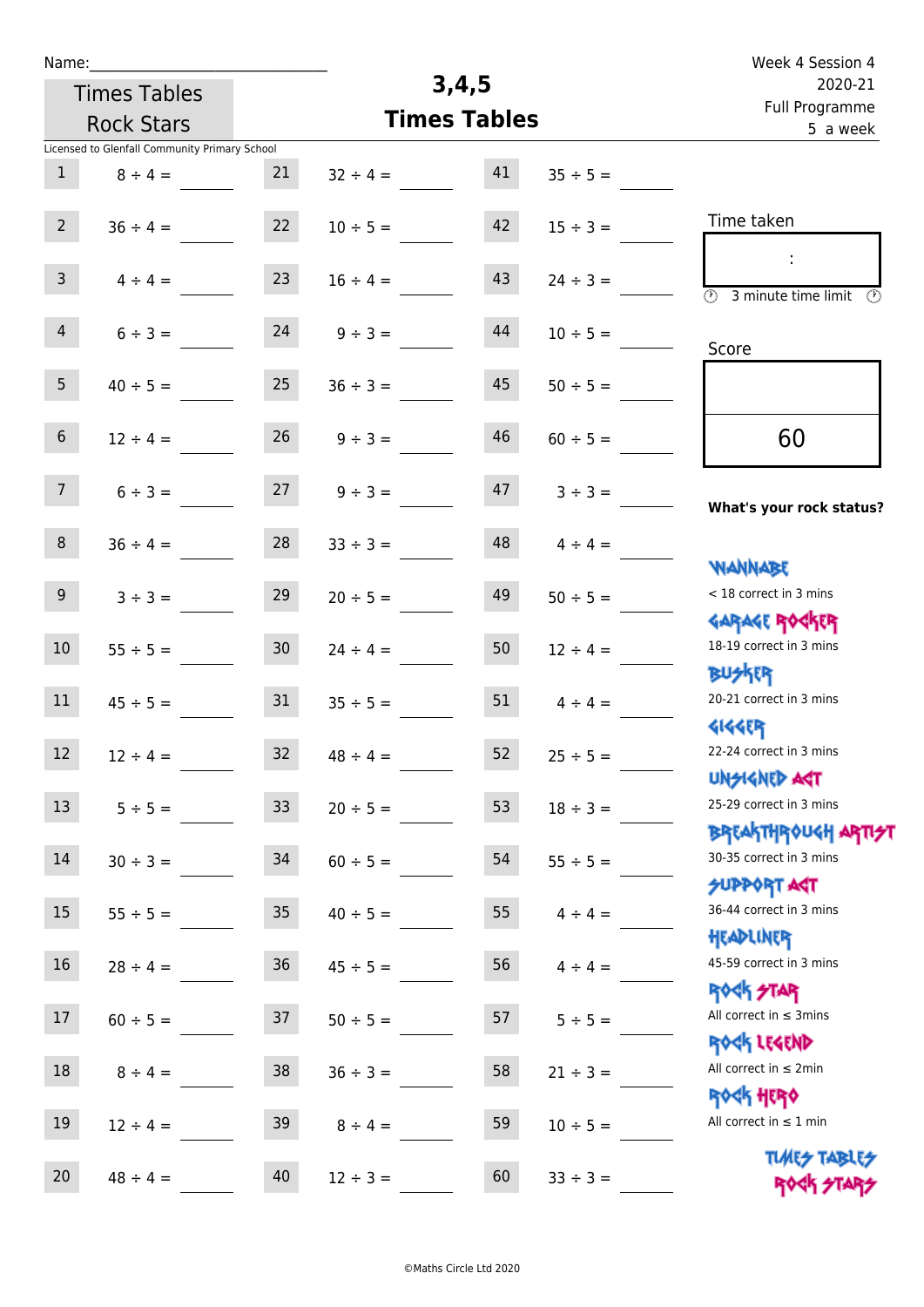| Name:           |                                               |                 |                 |                     |               | Week 4 Session 5                                                        |
|-----------------|-----------------------------------------------|-----------------|-----------------|---------------------|---------------|-------------------------------------------------------------------------|
|                 | <b>Times Tables</b>                           |                 | 3,4,5           | 2020-21             |               |                                                                         |
|                 | <b>Rock Stars</b>                             |                 |                 | <b>Times Tables</b> |               | Full Programme<br>5 a week                                              |
|                 | Licensed to Glenfall Community Primary School |                 |                 |                     |               |                                                                         |
| 1               | $3 \times 11 =$                               | 21              | $4 \times 9 =$  | 41                  | $36 \div 3 =$ |                                                                         |
| $2^{\circ}$     | $3 \times 7 =$                                | 22              | $4 \times 4 =$  | 42                  | $20 \div 5 =$ | Time taken                                                              |
| $\mathbf{3}$    | $4 \times 10 =$                               | 23              | $4 \times 6 =$  | 43                  | $36 \div 3 =$ | $\mathcal{L}_{\mathcal{C}}$<br>(1)<br>3 minute time limit $\circled{)}$ |
| $\overline{4}$  | $4 \times 9 =$                                | 24              | $5 \times 6 =$  | 44                  | $33 \div 3 =$ | Score                                                                   |
| 5 <sub>1</sub>  | $4 \times 5 =$                                | 25              | $3 \times 2 =$  | 45                  | $36 \div 3 =$ |                                                                         |
| 6 <sup>1</sup>  | $4 \times 9 =$                                | 26              | $4 \times 12 =$ | 46                  | $15 \div 5 =$ | 60                                                                      |
| 7 <sup>7</sup>  | $3 \times 11 =$                               | 27              | $5 \times 9 =$  | 47                  | $36 \div 4 =$ | Add up your time                                                        |
| 8               | $3 \times 8 =$                                | 28              | $5 \times 9 =$  | 48                  | $60 \div 5 =$ | <b>Mins</b><br><b>S1</b>                                                |
| 9 <sub>o</sub>  | $4 \times 5 =$                                | 29              | $5 \times 9 =$  | 49                  | $5 \div 5 =$  |                                                                         |
| 10 <sup>°</sup> | $4 \times 10 =$                               | 30 <sup>°</sup> | $5 \times 2 =$  | 50                  | $9 ÷ 3 =$     |                                                                         |
| 11              | $3 \times 11 =$                               | 31              | $60 \div 5 =$   | 51                  | $32 \div 4 =$ | S5<br>Total                                                             |
| 12              | $3 \times 7 =$                                | 32              | $60 \div 5 =$   | 52                  | $44 \div 4 =$ | <b>Secs</b>                                                             |
| 13              | $3 \times 9 =$                                | 33 <sup>°</sup> | $21 \div 3 =$   | 53                  | $3 ÷ 3 =$     |                                                                         |
| 14              | $5 \times 2 =$                                | 34              | $25 \div 5 =$   | 54                  | $9 ÷ 3 =$     |                                                                         |
| 15              | $3 \times 9 =$                                | 35 <sub>1</sub> | $30 \div 5 =$   | 55                  | $12 \div 3 =$ | S5                                                                      |
| 16 <sup>1</sup> | $4 \times 12 =$                               | 36              | $40 \div 5 =$   | 56                  | $27 \div 3 =$ |                                                                         |
| 17              | $5 \times 4 =$                                | 37              | $4 \div 4 =$    | 57                  | $9 \div 3 =$  | Add up your score<br>S1                                                 |
| 18              | $3 \times 8 =$                                | 38              | $28 \div 4 =$   | 58                  | $35 \div 5 =$ |                                                                         |
| 19              | $5 \times 3 =$                                | 39              | $36 \div 3 =$   | 59                  | $8 \div 4 =$  |                                                                         |
| 20 <sub>2</sub> | $4 \times 11 =$                               | 40              | $35 \div 5 =$   | 60                  | $40 \div 5 =$ | S5                                                                      |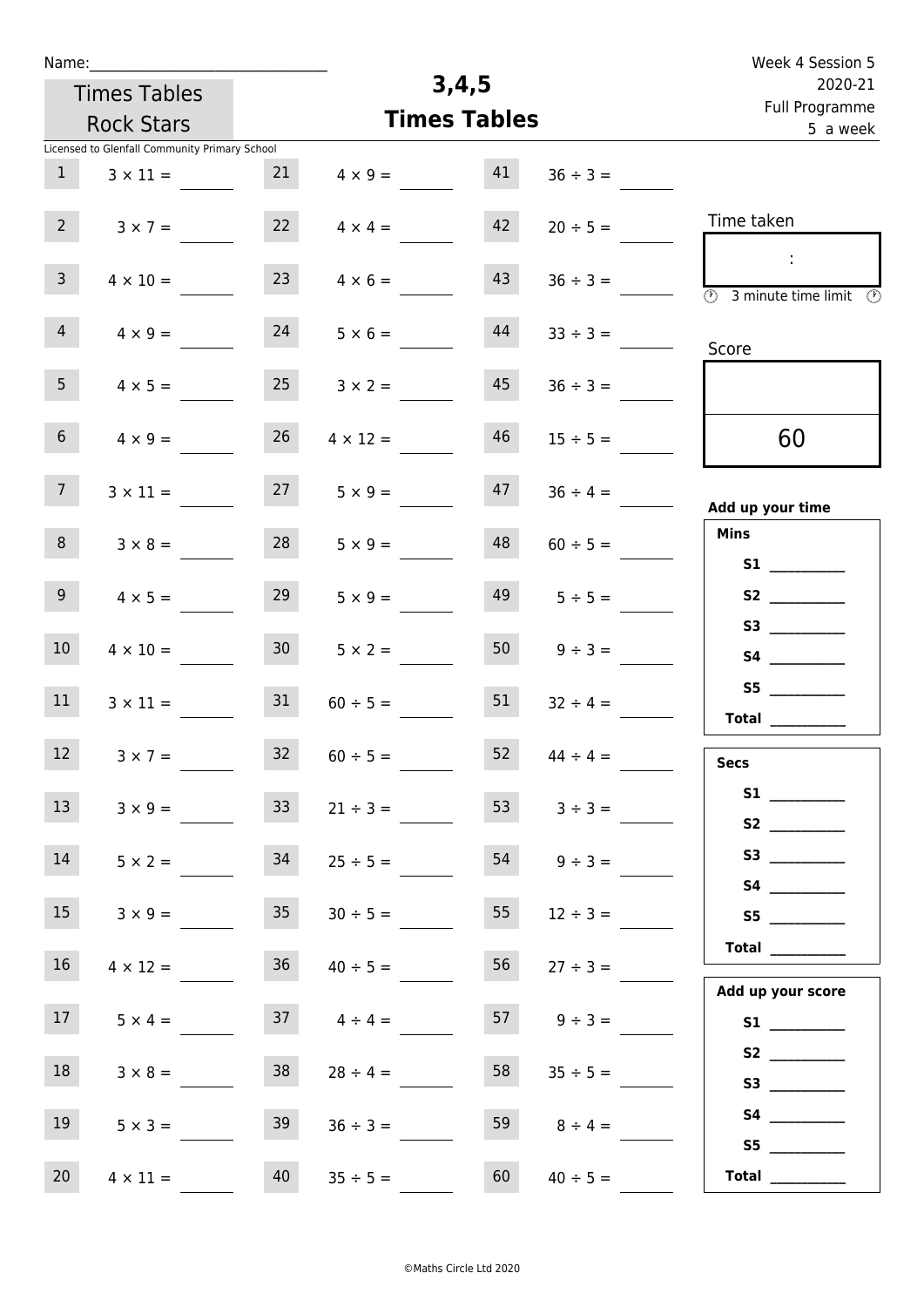| Name:           |                                               |                 |                 | 6                         |                                     | Week 5 Session 1                                                 |
|-----------------|-----------------------------------------------|-----------------|-----------------|---------------------------|-------------------------------------|------------------------------------------------------------------|
|                 | <b>Times Tables</b>                           |                 |                 | 2020-21<br>Full Programme |                                     |                                                                  |
|                 | <b>Rock Stars</b>                             |                 |                 | <b>Times Tables</b>       |                                     | 5 a week                                                         |
|                 | Licensed to Glenfall Community Primary School |                 |                 |                           |                                     |                                                                  |
| $\mathbf{1}$    | $6 \times 2 = 21$                             |                 |                 | $6 \times 6 = 41$         | $11 \times 6 =$                     |                                                                  |
| 2               | $6 \times 6 = 22$                             |                 |                 |                           | $6 \times 12 =$ $42$ $7 \times 6 =$ | Time taken                                                       |
| 3 <sup>7</sup>  | $6 \times 3 =$                                | 23              | $6 \times 8 =$  | 43                        | $8 \times 6 =$                      | <b>3</b> minute time limit                                       |
| $\overline{4}$  | $6 \times 12 = 24$                            |                 | $6 \times 8 =$  | 44                        | $3 \times 6 =$                      | Score                                                            |
| 5 <sub>1</sub>  | $6 \times 4 =$                                | 25              | $6 \times 8 =$  | 45                        | $2 \times 6 =$                      |                                                                  |
| 6 <sup>1</sup>  | $6 \times 11 =$                               | 26              | $6 \times 8 =$  | 46                        | $7 \times 6 =$                      | 60                                                               |
| $7\overline{ }$ | $6 \times 11 = 27$                            |                 | $6 \times 6 =$  | 47                        | $8 \times 6 =$                      | What's your rock status?                                         |
| 8 <sup>1</sup>  | $6 \times 6 =$                                | 28              | $6 \times 6 =$  | 48                        | $11 \times 6 =$                     | <b>WANNABE</b>                                                   |
| 9               | $6 \times 8 =$                                | 29              | $6 \times 6 =$  | 49                        | $5 \times 6 =$                      | < 18 correct in 3 mins<br><b>GARAGE ROCKER</b>                   |
| 10 <sup>°</sup> | $6 \times 1 =$                                | 30 <sup>7</sup> | $6 \times 9 =$  | 50                        | $4 \times 6 =$                      | 18-19 correct in 3 mins<br><b>BUSKER</b>                         |
| 11              | $6 \times 1 =$ 31                             |                 | $4 \times 6 =$  | 51                        | $9 \times 6 =$                      | 20-21 correct in 3 mins<br><b>4144ER</b>                         |
| 12              | $6 \times 3 =$                                | 32              | $11 \times 6 =$ | 52                        | $10 \times 6 =$                     | 22-24 correct in 3 mins<br><b>UNSIGNED AGT</b>                   |
| 13              | $6 \times 11 =$                               | 33              | $5 \times 6 =$  | 53                        | $12 \times 6 =$                     | 25-29 correct in 3 mins<br><b>BREAKTHROUGH ARTI<del>S</del>T</b> |
| 14              | $6 \times 5 =$                                | 34              | $5 \times 6 =$  | 54                        | $1 \times 6 =$                      | 30-35 correct in 3 mins<br><b>SUPPORT ART</b>                    |
| 15              | $6 \times 5 =$                                | 35              | $12 \times 6 =$ | 55                        | $12 \times 6 =$                     | 36-44 correct in 3 mins<br>HEADLINER                             |
| 16              | $6 \times 1 =$                                | 36              | $5 \times 6 =$  | 56                        | $3 \times 6 =$                      | 45-59 correct in 3 mins<br><b>ROCK STAR</b>                      |
| 17              | $6 \times 12 =$                               | 37              | $3 \times 6 =$  | 57                        | $12 \times 6 =$                     | All correct in $\leq$ 3mins<br>ROCK LEGEND                       |
| 18              | $6 \times 5 =$                                | 38              | $11 \times 6 =$ | 58                        | $11 \times 6 =$                     | All correct in $\leq 2$ min<br><b>ROCK HERO</b>                  |
| 19              | $6 \times 1 =$                                | 39              | $5 \times 6 =$  | 59                        | $1 \times 6 =$                      | All correct in $\leq 1$ min                                      |
| 20              | $6 \times 12 =$                               | 40              | $11 \times 6 =$ | 60                        | $3 \times 6 =$                      | <b>TUARS TABLES</b><br>ROCK STARS                                |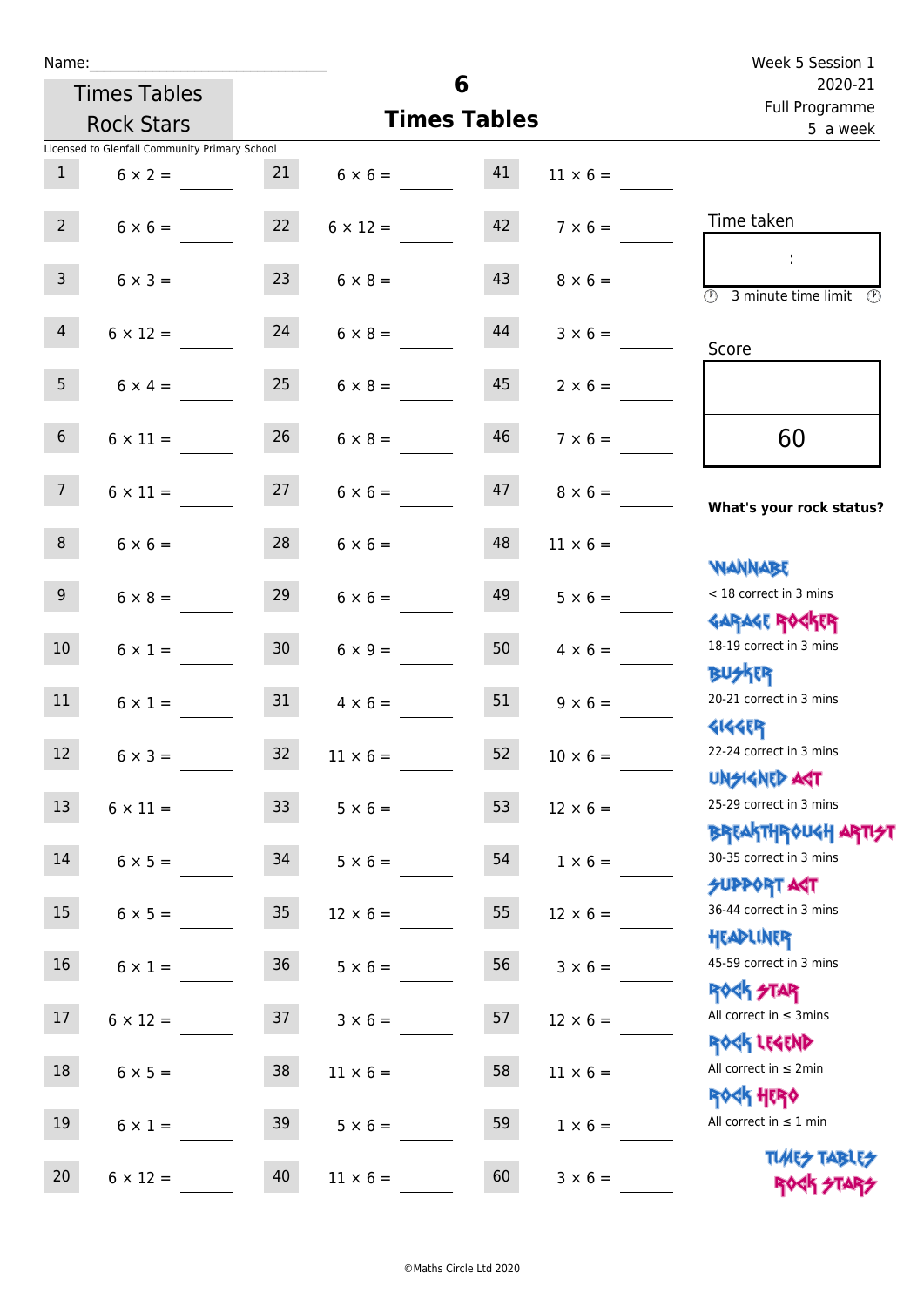| Name:          |                                               |    |                   |        |                            |    |                       |    |             | Week 5 Session 2                                                       |  |  |
|----------------|-----------------------------------------------|----|-------------------|--------|----------------------------|----|-----------------------|----|-------------|------------------------------------------------------------------------|--|--|
|                | <b>Times Tables</b>                           |    |                   |        |                            | 6  |                       |    |             | 2020-21                                                                |  |  |
|                | <b>Rock Stars</b>                             |    |                   |        | <b>Times Tables</b>        |    |                       |    |             | Full Programme<br>5 a week                                             |  |  |
|                | Licensed to Glenfall Community Primary School |    |                   |        |                            |    |                       |    |             |                                                                        |  |  |
| 1              |                                               | 13 |                   | 25     |                            | 37 |                       | 49 |             |                                                                        |  |  |
|                | 72<br>6                                       |    | 42<br>6           |        | 36<br>$\,6$                |    | 72<br>6               |    | 30<br>6     |                                                                        |  |  |
|                |                                               |    |                   |        |                            |    |                       |    |             | Time taken                                                             |  |  |
| $\overline{2}$ |                                               | 14 |                   | 26     |                            | 38 |                       | 50 |             | ÷                                                                      |  |  |
|                | $18\,$<br>6                                   |    | $\,$ 6 $\,$<br>6  |        | 36<br>$\,$ 6 $\,$          |    | $\boldsymbol{6}$<br>6 |    | 6<br>48     | $\overline{\circlearrowright}$<br>$\circled{r}$<br>3 minute time limit |  |  |
|                |                                               |    |                   |        |                            |    |                       |    |             |                                                                        |  |  |
| 3              |                                               | 15 |                   | 27     |                            | 39 |                       | 51 |             | Score                                                                  |  |  |
|                | 6<br>60                                       |    | 54<br>$\,$ 6 $\,$ |        | 6<br>54                    |    | 30<br>$\,$ 6 $\,$     |    | 6<br>18     |                                                                        |  |  |
|                |                                               |    |                   |        |                            |    |                       |    |             |                                                                        |  |  |
| 4              |                                               | 16 |                   | 28     |                            | 40 |                       | 52 |             | 60                                                                     |  |  |
|                | 6<br>54                                       |    | 6<br>6            |        | 48<br>$\,6\,$              |    | 42<br>$\,6\,$         |    | 66<br>6     |                                                                        |  |  |
|                |                                               |    |                   |        |                            |    |                       |    |             |                                                                        |  |  |
| 5              |                                               | 17 |                   | 29     |                            | 41 |                       | 53 |             | What's your rock status?                                               |  |  |
|                | 54<br>6                                       |    | 24<br>6           |        | $\,$ 6 $\,$<br>54          |    | 42<br>$\,6$           |    | $\,6$<br>30 |                                                                        |  |  |
|                |                                               |    |                   |        |                            |    |                       |    |             | <b>WANNABE</b>                                                         |  |  |
|                |                                               |    |                   |        |                            |    |                       |    |             | < 18 correct in 3 mins                                                 |  |  |
| $6\,$          |                                               | 18 |                   | 30     |                            | 42 |                       | 54 |             | <b>GARAGE ROGKER</b>                                                   |  |  |
|                | 42<br>6                                       |    | $30\,$<br>6       |        | $18\,$<br>6                |    | 54<br>6               |    | 42<br>6     | 18-19 correct in 3 mins                                                |  |  |
|                |                                               |    |                   |        |                            |    |                       |    |             | kER                                                                    |  |  |
| 7              |                                               | 19 |                   | 31     |                            | 43 |                       | 55 |             | 20-21 correct in 3 mins                                                |  |  |
|                | 48<br>6                                       |    | 66<br>$\,6$       |        | $\boldsymbol{6}$<br>48     |    | 48<br>6               |    | 60<br>6     | 4144ER                                                                 |  |  |
|                |                                               |    |                   |        |                            |    |                       |    |             | 22-24 correct in 3 mins                                                |  |  |
| 8              |                                               | 20 |                   | 32     |                            | 44 |                       | 56 |             | <b>UNSIGNED AST</b><br>25-29 correct in 3 mins                         |  |  |
|                | 18<br>6                                       |    | 6<br>$\,6\,$      |        | 6<br>24                    |    | 54<br>$\,6\,$         |    | 42<br>6     | <b>BREAKTHROUGH ARTI<del>S</del>T</b>                                  |  |  |
|                |                                               |    |                   |        |                            |    |                       |    |             | 30-35 correct in 3 mins                                                |  |  |
| 9              |                                               | 21 |                   | 33     |                            | 45 |                       | 57 |             | <b>SUPPORT AST</b>                                                     |  |  |
|                | 6<br>24                                       |    | $12\,$<br>$\,6\,$ |        | $\bf 6$<br>$30\,$          |    | $6\,$<br>6            |    | 6<br>66     | 36-44 correct in 3 mins                                                |  |  |
|                |                                               |    |                   |        |                            |    |                       |    |             | HEADLINER                                                              |  |  |
| $10$           |                                               | 22 |                   | $34\,$ |                            | 46 |                       | 58 |             | 45-59 correct in 3 mins                                                |  |  |
|                | 6<br>6                                        |    | $18\,$<br>6       |        | $\boldsymbol{6}$<br>$30\,$ |    | 42<br>6               |    | 66<br>6     | <b>ROCK STAR</b>                                                       |  |  |
|                |                                               |    |                   |        |                            |    |                       |    |             | All correct in $\leq$ 3mins                                            |  |  |
| 11             |                                               | 23 |                   | 35     |                            | 47 |                       | 59 |             | ROCK LEGEND                                                            |  |  |
|                | $18\,$<br>6                                   |    | 72<br>6           |        | $\bf 6$<br>24              |    | 30 <sub>o</sub><br>6  |    | 6<br>48     | All correct in $\leq 2$ min                                            |  |  |
|                |                                               |    |                   |        |                            |    |                       |    |             | <b>ROGK HERO</b>                                                       |  |  |
| 12             |                                               | 24 |                   | 36     |                            | 48 |                       | 60 |             | All correct in $\leq 1$ min                                            |  |  |
|                | 18<br>6                                       |    | $30$<br>6         |        | $\boldsymbol{6}$<br>18     |    | 60<br>6               |    | 6<br>6      | <b>TLME<del>S</del></b>                                                |  |  |
|                |                                               |    |                   |        |                            |    |                       |    |             |                                                                        |  |  |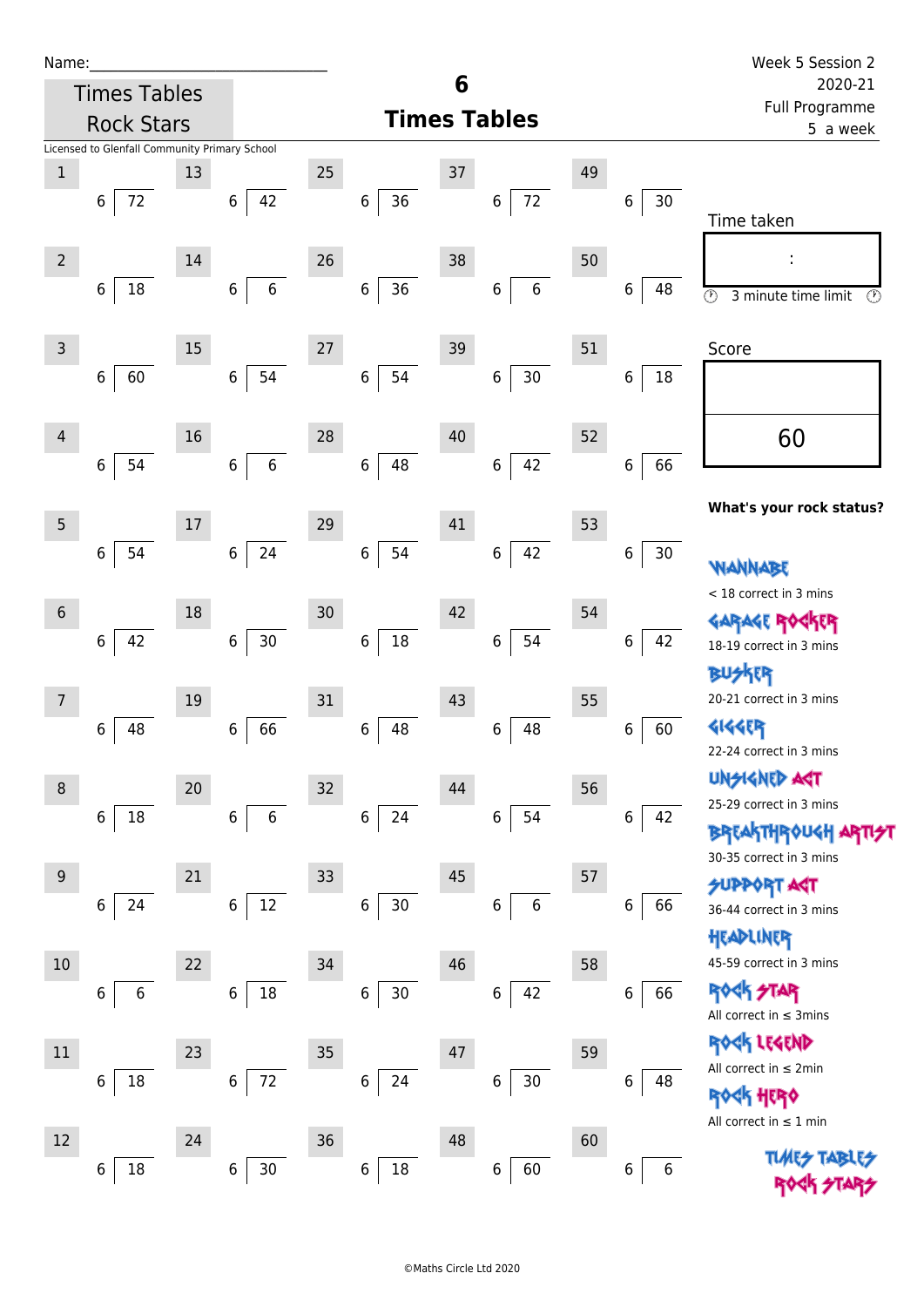| Name:           |                                                                  |    |                  |                                      |                                      |                             | Week 5 Session 3                                                                        |
|-----------------|------------------------------------------------------------------|----|------------------|--------------------------------------|--------------------------------------|-----------------------------|-----------------------------------------------------------------------------------------|
|                 | <b>Times Tables</b>                                              |    |                  |                                      | 6                                    |                             | 2020-21<br>Full Programme                                                               |
|                 | <b>Rock Stars</b>                                                |    |                  |                                      | <b>Times Tables</b>                  | 5 a week                    |                                                                                         |
| $1\,$           | Licensed to Glenfall Community Primary School<br>6<br>$\times$ 7 | 13 | 6<br>$\times$ 11 | 6<br>25<br>$\times$ 2                | 6<br>37<br>$\times$ 10               | 6<br>49<br>$\times$ 11      | Time taken                                                                              |
| $\overline{2}$  | 6<br>$\times 8$                                                  | 14 | 6<br>$\times$ 4  | 6<br>26<br>$\times$ 6                | 6<br>38<br>$\times 6$                | 6<br>50<br>$\times$ 5       | $\circled{r}$<br>3 minute time limit<br>$\mathcal{O}$                                   |
| $\overline{3}$  | 6<br>$\times$ 7                                                  | 15 | 6<br>$\times$ 5  | 6<br>27<br>$\times$ 11               | 6<br>39<br>$\times$ 5                | 6<br>51<br>$\times 8$       | Score                                                                                   |
| $\overline{4}$  | 6<br>$\times$ 7                                                  | 16 | 6<br>$\times$ 7  | 6<br>28<br>$\times$ 5                | 6<br>40<br>$\times$ 7                | 6<br>52<br>$\times$ 3       | 60                                                                                      |
| 5               | 6<br>$\times$ 5                                                  | 17 | 6<br>$\times$ 9  | 6<br>29<br>$\times$ 1                | 6<br>41<br>$\times$ 7                | 6<br>53<br>$\times$ 2       | What's your rock status?<br>WANNABE                                                     |
| $6\phantom{1}6$ | 6<br>$\times$ 11                                                 | 18 | 6<br>$\times$ 7  | 6<br>30<br>$\times$ 4                | 6<br>42<br>$\times$ 10               | 6<br>54<br>$\times$ 9       | < 18 correct in 3 mins<br><b>GARAGE ROG</b><br>18-19 correct in 3 mins                  |
| $\overline{7}$  | 6<br>$\times$ 12                                                 | 19 | 6<br>$\times$ 5  | $\boldsymbol{6}$<br>31<br>$\times$ 7 | 6<br>43<br>$\times$ 4                | 6<br>55<br>$\times$ 4       | <b>BUSKER</b><br>20-21 correct in 3 mins<br><b>4144EP</b><br>22-24 correct in 3 mins    |
| $\,8\,$         | 6<br>$\times$ 4                                                  | 20 | 6<br>$\times$ 4  | 6<br>32<br>$\times$ 4                | 6<br>44<br>$\times$ 2                | 6<br>56<br>$\times$ 1       | <b>UNSIGNED AGT</b><br>25-29 correct in 3 mins<br><b>BREAKTHROUGH ARTI<del>S</del>T</b> |
| $9\,$           | 6<br>$\times$ 4                                                  | 21 | 6<br>$\times$ 11 | 6<br>33<br>$\times$ 4                | 6<br>45<br>$\times$ 2                | 6<br>57<br>$\times$ 8       | 30-35 correct in 3 mins<br>SUPPORT AGT<br>36-44 correct in 3 mins                       |
| $10\,$          | 6<br>$\times$ 6                                                  | 22 | 6<br>$\times$ 4  | 6<br>34<br>$\times$ 9                | 6<br>46<br>$\times$ 7                | 6<br>58<br>$\times$ 8       | HEADLINER<br>45-59 correct in 3 mins<br><b>ROCK STAR</b><br>All correct in $\leq$ 3mins |
| 11              | 6<br>$\times$ 10                                                 | 23 | 6<br>$\times$ 4  | 6<br>35<br>$\times 6$                | $\,$ 6 $\,$<br>47<br>$\times$ 3      | $\bf 6$<br>59<br>$\times$ 7 | ROCK LEGEND<br>All correct in $\leq 2$ min<br>ROCK HERO                                 |
| 12              | 6<br>$\times$ 8                                                  | 24 | 6<br>$\times$ 12 | 6<br>36<br>$\times$ 2                | $\boldsymbol{6}$<br>48<br>$\times$ 2 | 6<br>60<br>$\times$ 7       | All correct in $\leq 1$ min<br><b>TUARS TABLES</b><br>ROCK STARS                        |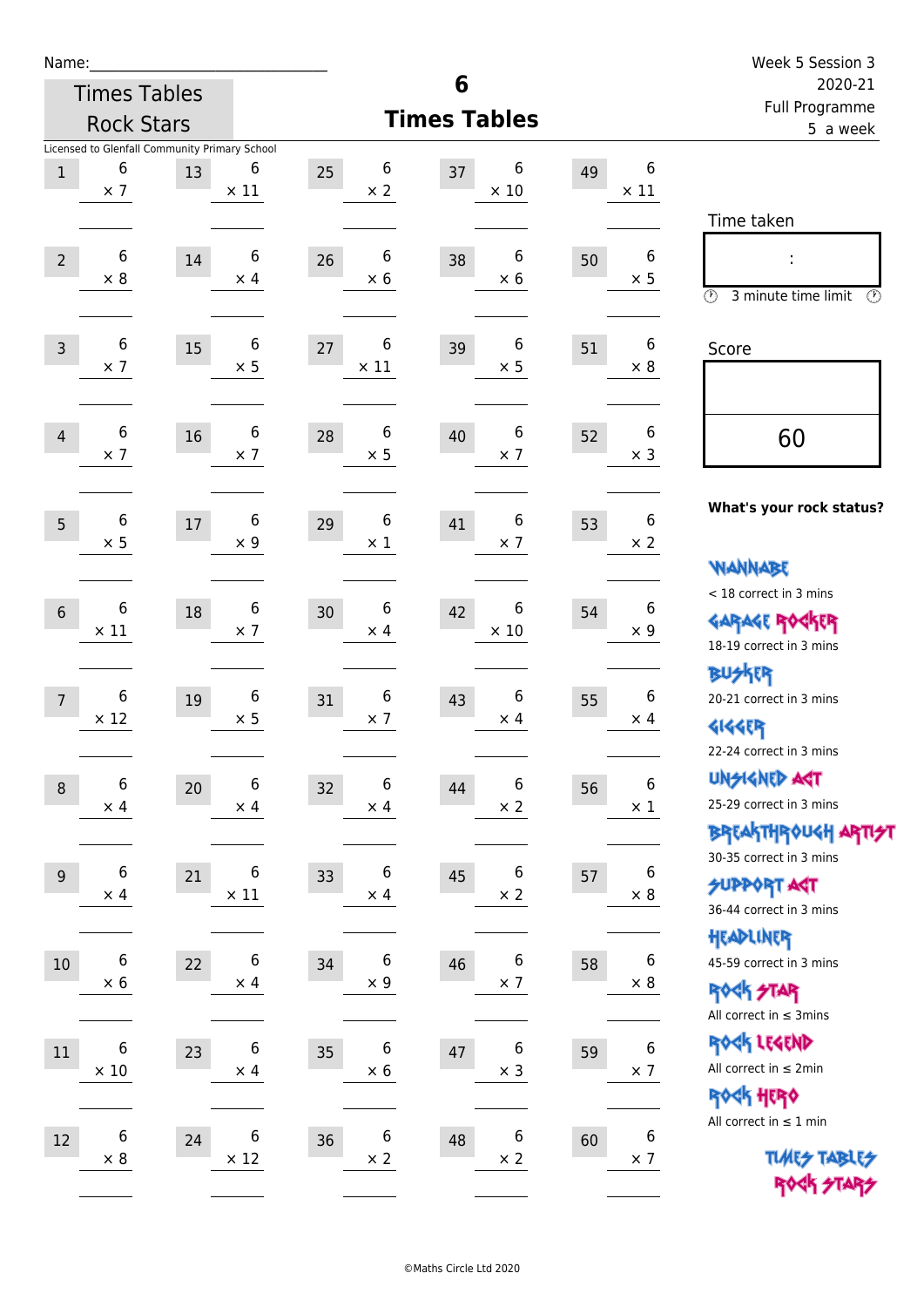| Name:                                         |                                |                                |    |                     | Week 5 Session 4                                                              |  |
|-----------------------------------------------|--------------------------------|--------------------------------|----|---------------------|-------------------------------------------------------------------------------|--|
| <b>Times Tables</b>                           |                                | 6                              |    |                     | 2020-21<br>Full Programme                                                     |  |
| <b>Rock Stars</b>                             |                                | <b>Times Tables</b>            |    |                     | 5 a week                                                                      |  |
| Licensed to Glenfall Community Primary School |                                |                                |    |                     |                                                                               |  |
| $\mathbf{1}$<br>$18 \div 6 =$                 | 21                             | $66 \div 6 =$                  | 41 | $72 \div 6 =$       |                                                                               |  |
| $2^{\circ}$                                   |                                | $30 \div 6 = 22$ $66 \div 6 =$ |    | $42 \t 36 \div 6 =$ | Time taken                                                                    |  |
| 3 <sup>7</sup><br>$24 \div 6 =$               | 23                             | $66 \div 6 =$                  | 43 | $42 \div 6 =$       | $\overline{\textcircled{1}}$ 3 minute time limit $\overline{\textcircled{1}}$ |  |
| $\overline{4}$<br>$60 \div 6 =$               | 24                             | $36 \div 6 =$                  | 44 | $48 \div 6 =$       | Score                                                                         |  |
| 5 <sub>1</sub><br>$18 \div 6 =$               | 25                             | $36 \div 6 =$                  | 45 | $48 \div 6 =$       |                                                                               |  |
| 6 <sup>1</sup><br>$48 \div 6 =$               | 26                             | $30 \div 6 =$                  | 46 | $54 \div 6 =$       | 60                                                                            |  |
| 7 <sup>7</sup>                                | $48 \div 6 =$ 27 $72 \div 6 =$ |                                | 47 | $72 \div 6 =$       | What's your rock status?                                                      |  |
| 8 <sup>1</sup><br>$18 \div 6 =$               |                                | $28$ $66 \div 6 =$             | 48 | $12 \div 6 =$       | <b>NANNABE</b>                                                                |  |
| 9<br>$60 \div 6 =$                            | 29                             | $6 \div 6 =$                   | 49 | $48 \div 6 =$       | < 18 correct in 3 mins<br><b>GARAGE ROCKER</b>                                |  |
| 10 <sup>°</sup><br>$72 \div 6 =$              | 30 <sup>1</sup>                | $48 \div 6 =$                  | 50 | $60 \div 6 =$       | 18-19 correct in 3 mins<br><b>BUSKER</b>                                      |  |
| $42 \div 6 = 31$<br>11                        |                                | $42 \div 6 =$                  | 51 | $60 \div 6 =$       | 20-21 correct in 3 mins<br><b>4144ER</b>                                      |  |
| 12<br>$30 \div 6 =$                           | 32                             | $36 \div 6 =$                  | 52 | $42 \div 6 =$       | 22-24 correct in 3 mins<br><b>UNSIGNED AGT</b>                                |  |
| 13<br>$42 \div 6 =$                           | 33 <sup>°</sup>                | $42 \div 6 =$                  | 53 | $24 \div 6 =$       | 25-29 correct in 3 mins<br><b>BREAKTHROUGH ARTI<del>S</del>T</b>              |  |
| 14<br>$30 \div 6 =$                           | 34                             | $36 \div 6 =$                  | 54 | $42 \div 6 =$       | 30-35 correct in 3 mins<br><b>SUPPORT AGT</b>                                 |  |
| 15<br>$60 \div 6 =$                           | 35 <sub>1</sub>                | $36 \div 6 =$                  | 55 | $54 \div 6 =$       | 36-44 correct in 3 mins<br>HEADLINER                                          |  |
| 16<br>$72 \div 6 =$                           | $36\,$                         | $12 \div 6 =$                  | 56 | $54 \div 6 =$       | 45-59 correct in 3 mins<br><b>ROCK STAR</b>                                   |  |
| 17<br>$42 \div 6 =$                           | 37                             | $60 \div 6 =$                  | 57 | $42 \div 6 =$       | All correct in $\leq$ 3mins<br>ROCK LEGEND                                    |  |
| 18<br>$24 \div 6 =$                           | 38                             | $30 \div 6 =$                  | 58 | $36 \div 6 =$       | All correct in $\leq 2$ min<br><b>ROCK HERO</b>                               |  |
| 19<br>$48 \div 6 =$                           | 39                             | $60 \div 6 =$                  | 59 | $48 \div 6 =$       | All correct in $\leq 1$ min                                                   |  |
| 20<br>$48 \div 6 =$                           | 40                             | $24 \div 6 =$                  | 60 | $60 \div 6 =$       | <b>TUARS TABLES</b><br>ROCK STARS                                             |  |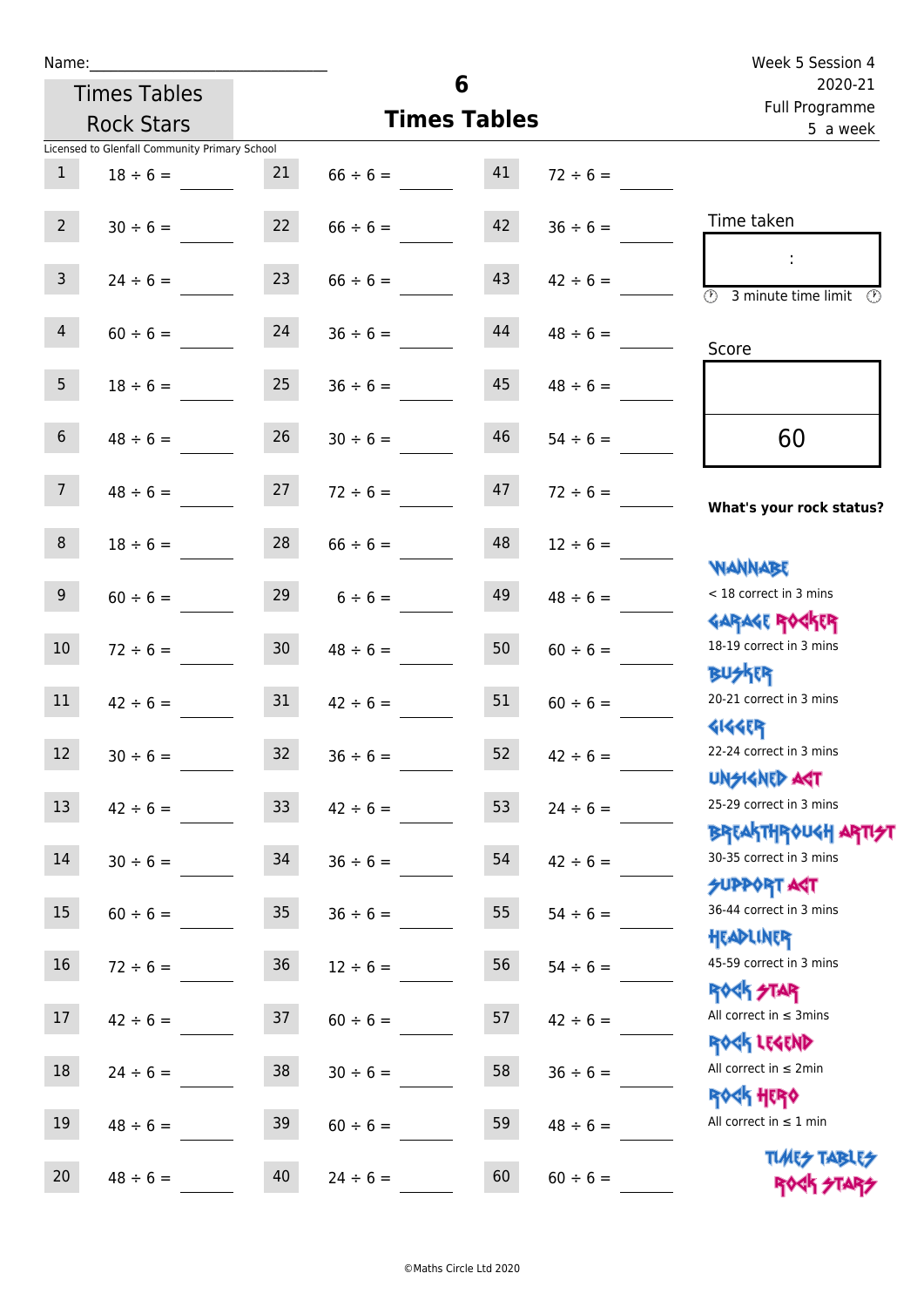| Name:           |                                               |                 |                         |                     |                    | Week 5 Session 5                                                                           |
|-----------------|-----------------------------------------------|-----------------|-------------------------|---------------------|--------------------|--------------------------------------------------------------------------------------------|
|                 | <b>Times Tables</b>                           |                 |                         | 6                   |                    | 2020-21<br>Full Programme                                                                  |
|                 | <b>Rock Stars</b>                             |                 |                         | <b>Times Tables</b> |                    | 5 a week                                                                                   |
|                 | Licensed to Glenfall Community Primary School |                 |                         |                     |                    |                                                                                            |
| 1               | $6 \times 12 =$                               |                 | $21 \t 6 \times 5 = 41$ |                     | $72 \div 6 =$      |                                                                                            |
| $2^{\circ}$     | $6 \times 7 =$                                |                 | $6 \times 9 =$          | 42                  | $30 \div 6 =$      | Time taken                                                                                 |
| $\mathbf{3}$    | $6 \times 9 =$                                | 23              | $6 \times 12 =$         | 43                  | $36 \div 6 =$      | $\sim 10$<br>$\overline{\textcircled{1}}$ 3 minute time limit $\overline{\textcircled{1}}$ |
| $\overline{4}$  | $6 \times 9 =$                                | 24              | $6 \times 4 =$          | 44                  | $36 \div 6 =$      | Score                                                                                      |
| 5 <sub>1</sub>  | $6 \times 11 =$                               |                 | $25 \t 6 \times 6 =$    | 45                  | $24 \div 6 =$      |                                                                                            |
| 6 <sup>1</sup>  | $6 \times 5 =$                                | 26              | $6 \times 9 =$          | 46                  | $30 \div 6 =$      | 60                                                                                         |
| 7 <sup>7</sup>  | $6 \times 7 =$                                |                 | $27 \t 6 \times 1 =$    |                     | $47$ $18 \div 6 =$ | Add up your time                                                                           |
| 8               | $6 \times 3 =$                                | 28              | $6 \times 2 =$          | 48                  | $48 \div 6 =$      | <b>Mins</b><br><b>S1 S1</b>                                                                |
| 9 <sub>o</sub>  | $6 \times 1 =$                                | 29              | $6 \times 4 =$          | 49                  | $24 \div 6 =$      | S2                                                                                         |
| 10 <sup>°</sup> | $6 \times 7 =$                                | 30 <sup>1</sup> | $6 \times 8 =$          |                     | 50 $6 \div 6 =$    |                                                                                            |
| 11              | $6 \times 2 =$                                | 31              | $48 \div 6 =$           | 51                  | $12 \div 6 =$      | S5<br>Total $\qquad$                                                                       |
| 12 <sup>2</sup> | $6 \times 12 =$                               | 32 <sub>2</sub> | $72 \div 6 =$           | 52                  | $48 \div 6 =$      | <b>Secs</b>                                                                                |
| 13              | $6 \times 11 =$                               | 33              | $30 \div 6 =$           | 53                  | $54 \div 6 =$      |                                                                                            |
| 14              | $6 \times 11 =$                               | 34              | $30 \div 6 =$           | 54                  | $18 \div 6 =$      |                                                                                            |
| 15 <sub>1</sub> | $6 \times 4 =$                                | 35 <sub>1</sub> | $30 \div 6 =$           | 55                  | $18 \div 6 =$      | S5                                                                                         |
| 16              | $6 \times 4 =$                                | 36              | $48 \div 6 =$           | 56                  | $72 \div 6 =$      | Total $\_\_$                                                                               |
| 17              | $6 \times 1 =$                                | 37              | $54 \div 6 =$           | 57                  | $18 \div 6 =$      | Add up your score                                                                          |
| 18              | $6 \times 9 =$                                | 38              | $42 \div 6 =$           | 58                  | $42 \div 6 =$      | S2                                                                                         |
| 19              | $6 \times 1 =$                                | 39              | $18 \div 6 =$           | 59                  | $72 \div 6 =$      |                                                                                            |
| 20              | $6 \times 6 =$                                | 40              | $6 \div 6 =$            | 60                  | $72 \div 6 =$      | S5<br>Total $\_\_$                                                                         |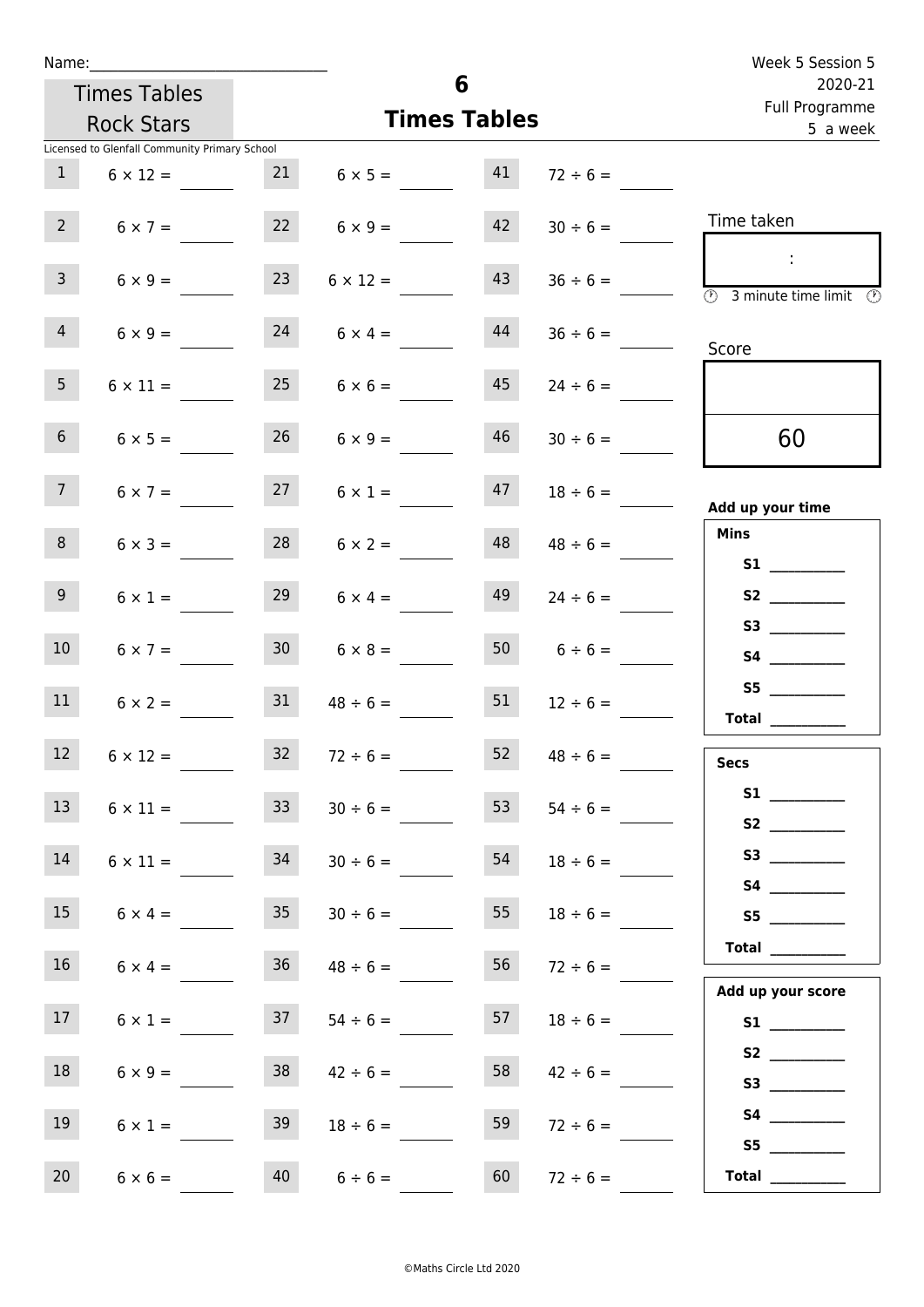| Name:           |                                               |                 |                                                     |                     |                 | Week 6 Session 1                                                              |
|-----------------|-----------------------------------------------|-----------------|-----------------------------------------------------|---------------------|-----------------|-------------------------------------------------------------------------------|
|                 | <b>Times Tables</b>                           |                 |                                                     | 7                   |                 | 2020-21<br>Full Programme                                                     |
|                 | <b>Rock Stars</b>                             |                 |                                                     | <b>Times Tables</b> |                 | 5 a week                                                                      |
|                 | Licensed to Glenfall Community Primary School |                 |                                                     |                     |                 |                                                                               |
| $\mathbf{1}$    | $7 \times 10 =$                               |                 | $7 \times 7 = 41$                                   |                     | $3 \times 7 =$  |                                                                               |
| 2               |                                               |                 | $7 \times 7 =$ 22 $7 \times 11 =$ 42 $1 \times 7 =$ |                     |                 | Time taken                                                                    |
| 3 <sup>7</sup>  | $7 \times 6 =$ 23                             |                 | $7 \times 12 =$                                     | 43                  | $9 \times 7 =$  | $\overline{\textcircled{2}}$ 3 minute time limit $\overline{\textcircled{2}}$ |
| $\overline{4}$  | $7 \times 6 = 24$                             |                 | $7 \times 12 =$                                     | 44                  | $1 \times 7 =$  | Score                                                                         |
| 5 <sup>5</sup>  |                                               |                 | $7 \times 6 = 25$ $7 \times 8 =$                    | 45                  | $11 \times 7 =$ |                                                                               |
| 6 <sup>1</sup>  | $7 \times 8 =$                                | 26              | $7 \times 2 =$                                      | 46                  | $2 \times 7 =$  | 60                                                                            |
| 7 <sup>7</sup>  | $7 \times 3 = 27$                             |                 | $7 \times 1 =$                                      | 47                  | $1 \times 7 =$  | What's your rock status?                                                      |
| 8               |                                               |                 | $7 \times 12 = 28$ $7 \times 6 =$                   | 48                  | $6 \times 7 =$  | <b>WANNABE</b>                                                                |
| 9 <sub>o</sub>  | $7 \times 6 =$                                | 29              | $7 \times 12 =$                                     | 49                  | $2 \times 7 =$  | < 18 correct in 3 mins<br><b>GARAGE ROCKER</b>                                |
| 10 <sup>°</sup> | $7 \times 4 =$                                | 30              | $7 \times 3 =$                                      | 50                  | $4 \times 7 =$  | 18-19 correct in 3 mins<br><b>BUSKER</b>                                      |
| 11              |                                               |                 | $7 \times 8 = 31$ $5 \times 7 = 5$                  | 51                  | $1 \times 7 =$  | 20-21 correct in 3 mins<br><b>4144ER</b>                                      |
| 12              | $7 \times 7 =$                                | 32              | $11 \times 7 =$                                     | 52                  | $1 \times 7 =$  | 22-24 correct in 3 mins<br><b>UNSIGNED AGT</b>                                |
| 13              | $7 \times 10 =$                               | 33 <sup>°</sup> | $9 \times 7 =$                                      | 53                  | $1 \times 7 =$  | 25-29 correct in 3 mins<br><b>BREAKTHROUGH ARTH</b>                           |
| 14              | $7 \times 3 =$                                | 34              | $5 \times 7 =$                                      | 54                  | $10 \times 7 =$ | 30-35 correct in 3 mins<br><b>SUPPORT ART</b>                                 |
| 15 <sub>1</sub> | $7 \times 12 =$                               | 35 <sub>o</sub> | $3 \times 7 =$                                      | 55                  | $9 \times 7 =$  | 36-44 correct in 3 mins<br>HEADLINER                                          |
| 16              | $7 \times 7 =$                                | 36              | $5 \times 7 =$                                      | 56                  | $5 \times 7 =$  | 45-59 correct in 3 mins<br><b>ROCK STAR</b>                                   |
| 17              | $7 \times 11 =$                               | 37              | $5 \times 7 =$                                      | 57                  | $4 \times 7 =$  | All correct in $\leq$ 3mins<br>ROCK LEGEND                                    |
| 18              | $7 \times 6 =$                                | 38              | $1 \times 7 =$                                      | 58                  | $11 \times 7 =$ | All correct in $\leq 2$ min<br><b>ROCK HERO</b>                               |
| 19              | $7 \times 10 =$                               | 39              | $4 \times 7 =$                                      | 59                  | $1 \times 7 =$  | All correct in $\leq 1$ min<br><b>TUARS TABLES</b>                            |
| 20              | $7 \times 7 =$                                | 40              | $1 \times 7 =$                                      | 60                  | $6 \times 7 =$  | ROCK STARS                                                                    |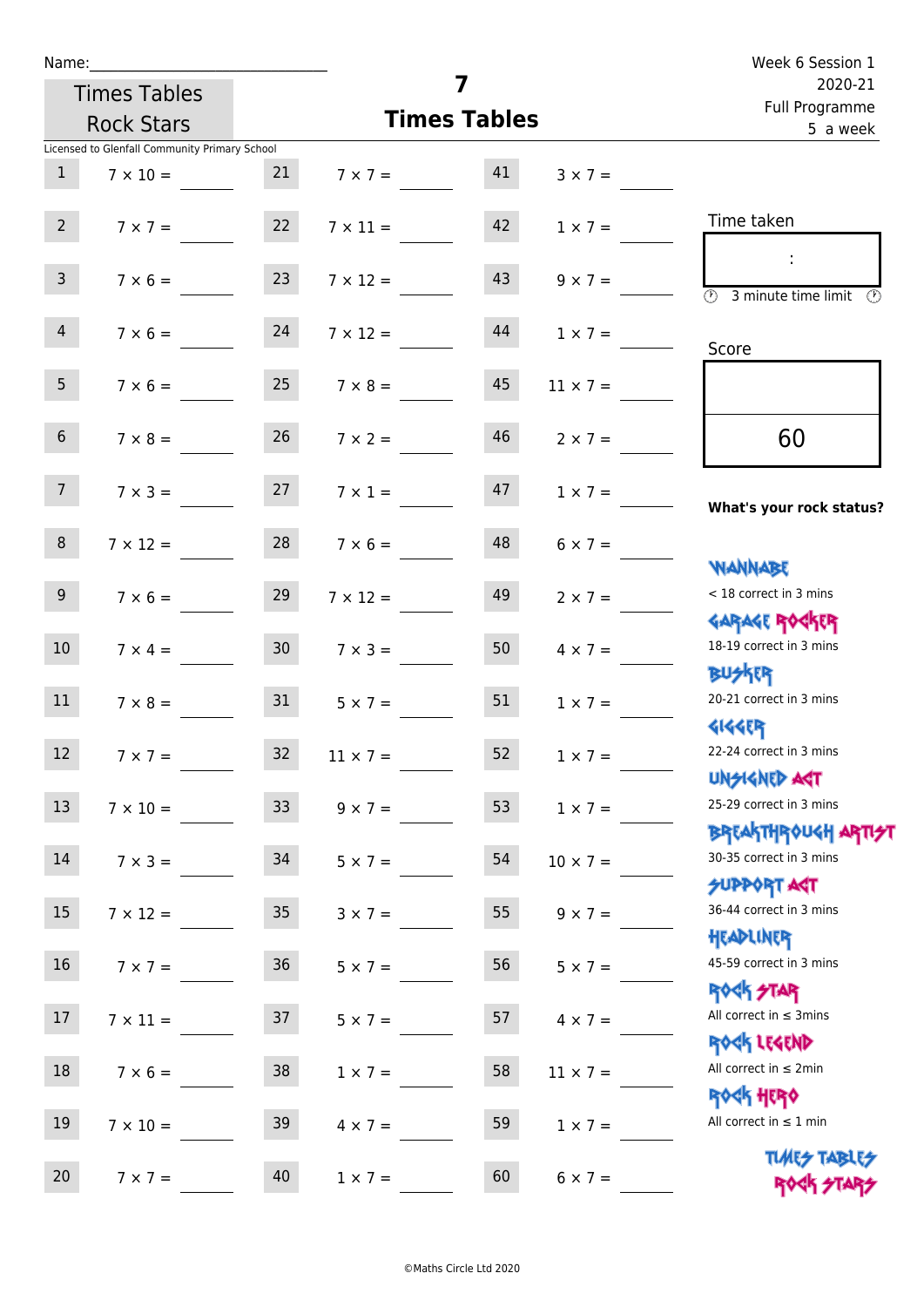| Name:                                                  |                                          |                                  |                          | 7                          |                                  | Week 6 Session 2<br>2020-21                          |
|--------------------------------------------------------|------------------------------------------|----------------------------------|--------------------------|----------------------------|----------------------------------|------------------------------------------------------|
|                                                        | <b>Times Tables</b><br><b>Rock Stars</b> |                                  |                          | <b>Times Tables</b>        |                                  | Full Programme<br>5 a week                           |
| Licensed to Glenfall Community Primary School<br>$1\,$ | 13                                       |                                  | 25                       | 37                         | 49                               |                                                      |
| $\overline{7}$                                         | $70\,$                                   | $\overline{7}$<br>21             | 56<br>7                  | $21\,$<br>7                | $\overline{7}$<br>28             | Time taken                                           |
| $\mathbf 2$<br>$\overline{7}$                          | 14<br>$70\,$                             | 63<br>$\overline{7}$             | 26<br>49<br>7            | 38<br>56<br>$\overline{7}$ | 50<br>7<br>14                    |                                                      |
|                                                        |                                          |                                  |                          |                            |                                  | $\odot$<br>3 minute time limit<br>O)                 |
| $\mathsf 3$<br>$\overline{7}$                          | $15\,$<br>14                             | $\overline{7}$<br>$\overline{7}$ | 27<br>28<br>7            | 39<br>49<br>$\overline{7}$ | 51<br>$\overline{7}$<br>84       | Score                                                |
|                                                        |                                          |                                  |                          |                            |                                  |                                                      |
| $\overline{4}$                                         | 16                                       |                                  | 28                       | 40                         | 52                               | 60                                                   |
| $\overline{7}$                                         | $35\,$                                   | $21\,$<br>$\overline{7}$         | 42<br>$\overline{7}$     | 49<br>7                    | $70\,$<br>$\overline{7}$         | What's your rock status?                             |
| 5                                                      | $17\,$                                   |                                  | 29                       | 41                         | 53                               |                                                      |
| $\overline{7}$                                         | $\overline{7}$                           | $21\,$<br>$\overline{7}$         | 35<br>$\overline{7}$     | 35<br>$\overline{7}$       | $\overline{7}$<br>63             | <b>WANNABE</b><br>< 18 correct in 3 mins             |
| $\sqrt{6}$                                             | 18                                       |                                  | 30                       | 42                         | 54                               |                                                      |
| $\overline{7}$                                         | 35                                       | 56<br>$\overline{7}$             | 42<br>7                  | 42<br>7                    | $\overline{7}$<br>21             | 18-19 correct in 3 mins<br><b>RUSKER</b>             |
| $\overline{7}$                                         | 19                                       |                                  | 31                       | 43                         | 55                               | 20-21 correct in 3 mins                              |
| 7                                                      | $70\,$                                   | $14\,$<br>7                      | 28<br>7                  | 42<br>7                    | $\overline{7}$<br>$\overline{7}$ | <b>4144EP</b><br>22-24 correct in 3 mins             |
| $\, 8$                                                 | 20                                       |                                  | 32                       | 44                         | 56                               | <b>UNSIGNED AGT</b><br>25-29 correct in 3 mins       |
| 7                                                      | 42                                       | 63<br>7                          | $28\,$<br>7              | 63<br>7                    | $\overline{7}$<br>14             | <b>BREAKTHROUGH ARTIS</b><br>30-35 correct in 3 mins |
| $\overline{9}$                                         | 21                                       |                                  | 33                       | 45                         | 57                               | <b>SUPPORT AST</b>                                   |
| $\overline{7}$                                         | 49                                       | $70\,$<br>7 <sup>7</sup>         | 7<br>49                  | 77<br>$\overline{7}$       | 7<br>28                          | 36-44 correct in 3 mins<br>HEADLINER                 |
| $10\,$                                                 | 22                                       |                                  | 34                       | 46                         | 58                               | 45-59 correct in 3 mins                              |
| $\overline{7}$                                         | 63                                       | $\overline{7}$<br>49             | 7<br>49                  | 35<br>7                    | $\overline{7}$<br>77             | <b>ROCK STAR</b><br>All correct in $\leq$ 3mins      |
| $11\,$                                                 | 23                                       |                                  | $35\,$                   | 47                         | 59                               | ROCK LEGEND<br>All correct in $\leq 2$ min           |
| 7                                                      | 63                                       | 63<br>$\overline{7}$             | $77\,$<br>$\overline{7}$ | 28<br>7                    | $\overline{7}$<br>49             | <b>ROCK HERO</b><br>All correct in $\leq 1$ min      |
| 12                                                     | 24                                       |                                  | 36                       | 48                         | 60                               | <b>TUARS TAT</b>                                     |
| 7                                                      | 49                                       | 7<br>84                          | $70\,$<br>7              | $\overline{7}$<br>7        | $\overline{7}$<br>84             |                                                      |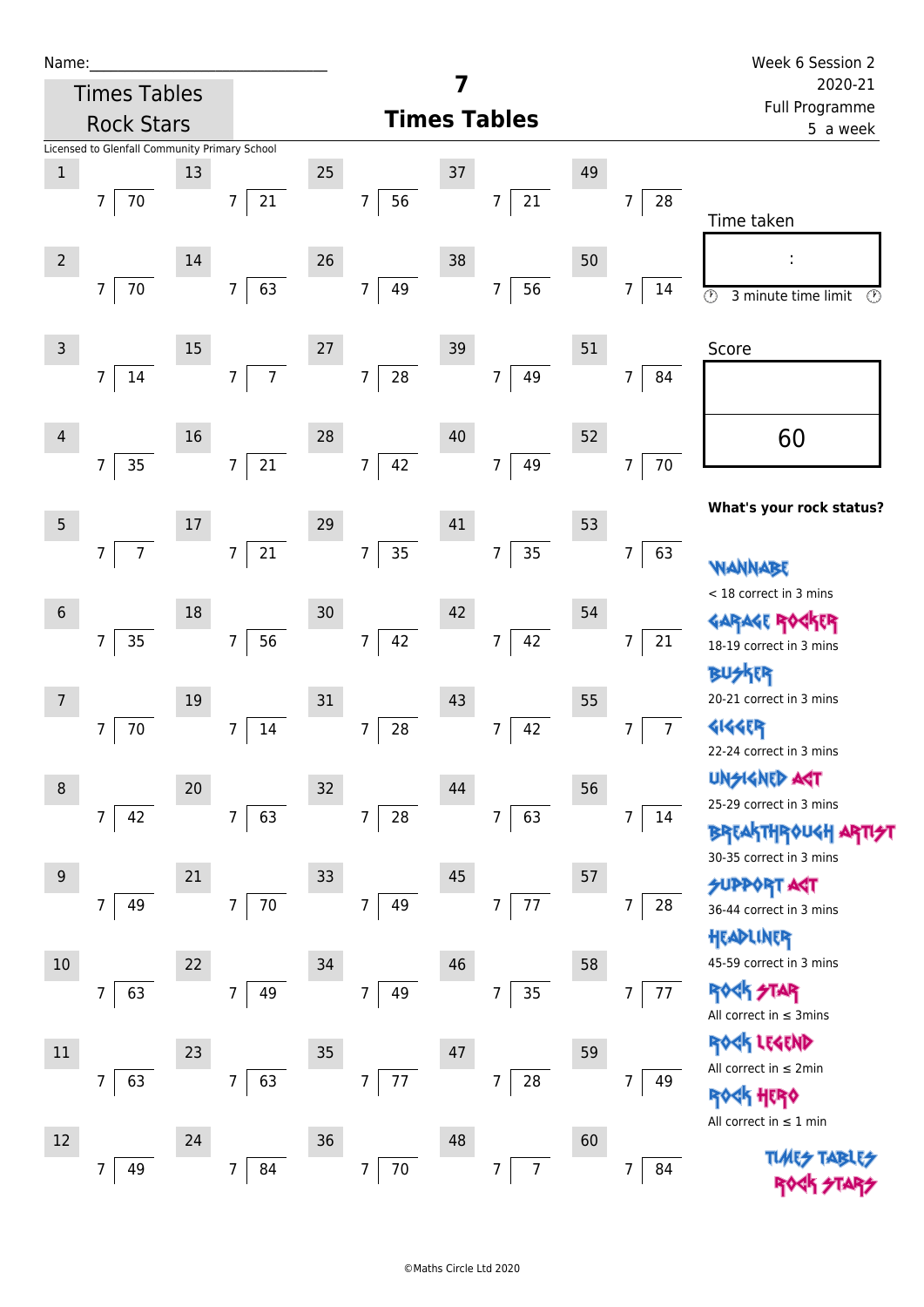| Name:          |                                                                  |        |                               |                                      |                                     |    |                                | Week 6 Session 3                                                                      |
|----------------|------------------------------------------------------------------|--------|-------------------------------|--------------------------------------|-------------------------------------|----|--------------------------------|---------------------------------------------------------------------------------------|
|                | <b>Times Tables</b>                                              |        |                               |                                      | 7                                   |    |                                | 2020-21<br>Full Programme                                                             |
|                | <b>Rock Stars</b>                                                |        |                               |                                      | <b>Times Tables</b>                 |    |                                | 5 a week                                                                              |
| $\mathbf 1$    | Licensed to Glenfall Community Primary School<br>7<br>$\times$ 9 | 13     | 7<br>$\times$ 6               | 7<br>25<br>$\times$ 3                | 7<br>37<br>$\times 8$               | 49 | $\overline{7}$<br>$\times$ 5   | Time taken                                                                            |
| $\overline{2}$ | $\overline{7}$<br>$\times$ 10                                    | 14     | 7<br>$\times$ 5               | $\overline{7}$<br>26<br>$\times$ 7   | 7<br>38<br>$\times$ 5               | 50 | $\overline{7}$<br>$\times$ 9   | $\circled{r}$<br>3 minute time limit<br>$\mathcal{O}$                                 |
| $\overline{3}$ | $\overline{7}$<br>$\times 8$                                     | 15     | $\overline{7}$<br>$\times$ 1  | $\overline{7}$<br>27<br>$\times 8$   | 7<br>39<br>$\times$ 11              | 51 | $\overline{7}$<br>$\times$ 5   | Score                                                                                 |
| $\overline{4}$ | 7<br>$\times$ 7                                                  | 16     | 7<br>$\times$ 4               | 7<br>28<br>$\times$ 12               | 7<br>40<br>$\times$ 3               | 52 | $\overline{7}$<br>$\times$ 9   | 60                                                                                    |
| 5              | $\overline{7}$<br>$\times$ 5                                     | 17     | $\overline{7}$<br>$\times$ 4  | 7<br>29<br>$\times$ 11               | 7<br>41<br>$\times$ 7               | 53 | $\overline{7}$<br>$\times$ 2   | What's your rock status?<br><b>WANNABE</b>                                            |
| $6\phantom{1}$ | $\overline{7}$<br>$\times$ 9                                     | $18\,$ | $\overline{7}$<br>$\times$ 2  | 7<br>30<br>$\times$ 7                | $\overline{7}$<br>42<br>$\times$ 5  | 54 | $\overline{7}$<br>$\times$ 10  | < 18 correct in 3 mins<br><b>GARAGE ROGKER</b><br>18-19 correct in 3 mins             |
| $\overline{7}$ | $\overline{7}$<br>$\times$ 12                                    | 19     | $\overline{7}$<br>$\times$ 7  | $\overline{7}$<br>31<br>$\times$ 4   | $\overline{7}$<br>43<br>$\times$ 10 | 55 | $\overline{7}$<br>$\times 2$   | <b>BUSKER</b><br>20-21 correct in 3 mins<br><b>4144EP</b><br>22-24 correct in 3 mins  |
| $\,8\,$        | 7<br>$\times$ 6                                                  | 20     | 7<br>$\times$ 5               | 7<br>32<br>$\times$ 2                | 7<br>44<br>$\times$ 12              | 56 | $\overline{7}$<br>$\times$ 5   | <b>UNSIGNED AGT</b><br>25-29 correct in 3 mins<br><b>BREAKTHROUGH ARTIST</b>          |
| 9              | $\overline{7}$<br>$\times$ 10                                    | 21     | 7<br>$\times$ 12              | $\boldsymbol{7}$<br>33<br>$\times$ 6 | 7<br>45<br>$\times$ 8               | 57 | $\overline{7}$<br>$\times 2$   | 30-35 correct in 3 mins<br><b>SUPPORT ART</b><br>36-44 correct in 3 mins<br>HEADLINER |
| 10             | 7<br>$\times$ 8                                                  | 22     | 7<br>$\times$ 2               | 7<br>34<br>$\times$ 3                | 7<br>46<br>$\times$ 8               | 58 | 7<br>$\times$ 4                | 45-59 correct in 3 mins<br><b>ROCK STAR</b><br>All correct in $\leq$ 3mins            |
| $11\,$         | 7<br>$\times$ 9                                                  | 23     | $\overline{7}$<br>$\times$ 2  | 7<br>35<br>$\times$ 11               | 7<br>47<br>$\times$ 4               | 59 | $\overline{7}$<br>$\times 8$   | ROCK LEGEND<br>All correct in $\leq 2$ min<br>ROCK HERO                               |
| 12             | 7<br>$\times$ 6                                                  | 24     | $\overline{7}$<br>$\times$ 11 | 7<br>36<br>$\times$ 2                | 7<br>48<br>$\times$ 12              | 60 | $\boldsymbol{7}$<br>$\times$ 5 | All correct in $\leq 1$ min<br><b>TUARS TABLES</b><br>ROCK STARS                      |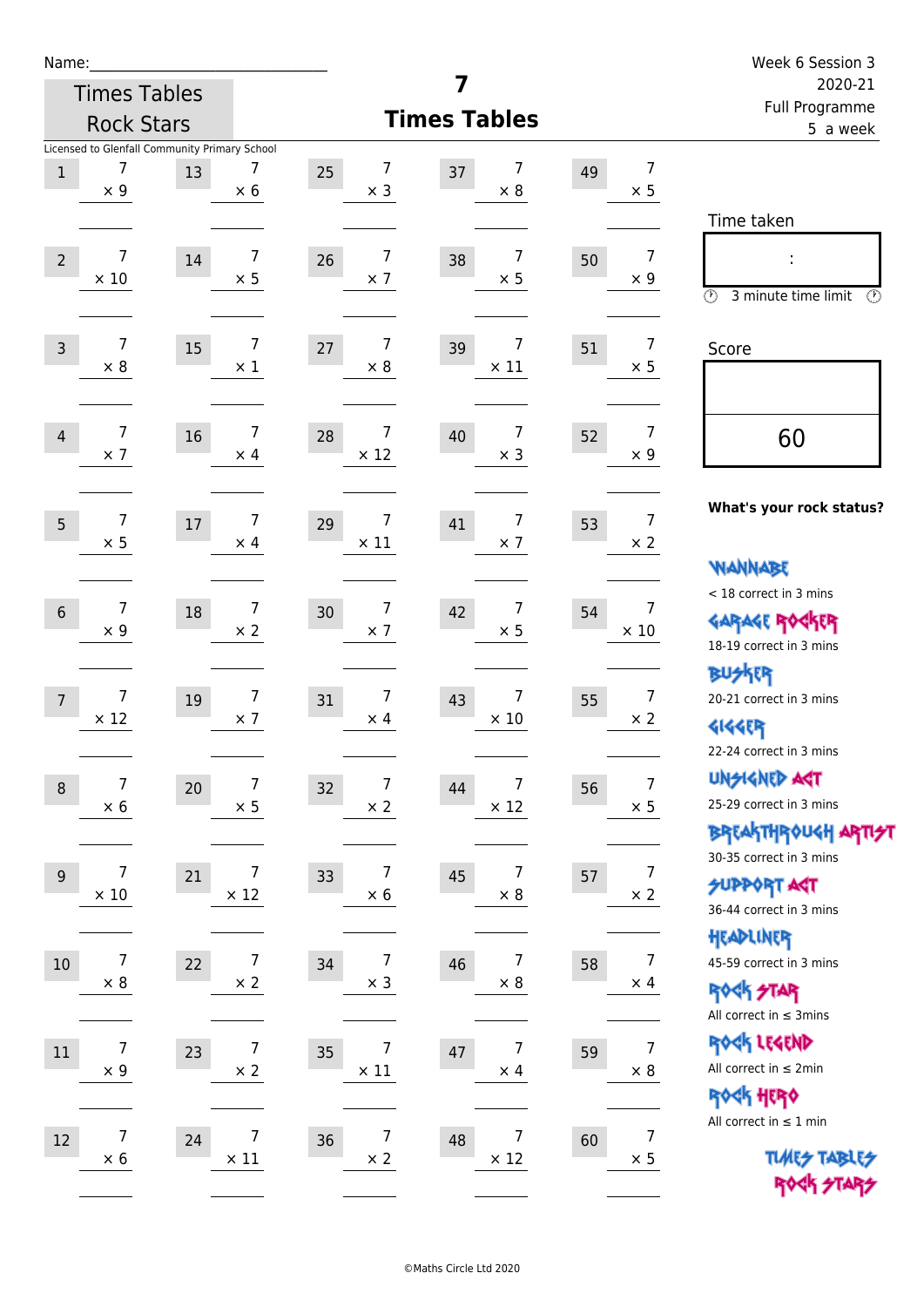| Name:                                         |                 |                                   |                     |                    | Week 6 Session 4                                                   |
|-----------------------------------------------|-----------------|-----------------------------------|---------------------|--------------------|--------------------------------------------------------------------|
| <b>Times Tables</b>                           |                 |                                   | 7                   |                    | 2020-21<br>Full Programme                                          |
| <b>Rock Stars</b>                             |                 |                                   | <b>Times Tables</b> |                    | 5 a week                                                           |
| Licensed to Glenfall Community Primary School |                 |                                   |                     |                    |                                                                    |
| $\mathbf{1}$<br>$84 \div 7 =$                 | 21              | $77 \div 7 = 41$                  |                     | $77 \div 7 =$      |                                                                    |
| 2 <sup>1</sup>                                |                 | $63 \div 7 =$ 22 $56 \div 7 =$ 42 |                     | $28 \div 7 =$      | Time taken                                                         |
| 3 <sup>7</sup><br>$21 \div 7 =$               |                 | $23 \t 56 \div 7 =$               |                     | $7 \div 7 =$       | $\overline{\textcircled{2}}$ 3 minute time limit $\textcircled{2}$ |
| 4<br>$77 \div 7 =$                            | 24              | $35 \div 7 =$                     | 44                  | $42 \div 7 =$      | Score                                                              |
| 5 <sub>1</sub>                                |                 | $70 \div 7 = 25$ $70 \div 7 = 45$ |                     | $42 \div 7 =$      |                                                                    |
| 6 <sup>1</sup><br>$84 \div 7 =$               |                 | $26 \t 7 \div 7 =$                | 46                  | $35 \div 7 =$      | 60                                                                 |
| 7 <sup>7</sup>                                |                 | $63 \div 7 =$ 27 $14 \div 7 =$    |                     | $47 \t 7 \div 7 =$ | What's your rock status?                                           |
| 8 <sup>1</sup>                                |                 | $35 \div 7 = 28$ $84 \div 7 =$    |                     | $48$ $7 \div 7 =$  | <b>WANNABE</b>                                                     |
| 9 <sub>o</sub><br>$21 \div 7 =$               | 29              | $35 \div 7 =$                     | 49                  | $77 \div 7 =$      | < 18 correct in 3 mins<br><b>GARAGE ROCKER</b>                     |
| 10 <sup>°</sup><br>$84 \div 7 =$              | 30              | $77 \div 7 =$                     | 50                  | $14 \div 7 =$      | 18-19 correct in 3 mins<br><b>BUSKER</b>                           |
| $56 \div 7 = 31$<br>11                        |                 | $14 \div 7 =$                     | 51                  | $42 \div 7 =$      | 20-21 correct in 3 mins<br><b>4144ER</b>                           |
| 12<br>$84 \div 7 =$                           | 32              | $70 \div 7 =$                     | 52                  | $84 \div 7 =$      | 22-24 correct in 3 mins<br><b>UNSIGNED AGT</b>                     |
| 13<br>$7 ÷ 7 =$                               | 33 <sup>°</sup> | $35 \div 7 =$                     | 53                  | $77 ÷ 7 =$         | 25-29 correct in 3 mins<br><b>BREAKTHROUGH ARTH</b>                |
| 14<br>$28 \div 7 =$                           | 34              | $49 \div 7 =$                     | 54                  | $77 ÷ 7 =$         | 30-35 correct in 3 mins<br><b>SUPPORT AGT</b>                      |
| 15<br>$70 \div 7 =$                           | 35              | $49 \div 7 =$                     | 55                  | $63 \div 7 =$      | 36-44 correct in 3 mins<br>HEADLINER                               |
| 16<br>$21 \div 7 =$                           | 36              | $21 \div 7 =$                     | 56                  | $77 ÷ 7 =$         | 45-59 correct in 3 mins<br><b>ROCK STAR</b>                        |
| 17<br>$56 \div 7 =$                           | 37              | $42 \div 7 =$                     | 57                  | $56 ÷ 7 =$         | All correct in $\leq$ 3mins<br>ROCK LEGEND                         |
| 18<br>$35 \div 7 =$                           | 38              | $7 ÷ 7 =$                         | 58                  | $63 \div 7 =$      | All correct in $\leq 2$ min<br><b>ROCK HERO</b>                    |
| 19<br>$35 \div 7 =$                           | 39              | $56 \div 7 =$                     | 59                  | $28 \div 7 =$      | All correct in $\leq 1$ min                                        |
| 20<br>$56 \div 7 =$                           | 40              | $49 \div 7 =$                     | 60                  | $7 ÷ 7 =$          | <b>TUARS TABLES</b><br>ROCK STARS                                  |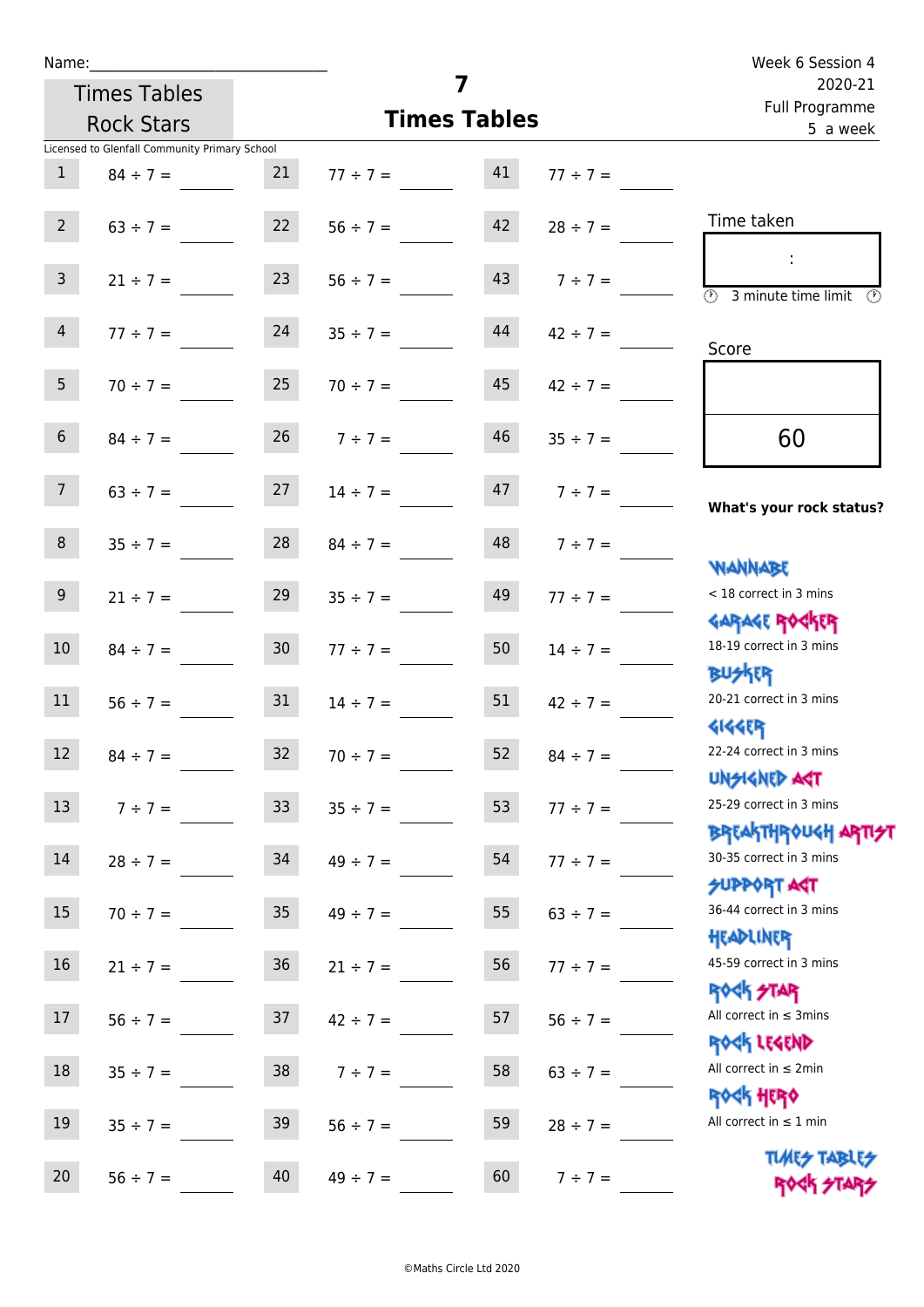|                   | Name:                                         |                 |                                    |                     |                     | Week 6 Session 5                                                                                                                                                                                                                                                                                                                                                                                                                                                                                                                                                                                                    |
|-------------------|-----------------------------------------------|-----------------|------------------------------------|---------------------|---------------------|---------------------------------------------------------------------------------------------------------------------------------------------------------------------------------------------------------------------------------------------------------------------------------------------------------------------------------------------------------------------------------------------------------------------------------------------------------------------------------------------------------------------------------------------------------------------------------------------------------------------|
|                   | <b>Times Tables</b>                           |                 |                                    | 7                   |                     | 2020-21<br>Full Programme                                                                                                                                                                                                                                                                                                                                                                                                                                                                                                                                                                                           |
|                   | <b>Rock Stars</b>                             |                 |                                    | <b>Times Tables</b> |                     | 5 a week                                                                                                                                                                                                                                                                                                                                                                                                                                                                                                                                                                                                            |
|                   | Licensed to Glenfall Community Primary School |                 |                                    |                     |                     |                                                                                                                                                                                                                                                                                                                                                                                                                                                                                                                                                                                                                     |
| 1                 | $7 \times 11 =$                               |                 | 21 $7 \times 9 =$ 41 $42 \div 7 =$ |                     |                     |                                                                                                                                                                                                                                                                                                                                                                                                                                                                                                                                                                                                                     |
| $2^{\circ}$       | $7 \times 4 =$                                |                 | $7 \times 2 =$                     | 42                  | $56 \div 7 =$       | Time taken                                                                                                                                                                                                                                                                                                                                                                                                                                                                                                                                                                                                          |
| 3 <sup>7</sup>    | $7 \times 2 =$                                |                 | $7 \times 9 =$                     | 43                  | $14 \div 7 =$       | $\sim 10$<br>$\overline{\textcircled{1}}$ 3 minute time limit $\overline{\textcircled{1}}$                                                                                                                                                                                                                                                                                                                                                                                                                                                                                                                          |
| $\overline{4}$    | $7 \times 11 =$                               | 24              | $7 \times 11 = 44$                 |                     | $35 \div 7 =$       | Score                                                                                                                                                                                                                                                                                                                                                                                                                                                                                                                                                                                                               |
| 5 <sub>1</sub>    | $7 \times 9 =$                                | 25              | $7 \times 10 =$                    | 45                  | $63 \div 7 =$       |                                                                                                                                                                                                                                                                                                                                                                                                                                                                                                                                                                                                                     |
| 6 <sup>1</sup>    | $7 \times 4 =$                                |                 | $26 \t 7 \times 8 =$               | 46                  | $42 \div 7 =$       | 60                                                                                                                                                                                                                                                                                                                                                                                                                                                                                                                                                                                                                  |
| 7 <sup>7</sup>    | $7 \times 7 =$                                |                 | $7 \times 3 =$                     |                     | $47 \t 84 \div 7 =$ | Add up your time                                                                                                                                                                                                                                                                                                                                                                                                                                                                                                                                                                                                    |
| 8                 | $7 \times 7 =$                                | 28              | $7 \times 3 =$                     | 48                  | $35 \div 7 =$       | <b>Mins</b><br>S1                                                                                                                                                                                                                                                                                                                                                                                                                                                                                                                                                                                                   |
| 9 <sub>o</sub>    | $7 \times 11 =$                               | 29              | $7 \times 7 =$                     | 49                  | $56 \div 7 =$       | S2                                                                                                                                                                                                                                                                                                                                                                                                                                                                                                                                                                                                                  |
| 10 <sup>1</sup>   | $7 \times 4 =$                                | 30 <sub>1</sub> | $7 \times 5 =$                     | 50                  | $56 \div 7 =$       | <b>S4 S4</b>                                                                                                                                                                                                                                                                                                                                                                                                                                                                                                                                                                                                        |
| 11                | $7 \times 9 =$                                | 31              | $77 \div 7 =$                      | 51                  | $42 \div 7 =$       | S5<br>Total $\qquad$                                                                                                                                                                                                                                                                                                                                                                                                                                                                                                                                                                                                |
| $12 \overline{ }$ | $7 \times 2 =$                                | 32              | $56 \div 7 =$                      | 52                  | $84 \div 7 =$       | <b>Secs</b>                                                                                                                                                                                                                                                                                                                                                                                                                                                                                                                                                                                                         |
| 13                | $7 \times 8 =$                                | 33              | $35 \div 7 =$                      | 53                  | $84 \div 7 =$       |                                                                                                                                                                                                                                                                                                                                                                                                                                                                                                                                                                                                                     |
| 14                | $7 \times 6 =$                                | 34              | $42 \div 7 =$                      | 54                  | $70 \div 7 =$       | S3                                                                                                                                                                                                                                                                                                                                                                                                                                                                                                                                                                                                                  |
| 15                | $7 \times 9 =$                                | 35 <sub>1</sub> | $77 \div 7 =$                      | 55                  | $7 ÷ 7 =$           | S5                                                                                                                                                                                                                                                                                                                                                                                                                                                                                                                                                                                                                  |
| 16 <sup>1</sup>   | $7 \times 7 =$                                | 36              | $42 \div 7 =$                      | 56                  | $49 \div 7 =$       | $\begin{tabular}{c} Total & \underline{\hspace{1cm}} & \underline{\hspace{1cm}} & \underline{\hspace{1cm}} & \underline{\hspace{1cm}} & \underline{\hspace{1cm}} & \underline{\hspace{1cm}} & \underline{\hspace{1cm}} & \underline{\hspace{1cm}} & \underline{\hspace{1cm}} & \underline{\hspace{1cm}} & \underline{\hspace{1cm}} & \underline{\hspace{1cm}} & \underline{\hspace{1cm}} & \underline{\hspace{1cm}} & \underline{\hspace{1cm}} & \underline{\hspace{1cm}} & \underline{\hspace{1cm}} & \underline{\hspace{1cm}} & \underline{\hspace{1cm}} & \underline{\hspace{1cm}} & \underline{\hspace{1cm}} &$ |
| 17                | $7 \times 9 =$                                | 37              | $84 \div 7 =$                      | 57                  | $49 \div 7 =$       | Add up your score                                                                                                                                                                                                                                                                                                                                                                                                                                                                                                                                                                                                   |
| 18                | $7 \times 6 =$                                | 38              | $42 \div 7 =$                      | 58                  | $77 \div 7 =$       | S2                                                                                                                                                                                                                                                                                                                                                                                                                                                                                                                                                                                                                  |
| 19                | $7 \times 6 =$                                | 39              | $77 \div 7 =$                      | 59                  | $35 \div 7 =$       |                                                                                                                                                                                                                                                                                                                                                                                                                                                                                                                                                                                                                     |
| 20                | $7 \times 3 =$                                | 40              | $14 \div 7 =$                      | 60                  | $35 \div 7 =$       | S5<br>Total $\_\_$                                                                                                                                                                                                                                                                                                                                                                                                                                                                                                                                                                                                  |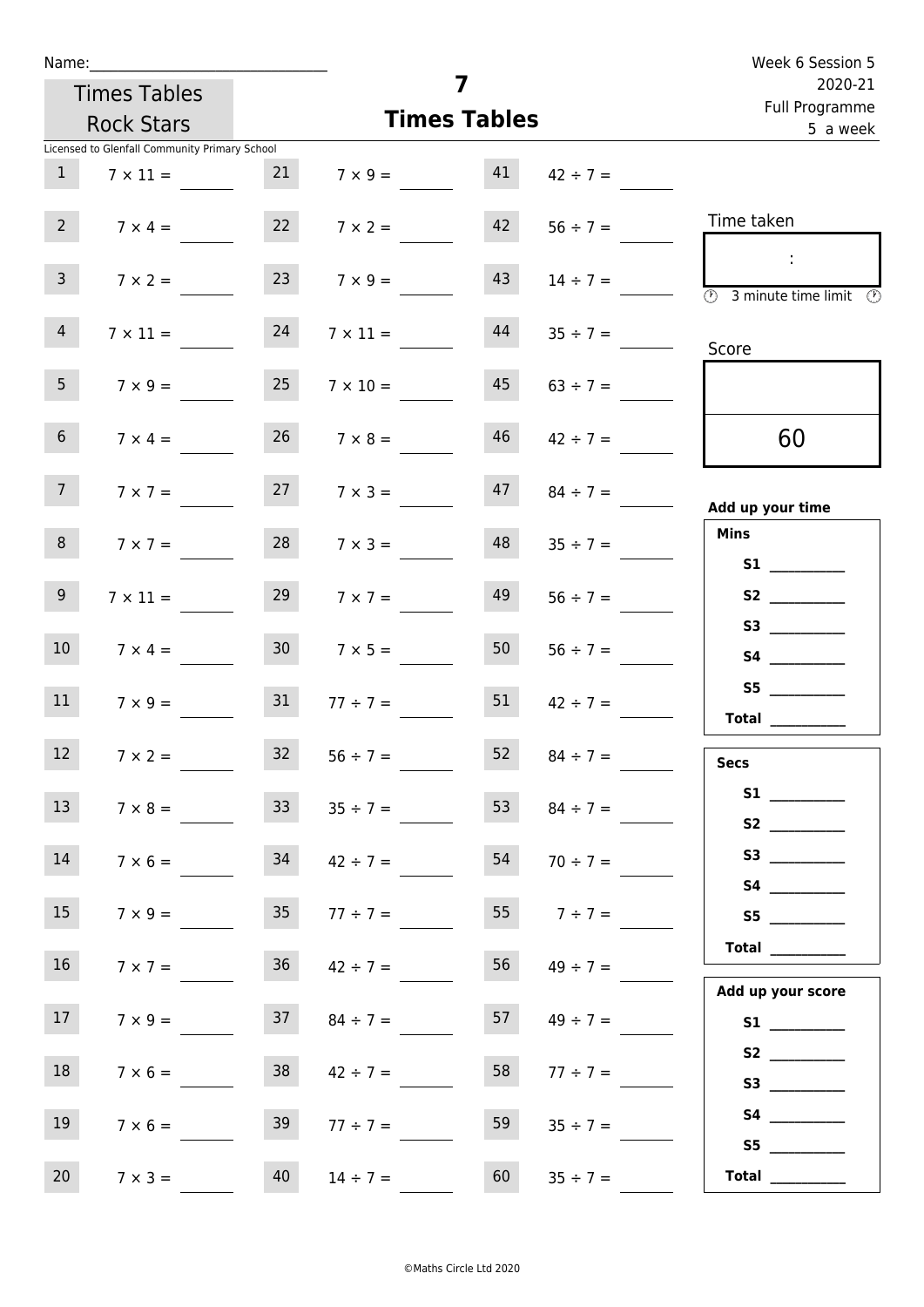|  | Name |  |
|--|------|--|
|  |      |  |
|  |      |  |

| Name:           |                                               |                 |                                   |                     |                                  | Week 7 Session 1                                    |  |
|-----------------|-----------------------------------------------|-----------------|-----------------------------------|---------------------|----------------------------------|-----------------------------------------------------|--|
|                 | <b>Times Tables</b>                           |                 |                                   | 6,7                 |                                  | 2020-21<br>Full Programme                           |  |
|                 | <b>Rock Stars</b>                             |                 |                                   | <b>Times Tables</b> |                                  | 5 a week                                            |  |
|                 | Licensed to Glenfall Community Primary School |                 |                                   |                     |                                  |                                                     |  |
| $\mathbf{1}$    | $7 \times 4 =$                                | $21$            |                                   |                     | $7 \times 5 = 41$ $9 \times 6 =$ |                                                     |  |
| $2^{\circ}$     |                                               |                 | $7 \times 10 = 22$ $7 \times 2 =$ | 42                  | $10 \times 7 =$                  | Time taken                                          |  |
| 3 <sup>7</sup>  | $6 \times 5 =$                                | 23              | $6 \times 6 =$                    | 43                  | $10 \times 7 =$                  | <b>3</b> minute time limit <b>3</b>                 |  |
| $\overline{4}$  | $7 \times 9 =$                                | 24              | $7 \times 1 =$                    | 44                  | $9 \times 7 =$                   | Score                                               |  |
| 5 <sub>1</sub>  | $6 \times 3 =$                                |                 | $25 \t 6 \times 9 =$              | 45                  | $4 \times 6 =$                   |                                                     |  |
| 6 <sup>1</sup>  | $6 \times 9 =$                                | 26              | $6 \times 9 =$                    | 46                  | $7 \times 7 =$                   | 60                                                  |  |
| 7 <sup>7</sup>  | $6 \times 3 =$                                |                 | $27 \t 6 \times 5 =$              | 47                  | $1 \times 6 =$                   | What's your rock status?                            |  |
| 8               |                                               |                 | $7 \times 1 = 28$ $6 \times 10 =$ | 48                  | $12 \times 7 =$                  | <b>WANNABE</b>                                      |  |
| 9 <sub>o</sub>  | $7 \times 1 =$                                | 29              | $6 \times 8 =$                    | 49                  | $8 \times 6 =$                   | < 18 correct in 3 mins<br><b>GARAGE ROCKER</b>      |  |
| 10 <sup>°</sup> | $6 \times 1 =$                                | 30 <sub>o</sub> | $7 \times 11 =$                   |                     | $50$ $5 \times 6 =$              | 18-19 correct in 3 mins<br><b>BUSKER</b>            |  |
| 11              |                                               |                 | $7 \times 6 =$ 31 $7 \times 6 =$  | 51                  | $12 \times 7 =$                  | 20-21 correct in 3 mins<br><b>4144EP</b>            |  |
| 12              | $6 \times 6 =$                                | 32              | $12 \times 7 =$                   | 52                  | $8 \times 6 =$                   | 22-24 correct in 3 mins<br>UNSIGNED ACT             |  |
| 13              | $6 \times 7 =$                                | 33 <sup>°</sup> | $7 \times 7 =$                    | 53                  | $2 \times 7 =$                   | 25-29 correct in 3 mins<br><b>BREAKTHROUGH ARTH</b> |  |
| 14              | $6 \times 4 =$                                | 34              | $3 \times 6 =$                    | 54                  | $5 \times 7 =$                   | 30-35 correct in 3 mins                             |  |
| 15              | $6 \times 8 =$                                | 35 <sub>1</sub> | $1 \times 7 =$                    | 55                  | $2 \times 6 =$                   | SUPPORT AGT<br>36-44 correct in 3 mins<br>HEADLINER |  |
| 16              | $7 \times 6 =$                                | 36 <sup>°</sup> | $6 \times 7 =$                    | 56                  | $7 \times 6 =$                   | 45-59 correct in 3 mins<br><b>ROCK STAR</b>         |  |
| 17              | $6 \times 10 =$                               | 37              | $12 \times 6 =$                   | 57                  | $10 \times 6 =$                  | All correct in $\leq$ 3mins<br>ROCK LEGEND          |  |
| 18              | $6 \times 1 =$                                | 38              | $7 \times 7 =$                    | 58                  | $7 \times 7 =$                   | All correct in $\leq 2$ min<br><b>ROCK HERO</b>     |  |
| 19              | $6 \times 8 =$                                | 39              | $5 \times 7 =$                    | 59                  | $2 \times 6 =$                   | All correct in $\leq 1$ min                         |  |
| 20              | $7 \times 3 =$                                | 40              | $9 \times 6 =$                    | 60                  | $7 \times 7 =$                   | <b>TUARS TABLES</b><br>ROCK STARS                   |  |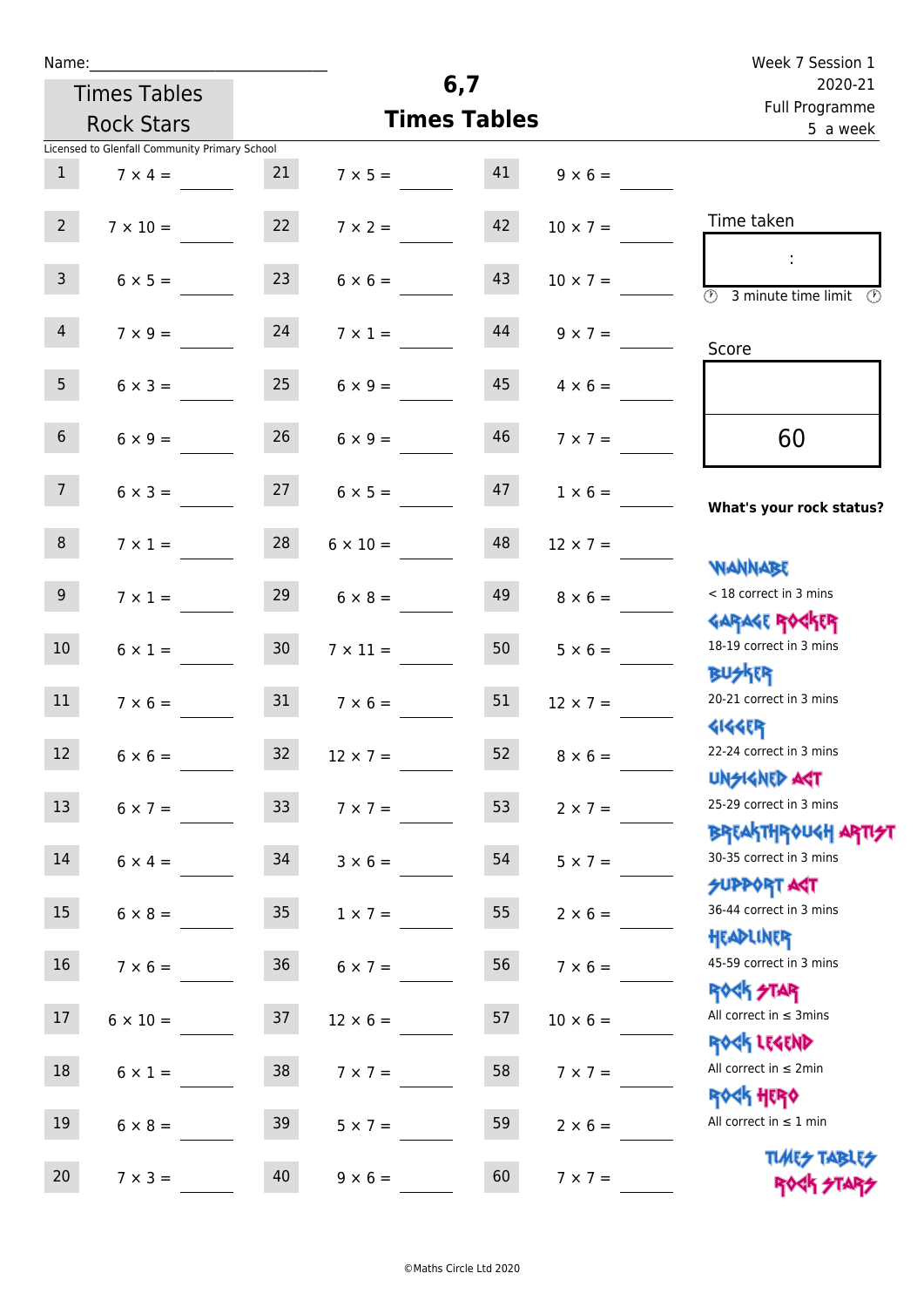| Name:            |                                               |        |                          |    |                            |     |                           |    |                      | Week 7 Session 2                                                       |
|------------------|-----------------------------------------------|--------|--------------------------|----|----------------------------|-----|---------------------------|----|----------------------|------------------------------------------------------------------------|
|                  | <b>Times Tables</b>                           |        |                          |    |                            | 6,7 |                           |    |                      | 2020-21                                                                |
|                  | <b>Rock Stars</b>                             |        |                          |    |                            |     | <b>Times Tables</b>       |    |                      | Full Programme<br>5 a week                                             |
|                  | Licensed to Glenfall Community Primary School |        |                          |    |                            |     |                           |    |                      |                                                                        |
| $\mathbf 1$      |                                               | 13     |                          | 25 |                            | 37  |                           | 49 |                      |                                                                        |
|                  | 42<br>$\overline{7}$                          |        | $30\,$<br>$\,6\,$        |    | 60<br>$\,6\,$              |     | $12\,$<br>$\,$ 6 $\,$     |    | 21<br>7              | Time taken                                                             |
|                  |                                               |        |                          |    |                            |     |                           |    |                      |                                                                        |
| $2^{\circ}$      |                                               | 14     |                          | 26 |                            | 38  |                           | 50 |                      |                                                                        |
|                  | 42<br>6                                       |        | 14<br>$\overline{7}$     |    | $14\,$<br>$\overline{7}$   |     | 84<br>$\overline{7}$      |    | 6<br>24              | $\overline{\circlearrowright}$<br>3 minute time limit<br>$\circled{r}$ |
|                  |                                               |        |                          |    |                            |     |                           |    |                      |                                                                        |
| $\mathsf{3}$     |                                               | 15     |                          | 27 |                            | 39  |                           | 51 |                      | Score                                                                  |
|                  | 21<br>$\overline{7}$                          |        | $77\,$<br>$\overline{7}$ |    | 56<br>$\boldsymbol{7}$     |     | 36<br>$\,6\,$             |    | 6<br>42              |                                                                        |
|                  |                                               |        |                          |    |                            |     |                           |    |                      |                                                                        |
| $\overline{4}$   |                                               | 16     |                          | 28 |                            | 40  |                           | 52 |                      | 60                                                                     |
|                  | 70<br>$7\overline{ }$                         |        | 60<br>$\,6$              |    | 56<br>$\overline{7}$       |     | 48<br>$\,6$               |    | 54<br>$\bf 6$        |                                                                        |
|                  |                                               |        |                          |    |                            |     |                           |    |                      | What's your rock status?                                               |
| $5\phantom{.0}$  |                                               | $17\,$ |                          | 29 |                            | 41  |                           | 53 |                      |                                                                        |
|                  | 30<br>6                                       |        | 54<br>6                  |    | 24<br>$\,6\,$              |     | 48<br>$\,6$               |    | 6<br>54              | WANNABE                                                                |
|                  |                                               |        |                          |    |                            |     |                           |    |                      | < 18 correct in 3 mins                                                 |
| $6\,$            |                                               | 18     |                          | 30 |                            | 42  |                           | 54 |                      | <b>GARAGE RO</b><br><b>下下</b>                                          |
|                  | 54<br>6                                       |        | 63<br>$\overline{7}$     |    | 72<br>$\,$ 6 $\,$          |     | $\boldsymbol{6}$<br>$\,6$ |    | 7<br>49              | 18-19 correct in 3 mins                                                |
|                  |                                               |        |                          |    |                            |     |                           |    |                      | <b>BUSKER</b>                                                          |
| 7                |                                               | 19     |                          | 31 |                            | 43  |                           | 55 |                      | 20-21 correct in 3 mins                                                |
|                  | 54<br>6                                       |        | $\overline{7}$<br>7      |    | $30$<br>6                  |     | 42<br>7                   |    | 35<br>$\overline{7}$ | <b>4144EP</b>                                                          |
|                  |                                               |        |                          |    |                            |     |                           |    |                      | 22-24 correct in 3 mins                                                |
| $\,8\,$          |                                               | 20     |                          | 32 |                            | 44  |                           | 56 |                      | <b>UNSIGNED AGT</b>                                                    |
|                  | $\overline{7}$<br>14                          |        | $\,6\,$<br>66            |    | $\overline{7}$<br>28       |     | 14<br>7                   |    | $\,6$<br>24          | 25-29 correct in 3 mins                                                |
|                  |                                               |        |                          |    |                            |     |                           |    |                      | <b>BREAKTHROUGH</b><br>30-35 correct in 3 mins                         |
| $\boldsymbol{9}$ |                                               | 21     |                          | 33 |                            | 45  |                           | 57 |                      | <b>SUPPORT AGT</b>                                                     |
|                  | 48<br>6                                       |        | 12<br>$\,6\,$            |    | 42<br>$\,6$                |     | $70\,$<br>$\overline{7}$  |    | 63<br>7              | 36-44 correct in 3 mins                                                |
|                  |                                               |        |                          |    |                            |     |                           |    |                      | HEADLINER                                                              |
| 10               |                                               | 22     |                          | 34 |                            | 46  |                           | 58 |                      | 45-59 correct in 3 mins                                                |
|                  | 35<br>7                                       |        | 18<br>$\boldsymbol{6}$   |    | $\,6$<br>48                |     | $\overline{7}$<br>7       |    | 70<br>$\overline{7}$ | <b>ROCK STAR</b>                                                       |
|                  |                                               |        |                          |    |                            |     |                           |    |                      | All correct in $\leq$ 3mins                                            |
| 11               |                                               | 23     |                          | 35 |                            | 47  |                           | 59 |                      | ROCK LEGEND                                                            |
|                  | 6<br>48                                       |        | 48<br>6                  |    | $14\,$<br>$\boldsymbol{7}$ |     | 48<br>6                   |    | 6<br>66              | All correct in $\leq 2$ min                                            |
|                  |                                               |        |                          |    |                            |     |                           |    |                      | <b>ROCK HERO</b>                                                       |
| 12               |                                               | 24     |                          | 36 |                            | 48  |                           | 60 |                      | All correct in $\leq 1$ min                                            |
|                  | 24<br>6                                       |        | $12\,$<br>6              |    | 7<br>$35\,$                |     | $30\,$<br>6               |    | 42<br>7              |                                                                        |
|                  |                                               |        |                          |    |                            |     |                           |    |                      |                                                                        |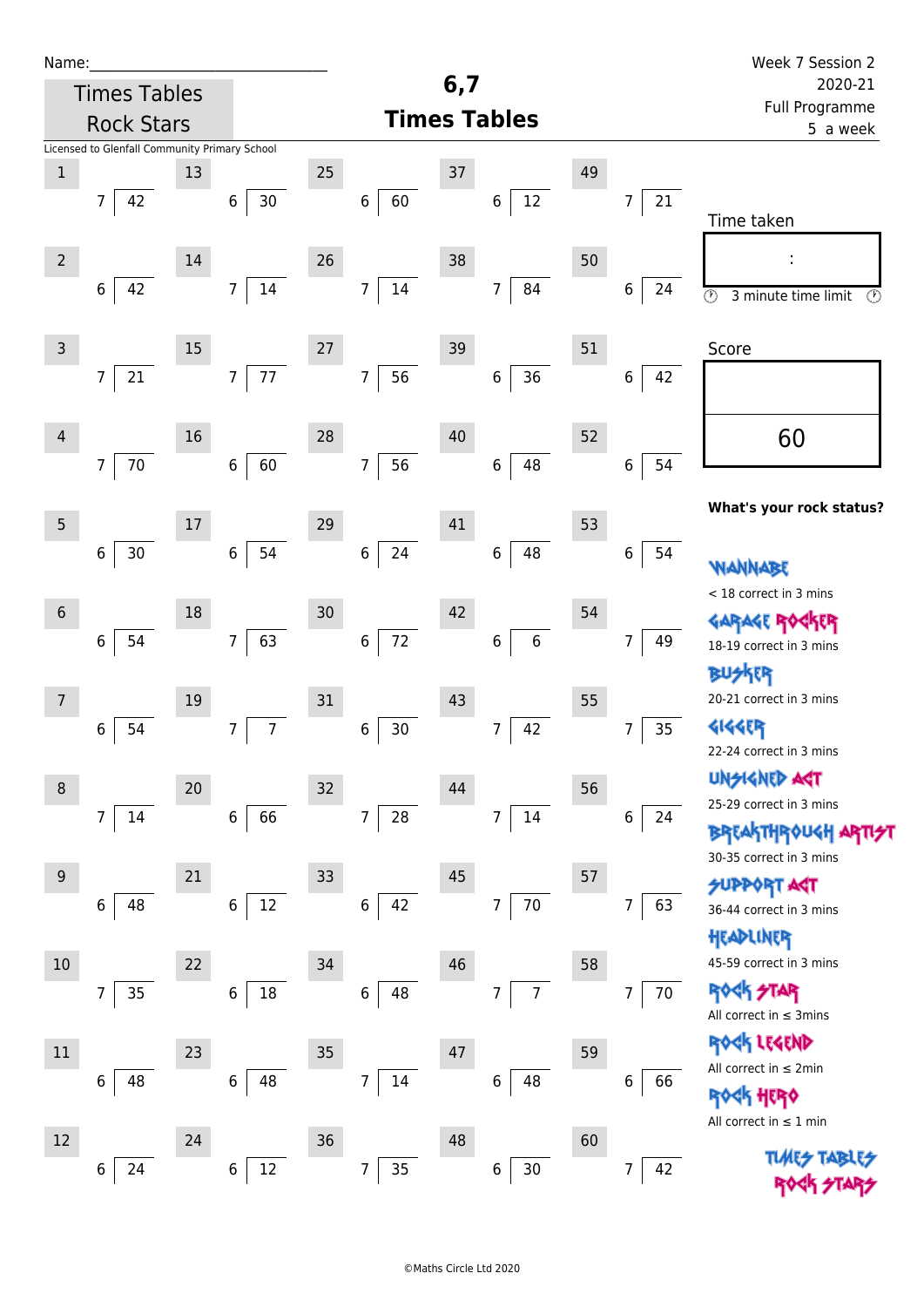| Name:                                                                           |                  |                        |                                        |                                    | Week 7 Session 3                                                                                |
|---------------------------------------------------------------------------------|------------------|------------------------|----------------------------------------|------------------------------------|-------------------------------------------------------------------------------------------------|
| <b>Times Tables</b>                                                             |                  |                        | 6,7                                    |                                    | 2020-21                                                                                         |
| <b>Rock Stars</b>                                                               |                  |                        | <b>Times Tables</b>                    |                                    | Full Programme<br>5 a week                                                                      |
| Licensed to Glenfall Community Primary School<br>7<br>13<br>$1\,$<br>$\times$ 9 | 7<br>$\times$ 3  | 7<br>25<br>$\times$ 11 | 7<br>37<br>$\times$ 3                  | 6<br>49<br>$\times$ 7              | Time taken                                                                                      |
| 6<br>$\overline{2}$<br>14<br>$\times$ 9                                         | 6<br>$\times 6$  | 6<br>26<br>$\times$ 5  | 7<br>38<br>$\times$ 9                  | 6<br>50<br>$\times$ 9              | t,<br>$\circledcirc$<br>3 minute time limit<br>$\mathcal{O}$                                    |
| 6<br>15<br>$\overline{3}$<br>$\times$ 4                                         | 7<br>$\times 6$  | 6<br>27<br>$\times$ 1  | $\overline{7}$<br>39<br>$\times$ 4     | $\overline{7}$<br>51<br>$\times$ 2 | Score                                                                                           |
| 6<br>16<br>$\overline{4}$<br>$\times$ 3                                         | 6<br>$\times$ 9  | 6<br>28<br>$\times$ 3  | $\overline{7}$<br>40<br>$\times$ 3     | 7<br>52<br>$\times$ 12             | 60                                                                                              |
| 6<br>5<br>17<br>$\times$ 3                                                      | 6<br>$\times$ 5  | 6<br>29<br>$\times 2$  | $\overline{7}$<br>41<br>$\times 6$     | 7<br>53<br>$\times$ 9              | What's your rock status?<br><b>WANNABE</b>                                                      |
| $\overline{7}$<br>18<br>$6\,$<br>$\times$ 5                                     | 7<br>$\times$ 11 | 6<br>30<br>$\times$ 10 | 6<br>42<br>$\times$ 7                  | $\overline{7}$<br>54<br>$\times 6$ | < 18 correct in 3 mins<br><b>GARAGE ROGKER</b><br>18-19 correct in 3 mins                       |
| 6<br>$\overline{7}$<br>19<br>$\times$ 3                                         | 6<br>$\times$ 5  | 6<br>31<br>$\times$ 8  | 6<br>43<br>$\times$ 5                  | $\overline{7}$<br>55<br>$\times 8$ | <b>BUSKER</b><br>20-21 correct in 3 mins<br><b>4144EP</b><br>22-24 correct in 3 mins            |
| 6<br>20<br>$\,8\,$<br>$\times$ 3                                                | 6<br>$\times$ 1  | 6<br>32<br>$\times$ 10 | 6<br>44<br>$\times$ 4                  | $\overline{7}$<br>56<br>$\times$ 7 | <b>UNSIGNED AGT</b><br>25-29 correct in 3 mins<br>ΒΡΓΑ <sup>Κ</sup> ΤΗΡΟυΚΗ ΑΡΤΙ <del>2</del> Τ |
| 6<br>21<br>$9\,$<br>$\times$ 10                                                 | 7<br>$\times$ 3  | 7<br>33<br>$\times$ 6  | $\overline{7}$<br>45<br>$\times$ 11    | 6<br>57<br>$\times$ 11             | 30-35 correct in 3 mins<br><b>SUPPORT AGT</b><br>36-44 correct in 3 mins                        |
| $\overline{7}$<br>22<br>$10\,$<br>$\times 2$                                    | 7<br>$\times 6$  | 6<br>34<br>$\times$ 6  | $\boldsymbol{6}$<br>46<br>$\times$ 3   | 6<br>58<br>$\times$ 10             | HEADLINER<br>45-59 correct in 3 mins<br><b>ROCK STAR</b><br>All correct in $\leq$ 3mins         |
| $\overline{7}$<br>11<br>23<br>$\times$ 6                                        | 6<br>$\times$ 11 | 6<br>35<br>$\times$ 12 | $\overline{7}$<br>$47\,$<br>$\times$ 2 | 6<br>59<br>$\times$ 9              | ROCK LEGEND<br>All correct in $\leq 2$ min<br><b>ROCK HERO</b>                                  |
| 6<br>24<br>12<br>$\times$ 4                                                     | 7<br>$\times$ 9  | 7<br>36<br>$\times$ 7  | $\overline{7}$<br>48<br>$\times$ 12    | 6<br>60<br>$\times$ 5              | All correct in $\leq 1$ min<br><b>TUARS TABLES</b><br>ROCK STARS                                |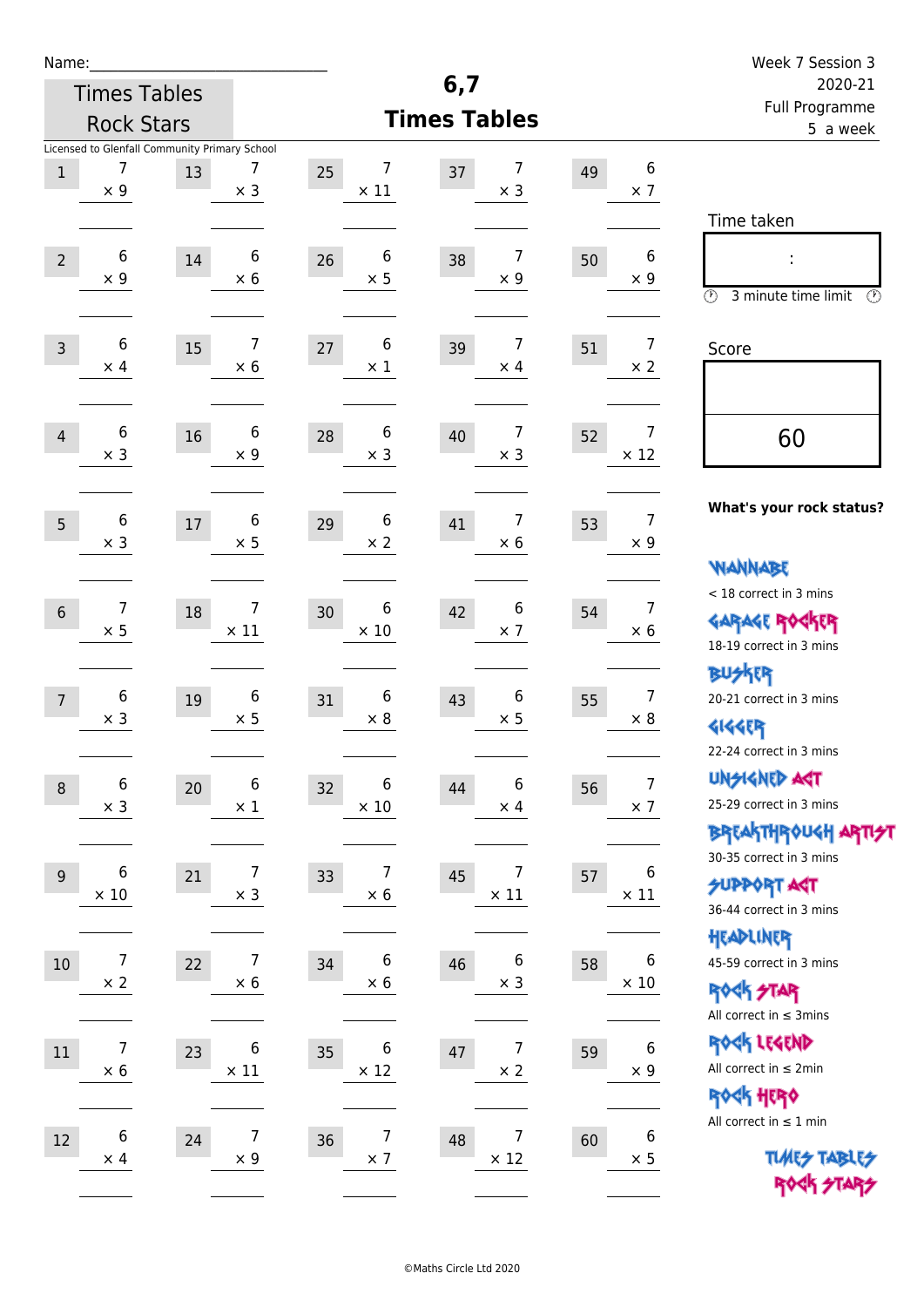| Name:            |                                               |                 |                                |                           |                    | Week 7 Session 4                                            |
|------------------|-----------------------------------------------|-----------------|--------------------------------|---------------------------|--------------------|-------------------------------------------------------------|
|                  | <b>Times Tables</b>                           |                 | 6,7                            | 2020-21<br>Full Programme |                    |                                                             |
|                  | <b>Rock Stars</b>                             |                 |                                | <b>Times Tables</b>       |                    | 5 a week                                                    |
|                  | Licensed to Glenfall Community Primary School |                 |                                |                           |                    |                                                             |
| $\mathbf{1}$     | $66 \div 6 =$                                 | 21              | $14 \div 7 = 41$               |                           | $28 \div 7 =$      |                                                             |
| $2^{\circ}$      |                                               |                 | $18 \div 6 = 22$ $42 \div 6 =$ | 42                        | $49 \div 7 =$      | Time taken                                                  |
| 3 <sup>7</sup>   | $6 \div 6 =$                                  | 23              | $12 \div 6 =$                  | 43                        | $42 \div 6 =$      | $(\mathcal{V})$<br>3 minute time limit                      |
| $\overline{4}$   | $42 \div 7 =$                                 | 24              | $18 \div 6 =$                  |                           | $144$ $7 \div 7 =$ | Score                                                       |
| 5 <sub>1</sub>   | $14 \div 7 = 25$                              |                 | $21 \div 7 =$                  |                           | $45 \t 7 \div 7 =$ |                                                             |
| 6 <sup>1</sup>   | $42 \div 7 =$                                 | 26              | $14 \div 7 =$                  | 46                        | $60 \div 6 =$      | 60                                                          |
| 7 <sup>7</sup>   |                                               |                 | $18 \div 6 = 27$ $49 \div 7 =$ | 47                        | $72 \div 6 =$      | What's your rock status?                                    |
| 8 <sup>1</sup>   |                                               |                 | $48 \div 6 =$ 28 $84 \div 7 =$ | 48                        | $24 \div 6 =$      | <b>NANNABE</b>                                              |
| 9                | $60 \div 6 =$                                 | 29              | $18 \div 6 =$                  | 49                        | $30 \div 6 =$      | < 18 correct in 3 mins<br><b>GARAGE ROCKER</b>              |
| 10 <sup>°</sup>  | $12 \div 6 =$                                 | 30 <sub>o</sub> | $70 \div 7 =$                  | 50                        | $63 \div 7 =$      | 18-19 correct in 3 mins<br><b>BUSKER</b>                    |
| 11               | $49 \div 7 = 31$                              |                 | $49 \div 7 =$                  | 51                        | $54 \div 6 =$      | 20-21 correct in 3 mins<br><b>4144ER</b>                    |
| 12               | $12 \div 6 =$                                 | 32              | $63 \div 7 =$                  | 52                        | $18 \div 6 =$      | 22-24 correct in 3 mins<br><b>UNSIGNED AGT</b>              |
| 13               | $48 \div 6 =$                                 | 33 <sup>°</sup> | $56 \div 7 =$                  | 53                        | $35 ÷ 7 =$         | 25-29 correct in 3 mins                                     |
| 14               | $84 \div 7 =$                                 | 34              | $28 \div 7 =$                  | 54                        | $36 \div 6 =$      | ΒΡΓΑΚΤΗΡΟUGH ΑΡΤΙ <del>2</del> Τ<br>30-35 correct in 3 mins |
| 15 <sub>15</sub> | $42 \div 6 =$                                 | 35              | $28 \div 7 =$                  | 55                        | $35 \div 7 =$      | <b>SUPPORT AGT</b><br>36-44 correct in 3 mins<br>HEADLINER  |
| 16               | $7 ÷ 7 =$                                     | 36 <sup>°</sup> | $42 \div 6 =$                  | 56                        | $6 \div 6 =$       | 45-59 correct in 3 mins<br><b>ROCK STAR</b>                 |
| 17               | $35 \div 7 =$                                 | 37              | $24 \div 6 =$                  | 57                        | $66 \div 6 =$      | All correct in $\leq$ 3mins<br>ROCK LEGEND                  |
| 18               | $72 \div 6 =$                                 | 38              | $36 \div 6 =$                  | 58                        | $70 \div 7 =$      | All correct in $\leq 2$ min<br><b>ROCK HERO</b>             |
| 19               | $35 \div 7 =$                                 | 39              | $7 ÷ 7 =$                      | 59                        | $70 \div 7 =$      | All correct in $\leq 1$ min                                 |
| 20               | $77 ÷ 7 =$                                    | 40              | $42 \div 6 =$                  | 60                        | $42 \div 7 =$      | <b>TUARS TABLES</b><br>ROCK STARS                           |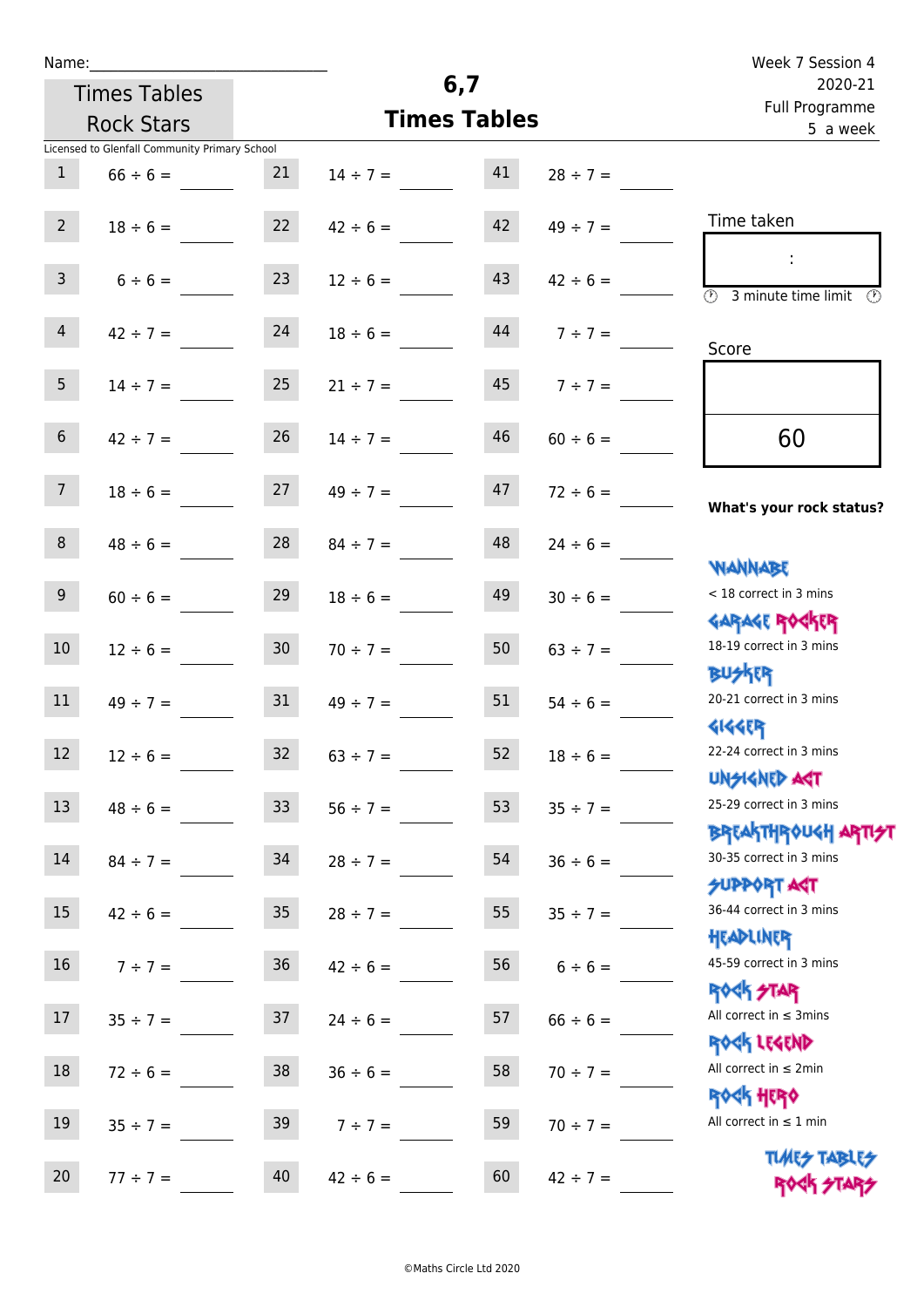|  | Name |  |
|--|------|--|
|  |      |  |
|  |      |  |

|                     |                                               |                 |                      |                |               | Week 7 Session 5                            |
|---------------------|-----------------------------------------------|-----------------|----------------------|----------------|---------------|---------------------------------------------|
|                     |                                               |                 |                      | 6,7            |               | 2020-21                                     |
| <b>Times Tables</b> |                                               |                 | <b>Times Tables</b>  | Full Programme |               |                                             |
|                     | <b>Rock Stars</b>                             |                 |                      | 5 a week       |               |                                             |
| 1                   | Licensed to Glenfall Community Primary School | 21              | $6 \times 5 =$       | 41             | $56 \div 7 =$ |                                             |
|                     | $7 \times 4 =$                                |                 |                      |                |               |                                             |
| $2 \overline{ }$    | $6 \times 7 =$                                | 22              | $6 \times 11 =$      | 42             | $84 \div 7 =$ | Time taken                                  |
| 3 <sup>7</sup>      | $6 \times 6 =$                                |                 | 23 $6 \times 4 =$    | 43             | $77 \div 7 =$ | <b>3</b> minute time limit<br>$\mathcal{O}$ |
| 4                   | $6 \times 5 =$                                | 24              | $7 \times 5 =$       | 44             | $24 \div 6 =$ | Score                                       |
| 5 <sub>1</sub>      | $6 \times 11 =$                               | 25              | $7 \times 4 =$       | 45             | $36 \div 6 =$ |                                             |
| 6 <sup>1</sup>      | $7 \times 9 =$                                | 26              | $7 \times 6 =$       | 46             | $60 \div 6 =$ | 60                                          |
| 7 <sup>7</sup>      | $6 \times 6 =$                                |                 | $27 \t 6 \times 6 =$ | 47             | $14 \div 7 =$ | Add up your time                            |
| 8                   | $7 \times 6 =$                                | 28              | $7 \times 10 =$      | 48             | $77 \div 7 =$ | <b>Mins</b><br><b>S1 S1</b>                 |
| 9 <sub>o</sub>      | $7 \times 4 =$                                | 29              | $7 \times 8 =$       | 49             | $7 ÷ 7 =$     | S2                                          |
| 10 <sup>°</sup>     | $7 \times 12 =$                               | 30 <sup>°</sup> | $7 \times 8 =$       | 50             | $42 \div 6 =$ | S4                                          |
| 11                  | $6 \times 11 =$                               | 31              | $18 \div 6 =$        | 51             | $12 \div 6 =$ | S5<br><b>Total</b>                          |

| <b>Secs</b>        |                                                                                                                                                                                                                                                                                                                                                                                              |  |  |  |
|--------------------|----------------------------------------------------------------------------------------------------------------------------------------------------------------------------------------------------------------------------------------------------------------------------------------------------------------------------------------------------------------------------------------------|--|--|--|
| S1                 | $\overline{\phantom{a}}$                                                                                                                                                                                                                                                                                                                                                                     |  |  |  |
| S2                 | $\overline{\phantom{a}}$                                                                                                                                                                                                                                                                                                                                                                     |  |  |  |
| S3                 |                                                                                                                                                                                                                                                                                                                                                                                              |  |  |  |
| S4                 |                                                                                                                                                                                                                                                                                                                                                                                              |  |  |  |
| S5                 |                                                                                                                                                                                                                                                                                                                                                                                              |  |  |  |
| Total              | $\frac{1}{2} \left( \frac{1}{2} \frac{1}{2} \frac{1}{2} \frac{1}{2} \frac{1}{2} \frac{1}{2} \frac{1}{2} \frac{1}{2} \frac{1}{2} \frac{1}{2} \frac{1}{2} \frac{1}{2} \frac{1}{2} \frac{1}{2} \frac{1}{2} \frac{1}{2} \frac{1}{2} \frac{1}{2} \frac{1}{2} \frac{1}{2} \frac{1}{2} \frac{1}{2} \frac{1}{2} \frac{1}{2} \frac{1}{2} \frac{1}{2} \frac{1}{2} \frac{1}{2} \frac{1}{2} \frac{1}{2}$ |  |  |  |
|                    |                                                                                                                                                                                                                                                                                                                                                                                              |  |  |  |
| عسممت سيتمن سيباطر |                                                                                                                                                                                                                                                                                                                                                                                              |  |  |  |

| Add up your score |                                                                     |  |  |  |  |
|-------------------|---------------------------------------------------------------------|--|--|--|--|
| <b>S1</b>         | $\overline{\phantom{a}}$                                            |  |  |  |  |
| S <sub>2</sub>    |                                                                     |  |  |  |  |
| S3                | $\overline{\phantom{a}}$ . The contract of $\overline{\phantom{a}}$ |  |  |  |  |
| S4                |                                                                     |  |  |  |  |
| S5                |                                                                     |  |  |  |  |
| Total             | $\sim$ 100 $\pm$                                                    |  |  |  |  |

12  $7 \times 6 =$  32  $84 \div 7 =$  52  $56 \div 7 =$ 

13  $6 \times 7 =$  33  $72 \div 6 =$  53  $7 \div 7 =$ 

14  $6 \times 6 =$  34  $48 \div 6 =$  54  $28 \div 7 =$ 

15  $6 \times 10 =$  35  $77 \div 7 =$  55  $21 \div 7 =$ 

16  $6 \times 8 =$  36  $63 \div 7 =$  56  $84 \div 7 =$ 

17  $6 \times 12 =$  37  $54 \div 6 =$  57  $54 \div 6 =$ 

18  $7 \times 3 =$  38  $18 \div 6 =$  58  $60 \div 6 =$ 

19  $7 \times 8 =$  39  $18 \div 6 =$  59  $24 \div 6 =$ 

20  $7 \times 4 =$  40  $35 \div 7 =$  60  $56 \div 7 =$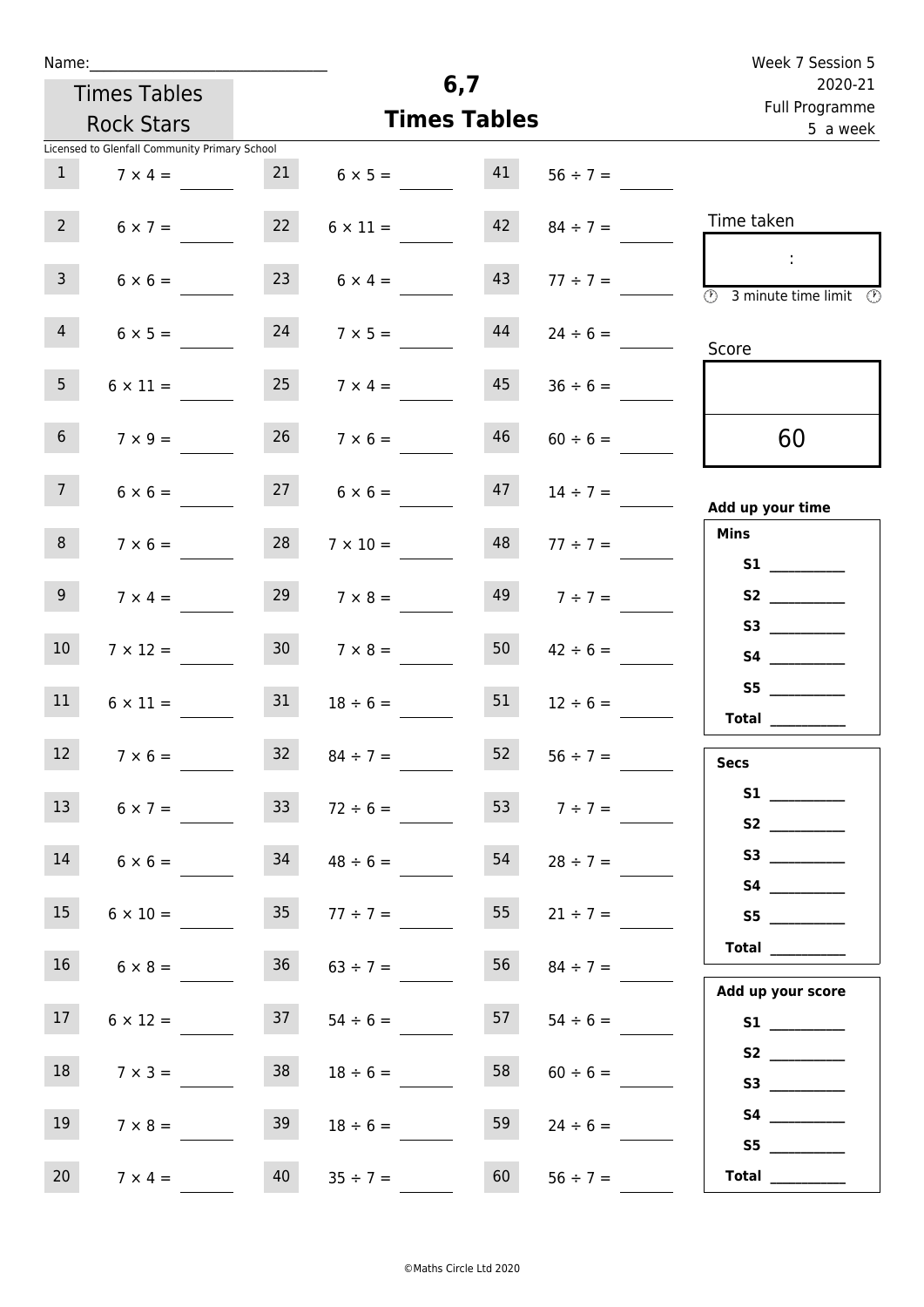| Name:               |                                               |                 |                     |                            |                 | Week 8 Session 1                                           |
|---------------------|-----------------------------------------------|-----------------|---------------------|----------------------------|-----------------|------------------------------------------------------------|
| <b>Times Tables</b> |                                               |                 | 3,4,5               |                            |                 | 2020-21                                                    |
| <b>Rock Stars</b>   |                                               |                 | <b>Times Tables</b> | Full Programme<br>5 a week |                 |                                                            |
|                     | Licensed to Glenfall Community Primary School |                 |                     |                            |                 |                                                            |
| $\mathbf{1}$        | $3 \times 9 =$                                | 21              | $3 \times 12 =$     | 41                         | $5 \times 5 =$  |                                                            |
|                     |                                               |                 |                     |                            |                 |                                                            |
| $2^{\circ}$         | $4 \times 3 =$                                | 22              | $4 \times 5 =$      | 42                         | $8 \times 5 =$  | Time taken                                                 |
|                     |                                               |                 |                     |                            |                 | ÷                                                          |
| $\mathsf{3}$        | $3 \times 10 =$                               | 23              | $3 \times 10 =$     | 43                         | $12 \times 4 =$ | $\overline{\odot}$<br>3 minute time limit<br>$\mathcal{O}$ |
| $\overline{4}$      | $3 \times 9 =$                                | 24              | $3 \times 3 =$      | 44                         | $11 \times 3 =$ |                                                            |
|                     |                                               |                 |                     |                            |                 | Score                                                      |
| 5 <sup>1</sup>      | $4 \times 8 =$                                | 25              | $3 \times 1 =$      | 45                         | $4 \times 5 =$  |                                                            |
|                     |                                               |                 |                     |                            |                 |                                                            |
| 6 <sup>1</sup>      | $5 \times 4 =$                                | 26              | $4 \times 11 =$     | 46                         | $9 \times 5 =$  | 60                                                         |
|                     |                                               |                 |                     |                            |                 |                                                            |
| 7 <sup>7</sup>      | $4 \times 12 =$                               | 27              | $4 \times 12 =$     | 47                         | $12 \times 3 =$ | What's your rock status?                                   |
| 8                   | $5 \times 8 =$                                | 28              | $5 \times 3 =$      | 48                         | $5 \times 3 =$  |                                                            |
|                     |                                               |                 |                     |                            |                 | <b>YIANNABE</b>                                            |
| 9                   | $5 \times 3 =$                                | 29              | $3 \times 8 =$      | 49                         | $4 \times 5 =$  | < 18 correct in 3 mins                                     |
|                     |                                               |                 |                     |                            |                 | <b>GARAGE ROGKER</b>                                       |
| 10 <sup>°</sup>     | $3 \times 12 =$                               | 30 <sub>o</sub> | $4 \times 5 =$      | 50                         | $2 \times 4 =$  | 18-19 correct in 3 mins                                    |
|                     |                                               |                 |                     |                            |                 | <b>BUSKER</b>                                              |
| 11                  | $3 \times 9 =$                                | 31              | $2 \times 3 =$      | 51                         | $10 \times 3 =$ | 20-21 correct in 3 mins                                    |
| 12 <sub>2</sub>     |                                               | 32              |                     | 52                         |                 | <b>4144EP</b><br>22-24 correct in 3 mins                   |
|                     | $3 \times 9 =$                                |                 | $2 \times 3 =$      |                            | $3 \times 5 =$  | <b>UNSIGNED AST</b>                                        |
| 13                  | $4 \times 5 =$                                | 33 <sup>°</sup> | $4 \times 5 =$      | 53                         | $8 \times 3 =$  | 25-29 correct in 3 mins                                    |
|                     |                                               |                 |                     |                            |                 | ΒΡΓΑΚΤΗΡΟUGH ΑΡΤΙ <del>2</del> Τ                           |
| 14                  | $3 \times 12 =$                               | 34              | $6 \times 4 =$      | 54                         | $3 \times 3 =$  | 30-35 correct in 3 mins                                    |
|                     |                                               |                 |                     |                            |                 | <b>SUPPORT AGT</b>                                         |
| 15                  | $3 \times 6 =$                                | 35 <sub>o</sub> | $11 \times 3 =$     | 55                         | $12 \times 3 =$ | 36-44 correct in 3 mins                                    |
|                     |                                               |                 |                     |                            |                 | HEADLINER<br>45-59 correct in 3 mins                       |
| 16                  | $4 \times 10 =$                               | 36              | $1 \times 5 =$      | 56                         | $11 \times 3 =$ | <b>ROCK STAR</b>                                           |
| 17                  | $3 \times 4 =$                                | 37              | $12 \times 4 =$     | 57                         | $2 \times 3 =$  | All correct in $\leq$ 3mins                                |
|                     |                                               |                 |                     |                            |                 | ROCK LEGEND                                                |
| 18                  | $4 \times 9 =$                                | 38              | $10 \times 4 =$     | 58                         | $3 \times 4 =$  | All correct in $\leq 2$ min                                |
|                     |                                               |                 |                     |                            |                 | <b>ROGH HERO</b>                                           |
| 19                  | $5 \times 4 =$                                | 39              | $7 \times 4 =$      | 59                         | $8 \times 4 =$  | All correct in $\leq 1$ min                                |
|                     |                                               |                 |                     |                            |                 | <b>TUARS TABLES</b>                                        |
| 20 <sub>2</sub>     | $5 \times 10 =$                               | 40              | $12 \times 5 =$     | 60                         | $10 \times 5 =$ | ROCK STARS                                                 |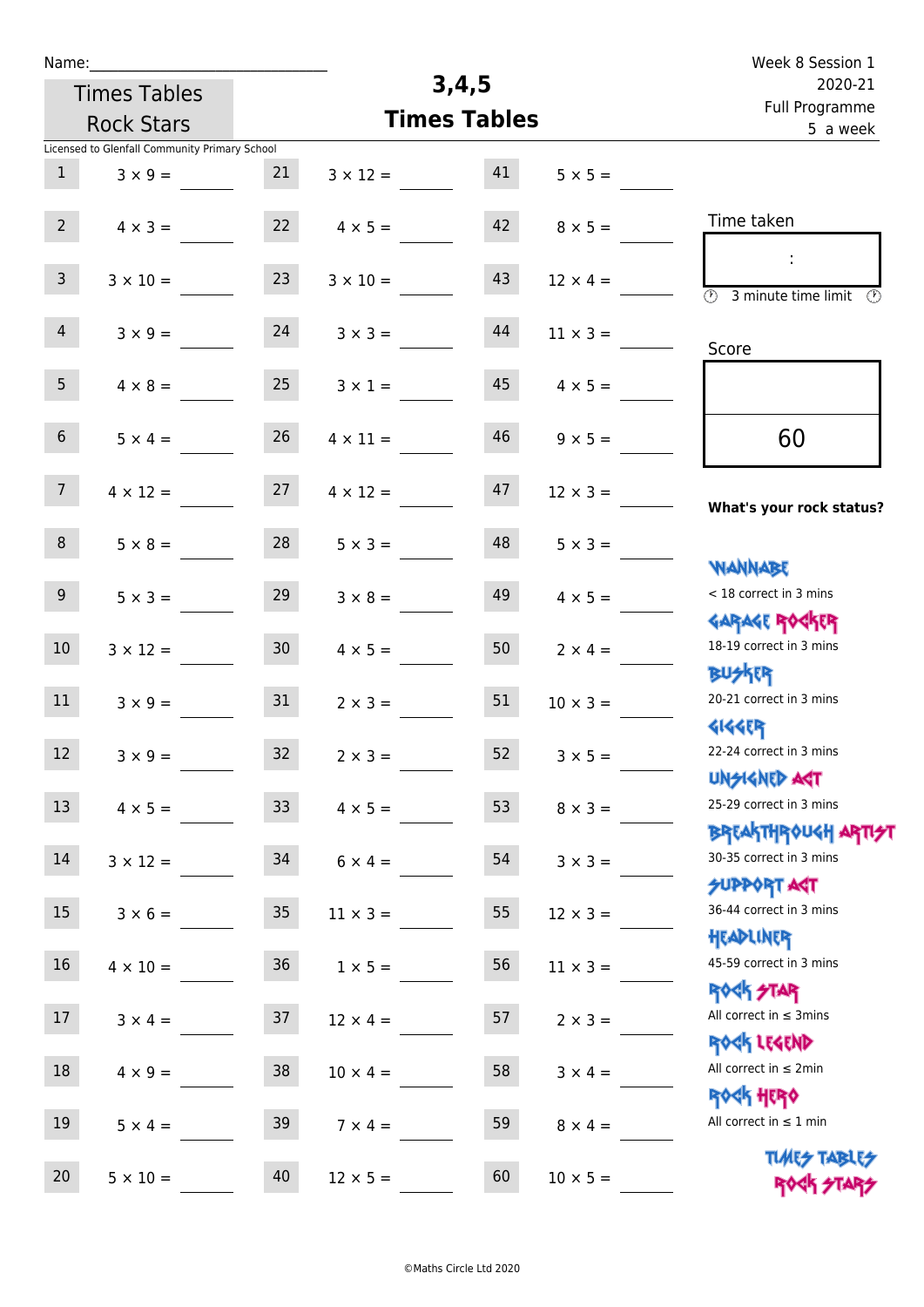| Name:           |                                               |        |                          |    |                              |       |                       |    |             | Week 8 Session 2                                                          |
|-----------------|-----------------------------------------------|--------|--------------------------|----|------------------------------|-------|-----------------------|----|-------------|---------------------------------------------------------------------------|
|                 | <b>Times Tables</b>                           |        |                          |    |                              | 3,4,5 |                       |    |             | 2020-21<br>Full Programme                                                 |
|                 | <b>Rock Stars</b>                             |        |                          |    |                              |       | <b>Times Tables</b>   |    |             | 5 a week                                                                  |
|                 | Licensed to Glenfall Community Primary School |        |                          |    |                              |       |                       |    |             |                                                                           |
| $\mathbf 1$     |                                               | 13     |                          | 25 |                              | 37    |                       | 49 |             |                                                                           |
|                 | 5<br>10                                       |        | 15<br>5 <sub>5</sub>     |    | $12\,$<br>$\overline{4}$     |       | $27\,$<br>3           |    | 15<br>3     | Time taken                                                                |
|                 |                                               |        |                          |    |                              |       |                       |    |             |                                                                           |
| $2^{\circ}$     |                                               | 14     |                          | 26 |                              | 38    |                       | 50 |             |                                                                           |
|                 | 28<br>4                                       |        | $20\,$<br>$\overline{4}$ |    | 44<br>4                      |       | $30\,$<br>3           |    | 44<br>4     | $\overline{\circ}$<br>3 minute time limit<br>$\circled{r}$                |
|                 |                                               |        |                          |    |                              |       |                       |    |             |                                                                           |
| $\mathsf{3}$    |                                               | 15     |                          | 27 |                              | 39    |                       | 51 |             | Score                                                                     |
|                 | 32<br>4                                       |        | 40<br>5                  |    | $20\,$<br>4                  |       | 21<br>3               |    | 20<br>4     |                                                                           |
|                 |                                               |        |                          |    |                              |       |                       |    |             |                                                                           |
| $\overline{4}$  |                                               | 16     |                          | 28 |                              | 40    |                       | 52 |             | 60                                                                        |
|                 | $\overline{4}$<br>$\overline{4}$              |        | 27<br>$\mathsf{3}$       |    | 5<br>30                      |       | 5<br>40               |    | 5<br>$10\,$ |                                                                           |
|                 |                                               |        |                          |    |                              |       |                       |    |             | What's your rock status?                                                  |
| $5\phantom{.0}$ |                                               | $17\,$ |                          | 29 |                              | 41    |                       | 53 |             |                                                                           |
|                 | 33<br>3                                       |        | 15<br>5                  |    | 5<br>60                      |       | $\, 8$<br>4           |    | 40<br>4     | <b>WANNABE</b>                                                            |
|                 |                                               |        |                          |    |                              |       |                       |    |             | < 18 correct in 3 mins                                                    |
| $6\,$           |                                               | 18     |                          | 30 |                              | 42    |                       | 54 |             | <b>GARAGE ROC</b><br>KER                                                  |
|                 | 3<br>$12\,$                                   |        | $\mathsf{3}$<br>$30\,$   |    | $\mathsf 3$<br>$30\,$        |       | 35<br>$\overline{5}$  |    | 16<br>4     | 18-19 correct in 3 mins                                                   |
|                 |                                               |        |                          |    |                              |       |                       |    |             | <b>BUSKER</b>                                                             |
| 7               |                                               | 19     |                          | 31 |                              | 43    |                       | 55 |             | 20-21 correct in 3 mins                                                   |
|                 | 12<br>4                                       |        | 18<br>$\overline{3}$     |    | $\overline{\mathbf{4}}$<br>4 |       | 45<br>5               |    | 44<br>4     | 4144EP                                                                    |
|                 |                                               |        |                          |    |                              |       |                       |    |             | 22-24 correct in 3 mins                                                   |
| $\,8\,$         |                                               | 20     |                          | 32 |                              | 44    |                       | 56 |             | <b>UNSIGNED AGT</b>                                                       |
|                 | 5<br>45                                       |        | 40<br>4                  |    | $36\,$<br>$\overline{4}$     |       | $\boldsymbol{9}$<br>3 |    | 20<br>4     | 25-29 correct in 3 mins                                                   |
|                 |                                               |        |                          |    |                              |       |                       |    |             | <b>BREAKTHROUGH</b><br>30-35 correct in 3 mins                            |
| $9\,$           |                                               | 21     |                          | 33 |                              | 45    |                       | 57 |             | <b>SUPPORT AGT</b>                                                        |
|                 | 5<br>10                                       |        | 5<br>50                  |    | $\mathsf 3$<br>24            |       | 5<br>5                |    | 5<br>20     | 36-44 correct in 3 mins                                                   |
|                 |                                               |        |                          |    |                              |       |                       |    |             | HEADLINER                                                                 |
| 10              |                                               | 22     |                          | 34 |                              | 46    |                       | 58 |             | 45-59 correct in 3 mins                                                   |
|                 | 3<br>3                                        |        | $27\,$<br>3              |    | 15<br>$\overline{5}$         |       | $10\,$<br>5           |    | 55<br>5     | <b>ROCK STAR</b>                                                          |
|                 |                                               |        |                          |    |                              |       |                       |    |             | All correct in $\leq$ 3mins                                               |
| 11              |                                               | 23     |                          | 35 |                              | 47    |                       | 59 |             | ROCK LEGEND                                                               |
|                 | $20\,$<br>4                                   |        | 3<br>33                  |    | $20\,$<br>4                  |       | 44<br>4               |    | 16<br>4     | All correct in $\leq 2$ min                                               |
|                 |                                               |        |                          |    |                              |       |                       |    |             | <b><htp: <="" b=""><br/>All correct in <math>\leq 1</math> min</htp:></b> |
| 12              |                                               | 24     |                          | 36 |                              | 48    |                       | 60 |             |                                                                           |
|                 | 30<br>5                                       |        | $12\,$<br>3              |    | 3<br>27                      |       | $18\,$<br>3           |    | 3<br>18     |                                                                           |
|                 |                                               |        |                          |    |                              |       |                       |    |             |                                                                           |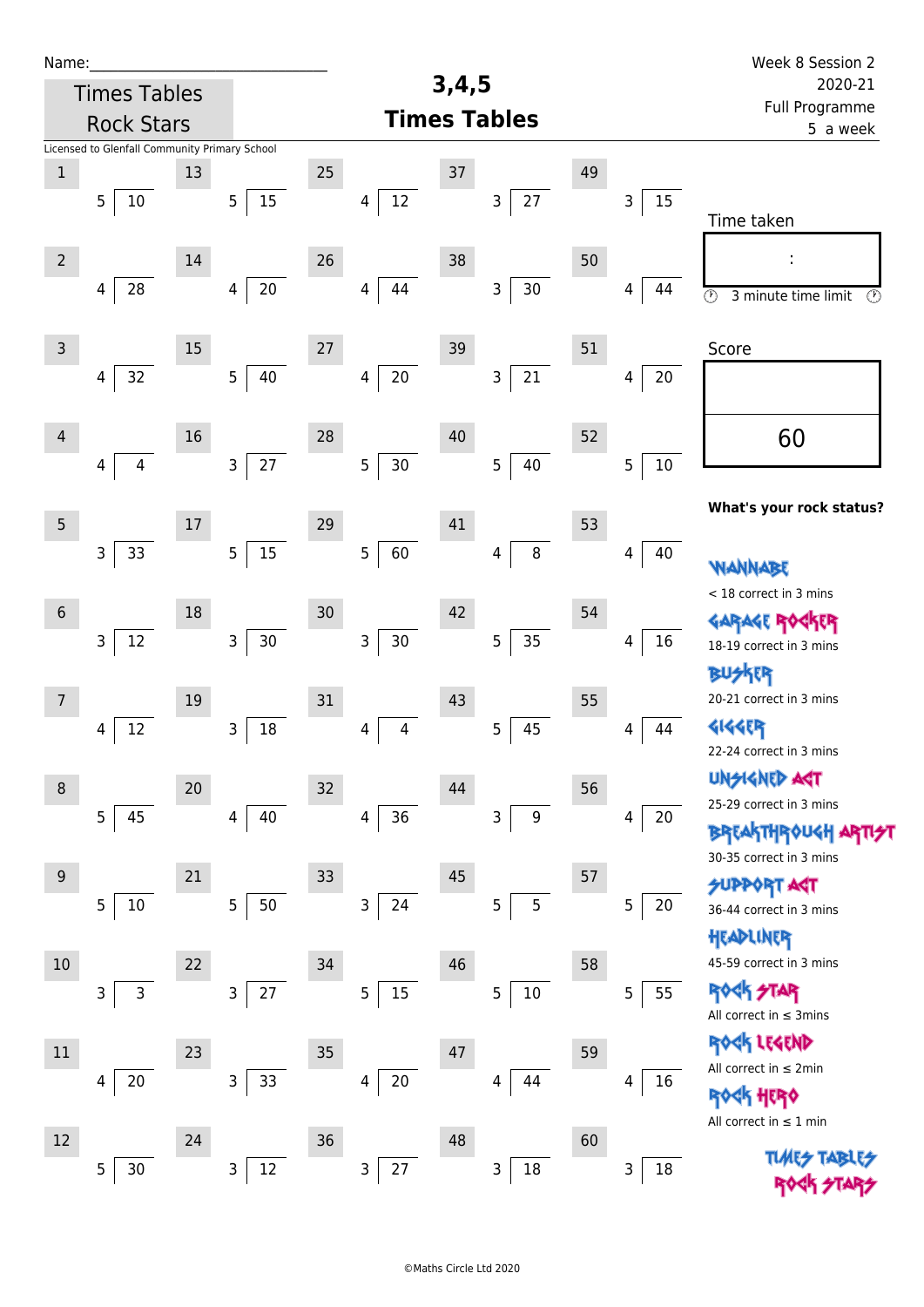| Name:          |                                         |                                                     |                                    |                        |                        |    |                              | Week 8 Session 3                                                                        |
|----------------|-----------------------------------------|-----------------------------------------------------|------------------------------------|------------------------|------------------------|----|------------------------------|-----------------------------------------------------------------------------------------|
|                | <b>Times Tables</b>                     |                                                     |                                    |                        | 3,4,5                  |    |                              | 2020-21                                                                                 |
|                | <b>Rock Stars</b>                       |                                                     |                                    |                        | <b>Times Tables</b>    |    |                              | Full Programme<br>5 a week                                                              |
| $\,1$          | 5<br>$\times$ 1                         | Licensed to Glenfall Community Primary School<br>13 | 3<br>25<br>$\times$ 12             | 4<br>$\times$ 4        | 4<br>37<br>$\times$ 12 | 49 | $\overline{4}$<br>$\times$ 7 |                                                                                         |
| $\overline{2}$ | 3<br>$\times$ 7                         | 14                                                  | 5<br>26<br>$\times$ 10             | 5<br>$\times 10$       | 5<br>38<br>$\times$ 5  | 50 | 5<br>$\times$ 5              | Time taken<br>İ,<br>$\circled{r}$<br>3 minute time limit<br>⊕                           |
| $\mathsf{3}$   | 3<br>$\times$ 12                        | 15                                                  | 4<br>27<br>$\times$ 9              | 4<br>$\times$ 9        | 3<br>39<br>$\times$ 3  | 51 | 3<br>$\times$ 5              | Score                                                                                   |
| $\overline{4}$ | 5<br>$\times$ 12                        | 16                                                  | 3<br>28<br>$\times$ 6              | 4<br>40<br>$\times$ 1  | 5<br>$\times$ 11       | 52 | 4<br>$\times$ 10             | 60                                                                                      |
| 5              | $\mathsf{3}$<br>$\times$ 10             | $17\,$                                              | 3<br>29<br>$\times$ 3              | 4<br>$\times$ 12       | 5<br>41<br>$\times$ 10 | 53 | 4<br>$\times$ 4              | What's your rock status?<br><b>WANNABE</b>                                              |
| $6\,$          | 5<br>$\times$ 12                        | 18                                                  | 5<br>30<br>$\times$ 12             | 3<br>$\times$ 12       | 3<br>42<br>$\times$ 2  | 54 | 3<br>$\times$ 7              | < 18 correct in 3 mins<br><b>GARAGE ROCKER</b><br>18-19 correct in 3 mins               |
| $\overline{7}$ | 3<br>$\times$ 4                         | 19                                                  | 3<br>31<br>$\times$ 11             | 4<br>43<br>$\times 2$  | 4<br>$\times$ 11       | 55 | 3<br>$\times$ 10             | <b>BUSKRR</b><br>20-21 correct in 3 mins<br><b>4144EP</b><br>22-24 correct in 3 mins    |
| $\, 8$         | 5<br>$\times$ 6                         | 20                                                  | 4<br>32<br>$\times$ 7              | 4<br>$\times$ 4        | 3<br>44<br>$\times$ 11 | 56 | 5<br>$\times 2$              | <b>UNGIGNED AGT</b><br>25-29 correct in 3 mins<br><b>BREAKTHROUGH ARTI<del>S</del>T</b> |
| $9\,$          | 5<br>$\times$ 8                         | 21                                                  | 5<br>33<br>$\times 2$              | 4<br>45<br>$\times$ 4  | 5<br>$\times$ 7        | 57 | 3<br>$\times$ 9              | 30-35 correct in 3 mins<br><b>SUPPORT ART</b><br>36-44 correct in 3 mins                |
| $10\,$         | 5<br>$\times$ 8                         | 22                                                  | 4<br>34<br>$\times 2$              | 5<br>46<br>$\times$ 11 | 4<br>$\times$ 4        | 58 | $\sqrt{5}$<br>$\times$ 7     | HEADLINER<br>45-59 correct in 3 mins<br><b>ROCK STAR</b><br>All correct in $\leq$ 3mins |
| $11\,$         | 5<br>$\times$ 6                         | 23                                                  | $\overline{5}$<br>35<br>$\times$ 3 | 3<br>$\times$ 8        | 4<br>47<br>$\times$ 4  | 59 | $\mathsf{3}$<br>$\times$ 2   | ROCK LEGEND<br>All correct in $\leq 2$ min<br>ROCK HERO                                 |
| $12\,$         | $\overline{\mathcal{A}}$<br>$\times$ 12 | 24                                                  | 3<br>36<br>$\times 1$              | 5<br>$\times$ 11       | 3<br>48<br>$\times$ 8  | 60 | $\sqrt{5}$<br>$\times$ 9     | All correct in $\leq 1$ min<br><b>TUARS TABLES</b><br>ROCK STARS                        |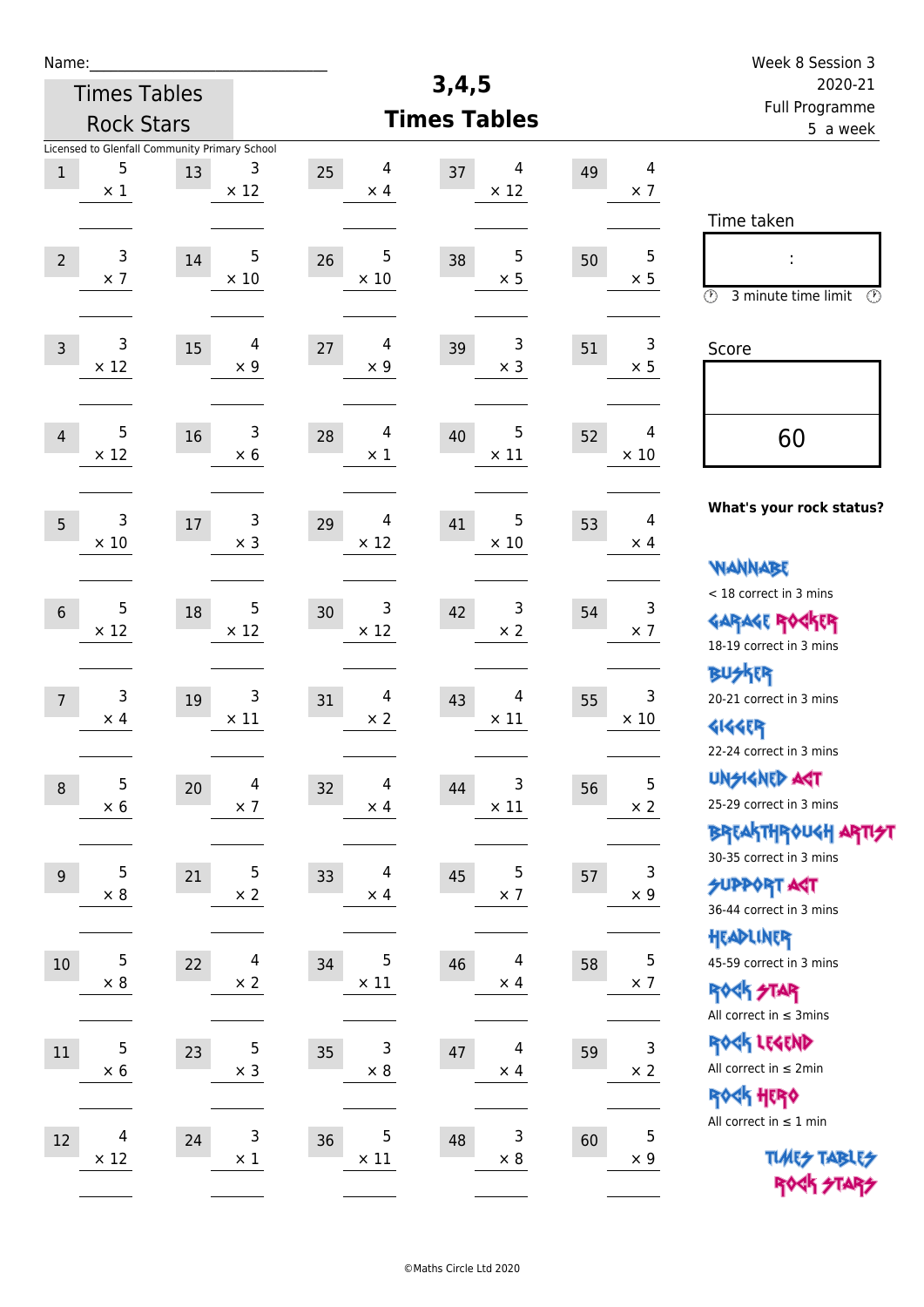| Name:             |                                               |                 |               |                     |               | Week 8 Session 4                                            |
|-------------------|-----------------------------------------------|-----------------|---------------|---------------------|---------------|-------------------------------------------------------------|
|                   | <b>Times Tables</b>                           |                 |               | 3,4,5               |               | 2020-21                                                     |
|                   | <b>Rock Stars</b>                             |                 |               | <b>Times Tables</b> |               | Full Programme<br>5 a week                                  |
|                   | Licensed to Glenfall Community Primary School |                 |               |                     |               |                                                             |
| $\mathbf{1}$      | $32 \div 4 =$                                 | 21              | $21 \div 3 =$ | 41                  | $50 \div 5 =$ |                                                             |
|                   |                                               |                 |               |                     |               |                                                             |
| $2^{\circ}$       | $40 \div 4 =$                                 | 22              | $40 \div 4 =$ | 42                  | $24 \div 4 =$ | Time taken                                                  |
|                   |                                               |                 |               |                     |               |                                                             |
| $\mathsf{3}$      | $10 \div 5 =$                                 | 23              | $12 \div 4 =$ | 43                  | $44 \div 4 =$ |                                                             |
|                   |                                               |                 |               |                     |               | $\circled{r}$<br>3 minute time limit<br>$\mathcal{O}$       |
| $\overline{4}$    | $32 \div 4 =$                                 | 24              | $55 \div 5 =$ | 44                  | $27 \div 3 =$ |                                                             |
|                   |                                               |                 |               |                     |               | Score                                                       |
| 5                 | $36 \div 3 =$                                 | 25              | $30 \div 3 =$ | 45                  | $24 \div 3 =$ |                                                             |
|                   |                                               |                 |               |                     |               |                                                             |
| $\sqrt{6}$        | $55 \div 5 =$                                 | 26              | $21 \div 3 =$ | 46                  | $55 \div 5 =$ | 60                                                          |
|                   |                                               |                 |               |                     |               |                                                             |
| 7 <sup>7</sup>    | $12 \div 4 =$                                 | 27              | $40 \div 5 =$ | 47                  | $20 \div 4 =$ |                                                             |
|                   |                                               |                 |               |                     |               | What's your rock status?                                    |
| 8                 | $8 \div 4 =$                                  | 28              | $5 ÷ 5 =$     | 48                  | $30 \div 3 =$ |                                                             |
|                   |                                               |                 |               |                     |               | <b>JARNARY</b>                                              |
| $\overline{9}$    | $36 \div 4 =$                                 | 29              | $50 \div 5 =$ | 49                  | $21 \div 3 =$ | < 18 correct in 3 mins                                      |
|                   |                                               |                 |               |                     |               | <b>GARAGE ROGKER</b>                                        |
| 10                | $12 \div 4 =$                                 | 30 <sub>o</sub> | $25 \div 5 =$ | 50                  | $3 ÷ 3 =$     | 18-19 correct in 3 mins                                     |
|                   |                                               |                 |               |                     |               | <b>BUSKER</b>                                               |
| 11                | $12 \div 4 =$                                 | 31              | $30 \div 5 =$ | 51                  | $4 \div 4 =$  | 20-21 correct in 3 mins                                     |
|                   |                                               |                 |               |                     |               | <b>4144EP</b>                                               |
| $12 \overline{ }$ | $12 \div 4 =$                                 | 32              | $9 \div 3 =$  | 52                  | $60 \div 5 =$ | 22-24 correct in 3 mins                                     |
|                   |                                               |                 |               |                     |               | <b>UNSIGNED AST</b><br>25-29 correct in 3 mins              |
| 13                | $27 ÷ 3 =$                                    | 33              | $15 \div 3 =$ | 53                  | $25 \div 5 =$ |                                                             |
| $14\,$            |                                               | 34              |               | 54                  |               | ΒΡΓΑΚΤΗΡΟUGH ΑΡΤΙ <del>2</del> Τ<br>30-35 correct in 3 mins |
|                   | $20 \div 5 =$                                 |                 | $8 \div 4 =$  |                     | $12 \div 3 =$ | <b>SUPPORT AST</b>                                          |
| 15                | $6 ÷ 3 =$                                     | 35 <sub>5</sub> | $16 \div 4 =$ | 55                  | $33 \div 3 =$ | 36-44 correct in 3 mins                                     |
|                   |                                               |                 |               |                     |               | HEADLINER                                                   |
| $16\,$            | $44 \div 4 =$                                 | 36              | $28 \div 4 =$ | 56                  | $36 \div 4 =$ | 45-59 correct in 3 mins                                     |
|                   |                                               |                 |               |                     |               | <b>ROCK STAR</b>                                            |
| $17\,$            | $3 ÷ 3 =$                                     | 37              | $55 \div 5 =$ | 57                  | $30 \div 5 =$ | All correct in $\leq$ 3mins                                 |
|                   |                                               |                 |               |                     |               | ROCK LEGEND                                                 |
| 18                | $33 \div 3 =$                                 | 38              | $20 \div 5 =$ | 58                  | $40 \div 4 =$ | All correct in $\leq 2$ min                                 |
|                   |                                               |                 |               |                     |               | <b>ROCK HERO</b>                                            |
| 19                | $3 ÷ 3 =$                                     | 39              | $21 \div 3 =$ | 59                  | $20 \div 4 =$ | All correct in $\leq 1$ min                                 |
|                   |                                               |                 |               |                     |               | <b>TUARS TABLES</b>                                         |
| 20                | $3 ÷ 3 =$                                     | 40              | $45 \div 5 =$ | 60                  | $4 \div 4 =$  | ROCK STARS                                                  |
|                   |                                               |                 |               |                     |               |                                                             |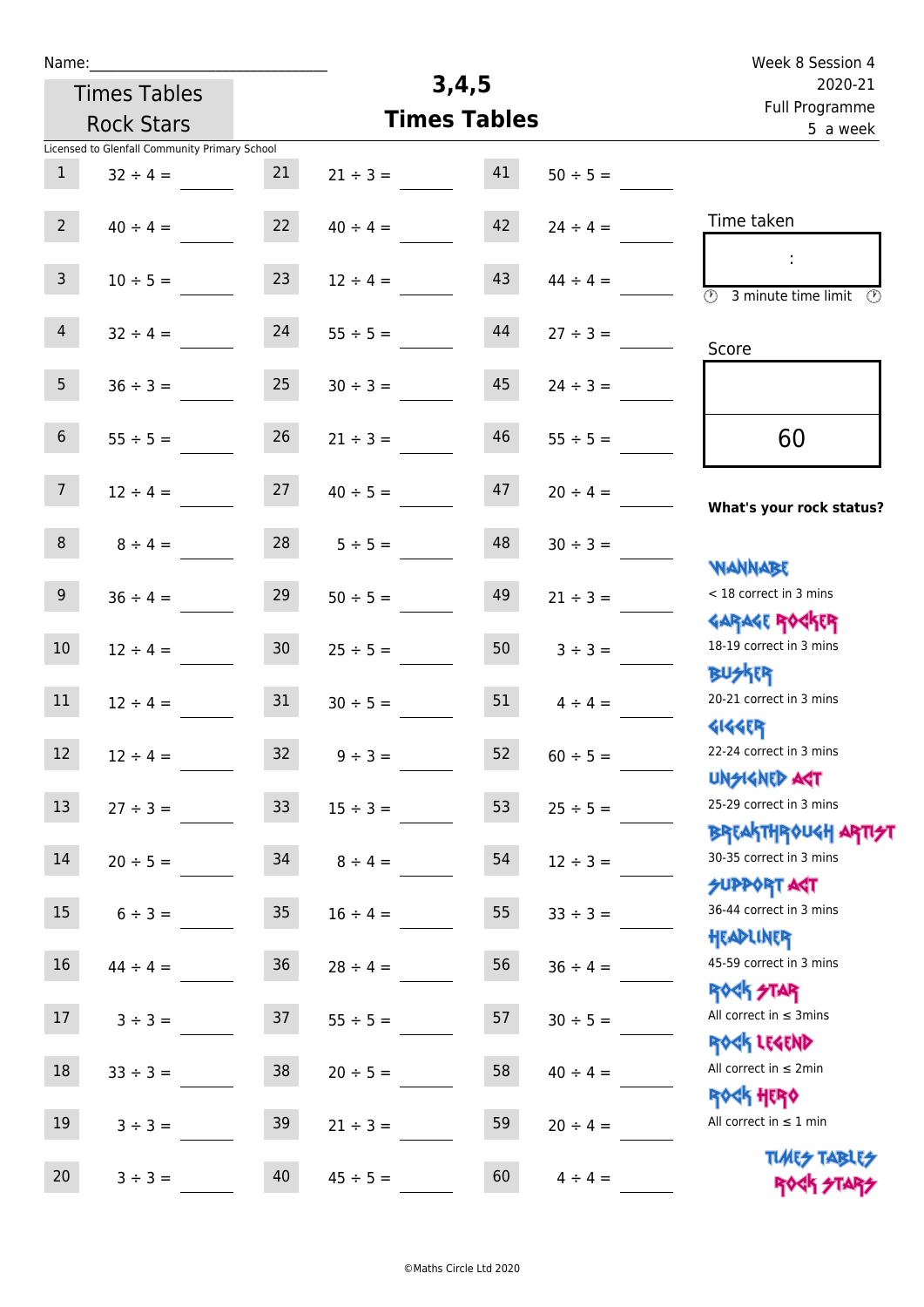| Name:                                         |                     |                       |                     | Week 8 Session 5                                            |
|-----------------------------------------------|---------------------|-----------------------|---------------------|-------------------------------------------------------------|
| <b>Times Tables</b>                           |                     | 3,4,5                 |                     | 2020-21                                                     |
| <b>Rock Stars</b>                             |                     | <b>Times Tables</b>   |                     | Full Programme<br>5 a week                                  |
| Licensed to Glenfall Community Primary School |                     |                       |                     |                                                             |
| 1<br>$5 \times 7 =$                           | 21                  | 41<br>$3 \times 10 =$ | $6 \div 3 =$        |                                                             |
| $2^{\circ}$<br>$4 \times 5 =$                 | 22                  | 42<br>$4 \times 5 =$  | $16 \div 4 =$       | Time taken                                                  |
| 3 <sup>7</sup><br>$5 \times 4 =$              | 23                  | 43<br>$4 \times 8 =$  | $24 \div 4 =$       | $\ddot{\phantom{a}}$<br><b>3</b> minute time limit <b>3</b> |
| $\overline{4}$<br>$4 \times 12 =$             | 24                  | 44<br>$4 \times 3 =$  | $24 \div 3 =$       | Score                                                       |
| 5 <sup>1</sup><br>$5 \times 6 =$              | 25                  | 45<br>$3 \times 9 =$  | $16 \div 4 =$       |                                                             |
| 6 <sup>1</sup><br>$3 \times 8 =$              | 26                  | 46<br>$5 \times 9 =$  | $28 \div 4 =$       | 60                                                          |
| 7 <sup>7</sup><br>$4 \times 11 =$             | 27                  | 47<br>$5 \times 6 =$  | $6 \div 3 =$        | Add up your time                                            |
| 8<br>$3 \times 6 =$                           | 28                  | 48<br>$5 \times 11 =$ | $25 \div 5 =$       | <b>Mins</b><br>S1                                           |
| 9<br>$3 \times 5 =$                           | 29                  | 49<br>$3 \times 5 =$  | $9 \div 3 =$        |                                                             |
| 10 <sup>°</sup><br>$5 \times 10 =$            | 30 <sup>°</sup>     | 50<br>$5 \times 7 =$  | $4 \div 4 =$        |                                                             |
| 11<br>$3 \times 3 =$                          | 31                  | 51<br>$5 \div 5 =$    | $6 \div 3 =$        | S5<br>Total $\qquad$                                        |
| 12<br>$4 \times 9 =$                          | 32<br>$15 \div 5 =$ | 52                    | $45 \div 5 =$       | <b>Secs</b>                                                 |
| 13<br>$4 \times 1 =$                          | 33                  | $48 \div 4 =$         | 53 $4 \div 4 =$     | S1<br>S2                                                    |
| 14<br>$5 \times 9 =$                          | 34                  | $24 \div 3 =$         | $54 \t 48 \div 4 =$ |                                                             |
| 15<br>$3 \times 4 =$                          | 35                  | $21 \div 3 =$         | 55 $48 \div 4 =$    | S5                                                          |
| 16 <sup>1</sup><br>$4 \times 11 =$            | 36                  | 56<br>$40 \div 4 =$   | $18 \div 3 =$       | <b>Total</b> __________                                     |
| 17<br>$5 \times 5 =$                          | $37 \t3 \div 3 =$   | 57                    | $36 \div 3 =$       | Add up your score                                           |
| 18<br>$3 \times 12 =$                         | 38                  | 58<br>$10 \div 5 =$   | $4 \div 4 =$        |                                                             |
| 19<br>$4 \times 10 =$                         | 39                  | 59<br>$24 \div 3 =$   | $24 \div 4 =$       |                                                             |
| 20<br>$4 \times 6 =$                          | 40<br>$33 \div 3 =$ | 60                    | $12 \div 4 =$       | $\begin{tabular}{c} Total \end{tabular}$                    |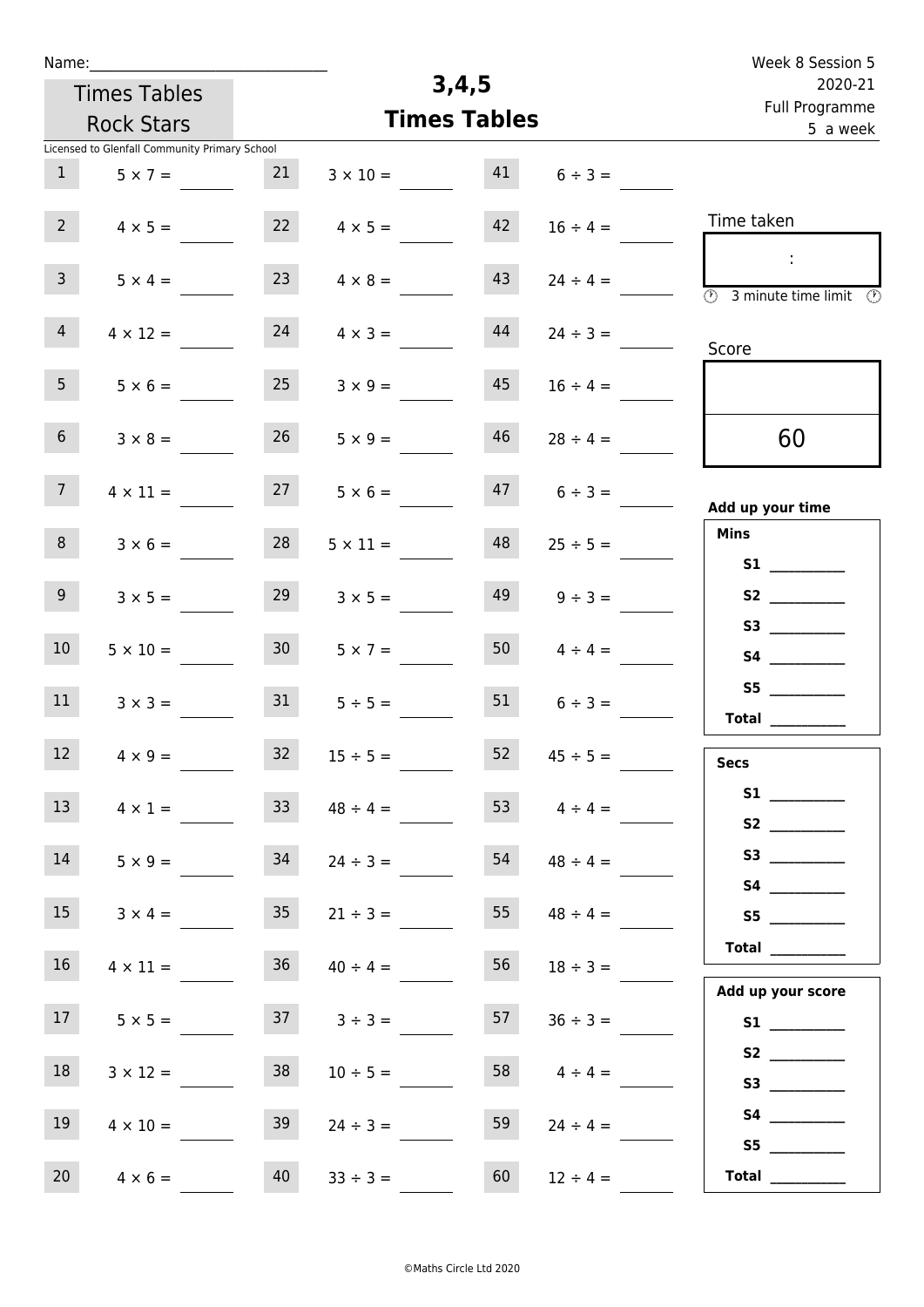| Name:                                         |                                  |                 |                 |                                     |                                   | Week 9 Session 1                                                              |
|-----------------------------------------------|----------------------------------|-----------------|-----------------|-------------------------------------|-----------------------------------|-------------------------------------------------------------------------------|
| <b>Times Tables</b>                           |                                  |                 |                 | 6,7                                 |                                   | 2020-21<br>Full Programme                                                     |
| <b>Rock Stars</b>                             |                                  |                 |                 | <b>Times Tables</b>                 |                                   | 5 a week                                                                      |
| Licensed to Glenfall Community Primary School |                                  |                 |                 |                                     |                                   |                                                                               |
| $\mathbf{1}$                                  | $7 \times 3 =$                   | 21              |                 |                                     | $7 \times 12 = 41$ $2 \times 7 =$ |                                                                               |
| 2                                             |                                  |                 |                 | $7 \times 9 = 22$ $7 \times 2 = 42$ | $10 \times 7 =$                   | Time taken                                                                    |
| 3 <sup>7</sup>                                | $6 \times 7 =$                   | 23              | $6 \times 8 =$  |                                     | $43 \t 6 \times 6 =$              | $\overline{\textcircled{1}}$ 3 minute time limit $\overline{\textcircled{1}}$ |
| $\overline{4}$                                | $6 \times 7 =$                   | 24              | $7 \times 9 =$  | 44                                  | $3 \times 6 =$                    | Score                                                                         |
| 5 <sub>1</sub>                                | $7 \times 4 = 25$                |                 | $6 \times 8 =$  | 45                                  | $12 \times 7 =$                   |                                                                               |
| 6 <sup>1</sup>                                | $7 \times 6 =$                   | 26              | $6 \times 4 =$  | 46                                  | $11 \times 7 =$                   | 60                                                                            |
| 7 <sup>7</sup>                                | $7 \times 1 = 27$                |                 | $6 \times 11 =$ | 47                                  | $2 \times 6 =$                    | What's your rock status?                                                      |
| 8                                             | $6 \times 4 = 28$ $6 \times 6 =$ |                 |                 |                                     | $48$ $5 \times 6 =$               | <b>WANNABE</b>                                                                |
| 9                                             | $7 \times 5 =$                   | 29              | $7 \times 6 =$  | 49                                  | $6 \times 7 =$                    | < 18 correct in 3 mins<br><b>GARAGE ROCKER</b>                                |
| 10 <sup>°</sup>                               | $6 \times 11 =$                  | 30              | $6 \times 8 =$  | 50                                  | $3 \times 7 =$                    | 18-19 correct in 3 mins<br><b>BUSKER</b>                                      |
| 11                                            | $7 \times 7 = 31$                |                 | $3 \times 7 =$  | 51                                  | $2 \times 6 =$                    | 20-21 correct in 3 mins<br><b>4144EP</b>                                      |
| 12                                            | $7 \times 6 =$                   | 32              | $4 \times 7 =$  | 52                                  | $9 \times 6 =$                    | 22-24 correct in 3 mins<br><b>UNSIGNED AGT</b>                                |
| 13                                            | $6 \times 12 =$                  | 33 <sup>°</sup> | $10 \times 6 =$ | 53                                  | $3 \times 6 =$                    | 25-29 correct in 3 mins<br><b>BREAKTHROUGH ARTH</b>                           |
| 14                                            | $6 \times 4 =$                   | 34              | $11 \times 7 =$ | 54                                  | $7 \times 6 =$                    | 30-35 correct in 3 mins<br><b>SUPPORT ART</b>                                 |
| 15 <sub>1</sub>                               | $7 \times 6 =$                   | 35 <sub>o</sub> | $2 \times 7 =$  | 55                                  | $11 \times 7 =$                   | 36-44 correct in 3 mins<br>HEADLINER                                          |
| 16                                            | $6 \times 10 =$                  | 36              | $9 \times 6 =$  | 56                                  | $12 \times 7 =$                   | 45-59 correct in 3 mins<br><b>ROCK STAR</b>                                   |
| 17                                            | $6 \times 5 =$                   | 37              | $3 \times 6 =$  | 57                                  | $8 \times 7 =$                    | All correct in $\leq$ 3mins<br>ROCK LEGEND                                    |
| 18                                            | $6 \times 11 =$                  | 38              | $9 \times 7 =$  | 58                                  | $1 \times 6 =$                    | All correct in $\leq 2$ min<br>ROCK HERO                                      |
| 19                                            | $7 \times 8 =$                   | 39              | $10 \times 7 =$ | 59                                  | $9 \times 7 =$                    | All correct in $\leq 1$ min<br><b>TUARS TABLES</b>                            |
| 20                                            | $7 \times 1 =$                   | 40              | $1 \times 7 =$  | 60                                  | $10 \times 7 =$                   | ROCK STARS                                                                    |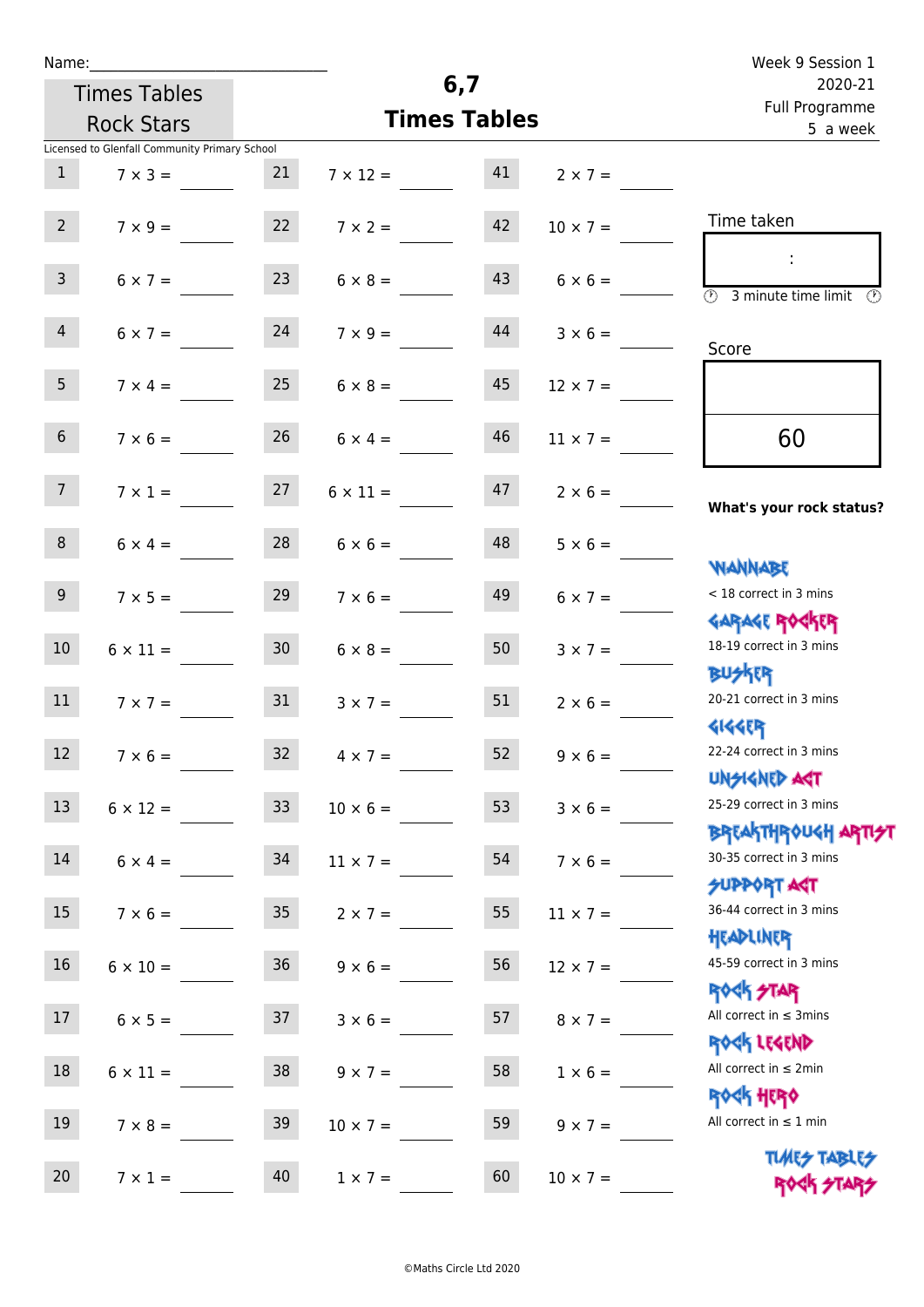| Name:          |                                               |        |                      |        |                                  |     |                       |    |                                  | Week 9 Session 2                                            |
|----------------|-----------------------------------------------|--------|----------------------|--------|----------------------------------|-----|-----------------------|----|----------------------------------|-------------------------------------------------------------|
|                | <b>Times Tables</b>                           |        |                      |        |                                  | 6,7 |                       |    |                                  | 2020-21                                                     |
|                | <b>Rock Stars</b>                             |        |                      |        |                                  |     | <b>Times Tables</b>   |    |                                  | Full Programme<br>5 a week                                  |
|                | Licensed to Glenfall Community Primary School |        |                      |        |                                  |     |                       |    |                                  |                                                             |
| $\mathbf 1$    |                                               | 13     |                      | 25     |                                  | 37  |                       | 49 |                                  |                                                             |
|                | 6<br>42                                       |        | 35<br>$\overline{7}$ |        | 56<br>$\boldsymbol{7}$           |     | $70\,$<br>7           |    | 30<br>6                          | Time taken                                                  |
| $\overline{2}$ |                                               | $14\,$ |                      | 26     |                                  | 38  |                       | 50 |                                  |                                                             |
|                | $28\,$<br>$\overline{7}$                      |        | 24<br>$\,6\,$        |        | 60<br>$\,$ 6 $\,$                |     | 56<br>$\overline{7}$  |    | $\overline{7}$<br>7              | $\overline{\odot}$<br>$\odot$<br>3 minute time limit        |
| $\mathsf{3}$   |                                               | $15\,$ |                      | 27     |                                  | 39  |                       | 51 |                                  | Score                                                       |
|                | 28<br>7                                       |        | $12\,$<br>$\,6\,$    |        | $12\,$<br>$\,6$                  |     | 35<br>7               |    | 42<br>6                          |                                                             |
| $\overline{4}$ | 35<br>$\overline{7}$                          | 16     | 35<br>$\overline{7}$ | 28     | $\sqrt{6}$<br>$\boldsymbol{6}$   | 40  | 48<br>$\,$ 6 $\,$     | 52 | $\overline{7}$<br>$\overline{7}$ | 60                                                          |
|                |                                               |        |                      |        |                                  |     |                       |    |                                  | What's your rock status?                                    |
| $\mathsf S$    |                                               | $17\,$ |                      | 29     |                                  | 41  |                       | 53 |                                  |                                                             |
|                | 56<br>$\overline{7}$                          |        | 36<br>$\,6\,$        |        | 21<br>$\boldsymbol{7}$           |     | $\overline{7}$<br>7   |    | 7 <sup>1</sup><br>7              | WANNABE                                                     |
| $6\phantom{.}$ |                                               | 18     |                      | 30     |                                  | 42  |                       | 54 |                                  | < 18 correct in 3 mins<br><b>GARAGE RO</b>                  |
|                | 24<br>6                                       |        | 63<br>$\overline{7}$ |        | $\overline{7}$<br>${\bf 28}$     |     | 24<br>$\,6\,$         |    | 7<br>14                          | 18-19 correct in 3 mins                                     |
| 7              |                                               | 19     |                      | 31     |                                  | 43  |                       | 55 |                                  | <b>BUSKER</b><br>20-21 correct in 3 mins                    |
|                | 21<br>7                                       |        | 35<br>$\overline{7}$ |        | 35<br>$\overline{7}$             |     | $\,$ 6 $\,$<br>54     |    | 24<br>6                          | <b>4144EP</b><br>22-24 correct in 3 mins                    |
| $\, 8$         |                                               | 20     |                      | 32     |                                  | 44  |                       | 56 |                                  | <b>UNGIGNED AST</b>                                         |
|                | 56<br>$\overline{7}$                          |        | 60<br>$\,6\,$        |        | $\overline{7}$<br>$\overline{7}$ |     | 35<br>7               |    | 70<br>7                          | 25-29 correct in 3 mins<br><b>BREAKTHROUGH</b>              |
| $9\,$          |                                               | 21     |                      | 33     |                                  | 45  |                       | 57 |                                  | 30-35 correct in 3 mins                                     |
|                | 6<br>6                                        |        | 42<br>$\overline{7}$ |        | $\boldsymbol{6}$<br>54           |     | 21<br>$\overline{7}$  |    | 6<br>30                          | <b>SUPPORT AGT</b><br>36-44 correct in 3 mins               |
| 10             |                                               | 22     |                      | 34     |                                  | 46  |                       | 58 |                                  | HEADLINER<br>45-59 correct in 3 mins                        |
|                | 54<br>6                                       |        | 49<br>$\overline{7}$ |        | 12<br>$\boldsymbol{6}$           |     | 35<br>7               |    | 84<br>7                          | <b>ROCK STAR</b><br>All correct in $\leq$ 3mins             |
| $11\,$         |                                               | 23     |                      | 35     |                                  | 47  |                       | 59 |                                  | ROCK LEGEND                                                 |
|                | $\overline{7}$<br>28                          |        | 6<br>36              |        | $\boldsymbol{7}$<br>42           |     | $\,$ 6 $\,$<br>$30\,$ |    | $\overline{7}$<br>21             | All correct in $\leq 2$ min<br><b><k b="" her0<=""></k></b> |
| 12             |                                               | 24     |                      | $36\,$ |                                  | 48  |                       | 60 |                                  | All correct in $\leq 1$ min                                 |
|                | 7<br>7                                        |        | 6<br>6               |        | $\overline{7}$<br>14             |     | 36<br>6               |    | 7<br>14                          | <b>TLMES</b>                                                |
|                |                                               |        |                      |        |                                  |     |                       |    |                                  |                                                             |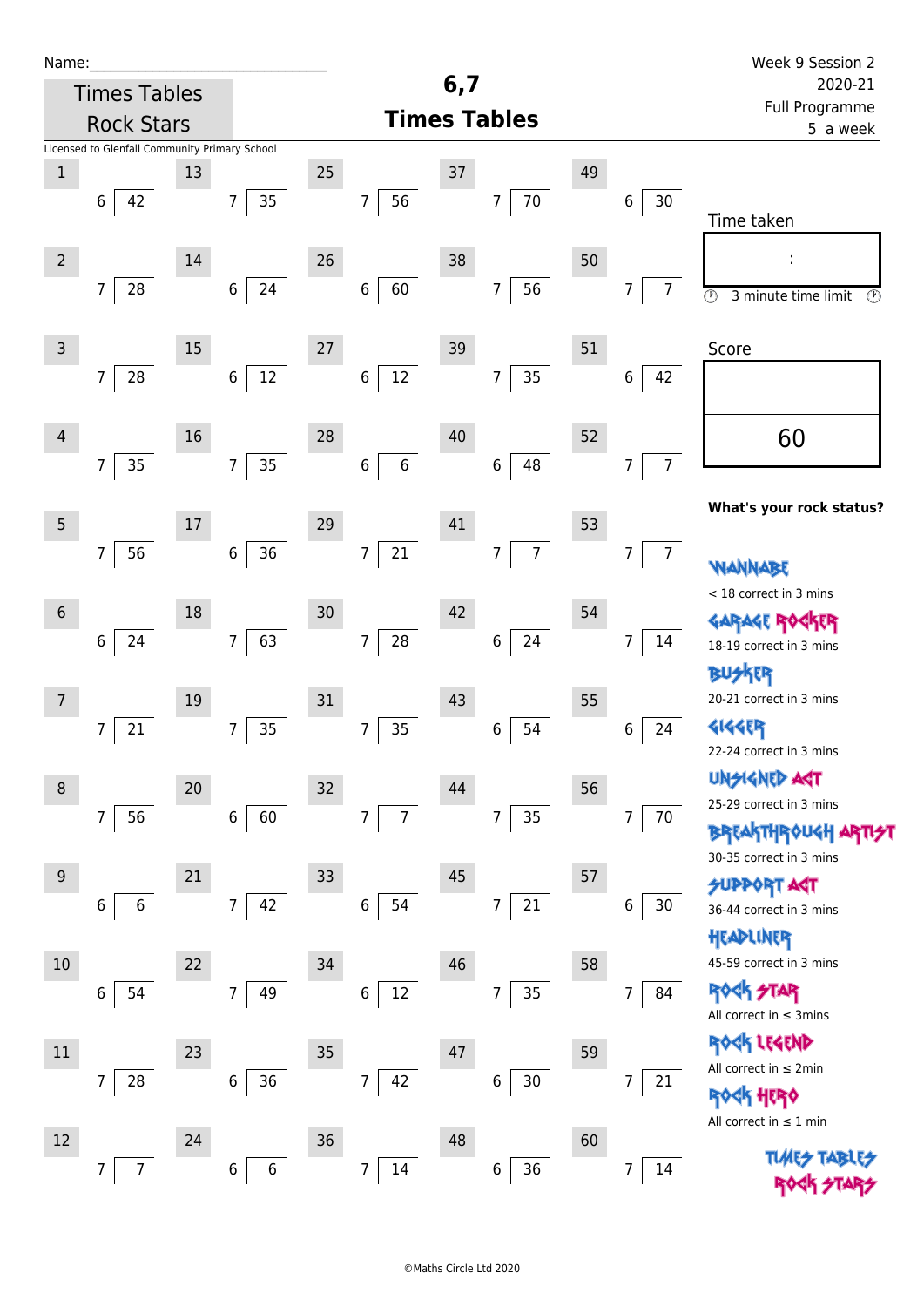| Name:                                                                      |                                     |                                    |                                     |                   | Week 9 Session 3                                                                                            |
|----------------------------------------------------------------------------|-------------------------------------|------------------------------------|-------------------------------------|-------------------|-------------------------------------------------------------------------------------------------------------|
| <b>Times Tables</b>                                                        |                                     |                                    | 6,7                                 |                   | 2020-21                                                                                                     |
| <b>Rock Stars</b>                                                          |                                     |                                    | <b>Times Tables</b>                 |                   | Full Programme<br>5 a week                                                                                  |
| Licensed to Glenfall Community Primary School<br>6<br>$\,1$<br>$\times$ 12 | 7<br>13<br>$\times$ 10              | 6<br>25<br>$\times$ 12             | 6<br>37<br>$\times$ 3               | 49<br>$\times$ 5  | $\overline{7}$                                                                                              |
| 6<br>$\overline{2}$<br>$\times$ 12                                         | 6<br>14<br>$\times$ 11              | 6<br>26<br>$\times$ 10             | 6<br>38<br>$\times$ 10              | 50<br>$\times 2$  | Time taken<br>$\overline{7}$<br>İ,<br>$\circled{r}$<br>3 minute time limit<br>⊕                             |
| $\,6$<br>$\mathsf{3}$<br>$\times$ 8                                        | 7<br>15<br>$\times$ 2               | 6<br>27<br>$\times$ 1              | 6<br>39<br>$\times$ 4               | 51<br>$\times 8$  | $\overline{7}$<br>Score                                                                                     |
| 7<br>$\overline{4}$<br>$\times$ 7                                          | 7<br>16<br>$\times$ 6               | 6<br>28<br>$\times$ 4              | 6<br>40<br>$\times 6$               | 52<br>$\times$ 11 | 6<br>60                                                                                                     |
| 6<br>5<br>$\times$ 11                                                      | 6<br>$17\,$<br>$\times 1$           | 6<br>29<br>$\times$ 4              | $\overline{7}$<br>41<br>$\times$ 10 | 53<br>$\times$ 7  | What's your rock status?<br>6<br><b>WANNABE</b>                                                             |
| 7<br>$6\,$<br>$\times$ 12                                                  | 6<br>18<br>$\times$ 7               | 7<br>30<br>$\times$ 10             | 7<br>42<br>$\times$ 11              | 54<br>$\times 2$  | < 18 correct in 3 mins<br>$\overline{7}$<br><b>GARAGE ROGKER</b><br>18-19 correct in 3 mins                 |
| 7<br>$\overline{7}$<br>$\times$ 3                                          | $\overline{7}$<br>19<br>$\times 2$  | 6<br>31<br>$\times$ 12             | 7<br>43<br>$\times$ 2               | 55<br>$\times$ 7  | <b>BUSKRR</b><br>6<br>20-21 correct in 3 mins<br><b>4144EP</b><br>22-24 correct in 3 mins                   |
| $\overline{7}$<br>$\, 8$<br>$\times$ 7                                     | $\overline{7}$<br>20<br>$\times$ 3  | 6<br>32<br>$\times$ 3              | 7<br>44<br>$\times$ 11              | 56<br>$\times$ 5  | <b>UNGIGNED AGT</b><br>$\overline{7}$<br>25-29 correct in 3 mins<br><b>BREAKTHROUGH ARTI<del>S</del>T</b>   |
| 7<br>9<br>$\times$ 4                                                       | $\overline{7}$<br>21<br>$\times$ 11 | 7<br>33<br>$\times$ 10             | 6<br>45<br>$\times$ 6               | 57<br>$\times 2$  | 30-35 correct in 3 mins<br>$\overline{7}$<br><b>SUPPORT ART</b><br>36-44 correct in 3 mins                  |
| 7<br>$10\,$<br>$\times$ 6                                                  | 6<br>22<br>$\times$ 6               | 7<br>34<br>$\times$ 12             | 6<br>46<br>$\times$ 6               | 58<br>$\times$ 3  | HEADLINER<br>$\boldsymbol{6}$<br>45-59 correct in 3 mins<br><b>ROCK STAR</b><br>All correct in $\leq$ 3mins |
| 6<br>11<br>$\times$ 2                                                      | $\overline{7}$<br>23<br>$\times$ 1  | 7<br>35<br>$\times$ 2              | 6<br>47<br>$\times$ 7               | 59<br>$\times$ 12 | ROCK LEGEND<br>$\overline{7}$<br>All correct in $\leq 2$ min<br>ROCK HERO                                   |
| $\boldsymbol{7}$<br>$12\,$<br>$\times$ 3                                   | 6<br>24<br>$\times$ 12              | $\overline{7}$<br>36<br>$\times$ 4 | $\overline{7}$<br>48<br>$\times$ 5  | 60<br>$\times$ 10 | All correct in $\leq 1$ min<br>$\overline{7}$<br><b>TUARS TABLES</b><br>ROCK STARS                          |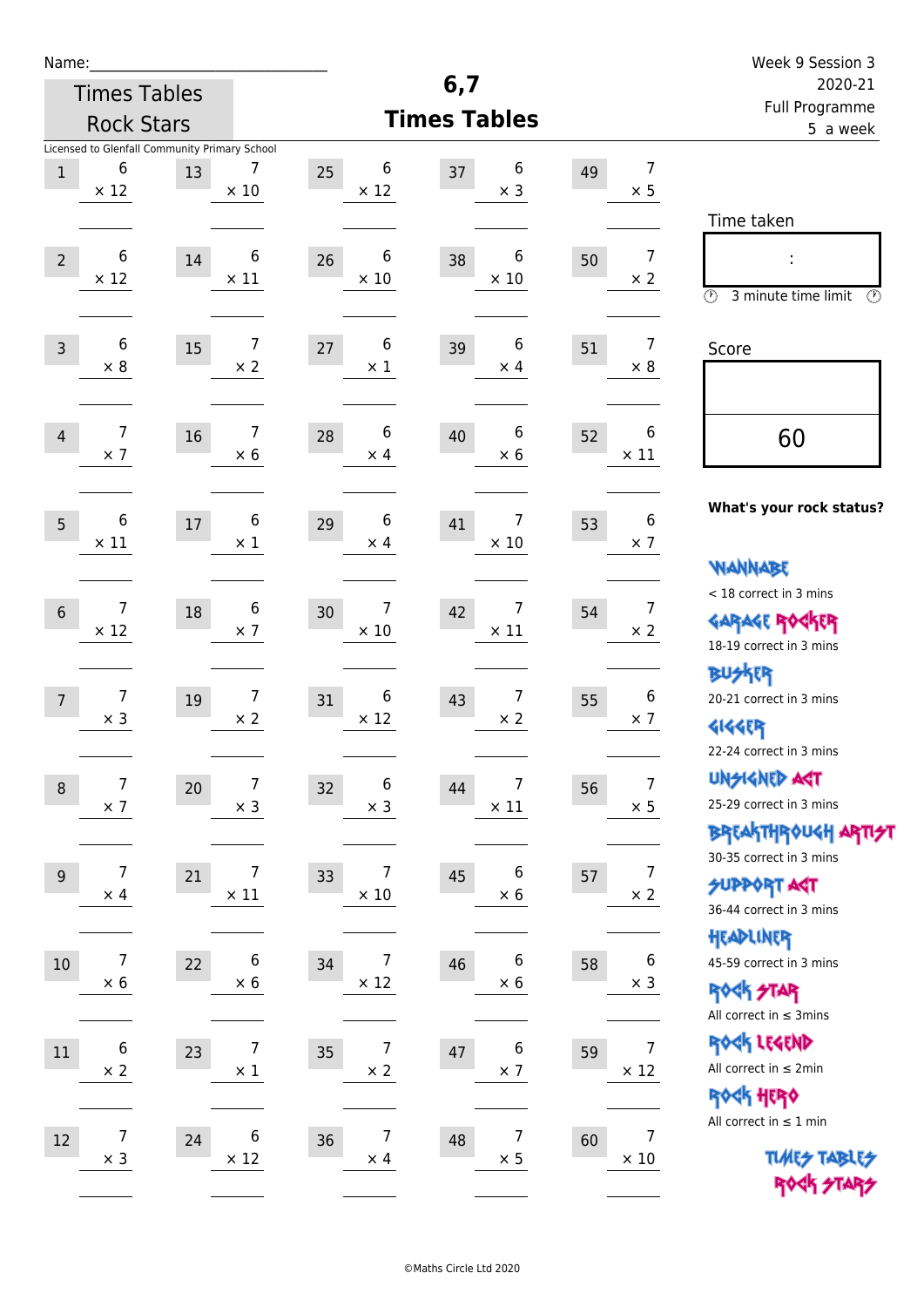| Name:           |                                               |                 |                                |                     |               | Week 9 Session 4                                                 |
|-----------------|-----------------------------------------------|-----------------|--------------------------------|---------------------|---------------|------------------------------------------------------------------|
|                 | <b>Times Tables</b>                           |                 |                                | 6,7                 |               | 2020-21<br>Full Programme                                        |
|                 | <b>Rock Stars</b>                             |                 |                                | <b>Times Tables</b> |               | 5 a week                                                         |
|                 | Licensed to Glenfall Community Primary School |                 |                                |                     |               |                                                                  |
| $\mathbf{1}$    | $48 \div 6 =$                                 | 21              | $35 \div 7 = 41$               |                     | $36 \div 6 =$ |                                                                  |
| $2^{\circ}$     | $28 \div 7 = 22$                              |                 | $66 \div 6 =$                  | 42                  | $60 \div 6 =$ | Time taken                                                       |
| 3 <sup>7</sup>  | $66 \div 6 =$                                 | 23              | $14 \div 7 =$                  | 43                  | $18 \div 6 =$ | (1)<br>3 minute time limit<br>O)                                 |
| 4               | $63 \div 7 =$                                 | 24              | $70 \div 7 =$                  | 44                  | $6 \div 6 =$  | Score                                                            |
| 5 <sub>1</sub>  | $36 \div 6 =$                                 |                 | $25 \t 6 \div 6 =$             | 45                  | $49 \div 7 =$ |                                                                  |
| 6 <sup>1</sup>  | $12 \div 6 =$                                 | 26              | $14 \div 7 =$                  | 46                  | $66 \div 6 =$ | 60                                                               |
| 7 <sup>7</sup>  |                                               |                 | $24 \div 6 =$ 27 $36 \div 6 =$ | 47                  | $12 \div 6 =$ | What's your rock status?                                         |
| 8               | $30 \div 6 =$                                 |                 | $28$ $36 \div 6 =$             | 48                  | $24 \div 6 =$ | <b>NANNABE</b>                                                   |
| 9               | $48 \div 6 =$                                 | 29              | $30 \div 6 =$                  | 49                  | $49 \div 7 =$ | < 18 correct in 3 mins<br><b>GARAGE ROCKER</b>                   |
| 10 <sup>°</sup> | $84 \div 7 =$                                 | 30 <sub>o</sub> | $36 \div 6 =$                  | 50                  | $63 \div 7 =$ | 18-19 correct in 3 mins<br><b>BUSKR</b>                          |
| 11              | $24 \div 6 = 31$                              |                 | $42 \div 6 =$                  | 51                  | $35 \div 7 =$ | 20-21 correct in 3 mins<br><b>4144ER</b>                         |
| 12              | $14 \div 7 =$                                 | 32              | $6 \div 6 =$                   | 52                  | $30 \div 6 =$ | 22-24 correct in 3 mins<br><b>UNSIGNED AGT</b>                   |
| 13              | $14 \div 7 =$                                 | 33 <sup>°</sup> | $28 \div 7 =$                  | 53                  | $35 \div 7 =$ | 25-29 correct in 3 mins<br><b>BREAKTHROUGH ARTI<del>S</del>T</b> |
| 14              | $7 ÷ 7 =$                                     | 34              | $48 \div 6 =$                  | 54                  | $7 ÷ 7 =$     | 30-35 correct in 3 mins<br><b>SUPPORT ART</b>                    |
| 15              | $72 \div 6 =$                                 | 35              | $21 \div 7 =$                  | 55                  | $66 \div 6 =$ | 36-44 correct in 3 mins<br>HEADLINER                             |
| 16              | $28 \div 7 =$                                 | 36              | $28 \div 7 =$                  | 56                  | $6 \div 6 =$  | 45-59 correct in 3 mins<br><b>ROCK STAR</b>                      |
| 17              | $70 \div 7 =$                                 | 37              | $70 \div 7 =$                  | 57                  | $63 \div 7 =$ | All correct in $\leq$ 3mins<br>ROCK LEGEND                       |
| 18              | $77 \div 7 =$                                 | 38              | $6 \div 6 =$                   | 58                  | $63 \div 7 =$ | All correct in $\leq 2$ min<br><b>ROCK HERO</b>                  |
| 19              | $70 \div 7 =$                                 | 39              | $35 \div 7 =$                  | 59                  | $72 \div 6 =$ | All correct in $\leq 1$ min                                      |
| 20              | $60 \div 6 =$                                 | 40              | $18 \div 6 =$                  | 60                  | $35 \div 7 =$ | <b>TUARS TABLES</b><br>ROCK STARS                                |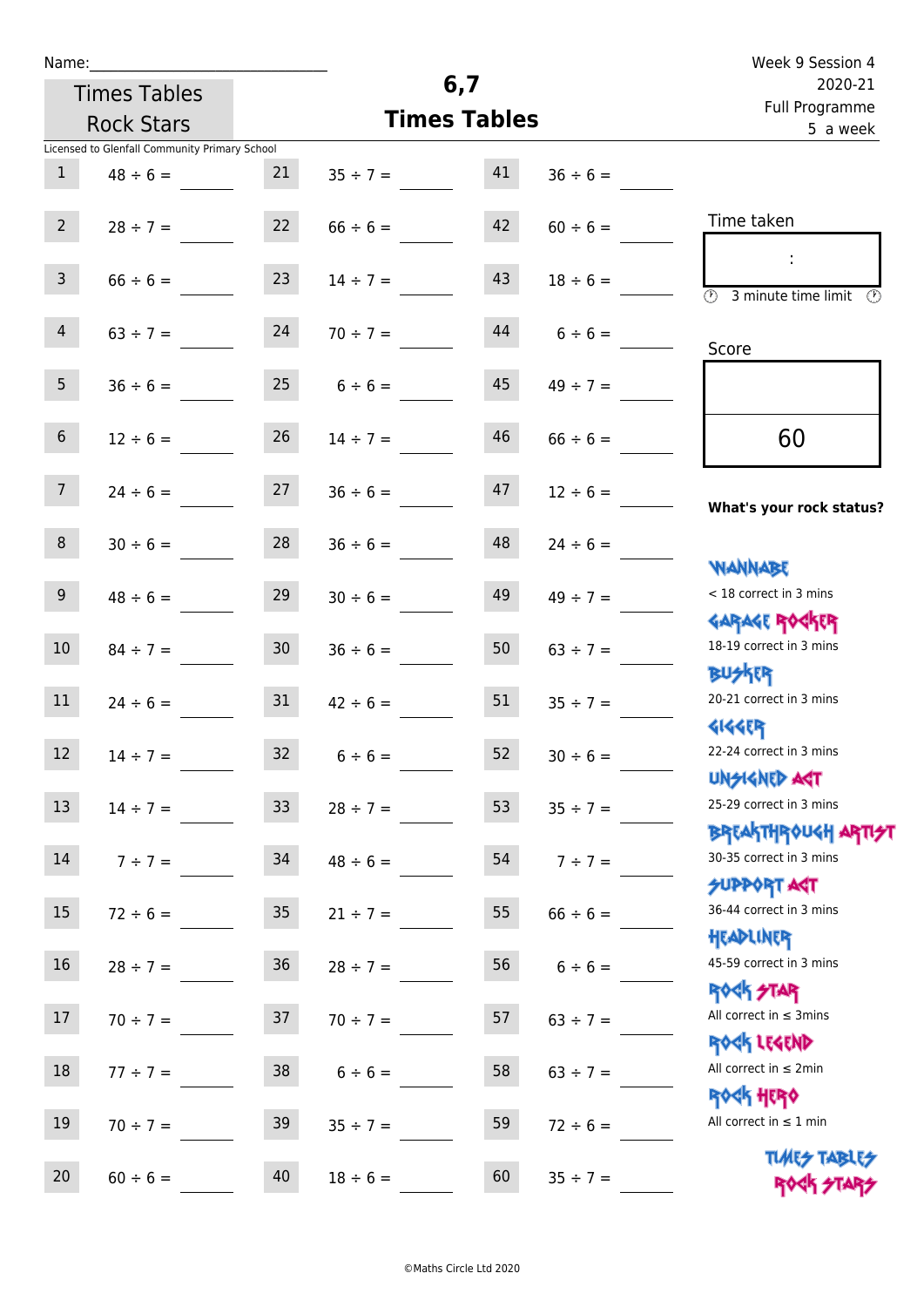| Name |  |  |  |
|------|--|--|--|
|      |  |  |  |

| Name:                                         |    |                |                     |                           | Week 9 Session 5 |
|-----------------------------------------------|----|----------------|---------------------|---------------------------|------------------|
| <b>Times Tables</b>                           |    |                | 6,7                 | 2020-21<br>Full Programme |                  |
|                                               |    |                |                     |                           |                  |
| <b>Rock Stars</b>                             |    |                | <b>Times Tables</b> | 5 a week                  |                  |
| Licensed to Glenfall Community Primary School |    |                |                     |                           |                  |
| $7 \times 2 =$                                | 21 | $7 \times 8 =$ | 41                  | $54 \div 6 =$             |                  |
|                                               |    |                |                     |                           |                  |

| Time taken                                                                                                                                                                                                                              | $24 \div 6 =$ | 42 | $7 \times 9 =$       | 22              | $7 \times 6 =$  | 2 <sup>2</sup>  |
|-----------------------------------------------------------------------------------------------------------------------------------------------------------------------------------------------------------------------------------------|---------------|----|----------------------|-----------------|-----------------|-----------------|
|                                                                                                                                                                                                                                         | $56 \div 7 =$ | 43 | $6 \times 4 =$       |                 | $7 \times 5 =$  | 3 <sup>7</sup>  |
| $\overline{\textcircled{3}}$ 3 minute time limit<br>- O                                                                                                                                                                                 | $28 \div 7 =$ | 44 | $7 \times 2 =$       | 24              | $6 \times 9 =$  | $4\overline{ }$ |
| Score                                                                                                                                                                                                                                   | $6 \div 6 =$  | 45 | $6 \times 12 =$      | 25              | $7 \times 9 =$  | 5 <sub>1</sub>  |
| 60                                                                                                                                                                                                                                      | $72 \div 6 =$ | 46 | $7 \times 4 =$       | 26              | $7 \times 5 =$  | 6 <sup>1</sup>  |
| Add up your time                                                                                                                                                                                                                        | $12 \div 6 =$ | 47 | $7 \times 7 =$       | 27              | $6 \times 9 =$  | 7 <sup>7</sup>  |
| Mins                                                                                                                                                                                                                                    | $66 \div 6 =$ | 48 | $7 \times 8 =$       | 28              | $6 \times 9 =$  | 8 <sub>1</sub>  |
| S <sub>2</sub> and the set of the set of the set of the set of the set of the set of the set of the set of the set of the set of the set of the set of the set of the set of the set of the set of the set of the set of the set of the | $36 \div 6 =$ | 49 | $29$ $7 \times 5 =$  |                 | $7 \times 10 =$ | 9 <sub>o</sub>  |
|                                                                                                                                                                                                                                         | $36 \div 6 =$ | 50 | $30 \t 6 \times 2 =$ |                 | $6 \times 8 =$  | 10 <sub>1</sub> |
| S5<br>Total                                                                                                                                                                                                                             | $30 \div 6 =$ | 51 | $21 \div 7 =$        | 31              | $6 \times 7 =$  | 11              |
| <b>Secs</b>                                                                                                                                                                                                                             | $12 \div 6 =$ | 52 | $24 \div 6 =$        | 32              | $6 \times 4 =$  | 12              |
| S1                                                                                                                                                                                                                                      | $42 \div 6 =$ | 53 | $24 \div 6 =$        | 33              | $6 \times 10 =$ | 13              |
|                                                                                                                                                                                                                                         | $36 \div 6 =$ | 54 | $34 \t 42 \div 7 =$  |                 | $6 \times 9 =$  | 14              |
| S <sub>5</sub>                                                                                                                                                                                                                          | $49 \div 7 =$ | 55 | $14 \div 7 =$        | 35              | $7 \times 1 =$  | 15              |
| Total $\qquad$<br>Add up your score                                                                                                                                                                                                     | $54 \div 6 =$ | 56 | $84 \div 7 =$        | 36 <sup>°</sup> | $6 \times 9 =$  | 16              |
| S2                                                                                                                                                                                                                                      | $28 \div 7 =$ | 57 | $70 \div 7 =$        | 37              | $6 \times 7 =$  | 17              |
|                                                                                                                                                                                                                                         | $56 \div 7 =$ | 58 | $35 \div 7 =$        | 38              | $7 \times 4 =$  | 18              |
| S5                                                                                                                                                                                                                                      | $60 \div 6 =$ | 59 | $70 \div 7 =$        | 39              | $7 \times 2 =$  | 19              |
| Total $\qquad$                                                                                                                                                                                                                          | $6 \div 6 =$  | 60 | $35 \div 7 =$        | 40              | $6 \times 3 =$  | 20              |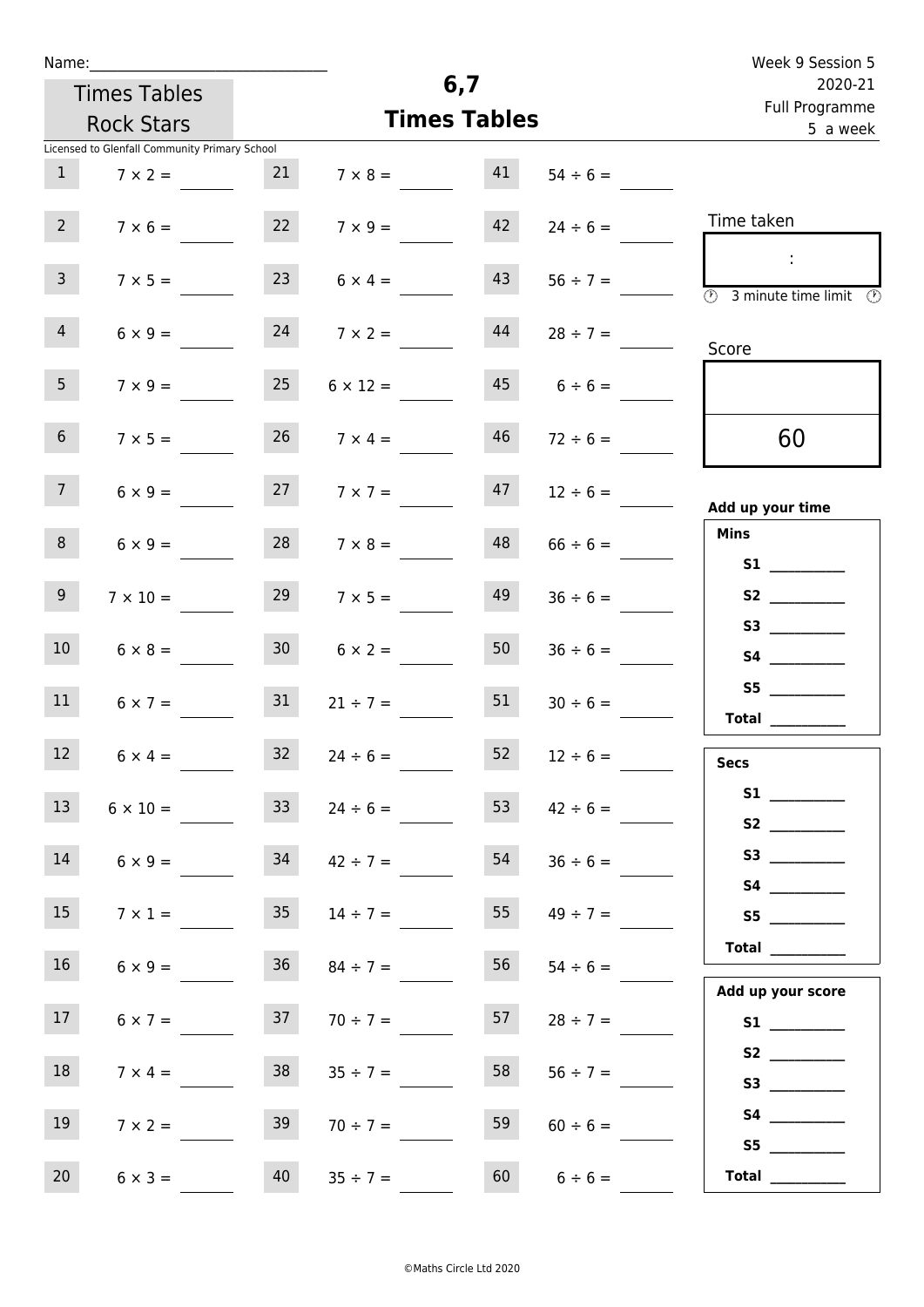| Name:           |                                               |                 |                                  |                     |                                     | Week 10 Session 1                                                |
|-----------------|-----------------------------------------------|-----------------|----------------------------------|---------------------|-------------------------------------|------------------------------------------------------------------|
|                 | <b>Times Tables</b>                           |                 |                                  | 8                   |                                     | 2020-21<br>Full Programme                                        |
|                 | <b>Rock Stars</b>                             |                 |                                  | <b>Times Tables</b> |                                     | 5 a week                                                         |
|                 | Licensed to Glenfall Community Primary School |                 |                                  |                     |                                     |                                                                  |
| 1               | $8 \times 10 =$                               |                 |                                  |                     | 21 $8 \times 4 =$ 41 $8 \times 8 =$ |                                                                  |
| $2^{\circ}$     | $8 \times 12 =$                               |                 | 22 $8 \times 8 =$                | 42                  | $11 \times 8 =$                     | Time taken                                                       |
| $\mathbf{3}$    | $8 \times 2 =$                                | 23              | $8 \times 12 =$                  | 43                  | $1 \times 8 =$                      | $\sim$<br>$\overline{(\mathcal{V})}$<br>3 minute time limit      |
| $\overline{4}$  | $8 \times 1 = 24$                             |                 | $8 \times 8 =$                   | 44                  | $12 \times 8 =$                     | Score                                                            |
| 5 <sub>1</sub>  | $8 \times 10 =$                               | 25              | $8 \times 3 =$                   | 45                  | $5 \times 8 =$                      |                                                                  |
| 6 <sup>1</sup>  | $8 \times 5 =$                                |                 | $26 \t 8 \times 3 =$             | 46                  | $5 \times 8 =$                      | 60                                                               |
| 7 <sup>7</sup>  |                                               |                 | $8 \times 3 = 27$ $8 \times 1 =$ | 47                  | $2 \times 8 =$                      | What's your rock status?                                         |
| 8               | $8 \times 8 =$                                | 28              | $8 \times 5 =$                   | 48                  | $9 \times 8 =$                      | <b>NANNABE</b>                                                   |
| 9 <sup>°</sup>  | $8 \times 3 =$                                | 29              | $8 \times 3 =$                   | 49                  | $7 \times 8 =$                      | < 18 correct in 3 mins<br><b>GARAGE ROCKER</b>                   |
| 10 <sup>°</sup> | $8 \times 8 = 30$                             |                 | $8 \times 12 =$                  | 50                  | $6 \times 8 =$                      | 18-19 correct in 3 mins<br><b>BUSKER</b>                         |
| 11              | $8 \times 7 =$                                | 31              | $9 \times 8 =$                   | 51                  | $5 \times 8 =$                      | 20-21 correct in 3 mins<br><b>4144EP</b>                         |
| 12              | $8 \times 9 =$                                | 32              | $5 \times 8 =$                   | 52 <sup>°</sup>     | $5 \times 8 =$                      | 22-24 correct in 3 mins<br><b>UNSIGNED AGT</b>                   |
| 13              | $8 \times 3 =$                                | 33              | $12 \times 8 =$                  | 53                  | $10 \times 8 =$                     | 25-29 correct in 3 mins<br><b>BREAKTHROUGH ARTI<del>S</del>T</b> |
| 14              | $8 \times 6 =$                                | 34              | $1 \times 8 =$                   | 54                  | $6 \times 8 =$                      | 30-35 correct in 3 mins<br><b>SUPPORT AGT</b>                    |
| 15              | $8 \times 12 =$                               | 35 <sub>1</sub> | $9 \times 8 =$                   | 55                  | $5 \times 8 =$                      | 36-44 correct in 3 mins<br>HEADLINER                             |
| 16 <sup>1</sup> | $8 \times 10 =$                               | 36              | $11 \times 8 =$                  | 56                  | $7 \times 8 =$                      | 45-59 correct in 3 mins<br>ROCK STAR                             |
| 17              | $8 \times 11 =$                               | 37              | $12 \times 8 =$                  | 57                  | $1 \times 8 =$                      | All correct in $\leq$ 3mins<br>ROCK LEGEND                       |
| 18              | $8 \times 5 =$                                | 38              | $4 \times 8 =$                   | 58                  | $10 \times 8 =$                     | All correct in $\leq 2$ min<br><b>ROCK HERO</b>                  |
| 19              | $8 \times 2 =$                                | 39              | $8 \times 8 =$                   | 59                  | $11 \times 8 =$                     | All correct in $\leq 1$ min                                      |
| 20              | $8 \times 11 =$                               | 40              | $11 \times 8 =$                  | 60                  | $3 \times 8 =$                      | <b>TUARS TABLES</b><br>ROCK STARS                                |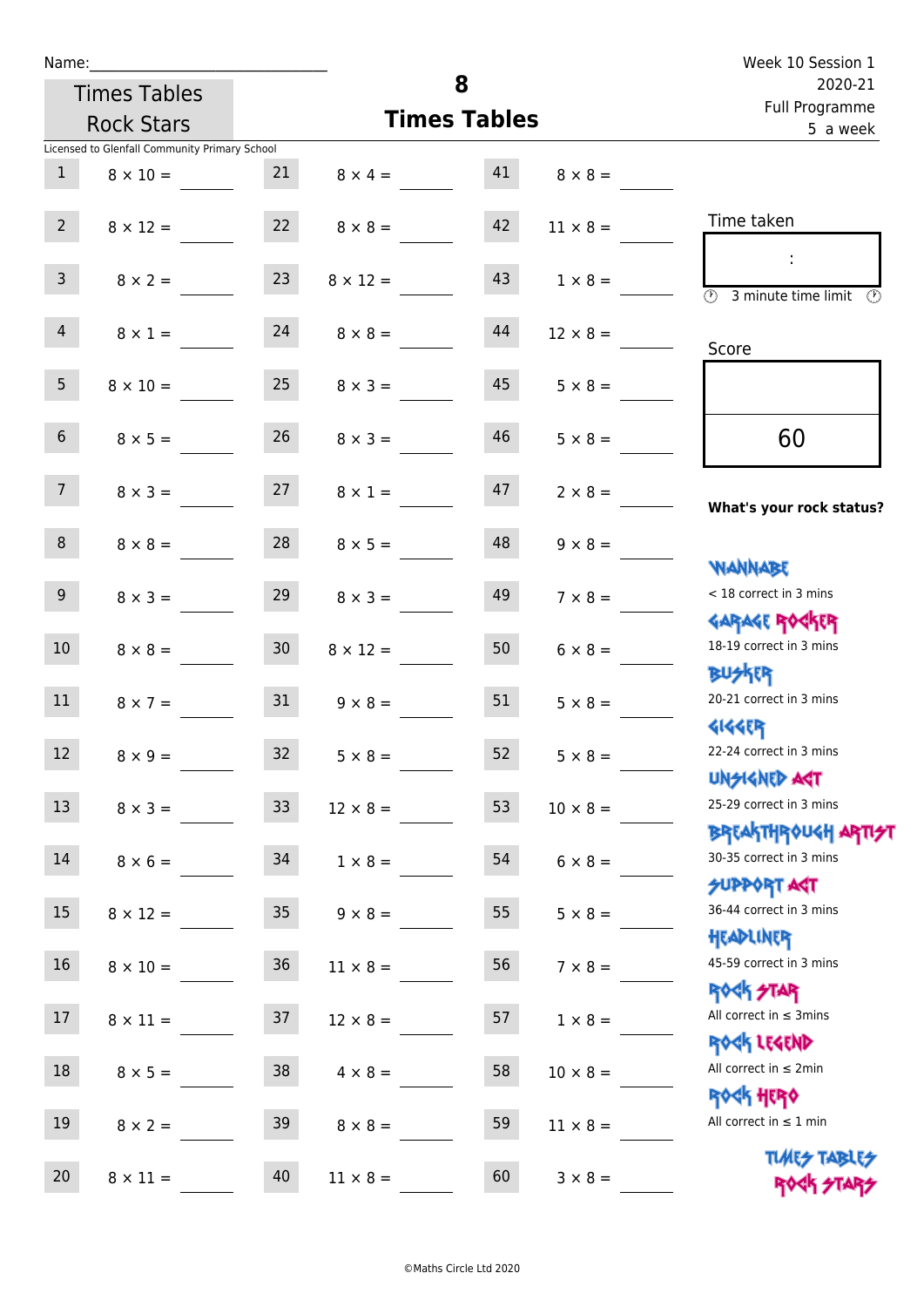| Name:           |                                               |    |              |    |                   |    |                     |    |         | Week 10 Session 2                                      |
|-----------------|-----------------------------------------------|----|--------------|----|-------------------|----|---------------------|----|---------|--------------------------------------------------------|
|                 | <b>Times Tables</b>                           |    |              |    |                   | 8  |                     |    |         | 2020-21<br>Full Programme                              |
|                 | <b>Rock Stars</b>                             |    |              |    |                   |    | <b>Times Tables</b> |    |         | 5 a week                                               |
| $\,1$           | Licensed to Glenfall Community Primary School | 13 |              | 25 |                   | 37 |                     | 49 |         |                                                        |
|                 | 8<br>8                                        |    | 48<br>8      |    | 56<br>8           |    | 32<br>8             |    | 40<br>8 |                                                        |
|                 |                                               |    |              |    |                   |    |                     |    |         | Time taken                                             |
| $\overline{2}$  |                                               | 14 |              | 26 |                   | 38 |                     | 50 |         |                                                        |
|                 | 56<br>8                                       |    | $\,8\,$<br>8 |    | 48<br>8           |    | 48<br>8             |    | 8<br>72 | $\circledcirc$<br>3 minute time limit<br>$\circled{r}$ |
|                 |                                               |    |              |    |                   |    |                     |    |         |                                                        |
| 3               |                                               | 15 |              | 27 |                   | 39 |                     | 51 |         | Score                                                  |
|                 | 8<br>40                                       |    | 56<br>8      |    | 56<br>$\bf 8$     |    | $80\,$<br>8         |    | 8<br>8  |                                                        |
|                 |                                               |    |              |    |                   |    |                     |    |         |                                                        |
| 4               |                                               | 16 |              | 28 |                   | 40 |                     | 52 |         | 60                                                     |
|                 | $72\,$<br>8                                   |    | 40<br>8      |    | 16<br>$\bf 8$     |    | 40<br>8             |    | 64<br>8 |                                                        |
| 5               |                                               | 17 |              | 29 |                   | 41 |                     | 53 |         | What's your rock status?                               |
|                 | 48<br>8                                       |    | 48<br>8      |    | 48<br>$\bf 8$     |    | 48<br>8             |    | 8<br>88 |                                                        |
|                 |                                               |    |              |    |                   |    |                     |    |         | WANNABE                                                |
| $6\phantom{1}6$ |                                               | 18 |              | 30 |                   | 42 |                     | 54 |         | < 18 correct in 3 mins<br><b>GARAGE RO</b>             |
|                 | $16\,$<br>8                                   |    | $72\,$<br>8  |    | 24<br>$\,8\,$     |    | $16\,$<br>8         |    | 96<br>8 | 18-19 correct in 3 mins                                |
|                 |                                               |    |              |    |                   |    |                     |    |         | <b>BUSKER</b>                                          |
| 7               |                                               | 19 |              | 31 |                   | 43 |                     | 55 |         | 20-21 correct in 3 mins                                |
|                 | 8<br>24                                       |    | 48<br>8      |    | 24<br>8           |    | 88<br>8             |    | 56<br>8 | 4144EP<br>22-24 correct in 3 mins                      |
|                 |                                               |    |              |    |                   |    |                     |    |         | <b>UNSIGNED AGT</b>                                    |
| $\,8\,$         | 64<br>8                                       | 20 | 48<br>8      | 32 | $\bf 8$<br>48     | 44 | $72\,$<br>8         | 56 | 56<br>8 | 25-29 correct in 3 mins                                |
|                 |                                               |    |              |    |                   |    |                     |    |         | <b>BREAKTHROUGH</b>                                    |
| 9               |                                               | 21 |              | 33 |                   | 45 |                     | 57 |         | 30-35 correct in 3 mins                                |
|                 | 96<br>8                                       |    | 96<br>8      |    | $\,8\,$<br>40     |    | 24<br>8             |    | 24<br>8 | <b>SUPPORT AGT</b><br>36-44 correct in 3 mins          |
|                 |                                               |    |              |    |                   |    |                     |    |         | HEADLINER                                              |
| 10              |                                               | 22 |              | 34 |                   | 46 |                     | 58 |         | 45-59 correct in 3 mins                                |
|                 | 48<br>8                                       |    | 88<br>8      |    | 8<br>40           |    | $72\,$<br>8         |    | 64<br>8 | <b>ROCK STAR</b>                                       |
|                 |                                               |    |              |    |                   |    |                     |    |         | All correct in $\leq$ 3mins<br>ROCK LEGEND             |
| $11\,$          |                                               | 23 |              | 35 |                   | 47 |                     | 59 |         | All correct in ≤ 2min                                  |
|                 | 32<br>8                                       |    | 24<br>8      |    | 48<br>8           |    | 80<br>8             |    | 8<br>64 | <b><k b="" her0<=""></k></b>                           |
| 12              |                                               | 24 |              | 36 |                   | 48 |                     | 60 |         | All correct in $\leq 1$ min                            |
|                 | $72\,$<br>8                                   |    | $16\,$<br>8  |    | $\,8\,$<br>$\, 8$ |    | $\bf 8$<br>8        |    | 32<br>8 | <b>TLMES</b>                                           |
|                 |                                               |    |              |    |                   |    |                     |    |         |                                                        |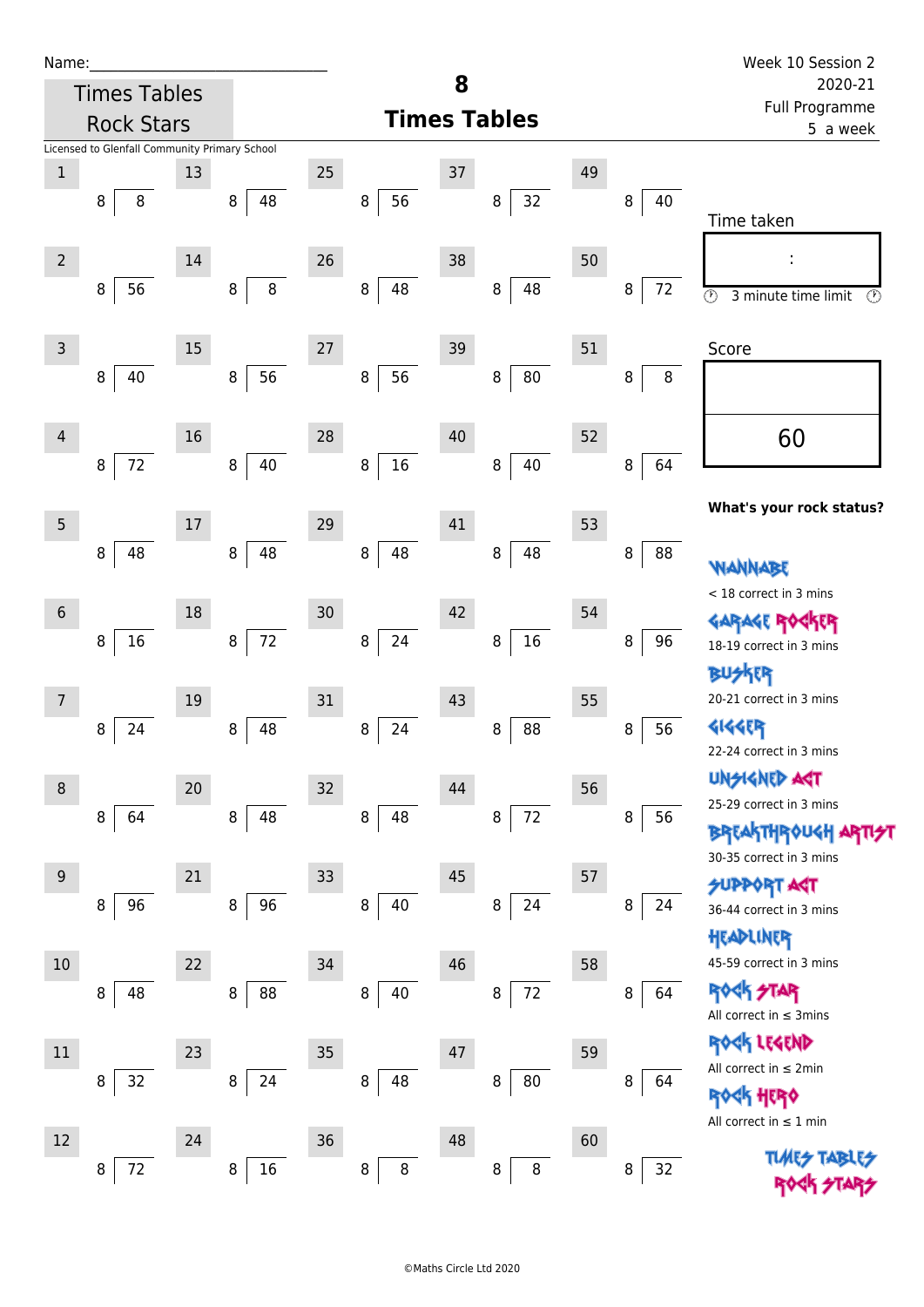| Name:            |                 |                                               |                 |    |                 |                     |                  |    |                  | Week 10 Session 3                                                        |
|------------------|-----------------|-----------------------------------------------|-----------------|----|-----------------|---------------------|------------------|----|------------------|--------------------------------------------------------------------------|
|                  |                 | <b>Times Tables</b>                           |                 |    |                 | 8                   |                  |    |                  | 2020-21<br>Full Programme                                                |
|                  |                 | <b>Rock Stars</b>                             |                 |    |                 | <b>Times Tables</b> |                  |    |                  | 5 a week                                                                 |
|                  | 8               | Licensed to Glenfall Community Primary School | 8               |    | 8               |                     | 8                |    | 8                |                                                                          |
| $\mathbf{1}$     | $\times$ 10     | 13                                            | $\times$ 12     | 25 | $\times$ 9      | 37                  | $\times$ 10      | 49 | $\times$ 1       |                                                                          |
|                  |                 |                                               |                 |    |                 |                     |                  |    |                  | Time taken                                                               |
| $\overline{2}$   | 8               | 14                                            | 8               | 26 | 8               | 38                  | 8                | 50 | 8                |                                                                          |
|                  | $\times$ 5      |                                               | $\times$ 3      |    | $\times$ 4      |                     | $\times$ 12      |    | $\times 8$       |                                                                          |
|                  |                 |                                               |                 |    |                 |                     |                  |    |                  | $\circledcirc$<br>3 minute time limit<br>$\mathcal{O}$                   |
| $\overline{3}$   | 8               | 15                                            | 8               | 27 | 8               | 39                  | 8                | 51 | 8                | Score                                                                    |
|                  | $\times 2$      |                                               | $\times$ 9      |    | $\times$ 6      |                     | $\times$ 4       |    | $\times$ 9       |                                                                          |
|                  |                 |                                               |                 |    |                 |                     |                  |    |                  |                                                                          |
| $\overline{4}$   | 8               | 16                                            | 8               | 28 | 8               | 40                  | 8                | 52 | 8                | 60                                                                       |
|                  | $\times$ 12     |                                               | $\times$ 3      |    | $\times 9$      |                     | $\times$ 8       |    | $\times$ 7       |                                                                          |
|                  |                 |                                               |                 |    |                 |                     |                  |    |                  |                                                                          |
| 5                | 8               | 17                                            | 8               | 29 | 8               | 41                  | 8                | 53 | $\, 8$           | What's your rock status?                                                 |
|                  | $\times$ 5      |                                               | $\times$ 10     |    | $\times$ 3      |                     | $\times$ 3       |    | $\times$ 3       |                                                                          |
|                  |                 |                                               |                 |    |                 |                     |                  |    |                  | <b>VIANNABE</b><br>< 18 correct in 3 mins                                |
| $6\phantom{1}$   | 8               | 18                                            | 8               | 30 | 8               | 42                  | 8                | 54 | 8                | <b>GARAGE ROCKER</b>                                                     |
|                  | $\times$ 10     |                                               | $\times$ 12     |    | $\times$ 12     |                     | $\times$ 10      |    | $\times 1$       | 18-19 correct in 3 mins                                                  |
|                  |                 |                                               |                 |    |                 |                     |                  |    |                  | <b>BUSKER</b>                                                            |
| $\overline{7}$   | 8               | 19                                            | 8               | 31 | 8               | 43                  | 8                | 55 | 8                | 20-21 correct in 3 mins                                                  |
|                  | $\times$ 11     |                                               | $\times$ 10     |    | $\times$ 11     |                     | $\times$ 12      |    | $\times$ 11      | <b>4144EP</b>                                                            |
|                  |                 |                                               |                 |    |                 |                     |                  |    |                  | 22-24 correct in 3 mins                                                  |
| $\boldsymbol{8}$ | 8               | 20                                            | 8               | 32 | 8               | 44                  | 8                | 56 | 8                | <b>UNGIGNED AST</b>                                                      |
|                  | $\times$ 6      |                                               | $\times$ 12     |    | $\times$ 9      |                     | $\times$ 3       |    | $\times$ 2       | 25-29 correct in 3 mins                                                  |
|                  |                 |                                               |                 |    |                 |                     |                  |    |                  | ΒΡΓΑ <sup>Κ</sup> ΤΗΡΟυΚΗ ΑΡΤΙ <del>2</del> Τ<br>30-35 correct in 3 mins |
| $9\,$            | 8               | 21                                            | 8               | 33 | 8               | 45                  | 8                | 57 | 8                | <b>SUPPORT AGT</b>                                                       |
|                  | $\times$ 6      |                                               | $\times$ 6      |    | $\times$ 9      |                     | $\times$ 5       |    | $\times$ 4       | 36-44 correct in 3 mins                                                  |
|                  |                 |                                               |                 |    |                 |                     |                  |    |                  | HEADLINER                                                                |
| $10\,$           | 8               | 22                                            | 8               | 34 | 8               | 46                  | 8<br>$\times$ 1  | 58 | 8<br>$\times$ 10 | 45-59 correct in 3 mins                                                  |
|                  | $\times$ 4      |                                               | $\times$ 3      |    | $\times$ 9      |                     |                  |    |                  | ROCK STAR                                                                |
|                  |                 |                                               |                 |    |                 |                     |                  |    |                  | All correct in $\leq$ 3mins                                              |
| $11\,$           | 8<br>$\times$ 5 | 23                                            | 8<br>$\times$ 6 | 35 | 8<br>$\times$ 9 | 47                  | 8<br>$\times$ 3  | 59 | 8<br>$\times$ 7  | ROCK LEGEND<br>All correct in $\leq 2$ min                               |
|                  |                 |                                               |                 |    |                 |                     |                  |    |                  | ROCK HERO                                                                |
|                  |                 |                                               |                 |    |                 |                     |                  |    |                  | All correct in $\leq 1$ min                                              |
| 12               | 8<br>$\times$ 4 | 24                                            | 8<br>$\times$ 3 | 36 | 8<br>$\times$ 1 | 48                  | 8<br>$\times$ 11 | 60 | 8<br>$\times$ 9  | <b>TUARS TABLES</b>                                                      |
|                  |                 |                                               |                 |    |                 |                     |                  |    |                  | ROCK STARS                                                               |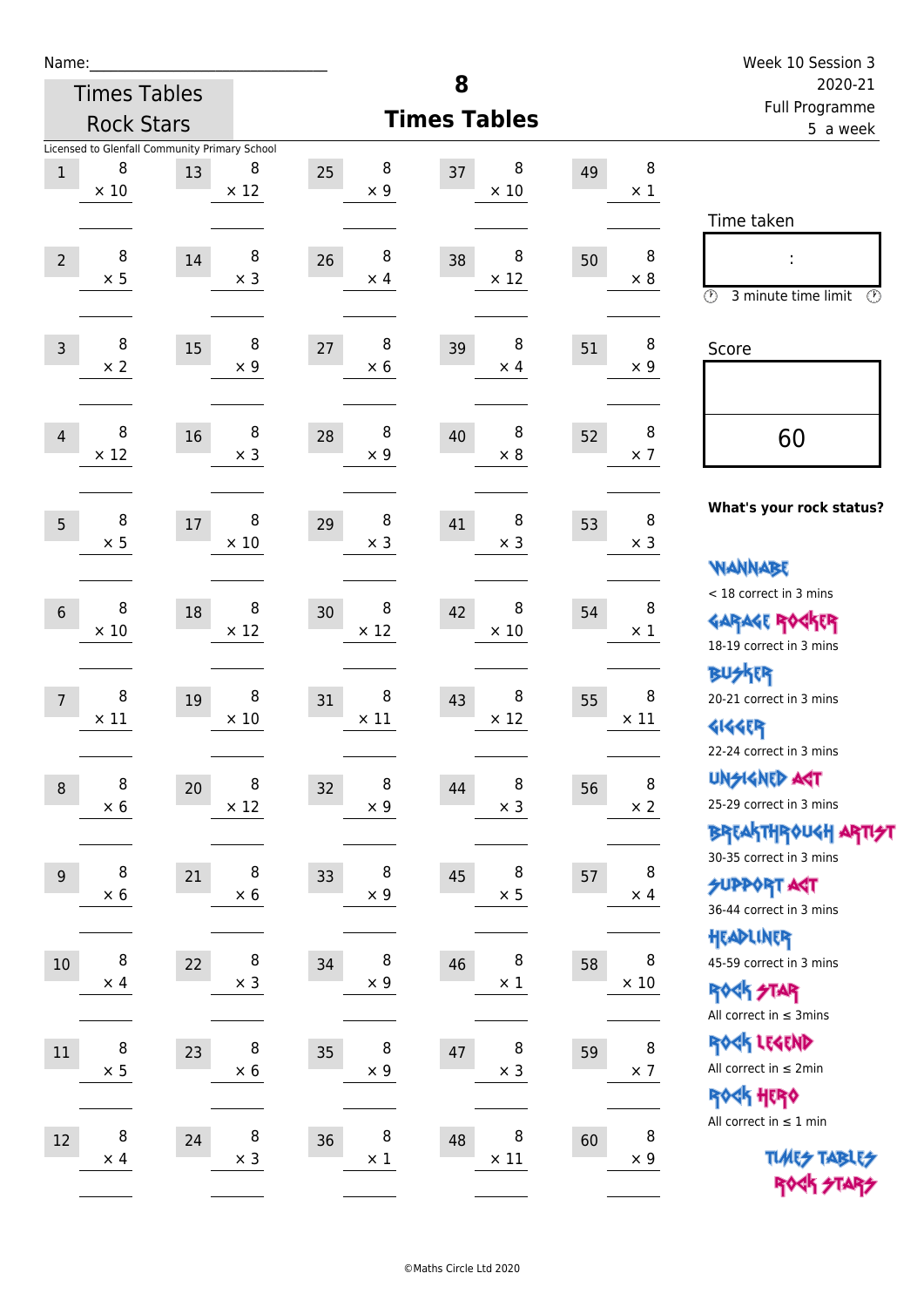| Name:           |                                               |                 |                     |    |               | Week 10 Session 4                                                |
|-----------------|-----------------------------------------------|-----------------|---------------------|----|---------------|------------------------------------------------------------------|
|                 | <b>Times Tables</b>                           |                 |                     | 8  |               | 2020-21<br>Full Programme                                        |
|                 | <b>Rock Stars</b>                             |                 | <b>Times Tables</b> |    |               | 5 a week                                                         |
|                 | Licensed to Glenfall Community Primary School |                 |                     |    |               |                                                                  |
| 1               | $40 \div 8 =$                                 | 21              | $72 \div 8 =$       | 41 | $56 \div 8 =$ |                                                                  |
| $2^{\circ}$     | $56 \div 8 =$                                 | 22              | $80 \div 8 =$       | 42 | $16 \div 8 =$ | Time taken                                                       |
| 3 <sup>7</sup>  | $80 \div 8 =$                                 | 23              | $16 \div 8 =$       | 43 | $24 \div 8 =$ | $\overline{(\mathcal{V})}$<br>3 minute time limit<br>O)          |
| 4               | $64 \div 8 =$                                 | 24              | $40 \div 8 =$       | 44 | $88 \div 8 =$ | Score                                                            |
| 5 <sub>1</sub>  | $56 \div 8 =$                                 | 25              | $48 \div 8 =$       | 45 | $8 \div 8 =$  |                                                                  |
| 6 <sup>1</sup>  | $72 \div 8 =$                                 | 26              | $96 \div 8 =$       | 46 | $24 \div 8 =$ | 60                                                               |
| 7 <sup>7</sup>  | $32 \div 8 =$                                 | 27              | $96 \div 8 =$       | 47 | $96 \div 8 =$ | What's your rock status?                                         |
| 8               | $64 \div 8 =$                                 | 28              | $40 \div 8 =$       | 48 | $8 \div 8 =$  | <b>NANNABE</b>                                                   |
| 9 <sub>o</sub>  | $64 \div 8 =$                                 | 29              | $40 \div 8 =$       | 49 | $40 \div 8 =$ | < 18 correct in 3 mins<br><b>GARAGE ROCKER</b>                   |
| 10 <sup>°</sup> | $40 \div 8 =$                                 | 30 <sup>7</sup> | $24 \div 8 =$       | 50 | $32 \div 8 =$ | 18-19 correct in 3 mins<br><b>BUSKER</b>                         |
| 11              | $72 \div 8 =$                                 | 31              | $8 \div 8 =$        | 51 | $24 \div 8 =$ | 20-21 correct in 3 mins<br><b>4144ER</b>                         |
| 12              | $56 \div 8 =$                                 | 32              | $24 \div 8 =$       | 52 | $16 \div 8 =$ | 22-24 correct in 3 mins<br><b>UNSIGNED AST</b>                   |
| 13              | $88 \div 8 =$                                 | 33 <sup>°</sup> | $48 \div 8 =$       | 53 | $96 \div 8 =$ | 25-29 correct in 3 mins<br><b>BREAKTHROUGH ARTI<del>S</del>T</b> |
| 14              | $72 \div 8 =$                                 | 34              | $56 \div 8 =$       | 54 | $40 \div 8 =$ | 30-35 correct in 3 mins<br><b>SUPPORT AGT</b>                    |
| 15              | $8 \div 8 =$                                  | 35 <sub>o</sub> | $80 \div 8 =$       | 55 | $24 \div 8 =$ | 36-44 correct in 3 mins<br>HEADLINER                             |
| 16              | $48 \div 8 =$                                 | $36\phantom{a}$ | $40 \div 8 =$       | 56 | $40 \div 8 =$ | 45-59 correct in 3 mins<br><b>ROCK STAR</b>                      |
| 17              | $48 \div 8 =$                                 | 37              | $40 \div 8 =$       | 57 | $56 \div 8 =$ | All correct in $\leq$ 3mins<br>ROCK LEGEND                       |
| 18              | $48 \div 8 =$                                 | 38              | $40 \div 8 =$       | 58 | $96 \div 8 =$ | All correct in $\leq 2$ min<br><b>ROCK HERO</b>                  |
| 19              | $56 \div 8 =$                                 | 39              | $96 \div 8 =$       | 59 | $56 \div 8 =$ | All correct in $\leq 1$ min<br><b>TUARS TABLES</b>               |
| 20              | $80 \div 8 =$                                 | 40              | $96 \div 8 =$       | 60 | $32 \div 8 =$ | ROCK STARS                                                       |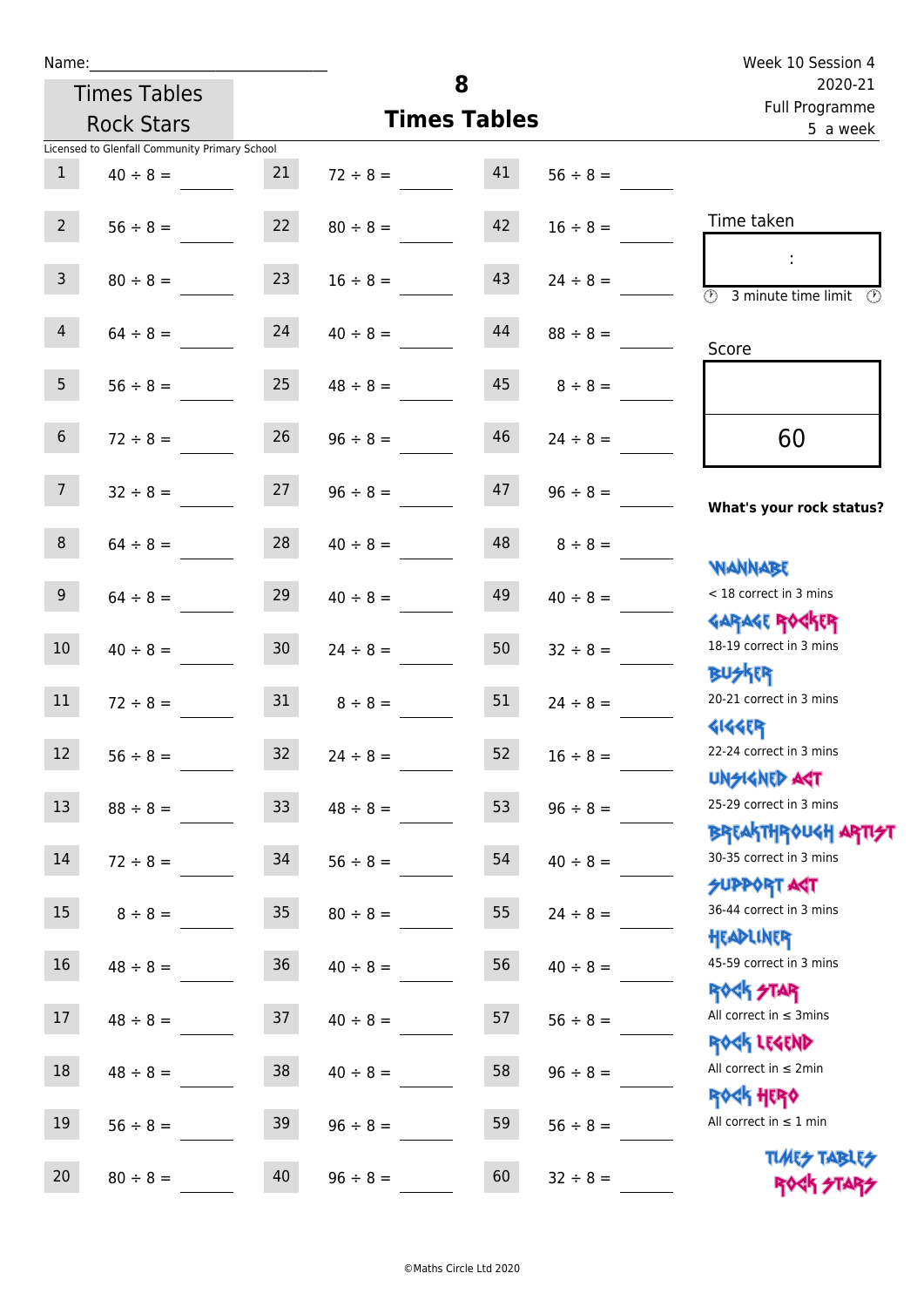| Name:           |                                               |                 |                      |                     |               | Week 10 Session 5                                                                 |
|-----------------|-----------------------------------------------|-----------------|----------------------|---------------------|---------------|-----------------------------------------------------------------------------------|
|                 | <b>Times Tables</b>                           |                 |                      | 8                   |               | 2020-21<br>Full Programme                                                         |
|                 | <b>Rock Stars</b>                             |                 |                      | <b>Times Tables</b> |               | 5 a week                                                                          |
|                 | Licensed to Glenfall Community Primary School |                 |                      |                     |               |                                                                                   |
| $\mathbf{1}$    | $8 \times 8 =$                                | 21              | $8 \times 3 =$       | 41                  | $56 \div 8 =$ |                                                                                   |
| $2^{\circ}$     | $8 \times 4 =$                                | 22              | $8 \times 1 =$       | 42                  | $64 \div 8 =$ | Time taken                                                                        |
| 3 <sup>7</sup>  | $8 \times 10 =$                               | 23              | $8 \times 2 =$       | 43                  | $72 \div 8 =$ | $\mathcal{L}^{\mathcal{A}}$<br>$\circled{r}$<br>3 minute time limit $\circled{0}$ |
| $\overline{4}$  | $8 \times 1 =$                                | 24              | $8 \times 7 =$       | 44                  | $24 \div 8 =$ | Score                                                                             |
| 5 <sub>1</sub>  | $8 \times 11 =$                               | 25              | $8 \times 8 =$       | 45                  | $24 \div 8 =$ |                                                                                   |
| 6 <sup>1</sup>  | $8 \times 4 =$                                |                 | $26 \t 8 \times 7 =$ | 46                  | $88 \div 8 =$ | 60                                                                                |
| 7 <sup>7</sup>  | $8 \times 8 =$                                |                 | $27 \t 8 \times 3 =$ | 47                  | $16 \div 8 =$ | Add up your time                                                                  |
| 8               | $8 \times 2 =$                                | 28              | $8 \times 4 =$       | 48                  | $88 \div 8 =$ | <b>Mins</b><br>S1                                                                 |
| 9 <sup>°</sup>  | $8 \times 2 =$                                | 29              | $8 \times 10 =$      | 49                  | $72 \div 8 =$ |                                                                                   |
| 10 <sup>°</sup> | $8 \times 6 =$                                | 30 <sub>o</sub> | $8 \times 1 =$       | 50                  | $32 \div 8 =$ |                                                                                   |
| 11              | $8 \times 10 =$                               | 31              | $16 \div 8 =$        | 51                  | $40 \div 8 =$ | S5<br>Total $\qquad$                                                              |
| 12              | $8 \times 11 =$                               | 32              | $24 \div 8 =$        | 52                  | $96 \div 8 =$ | <b>Secs</b>                                                                       |
| 13 <sup>°</sup> | $8 \times 10 =$                               | 33 <sup>2</sup> | $48 \div 8 =$        | 53                  | $64 \div 8 =$ | S2                                                                                |
| 14              | $8 \times 9 =$                                | 34              | $24 \div 8 =$        | 54                  | $24 \div 8 =$ |                                                                                   |
| 15              | $8 \times 6 =$                                | 35              | $56 \div 8 =$        | 55                  | $56 \div 8 =$ | S5<br>Total $\_\_$                                                                |
| 16              | $8 \times 7 =$                                | 36              | $64 \div 8 =$        | 56                  | $40 \div 8 =$ | Add up your score                                                                 |
| 17 <sub>1</sub> | $8 \times 7 =$                                | 37              | $32 \div 8 =$        | 57                  | $64 \div 8 =$ | S1<br>S2                                                                          |
| 18              | $8 \times 2 =$                                | 38              | $32 \div 8 =$        | 58                  | $64 \div 8 =$ |                                                                                   |
| 19              | $8 \times 11 =$                               | 39              | $32 \div 8 =$        | 59                  | $16 \div 8 =$ | S5                                                                                |
| 20              | $8 \times 1 =$                                | 40              | $40 \div 8 =$        | 60                  | $8 \div 8 =$  | Total $\frac{1}{1}$                                                               |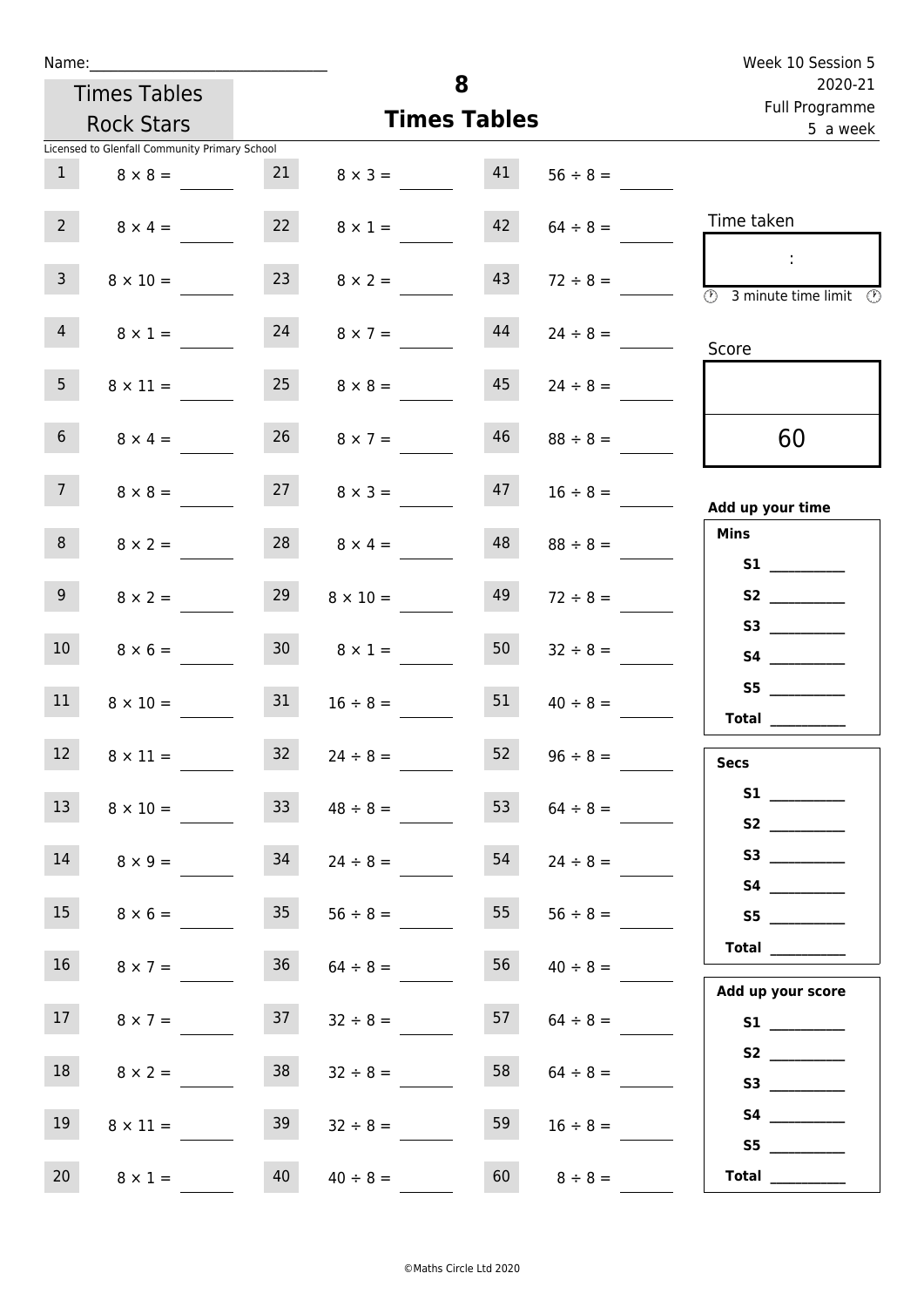| Name:            |                                               |                  |                   |                     |                 | Week 11 Session 1                                                             |
|------------------|-----------------------------------------------|------------------|-------------------|---------------------|-----------------|-------------------------------------------------------------------------------|
|                  | <b>Times Tables</b>                           |                  |                   | 9                   |                 | 2020-21<br>Full Programme<br>5 a week                                         |
|                  | <b>Rock Stars</b>                             |                  |                   | <b>Times Tables</b> |                 |                                                                               |
|                  | Licensed to Glenfall Community Primary School |                  |                   |                     |                 |                                                                               |
| 1                | $9 \times 5 =$                                | 21               | $9 \times 7 = 41$ |                     | $7 \times 9 =$  |                                                                               |
| $2^{\circ}$      | $9 \times 9 =$                                | 22               | $9 \times 11 =$   | 42                  | $10 \times 9 =$ | Time taken                                                                    |
| $\mathsf{3}$     | $9 \times 11 =$                               | 23               | $9 \times 2 =$    | 43                  | $2 \times 9 =$  | $\sim$<br>$\overline{(\mathfrak{h})}$<br>3 minute time limit<br>$\mathcal{O}$ |
| $\overline{4}$   | $9 \times 9 = 24$                             |                  | $9 \times 5 =$    | 44                  | $5 \times 9 =$  | Score                                                                         |
| 5 <sup>5</sup>   | $9 \times 11 =$                               | 25               | $9 \times 7 =$    | 45                  | $2 \times 9 =$  |                                                                               |
| 6 <sup>1</sup>   | $9 \times 1 =$                                | 26               | $9 \times 3 =$    | 46                  | $7 \times 9 =$  | 60                                                                            |
| 7 <sup>7</sup>   | $9 \times 11 = 27$                            |                  | $9 \times 7 =$    | 47                  | $2 \times 9 =$  | What's your rock status?                                                      |
| 8                | $9 \times 3 =$                                | 28               | $9 \times 12 =$   | 48                  | $12 \times 9 =$ | <b>NANNABE</b>                                                                |
| 9 <sub>o</sub>   | $9 \times 7 =$                                | 29               | $9 \times 10 =$   | 49                  | $2 \times 9 =$  | < 18 correct in 3 mins<br><b>GARAGE ROCKER</b>                                |
| 10 <sup>°</sup>  | $9 \times 7 = 30$                             |                  | $9 \times 1 =$    | 50                  | $11 \times 9 =$ | 18-19 correct in 3 mins<br><b>BUSKER</b>                                      |
| 11               | $9 \times 3 =$                                | 31               | $5 \times 9 =$    | 51                  | $7 \times 9 =$  | 20-21 correct in 3 mins<br><b>4144ER</b>                                      |
| 12               | $9 \times 7 =$                                | 32               | $4 \times 9 =$    | 52                  | $11 \times 9 =$ | 22-24 correct in 3 mins<br><b>UNSIGNED AGT</b>                                |
| 13               | $9 \times 9 =$                                | 33 <sup>°</sup>  | $12 \times 9 =$   | 53                  | $12 \times 9 =$ | 25-29 correct in 3 mins<br>BREAKTHROUGH ARTI <del>S</del> T                   |
| 14               | $9 \times 12 =$                               | 34               | $4 \times 9 =$    | 54                  | $1 \times 9 =$  | 30-35 correct in 3 mins<br><b>SUPPORT AGT</b>                                 |
| $15\phantom{.0}$ | $9 \times 7 =$                                | $35\phantom{.0}$ | $12 \times 9 =$   | 55                  | $4 \times 9 =$  | 36-44 correct in 3 mins<br>HEADLINER                                          |
| 16               | $9 \times 10 =$                               | 36               | $5 \times 9 =$    | 56                  | $10 \times 9 =$ | 45-59 correct in 3 mins<br><b>ROCK STAR</b>                                   |
| 17               | $9 \times 5 =$                                | 37               | $9 \times 9 =$    | 57                  | $3 \times 9 =$  | All correct in $\leq$ 3mins<br>ROCK LEGEND                                    |
| 18               | $9 \times 9 =$                                | 38               | $3 \times 9 =$    | 58                  | $6 \times 9 =$  | All correct in $\leq 2$ min<br><b>ROCK HERO</b>                               |
| 19               | $9 \times 2 =$                                | 39               | $7 \times 9 =$    | 59                  | $12 \times 9 =$ | All correct in $\leq 1$ min                                                   |
| 20               | $9 \times 10 =$                               | 40               | $1 \times 9 =$    | 60                  | $2 \times 9 =$  | <b>TUARS TABLES</b><br>ROCK STARS                                             |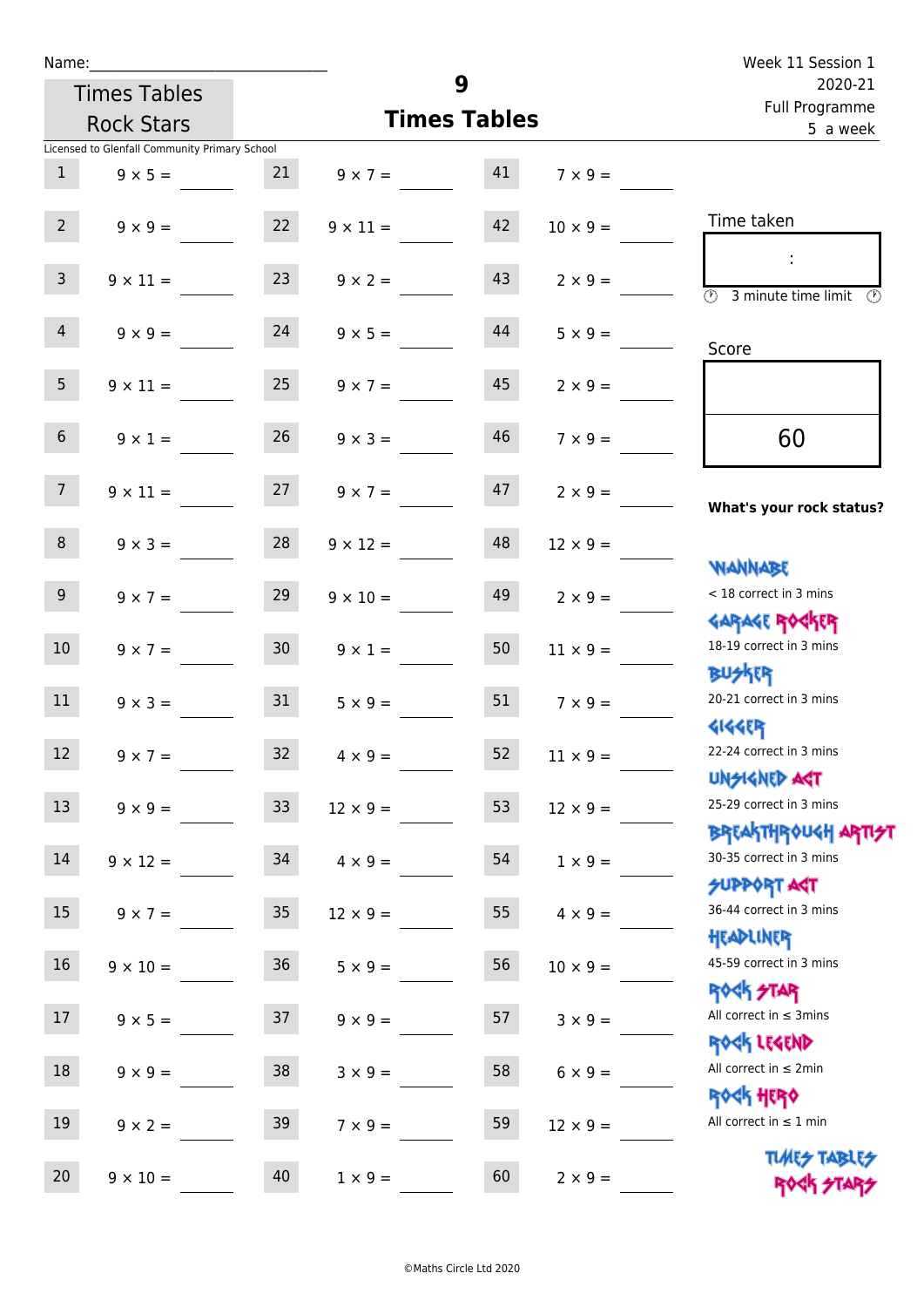| Name:          |                                               |    |                            |        |                                      |        |                        |    |                            | Week 11 Session 2                                          |  |
|----------------|-----------------------------------------------|----|----------------------------|--------|--------------------------------------|--------|------------------------|----|----------------------------|------------------------------------------------------------|--|
|                | <b>Times Tables</b>                           |    |                            |        |                                      | 9      |                        |    |                            | 2020-21                                                    |  |
|                | <b>Rock Stars</b>                             |    |                            |        |                                      |        | <b>Times Tables</b>    |    | Full Programme<br>5 a week |                                                            |  |
|                | Licensed to Glenfall Community Primary School |    |                            |        |                                      |        |                        |    |                            |                                                            |  |
| $\mathbf{1}$   |                                               | 13 |                            | 25     |                                      | 37     |                        | 49 |                            |                                                            |  |
|                | $72\,$<br>$\boldsymbol{9}$                    |    | $27\,$<br>$\boldsymbol{9}$ |        | $90\,$<br>$\boldsymbol{9}$           |        | 36<br>$\boldsymbol{9}$ |    | 9<br>90                    |                                                            |  |
|                |                                               |    |                            |        |                                      |        |                        |    |                            | Time taken                                                 |  |
| $\overline{2}$ |                                               | 14 |                            | 26     |                                      | 38     |                        | 50 |                            | ÷                                                          |  |
|                | $27$<br>9                                     |    | ${\bf 81}$<br>9            |        | 45<br>9                              |        | 54<br>9                |    | 9<br>72                    | $\overline{\circ}$<br>3 minute time limit<br>$\circled{r}$ |  |
|                |                                               |    |                            |        |                                      |        |                        |    |                            |                                                            |  |
| 3              |                                               | 15 |                            | 27     |                                      | 39     |                        | 51 |                            | Score                                                      |  |
|                | $72\,$<br>9                                   |    | $72\,$<br>$\boldsymbol{9}$ |        | $\boldsymbol{9}$<br>99               |        | $\boldsymbol{9}$<br>9  |    | $\boldsymbol{9}$<br>9      |                                                            |  |
|                |                                               |    |                            |        |                                      |        |                        |    |                            |                                                            |  |
|                |                                               |    |                            |        |                                      |        |                        |    |                            |                                                            |  |
| 4              |                                               | 16 |                            | 28     |                                      | 40     |                        | 52 |                            | 60                                                         |  |
|                | 63<br>$\boldsymbol{9}$                        |    | 36<br>9                    |        | 63<br>9                              |        | 81<br>9                |    | 81<br>9                    |                                                            |  |
|                |                                               |    |                            |        |                                      |        |                        |    |                            | What's your rock status?                                   |  |
| 5              |                                               | 17 |                            | 29     |                                      | 41     |                        | 53 |                            |                                                            |  |
|                | $90\,$<br>9                                   |    | $27\,$<br>9                |        | $\boldsymbol{9}$<br>9                |        | 99<br>9                |    | $\boldsymbol{9}$<br>54     |                                                            |  |
|                |                                               |    |                            |        |                                      |        |                        |    |                            | WANNABE<br>< 18 correct in 3 mins                          |  |
| $\sqrt{6}$     |                                               | 18 |                            | $30\,$ |                                      | 42     |                        | 54 |                            |                                                            |  |
|                | $72\,$<br>9                                   |    | $27\,$<br>$\boldsymbol{9}$ |        | $90\,$<br>9                          |        | $27\,$<br>9            |    | 99<br>9                    | <b>GARAGE ROGKER</b><br>18-19 correct in 3 mins            |  |
|                |                                               |    |                            |        |                                      |        |                        |    |                            | <b>IER</b>                                                 |  |
| 7              |                                               | 19 |                            | 31     |                                      | 43     |                        | 55 |                            | 20-21 correct in 3 mins                                    |  |
|                | $\boldsymbol{9}$<br>9                         |    | 63<br>9                    |        | ${\bf 81}$<br>9                      |        | 45<br>9                |    | 63<br>$\boldsymbol{9}$     | <b>4144EP</b>                                              |  |
|                |                                               |    |                            |        |                                      |        |                        |    |                            | 22-24 correct in 3 mins                                    |  |
|                |                                               |    |                            |        |                                      |        |                        |    |                            | <b>UNSIGNED AGT</b>                                        |  |
| 8              |                                               | 20 |                            | 32     |                                      | 44     |                        | 56 |                            | 25-29 correct in 3 mins                                    |  |
|                | 99<br>9                                       |    | $72\,$<br>9                |        | $18\,$<br>9                          |        | $18\,$<br>9            |    | 27<br>9                    | <b>BREAKTHROUGH ARTI<del>S</del>T</b>                      |  |
|                |                                               |    |                            |        |                                      |        |                        |    |                            | 30-35 correct in 3 mins                                    |  |
| 9              |                                               | 21 |                            | 33     |                                      | 45     |                        | 57 |                            | <b>SUPPORT AGT</b>                                         |  |
|                | 72<br>9                                       |    | 90<br>9                    |        | 99<br>9                              |        | 9 108                  |    | 63<br>9                    | 36-44 correct in 3 mins                                    |  |
|                |                                               |    |                            |        |                                      |        |                        |    |                            | HEADLINER                                                  |  |
| 10             |                                               | 22 |                            | 34     |                                      | 46     |                        | 58 |                            | 45-59 correct in 3 mins                                    |  |
|                | 9<br>9                                        |    | 90<br>$\boldsymbol{9}$     |        | $\boldsymbol{9}$<br>$\boldsymbol{9}$ |        | 45<br>9                |    | 9<br>9                     | <b>ROCK STAR</b>                                           |  |
|                |                                               |    |                            |        |                                      |        |                        |    |                            | All correct in $\leq$ 3mins                                |  |
| 11             |                                               | 23 |                            | $35\,$ |                                      | $47\,$ |                        | 59 |                            | ROCK LEGEND                                                |  |
|                | 36<br>9                                       |    | 99<br>9                    |        | 99<br>$\boldsymbol{9}$               |        | 63<br>9                |    | 72<br>9                    | All correct in $\leq 2$ min                                |  |
|                |                                               |    |                            |        |                                      |        |                        |    |                            | <b>ROGH HERO</b>                                           |  |
|                |                                               |    |                            |        |                                      |        |                        |    |                            | All correct in $\leq 1$ min                                |  |
| 12             |                                               | 24 |                            | 36     |                                      | 48     |                        | 60 |                            |                                                            |  |
|                | 36<br>9                                       |    | 63<br>$\boldsymbol{9}$     |        | 27<br>$\boldsymbol{9}$               |        | 45<br>9                |    | 108<br>$\mathsf 9$         |                                                            |  |
|                |                                               |    |                            |        |                                      |        |                        |    |                            |                                                            |  |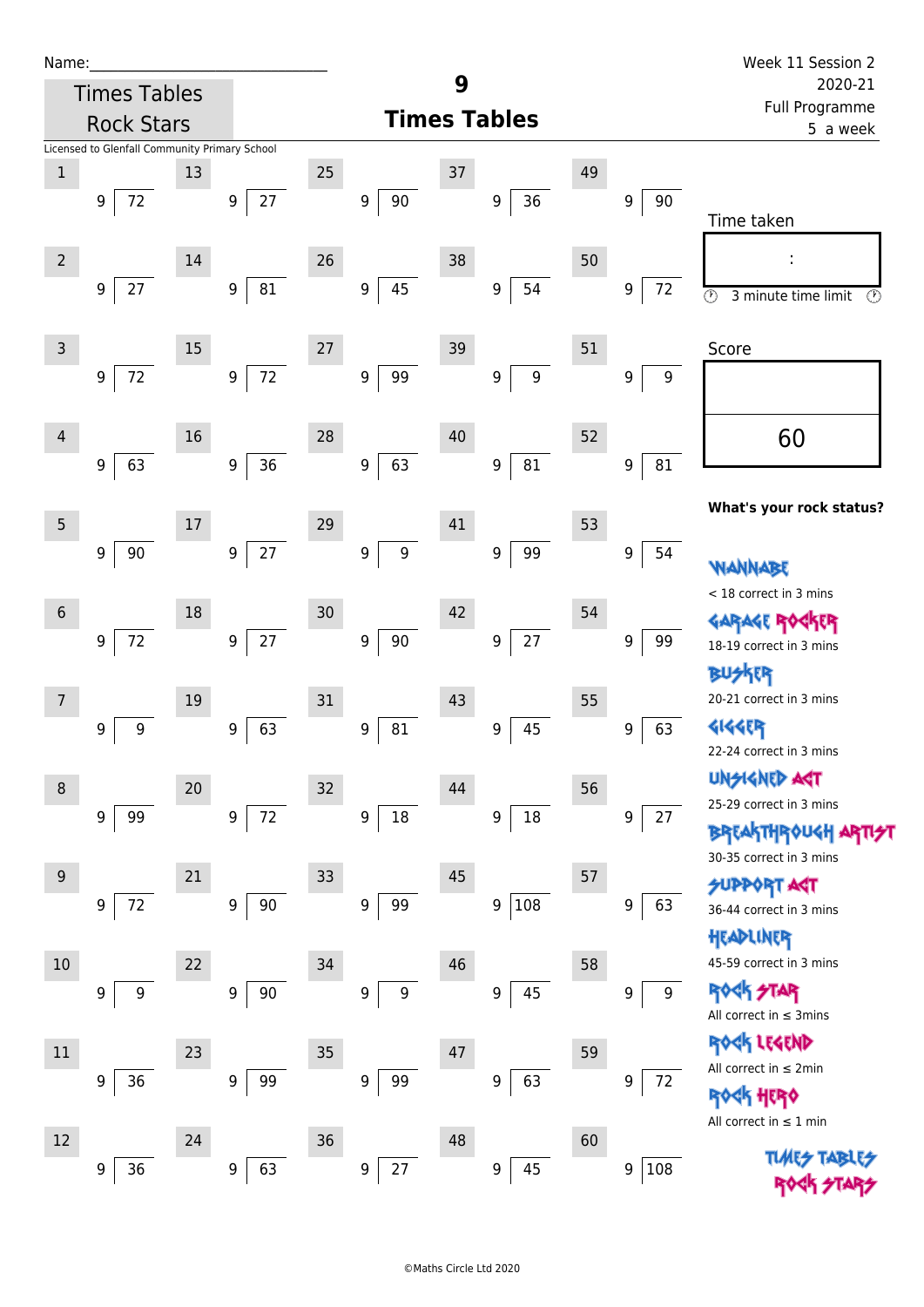| Name:            |                  |                                               |                  |                  |                     |    |                  | Week 11 Session 3                                       |
|------------------|------------------|-----------------------------------------------|------------------|------------------|---------------------|----|------------------|---------------------------------------------------------|
|                  |                  | <b>Times Tables</b>                           |                  |                  | 9                   |    |                  | 2020-21                                                 |
|                  |                  | <b>Rock Stars</b>                             |                  |                  | <b>Times Tables</b> |    |                  | Full Programme<br>5 a week                              |
|                  | 9                | Licensed to Glenfall Community Primary School | 9                | 9                | 9                   |    | 9                |                                                         |
| $\,1$            | $\times$ 11      | 13                                            | $\times$ 6       | 25<br>$\times$ 1 | 37<br>$\times$ 5    | 49 | $\times$ 1       |                                                         |
|                  |                  |                                               |                  |                  |                     |    |                  | Time taken                                              |
| $\overline{2}$   | 9                | 14                                            | 9                | 9<br>26          | 9<br>38             | 50 | $\boldsymbol{9}$ |                                                         |
|                  | $\times$ 5       |                                               | $\times$ 7       | $\times$ 4       | $\times$ 8          |    | $\times 8$       |                                                         |
|                  |                  |                                               |                  |                  |                     |    |                  | $\circled{r}$<br>3 minute time limit<br>$(\mathcal{F})$ |
| $\overline{3}$   | 9                | 15                                            | 9                | 9<br>27          | 9<br>39             | 51 | 9                | Score                                                   |
|                  | $\times$ 5       |                                               | $\times$ 7       | $\times$ 1       | $\times$ 5          |    | $\times$ 12      |                                                         |
|                  |                  |                                               |                  |                  |                     |    |                  |                                                         |
| $\overline{4}$   | 9                | 16                                            | 9                | 9<br>28          | 9<br>40             | 52 | 9                | 60                                                      |
|                  | $\times$ 1       |                                               | $\times$ 5       | $\times$ 1       | $\times$ 10         |    | $\times$ 3       |                                                         |
|                  |                  |                                               |                  |                  |                     |    |                  |                                                         |
| 5                | 9                | 17                                            | 9                | 9<br>29          | 9<br>41             | 53 | 9                | What's your rock status?                                |
|                  | $\times$ 1       |                                               | $\times$ 1       | $\times 6$       | $\times$ 8          |    | $\times$ 4       |                                                         |
|                  |                  |                                               |                  |                  |                     |    |                  | <b>VIANNABE</b>                                         |
| $6\phantom{1}$   | 9                | 18                                            | 9                | 9<br>30          | 9<br>42             | 54 | 9                | < 18 correct in 3 mins                                  |
|                  | $\times$ 5       |                                               | $\times$ 5       | $\times$ 5       | $\times$ 5          |    | $\times$ 10      | <b>GARAGE ROCKER</b><br>18-19 correct in 3 mins         |
|                  |                  |                                               |                  |                  |                     |    |                  | <b>BUSKER</b>                                           |
| $\overline{7}$   | 9                | 19                                            | 9                | 9<br>31          | 9<br>43             | 55 | 9                | 20-21 correct in 3 mins                                 |
|                  | $\times$ 7       |                                               | $\times$ 7       | $\times$ 12      | $\times 8$          |    | $\times 8$       | <b>4144EP</b>                                           |
|                  |                  |                                               |                  |                  |                     |    |                  | 22-24 correct in 3 mins                                 |
| $\boldsymbol{8}$ | $\boldsymbol{9}$ | $20\,$                                        | 9                | 9<br>32          | 9<br>44             | 56 | 9                | <b>UNGIGNED AST</b>                                     |
|                  | $\times$ 10      |                                               | $\times$ 11      | $\times$ 7       | $\times$ 1          |    | $\times$ 11      | 25-29 correct in 3 mins                                 |
|                  |                  |                                               |                  |                  |                     |    |                  | <b>BREAKTHR0UGH ARTI<del>S</del>T</b>                   |
| $9\,$            | 9                | 21                                            | $\boldsymbol{9}$ | 9<br>33          | 9<br>45             | 57 | $\boldsymbol{9}$ | 30-35 correct in 3 mins                                 |
|                  | $\times$ 5       |                                               | $\times$ 4       | $\times$ 8       | $\times$ 11         |    | $\times$ 8       | <b>SUPPORT ART</b><br>36-44 correct in 3 mins           |
|                  |                  |                                               |                  |                  |                     |    |                  | HEADLINER                                               |
| 10               | 9                | 22                                            | 9                | 9<br>34          | 9<br>46             | 58 | 9                | 45-59 correct in 3 mins                                 |
|                  | $\times$ 9       |                                               | $\times 8$       | $\times$ 12      | $\times$ 1          |    | $\times$ 11      | <b>ROCK STAR</b>                                        |
|                  |                  |                                               |                  |                  |                     |    |                  | All correct in $\leq$ 3mins                             |
| 11               | $\boldsymbol{9}$ | 23                                            | $\boldsymbol{9}$ | 9<br>35          | 9<br>47             | 59 | $\boldsymbol{9}$ | ROCK LEGEND                                             |
|                  | $\times$ 4       |                                               | $\times$ 2       | $\times$ 1       | $\times$ 2          |    | $\times$ 7       | All correct in $\leq 2$ min                             |
|                  |                  |                                               |                  |                  |                     |    |                  | ROCK HERO                                               |
| 12               | 9                | 24                                            | 9                | 9<br>36          | 9<br>48             | 60 | 9                | All correct in $\leq 1$ min                             |
|                  | $\times$ 5       |                                               | $\times$ 6       | $\times$ 4       | $\times$ 2          |    | $\times$ 8       | <b>TUARS TABLES</b>                                     |
|                  |                  |                                               |                  |                  |                     |    |                  | ROCK STARS                                              |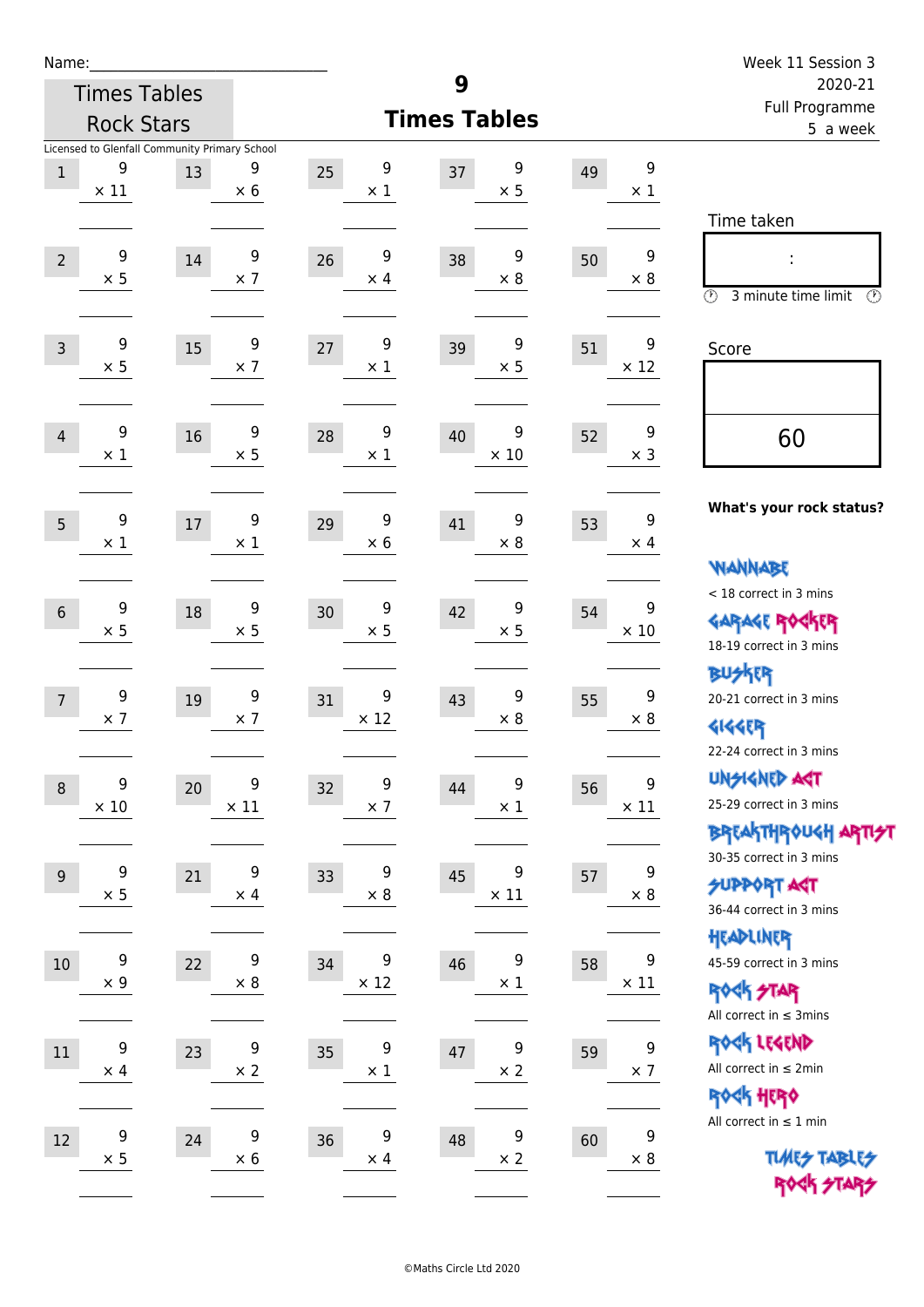| Name:                   |                                               |                 |                |                     |                | Week 11 Session 4                                           |
|-------------------------|-----------------------------------------------|-----------------|----------------|---------------------|----------------|-------------------------------------------------------------|
|                         | <b>Times Tables</b>                           |                 |                | 9                   |                | 2020-21                                                     |
|                         | <b>Rock Stars</b>                             |                 |                | <b>Times Tables</b> |                | Full Programme<br>5 a week                                  |
|                         | Licensed to Glenfall Community Primary School |                 |                |                     |                |                                                             |
| $\mathbf{1}$            | $90 \div 9 =$                                 | 21              | $18 \div 9 =$  | 41                  | $99 \div 9 =$  |                                                             |
| 2 <sup>7</sup>          | $63 \div 9 =$                                 | 22              | $81 \div 9 =$  | 42                  | $36 \div 9 =$  | Time taken                                                  |
| 3 <sup>7</sup>          | $27 \div 9 =$                                 | 23              | $27 \div 9 =$  | 43                  | $63 ÷ 9 =$     | $\overline{\odot}$<br>3 minute time limit<br>$\mathcal{O}$  |
| $\overline{4}$          | $27 \div 9 =$                                 | 24              | $81 \div 9 =$  | 44                  | $99 \div 9 =$  | Score                                                       |
| 5 <sup>1</sup>          | $99 \div 9 =$                                 | 25              | $54 \div 9 =$  | 45                  | $9 \div 9 =$   |                                                             |
| 6                       | $81 \div 9 =$                                 | 26              | $108 \div 9 =$ | 46                  | $90 \div 9 =$  | 60                                                          |
| $7^{\circ}$             | $18 \div 9 =$                                 | 27              | $36 \div 9 =$  | 47                  | $18 \div 9 =$  | What's your rock status?                                    |
| 8                       | $36 \div 9 =$                                 | 28              | $54 \div 9 =$  | 48                  | $36 \div 9 =$  | <b>NANNABE</b>                                              |
| 9 <sup>1</sup>          | $9 \div 9 =$                                  | 29              | $9 \div 9 =$   | 49                  | $45 \div 9 =$  | < 18 correct in 3 mins<br><b>GARAGE ROCKER</b>              |
| 10                      | $45 \div 9 =$                                 | 30 <sup>°</sup> | $90 \div 9 =$  | 50                  | $108 \div 9 =$ | 18-19 correct in 3 mins<br><b>BUSKER</b>                    |
| 11                      | $63 \div 9 =$                                 | 31              | $90 \div 9 =$  | 51                  | $99 \div 9 =$  | 20-21 correct in 3 mins<br><b>4144EP</b>                    |
| <b>STATISTICS</b><br>12 | $90 \div 9 =$                                 | 32              | $18 \div 9 =$  | 52 <sup>7</sup>     | $18 \div 9 =$  | 22-24 correct in 3 mins<br><b>UNSIGNED AGT</b>              |
| 13                      | $99 ÷ 9 =$                                    | 33              | $54 \div 9 =$  | 53                  | $9 ÷ 9 =$      | 25-29 correct in 3 mins<br>ΒΡΓΑΚΤΗΡΟUGH ΑΡΤΙ <del>2</del> Τ |
| 14                      | $108 \div 9 =$                                | 34              | $9 ÷ 9 =$      | 54                  | $27 ÷ 9 =$     | 30-35 correct in 3 mins<br><b>SUPPORT ART</b>               |
| 15                      | $90 \div 9 =$                                 | $35\,$          | $108 \div 9 =$ | 55                  | $63 ÷ 9 =$     | 36-44 correct in 3 mins<br>HEADLINER                        |
| $16\,$                  | $54 \div 9 =$                                 | $36\,$          | $9 ÷ 9 =$      | 56                  | $99 ÷ 9 =$     | 45-59 correct in 3 mins<br><b>ROCK STAR</b>                 |
| 17                      | $90 \div 9 =$                                 | 37              | $54 \div 9 =$  | 57                  | $27 ÷ 9 =$     | All correct in $\leq$ 3mins<br>ROCK LEGEND                  |
| $18\,$                  | $27 ÷ 9 =$                                    | 38              | $90 \div 9 =$  | 58                  | $45 \div 9 =$  | All correct in $\leq 2$ min<br><b>ROCK HERO</b>             |
| 19                      | $72 \div 9 =$                                 | 39              | $63 ÷ 9 =$     | 59                  | $108 \div 9 =$ | All correct in $\leq 1$ min<br><b>TUARS TABLES</b>          |
| 20                      | $63 ÷ 9 =$                                    | 40              | $18 \div 9 =$  | 60                  | $108 \div 9 =$ | ROCK STARS                                                  |

Rock STARS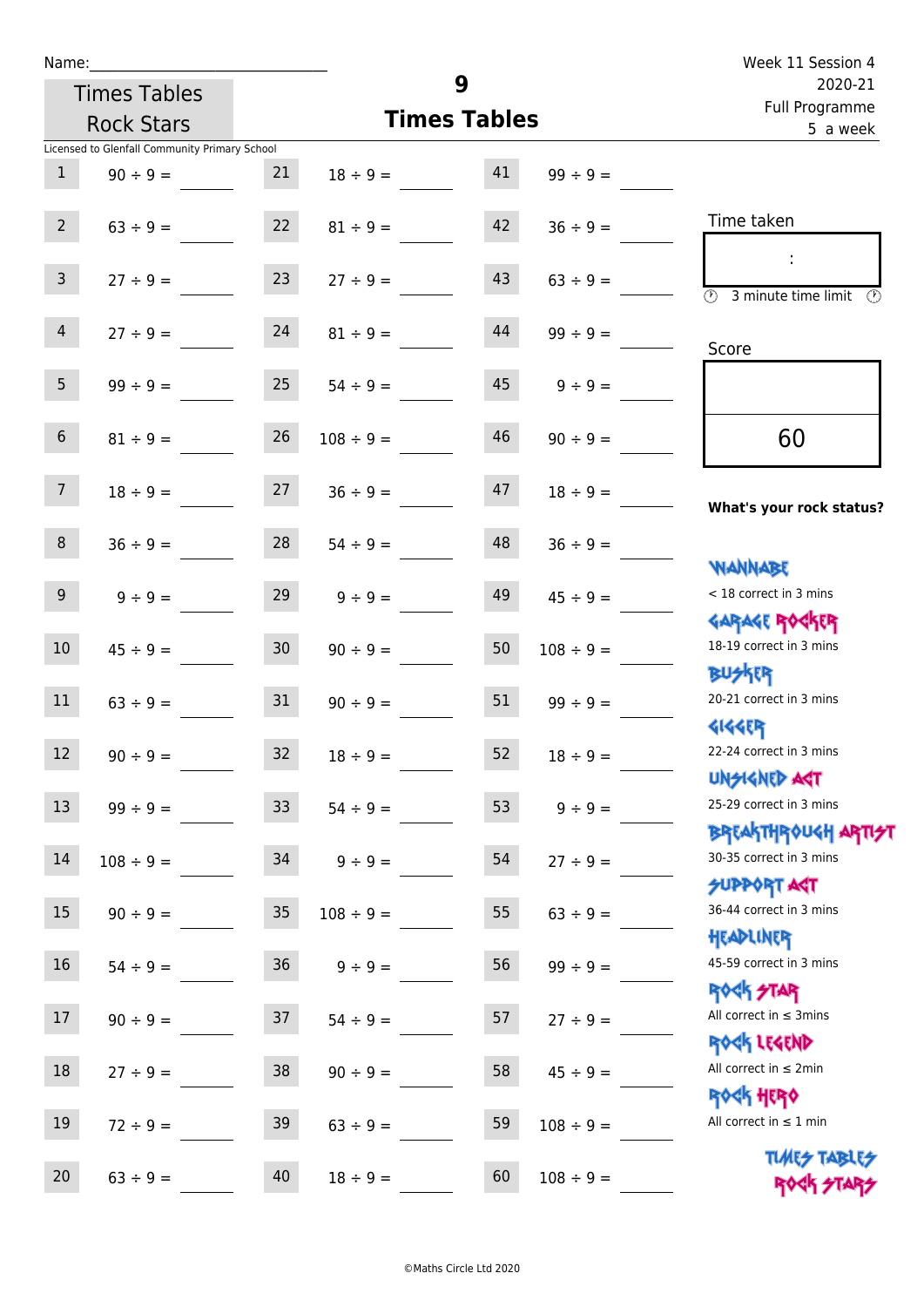| Week 11 Session 5                                                                              |                |    |                     |                 |                                               | Name:           |
|------------------------------------------------------------------------------------------------|----------------|----|---------------------|-----------------|-----------------------------------------------|-----------------|
| 2020-21<br>Full Programme                                                                      |                | 9  |                     |                 | <b>Times Tables</b>                           |                 |
| 5 a week                                                                                       |                |    | <b>Times Tables</b> |                 | <b>Rock Stars</b>                             |                 |
|                                                                                                |                |    |                     |                 | Licensed to Glenfall Community Primary School |                 |
|                                                                                                | $36 \div 9 =$  | 41 | $9 \times 12 =$     | 21              | $9 \times 4 =$                                | 1               |
| Time taken                                                                                     | $81 \div 9 =$  | 42 | $9 \times 12 =$     | 22              | $9 \times 11 =$                               | $2^{\circ}$     |
| $\mathcal{L}$<br>$\overline{\textcircled{1}}$ 3 minute time limit $\overline{\textcircled{1}}$ | $54 \div 9 =$  | 43 | $9 \times 1 =$      | 23              | $9 \times 7 =$                                | $\overline{3}$  |
| Score                                                                                          | $45 \div 9 =$  | 44 | $9 \times 8 =$      | 24              | $9 \times 5 =$                                | $\overline{4}$  |
|                                                                                                | $54 \div 9 =$  | 45 | $9 \times 6 =$      | 25              | $9 \times 3 =$                                | 5 <sub>1</sub>  |
| 60                                                                                             | $9 \div 9 =$   | 46 | $9 \times 3 =$      | 26              | $9 \times 4 =$                                | 6 <sup>1</sup>  |
| Add up your time                                                                               | $90 \div 9 =$  | 47 | $9 \times 9 =$      | 27              | $9 \times 10 =$                               | 7 <sup>7</sup>  |
| <b>Mins</b><br><b>S1 S1</b>                                                                    | $36 \div 9 =$  | 48 | $9 \times 1 =$      | 28              | $9 \times 2 =$                                | 8               |
|                                                                                                | $45 \div 9 =$  | 49 | $9 \times 11 =$     | 29              | $9 \times 11 =$                               | 9 <sub>o</sub>  |
| S3                                                                                             | $63 \div 9 =$  | 50 | $9 \times 1 =$      | 30 <sup>1</sup> | $9 \times 11 =$                               | 10 <sup>°</sup> |
| <b>Total</b>                                                                                   | $45 \div 9 =$  | 51 | $27 \div 9 =$       | 31              | $9 \times 6 =$                                | 11              |
| <b>Secs</b>                                                                                    | $27 \div 9 =$  | 52 | $36 \div 9 =$       | 32              | $9 \times 6 =$                                | 12              |
|                                                                                                | $81 \div 9 =$  | 53 | $72 \div 9 =$       | 33 <sup>°</sup> | $9 \times 8 =$                                | 13              |
| S3                                                                                             | $36 ÷ 9 =$     | 54 | $9 \div 9 =$        | 34              | $9 \times 10 =$                               | 14              |
| S5                                                                                             | $36 \div 9 =$  | 55 | $54 \div 9 =$       | 35              | $9 \times 7 =$                                | 15              |
| <b>Total</b> __________                                                                        | $90 \div 9 =$  | 56 | $18 \div 9 =$       | 36              | $9 \times 3 =$                                | 16              |
| Add up your score                                                                              | $90 \div 9 =$  | 57 | $90 \div 9 =$       | 37              | $9 \times 4 =$                                | 17 <sup>7</sup> |
| S2                                                                                             | $54 \div 9 =$  | 58 | $63 \div 9 =$       | 38              | $9 \times 2 =$                                | 18              |
|                                                                                                | $108 \div 9 =$ | 59 | $63 \div 9 =$       | 39              | $9 \times 10 =$                               | 19              |
| $\begin{array}{c}\n\text{Total} \quad \text{---} \\ \hline\n\end{array}$                       | $36 \div 9 =$  | 60 | $99 \div 9 =$       | 40              | $9 \times 2 =$                                | 20 <sub>2</sub> |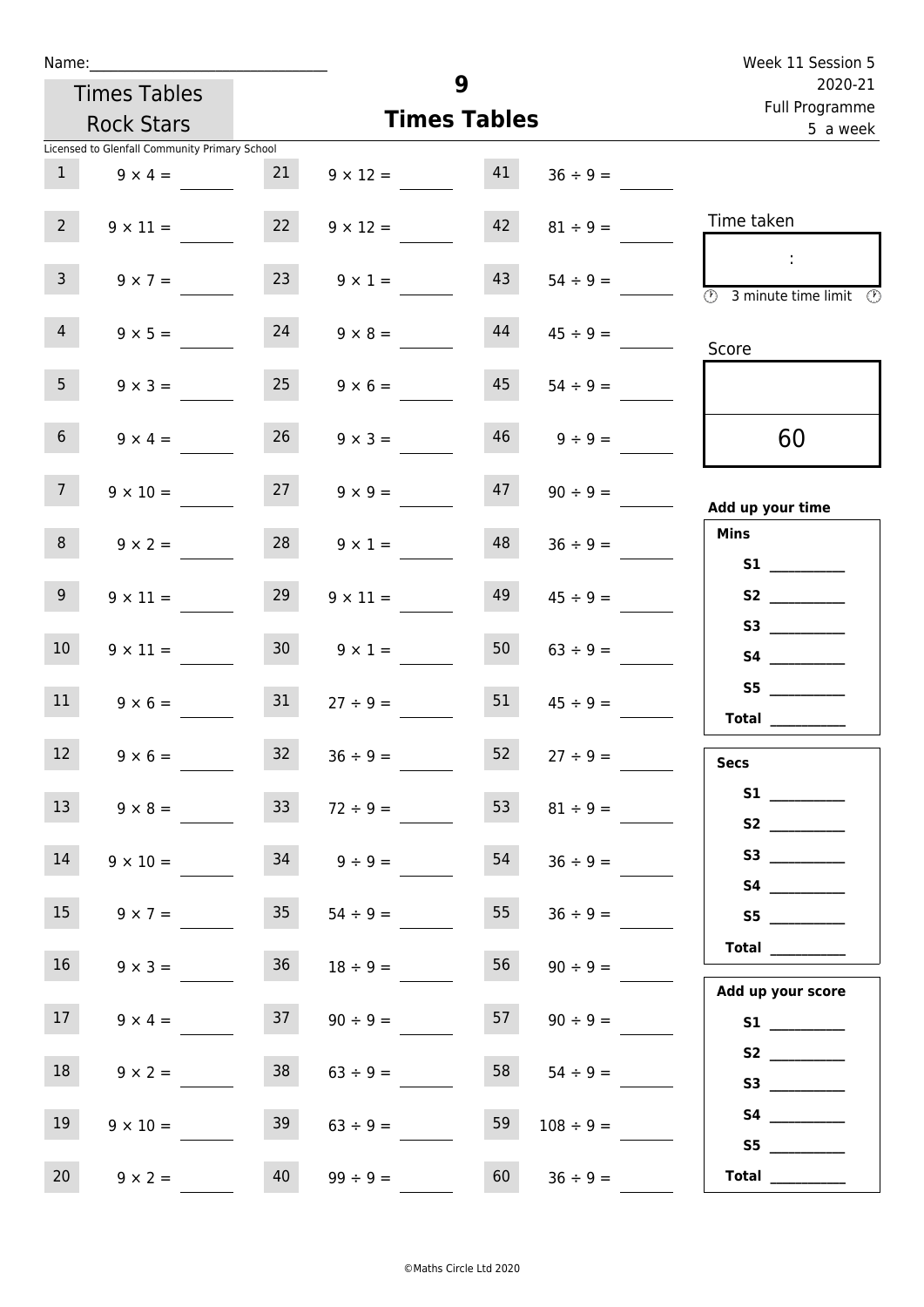|                 | Name: Name                                    |                 |                       | 10                  |                  | Week 12 Session 1                                                                      |
|-----------------|-----------------------------------------------|-----------------|-----------------------|---------------------|------------------|----------------------------------------------------------------------------------------|
|                 | <b>Times Tables</b>                           |                 |                       | 2020-21             |                  |                                                                                        |
|                 | <b>Rock Stars</b>                             |                 |                       | <b>Times Tables</b> |                  | Full Programme<br>5 a week                                                             |
|                 | Licensed to Glenfall Community Primary School |                 |                       |                     |                  |                                                                                        |
| 1               | $10 \times 2 =$                               | 21              | $10 \times 8 = 41$    |                     | $12 \times 10 =$ |                                                                                        |
| $2^{\circ}$     | $10 \times 10 =$                              | 22              | $10 \times 12 =$      | 42                  | $1 \times 10 =$  | Time taken                                                                             |
| 3 <sup>7</sup>  | $10 \times 4 =$                               | 23              | $10 \times 6 =$       | 43                  | $10 \times 10 =$ | $\overline{\textcircled{2}}$ 3 minute time limit<br>$\mathcal{O}$                      |
| 4               | $10 \times 3 = 24$                            |                 | $10 \times 9 =$       | 44                  | $8 \times 10 =$  | Score                                                                                  |
| 5 <sup>5</sup>  | $10 \times 12 =$                              | 25              | $10 \times 12 =$      | 45                  | $7 \times 10 =$  |                                                                                        |
| 6 <sup>1</sup>  | $10 \times 2 =$                               | 26              | $10 \times 9 =$       | 46                  | $8 \times 10 =$  | 60                                                                                     |
| 7 <sup>7</sup>  | $10 \times 6 = 27$                            |                 | $10 \times 12 =$      | 47                  | $3 \times 10 =$  | What's your rock status?                                                               |
| 8               | $10 \times 4 =$                               |                 | $28 \t 10 \times 4 =$ | 48                  | $12 \times 10 =$ |                                                                                        |
| 9 <sub>o</sub>  | $10 \times 5 =$                               | 29              | $10 \times 3 =$       | 49                  | $3 \times 10 =$  | <b>NANNABE</b><br>< 18 correct in 3 mins<br><b>GARAGE ROGKER</b>                       |
| 10 <sup>°</sup> | $10 \times 3 = 30$                            |                 | $10 \times 11 =$      | 50                  | $10 \times 10 =$ | 18-19 correct in 3 mins<br><b>BUSKER</b>                                               |
| 11              | $10 \times 9 =$                               | 31              | $4 \times 10 =$       | 51                  | $11 \times 10 =$ | 20-21 correct in 3 mins<br><b>4144ER</b>                                               |
| 12              | $10 \times 7 =$                               | 32              | $3 \times 10 =$       | 52                  | $2 \times 10 =$  | 22-24 correct in 3 mins                                                                |
| 13              | $10 \times 12 =$                              | 33              | $3 \times 10 =$       | 53                  | $10 \times 10 =$ | <b>UNSIGNED AST</b><br>25-29 correct in 3 mins                                         |
| 14              | $10 \times 7 =$                               | 34              | $4 \times 10 =$       | 54                  | $12 \times 10 =$ | <b>BREAKTHROUGH ARTI<del>S</del>T</b><br>30-35 correct in 3 mins<br><b>SUPPORT ART</b> |
| 15              | $10 \times 12 =$                              | 35 <sub>2</sub> | $6 \times 10 =$       | 55                  | $2 \times 10 =$  | 36-44 correct in 3 mins<br>HEADLINER                                                   |
| 16              | $10 \times 2 =$                               | 36              | $9 \times 10 =$       | 56                  | $10 \times 10 =$ | 45-59 correct in 3 mins<br>ROGK STAR                                                   |
| 17              | $10 \times 1 =$                               | 37              | $8 \times 10 =$       | 57                  | $12 \times 10 =$ | All correct in $\leq$ 3mins<br>ROCK LEGEND                                             |
| 18              | $10 \times 2 =$                               | 38              | $8 \times 10 =$       | 58                  | $9 \times 10 =$  | All correct in $\leq 2$ min<br><b>ROCK HERO</b>                                        |
| 19              | $10 \times 10 =$                              | 39              | $11 \times 10 =$      | 59                  | $8 \times 10 =$  | All correct in $\leq 1$ min                                                            |
| 20              | $10 \times 3 =$                               | 40              | $3 \times 10 =$       | 60                  | $8 \times 10 =$  | <b>TUARS TABLES</b><br>ROCK STARS                                                      |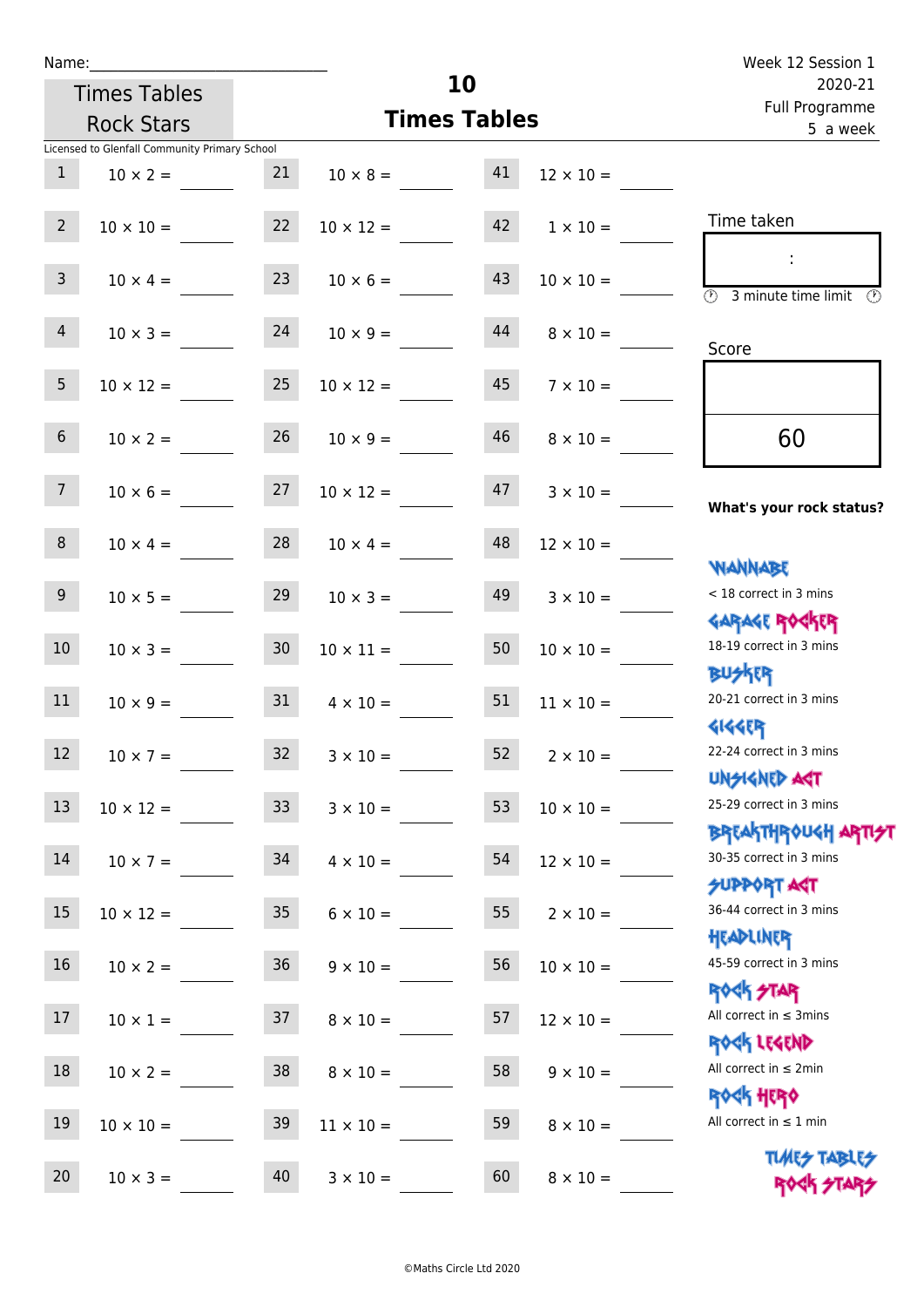| Name:<br><b>Times Tables</b>                                       | 10                                                   | Week 12 Session 2<br>2020-21                                                                   |
|--------------------------------------------------------------------|------------------------------------------------------|------------------------------------------------------------------------------------------------|
|                                                                    | <b>Times Tables</b>                                  | Full Programme                                                                                 |
| <b>Rock Stars</b><br>Licensed to Glenfall Community Primary School |                                                      | 5 a week                                                                                       |
| $\,1$<br>13                                                        | 37<br>49<br>25                                       |                                                                                                |
| 50<br>10 <sup>1</sup><br>10                                        | $100\,$<br>80<br>60<br>10 <sup>°</sup><br>10         | 40<br>10<br>Time taken                                                                         |
| $\overline{2}$<br>14                                               | 38<br>50<br>26                                       |                                                                                                |
| 30<br>$10\,$<br>10                                                 | 10 110<br>40<br>$10\,$<br>90                         | $10\,$<br> 120<br>$\overline{\circlearrowright}$<br>3 minute time limit<br>$\circled{r}$       |
| $\mathsf 3$<br>15                                                  | 51<br>39<br>27                                       | Score                                                                                          |
| 40<br>10<br>10                                                     | $20\,$<br>$10\,$<br>120<br>$10\,$<br>$10\,$          | $10\,$<br> 110                                                                                 |
| 16<br>4                                                            | 52<br>28<br>40                                       | 60                                                                                             |
| 100<br>10<br>10 <sup>1</sup>                                       | $70\,$<br>40<br>70<br>10 <sup>°</sup><br>$10\,$      | 100<br>$10\,$                                                                                  |
| $\sqrt{5}$<br>17                                                   | 41<br>53<br>29                                       | What's your rock status?                                                                       |
| $10\,$<br>10 <sup>°</sup><br>10                                    | 100<br>70<br>$30$<br>10 <sup>°</sup><br>$10\,$       | $10\,$<br>50<br><b><i>NANNABE</i></b>                                                          |
| $\,$ 6 $\,$<br>18                                                  | 42<br>54<br>30                                       | < 18 correct in 3 mins                                                                         |
| 120<br>10<br>10                                                    | $90\,$<br>50<br>10 <sup>°</sup><br>40<br>$10\,$      | <b>GARAGE RO</b><br>$30\,$<br>10<br>18-19 correct in 3 mins                                    |
|                                                                    |                                                      | <b>BUSKER</b>                                                                                  |
| 19<br>7                                                            | 43<br>55<br>31                                       | 20-21 correct in 3 mins                                                                        |
| 50<br>$10\,$<br>$10\,$                                             | $100\,$<br>80<br>80<br>$10\,$<br>10                  | <b>4144EP</b><br>50<br>10<br>22-24 correct in 3 mins                                           |
| 20<br>8                                                            | 56<br>32<br>44                                       | <b>UNSIGNED AGT</b>                                                                            |
| 40<br>10 <sub>1</sub><br>$10\,$                                    | $110\,$<br>60<br>10 <sup>°</sup><br>$30\,$<br>$10\,$ | 25-29 correct in 3 mins<br>$10\,$<br>80<br><b>BREAKTHROUGH</b>                                 |
|                                                                    |                                                      | 30-35 correct in 3 mins                                                                        |
| 21<br>$\boldsymbol{9}$<br>30<br>70<br>$10\,$<br>10                 | 57<br>45<br>33<br>$90\,$<br>20<br>10<br>$10\,$       | <b>SUPPORT AGT</b><br>$10\,$<br>10                                                             |
|                                                                    |                                                      | 36-44 correct in 3 mins<br>HEADLINER                                                           |
| 10<br>22                                                           | 58<br>46<br>34                                       | 45-59 correct in 3 mins                                                                        |
| 10 100<br>10 120                                                   | 110<br>60<br>10<br>10                                | ROCK STAR<br>$ 120\rangle$<br>10<br>All correct in $\leq$ 3mins                                |
| 11<br>23                                                           | 59<br>47<br>35                                       | ROCK LEGEND                                                                                    |
| $50\,$<br>$10\,$<br>$10\,$                                         | ${\bf 80}$<br>40<br>80<br>$10\,$<br>$10\,$           | All correct in $\leq 2$ min<br>$10\,$<br>10<br><b>ROCK HERO</b><br>All correct in $\leq 1$ min |
| 24<br>12                                                           | 60<br>36<br>48                                       |                                                                                                |
| 120<br>10 <sup>°</sup><br>10                                       | $20\,$<br>${\bf 80}$<br>$20\,$<br>$10\,$<br>$10\,$   | 70<br>$10\,$                                                                                   |

ROCK STARS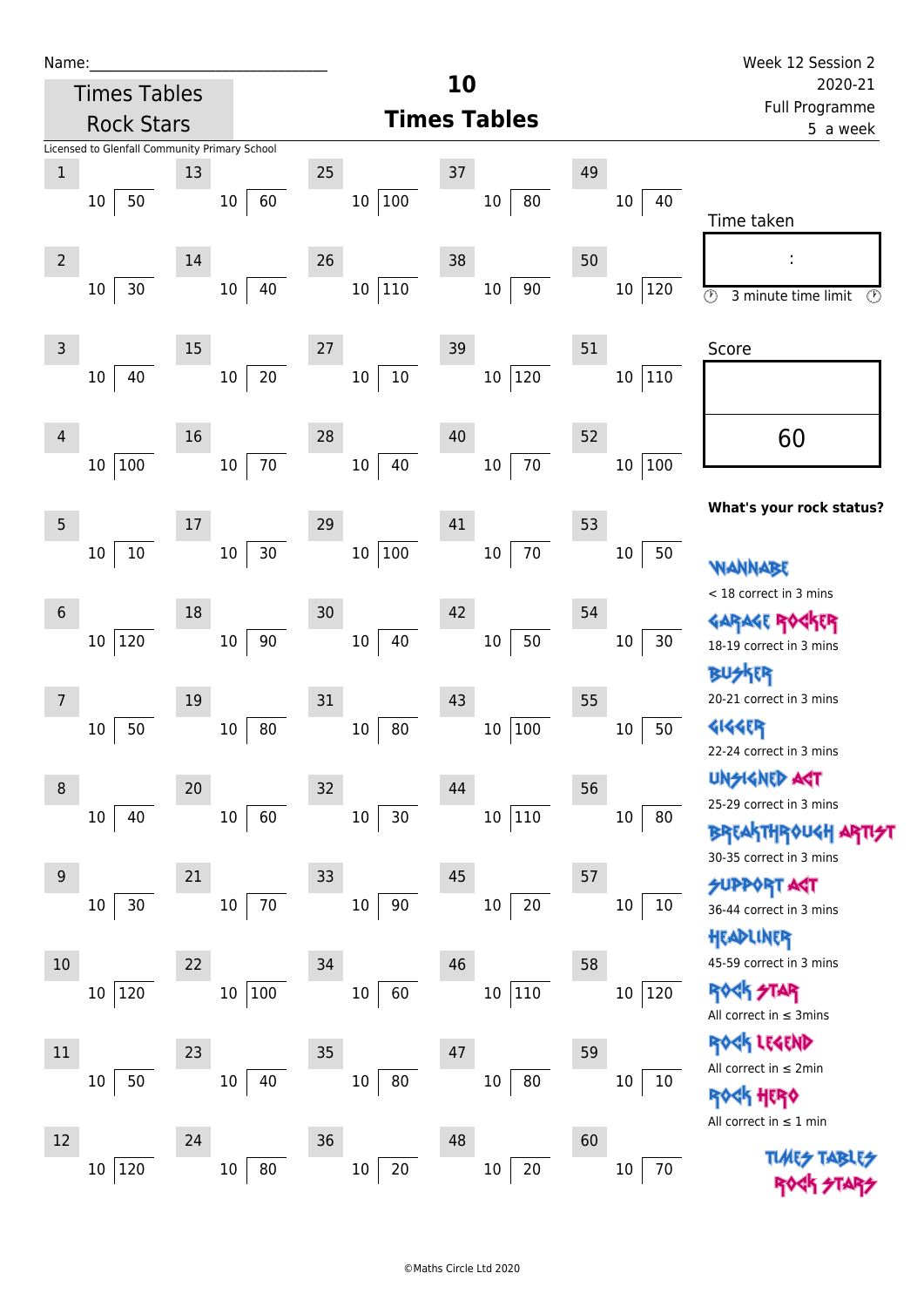| Name:                                                                                                        |                                                                                      | Week 12 Session 3                                                                                                         |
|--------------------------------------------------------------------------------------------------------------|--------------------------------------------------------------------------------------|---------------------------------------------------------------------------------------------------------------------------|
| <b>Times Tables</b>                                                                                          | 10                                                                                   | 2020-21                                                                                                                   |
| <b>Rock Stars</b>                                                                                            | <b>Times Tables</b>                                                                  | Full Programme<br>5 a week                                                                                                |
| Licensed to Glenfall Community Primary School<br>10<br>10<br>$\mathbf{1}$<br>13<br>$\times$ 12<br>$\times$ 4 | $10\,$<br>10<br>10<br>25<br>49<br>37<br>$\times$ 3<br>$\times 2$<br>$\times$ 4       |                                                                                                                           |
| 10<br>10<br>$\overline{2}$<br>14<br>$\times$ 12<br>$\times$ 1                                                | 10<br>10<br>10<br>26<br>38<br>50<br>$\times$ 3<br>$\times$ 7<br>$\times 2$           | Time taken<br>t,                                                                                                          |
|                                                                                                              |                                                                                      | $\circled{r}$<br>3 minute time limit<br>⊕                                                                                 |
| 10<br>10<br>15<br>$\overline{3}$<br>$\times 6$<br>$\times$ 4                                                 | 10<br>10<br>10<br>27<br>39<br>51<br>$\times$ 11<br>$\times$ 3<br>$\times 1$          | Score                                                                                                                     |
| 10<br>10<br>16<br>$\overline{4}$<br>$\times$ 12<br>$\times 2$                                                | 10<br>10<br>10<br>28<br>40<br>52<br>$\times$ 12<br>$\times$ 11<br>$\times 8$         | 60                                                                                                                        |
| 10<br>10<br>5<br>17<br>$\times$ 7<br>$\times$ 9                                                              | 10<br>10<br>10<br>41<br>29<br>53<br>$\times$ 12<br>$\times$ 9<br>$\times$ 6          | What's your rock status?                                                                                                  |
| 10<br>10<br>18<br>$6\phantom{a}$<br>$\times$ 9<br>$\times$ 11                                                | 10<br>10<br>10<br>30<br>42<br>54<br>$\times 8$<br>$\times 6$<br>$\times$ 5           | <b>WANNABE</b><br>< 18 correct in 3 mins<br><b>GARAGE ROGKER</b>                                                          |
| 10<br>10<br>$\overline{7}$<br>19<br>$\times$ 10<br>$\times$ 7                                                | 10<br>10<br>10<br>31<br>43<br>55<br>$\times$ 2<br>$\times$ 5<br>$\times$ 7           | 18-19 correct in 3 mins<br><b>BU外界</b><br>20-21 correct in 3 mins<br><b>4144EP</b>                                        |
| $10\,$<br>$10\,$<br>20<br>$\boldsymbol{8}$<br>$\times$ 11<br>$\times$ 3                                      | $10\,$<br>$10\,$<br>10<br>32<br>56<br>44<br>$\times$ 5<br>$\times$ 3<br>$\times$ 1   | 22-24 correct in 3 mins<br><b>UNGIGNED AGT</b><br>25-29 correct in 3 mins                                                 |
| 10<br>10<br>21<br>$\overline{9}$<br>$\times$ 4<br>$\times$ 4                                                 | 10<br>$10\,$<br>10<br>33<br>45<br>57<br>$\times$ 5<br>$\times$ 3<br>$\times$ 4       | ΒΡΓΑ <sup>Κ</sup> ΤΗΡΟυΚΗ ΑΡΤΙ <del>2</del> Τ<br>30-35 correct in 3 mins<br><b>SUPPORT AGT</b><br>36-44 correct in 3 mins |
| $10\,$<br>$10\,$<br>22<br>10<br>$\times 8$<br>$\times$ 5                                                     | $10\,$<br>$10\,$<br>10<br>34<br>46<br>58<br>$\times$ 2<br>$\times$ 2<br>$\times$ 7   | HEADLINER<br>45-59 correct in 3 mins<br><b>ROCK STAR</b>                                                                  |
| $10\,$<br>10<br>11<br>23<br>$\times$ 12<br>$\times$ 1                                                        | 10<br>$10\,$<br>10<br>35<br>47<br>59<br>$\times$ 3<br>$\times$ 5<br>$\times$ 7       | All correct in $\leq$ 3mins<br>ROCK LEGEND<br>All correct in $\leq 2$ min                                                 |
| $10\,$<br>10<br>24<br>12<br>$\times$ 11<br>$\times$ 3                                                        | $10\,$<br>10<br>$10\,$<br>36<br>48<br>60<br>$\times$ 12<br>$\times$ 12<br>$\times$ 4 | ROCK HERO<br>All correct in $\leq 1$ min<br><b>TUARS TABLES</b><br>ROCK STARS                                             |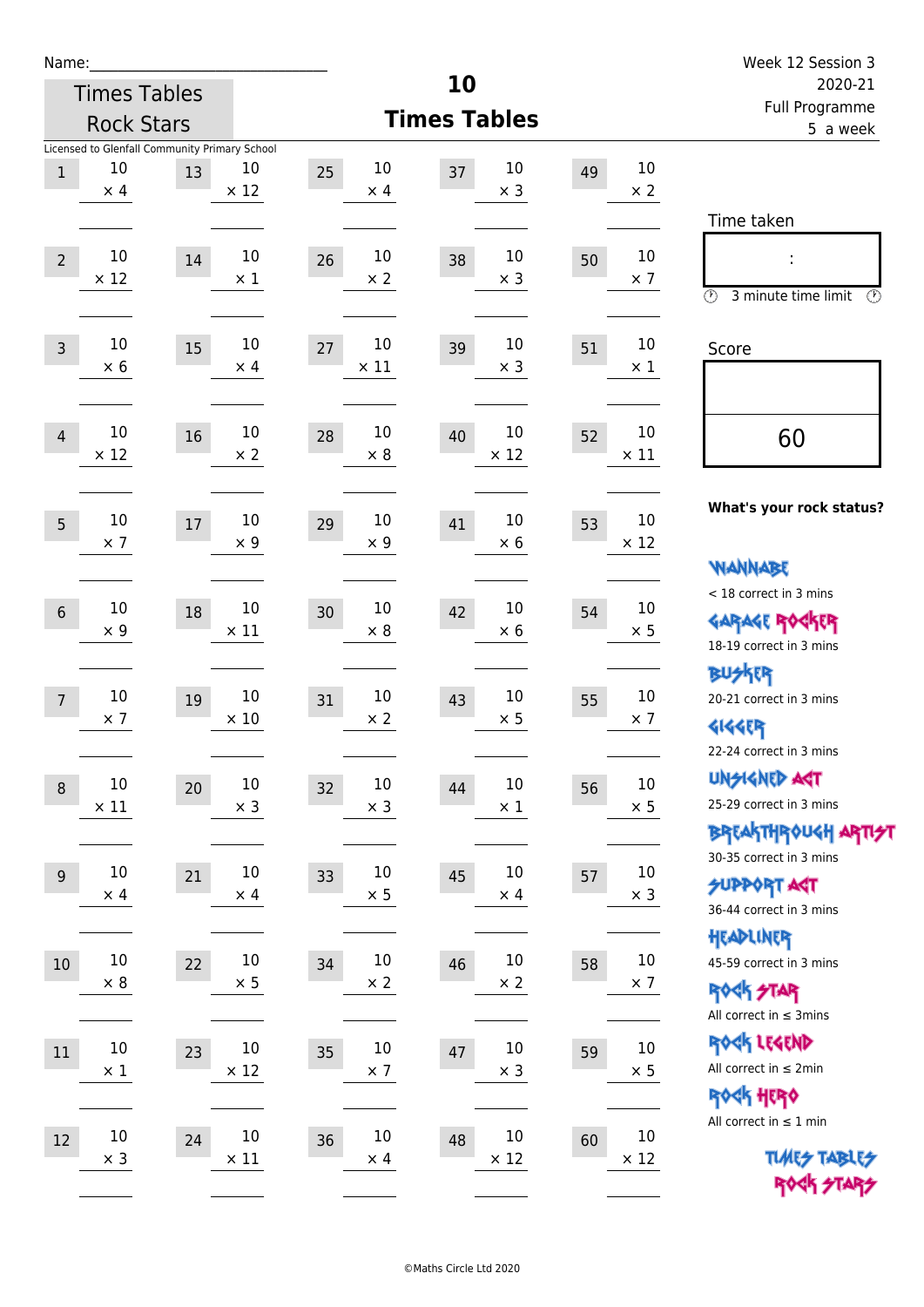| Name:           |                                               |    |                                   | Week 12 Session 4         |                 |                                                          |
|-----------------|-----------------------------------------------|----|-----------------------------------|---------------------------|-----------------|----------------------------------------------------------|
|                 | <b>Times Tables</b>                           |    | 10                                | 2020-21<br>Full Programme |                 |                                                          |
|                 | <b>Rock Stars</b>                             |    | <b>Times Tables</b>               | 5 a week                  |                 |                                                          |
|                 | Licensed to Glenfall Community Primary School |    |                                   |                           |                 |                                                          |
| $\mathbf{1}$    | $80 \div 10 =$                                | 21 | $120 \div 10 =$                   | 41                        | $30 \div 10 =$  |                                                          |
| $2^{\circ}$     | $30 \div 10 =$                                |    | $22 \t 10 \div 10 =$              | 42                        | $90 \div 10 =$  | Time taken                                               |
| 3 <sup>7</sup>  | $90 \div 10 =$                                | 23 | $90 \div 10 =$                    | 43                        | $110 \div 10 =$ |                                                          |
| 4               | $70 \div 10 =$                                | 24 | $30 \div 10 =$                    | 44                        | $20 \div 10 =$  | $\circled{1}$ 3 minute time limit $\circled{1}$<br>Score |
| 5               |                                               |    | $110 \div 10 = 25$ $30 \div 10 =$ | 45                        | $120 \div 10 =$ |                                                          |
| 6               | $110 \div 10 =$                               | 26 | $120 \div 10 =$                   | 46                        | $20 \div 10 =$  | 60                                                       |
| $7^{\circ}$     | $80 \div 10 =$                                | 27 | $60 \div 10 =$                    | 47                        | $100 \div 10 =$ | What's your rock status?                                 |
| 8               | $90 \div 10 =$                                |    | $28$ $70 \div 10 =$               | 48                        | $110 \div 10 =$ |                                                          |
| $9\phantom{.0}$ | $120 \div 10 =$                               |    | $29 \t100 \div 10 =$              | 49                        | $30 \div 10 =$  | <b>NANNABE</b><br>< 18 correct in 3 mins                 |
| 10 <sup>°</sup> | $50 \div 10 =$                                |    | $30 \t 20 \div 10 =$              | 50                        | $80 \div 10 =$  | <b>GARAGE ROCKER</b><br>18-19 correct in 3 mins          |
| 11              | $70 \div 10 =$                                |    | $31 \quad 110 \div 10 =$          | 51                        | $20 \div 10 =$  | <b>BUSKER</b><br>20-21 correct in 3 mins                 |
| 12              | $50 \div 10 =$                                | 32 | $20 \div 10 =$                    | 52                        | $50 \div 10 =$  | <b>4144ER</b><br>22-24 correct in 3 mins                 |
| 13              | $100 \div 10 =$                               | 33 | $120 \div 10 =$                   | 53                        | $90 \div 10 =$  | <b>UNSIGNED AST</b><br>25-29 correct in 3 mins           |
| 14              | $40 \div 10 =$                                | 34 | $40 \div 10 =$                    | 54                        | $40 \div 10 =$  | <b>BREAKTHROUGH ARTH</b><br>30-35 correct in 3 mins      |
| 15              | $80 \div 10 =$                                | 35 | $70 \div 10 =$                    | 55                        | $70 \div 10 =$  | <b>SUPPORT AGT</b><br>36-44 correct in 3 mins            |
| 16              | $70 \div 10 =$                                | 36 | $120 \div 10 =$                   | 56                        | $110 \div 10 =$ | HEADLINER<br>45-59 correct in 3 mins                     |
| 17              | $120 \div 10 =$                               | 37 | $100 \div 10 =$                   | 57                        | $30 \div 10 =$  | <b>ROCK STAR</b><br>All correct in $\leq$ 3mins          |
| 18              | $30 \div 10 =$                                | 38 | $80 \div 10 =$                    | 58                        | $80 \div 10 =$  | ROCK LEGEND<br>All correct in $\leq 2$ min               |
| 19              | $40 \div 10 =$                                | 39 | $90 \div 10 =$                    | 59                        | $90 \div 10 =$  | <b>ROCK HERO</b><br>All correct in $\leq 1$ min          |

**TIMES TABLES** ROCK STARS

20  $70 \div 10 =$  40  $40 \div 10 =$  60  $30 \div 10 =$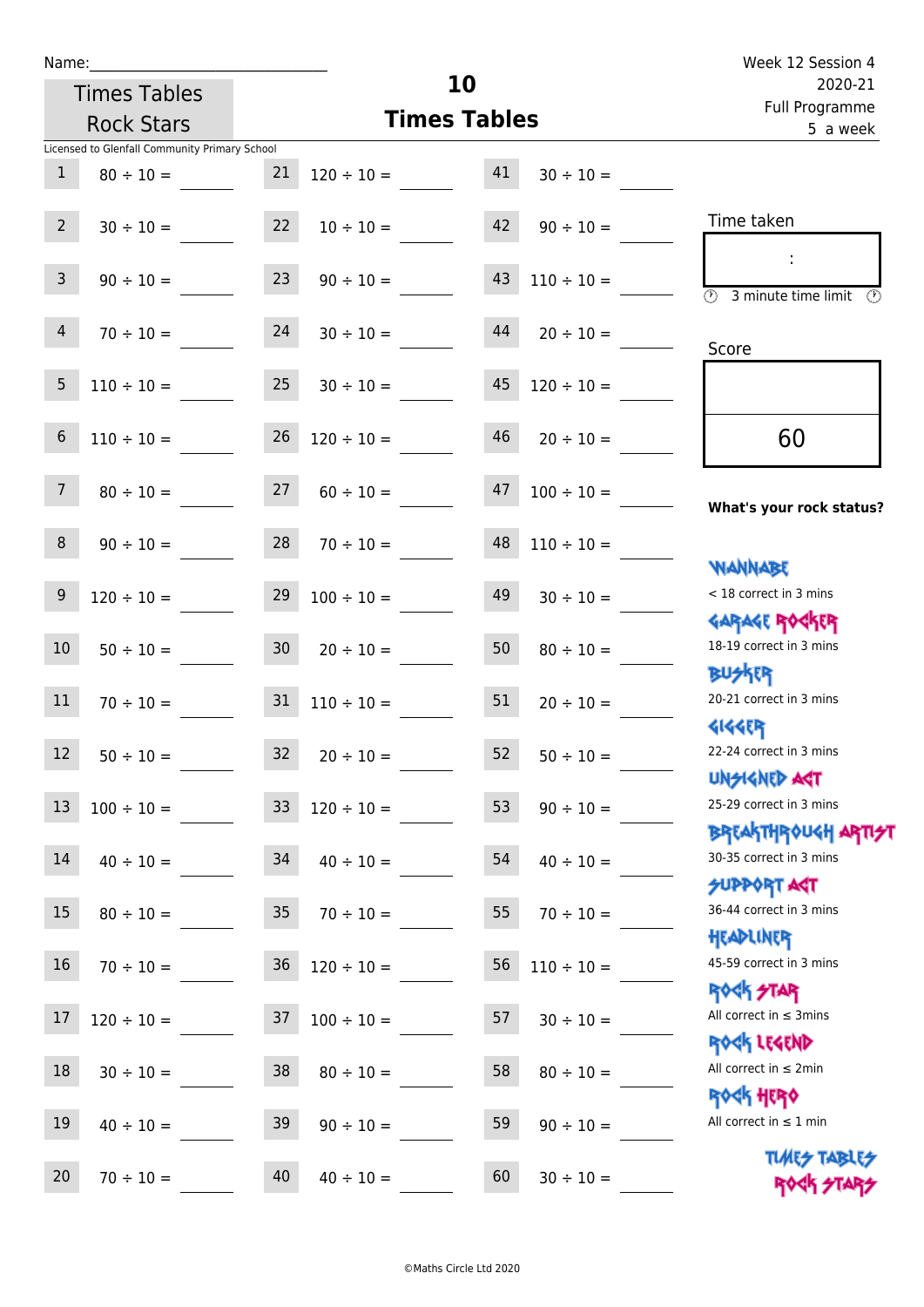| Week 12 Session 5                                                                               |                          |    | 10                  |                          |                   |                                               | Name:           |
|-------------------------------------------------------------------------------------------------|--------------------------|----|---------------------|--------------------------|-------------------|-----------------------------------------------|-----------------|
| 2020-21<br>Full Programme                                                                       |                          |    |                     | <b>Times Tables</b>      |                   |                                               |                 |
| 5 a week                                                                                        |                          |    | <b>Times Tables</b> |                          | <b>Rock Stars</b> |                                               |                 |
|                                                                                                 |                          |    |                     |                          |                   | Licensed to Glenfall Community Primary School |                 |
|                                                                                                 | $30 \div 10 =$           | 41 | $10 \times 2 =$     |                          | 21                | $10 \times 5 =$                               | $\mathbf{1}$    |
| Time taken                                                                                      | $42 \quad 100 \div 10 =$ |    |                     | $10 \times 7 =$          | 22                | $10 \times 10 =$                              | $2^{\circ}$     |
| $\sim$ 10 $\,$<br>$\overline{\textcircled{2}}$ 3 minute time limit $\overline{\textcircled{2}}$ | $20 \div 10 =$           | 43 |                     | $10 \times 1 =$          | 23                | $10 \times 3 =$                               | $\mathsf{3}$    |
| Score                                                                                           | $20 \div 10 =$           | 44 |                     | $10 \times 11 =$         | 24                | $10 \times 10 =$                              | $\overline{4}$  |
|                                                                                                 | $100 \div 10 =$          | 45 |                     | $10 \times 4 =$          | 25                | $10 \times 9 =$                               | 5 <sub>1</sub>  |
| 60                                                                                              | $80 \div 10 =$           | 46 |                     | $10 \times 5 =$          | 26                | $10 \times 8 =$                               | 6 <sup>1</sup>  |
| Add up your time                                                                                | $47 \t10 \div 10 =$      |    |                     | $27 \t 10 \times 5 =$    |                   | $10 \times 5 =$                               | 7 <sup>7</sup>  |
| <b>Mins</b><br><b>S1 S1</b>                                                                     | $90 \div 10 =$           | 48 |                     | $10 \times 8 =$          | 28                | $10 \times 6 =$                               | 8               |
| S3                                                                                              | $90 \div 10 =$           | 49 |                     | $10 \times 7 =$          | 29                | $10 \times 7 =$                               | 9 <sub>o</sub>  |
|                                                                                                 | $60 \div 10 =$           | 50 |                     | $10 \times 12 =$         | 30 <sup>°</sup>   | $10 \times 7 =$                               | 10 <sup>°</sup> |
| S5<br>Total                                                                                     | $20 \div 10 =$           | 51 |                     | $90 \div 10 =$           | 31                | $10 \times 6 =$                               | 11              |
| <b>Secs</b>                                                                                     | $70 \div 10 =$           | 52 |                     | $60 \div 10 =$           | 32                | $10 \times 8 =$                               | 12              |
| S2                                                                                              | $20 \div 10 =$           | 53 |                     | $70 \div 10 =$           | 33 <sup>°</sup>   | $10 \times 8 =$                               | 13              |
|                                                                                                 | $20 \div 10 =$           | 54 |                     | $70 \div 10 =$           | 34                | $10 \times 3 =$                               | 14              |
| S5<br>Total                                                                                     | $10 \div 10 =$           | 55 |                     | $35 \t 10 \div 10 =$     |                   | $10 \times 7 =$                               | 15              |
| Add up your score                                                                               | $56 \quad 110 \div 10 =$ |    |                     | $36 \t 10 \div 10 =$     |                   | $10 \times 1 =$                               | 16 <sup>1</sup> |
|                                                                                                 | $57 \t20 \div 10 =$      |    |                     | $37 \quad 120 \div 10 =$ |                   | $10 \times 12 =$                              | 17              |
|                                                                                                 | $80 \div 10 =$           | 58 |                     | $38 \t 10 \div 10 =$     |                   | $10 \times 10 =$                              | 18              |
| S5                                                                                              | $30 \div 10 =$           | 59 |                     | $39 \quad 100 \div 10 =$ |                   | $10 \times 3 =$                               | 19              |
| Total $\_\_$                                                                                    | $60 \quad 100 \div 10 =$ |    |                     | $40 \quad 120 \div 10 =$ |                   | $10 \times 1 =$                               | 20 <sub>2</sub> |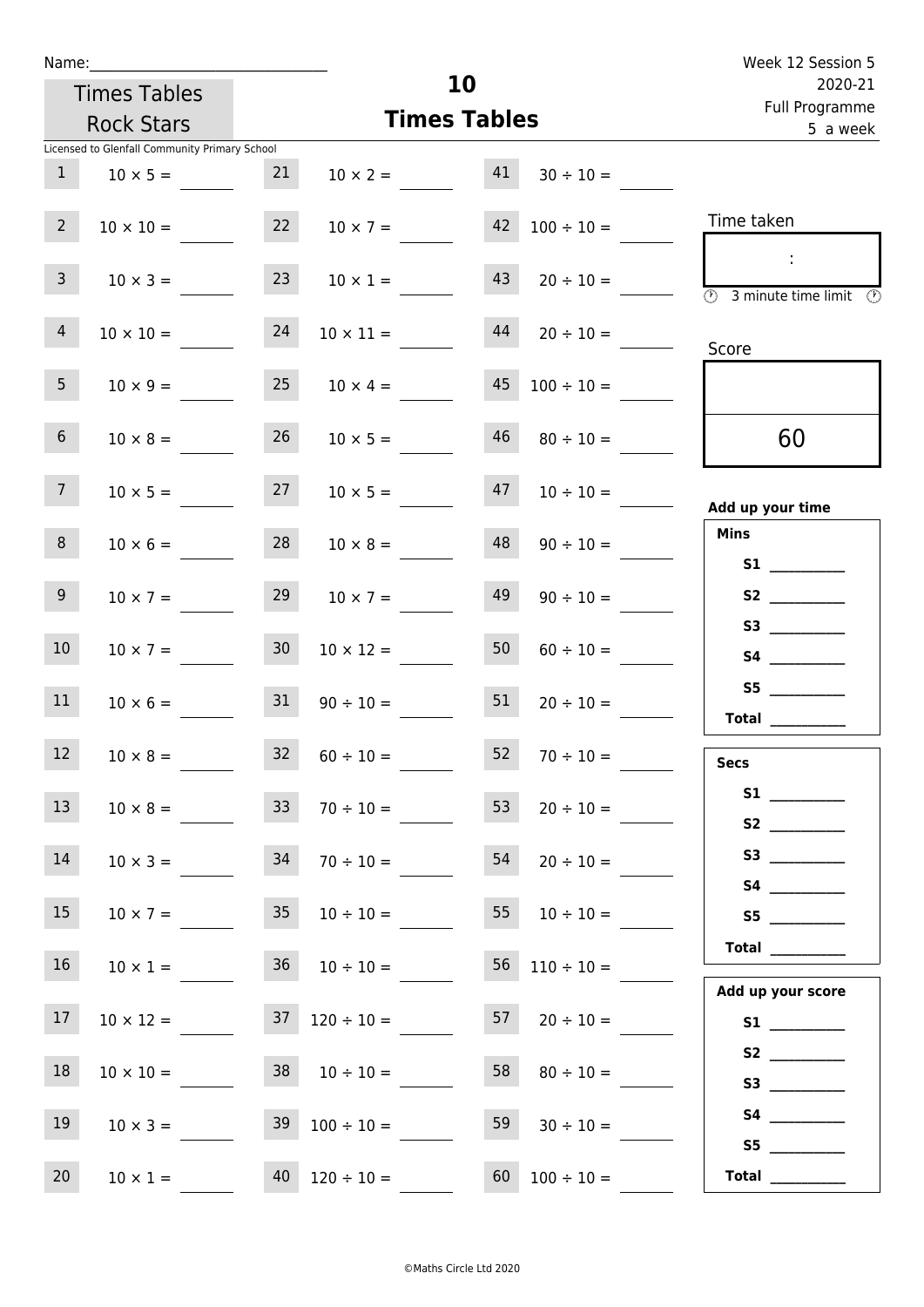| Week 13 Session 1                                                  |                  |                     |                  |                     | Name:                                         |                 |  |  |  |  |  |  |
|--------------------------------------------------------------------|------------------|---------------------|------------------|---------------------|-----------------------------------------------|-----------------|--|--|--|--|--|--|
| 2020-21                                                            |                  | 8,9,10              |                  | <b>Times Tables</b> |                                               |                 |  |  |  |  |  |  |
| Full Programme<br>5 a week                                         |                  | <b>Times Tables</b> |                  | <b>Rock Stars</b>   |                                               |                 |  |  |  |  |  |  |
|                                                                    |                  |                     |                  |                     | Licensed to Glenfall Community Primary School |                 |  |  |  |  |  |  |
|                                                                    | $8 \times 9 =$   | 41                  | $10 \times 1 =$  | 21                  | $10 \times 7 =$                               | 1               |  |  |  |  |  |  |
| Time taken                                                         | $3 \times 8 =$   | 42                  | $8 \times 4 =$   | 22                  | $8 \times 1 =$                                | 2 <sup>7</sup>  |  |  |  |  |  |  |
| $\overline{(\mathcal{V})}$<br>3 minute time limit<br>$\mathcal{O}$ | $12 \times 10 =$ | 43                  | $9 \times 4 =$   | 23                  | $10 \times 3 =$                               | $\mathbf{3}$    |  |  |  |  |  |  |
| Score                                                              | $12 \times 8 =$  | 44                  | $10 \times 4 =$  | 24                  | $8 \times 1 =$                                | $\overline{4}$  |  |  |  |  |  |  |
|                                                                    | $9 \times 8 =$   | 45                  | $8 \times 2 =$   | 25                  | $10 \times 7 =$                               | 5 <sub>1</sub>  |  |  |  |  |  |  |
| 60                                                                 | $2 \times 10 =$  | 46                  | $10 \times 4 =$  | 26                  | $10 \times 1 =$                               | 6 <sup>1</sup>  |  |  |  |  |  |  |
| What's your rock status?                                           | $7 \times 10 =$  | 47                  | $9 \times 7 =$   | 27                  | $10 \times 4 =$                               | 7 <sup>7</sup>  |  |  |  |  |  |  |
| <b>NANNABE</b>                                                     | $2 \times 8 =$   | 48                  | $10 \times 10 =$ | 28                  | $10 \times 12 =$                              | 8               |  |  |  |  |  |  |
| < 18 correct in 3 mins<br><b>GARAGE ROGKER</b>                     | $10 \times 10 =$ | 49                  | $9 \times 4 =$   | 29                  | $9 \times 9 =$                                | 9 <sub>o</sub>  |  |  |  |  |  |  |
| 18-19 correct in 3 mins<br><b>BUSKER</b>                           | $3 \times 9 =$   | 50                  | $9 \times 4 =$   | 30 <sub>o</sub>     | $10 \times 7 =$                               | 10 <sup>°</sup> |  |  |  |  |  |  |
| 20-21 correct in 3 mins<br><b>4144EP</b>                           | $12 \times 8 =$  | 51                  | $4 \times 9 =$   | 31                  | $8 \times 2 =$                                | 11              |  |  |  |  |  |  |
| 22-24 correct in 3 mins<br><b>UNSIGNED AST</b>                     | $12 \times 9 =$  | 52                  | $10 \times 9 =$  | 32                  | $9 \times 5 =$                                | 12              |  |  |  |  |  |  |
| 25-29 correct in 3 mins<br><b>BREAKTHROUGH ARTI<del>S</del>T</b>   | $12 \times 9 =$  | 53                  | $12 \times 10 =$ | 33 <sup>°</sup>     | $10 \times 2 =$                               | 13              |  |  |  |  |  |  |
| 30-35 correct in 3 mins<br><b>SUPPORT AGT</b>                      | $11 \times 10 =$ | 54                  | $2 \times 8 =$   | 34                  | $8 \times 5 =$                                | 14              |  |  |  |  |  |  |
| 36-44 correct in 3 mins<br>HEADLINER                               | $11 \times 9 =$  | 55                  | $3 \times 8 =$   | 35                  | $8 \times 4 =$                                | 15              |  |  |  |  |  |  |
| 45-59 correct in 3 mins<br><b>ROCK STAR</b>                        | $6 \times 10 =$  | 56                  | $6 \times 9 =$   | 36                  | $8 \times 11 =$                               | 16              |  |  |  |  |  |  |
| All correct in $\leq$ 3mins<br>ROCK LEGEND                         | $3 \times 8 =$   | 57                  | $9 \times 10 =$  | 37                  | $8 \times 2 =$                                | 17              |  |  |  |  |  |  |
| All correct in $\leq 2$ min<br><b>ROCK HERO</b>                    | $9 \times 9 =$   | 58                  | $3 \times 9 =$   | 38                  | $10 \times 12 =$                              | 18              |  |  |  |  |  |  |
| All correct in $\leq 1$ min<br><b>TUARS TABLES</b>                 | $5 \times 8 =$   | 59                  | $12 \times 8 =$  | 39                  | $10 \times 7 =$                               | 19              |  |  |  |  |  |  |
| ROCK STARS                                                         | $8 \times 10 =$  | 60                  | $4 \times 10 =$  | 40                  | $10 \times 5 =$                               | 20              |  |  |  |  |  |  |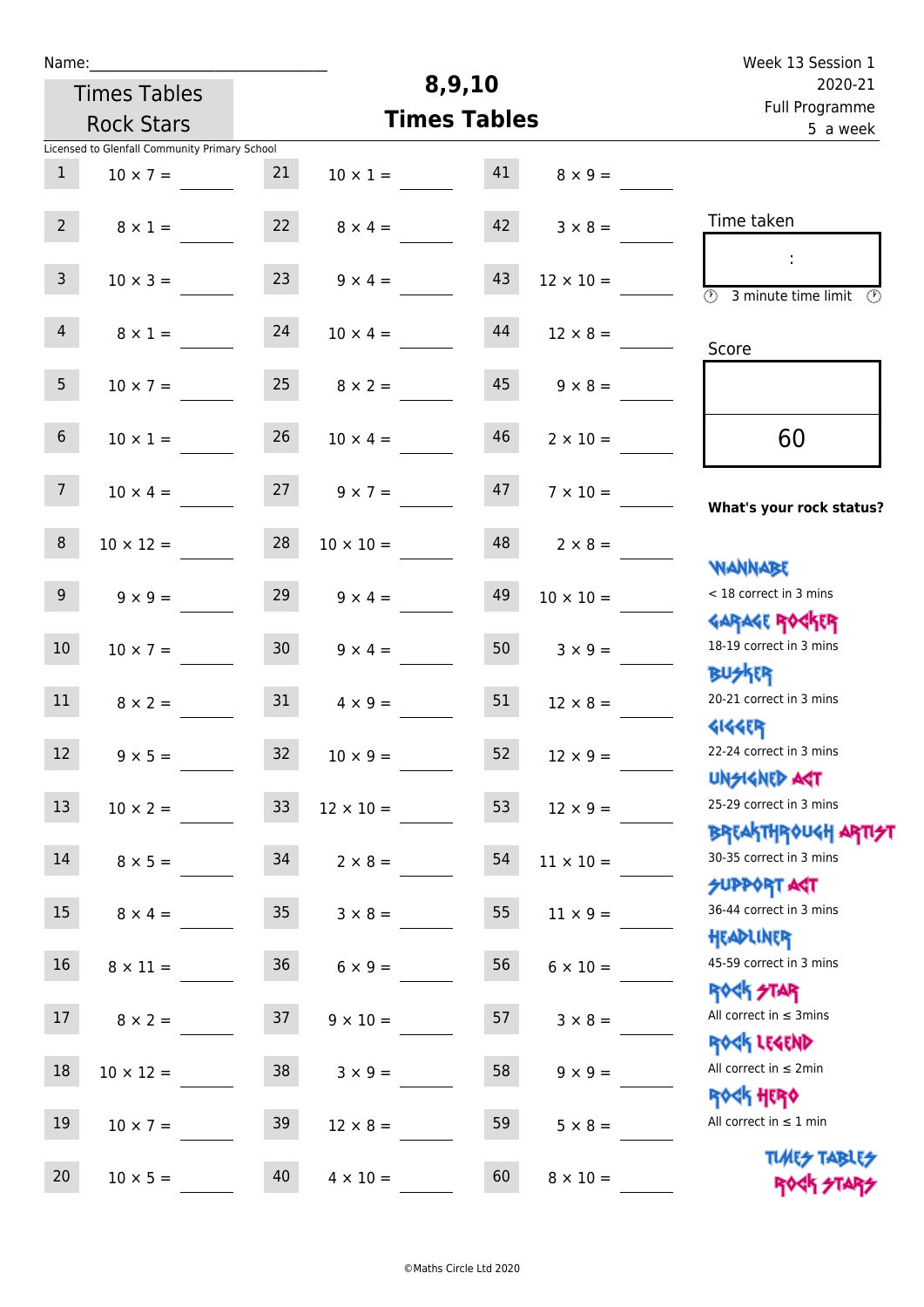| Name:          |                                               |        |                        |                        |                      |                | Week 13 Session 2                                                       |
|----------------|-----------------------------------------------|--------|------------------------|------------------------|----------------------|----------------|-------------------------------------------------------------------------|
|                | <b>Times Tables</b>                           |        |                        |                        | 8,9,10               |                | 2020-21                                                                 |
|                | <b>Rock Stars</b>                             |        |                        |                        | <b>Times Tables</b>  |                | <b>Full Programme</b><br>5 a week                                       |
|                | Licensed to Glenfall Community Primary School |        |                        |                        |                      |                |                                                                         |
| $\mathbf 1$    |                                               | 13     |                        | 25                     | $37\,$               | 49             |                                                                         |
|                | 10<br>80                                      |        | 54<br>9                | $20\,$<br>$10\,$       | 56<br>8              | $10\,$<br>90   |                                                                         |
|                |                                               |        |                        |                        |                      |                | Time taken                                                              |
| $\overline{2}$ |                                               | 14     |                        | 26                     | 38                   | 50             |                                                                         |
|                | 32<br>8                                       |        | 88<br>8                | 9<br>$\boldsymbol{9}$  | $16\,$<br>8          | 8<br>96        | $\circledcirc$<br>3 minute time limit<br>$\circled{r}$                  |
|                |                                               |        |                        |                        |                      |                |                                                                         |
| $\mathsf 3$    |                                               | $15\,$ |                        | 27                     | 39                   | 51             | Score                                                                   |
|                | $110\,$<br>$10\,$                             |        | 81<br>$\boldsymbol{9}$ | 56<br>8                | 48<br>8              | 8<br>40        |                                                                         |
|                |                                               |        |                        |                        |                      |                |                                                                         |
| $\overline{4}$ |                                               | 16     |                        | 28                     | 40                   | 52             | 60                                                                      |
|                | 72<br>9                                       |        | $20\,$<br>$10\,$       | 32<br>$\, 8$           | ${\bf 80}$<br>8      | $10\,$<br>40   |                                                                         |
|                |                                               |        |                        |                        |                      |                |                                                                         |
| 5              |                                               | 17     |                        | 29                     | 41                   | 53             | What's your rock status?                                                |
|                | 20<br>10                                      |        | 27<br>$\boldsymbol{9}$ | 70<br>$10\,$           | 32<br>8              | $10\,$<br>40   |                                                                         |
|                |                                               |        |                        |                        |                      |                | WANNABE                                                                 |
| $6\phantom{1}$ |                                               | 18     |                        | 30                     | 42                   | 54             | < 18 correct in 3 mins                                                  |
|                |                                               |        |                        |                        |                      |                | GARAGE ROG                                                              |
|                | 72<br>8                                       |        | 110<br>$10\,$          | 99<br>$\boldsymbol{9}$ | 64<br>8              | 16<br>8        | 18-19 correct in 3 mins                                                 |
|                |                                               |        |                        |                        |                      |                | BUSKER                                                                  |
| $\overline{7}$ |                                               | 19     |                        | 31                     | 43                   | 55             | 20-21 correct in 3 mins                                                 |
|                | 32<br>8                                       |        | 48<br>8                | 30<br>$10\,$           | 88<br>8              | 60<br>$10\,$   | <b>4144EP</b><br>22-24 correct in 3 mins                                |
|                |                                               |        |                        |                        |                      |                | <b>UNGIGNED ART</b>                                                     |
| 8              |                                               | $20\,$ |                        | 32                     | 44                   | 56             | 25-29 correct in 3 mins                                                 |
|                | 9<br>9                                        |        | 100<br>$10\,$          | $\boldsymbol{9}$<br>54 | 54<br>9 <sup>1</sup> | 8<br>80        | <b>BREAKTHROUGH</b>                                                     |
|                |                                               |        |                        |                        |                      |                | 30-35 correct in 3 mins                                                 |
| 9              |                                               | 21     |                        | 33                     | 45                   | 57             | <b>SUPPORT AGT</b>                                                      |
|                | 50<br>$10\,$                                  |        | 50<br>10               | 32<br>8                | 88<br>8              | $10\,$<br>20   | 36-44 correct in 3 mins                                                 |
|                |                                               |        |                        |                        |                      |                | HEADLINER                                                               |
| 10             |                                               | 22     |                        | 34                     | 46                   | 58             | 45-59 correct in 3 mins                                                 |
|                | 40<br>10                                      |        | 18<br>9                | 10<br>60               | 16<br>8              | $10\,$<br>20   | <b>ROCK STAR</b>                                                        |
|                |                                               |        |                        |                        |                      |                | All correct in $\leq$ 3mins                                             |
| 11             |                                               | 23     |                        | 35                     | 47                   | 59             | ROGK LEGEND                                                             |
|                | 120<br>10                                     |        | 27<br>9                | 60<br>$10\,$           | 24<br>8              | 8<br>80        | All correct in $\leq 2$ min                                             |
|                |                                               |        |                        |                        |                      |                | <b><h b="" her0<=""><br/>All correct in <math>\leq 1</math> min</h></b> |
| 12             |                                               | 24     |                        | 36                     | 48                   | 60             |                                                                         |
|                | 110<br>$10\,$                                 |        | 80<br>8                | 96<br>8                | $72\,$<br>8          | $10\,$<br> 100 | <b>TLARS</b>                                                            |
|                |                                               |        |                        |                        |                      |                |                                                                         |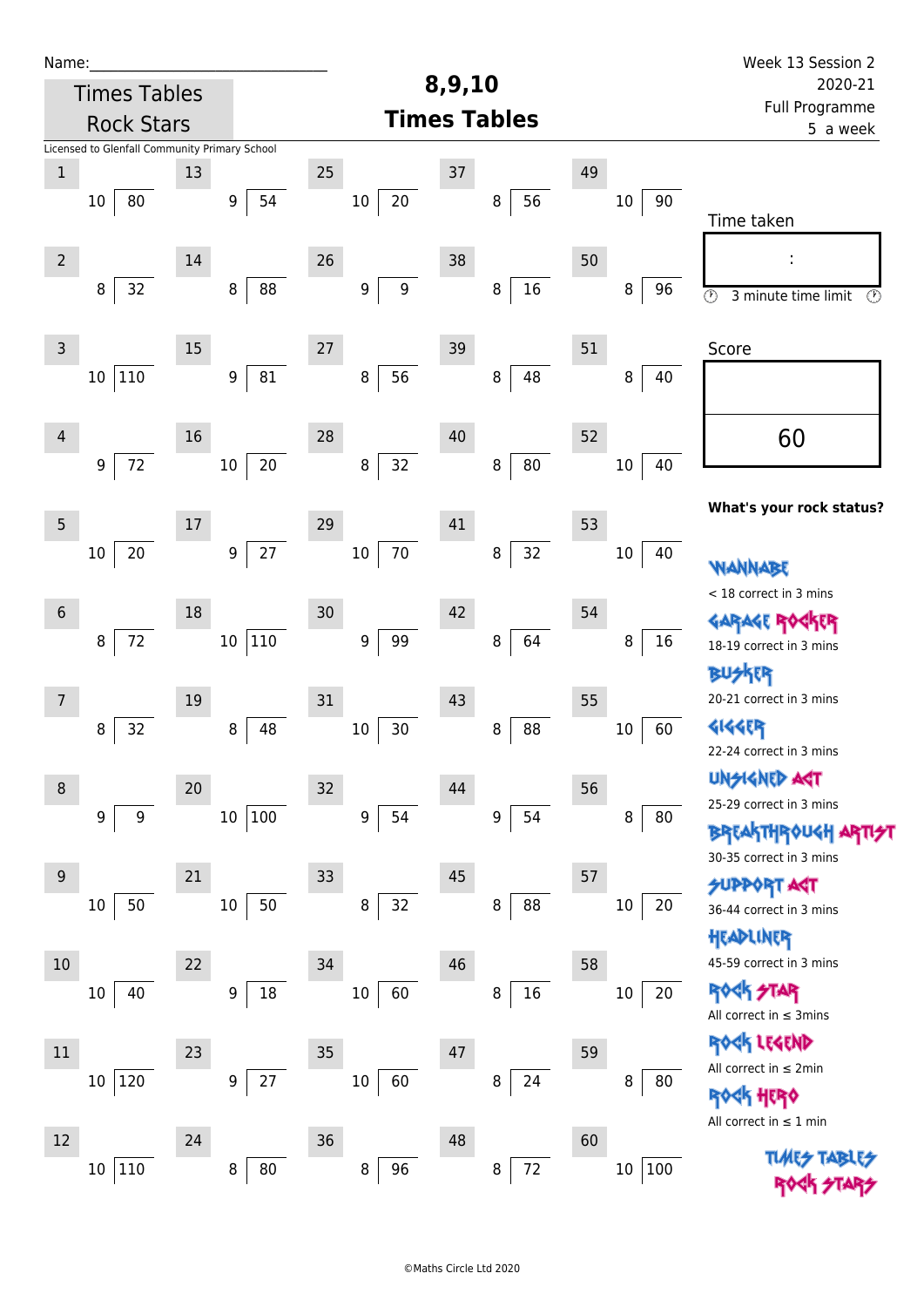| Week 13 Session 3                                                                       |                                |    |                            |                        |                                |                                                     |                  | Name:          |  |  |  |
|-----------------------------------------------------------------------------------------|--------------------------------|----|----------------------------|------------------------|--------------------------------|-----------------------------------------------------|------------------|----------------|--|--|--|
| 2020-21                                                                                 |                                |    | 8,9,10                     |                        |                                | <b>Times Tables</b>                                 |                  |                |  |  |  |
| Full Programme<br>5 a week                                                              |                                |    | <b>Times Tables</b>        |                        |                                | <b>Rock Stars</b>                                   |                  |                |  |  |  |
|                                                                                         | 10<br>$\times$ 10              | 49 | 8<br>37<br>$\times 2$      | 8<br>25<br>$\times$ 9  | 8<br>$\times$ 4                | Licensed to Glenfall Community Primary School<br>13 | 8<br>$\times$ 4  | $\,1$          |  |  |  |
| Time taken<br>İ,<br>$\circled{r}$<br>3 minute time limit<br>⊕                           | 8<br>$\times$ 3                | 50 | 8<br>38<br>$\times$ 9      | 10<br>26<br>$\times$ 1 | 9<br>$\times 2$                | $14\,$                                              | 8<br>$\times$ 12 | $\overline{2}$ |  |  |  |
| Score                                                                                   | 10<br>$\times$ 4               | 51 | 8<br>39<br>$\times$ 9      | 8<br>27<br>$\times$ 10 | 8<br>$\times$ 12               | 15                                                  | 10<br>$\times$ 4 | $\overline{3}$ |  |  |  |
| 60                                                                                      | 10<br>$\times$ 7               | 52 | 9<br>40<br>$\times 6$      | 8<br>28<br>$\times$ 12 | 9<br>$\times 8$                | 16                                                  | 10<br>$\times$ 7 | $\overline{4}$ |  |  |  |
| What's your rock status?<br><b>WANNABE</b>                                              | 10<br>$\times$ 12              | 53 | 9<br>41<br>$\times$ 3      | 8<br>29<br>$\times 8$  | 10<br>$\times$ 5               | 17                                                  | 10<br>$\times$ 7 | 5              |  |  |  |
| < 18 correct in 3 mins<br><b>GARAGE ROCKER</b><br>18-19 correct in 3 mins               | 8<br>$\times 6$                | 54 | 8<br>42<br>$\times 8$      | 10<br>30<br>$\times$ 5 | 10<br>$\times$ 4               | 18                                                  | 9<br>$\times$ 11 | $6\,$          |  |  |  |
| <b>BUSKRR</b><br>20-21 correct in 3 mins<br><b>4144EP</b><br>22-24 correct in 3 mins    | 10<br>$\times$ 2               | 55 | 10<br>43<br>$\times$ 3     | 8<br>31<br>$\times$ 3  | $10\,$<br>$\times 2$           | 19                                                  | 9<br>$\times$ 12 | $\overline{7}$ |  |  |  |
| <b>UNSIGNED AGT</b><br>25-29 correct in 3 mins<br><b>BREAKTHROUGH ARTI<del>S</del>T</b> | $\overline{9}$<br>$\times$ 10  | 56 | 9<br>44<br>$\times$ 12     | 8<br>32<br>$\times$ 8  | $10\,$<br>$\times$ 9           | 20                                                  | 9<br>$\times$ 9  | $\, 8$         |  |  |  |
| 30-35 correct in 3 mins<br><b>SUPPORT ART</b><br>36-44 correct in 3 mins                | 10<br>$\times$ 11              | 57 | $10\,$<br>45<br>$\times$ 5 | 8<br>33<br>$\times$ 10 | 8<br>$\times$ 7                | 21                                                  | 9<br>$\times$ 1  | 9              |  |  |  |
| HEADLINER<br>45-59 correct in 3 mins<br><b>ROCK STAR</b><br>All correct in $\leq$ 3mins | $\boldsymbol{9}$<br>$\times$ 7 | 58 | 8<br>46<br>$\times$ 10     | 9<br>34<br>$\times 6$  | $10\,$<br>$\times$ 12          | 22                                                  | 9<br>$\times$ 5  | $10\,$         |  |  |  |
| ROCK LEGEND<br>All correct in $\leq 2$ min<br>ROCK HERO                                 | $\boldsymbol{9}$<br>$\times$ 4 | 59 | 9<br>47<br>$\times$ 8      | 10<br>35<br>$\times$ 6 | $\boldsymbol{9}$<br>$\times$ 6 | 23                                                  | 8<br>$\times$ 7  | $11\,$         |  |  |  |
| All correct in $\leq 1$ min<br><b>TUARS TABLES</b><br>ROCK STARS                        | 8<br>$\times$ 10               | 60 | 9<br>48<br>$\times$ 6      | 9<br>36<br>$\times$ 9  | $\boldsymbol{9}$<br>$\times$ 6 | 24                                                  | 9<br>$\times$ 8  | $12\,$         |  |  |  |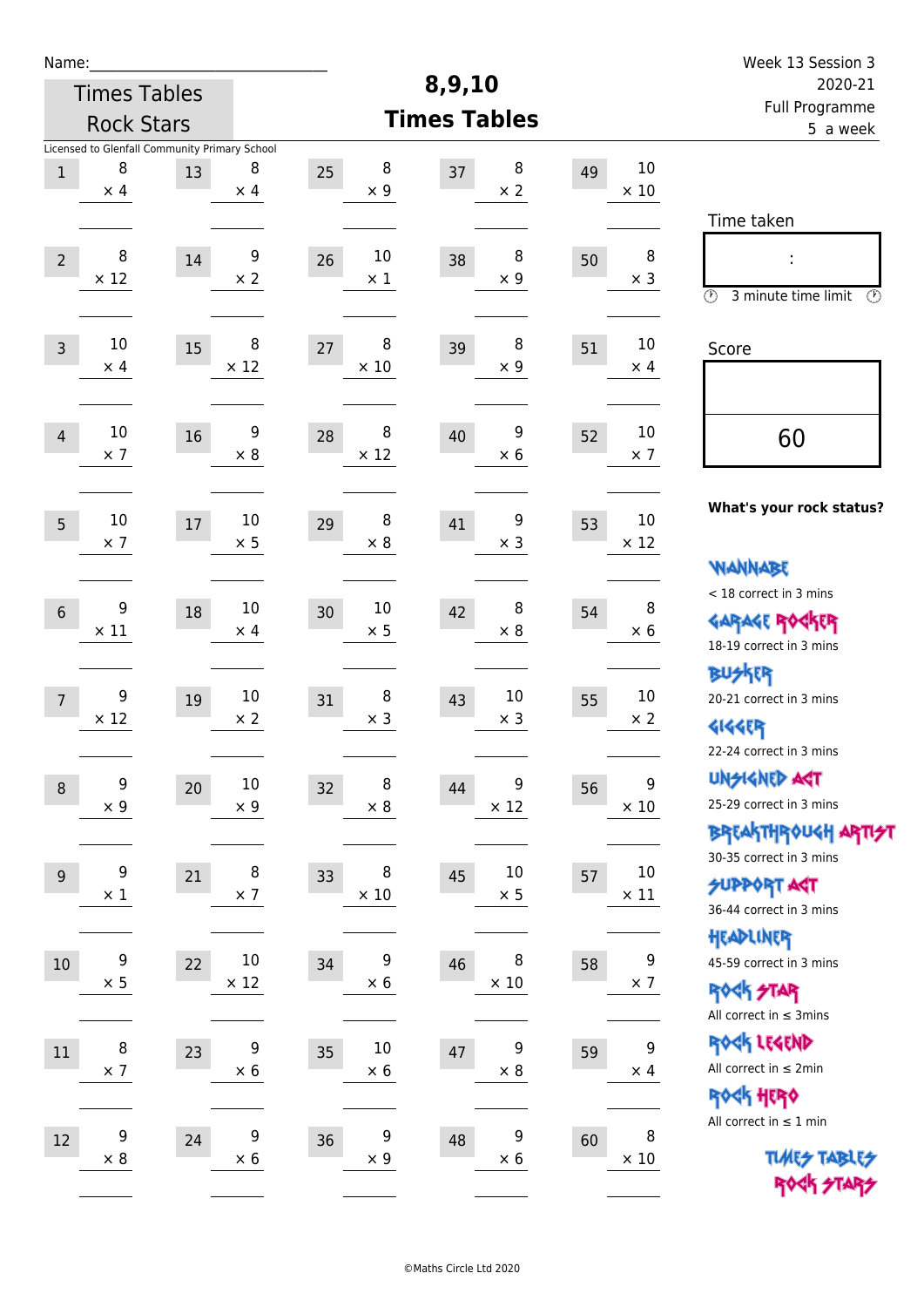| Week 13 Session 4                                                |                      |                     |                     |                 |                                               | Name:          |  |  |  |  |
|------------------------------------------------------------------|----------------------|---------------------|---------------------|-----------------|-----------------------------------------------|----------------|--|--|--|--|
| 2020-21                                                          |                      | 8,9,10              |                     |                 | <b>Times Tables</b>                           |                |  |  |  |  |
| Full Programme<br>5 a week                                       |                      | <b>Times Tables</b> |                     |                 | <b>Rock Stars</b>                             |                |  |  |  |  |
|                                                                  |                      |                     |                     |                 | Licensed to Glenfall Community Primary School |                |  |  |  |  |
|                                                                  | $72 \div 8 =$        | 41                  | $8 \div 8 =$        | 21              | $90 \div 10 =$                                | $\mathbf{1}$   |  |  |  |  |
| Time taken                                                       | $27 \div 9 =$        | 42                  | $48 \div 8 =$       | 22              | $27 \div 9 =$                                 | $2^{\circ}$    |  |  |  |  |
| $\overline{\mathcal{O}}$<br>3 minute time limit<br>$\odot$       | $54 \div 9 =$        | 43                  | $63 \div 9 =$       | 23              | $50 \div 10 =$                                | $\mathsf{3}$   |  |  |  |  |
| Score                                                            | $100 \div 10 =$      | 44                  | $63 ÷ 9 =$          | 24              | $110 \div 10 =$                               | $\overline{4}$ |  |  |  |  |
|                                                                  | $96 \div 8 =$        | 45                  | $64 \div 8 =$       | 25              | $56 \div 8 =$                                 | 5 <sub>1</sub> |  |  |  |  |
| 60                                                               | $36 \div 9 =$        | 46                  | $90 \div 9 =$       | 26              | $72 \div 8 =$                                 | 6 <sup>1</sup> |  |  |  |  |
| What's your rock status?                                         | $90 \div 9 =$        | 47                  | $9 \div 9 =$        | 27              | $90 \div 10 =$                                | 7 <sup>1</sup> |  |  |  |  |
|                                                                  | $99 \div 9 =$        | 48                  | $90 \div 9 =$       | 28              | $63 \div 9 =$                                 | 8              |  |  |  |  |
| WANNABE<br>< 18 correct in 3 mins                                | $24 \div 8 =$        | 49                  | $81 \div 9 =$       | 29              | $108 \div 9 =$                                | 9              |  |  |  |  |
| <b>GARAGE ROCKER</b><br>18-19 correct in 3 mins                  | $110 \div 10 =$      | 50                  | $64 \div 8 =$       | 30 <sub>o</sub> | $24 \div 8 =$                                 | 10             |  |  |  |  |
| <b>BUSKRR</b><br>20-21 correct in 3 mins                         | $90 \div 9 =$        | 51                  | $80 \div 10 =$      | 31              | $60 \div 10 =$                                | 11             |  |  |  |  |
| <b>4144EP</b><br>22-24 correct in 3 mins<br><b>UNSIGNED AST</b>  | $52 \t 20 \div 10 =$ |                     | $32 \t 88 \div 8 =$ |                 | $12 \quad 110 \div 10 =$                      |                |  |  |  |  |
| 25-29 correct in 3 mins<br><b>BREAKTHROUGH ARTI<del>S</del>T</b> | $45 \div 9 =$        | 53                  | $96 \div 8 =$       | 33 <sup>°</sup> | $30 \div 10 =$                                | 13             |  |  |  |  |
| 30-35 correct in 3 mins<br><b>SUPPORT ANT</b>                    | $54 \div 9 =$        | 54                  | $40 \div 10 =$      | 34              | $90 \div 10 =$                                | 14             |  |  |  |  |
| 36-44 correct in 3 mins<br>HEADLINER                             | $48 \div 8 =$        | 55                  | $81 \div 9 =$       | 35              | $9 \div 9 =$                                  | 15             |  |  |  |  |
| 45-59 correct in 3 mins                                          | $90 \div 9 =$        | 56                  | $60 \div 10 =$      | 36              | $10 \div 10 =$                                | 16             |  |  |  |  |
| <b>ROCK STAR</b><br>All correct in $\leq$ 3mins                  | $30 \div 10 =$       | 57                  | $45 \div 9 =$       | 37              | $80 \div 8 =$                                 | 17             |  |  |  |  |
| ROCK LEGEND<br>All correct in $\leq 2$ min                       | $96 \div 8 =$        | 58                  | $108 \div 9 =$      | 38              | $99 \div 9 =$                                 | 18             |  |  |  |  |
| <b>ROCK HERO</b><br>All correct in $\leq 1$ min                  | $120 \div 10 =$      | 59                  | $50 \div 10 =$      | 39              | $48 \div 8 =$                                 | 19             |  |  |  |  |
| <b>TUARS TABLES</b><br>ROCK STARS                                | $40 \div 8 =$        | 60                  | $80 \div 10 =$      | 40              | $64 \div 8 =$                                 | 20             |  |  |  |  |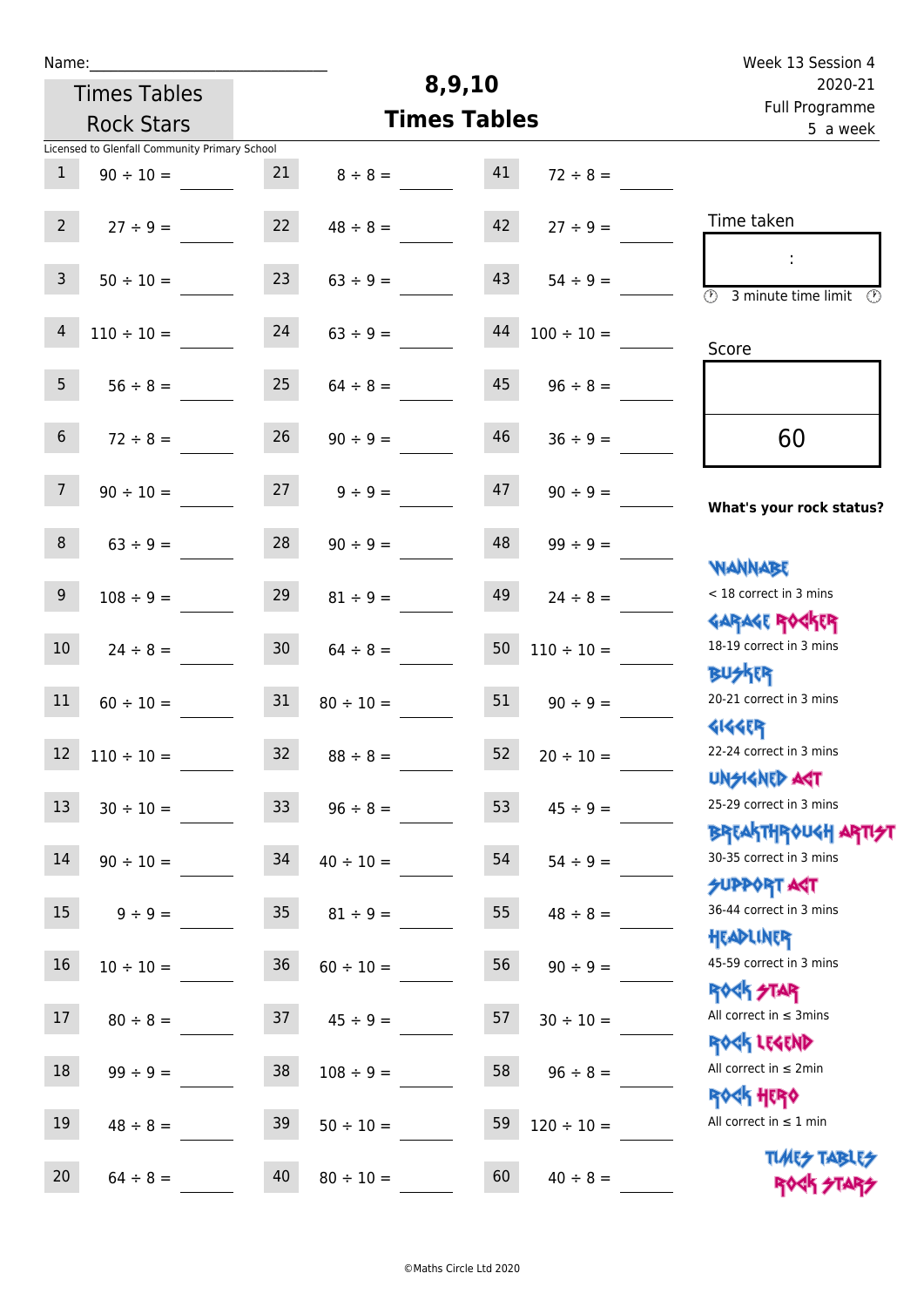| Week 13 Session 5                                                                          |                 | 8,9,10 |                      |                 |                                               |                  |  |  |  |
|--------------------------------------------------------------------------------------------|-----------------|--------|----------------------|-----------------|-----------------------------------------------|------------------|--|--|--|
| 2020-21<br>Full Programme                                                                  |                 |        |                      |                 | <b>Times Tables</b>                           |                  |  |  |  |
| 5 a week                                                                                   |                 |        | <b>Times Tables</b>  |                 | <b>Rock Stars</b>                             |                  |  |  |  |
|                                                                                            |                 |        |                      |                 | Licensed to Glenfall Community Primary School |                  |  |  |  |
|                                                                                            | $120 \div 10 =$ | 41     | $8 \times 2 =$       | 21              | $8 \times 8 =$                                | 1                |  |  |  |
| Time taken                                                                                 | $99 \div 9 =$   | 42     | $10 \times 7 =$      | 22              | $9 \times 5 =$                                | $2^{\circ}$      |  |  |  |
| $\ddot{\phantom{a}}$<br>$\overline{\textcircled{1}}$ 3 minute time limit $\textcircled{1}$ | $8 \div 8 =$    |        | $9 \times 12 =$      | 23              | $10 \times 6 =$                               | $\mathbf{3}$     |  |  |  |
| Score                                                                                      | $72 \div 8 =$   | 44     | $10 \times 12 =$     | 24              | $8 \times 5 =$                                | $\overline{4}$   |  |  |  |
|                                                                                            | $50 \div 10 =$  | 45     | $8 \times 4 =$       | 25              | $10 \times 3 =$                               | 5 <sub>1</sub>   |  |  |  |
| 60                                                                                         | $81 \div 9 =$   | 46     | $26 \t 8 \times 8 =$ |                 | $10 \times 9 =$                               | 6 <sup>1</sup>   |  |  |  |
| Add up your time                                                                           | $96 \div 8 =$   | 47     | $9 \times 12 =$      | 27              | $9 \times 1 =$                                | 7 <sup>7</sup>   |  |  |  |
| <b>Mins</b><br>S1                                                                          | $40 \div 10 =$  | 48     | $10 \times 12 =$     | 28              | $10 \times 10 =$                              | 8                |  |  |  |
|                                                                                            | $63 ÷ 9 =$      | 49     | $8 \times 1 =$       | 29              | $8 \times 6 =$                                | 9 <sup>1</sup>   |  |  |  |
|                                                                                            | $20 \div 10 =$  | 50     | $8 \times 4 =$       | 30 <sup>1</sup> | $10 \times 4 =$                               | 10 <sup>°</sup>  |  |  |  |
| S5<br><b>Total</b>                                                                         | $108 \div 9 =$  | 51     | $70 \div 10 =$       | 31              | $8 \times 8 =$                                | 11               |  |  |  |
| <b>Secs</b>                                                                                | $81 \div 9 =$   | 52     | $96 \div 8 =$        | $32$            | $8 \times 2 =$                                | 12               |  |  |  |
|                                                                                            | $56 \div 8 =$   | 53     | $27 \div 9 =$        | 33 <sup>°</sup> | $9 \times 7 =$                                | 13               |  |  |  |
| S3                                                                                         | $80 \div 8 =$   | 54     | $108 \div 9 =$       | 34              | $10 \times 1 =$                               | 14               |  |  |  |
| Total __________                                                                           | $80 \div 10 =$  | 55     | $90 \div 10 =$       | 35              | $10 \times 9 =$                               | 15               |  |  |  |
| Add up your score                                                                          | $54 \div 9 =$   | 56     | $36 \t 96 \div 8 =$  |                 | $10 \times 7 =$                               | 16 <sup>1</sup>  |  |  |  |
|                                                                                            | $24 \div 8 =$   | 57     | $110 \div 10 =$      | 37              | $9 \times 3 =$                                | 17 <sup>17</sup> |  |  |  |
|                                                                                            | $56 \div 8 =$   | 58     | $20 \div 10 =$       | 38              | $8 \times 9 =$                                | 18               |  |  |  |
|                                                                                            | $72 \div 9 =$   | 59     | $54 \div 9 =$        | 39              | $8 \times 5 =$                                | 19               |  |  |  |
| Total                                                                                      | $40 \div 8 =$   | 60     | $40 \div 8 =$        | 40              | $8 \times 7 =$                                | 20               |  |  |  |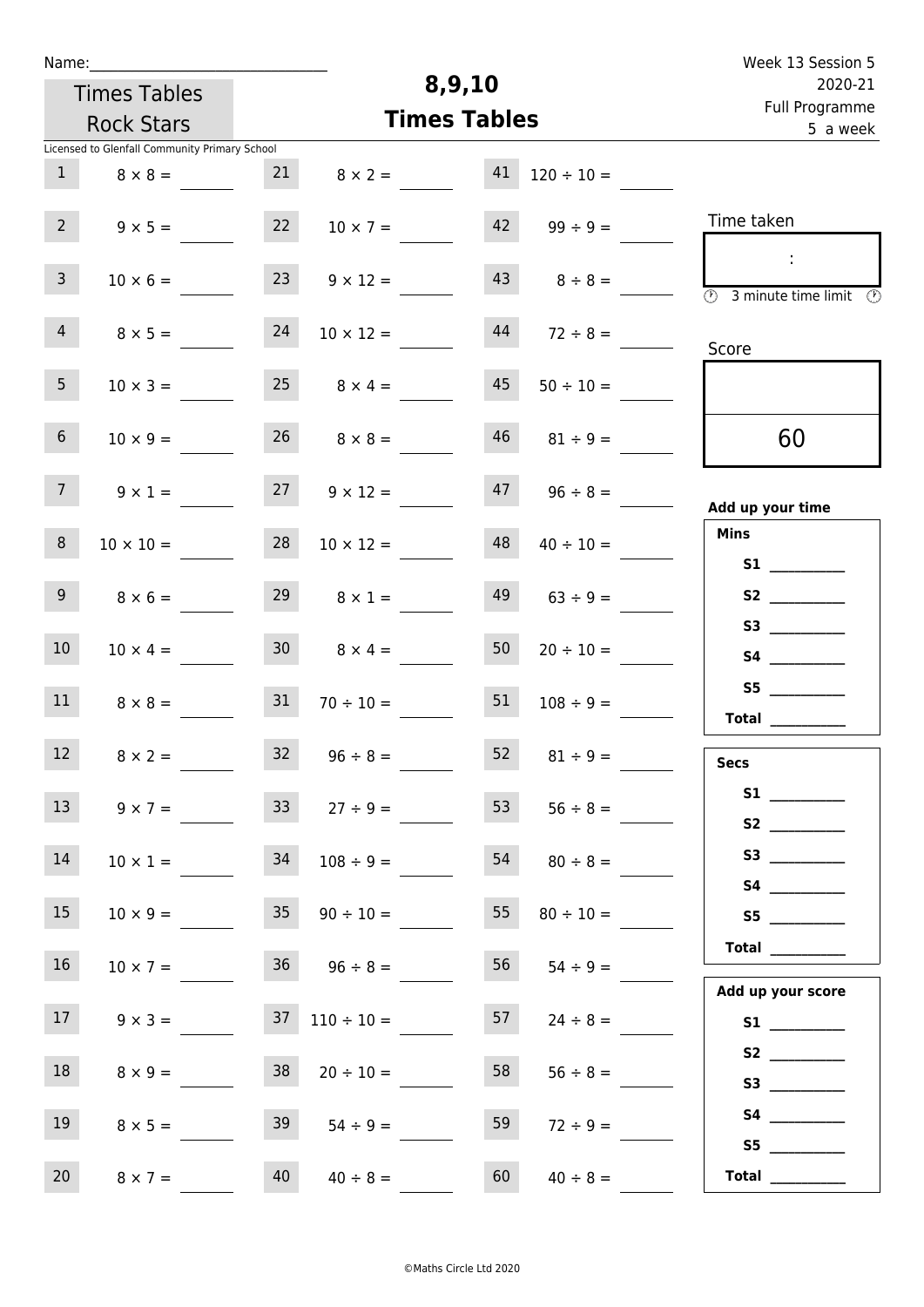| Name |  |  |  |
|------|--|--|--|
|      |  |  |  |

## **3,4,5,6,7,8,9,10**

Week 14 Session 1 Full Programme 2020-21

| 2020-21<br>Full Programme                                        | 3, 4, 5, 6, 7, 8, 9, 10 |                     | <b>Times Tables</b> |                 |                 |                                               |                 |
|------------------------------------------------------------------|-------------------------|---------------------|---------------------|-----------------|-----------------|-----------------------------------------------|-----------------|
| 5 a week                                                         |                         | <b>Times Tables</b> |                     |                 |                 | <b>Rock Stars</b>                             |                 |
|                                                                  |                         |                     |                     |                 |                 | Licensed to Glenfall Community Primary School |                 |
|                                                                  | $7 \times 8 =$          | 41                  | $9 \times 7 =$      |                 | 21              | $8 \times 7 =$                                | 1               |
| Time taken                                                       | $4 \times 10 =$         | 42                  |                     | $9 \times 10 =$ | 22              | $5 \times 12 =$                               | 2 <sup>7</sup>  |
| $\overline{(\mathcal{V})}$<br>3 minute time limit                | $12 \times 6 =$         | 43                  | $3 \times 6 =$      |                 | 23              | $7 \times 6 =$                                | 3 <sup>7</sup>  |
| Score                                                            | $11 \times 8 =$         | 44                  |                     | $10 \times 1 =$ | 24              | $4 \times 10 =$                               | 4               |
|                                                                  | $12 \times 9 =$         | 45                  | $3 \times 9 =$      |                 | 25              | $4 \times 6 =$                                | 5 <sub>1</sub>  |
| 60                                                               | $10 \times 9 =$         | 46                  | $6 \times 3 =$      |                 | 26              | $5 \times 3 =$                                | 6 <sup>1</sup>  |
| What's your rock status?                                         | $1 \times 4 =$          | 47                  | $7 \times 5 =$      |                 | 27              | $8 \times 4 =$                                | 7 <sup>7</sup>  |
| <b>NANNABE</b>                                                   | $3 \times 7 =$          | 48                  | $9 \times 7 =$      |                 | 28              | $8 \times 8 =$                                | 8               |
| < 18 correct in 3 mins<br><b>GARAGE ROCKER</b>                   | $2 \times 8 =$          | 49                  |                     | $7 \times 2 =$  | 29              | $10 \times 3 =$                               | 9 <sub>o</sub>  |
| 18-19 correct in 3 mins<br><b>BUSKER</b>                         | $10 \times 10 =$        | 50                  |                     | $10 \times 7 =$ | 30 <sub>2</sub> | $10 \times 11 =$                              | 10              |
| 20-21 correct in 3 mins<br><b>4144ER</b>                         | $8 \times 8 =$          | 51                  |                     | $11 \times 4 =$ | 31              | $6 \times 8 =$                                | 11              |
| 22-24 correct in 3 mins<br>UNSIGNED AGT                          | $8 \times 3 =$          | 52                  | $8 \times 5 =$      |                 | 32 <sup>2</sup> | $9 \times 8 =$                                | 12 <sup>°</sup> |
| 25-29 correct in 3 mins<br><b>BREAKTHROUGH ARTI<del>S</del>T</b> | $1 \times 5 =$          | 53                  |                     | $6 \times 9 =$  | 33 <sup>°</sup> | $3 \times 2 =$                                | 13              |
| 30-35 correct in 3 mins<br>SUPPORT ART                           | $4 \times 7 =$          | 54                  |                     | $12 \times 6 =$ | 34              | $5 \times 7 =$                                | 14              |
| 36-44 correct in 3 mins<br>HEADLINER                             | $10 \times 7 =$         | 55                  |                     | $7 \times 9 =$  | 35 <sub>1</sub> | $6 \times 10 =$                               | 15 <sub>1</sub> |
| 45-59 correct in 3 mins<br><b>ROCK STAR</b>                      | $10 \times 4 =$         | 56                  |                     | $10 \times 6 =$ | 36              | $5 \times 8 =$                                | 16 <sup>1</sup> |
| All correct in $\leq$ 3mins<br>ROCK LEGEND                       | $9 \times 10 =$         | 57                  |                     | $12 \times 5 =$ | 37              | $7 \times 6 =$                                | 17 <sup>2</sup> |
| All correct in $\leq 2$ min<br><b>ROCK HERO</b>                  | $7 \times 6 =$          | 58                  | $8 \times 6 =$      |                 | 38              | $10 \times 12 =$                              | 18              |
| All correct in $\leq 1$ min<br><b>TUARS TABLES</b>               | $11 \times 5 =$         | 59                  | $4 \times 7 =$      |                 | 39              | $7 \times 10 =$                               | 19              |
| ROCK STA                                                         | $11 \times 7 =$         | 60                  |                     | $11 \times 9 =$ | 40              | $8 \times 10 =$                               | 20              |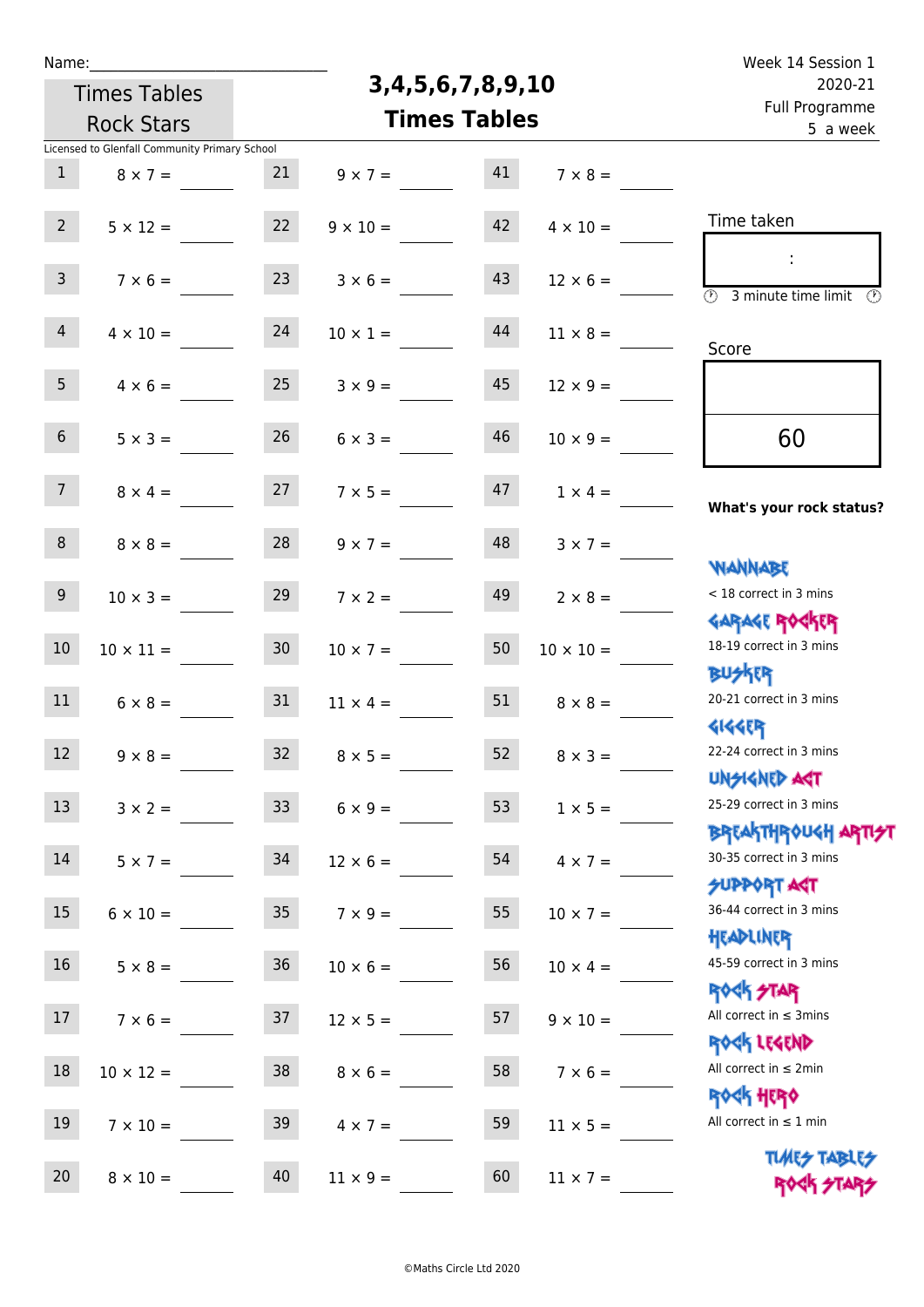| Name:          |                                               |        |                              |    |                                   |        |                          |    |                      | Week 14 Session 2                                                |
|----------------|-----------------------------------------------|--------|------------------------------|----|-----------------------------------|--------|--------------------------|----|----------------------|------------------------------------------------------------------|
|                | <b>Times Tables</b>                           |        |                              |    |                                   |        | 3, 4, 5, 6, 7, 8, 9, 10  |    |                      | 2020-21                                                          |
|                | <b>Rock Stars</b>                             |        |                              |    |                                   |        | <b>Times Tables</b>      |    |                      | Full Programme<br>5 a week                                       |
|                | Licensed to Glenfall Community Primary School |        |                              |    |                                   |        |                          |    |                      |                                                                  |
| $\,1$          | 8<br>4                                        | 13     | 44<br>4                      | 25 | 5<br>60                           | $37\,$ | $20\,$<br>$\overline{5}$ | 49 | 16<br>8              |                                                                  |
|                |                                               |        |                              |    |                                   |        |                          |    |                      | Time taken                                                       |
| $\overline{2}$ |                                               | 14     |                              | 26 |                                   | 38     |                          | 50 |                      | ÷                                                                |
|                | $\mathsf{3}$<br>21                            |        | 70<br>$10\,$                 |    | $16\,$<br>4                       |        | $15\,$<br>5              |    | 42<br>$\overline{7}$ |                                                                  |
|                |                                               |        |                              |    |                                   |        |                          |    |                      | $\overline{\circ}$<br>3 minute time limit<br>$\odot$             |
| $\mathsf{3}$   |                                               | 15     |                              | 27 |                                   | 39     |                          | 51 |                      | Score                                                            |
|                | 8<br>96                                       |        | 64<br>$\, 8$                 |    | 40<br>$\overline{4}$              |        | 48<br>4                  |    | 35<br>$\overline{7}$ |                                                                  |
|                |                                               |        |                              |    |                                   |        |                          |    |                      |                                                                  |
| $\overline{4}$ |                                               | 16     |                              | 28 |                                   | 40     |                          | 52 |                      | 60                                                               |
|                | 5<br>40                                       |        | 21<br>$\overline{7}$         |    | 9<br>3                            |        | 55<br>5                  |    | 100<br>10            |                                                                  |
|                |                                               |        |                              |    |                                   |        |                          |    |                      | What's your rock status?                                         |
| $\overline{5}$ |                                               | 17     |                              | 29 |                                   | 41     |                          | 53 |                      |                                                                  |
|                | 80<br>10                                      |        | 35<br>$\overline{7}$         |    | 12<br>$\overline{\mathbf{4}}$     |        | 32<br>4                  |    | 40<br>4              | <b>WANNABE</b>                                                   |
|                |                                               |        |                              |    |                                   |        |                          |    |                      | < 18 correct in 3 mins                                           |
| $\sqrt{6}$     |                                               | 18     |                              | 30 |                                   | 42     |                          | 54 |                      | <b>GARAGE ROGKER</b>                                             |
|                | 7<br>70                                       |        | 81<br>$\boldsymbol{9}$       |    | $\mathsf{3}$<br>3                 |        | 60<br>6                  |    | 6<br>6               | 18-19 correct in 3 mins                                          |
|                |                                               |        |                              |    |                                   |        |                          |    |                      | <b>BUSKER</b><br>20-21 correct in 3 mins                         |
| 7              | 5<br>$10\,$                                   | 19     | $70\,$<br>7                  | 31 | 72<br>$\boldsymbol{9}$            | 43     | 63<br>$\overline{7}$     | 55 | 3<br>6               | 4144ER                                                           |
|                |                                               |        |                              |    |                                   |        |                          |    |                      | 22-24 correct in 3 mins                                          |
| 8              |                                               | $20\,$ |                              | 32 |                                   | 44     |                          | 56 |                      | <b>UNSIGNED AST</b>                                              |
|                | 99<br>9                                       |        | $\mathsf{3}$<br>24           |    | 5<br>$30$                         |        | $\overline{7}$<br>49     |    | 9<br>9               | 25-29 correct in 3 mins                                          |
|                |                                               |        |                              |    |                                   |        |                          |    |                      | <b>BREAKTHROUGH ARTI<del>S</del>T</b><br>30-35 correct in 3 mins |
| $9\,$          |                                               | 21     |                              | 33 |                                   | 45     |                          | 57 |                      | <b>SUPPORT ART</b>                                               |
|                | 32<br>8                                       |        | 32<br>4                      |    | $16\,$<br>$\overline{\mathbf{4}}$ |        | $77\,$<br>7              |    | 9<br>54              | 36-44 correct in 3 mins                                          |
|                |                                               |        |                              |    |                                   |        |                          |    |                      | HEADLINER                                                        |
| $10\,$         |                                               | 22     |                              | 34 |                                   | 46     |                          | 58 |                      | 45-59 correct in 3 mins                                          |
|                | 3<br>24                                       |        | $\mathsf{3}$<br>$\mathsf{3}$ |    | 6<br>$\,$ 6 $\,$                  |        | 24<br>6                  |    | 15<br>3              | <b>ROCK STAR</b>                                                 |
|                |                                               |        |                              |    |                                   |        |                          |    |                      | All correct in $\leq$ 3mins<br>ROCK LEGEND                       |
| 11             |                                               | 23     |                              | 35 |                                   | 47     |                          | 59 |                      | All correct in $\leq 2$ min                                      |
|                | 3<br>24                                       |        | $\boldsymbol{9}$<br>45       |    | 3<br>12                           |        | 108<br>9                 |    | 42<br>7              | <b>ROGK HERO</b>                                                 |
|                |                                               |        |                              |    |                                   |        |                          |    |                      | All correct in $\leq 1$ min                                      |
| 12             | $\overline{7}$<br>7                           | 24     | $10\,$<br>60                 | 36 | $\bf 8$<br>88                     | 48     | 5<br>20                  | 60 | 30<br>6              | <b>TLMES</b>                                                     |
|                |                                               |        |                              |    |                                   |        |                          |    |                      |                                                                  |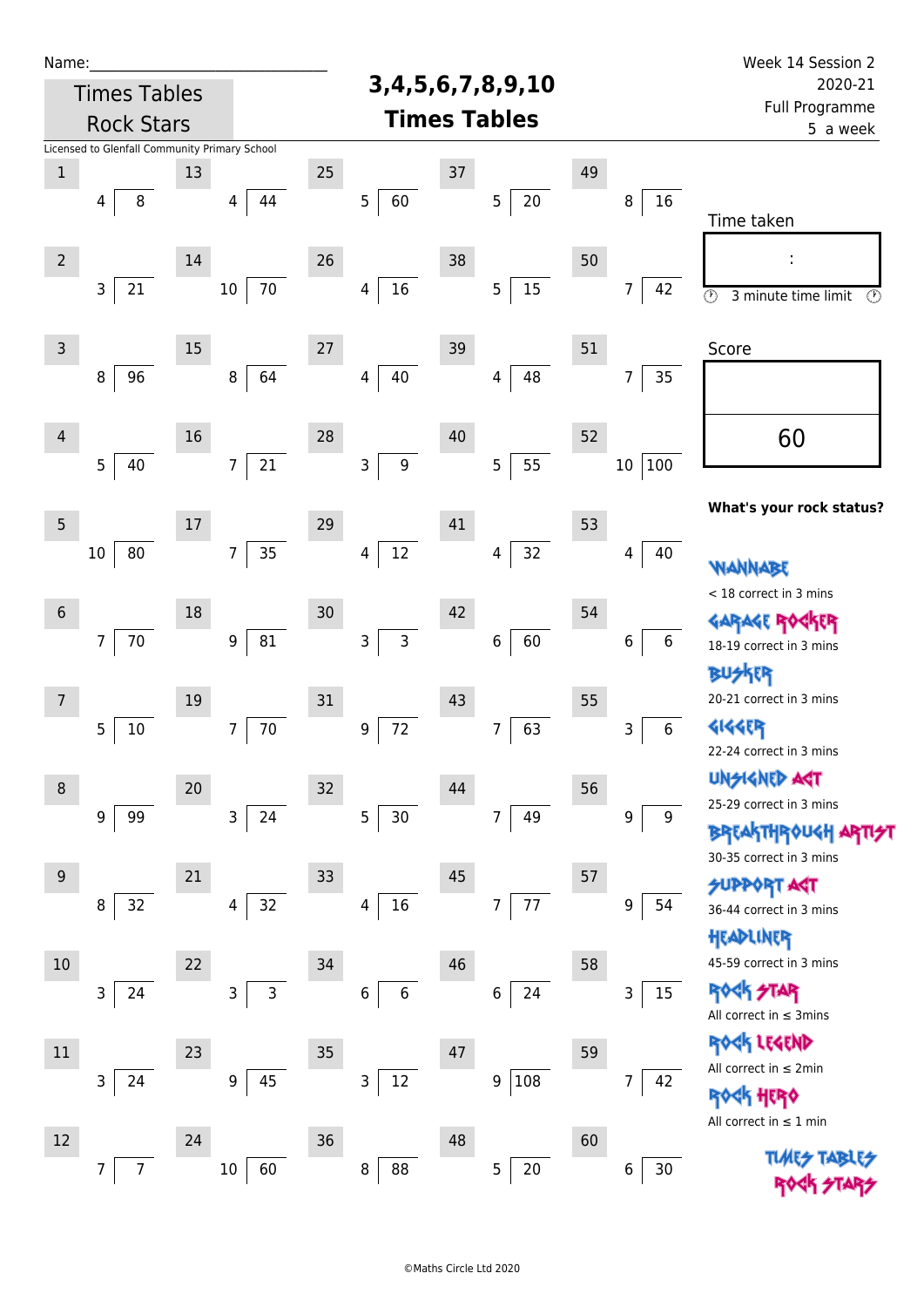| Name:           |                                 |                                               |                  |                                 |                                    |    |                               | Week 14 Session 3                                                                       |
|-----------------|---------------------------------|-----------------------------------------------|------------------|---------------------------------|------------------------------------|----|-------------------------------|-----------------------------------------------------------------------------------------|
|                 |                                 | <b>Times Tables</b>                           |                  |                                 | 3, 4, 5, 6, 7, 8, 9, 10            |    |                               | 2020-21                                                                                 |
|                 |                                 | <b>Rock Stars</b>                             |                  |                                 | <b>Times Tables</b>                |    |                               | Full Programme<br>5 a week                                                              |
|                 |                                 | Licensed to Glenfall Community Primary School |                  |                                 |                                    |    |                               |                                                                                         |
| $1\,$           | 8<br>$\times$ 4                 | 13                                            | 4<br>$\times$ 12 | $\sqrt{5}$<br>25<br>$\times$ 11 | 9<br>37<br>$\times$ 4              | 49 | 9<br>$\times 6$               |                                                                                         |
|                 |                                 |                                               |                  |                                 |                                    |    |                               | Time taken                                                                              |
| $\overline{2}$  | 3<br>$\times 2$                 | 14                                            | 7<br>$\times$ 4  | 6<br>26<br>$\times$ 11          | 3<br>38<br>$\times$ 1              | 50 | 8<br>$\times 2$               | $\circled{r}$<br>3 minute time limit<br>$\circled{r}$                                   |
| $\overline{3}$  | 3<br>$\times$ 4                 | 15                                            | 9<br>$\times$ 9  | 3<br>27<br>$\times 10$          | 7<br>39<br>$\times$ 9              | 51 | 5<br>$\times 2$               | Score                                                                                   |
| $\overline{4}$  | 10<br>$\times$ 7                | 16                                            | 4<br>$\times$ 12 | 6<br>28<br>$\times$ 11          | 6<br>40<br>$\times$ 1              | 52 | $\overline{7}$<br>$\times$ 10 | 60                                                                                      |
| 5               | 6<br>$\times$ 9                 | 17                                            | 7<br>$\times$ 10 | 3<br>29<br>$\times$ 2           | 4<br>41<br>$\times$ 9              | 53 | 8<br>$\times 2$               | What's your rock status?<br><b>WANNABE</b>                                              |
| $6\phantom{1}6$ | 4<br>$\times$ 10                | 18                                            | 3<br>$\times$ 10 | 7<br>30<br>$\times$ 10          | 8<br>42<br>$\times$ 10             | 54 | 4<br>$\times$ 12              | < 18 correct in 3 mins<br><b>GARAGE ROCKER</b><br>18-19 correct in 3 mins               |
| $\overline{7}$  | 8<br>$\times 2$                 | 19                                            | 4<br>$\times$ 6  | 5<br>31<br>$\times$ 8           | 7<br>43<br>$\times$ 10             | 55 | 5<br>$\times$ 10              | <b>BUSKER</b><br>20-21 correct in 3 mins<br><b>4144EP</b><br>22-24 correct in 3 mins    |
| $\,8\,$         | $\boldsymbol{7}$<br>$\times 2$  | 20                                            | 8<br>$\times$ 2  | 9<br>32<br>$\times$ 5           | 9<br>44<br>$\times$ 8              | 56 | 8<br>$\times$ 1               | <b>UNSIGNED AGT</b><br>25-29 correct in 3 mins<br>BREAKTHRÓUGH ARTI <del>2</del> 1      |
| $9\,$           | $10\,$<br>$\times 6$            | 21                                            | 8<br>$\times$ 12 | 3<br>33<br>$\times$ 3           | 5<br>45<br>$\times$ 5              | 57 | $\overline{7}$<br>$\times$ 6  | 30-35 correct in 3 mins<br><b>SUPPORT ART</b><br>36-44 correct in 3 mins                |
| 10              | $\boldsymbol{7}$<br>$\times$ 1  | 22                                            | 6<br>$\times$ 1  | 5<br>34<br>$\times$ 3           | $\overline{7}$<br>46<br>$\times$ 2 | 58 | $10\,$<br>$\times 8$          | HEADLINER<br>45-59 correct in 3 mins<br><b>ROCK STAR</b><br>All correct in $\leq$ 3mins |
| $11\,$          | $\overline{4}$<br>$\times$ 3    | 23                                            | 5<br>$\times$ 7  | 5<br>35<br>$\times 6$           | $10\,$<br>47<br>$\times$ 10        | 59 | $10\,$<br>$\times$ 12         | ROCK LEGEND<br>All correct in $\leq 2$ min<br>ROCK HERO                                 |
| 12              | $\boldsymbol{9}$<br>$\times$ 11 | 24                                            | 4<br>$\times$ 5  | 8<br>36<br>$\times$ 11          | 8<br>48<br>$\times$ 12             | 60 | 6<br>$\times$ 3               | All correct in $\leq 1$ min<br><b>TUARS TABLES</b><br>ROGK STARS                        |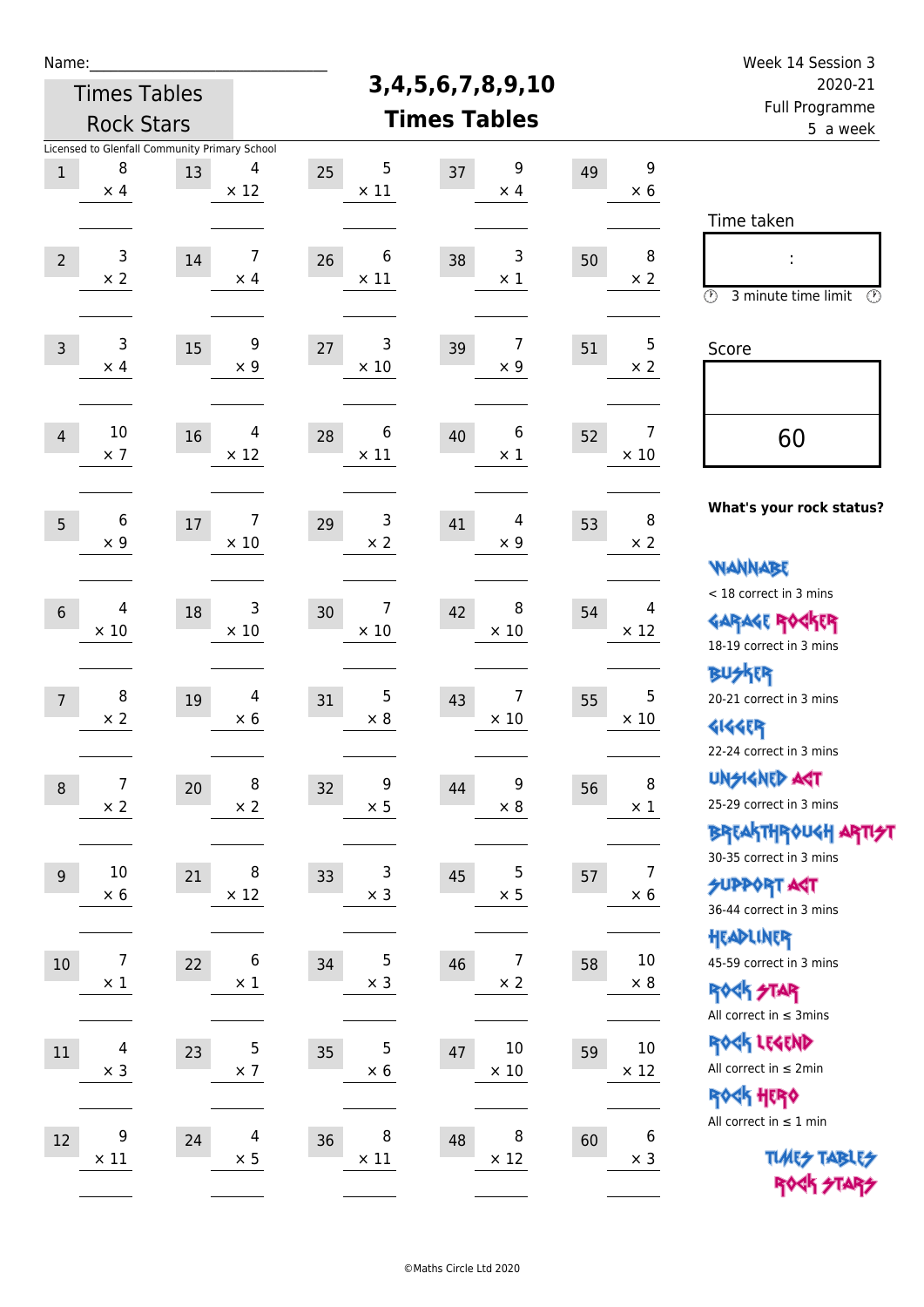Times Tables

## **3,4,5,6,7,8,9,10**

Name: Week 14 Session 4 Full Programme 2020-21

|                         | <b>Rock Stars</b>                             |                 | <b>Times Tables</b> | Full Programme<br>5 a week |                |                                                                    |
|-------------------------|-----------------------------------------------|-----------------|---------------------|----------------------------|----------------|--------------------------------------------------------------------|
|                         | Licensed to Glenfall Community Primary School |                 |                     |                            |                |                                                                    |
| $\mathbf{1}$            | $36 \div 4 =$                                 | 21              | $49 \div 7 =$       | 41                         | $18 \div 9 =$  |                                                                    |
| 2 <sup>7</sup>          | $15 \div 3 =$                                 | 22              | $18 \div 6 =$       | 42                         | $72 \div 9 =$  | Time taken                                                         |
|                         |                                               |                 |                     |                            |                | ÷                                                                  |
| $\overline{\mathbf{3}}$ | $70 \div 10 =$                                | 23              | $44 \div 4 =$       | 43                         | $8 \div 4 =$   | $\overline{(\mathcal{V})}$<br>3 minute time limit<br>$\mathcal{O}$ |
| 4                       | $36 \div 3 =$                                 | 24              | $90 \div 10 =$      | 44                         | $49 \div 7 =$  |                                                                    |
|                         |                                               |                 |                     |                            |                | Score                                                              |
| 5 <sub>1</sub>          | $9 \div 3 =$                                  | 25              | $77 \div 7 =$       | 45                         | $18 \div 9 =$  |                                                                    |
| 6 <sup>1</sup>          | $40 \div 10 =$                                | 26              | $70 \div 7 =$       | 46                         | $24 \div 8 =$  | 60                                                                 |
|                         |                                               |                 |                     |                            |                |                                                                    |
| 7 <sup>7</sup>          | $35 \div 5 =$                                 | 27              | $99 \div 9 =$       | 47                         | $77 \div 7 =$  |                                                                    |
|                         |                                               |                 |                     |                            |                | What's your rock status?                                           |
| 8 <sub>1</sub>          | $30 \div 5 =$                                 | 28              | $30 \div 6 =$       | 48                         | $18 \div 9 =$  |                                                                    |
|                         |                                               |                 |                     |                            |                | <b>NANNABE</b>                                                     |
| 9 <sub>o</sub>          | $18 \div 6 =$                                 | 29              | $63 \div 9 =$       | 49                         | $20 \div 5 =$  | < 18 correct in 3 mins                                             |
| 10 <sup>°</sup>         |                                               |                 |                     |                            |                | <b>GARAGE ROCKER</b><br>18-19 correct in 3 mins                    |
|                         | $50 \div 5 =$                                 | 30 <sup>°</sup> | $36 \div 9 =$       | 50                         | $40 \div 4 =$  | <b>BUSKRY</b>                                                      |
| 11                      | $72 \div 6 =$                                 | 31              | $40 \div 10 =$      | 51                         | $44 \div 4 =$  | 20-21 correct in 3 mins                                            |
|                         |                                               |                 |                     |                            |                | <b>4144EP</b>                                                      |
| 12                      | $8 \div 8 =$                                  | 32              | $28 \div 7 =$       | 52                         | $28 \div 7 =$  | 22-24 correct in 3 mins                                            |
|                         |                                               |                 |                     |                            |                | <b>UNSIGNED AGT</b>                                                |
| 13                      | $77 ÷ 7 =$                                    |                 | $33 \t 77 \div 7 =$ | 53                         | $55 \div 5 =$  | 25-29 correct in 3 mins                                            |
|                         |                                               |                 |                     |                            |                | <b>BREAKTHROUGH ARTI<del>S</del>T</b>                              |
| 14                      | $60 \div 5 =$                                 | 34              | $9 ÷ 9 =$           | 54                         | $30 \div 3 =$  | 30-35 correct in 3 mins                                            |
| $15\,$                  |                                               | 35 <sub>o</sub> |                     | 55                         |                | <b>SUPPORT AGT</b><br>36-44 correct in 3 mins                      |
|                         | $28 \div 7 =$                                 |                 | $90 \div 9 =$       |                            | $40 \div 8 =$  | HEADLINER                                                          |
| 16                      | $30 \div 5 =$                                 | 36              | $25 \div 5 =$       | 56                         | $60 \div 10 =$ | 45-59 correct in 3 mins                                            |
|                         |                                               |                 |                     |                            |                | <b>ROGK STAR</b>                                                   |
| 17                      | $36 \div 4 =$                                 | 37              | $48 \div 8 =$       | 57                         | $45 \div 9 =$  | All correct in $\leq$ 3mins                                        |
|                         |                                               |                 |                     |                            |                | ROCK LEGEND                                                        |
| 18                      | $44 \div 4 =$                                 | 38              | $21 \div 3 =$       | 58                         | $10 \div 10 =$ | All correct in $\leq 2$ min                                        |
|                         |                                               |                 |                     |                            |                | <b>ROCK HERO</b>                                                   |
| 19                      | $120 \div 10 =$                               | 39              | $55 \div 5 =$       | 59                         | $6 \div 3 =$   | All correct in $\leq 1$ min                                        |
| 20                      | $72 \div 6 =$                                 | $40\,$          | $36 \div 9 =$       | 60                         | $18 \div 6 =$  | <b>TUARS TABLES</b>                                                |
|                         |                                               |                 |                     |                            |                | ROCK STARS                                                         |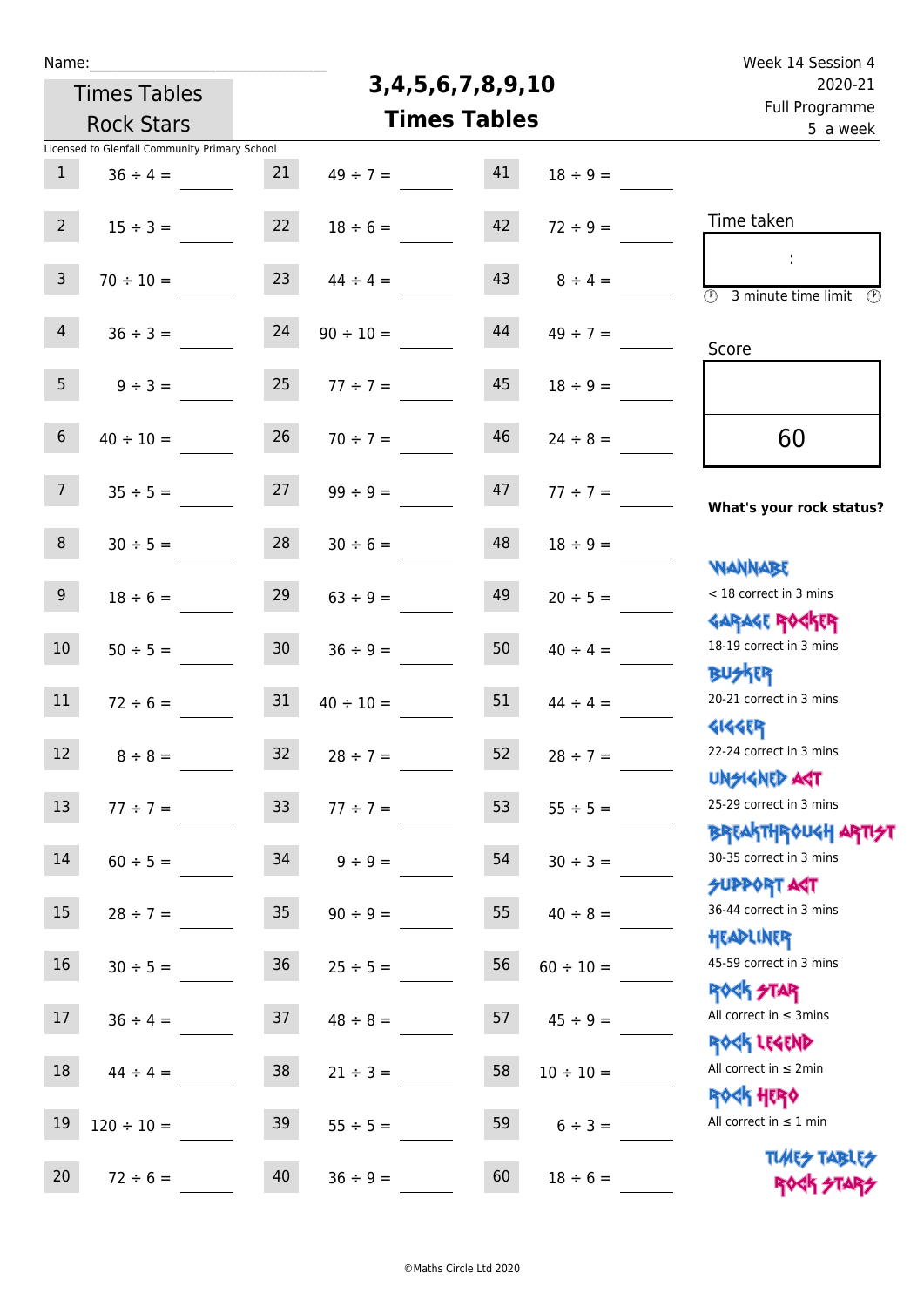| Name:           |                                               |                 |                         |                            |               | Week 14 Session 5                                            |
|-----------------|-----------------------------------------------|-----------------|-------------------------|----------------------------|---------------|--------------------------------------------------------------|
|                 | <b>Times Tables</b>                           |                 | 3, 4, 5, 6, 7, 8, 9, 10 | 2020-21                    |               |                                                              |
|                 | <b>Rock Stars</b>                             |                 | <b>Times Tables</b>     | Full Programme<br>5 a week |               |                                                              |
|                 | Licensed to Glenfall Community Primary School |                 |                         |                            |               |                                                              |
| $\mathbf{1}$    | $8 \times 4 =$                                | 21              | $7 \times 7 =$          | 41                         | $48 \div 8 =$ |                                                              |
| 2 <sup>7</sup>  | $5 \times 8 =$                                | 22              | $8 \times 7 =$          | 42                         | $88 \div 8 =$ | Time taken                                                   |
| $\overline{3}$  | $8 \times 5 =$                                | 23              | $10 \times 12 =$        | 43                         | $12 \div 6 =$ | $\overline{\circledcirc}$ 3 minute time limit $\circledcirc$ |
| $\overline{4}$  | $6 \times 9 =$                                | 24              | $4 \times 10 =$         | 44                         | $32 \div 4 =$ | Score                                                        |
| 5 <sub>1</sub>  | $10 \times 6 =$                               | 25              | $6 \times 9 =$          | 45                         | $10 \div 5 =$ |                                                              |
| 6 <sup>1</sup>  | $3 \times 12 =$                               | 26              | $5 \times 4 =$          | 46                         | $56 \div 7 =$ | 60                                                           |
| 7 <sup>7</sup>  | $4 \times 2 =$                                | 27              | $8 \times 9 =$          | 47                         | $20 \div 4 =$ | Add up your time                                             |
| 8               | $6 \times 3 =$                                | 28              | $10 \times 4 =$         | 48                         | $72 \div 6 =$ | <b>Mins</b>                                                  |
| 9 <sub>o</sub>  | $7 \times 8 =$                                | 29              | $4 \times 10 =$         | 49                         | $63 \div 7 =$ |                                                              |
| 10              | $10 \times 8 =$                               | 30 <sub>o</sub> | $9 \times 5 =$          | 50                         | $28 \div 4 =$ |                                                              |
| 11              | $5 \times 9 =$                                | 31              | $12 \div 3 =$           | 51                         | $16 \div 8 =$ | S5<br>$\begin{tabular}{c} Total \end{tabular}$               |
| 12              | $8 \times 12 =$                               | 32              | $27 \div 9 =$           | 52                         | $77 \div 7 =$ | <b>Secs</b>                                                  |
| 13              | $6 \times 8 =$                                | 33              | $32 \div 8 =$           | 53                         | $28 \div 4 =$ | S1<br>S2                                                     |
| 14              | $7 \times 8 =$                                |                 | $34$ $54 \div 6 =$      | 54                         | $40 \div 4 =$ |                                                              |
| 15              | $3 \times 8 =$                                | 35              | $49 \div 7 =$           | 55                         | $28 \div 7 =$ | S5                                                           |
| 16 <sup>1</sup> | $7 \times 2 =$                                | 36 <sup>°</sup> | $10 \div 10 =$          | 56                         | $72 \div 8 =$ | Add up your score                                            |
| 17 <sup>7</sup> | $6 \times 4 =$                                | 37              | $80 \div 8 =$           | 57                         | $9 \div 9 =$  |                                                              |
| 18              | $5 \times 2 =$                                | 38              | $60 \div 5 =$           | 58                         | $20 \div 4 =$ |                                                              |
| 19              | $8 \times 6 =$                                | 39              | $36 \div 3 =$           | 59                         | $54 \div 6 =$ | S5                                                           |
| 20 <sub>2</sub> | $7 \times 10 =$                               | 40              | $12 \div 3 =$           | 60                         | $55 \div 5 =$ | <b>Total</b> _________                                       |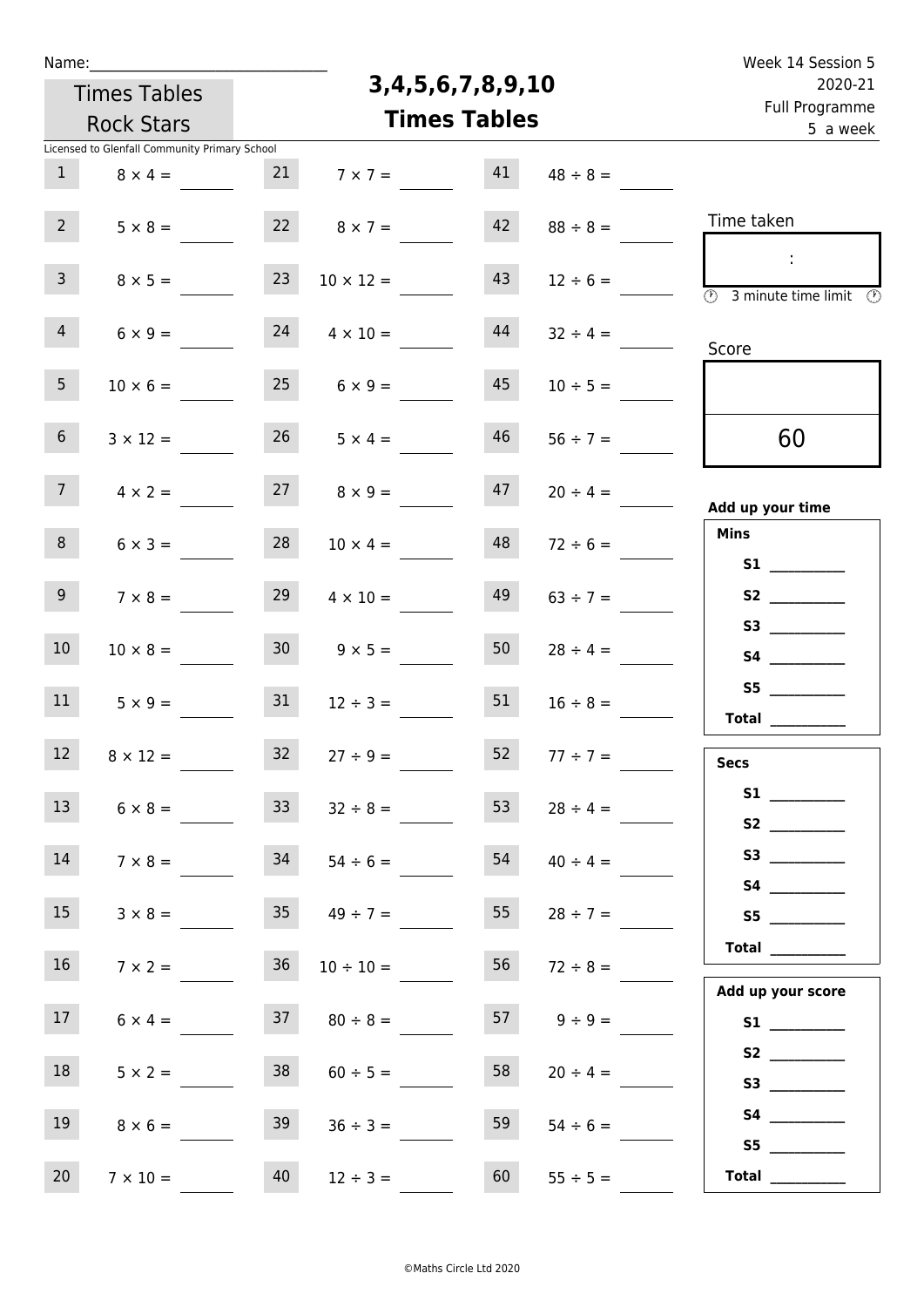| Name:           |                                               |                 |                     |                                       |                 | Week 15 Session 1                                                  |
|-----------------|-----------------------------------------------|-----------------|---------------------|---------------------------------------|-----------------|--------------------------------------------------------------------|
|                 | <b>Times Tables</b>                           |                 | 3,4,5,6             | 2020-21<br>Full Programme<br>5 a week |                 |                                                                    |
|                 | <b>Rock Stars</b>                             |                 | <b>Times Tables</b> |                                       |                 |                                                                    |
|                 | Licensed to Glenfall Community Primary School |                 |                     |                                       |                 |                                                                    |
| 1               | $6 \times 2 =$                                | 21              | $4 \times 8 =$      | 41                                    | $1 \times 6 =$  |                                                                    |
| $2^{\circ}$     | $6 \times 7 =$                                | 22              | $5 \times 10 =$     | 42                                    | $12 \times 6 =$ | Time taken                                                         |
| 3 <sup>7</sup>  | $5 \times 3 =$                                | 23              | $5 \times 7 =$      | 43                                    | $7 \times 3 =$  | $\overline{(\mathcal{V})}$<br>3 minute time limit<br>$\mathcal{O}$ |
| $\overline{4}$  | $5 \times 7 =$                                | 24              | $4 \times 4 =$      | 44                                    | $3 \times 6 =$  | Score                                                              |
| 5 <sub>1</sub>  | $4 \times 3 =$                                | 25              | $3 \times 8 =$      | 45                                    | $2 \times 5 =$  |                                                                    |
| 6 <sup>1</sup>  | $4 \times 9 =$                                | 26              | $5 \times 11 =$     | 46                                    | $9 \times 6 =$  | 60                                                                 |
| 7 <sup>7</sup>  | $5 \times 12 =$                               | 27              | $6 \times 3 =$      | 47                                    | $1 \times 4 =$  | What's your rock status?                                           |
| 8 <sub>1</sub>  | $6 \times 11 =$                               | 28              | $3 \times 11 =$     | 48                                    | $11 \times 5 =$ | <b>NANNABE</b>                                                     |
| 9 <sub>o</sub>  | $5 \times 11 =$                               | 29              | $5 \times 9 =$      | 49                                    | $3 \times 5 =$  | < 18 correct in 3 mins<br><b>GARAGE ROGKER</b>                     |
| 10 <sup>°</sup> | $5 \times 4 =$                                | 30 <sup>1</sup> | $5 \times 12 =$     | 50                                    | $1 \times 5 =$  | 18-19 correct in 3 mins<br><b>BUSKER</b>                           |
| 11              | $4 \times 7 =$                                | 31              | $9 \times 5 =$      | 51                                    | $11 \times 3 =$ | 20-21 correct in 3 mins<br><b>4144EP</b>                           |
| 12              | $5 \times 5 =$                                | 32              | $2 \times 5 =$      | 52                                    | $7 \times 5 =$  | 22-24 correct in 3 mins<br><b>UNSIGNED AGT</b>                     |
| 13              | $6 \times 11 =$                               | 33              | $4 \times 3 =$      | 53                                    | $8 \times 5 =$  | 25-29 correct in 3 mins<br><b>BREAKTHROUGH ARTI<del>S</del>T</b>   |
| 14              | $6 \times 1 =$                                | 34              | $8 \times 5 =$      | 54                                    | $7 \times 6 =$  | 30-35 correct in 3 mins<br>SUPPORT ART                             |
| 15              | $4 \times 11 =$                               | 35 <sub>1</sub> | $4 \times 3 =$      | 55                                    | $11 \times 4 =$ | 36-44 correct in 3 mins<br>HEADLINER                               |
| 16              | $4 \times 11 =$                               | 36              | $7 \times 4 =$      | 56                                    | $1 \times 5 =$  | 45-59 correct in 3 mins<br><b>ROCK STAR</b>                        |
| 17              | $6 \times 8 =$                                | 37              | $5 \times 3 =$      | 57                                    | $10 \times 6 =$ | All correct in $\leq$ 3mins<br>ROCK LEGEND                         |
| 18              | $4 \times 10 =$                               | 38              | $8 \times 5 =$      | 58                                    | $4 \times 5 =$  | All correct in $\leq 2$ min<br><b>ROCK HERO</b>                    |
| 19              | $5 \times 12 =$                               | 39              | $7 \times 4 =$      | 59                                    | $1 \times 5 =$  | All correct in $\leq 1$ min<br><b>TUARS TABLES</b>                 |
| 20              | $4 \times 8 =$                                | 40              | $1 \times 6 =$      | 60                                    | $5 \times 6 =$  | ROCK STARS                                                         |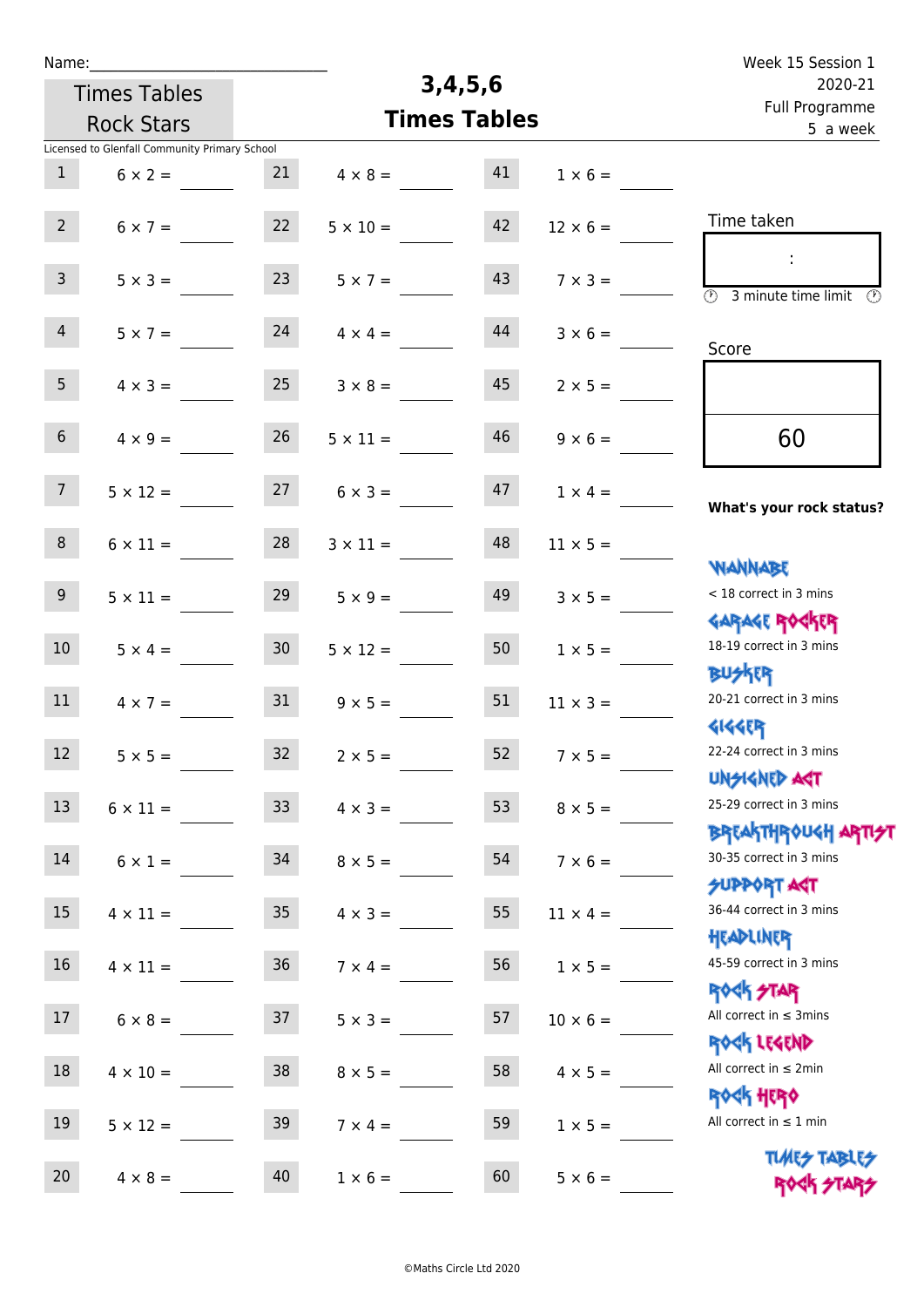| Name:                                    |                                               |    |                                |    |                                |    |                       |                            |         | Week 15 Session 2                                          |
|------------------------------------------|-----------------------------------------------|----|--------------------------------|----|--------------------------------|----|-----------------------|----------------------------|---------|------------------------------------------------------------|
| <b>Times Tables</b><br><b>Rock Stars</b> |                                               |    | 3,4,5,6<br><b>Times Tables</b> |    |                                |    | 2020-21               |                            |         |                                                            |
|                                          |                                               |    |                                |    |                                |    |                       | Full Programme<br>5 a week |         |                                                            |
|                                          | Licensed to Glenfall Community Primary School |    |                                |    |                                |    |                       |                            |         |                                                            |
| $\mathbf 1$                              |                                               | 13 |                                | 25 |                                | 37 |                       | 49                         |         |                                                            |
|                                          | 5<br>20                                       |    | 5<br>45                        |    | 21<br>$\mathsf 3$              |    | 60<br>6               |                            | 45<br>5 |                                                            |
|                                          |                                               |    |                                |    |                                |    |                       |                            |         | Time taken                                                 |
| $2^{\circ}$                              |                                               | 14 |                                | 26 |                                | 38 |                       | 50                         |         | ÷                                                          |
|                                          | 3<br>18                                       |    | 3<br>$\,6\,$                   |    | 42<br>$\boldsymbol{6}$         |    | $21\,$<br>3           |                            | 5<br>5  | $\overline{\circ}$<br>$\circled{r}$<br>3 minute time limit |
|                                          |                                               |    |                                |    |                                |    |                       |                            |         |                                                            |
| $\mathsf{3}$                             |                                               | 15 |                                | 27 |                                | 39 |                       | 51                         |         | Score                                                      |
|                                          | 36<br>4                                       |    | $18\,$<br>3                    |    | 3<br>$\mathsf{3}$              |    | 27<br>3               |                            | 16<br>4 |                                                            |
|                                          |                                               |    |                                |    |                                |    |                       |                            |         |                                                            |
| $\overline{4}$                           |                                               | 16 |                                | 28 |                                | 40 |                       | 52                         |         | 60                                                         |
|                                          | 16<br>4                                       |    | 33<br>$\mathsf{3}$             |    | $\overline{3}$<br>$\mathsf{3}$ |    | 36<br>3               |                            | 36<br>6 |                                                            |
|                                          |                                               |    |                                |    |                                |    |                       |                            |         |                                                            |
| 5                                        |                                               | 17 |                                | 29 |                                | 41 |                       | 53                         |         | What's your rock status?                                   |
|                                          | 5<br>25                                       |    | 5<br>60                        |    | 36<br>4                        |    | 5<br>$20\,$           |                            | 5<br>20 |                                                            |
|                                          |                                               |    |                                |    |                                |    |                       |                            |         | WANNABE                                                    |
| $\sqrt{6}$                               |                                               | 18 |                                | 30 |                                | 42 |                       | 54                         |         | < 18 correct in 3 mins                                     |
|                                          | 36<br>4                                       |    | 12<br>6                        |    | $\bf 8$<br>4                   |    | $40\,$<br>4           |                            | 3<br>18 | GARAGE ROGKER<br>18-19 correct in 3 mins                   |
|                                          |                                               |    |                                |    |                                |    |                       |                            |         | <b>BUSKER</b>                                              |
| 7                                        |                                               | 19 |                                | 31 |                                | 43 |                       | 55                         |         | 20-21 correct in 3 mins                                    |
|                                          | 15<br>5                                       |    | 24<br>4                        |    | $30\,$<br>$\mathsf 3$          |    | 28<br>4               |                            | 45<br>5 | 4144ER                                                     |
|                                          |                                               |    |                                |    |                                |    |                       |                            |         | 22-24 correct in 3 mins                                    |
| 8                                        |                                               | 20 |                                | 32 |                                | 44 |                       | 56                         |         | <b>UNSIGNED AGT</b>                                        |
|                                          | 66<br>6                                       |    | 55<br>5                        |    | 5<br>55                        |    | 5<br>30               |                            | 6<br>66 | 25-29 correct in 3 mins                                    |
|                                          |                                               |    |                                |    |                                |    |                       |                            |         | <b>BREAKTHROUGH ARTIST</b>                                 |
| $9\,$                                    |                                               | 21 |                                | 33 |                                | 45 |                       | 57                         |         | 30-35 correct in 3 mins                                    |
|                                          | 5<br>$35\,$                                   |    | 15<br>3                        |    | $12\,$<br>$\mathsf 3$          |    | 5<br>40               |                            | 6<br>66 | <b>SUPPORT AGT</b>                                         |
|                                          |                                               |    |                                |    |                                |    |                       |                            |         | 36-44 correct in 3 mins                                    |
|                                          |                                               |    |                                |    |                                | 46 |                       |                            |         | HEADLINER<br>45-59 correct in 3 mins                       |
| 10                                       |                                               | 22 |                                | 34 |                                |    |                       | 58                         | 18      | <b>ROCK STAR</b>                                           |
|                                          | 5<br>60                                       |    | 28<br>4                        |    | $\mathsf S$<br>$50\,$          |    | 25<br>5               |                            | 3       | All correct in $\leq$ 3mins                                |
|                                          |                                               |    |                                |    |                                |    |                       |                            |         | ROCK LEGEND                                                |
| 11                                       |                                               | 23 |                                | 35 |                                | 47 |                       | 59                         |         | All correct in $\leq 2$ min                                |
|                                          | 60<br>6                                       |    | $\,$ 6 $\,$<br>54              |    | 5<br>$30\,$                    |    | 66<br>6               |                            | 3<br>24 | <b>ROGK HERO</b>                                           |
|                                          |                                               |    |                                |    |                                |    |                       |                            |         | All correct in $\leq 1$ min                                |
| 12                                       |                                               | 24 |                                | 36 |                                | 48 |                       | 60                         |         | <b>TLARS</b>                                               |
|                                          | 21<br>3                                       |    | 18<br>6                        |    | 36<br>4                        |    | 3<br>$\boldsymbol{9}$ |                            | 24<br>4 |                                                            |
|                                          |                                               |    |                                |    |                                |    |                       |                            |         |                                                            |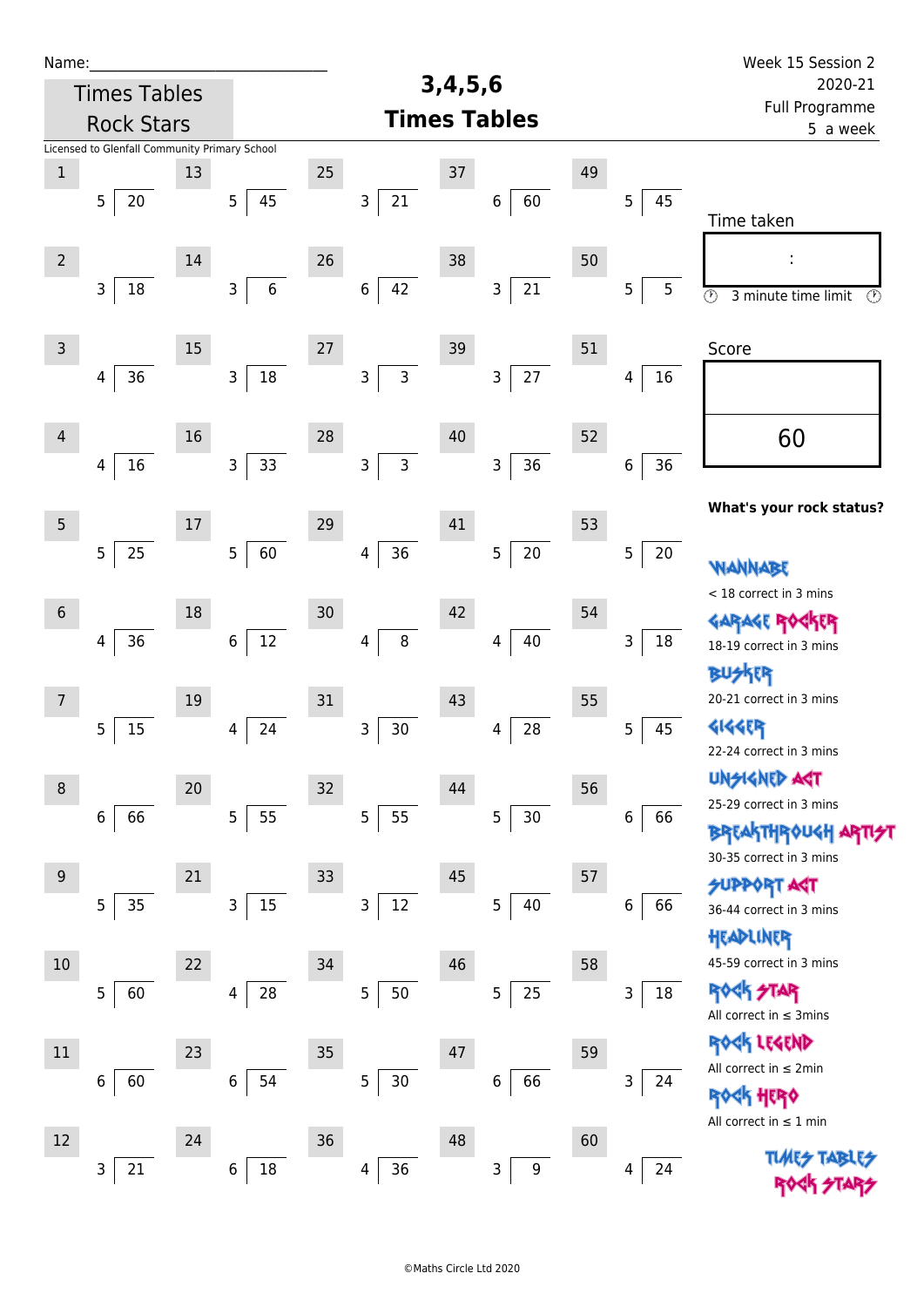| Name:                                    |                                                                  |        |                              |                                    | 3,4,5,6                                     |    |                              | Week 15 Session 3                                                                       |
|------------------------------------------|------------------------------------------------------------------|--------|------------------------------|------------------------------------|---------------------------------------------|----|------------------------------|-----------------------------------------------------------------------------------------|
| <b>Times Tables</b><br><b>Rock Stars</b> |                                                                  |        |                              |                                    | 2020-21                                     |    |                              |                                                                                         |
|                                          |                                                                  |        |                              |                                    | <b>Times Tables</b>                         |    |                              | Full Programme<br>5 a week                                                              |
| $\,1$                                    | Licensed to Glenfall Community Primary School<br>6<br>$\times$ 9 | 13     | 6<br>$\times$ 4              | $\sqrt{5}$<br>25<br>$\times 2$     | 3<br>37<br>$\times$ 10                      | 49 | 5<br>$\times$ 11             |                                                                                         |
| $\overline{2}$                           | 4<br>$\times$ 12                                                 | 14     | $\mathsf S$<br>$\times$ 6    | 4<br>26<br>$\times$ 3              | 5<br>38<br>$\times$ 7                       | 50 | $\mathbf 5$<br>$\times$ 3    | Time taken<br>İ,<br>$\circled{r}$<br>3 minute time limit<br>⊕                           |
| $\overline{3}$                           | 6<br>$\times$ 6                                                  | 15     | $\mathbf 5$<br>$\times$ 7    | 6<br>27<br>$\times$ 7              | 39<br>4<br>$\times$ 12                      | 51 | 4<br>$\times$ 12             | Score                                                                                   |
| $\overline{4}$                           | 3<br>$\times$ 4                                                  | 16     | $\mathbf 5$<br>$\times$ 3    | $\overline{4}$<br>28<br>$\times$ 5 | 4<br>40<br>$\times$ 12                      | 52 | 4<br>$\times 6$              | 60                                                                                      |
| 5                                        | 3<br>$\times 8$                                                  | $17\,$ | 5<br>$\times$ 12             | $\overline{4}$<br>29<br>$\times$ 5 | 4<br>41<br>$\times$ 12                      | 53 | 6<br>$\times$ 12             | What's your rock status?<br><b>WANNABE</b>                                              |
| $6\,$                                    | 5<br>$\times 2$                                                  | 18     | 4<br>$\times$ 10             | 3<br>30<br>$\times$ 5              | 6<br>42<br>$\times$ 4                       | 54 | 6<br>$\times 2$              | < 18 correct in 3 mins<br><b>GARAGE ROCKER</b><br>18-19 correct in 3 mins               |
| $\overline{7}$                           | 3<br>$\times$ 3                                                  | 19     | $\mathsf 5$<br>$\times$ 7    | 3<br>31<br>$\times$ 4              | 5<br>43<br>$\times$ 8                       | 55 | $\overline{4}$<br>$\times 6$ | BUSKER<br>20-21 correct in 3 mins<br><b>4144EP</b><br>22-24 correct in 3 mins           |
| $\,8\,$                                  | 4<br>$\times$ 11                                                 | 20     | 3<br>$\times$ 7              | 6<br>32<br>$\times$ 8              | $\overline{\mathbf{4}}$<br>44<br>$\times$ 8 | 56 | $\,6\,$<br>$\times$ 6        | <b>UNGIGNED AGT</b><br>25-29 correct in 3 mins<br><b>BREAKTHROUGH ARTI<del>S</del>T</b> |
| $\overline{9}$                           | 3<br>$\times$ 8                                                  | 21     | 6<br>$\times$ 12             | 3<br>33<br>$\times$ 8              | 3<br>45<br>$\times$ 7                       | 57 | 4<br>$\times$ 4              | 30-35 correct in 3 mins<br><b>SUPPORT AGT</b><br>36-44 correct in 3 mins                |
| 10                                       | 4<br>$\times$ 6                                                  | 22     | $\,6\,$<br>$\times$ 9        | 6<br>34<br>$\times$ 10             | 3<br>46<br>$\times$ 3                       | 58 | $\mathbf 5$<br>$\times$ 9    | HEADLINER<br>45-59 correct in 3 mins<br><b>ROCK STAR</b><br>All correct in $\leq$ 3mins |
| 11                                       | 4<br>$\times$ 2                                                  | 23     | $\overline{4}$<br>$\times$ 8 | 6<br>35<br>$\times$ 2              | 4<br>47<br>$\times$ 7                       | 59 | 5<br>$\times$ 9              | ROCK LEGEND<br>All correct in $\leq 2$ min<br>ROCK HERO                                 |
| $12\,$                                   | 5<br>$\times$ 2                                                  | 24     | $\,6\,$<br>$\times$ 5        | 6<br>36<br>$\times$ 12             | $\overline{4}$<br>48<br>$\times$ 6          | 60 | $\mathsf 3$<br>$\times$ 9    | All correct in $\leq 1$ min<br><b>TUARS TABLES</b><br>ROCK STARS                        |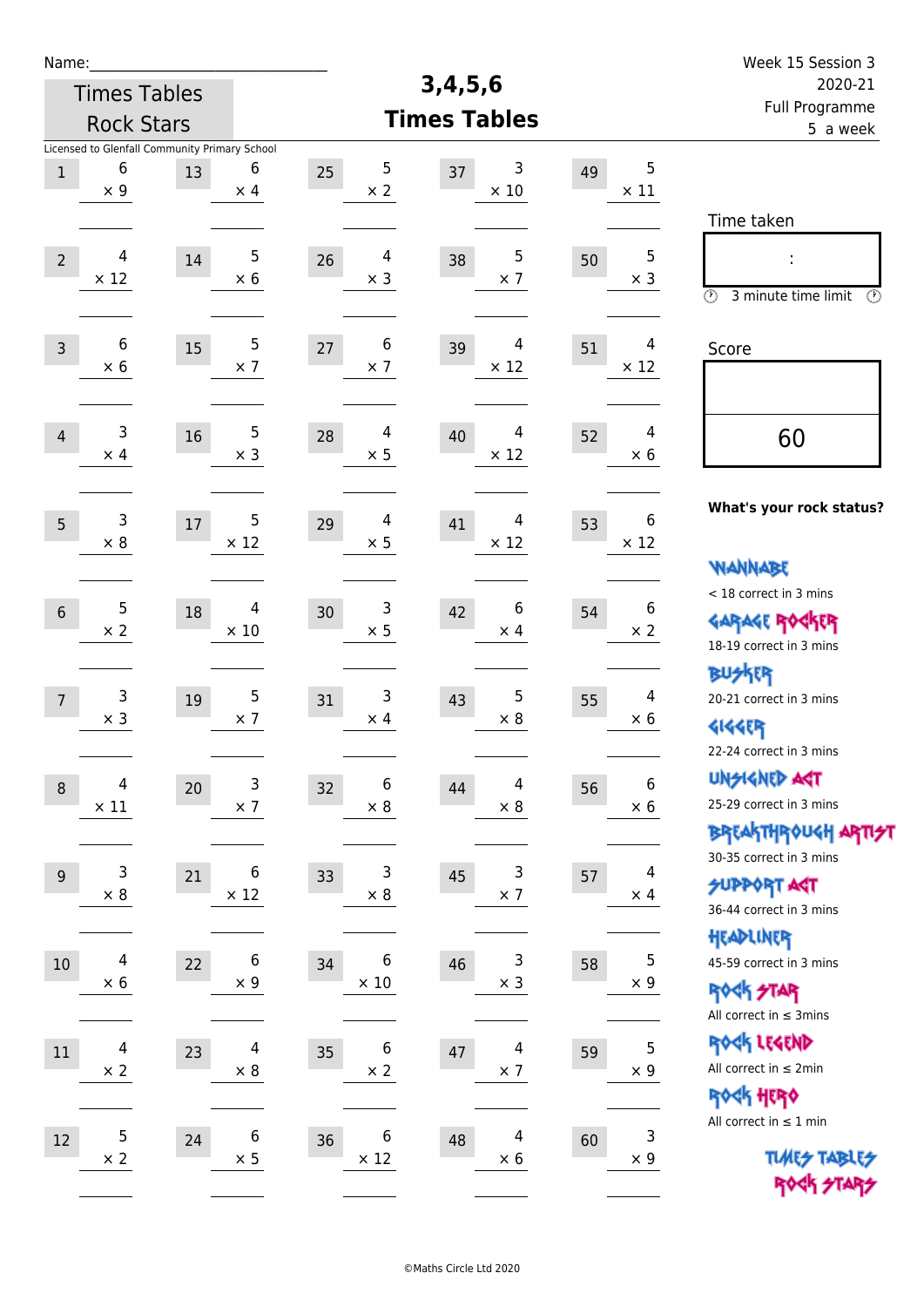| Week 15 Session 4                                                |               |                     |               |                 |                                               | Name:           |
|------------------------------------------------------------------|---------------|---------------------|---------------|-----------------|-----------------------------------------------|-----------------|
| 2020-21                                                          |               | 3,4,5,6             |               |                 | <b>Times Tables</b>                           |                 |
| Full Programme<br>5 a week                                       |               | <b>Times Tables</b> |               |                 | <b>Rock Stars</b>                             |                 |
|                                                                  |               |                     |               |                 | Licensed to Glenfall Community Primary School |                 |
|                                                                  | $24 \div 6 =$ | 41                  | $54 \div 6 =$ | 21              | $60 \div 5 =$                                 | $\mathbf{1}$    |
| Time taken                                                       | $15 \div 3 =$ | 42                  | $50 \div 5 =$ | 22              | $24 \div 3 =$                                 | $2^{\circ}$     |
| $\overline{\odot}$<br>3 minute time limit<br>$\odot$             | $36 \div 4 =$ | 43                  | $44 \div 4 =$ | 23              | $4 \div 4 =$                                  | $\mathbf{3}$    |
| Score                                                            | $40 \div 5 =$ | 44                  | $15 \div 5 =$ | 24              | $50 \div 5 =$                                 | $\overline{4}$  |
|                                                                  | $15 \div 5 =$ | 45                  | $44 \div 4 =$ | 25              | $12 \div 6 =$                                 | 5 <sub>1</sub>  |
| 60                                                               | $12 \div 3 =$ | 46                  | $21 \div 3 =$ | 26              | $25 \div 5 =$                                 | $6\overline{6}$ |
| What's your rock status?                                         | $10 \div 5 =$ | 47                  | $28 \div 4 =$ | 27              | $4 \div 4 =$                                  | 7 <sup>7</sup>  |
| <b>NANNABE</b>                                                   | $35 \div 5 =$ | 48                  | $50 \div 5 =$ | 28              | $18 \div 3 =$                                 | 8               |
| < 18 correct in 3 mins<br><b>GARAGE ROCKER</b>                   | $15 \div 5 =$ | 49                  | $35 \div 5 =$ | 29              | $20 \div 4 =$                                 | 9               |
| 18-19 correct in 3 mins<br><b>BUSKRR</b>                         | $60 \div 5 =$ | 50                  | $28 \div 4 =$ | 30 <sub>2</sub> | $18 \div 3 =$                                 | 10              |
| 20-21 correct in 3 mins<br><b>4144EP</b>                         | $48 \div 4 =$ | 51                  | $15 \div 3 =$ | 31              | $48 \div 4 =$                                 | 11              |
| 22-24 correct in 3 mins<br><b>UNSIGNED AGT</b>                   | $35 \div 5 =$ | 52                  | $30 \div 3 =$ | 32              | $72 \div 6 =$                                 | 12              |
| 25-29 correct in 3 mins<br><b>BREAKTHROUGH ARTI<del>S</del>T</b> | $42 \div 6 =$ | 53                  | $36 \div 4 =$ | 33 <sup>°</sup> | $4 \div 4 =$                                  | 13              |
| 30-35 correct in 3 mins<br><b>SUPPORT AGT</b>                    | $3 \div 3 =$  | 54                  | $24 \div 4 =$ | 34              | $36 \div 4 =$                                 | 14              |
| 36-44 correct in 3 mins<br>HEADLINER                             | $15 \div 5 =$ | 55                  | $12 \div 6 =$ | 35 <sub>1</sub> | $27 \div 3 =$                                 | 15              |
| 45-59 correct in 3 mins<br><b>ROCK STAR</b>                      | $36 \div 3 =$ | 56                  | $25 \div 5 =$ | 36              | $18 \div 3 =$                                 | 16              |
| All correct in $\leq$ 3mins<br>ROCK LEGEND                       | $32 \div 4 =$ | 57                  | $66 \div 6 =$ | 37              | $18 \div 3 =$                                 | 17              |
| All correct in $\leq 2$ min<br><b>ROCK HERO</b>                  | $44 \div 4 =$ | 58                  | $6 \div 3 =$  | 38              | $25 \div 5 =$                                 | 18              |
| All correct in $\leq 1$ min                                      | $36 \div 3 =$ | 59                  | $21 \div 3 =$ | 39              | $28 \div 4 =$                                 | 19              |
| <b>TUARS TABLES</b><br>ROCK STARS                                | $16 \div 4 =$ | 60                  | $48 \div 4 =$ | 40              | $48 \div 4 =$                                 | 20              |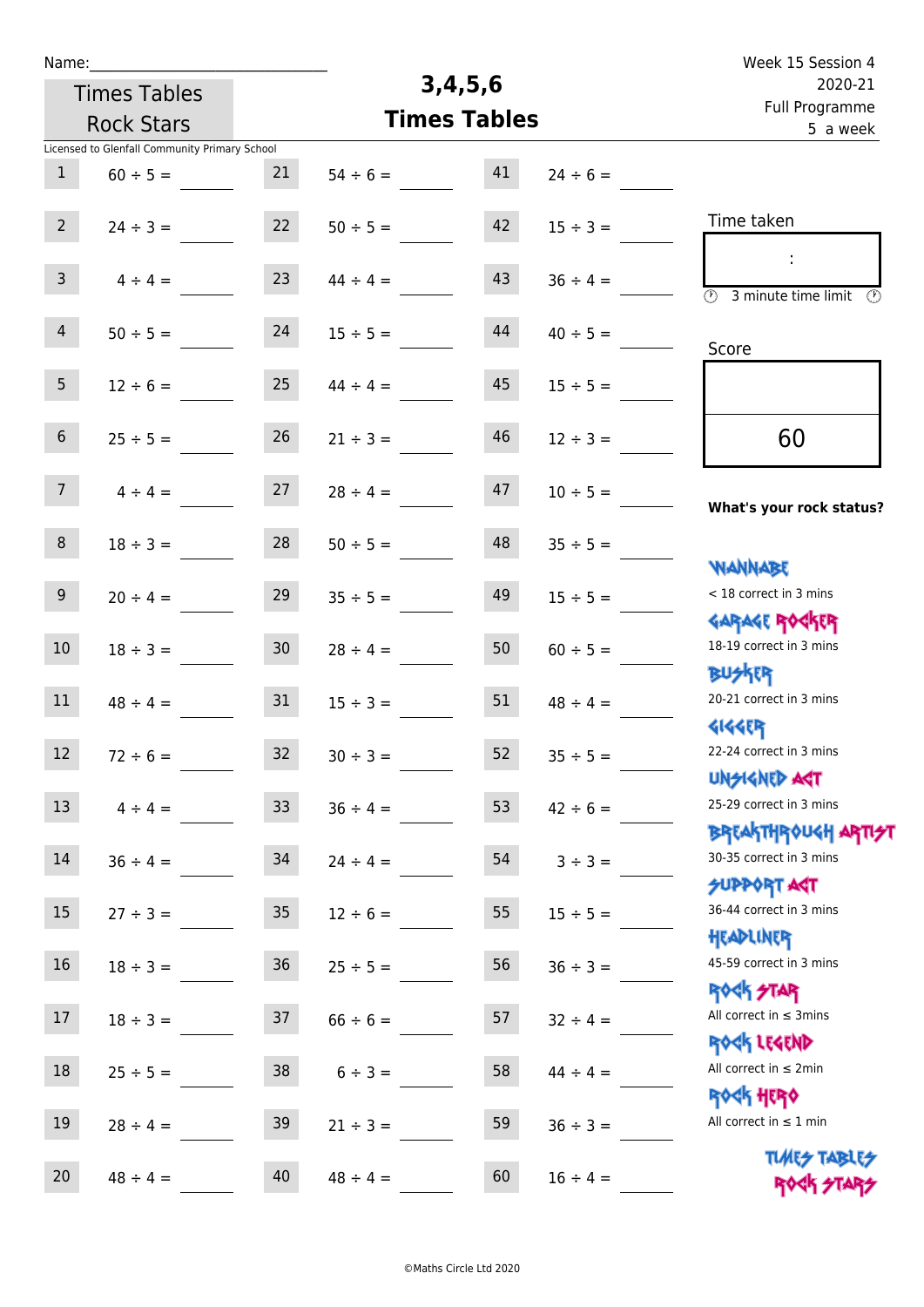| Name:                                         |                     | 3,4,5,6                   |               | Week 15 Session 5                                                                          |
|-----------------------------------------------|---------------------|---------------------------|---------------|--------------------------------------------------------------------------------------------|
| <b>Times Tables</b>                           |                     | 2020-21<br>Full Programme |               |                                                                                            |
| <b>Rock Stars</b>                             |                     | <b>Times Tables</b>       |               | 5 a week                                                                                   |
| Licensed to Glenfall Community Primary School |                     |                           |               |                                                                                            |
| 1<br>$6 \times 9 =$                           | 21                  | 41<br>$3 \times 4 =$      | $10 \div 5 =$ |                                                                                            |
| $2^{\circ}$<br>$4 \times 10 =$                | 22                  | 42<br>$4 \times 5 =$      | $18 \div 6 =$ | Time taken                                                                                 |
| 3 <sup>7</sup><br>$5 \times 7 =$              | 23                  | 43<br>$6 \times 3 =$      | $15 \div 3 =$ | $\sim 10$<br>$\overline{\textcircled{1}}$ 3 minute time limit $\overline{\textcircled{1}}$ |
| $\overline{4}$<br>$4 \times 1 =$              | 24                  | 44<br>$4 \times 4 =$      | $6 \div 6 =$  | Score                                                                                      |
| 5 <sub>1</sub><br>$6 \times 10 =$             | 25                  | 45<br>$4 \times 9 =$      | $32 \div 4 =$ |                                                                                            |
| 6 <sup>1</sup><br>$4 \times 5 =$              | 26                  | 46<br>$3 \times 5 =$      | $36 \div 6 =$ | 60                                                                                         |
| 7 <sup>7</sup><br>$6 \times 9 =$              | 27                  | $5 \times 6 =$<br>47      | $12 \div 4 =$ | Add up your time                                                                           |
| 8<br>$5 \times 3 =$                           | 28                  | 48<br>$5 \times 8 =$      | $25 \div 5 =$ | <b>Mins</b><br><b>S1 S1</b>                                                                |
| 9 <sub>o</sub><br>$4 \times 5 =$              | 29                  | 49<br>$3 \times 4 =$      | $48 \div 6 =$ | S2                                                                                         |
| 10 <sup>°</sup><br>$5 \times 1 =$             | 30 <sup>°</sup>     | 50<br>$3 \times 8 =$      | $24 \div 6 =$ | S3                                                                                         |
| 11<br>$4 \times 7 =$                          | 31                  | 51<br>$20 \div 4 =$       | $5 \div 5 =$  | Total $\qquad$                                                                             |
| 12<br>$4 \times 8 =$                          | 32<br>$18 \div 3 =$ | 52                        | $60 \div 5 =$ | <b>Secs</b>                                                                                |
| 13<br>$5 \times 1 =$                          | 33 <sup>7</sup>     | 53<br>$9 \div 3 =$        | $72 \div 6 =$ |                                                                                            |
| 14<br>$3 \times 11 =$                         | 34                  | 54<br>$32 \div 4 =$       | $12 \div 3 =$ |                                                                                            |
| 15<br>$6 \times 4 =$                          | 35                  | 55<br>$30 \div 5 =$       | $66 \div 6 =$ | S5                                                                                         |
| 16<br>$3 \times 6 =$                          | 36                  | 56<br>$36 \div 4 =$       | $30 \div 3 =$ | $\begin{tabular}{c} Total \end{tabular}$                                                   |
| 17 <sup>7</sup><br>$3 \times 1 =$             | 37                  | 57<br>$48 \div 4 =$       | $30 \div 3 =$ | Add up your score                                                                          |
| 18<br>$3 \times 1 =$                          | 38<br>$5 \div 5 =$  | 58                        | $48 \div 6 =$ | S2                                                                                         |
| 19<br>$5 \times 1 =$                          | 39                  | 59<br>$66 \div 6 =$       | $54 \div 6 =$ | S4<br>S5                                                                                   |
| 20<br>$3 \times 7 =$                          | 40<br>$3 ÷ 3 =$     | 60                        | $42 \div 6 =$ | Total $\qquad$                                                                             |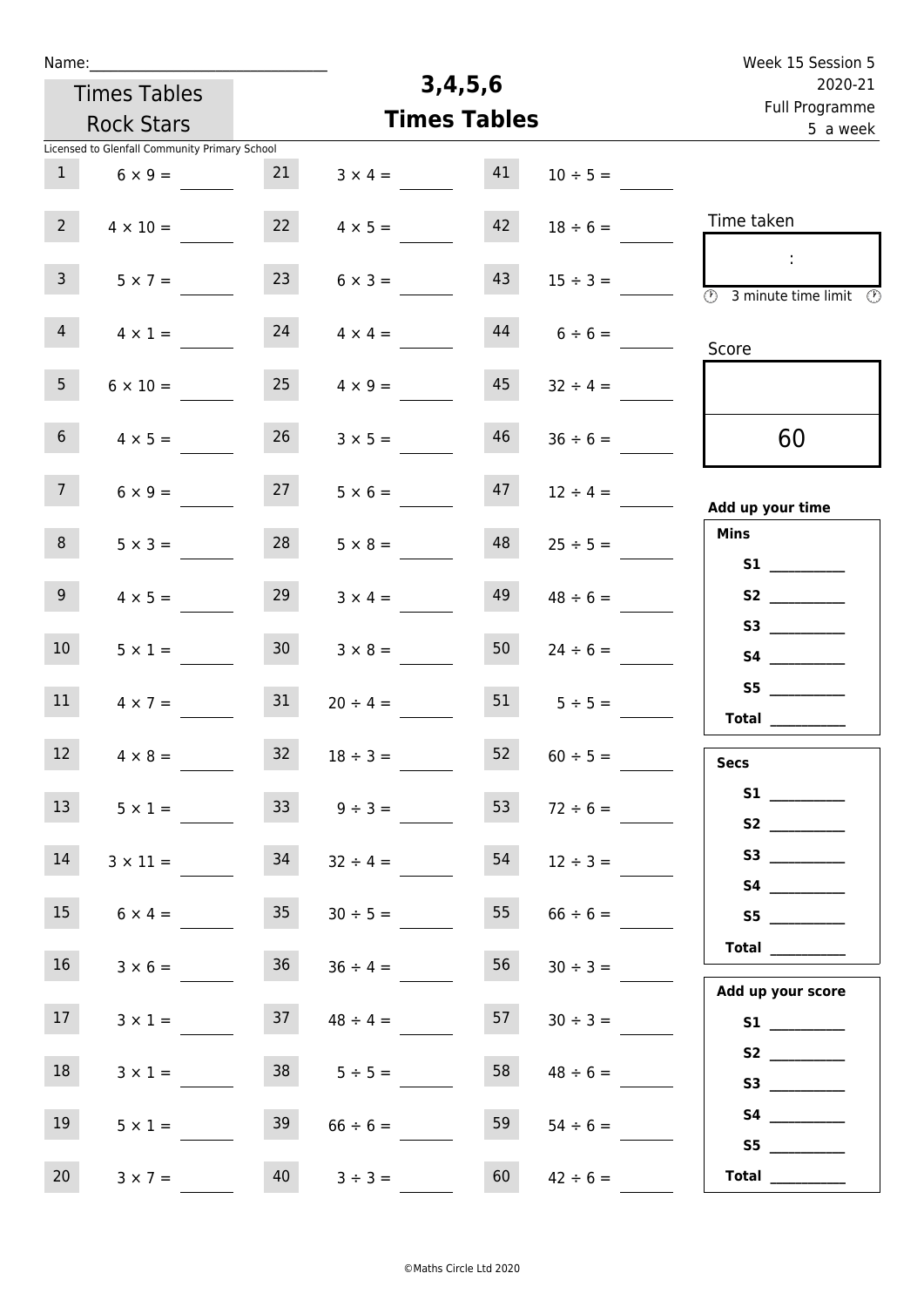| Name:           |                                               |                 |                  |                     |                  | Week 16 Session 1                                                       |
|-----------------|-----------------------------------------------|-----------------|------------------|---------------------|------------------|-------------------------------------------------------------------------|
|                 | <b>Times Tables</b>                           |                 |                  | 7,8,9,10            |                  | 2020-21                                                                 |
|                 | <b>Rock Stars</b>                             |                 |                  | <b>Times Tables</b> |                  | Full Programme<br>5 a week                                              |
|                 | Licensed to Glenfall Community Primary School |                 |                  |                     |                  |                                                                         |
| $\mathbf{1}$    | $9 \times 12 =$                               | 21              | $7 \times 9 =$   | 41                  | $2 \times 9 =$   |                                                                         |
| $2^{\circ}$     | $7 \times 4 =$                                | 22              | $10 \times 10 =$ | 42                  | $12 \times 7 =$  | Time taken                                                              |
| 3 <sup>7</sup>  | $10 \times 8 =$                               | 23              | $10 \times 6 =$  | 43                  | $7 \times 10 =$  | ÷<br>$\overline{\mathcal{O}}$<br>3 minute time limit $\circled{0}$      |
| $\overline{4}$  | $7 \times 7 =$                                | 24              | $8 \times 8 =$   | 44                  | $9 \times 7 =$   | Score                                                                   |
| 5 <sub>1</sub>  | $7 \times 8 =$                                | 25              | $9 \times 3 =$   | 45                  | $9 \times 7 =$   |                                                                         |
| 6 <sup>1</sup>  | $7 \times 10 =$                               | 26              | $8 \times 1 =$   | 46                  | $3 \times 7 =$   | 60                                                                      |
| 7 <sup>7</sup>  | $7 \times 6 =$                                | 27              | $9 \times 5 =$   | 47                  | $7 \times 9 =$   | What's your rock status?                                                |
| 8               | $9 \times 8 =$                                | 28              | $9 \times 8 =$   | 48                  | $2 \times 9 =$   | <b>NANNABE</b>                                                          |
| 9 <sub>o</sub>  | $8 \times 8 =$                                | 29              | $8 \times 6 =$   | 49                  | $3 \times 9 =$   | < 18 correct in 3 mins<br><b>GARAGE ROCKER</b>                          |
| 10 <sup>°</sup> | $8 \times 4 =$                                | 30 <sub>2</sub> | $8 \times 3 =$   | 50                  | $9 \times 9 =$   | 18-19 correct in 3 mins<br><b>BUSKRR</b>                                |
| 11              | $10 \times 8 =$                               | 31              | $4 \times 9 =$   | 51                  | $6 \times 9 =$   | 20-21 correct in 3 mins<br><b>4144EP</b>                                |
| 12              | $10 \times 3 =$                               | 32 <sub>2</sub> | $12 \times 9 =$  | 52                  | $4 \times 7 =$   | 22-24 correct in 3 mins<br><b>UNSIGNED AST</b>                          |
| 13              | $10 \times 8 =$                               | 33 <sup>°</sup> | $5 \times 8 =$   | 53                  | $9 \times 7 =$   | 25-29 correct in 3 mins<br>ΒΡ[Α THP0U <h αρ<mark="">ΤΙ<del>ク</del>]</h> |
| 14              | $8 \times 9 =$                                | 34              | $6 \times 7 =$   | 54                  | $7 \times 8 =$   | 30-35 correct in 3 mins<br><b>SUPPORT AGT</b>                           |
| 15              | $7 \times 10 =$                               | 35 <sub>1</sub> | $9 \times 10 =$  | 55                  | $9 \times 7 =$   | 36-44 correct in 3 mins<br>HEADLINER                                    |
| 16              | $8 \times 7 =$                                | 36              | $3 \times 9 =$   | 56                  | $11 \times 7 =$  | 45-59 correct in 3 mins                                                 |
| 17              | $10 \times 2 =$                               | 37              | $8 \times 8 =$   | 57                  | $6 \times 9 =$   | <b>ROCK STAR</b><br>All correct in $\leq$ 3mins                         |
| 18              | $9 \times 3 =$                                | 38              | $12 \times 7 =$  | 58                  | $12 \times 10 =$ | ROCK LEGEND<br>All correct in $\leq 2$ min                              |
| 19              | $10 \times 5 =$                               | 39              | $5 \times 7 =$   | 59                  | $5 \times 9 =$   | <b>ROCK HERO</b><br>All correct in $\leq 1$ min                         |
| 20              | $8 \times 3 =$                                | 40              | $7 \times 7 =$   | 60                  | $10 \times 10 =$ | <b>TUARS TABLES</b><br>ROCK STAP                                        |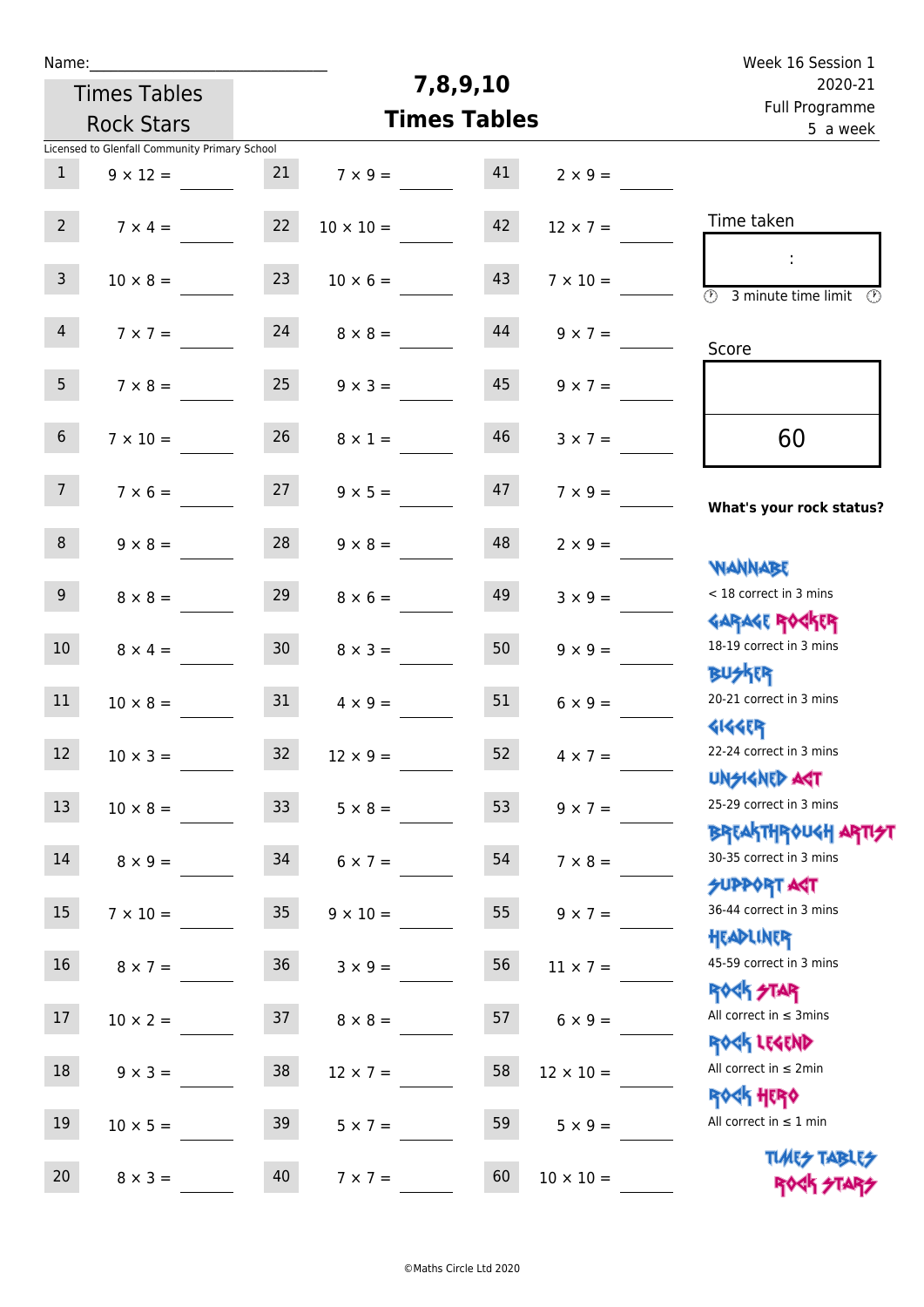| Name:           |                                               |    |                        |                        | 7,8,9,10                 |        |             | Week 16 Session 2                                                       |
|-----------------|-----------------------------------------------|----|------------------------|------------------------|--------------------------|--------|-------------|-------------------------------------------------------------------------|
|                 | <b>Times Tables</b><br><b>Rock Stars</b>      |    |                        |                        | 2020-21                  |        |             |                                                                         |
|                 |                                               |    |                        |                        | <b>Times Tables</b>      |        |             | Full Programme<br>5 a week                                              |
|                 | Licensed to Glenfall Community Primary School |    |                        |                        |                          |        |             |                                                                         |
| $\mathbf 1$     |                                               | 13 |                        | 25                     | $37\,$                   | 49     |             |                                                                         |
|                 | 45<br>9                                       |    | 40<br>$10\,$           | 49<br>7                | $10\,$<br>40             |        | 72<br>9     |                                                                         |
|                 |                                               |    |                        |                        |                          |        |             | Time taken                                                              |
| $\overline{2}$  |                                               | 14 |                        | 26                     | 38                       | 50     |             |                                                                         |
|                 | 8<br>16                                       |    | $20\,$<br>$10\,$       | $16\,$<br>$\, 8$       | $18\,$<br>9              |        | 9<br>99     | $\circledcirc$<br>3 minute time limit<br>$\circled{r}$                  |
|                 |                                               |    |                        |                        |                          |        |             |                                                                         |
| $\mathsf{3}$    |                                               | 15 |                        | 27                     | 39                       | 51     |             | Score                                                                   |
|                 | 90<br>$\boldsymbol{9}$                        |    | 108<br>9               | $\bf 8$<br>$\, 8$      | 80<br>8                  |        | 8<br>80     |                                                                         |
|                 |                                               |    |                        |                        |                          |        |             |                                                                         |
| $\overline{4}$  |                                               | 16 |                        | 28                     | 40                       | 52     |             | 60                                                                      |
|                 | 70<br>$\overline{7}$                          |    | 63<br>7                | 50<br>$10\,$           | ${\bf 80}$<br>8          |        | $18\,$<br>9 |                                                                         |
|                 |                                               |    |                        |                        |                          |        |             |                                                                         |
| $5\phantom{.0}$ |                                               | 17 |                        | 29                     | 41                       | 53     |             | What's your rock status?                                                |
|                 | $\boldsymbol{9}$<br>90                        |    | 40<br>8                | $20\,$<br>$10\,$       | 48<br>8                  |        | 8<br>88     |                                                                         |
|                 |                                               |    |                        |                        |                          |        |             | WANNABE                                                                 |
|                 |                                               |    |                        |                        |                          |        |             | < 18 correct in 3 mins                                                  |
| $6\phantom{1}$  |                                               | 18 |                        | 30                     | 42                       | 54     |             | <b>GARAGE ROG</b><br>ίR                                                 |
|                 | 96<br>8                                       |    | 80<br>8                | $70\,$<br>7            | 45<br>9                  |        | 80<br>8     | 18-19 correct in 3 mins                                                 |
|                 |                                               |    |                        |                        |                          |        |             | BUSKER                                                                  |
| $\overline{7}$  |                                               | 19 |                        | 31                     | 43                       | 55     |             | 20-21 correct in 3 mins                                                 |
|                 | 80<br>8                                       |    | 120<br>$10\,$          | 54<br>$\boldsymbol{9}$ | $70\,$<br>$\overline{7}$ | $10\,$ | 90          | <b>4144EP</b><br>22-24 correct in 3 mins                                |
|                 |                                               |    |                        |                        |                          |        |             | <b>UNGIGNED AST</b>                                                     |
| 8               |                                               | 20 |                        | 32                     | 44                       | 56     |             | 25-29 correct in 3 mins                                                 |
|                 | 24<br>8                                       |    | 36<br>$\boldsymbol{9}$ | $\boldsymbol{9}$<br>90 | 45<br>9                  |        | 9<br> 108   | <b>BREAKTHROUGH</b>                                                     |
|                 |                                               |    |                        |                        |                          |        |             | 30-35 correct in 3 mins                                                 |
| 9               |                                               | 21 |                        | 33                     | 45                       | 57     |             | <b>SUPPORT AST</b>                                                      |
|                 | 16<br>8                                       |    | 120<br>$10\,$          | 70<br>$10\,$           | 96<br>8                  | 10     | 80          | 36-44 correct in 3 mins                                                 |
|                 |                                               |    |                        |                        |                          |        |             | HEADLINER                                                               |
| 10              |                                               | 22 |                        | 34                     | 46                       | 58     |             | 45-59 correct in 3 mins                                                 |
|                 | 27<br>9                                       |    | 70<br>10               | 10<br>100              | 63<br>7                  |        | 54<br>9     | <b>ROCK STAR</b>                                                        |
|                 |                                               |    |                        |                        |                          |        |             | All correct in $\leq$ 3mins                                             |
| $11\,$          |                                               | 23 |                        | 35                     | 47                       | 59     |             | ROCK LEGEND                                                             |
|                 | $20\,$<br>10                                  |    | 32<br>8                | $18\,$<br>9            | 120<br>10                |        | 8<br>32     | All correct in $\leq 2$ min                                             |
|                 |                                               |    |                        |                        |                          |        |             | <b><h b="" her0<=""><br/>All correct in <math>\leq 1</math> min</h></b> |
| 12              |                                               | 24 |                        | 36                     | 48                       | 60     |             |                                                                         |
|                 | $\overline{7}$<br>7                           |    | 80<br>8                | $\boldsymbol{9}$<br>99 | 54<br>9                  |        | 80<br>8     | <b>TLME<del>S</del></b>                                                 |
|                 |                                               |    |                        |                        |                          |        |             |                                                                         |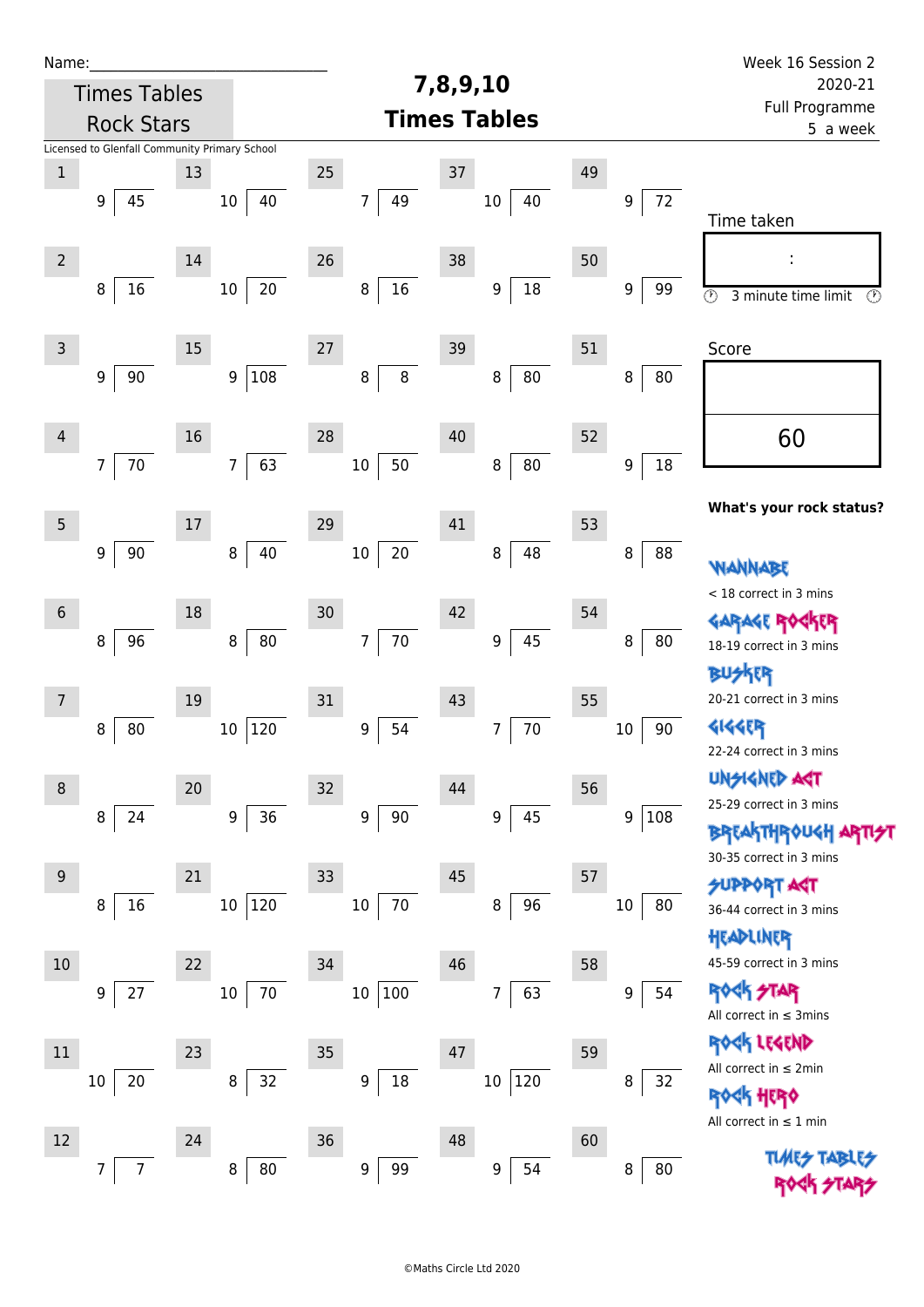| Week 16 Session 3                                                                           |                              |    |                                    |                        |                              |                                                     |                              | Name:          |
|---------------------------------------------------------------------------------------------|------------------------------|----|------------------------------------|------------------------|------------------------------|-----------------------------------------------------|------------------------------|----------------|
| 2020-21                                                                                     |                              |    | 7,8,9,10                           |                        |                              |                                                     | <b>Times Tables</b>          |                |
| Full Programme<br>5 a week                                                                  |                              |    | <b>Times Tables</b>                |                        |                              | <b>Rock Stars</b>                                   |                              |                |
|                                                                                             | 8<br>$\times$ 11             | 49 | 9<br>37<br>$\times$ 12             | 8<br>25<br>$\times$ 11 | 7<br>$\times$ 1              | Licensed to Glenfall Community Primary School<br>13 | 10<br>$\times 2$             | $\,1$          |
| Time taken<br>İ,<br>$\circled{r}$<br>3 minute time limit<br>⊕                               | 9<br>$\times$ 11             | 50 | 10<br>38<br>$\times$ 4             | 7<br>26<br>$\times$ 5  | 10<br>$\times$ 3             | 14                                                  | $\overline{7}$<br>$\times$ 5 | $\overline{2}$ |
| Score                                                                                       | 9<br>$\times$ 12             | 51 | 10<br>39<br>$\times$ 4             | 9<br>27<br>$\times 8$  | 10<br>$\times$ 4             | 15                                                  | 7<br>$\times$ 10             | $\overline{3}$ |
| 60                                                                                          | 9<br>$\times 2$              | 52 | 7<br>40<br>$\times 8$              | 8<br>28<br>$\times 8$  | 10<br>$\times$ 7             | 16                                                  | 8<br>$\times$ 3              | $\overline{4}$ |
| What's your rock status?                                                                    | 8<br>$\times 6$              | 53 | 10<br>41<br>$\times$ 7             | 8<br>29<br>$\times 8$  | 10<br>$\times$ 1             | 17                                                  | 10<br>$\times$ 11            | 5              |
| <b>WANNABE</b><br>< 18 correct in 3 mins<br><b>GARAGE ROCKER</b><br>18-19 correct in 3 mins | 9<br>$\times$ 4              | 54 | 7<br>42<br>$\times$ 12             | 10<br>30<br>$\times$ 2 | 7<br>$\times$ 10             | 18                                                  | $\overline{7}$<br>$\times 2$ | $\sqrt{6}$     |
| BUSKER<br>20-21 correct in 3 mins<br><b>4144EP</b><br>22-24 correct in 3 mins               | 9<br>$\times$ 11             | 55 | 10<br>43<br>$\times$ 1             | 9<br>31<br>$\times$ 3  | 9<br>$\times$ 10             | 19                                                  | 7<br>$\times$ 7              | $\overline{7}$ |
| <b>UNSIGNED AGT</b><br>25-29 correct in 3 mins<br><b>BREAKTHROUGH ARTI<del>S</del>T</b>     | $\overline{7}$<br>$\times$ 2 | 56 | $10\,$<br>44<br>$\times$ 6         | 9<br>32<br>$\times$ 1  | 7<br>$\times$ 11             | 20                                                  | $10\,$<br>$\times$ 7         | $\, 8$         |
| 30-35 correct in 3 mins<br><b>SUPPORT ART</b><br>36-44 correct in 3 mins                    | 8<br>$\times 2$              | 57 | 9<br>45<br>$\times$ 7              | 9<br>33<br>$\times$ 8  | 10<br>$\times$ 8             | 21                                                  | 9<br>$\times$ 9              | 9              |
| HEADLINER<br>45-59 correct in 3 mins<br><b>ROCK STAR</b><br>All correct in $\leq$ 3mins     | $\overline{7}$<br>$\times$ 4 | 58 | $10\,$<br>46<br>$\times$ 4         | 9<br>34<br>$\times$ 2  | $\, 8$<br>$\times$ 11        | 22                                                  | $10\,$<br>$\times$ 9         | $10\,$         |
| ROCK LEGEND<br>All correct in $\leq 2$ min<br><b>ROCK HERO</b>                              | 8<br>$\times$ 10             | 59 | 8<br>47<br>$\times$ 7              | 8<br>35<br>$\times$ 8  | $\overline{7}$<br>$\times$ 2 | 23                                                  | 8<br>$\times$ 12             | $11\,$         |
| All correct in $\leq 1$ min<br><b>TUARS TABLES</b><br>ROCK STARS                            | $10\,$<br>$\times$ 2         | 60 | $\overline{7}$<br>48<br>$\times$ 8 | 9<br>36<br>$\times$ 11 | $10\,$<br>$\times$ 8         | 24                                                  | 9<br>$\times$ 8              | 12             |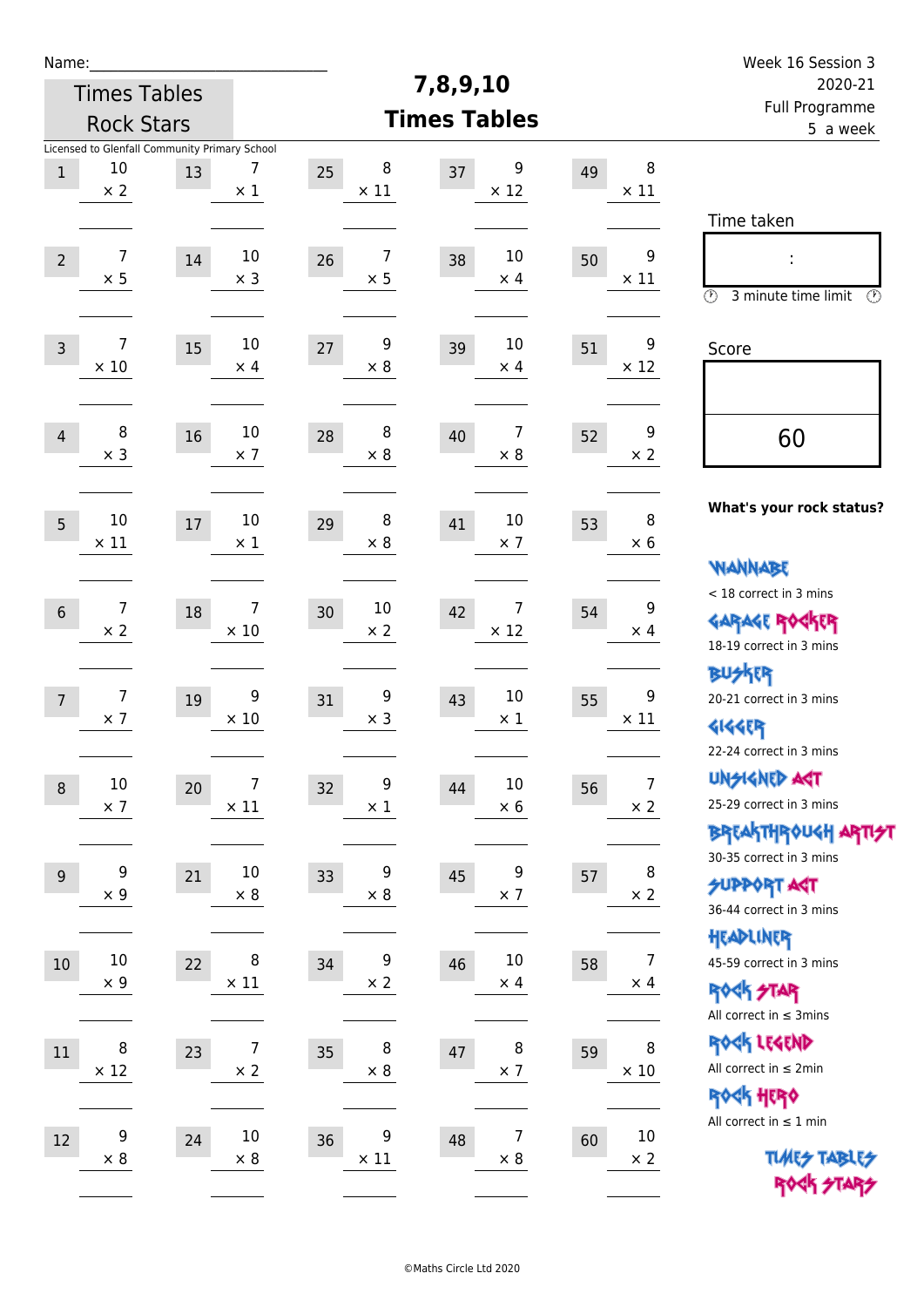| Week 16 Session 4                                                |                 |                     |                     |                     |                                               | Name:             |  |  |
|------------------------------------------------------------------|-----------------|---------------------|---------------------|---------------------|-----------------------------------------------|-------------------|--|--|
| 2020-21                                                          |                 | 7,8,9,10            |                     | <b>Times Tables</b> |                                               |                   |  |  |
| Full Programme<br>5 a week                                       |                 | <b>Times Tables</b> |                     |                     | <b>Rock Stars</b>                             |                   |  |  |
|                                                                  |                 |                     |                     |                     | Licensed to Glenfall Community Primary School |                   |  |  |
|                                                                  | $18 \div 9 =$   | 41                  | $99 \div 9 =$       | 21                  | $54 \div 9 =$                                 | $\mathbf{1}$      |  |  |
| Time taken                                                       | $9 \div 9 =$    | 42                  | $90 \div 9 =$       | 22                  | $28 \div 7 =$                                 | $2^{\circ}$       |  |  |
| $\overline{\mathcal{O}}$<br>3 minute time limit<br>$\mathcal{O}$ | $60 \div 10 =$  | 43                  | $20 \div 10 =$      | 23                  | $108 \div 9 =$                                | $\mathsf{3}$      |  |  |
| Score                                                            | $8 \div 8 =$    | 44                  | $90 \div 9 =$       | 24                  | $72 \div 8 =$                                 | $\overline{4}$    |  |  |
|                                                                  | $84 \div 7 =$   | 45                  | $36 \div 9 =$       | 25                  | $14 \div 7 =$                                 | 5                 |  |  |
| 60                                                               | $48 \div 8 =$   | 46                  | $7 ÷ 7 =$           | 26                  | $10 \div 10 =$                                | $\,6\,$           |  |  |
| What's your rock status?                                         | $30 \div 10 =$  | 47                  | $110 \div 10 =$     | 27                  | $100 \div 10 =$                               | $\overline{7}$    |  |  |
|                                                                  | $90 \div 10 =$  | 48                  | $120 \div 10 =$     | 28                  | $63 ÷ 9 =$                                    | $\,8\,$           |  |  |
| <b>JARNARY</b><br>< 18 correct in 3 mins                         | $21 \div 7 =$   | 49                  | $10 \div 10 =$      | 29                  | $42 \div 7 =$                                 | 9 <sup>°</sup>    |  |  |
| <b>GARAGE ROGKER</b><br>18-19 correct in 3 mins                  | $63 \div 9 =$   | 50                  | $77 \div 7 =$       | 30 <sub>o</sub>     | $96 \div 8 =$                                 | 10 <sup>°</sup>   |  |  |
| <b>BUSKER</b><br>20-21 correct in 3 mins                         | $110 \div 10 =$ | 51                  | $100 \div 10 =$     | 31                  | $77 \div 7 =$                                 | 11                |  |  |
| <b>4144EP</b><br>22-24 correct in 3 mins                         | $20 \div 10 =$  | 52                  | $32 \t 72 \div 9 =$ |                     | $77 \div 7 =$                                 | $12 \overline{ }$ |  |  |
| <b>UNSIGNED AST</b><br>25-29 correct in 3 mins                   | $80 \div 10 =$  | 53                  | $80 \div 8 =$       | 33 <sup>°</sup>     | $21 \div 7 =$                                 | 13                |  |  |
| ΒΡΓΑΚΤΗΡΟUGH ΑΡΤΙ <del>2</del> Τ<br>30-35 correct in 3 mins      | $9 \div 9 =$    | 54                  | $80 \div 10 =$      | 34                  | $48 \div 8 =$                                 | 14                |  |  |
| <b>SUPPORT AGT</b><br>36-44 correct in 3 mins                    | $84 \div 7 =$   | 55                  | $88 \div 8 =$       | 35 <sub>o</sub>     | $49 \div 7 =$                                 | 15                |  |  |
| HEADLINER<br>45-59 correct in 3 mins                             | $60 \div 10 =$  | 56                  | $110 \div 10 =$     | 36                  | $30 \div 10 =$                                | 16                |  |  |
| <b>ROCK STAR</b><br>All correct in $\leq$ 3mins                  | $110 \div 10 =$ | 57                  | $30 \div 10 =$      | 37                  | $8 \div 8 =$                                  | 17                |  |  |
| ROCK LEGEND<br>All correct in $\leq 2$ min                       | $100 \div 10 =$ | 58                  | $16 \div 8 =$       | 38                  | $100 \div 10 =$                               | 18                |  |  |
| <b>ROCK HERO</b><br>All correct in $\leq 1$ min                  | $40 \div 8 =$   | 59                  | $45 \div 9 =$       | 39                  | $42 \div 7 =$                                 | 19                |  |  |
| <b>TUARS TABLES</b><br>ROCK STARS                                | $20 \div 10 =$  | 60                  | $20 \div 10 =$      | 40                  | $90 \div 10 =$                                | 20                |  |  |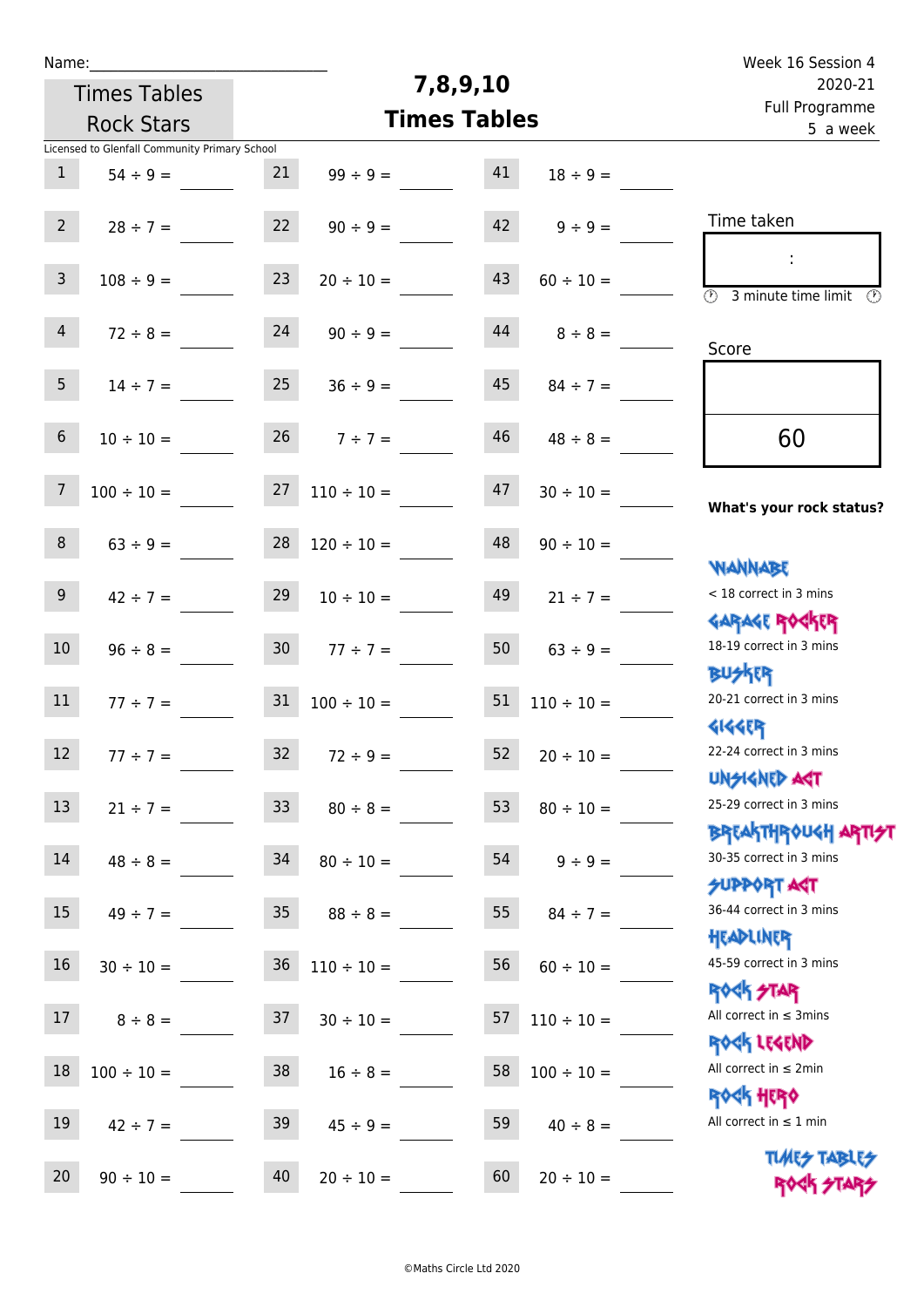| Week 16 Session 5                                                               |                      |          |                      |                 |                                               | Name:           |  |  |
|---------------------------------------------------------------------------------|----------------------|----------|----------------------|-----------------|-----------------------------------------------|-----------------|--|--|
| 2020-21                                                                         |                      | 7,8,9,10 |                      |                 | <b>Times Tables</b>                           |                 |  |  |
| Full Programme<br>5 a week                                                      |                      |          | <b>Times Tables</b>  |                 | <b>Rock Stars</b>                             |                 |  |  |
|                                                                                 |                      |          |                      |                 | Licensed to Glenfall Community Primary School |                 |  |  |
|                                                                                 | $77 \div 7 =$        | 41       | $9 \times 9 =$       | 21              | $7 \times 11 =$                               | $\mathbf{1}$    |  |  |
| Time taken                                                                      | $18 \div 9 =$        | 42       | $8 \times 7 =$       | 22              | $10 \times 2 =$                               | 2 <sup>7</sup>  |  |  |
| $\sim$ 10<br>$\overline{\textcircled{1}}$ 3 minute time limit $\textcircled{1}$ | $64 \div 8 =$        | 43       | $7 \times 7 =$       | 23              | $7 \times 5 =$                                | 3 <sup>7</sup>  |  |  |
| Score                                                                           | $84 \div 7 =$        | 44       | $7 \times 10 =$      | 24              | $8 \times 7 =$                                | $\overline{4}$  |  |  |
|                                                                                 | $16 \div 8 =$        | 45       | $7 \times 2 =$       | 25              | $7 \times 7 =$                                | 5 <sub>1</sub>  |  |  |
| 60                                                                              | $99 \div 9 =$        | 46       | $10 \times 3 =$      | 26              | $7 \times 4 =$                                | 6 <sup>1</sup>  |  |  |
| Add up your time                                                                | $47 \t35 \div 7 =$   |          | $27 \t 8 \times 9 =$ |                 | $9 \times 2 =$                                | 7 <sup>7</sup>  |  |  |
| <b>Mins</b><br><b>S1</b>                                                        | $84 \div 7 =$        | 48       | $8 \times 6 =$       | 28              | $9 \times 7 =$                                | 8               |  |  |
| S2                                                                              | $20 \div 10 =$       | 49       | $10 \times 1 =$      | 29              | $9 \times 4 =$                                | 9 <sub>o</sub>  |  |  |
|                                                                                 | $96 \div 8 =$        | 50       | $10 \times 1 =$      | 30 <sup>°</sup> | $10 \times 2 =$                               | 10 <sup>°</sup> |  |  |
| Total $\qquad$                                                                  | $80 \div 8 =$        | 51       | $9 \div 9 =$         | 31              | $10 \times 6 =$                               | 11              |  |  |
| <b>Secs</b>                                                                     | $52 \t120 \div 10 =$ |          | $32 \t110 \div 10 =$ |                 | $9 \times 7 =$                                | 12              |  |  |
|                                                                                 | 53 $48 \div 8 =$     |          | $99 \div 9 =$        | 33              | $7 \times 9 =$                                | 13 <sup>7</sup> |  |  |
| S3                                                                              | $30 \div 10 =$       | 54       | $63 \div 7 =$        | 34              | $7 \times 11 =$                               | 14              |  |  |
| S5                                                                              | $55 \t 56 \div 8 =$  |          | $21 \div 7 =$        | 35              | $8 \times 7 =$                                | 15 <sub>1</sub> |  |  |
| <b>Total</b> __________<br>Add up your score                                    | $56$ $72 \div 9 =$   |          | $96 \div 8 =$        | 36              | $10 \times 8 =$                               | 16              |  |  |
|                                                                                 | $57 \t 80 \div 10 =$ |          | $45 \div 9 =$        | 37              | $7 \times 8 =$                                | 17              |  |  |
|                                                                                 | $100 \div 10 =$      | 58       | $7 ÷ 7 =$            | 38              | $8 \times 9 =$                                | 18              |  |  |
|                                                                                 | $35 \div 7 =$        | 59       | $9 \div 9 =$         | 39              | $10 \times 6 =$                               | 19              |  |  |
| Total $\qquad$                                                                  | $45 \div 9 =$        | 60       | $96 \div 8 =$        | 40              | $9 \times 7 =$                                | 20              |  |  |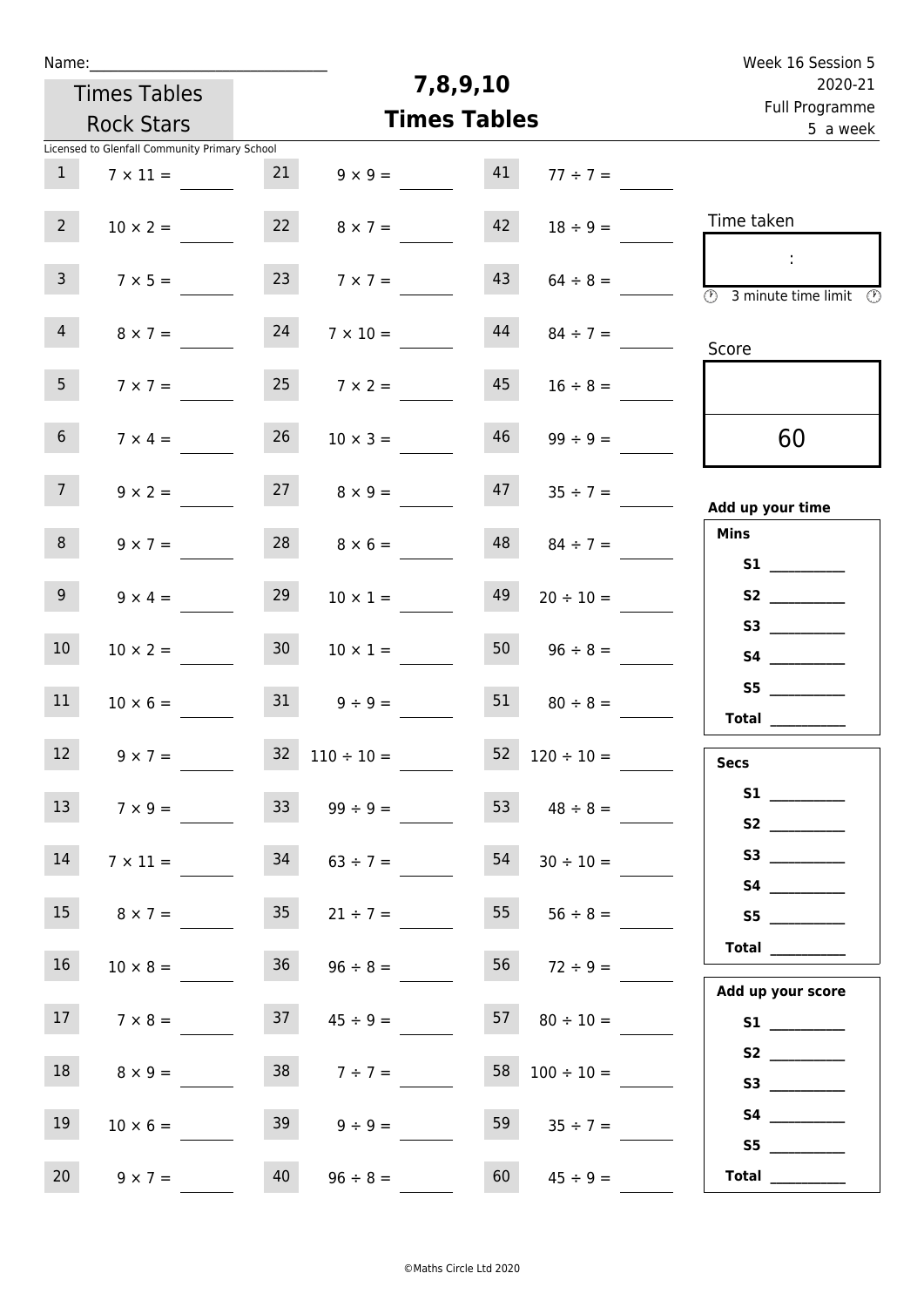| Name |  |  |
|------|--|--|
|      |  |  |
|      |  |  |

|                 | Name: ____________                            |                 |                     |    |                  | Week 17 Session 1                                                             |  |
|-----------------|-----------------------------------------------|-----------------|---------------------|----|------------------|-------------------------------------------------------------------------------|--|
|                 | <b>Times Tables</b>                           |                 |                     | 11 |                  | 2020-21                                                                       |  |
|                 | <b>Rock Stars</b>                             |                 | <b>Times Tables</b> |    |                  | Full Programme<br>5 a week                                                    |  |
|                 | Licensed to Glenfall Community Primary School |                 |                     |    |                  |                                                                               |  |
| 1               | $11 \times 3 =$                               | 21              | $11 \times 1 = 41$  |    | $11 \times 11 =$ |                                                                               |  |
| 2 <sup>7</sup>  |                                               | 22              |                     | 42 |                  | Time taken                                                                    |  |
|                 | $11 \times 2 =$                               |                 | $11 \times 2 =$     |    | $11 \times 11 =$ |                                                                               |  |
| $\mathbf{3}$    | $11 \times 5 =$                               | 23              | $11 \times 8 =$     | 43 | $2 \times 11 =$  |                                                                               |  |
|                 |                                               |                 |                     |    |                  | $\overline{\textcircled{1}}$ 3 minute time limit $\overline{\textcircled{1}}$ |  |
| $\overline{4}$  | $11 \times 5 = 24$                            |                 | $11 \times 2 =$     | 44 | $4 \times 11 =$  |                                                                               |  |
|                 |                                               |                 |                     |    |                  | Score                                                                         |  |
| 5 <sub>5</sub>  | $11 \times 12 =$                              | 25              | $11 \times 3 =$     | 45 | $7 \times 11 =$  |                                                                               |  |
|                 |                                               |                 |                     |    |                  |                                                                               |  |
| $6\phantom{.}6$ | $11 \times 10 =$                              | 26              | $11 \times 5 =$     | 46 | $5 \times 11 =$  | 60                                                                            |  |
| 7 <sup>7</sup>  | $11 \times 4 =$                               | 27              | $11 \times 4 =$     | 47 | $1 \times 11 =$  |                                                                               |  |
|                 |                                               |                 |                     |    |                  | What's your rock status?                                                      |  |
| 8               | $11 \times 4 =$                               | 28              | $11 \times 1 =$     | 48 | $10 \times 11 =$ |                                                                               |  |
|                 |                                               |                 |                     |    |                  | <b>NANNABE</b>                                                                |  |
| 9               | $11 \times 10 =$                              | 29              | $11 \times 3 =$     | 49 | $11 \times 11 =$ | < 18 correct in 3 mins                                                        |  |
|                 |                                               |                 |                     |    |                  | <b>GARAGE ROGKER</b>                                                          |  |
| 10 <sup>°</sup> | $11 \times 6 = 30$                            |                 | $11 \times 7 =$     | 50 | $1 \times 11 =$  | 18-19 correct in 3 mins                                                       |  |
|                 |                                               |                 |                     |    |                  | <b>BUSKR</b><br>20-21 correct in 3 mins                                       |  |
| 11              | $11 \times 4 =$                               | 31              | $12 \times 11 =$    | 51 | $4 \times 11 =$  | <b>4144EP</b>                                                                 |  |
| $\boxed{12}$    | $11 \times 10 =$                              | 32              | $2 \times 11 =$     | 52 | $8 \times 11 =$  | 22-24 correct in 3 mins                                                       |  |
|                 |                                               |                 |                     |    |                  | <b>UNSIGNED AGT</b>                                                           |  |
| 13              | $11 \times 1 =$                               | 33 <sup>°</sup> | $5 \times 11 =$     | 53 | $6 \times 11 =$  | 25-29 correct in 3 mins                                                       |  |
|                 |                                               |                 |                     |    |                  | <b>BREAKTHROUGH ARTI<del>S</del>T</b>                                         |  |
| 14              | $11 \times 11 =$                              | 34              | $10 \times 11 =$    | 54 | $8 \times 11 =$  | 30-35 correct in 3 mins                                                       |  |
|                 |                                               |                 |                     |    |                  | <b>SUPPORT AGT</b>                                                            |  |
| 15              | $11 \times 7 =$                               | 35              | $1 \times 11 =$     | 55 | $1 \times 11 =$  | 36-44 correct in 3 mins                                                       |  |
|                 |                                               |                 |                     |    |                  | HEADLINER<br>45-59 correct in 3 mins                                          |  |
| 16              | $11 \times 9 =$                               | 36              | $3 \times 11 =$     | 56 | $6 \times 11 =$  | <b>ROCK STAR</b>                                                              |  |
| 17              | $11 \times 10 =$                              | 37              | $11 \times 11 =$    | 57 | $4 \times 11 =$  | All correct in $\leq$ 3mins                                                   |  |
|                 |                                               |                 |                     |    |                  | ROCK LEGEND                                                                   |  |
| 18              | $11 \times 10 =$                              | 38              | $4 \times 11 =$     | 58 | $4 \times 11 =$  | All correct in $\leq 2$ min                                                   |  |
|                 |                                               |                 |                     |    |                  | <b>ROCK HERO</b>                                                              |  |
| 19              | $11 \times 4 =$                               | 39              | $2 \times 11 =$     | 59 | $7 \times 11 =$  | All correct in $\leq 1$ min                                                   |  |

**TIMES TABLES** ROCK STARS

20  $11 \times 2 =$  40  $9 \times 11 =$  60  $4 \times 11 =$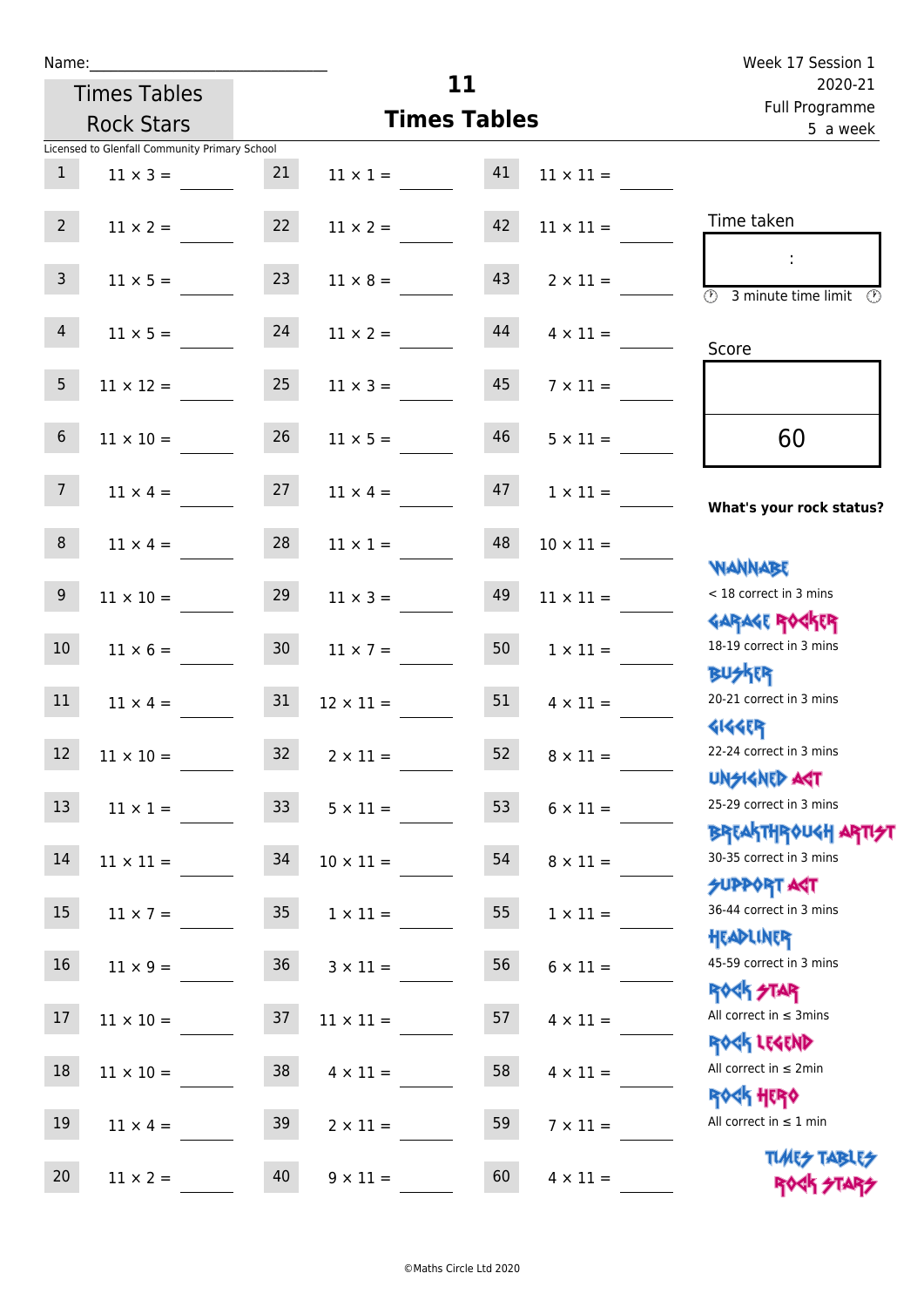| Name:                                         |                                          | Week 17 Session 2                                    |  |
|-----------------------------------------------|------------------------------------------|------------------------------------------------------|--|
| <b>Times Tables</b>                           | 11                                       | 2020-21                                              |  |
| <b>Rock Stars</b>                             | <b>Times Tables</b>                      | Full Programme<br>5 a week                           |  |
| Licensed to Glenfall Community Primary School |                                          |                                                      |  |
| $\mathbf{1}$<br>13<br>110<br>66<br>11<br>11   | 25<br>37<br>66<br>$11\,$<br>$11\,$<br>44 | 49<br>22<br>11                                       |  |
|                                               |                                          | Time taken                                           |  |
| 14<br>$\overline{2}$                          | 26<br>38                                 | 50                                                   |  |
| 11<br>121<br>11<br>11                         | 33<br>55<br>$11\,$<br>$11\,$             | 44<br>11                                             |  |
|                                               |                                          | $\odot$<br>3 minute time limit<br>$\odot$            |  |
| 15<br>3                                       | 27<br>39                                 | 51<br>Score                                          |  |
| 99<br>99<br>11<br>11                          | 11 110<br>99<br>$11\,$                   | 22<br>11                                             |  |
|                                               |                                          |                                                      |  |
| 16<br>4                                       | 28<br>40                                 | 60<br>52                                             |  |
| 55<br>44<br>$11\,$<br>11                      | 77<br>11<br>44<br>$11\,$                 | 66<br>11                                             |  |
|                                               |                                          | What's your rock status?                             |  |
| 5<br>17                                       | 29<br>41                                 | 53                                                   |  |
| 88<br>110<br>11<br>11                         | 22<br>33<br>$11\,$<br>11                 | 110<br>11<br><b>WANNABE</b>                          |  |
|                                               |                                          | < 18 correct in 3 mins                               |  |
| 18<br>$6\phantom{1}6$                         | 30<br>42                                 | 54<br>GARAGE ROGKER                                  |  |
| 110<br>11<br>44<br>11                         | 132<br>$77 \,$<br>$11\,$<br>$11\,$       | 77<br>11<br>18-19 correct in 3 mins                  |  |
|                                               |                                          | 诉                                                    |  |
| 19<br>$\overline{7}$                          | 31<br>43                                 | 20-21 correct in 3 mins<br>55                        |  |
| 77<br>11<br>11<br>$11\,$                      | 88<br>22<br>11<br>$11\,$                 | <b>4144EP</b><br>22<br>11<br>22-24 correct in 3 mins |  |
|                                               |                                          | <b>UNSIGNED ART</b>                                  |  |
| 20<br>8                                       | 32<br>44                                 | 56<br>25-29 correct in 3 mins                        |  |
| 99<br>11<br>44<br>11                          | 22<br>66<br>$11\,$<br>$11\,$             | 55<br>11<br><b>BREAKTHROUGH ARTI</b>                 |  |
| 21<br>$9\,$                                   | 33<br>45                                 | 30-35 correct in 3 mins<br>57                        |  |
| 33<br>99<br>$11\,$<br>11                      | 33<br>55<br>11<br>11                     | <b>SUPPORT AST</b><br>11<br>44                       |  |
|                                               |                                          | 36-44 correct in 3 mins<br>HEADLINER                 |  |
| 22<br>10                                      | 34<br>46                                 | 45-59 correct in 3 mins<br>58                        |  |
| 55<br>99<br>$11\,$<br>11                      | 132<br>$11\,$<br>44<br>$11\,$            | <b>ROCK STAR</b><br>121<br>$11\,$                    |  |
|                                               |                                          | All correct in $\leq$ 3mins                          |  |
| 23<br>11                                      | 35<br>47                                 | ROCK LEGEND<br>59                                    |  |
| 88<br>22<br>11<br>11                          | 11 132<br>88<br>$11\,$                   | All correct in $\leq 2$ min<br>11<br>121             |  |
|                                               |                                          | <b>ROGK HERO</b><br>All correct in $\leq 1$ min      |  |
| 12<br>24                                      | 36<br>48                                 | 60                                                   |  |
| 110<br>110<br>$11\,$<br>11                    | 55<br>88<br>$11\,$<br>11                 | <b>TLAR?</b><br>99<br>11                             |  |
|                                               |                                          |                                                      |  |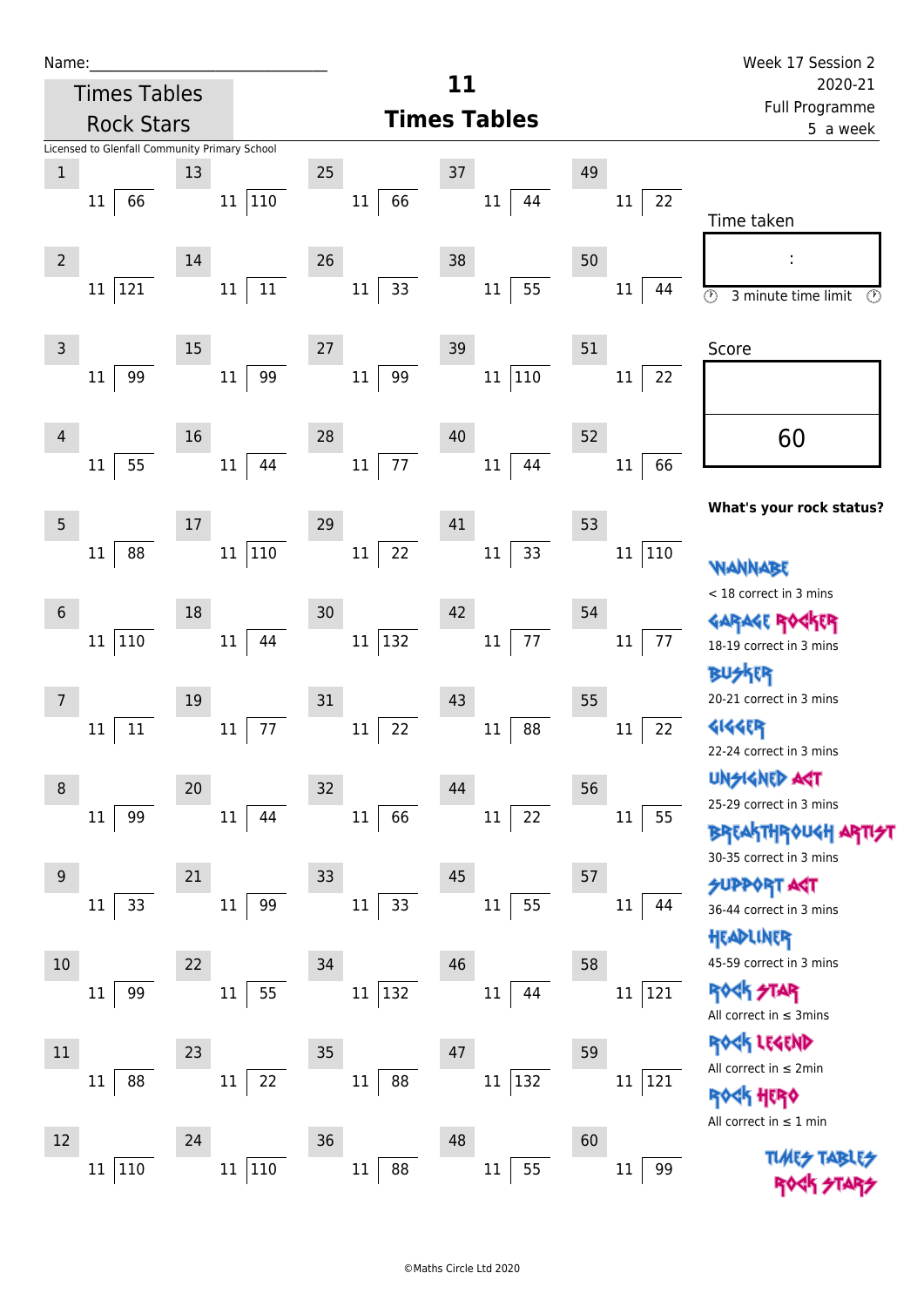| Name:           |                                                                    |        |                      |                             |                             |    |                       | Week 17 Session 3                                                                               |  |
|-----------------|--------------------------------------------------------------------|--------|----------------------|-----------------------------|-----------------------------|----|-----------------------|-------------------------------------------------------------------------------------------------|--|
|                 | <b>Times Tables</b>                                                |        |                      |                             | 11                          |    |                       | 2020-21                                                                                         |  |
|                 | <b>Rock Stars</b>                                                  |        |                      |                             | <b>Times Tables</b>         |    |                       | Full Programme<br>5 a week                                                                      |  |
| $\mathbf{1}$    | Licensed to Glenfall Community Primary School<br>11<br>$\times$ 11 | 13     | 11<br>$\times$ 12    | 11<br>25<br>$\times$ 7      | 11<br>37<br>$\times$ 6      | 49 | 11<br>$\times 8$      |                                                                                                 |  |
| $\overline{2}$  | 11<br>$\times$ 5                                                   | 14     | 11<br>$\times$ 12    | 11<br>26<br>$\times$ 6      | 11<br>38<br>$\times$ 4      | 50 | 11<br>$\times$ 4      | Time taken<br>t,<br>$\circled{r}$<br>3 minute time limit<br>⊕                                   |  |
| $\overline{3}$  | 11<br>$\times$ 2                                                   | 15     | 11<br>$\times 6$     | 11<br>27<br>$\times$ 11     | 11<br>39<br>$\times$ 7      | 51 | 11<br>$\times 1$      | Score                                                                                           |  |
| $\overline{4}$  | 11<br>$\times 8$                                                   | 16     | 11<br>$\times 1$     | 11<br>28<br>$\times$ 12     | 11<br>40<br>$\times$ 3      | 52 | 11<br>$\times$ 3      | 60                                                                                              |  |
| 5               | 11<br>$\times$ 1                                                   | 17     | 11<br>$\times$ 9     | 11<br>29<br>$\times 6$      | 11<br>41<br>$\times$ 12     | 53 | 11<br>$\times$ 12     | What's your rock status?<br><b>WANNABE</b>                                                      |  |
| $6\phantom{1}6$ | 11<br>$\times$ 2                                                   | $18\,$ | 11<br>$\times$ 7     | 11<br>30<br>$\times 8$      | 11<br>42<br>$\times$ 11     | 54 | 11<br>$\times 6$      | < 18 correct in 3 mins<br><b>GARAGE ROGKER</b><br>18-19 correct in 3 mins                       |  |
| $7\overline{ }$ | 11<br>$\times$ 4                                                   | 19     | 11<br>$\times 8$     | 11<br>31<br>$\times$ 6      | $11\,$<br>43<br>$\times$ 11 | 55 | 11<br>$\times 8$      | <b>BU外界</b><br>20-21 correct in 3 mins<br><b>4144EP</b><br>22-24 correct in 3 mins              |  |
| $\,8\,$         | $11\,$<br>$\times$ 3                                               | 20     | $11\,$<br>$\times$ 7 | $11\,$<br>32<br>$\times$ 3  | $11\,$<br>44<br>$\times$ 5  | 56 | $11\,$<br>$\times$ 11 | <b>UNGIGNED AGT</b><br>25-29 correct in 3 mins<br>ΒΡΓΑ <sup>Κ</sup> ΤΗΡΟυΚΗ ΑΡΤΙ <del>2</del> Τ |  |
| $9\,$           | 11<br>$\times$ 10                                                  | 21     | 11<br>$\times$ 8     | 11<br>33<br>$\times$ 3      | $11\,$<br>45<br>$\times$ 9  | 57 | 11<br>$\times$ 4      | 30-35 correct in 3 mins<br><b>SUPPORT AST</b><br>36-44 correct in 3 mins                        |  |
| 10              | $11\,$<br>$\times$ 8                                               | 22     | 11<br>$\times$ 11    | 11<br>34<br>$\times$ 3      | 11<br>46<br>$\times$ 10     | 58 | 11<br>$\times 8$      | HEADLINER<br>45-59 correct in 3 mins<br><b>ROCK STAR</b><br>All correct in $\leq$ 3mins         |  |
| 11              | $11\,$<br>$\times$ 12                                              | 23     | 11<br>$\times$ 11    | $11\,$<br>35<br>$\times$ 11 | 11<br>47<br>$\times$ 5      | 59 | 11<br>$\times$ 7      | ROCK LEGEND<br>All correct in $\leq 2$ min<br>ROCK HERO                                         |  |
| 12              | $11\,$<br>$\times$ 8                                               | 24     | 11<br>$\times$ 11    | 11<br>36<br>$\times$ 4      | $11\,$<br>48<br>$\times$ 10 | 60 | 11<br>$\times$ 5      | All correct in $\leq 1$ min<br><b>TUARS TABLES</b><br>ROCK STARS                                |  |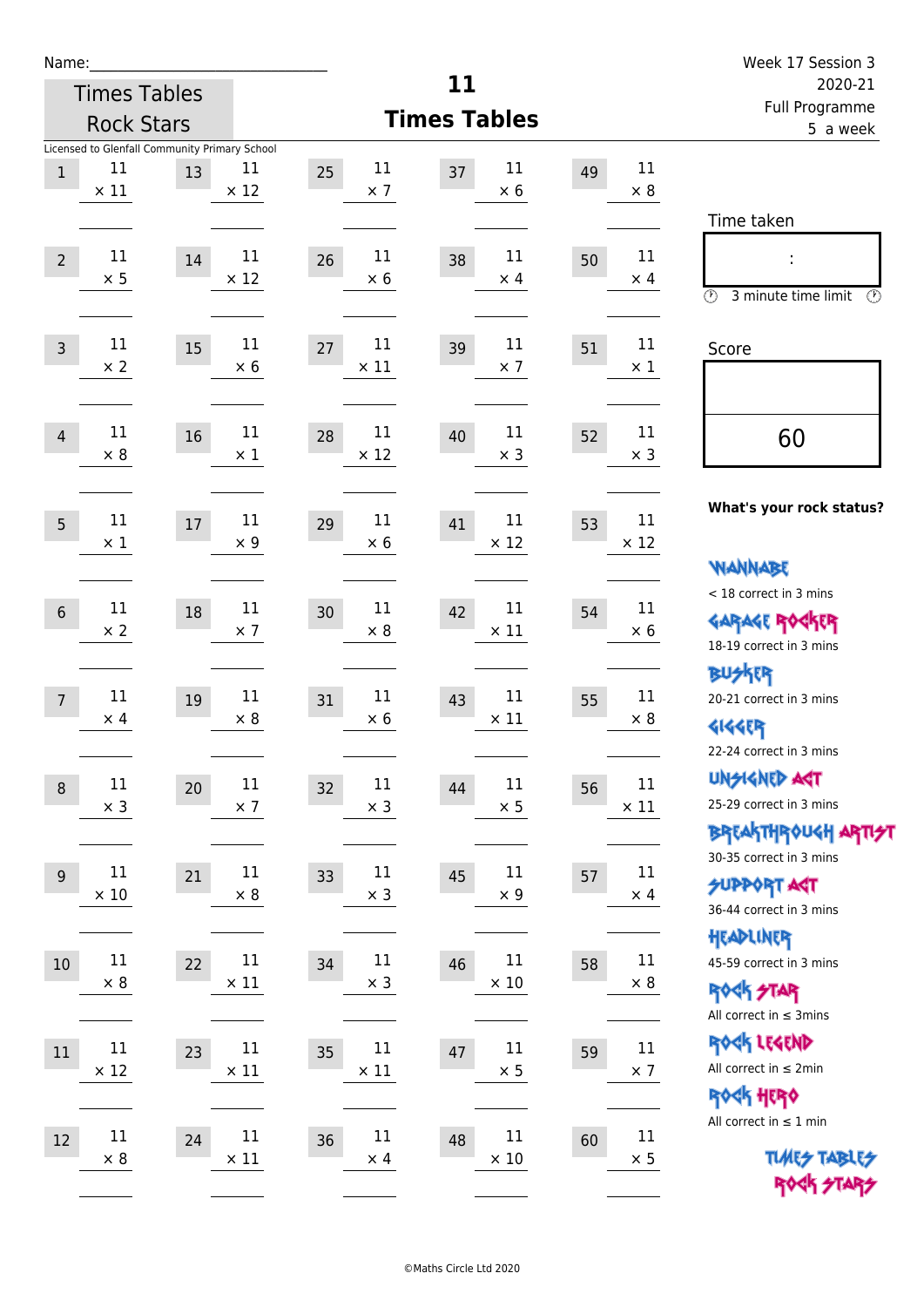| Name:                                         |                                                | Week 17 Session 4                           |
|-----------------------------------------------|------------------------------------------------|---------------------------------------------|
| <b>Times Tables</b>                           | 11                                             | 2020-21                                     |
| <b>Rock Stars</b>                             | <b>Times Tables</b>                            | Full Programme                              |
| Licensed to Glenfall Community Primary School |                                                | 5 a week                                    |
| 1<br>$55 \div 11 =$                           | 21<br>41<br>$33 \div 11 =$                     | $55 \div 11 =$                              |
| $\overline{2}$<br>$121 \div 11 =$             | 22<br>$110 \div 11 =$<br>42<br>$132 \div 11 =$ | Time taken                                  |
| 3<br>$99 \div 11 =$                           | 23<br>43<br>$11 \div 11 =$                     | $77 \div 11 =$<br>O)<br>3 minute time limit |
| 4<br>$110 \div 11 =$                          | 24<br>44<br>$66 \div 11 =$                     | $77 \div 11 =$<br>Score                     |
| 5<br>$11 \div 11 =$                           | 25<br>45<br>$55 \div 11 =$                     | $11 \div 11 =$                              |
| 6<br>$99 \div 11 =$                           | 26<br>46<br>$88 \div 11 =$                     | 60<br>$99 \div 11 =$                        |
| $99 \div 11 =$                                | 27<br>$55 \div 11 =$<br>47                     | $99 \div 11 =$<br>What's your rock status?  |
| 8<br>$77 \div 11 =$                           | 28<br>48<br>$110 \div 11 =$                    | $11 \div 11 =$<br>WANNABE                   |

Garage Rocker

18-19 correct in 3 mins

20-21 correct in 3 mins

22-24 correct in 3 mins

25-29 correct in 3 mins

30-35 correct in 3 mins

36-44 correct in 3 mins

45-59 correct in 3 mins

< 18 correct in 3 mins

UNSIGNED ACT

SUPPORT ACT

Headliner

ROCK STAR

Rock Legend

All correct in ≤ 2min

All correct in  $\leq 1$  min

All correct in ≤ 3mins

Rock Hero

**TIMES TABLES** ROCK STARS

Breakthrough artist

**BUSKER** 

**GIGGER** 

| @Maths Circle Ltd 2020 |  |
|------------------------|--|

9  $121 \div 11 =$  29  $77 \div 11 =$  49  $22 \div 11 =$ 

10  $88 \div 11 = 30$   $99 \div 11 = 50$   $99 \div 11 =$ 

11  $99 \div 11 =$  31  $22 \div 11 =$  51  $66 \div 11 =$ 

12  $99 \div 11 =$  32  $44 \div 11 =$  52  $44 \div 11 =$ 

13  $121 \div 11 =$  33  $55 \div 11 =$  53  $110 \div 11 =$ 

 $14 \quad 77 \div 11 =$   $34 \quad 121 \div 11 =$   $54 \quad 110 \div 11 =$ 

15  $22 \div 11 =$  35  $55 \div 11 =$  55  $44 \div 11 =$ 

 $16$   $132 \div 11 =$   $36$   $88 \div 11 =$   $56$   $33 \div 11 =$ 

17  $66 \div 11 =$  37  $55 \div 11 =$  57  $88 \div 11 =$ 

18  $44 \div 11 =$  38  $33 \div 11 =$  58  $88 \div 11 =$ 

19  $66 \div 11 =$  39  $44 \div 11 =$  59  $55 \div 11 =$ 

20  $33 \div 11 =$  40  $88 \div 11 =$  60  $121 \div 11 =$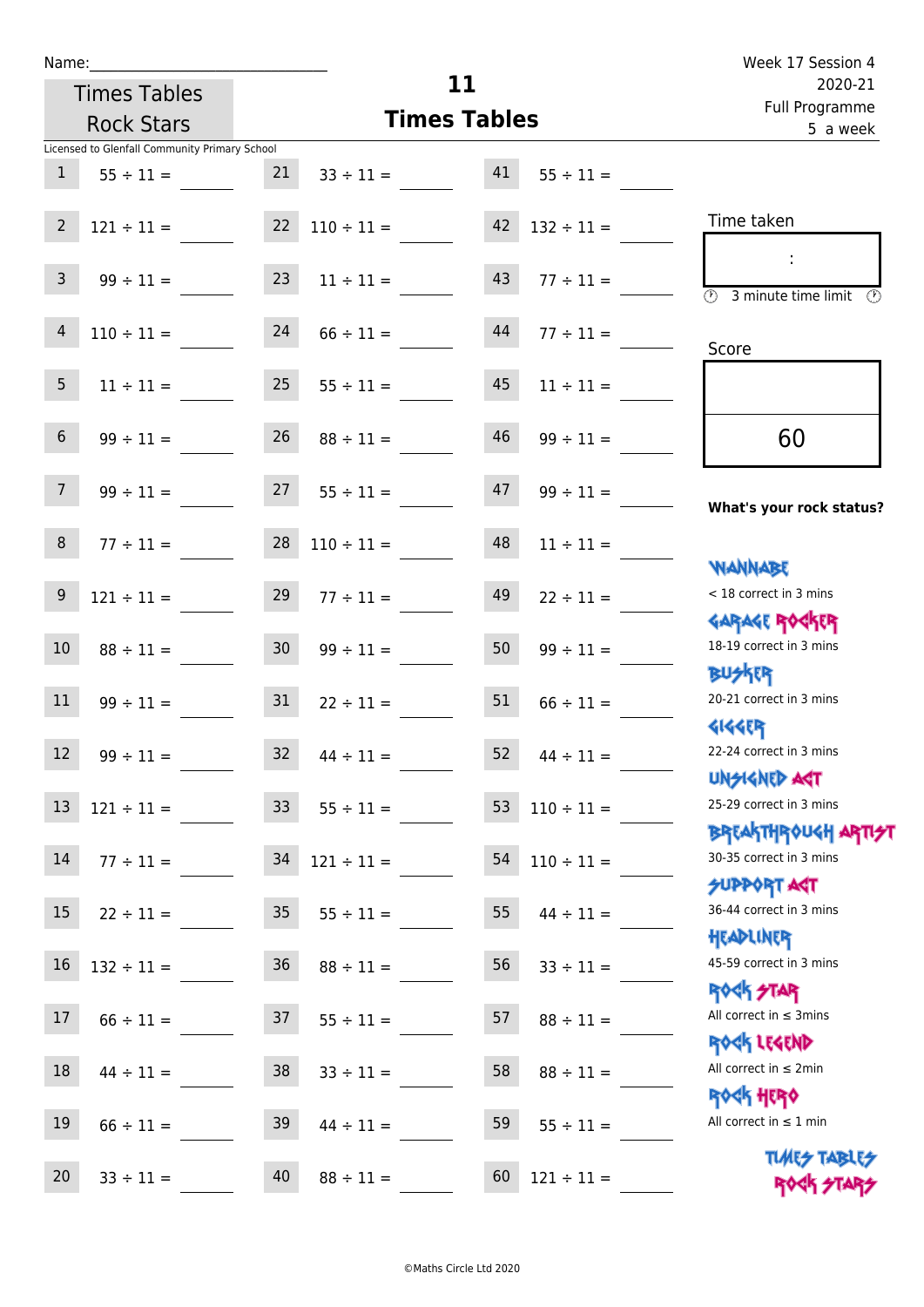| Name:           |                                               |                 |                          |                     |                          | Week 17 Session 5                                                                       |
|-----------------|-----------------------------------------------|-----------------|--------------------------|---------------------|--------------------------|-----------------------------------------------------------------------------------------|
|                 | <b>Times Tables</b>                           |                 |                          | 11                  |                          | 2020-21<br>Full Programme                                                               |
|                 | <b>Rock Stars</b>                             |                 |                          | <b>Times Tables</b> |                          | 5 a week                                                                                |
|                 | Licensed to Glenfall Community Primary School |                 |                          |                     |                          |                                                                                         |
| 1               | $11 \times 7 =$                               | 21              | $11 \times 12 =$         | 41                  | $44 \div 11 =$           |                                                                                         |
| $2^{\circ}$     | $11 \times 9 =$                               | 22              | $11 \times 1 =$          | 42                  | $66 \div 11 =$           | Time taken                                                                              |
| 3 <sup>7</sup>  | $11 \times 5 =$                               | 23              | $11 \times 12 =$         | 43                  | $66 \div 11 =$           | $\sim$<br>$\overline{\textcircled{2}}$ 3 minute time limit $\overline{\textcircled{2}}$ |
| $\overline{4}$  | $11 \times 6 =$                               | 24              | $11 \times 12 =$         | 44                  | $77 \div 11 =$           | Score                                                                                   |
| 5 <sub>1</sub>  | $11 \times 4 =$                               | 25              | $11 \times 9 =$          | 45                  | $121 \div 11 =$          |                                                                                         |
| 6 <sup>1</sup>  | $11 \times 8 =$                               | 26              | $11 \times 6 =$          | 46                  | $55 \div 11 =$           | 60                                                                                      |
| 7 <sup>7</sup>  | $11 \times 11 =$                              | 27              | $11 \times 8 =$          | 47                  | $66 \div 11 =$           | Add up your time                                                                        |
| 8               | $11 \times 9 =$                               | 28              | $11 \times 6 =$          | 48                  | $132 \div 11 =$          | <b>Mins</b><br><b>S1 S1</b>                                                             |
| 9 <sup>°</sup>  | $11 \times 2 =$                               | 29              | $11 \times 5 =$          | 49                  | $110 \div 11 =$          | S2<br>S3                                                                                |
| 10 <sup>°</sup> | $11 \times 6 =$                               | 30 <sup>°</sup> | $11 \times 3 =$          | 50                  | $22 \div 11 =$           |                                                                                         |
| 11              | $11 \times 9 =$                               | 31              | $88 \div 11 =$           | 51                  | $88 \div 11 =$           | Total $\qquad$                                                                          |
| 12              | $11 \times 1 =$                               |                 | $32 \quad 132 \div 11 =$ | 52                  | $88 \div 11 =$           | <b>Secs</b>                                                                             |
| 13              | $11 \times 7 =$                               |                 | $33 \t 44 \div 11 =$     |                     | 53 $66 \div 11 =$        |                                                                                         |
| 14              | $11 \times 5 =$                               | 34              | $44 \div 11 =$           |                     | $54$ 121 ÷ 11 =          |                                                                                         |
| 15              | $11 \times 3 =$                               | 35              | $99 \div 11 =$           |                     | $55 \quad 132 \div 11 =$ | S5<br>Total                                                                             |
| 16 <sup>1</sup> | $11 \times 8 = 36$ $88 \div 11 =$             |                 |                          |                     | $56 \t 11 \div 11 =$     | Add up your score                                                                       |
| 17              | $11 \times 3 =$                               |                 | $37$ $33 \div 11 =$      |                     | $57 \t 66 \div 11 =$     |                                                                                         |
| 18              | $11 \times 9 =$                               | 38              | $88 \div 11 =$           | 58                  | $22 \div 11 =$           |                                                                                         |
| 19              | $11 \times 10 =$                              |                 | $39 \t 99 \div 11 =$     |                     | 59 $132 \div 11 =$       | S5                                                                                      |
| 20              | $11 \times 10 =$                              |                 | $40 \quad 121 \div 11 =$ | 60                  | $22 \div 11 =$           | Total $\_\_$                                                                            |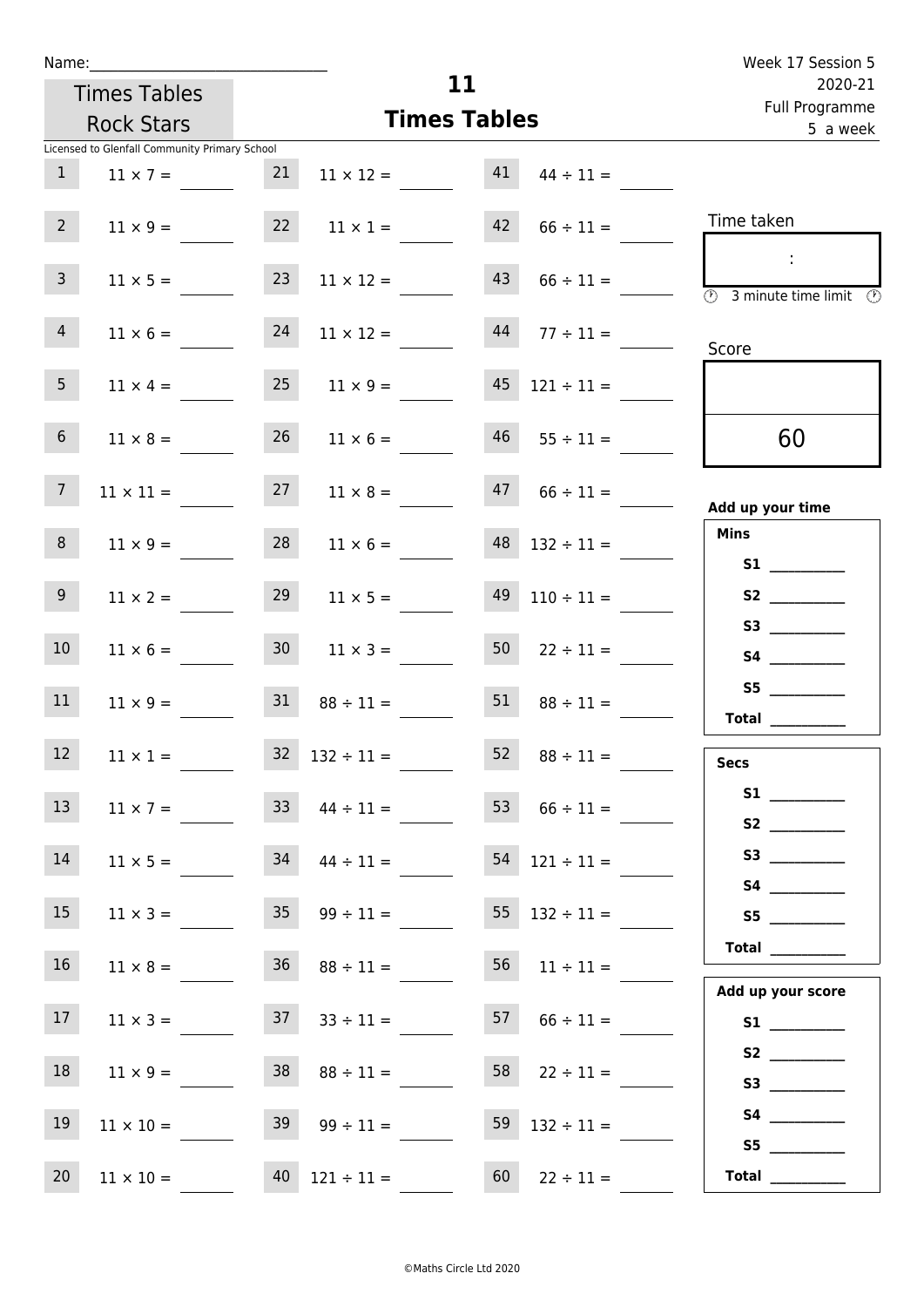| Name:                   |                                               |    |                           | 12                  |                  | Week 18 Session 1                                                |
|-------------------------|-----------------------------------------------|----|---------------------------|---------------------|------------------|------------------------------------------------------------------|
|                         | <b>Times Tables</b>                           |    | 2020-21<br>Full Programme |                     |                  |                                                                  |
|                         | <b>Rock Stars</b>                             |    |                           | <b>Times Tables</b> |                  | 5 a week                                                         |
|                         | Licensed to Glenfall Community Primary School |    |                           |                     |                  |                                                                  |
| $\mathbf{1}$            | $12 \times 5 =$                               | 21 | $12 \times 3 = 41$        |                     | $1 \times 12 =$  |                                                                  |
| $2^{\circ}$             | $12 \times 7 =$                               |    | $22 \t 12 \times 6 =$     | 42                  | $4 \times 12 =$  | Time taken                                                       |
| $\overline{\mathbf{3}}$ | $12 \times 8 =$                               | 23 | $12 \times 11 =$          | 43                  | $8 \times 12 =$  | <b>3</b> minute time limit                                       |
| 4                       | $12 \times 5 = 24$                            |    | $12 \times 5 =$           | 44                  | $9 \times 12 =$  | Score                                                            |
| 5 <sub>1</sub>          | $12 \times 11 =$                              | 25 | $12 \times 9 =$           | 45                  | $8 \times 12 =$  |                                                                  |
| 6 <sup>1</sup>          | $12 \times 8 =$                               | 26 | $12 \times 10 =$          | 46                  | $2 \times 12 =$  | 60                                                               |
| $7\overline{ }$         | $12 \times 11 =$ $27$ $12 \times 2 =$         |    |                           | 47                  | $3 \times 12 =$  | What's your rock status?                                         |
| 8                       | $12 \times 8 =$                               | 28 | $12 \times 2 =$           | 48                  | $9 \times 12 =$  | <b>NANNABE</b>                                                   |
| 9 <sub>o</sub>          | $12 \times 7 =$                               | 29 | $12 \times 7 =$           | 49                  | $7 \times 12 =$  | < 18 correct in 3 mins<br><b>GARAGE ROCKER</b>                   |
| 10 <sup>°</sup>         | $12 \times 1 = 30$                            |    | $12 \times 9 =$           | 50                  | $11 \times 12 =$ | 18-19 correct in 3 mins<br><b>BUSKR</b>                          |
| 11                      | $12 \times 2 =$                               | 31 | $6 \times 12 =$           | 51                  | $10 \times 12 =$ | 20-21 correct in 3 mins<br><b>4144EP</b>                         |
| 12                      | $12 \times 11 =$                              | 32 | $8 \times 12 =$           | 52                  | $5 \times 12 =$  | 22-24 correct in 3 mins<br><b>UNSIGNED AGT</b>                   |
| 13                      | $12 \times 12 =$                              | 33 | $5 \times 12 =$           | 53                  | $4 \times 12 =$  | 25-29 correct in 3 mins<br><b>BREAKTHROUGH ARTI<del>S</del>T</b> |
| 14                      | $12 \times 8 =$                               | 34 | $4 \times 12 =$           | 54                  | $9 \times 12 =$  | 30-35 correct in 3 mins<br><b>SUPPORT AGT</b>                    |
| 15                      | $12 \times 11 =$                              | 35 | $11 \times 12 =$          | 55                  | $4 \times 12 =$  | 36-44 correct in 3 mins<br>HEADLINER                             |
| 16                      | $12 \times 3 =$                               | 36 | $2 \times 12 =$           | 56                  | $2 \times 12 =$  | 45-59 correct in 3 mins<br>ROCK STAR                             |
| 17                      | $12 \times 1 =$                               | 37 | $3 \times 12 =$           | 57                  | $3 \times 12 =$  | All correct in $\leq$ 3mins<br>ROCK LEGEND                       |
| 18                      | $12 \times 6 =$                               | 38 | $3 \times 12 =$           | 58                  | $11 \times 12 =$ | All correct in $\leq 2$ min<br><b>ROCK HERO</b>                  |
| 19                      | $12 \times 6 =$                               | 39 | $11 \times 12 =$          | 59                  | $9 \times 12 =$  | All correct in $\leq 1$ min<br><b>TUARS TABLES</b>               |
| 20                      | $12 \times 7 =$                               | 40 | $11 \times 12 =$          | 60                  | $5 \times 12 =$  | ROCK STARS                                                       |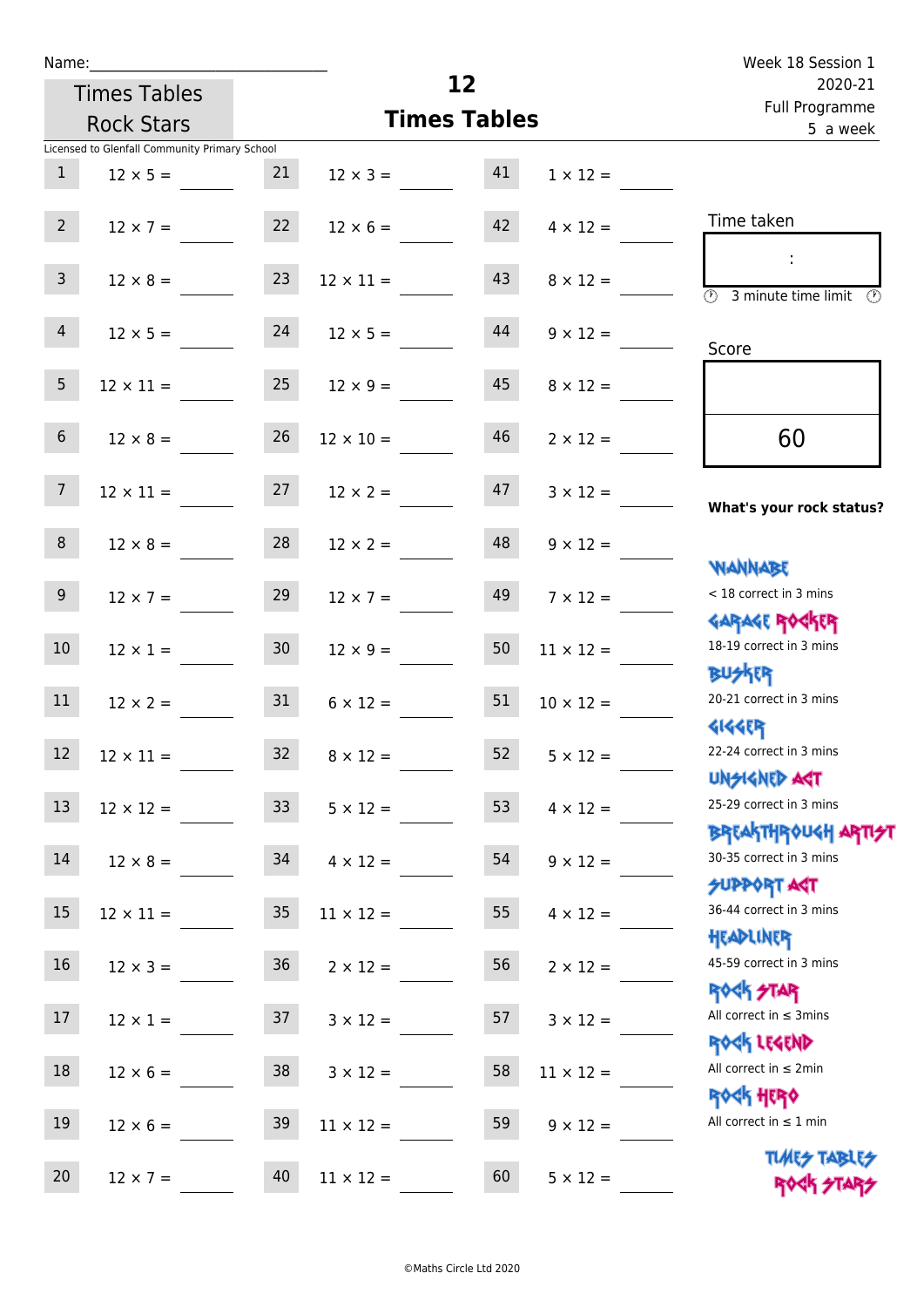| Name:_                                        |                            |                          |           | Week 18 Session 2                                   |  |  |
|-----------------------------------------------|----------------------------|--------------------------|-----------|-----------------------------------------------------|--|--|
| <b>Times Tables</b>                           |                            | 12                       |           | 2020-21                                             |  |  |
| <b>Rock Stars</b>                             |                            | <b>Times Tables</b>      |           | Full Programme<br>5 a week                          |  |  |
| Licensed to Glenfall Community Primary School |                            |                          |           |                                                     |  |  |
| $\mathbf{1}$<br>13                            | 25<br>37                   | 49                       |           |                                                     |  |  |
| 12<br>24<br>12                                | 12 108<br>84               | 12<br>84                 | 96<br>12  | Time taken                                          |  |  |
|                                               |                            |                          |           |                                                     |  |  |
| $\overline{2}$<br>14                          | 26<br>38                   | 50                       |           |                                                     |  |  |
| 12<br>24<br>12                                | 12 132<br>60               | 12 108                   | 12<br>48  | $\circledcirc$<br>3 minute time limit<br>$(\Omega)$ |  |  |
|                                               |                            |                          |           |                                                     |  |  |
| 15<br>3                                       | 27<br>39                   | 51                       |           | Score                                               |  |  |
| 120<br>$12 \overline{ }$<br>$12 \overline{ }$ | $ 132\rangle$<br>12<br>144 | 12 144                   | 132<br>12 |                                                     |  |  |
|                                               |                            |                          |           |                                                     |  |  |
| 16<br>4                                       | 28<br>40                   | 52                       |           | 60                                                  |  |  |
| 48<br>12<br>12                                | 60<br>48<br>12             | 108<br>$12 \overline{ }$ | 84<br>12  |                                                     |  |  |
|                                               |                            |                          |           | What's your rock status?                            |  |  |
| 5<br>17                                       | 29<br>41                   | 53                       |           |                                                     |  |  |
| 48<br>12 144<br>12                            | 72<br>12                   | 12 144                   | 12<br>60  | <b>WANNABE</b>                                      |  |  |
|                                               |                            |                          |           | < 18 correct in 3 mins                              |  |  |
| 18<br>$6\phantom{1}6$                         | 30<br>42                   | 54                       |           | <b>GARAGE ROGKER</b>                                |  |  |
| 12<br>108<br>12                               | $108\,$<br>12<br>84        | $72\,$<br>$12\,$         | 12<br>12  | 18-19 correct in 3 mins                             |  |  |
|                                               |                            |                          |           | <b>FR</b>                                           |  |  |
| 19<br>$\overline{7}$                          | 31<br>43                   | 55                       |           | 20-21 correct in 3 mins                             |  |  |
| 108<br>12<br>12                               | 12<br>96<br>12             | 12 108                   | 12<br>12  | <b>4144EP</b>                                       |  |  |
|                                               |                            |                          |           | 22-24 correct in 3 mins                             |  |  |
| 20<br>8                                       | 32<br>44                   | 56                       |           | <b>UNSIGNED AGT</b>                                 |  |  |
| 12<br>12<br>60                                | 72<br>12<br>$12\,$         | $12\,$<br>12             | 12<br>96  | 25-29 correct in 3 mins                             |  |  |
|                                               |                            |                          |           | <b>BREAKTHROUGH AR</b><br>30-35 correct in 3 mins   |  |  |
| 21<br>9                                       | 33<br>45                   | 57                       |           | SUPPORT AGT                                         |  |  |
| 108<br>12<br>12                               | 84<br>24<br>12             | $12\,$<br>$12\,$         | 12<br>12  | 36-44 correct in 3 mins                             |  |  |
|                                               |                            |                          |           | HEADLINER                                           |  |  |
| 10<br>22                                      | 34<br>46                   | 58                       |           | 45-59 correct in 3 mins                             |  |  |
| 12<br>36<br>12                                | 48<br>12<br>96             | 12<br>24                 | 72<br>12  | <b>ROCK STAR</b>                                    |  |  |
|                                               |                            |                          |           | All correct in $\leq$ 3mins                         |  |  |
| 23<br>11                                      | 35<br>47                   | 59                       |           | ROCK LEGEND                                         |  |  |
| 48<br>12<br>12                                | 48<br>12<br>48             | 12<br>60                 | 12<br>120 | All correct in $\leq 2$ min                         |  |  |
|                                               |                            |                          |           | 45 HER0                                             |  |  |
| 12<br>24                                      | 36<br>48                   | 60                       |           | All correct in $\leq 1$ min                         |  |  |
| 60<br>12<br>12                                | 108<br>24<br>12            | 12 120                   | 132<br>12 | <b>TUARS TABLES</b>                                 |  |  |
|                                               |                            |                          |           |                                                     |  |  |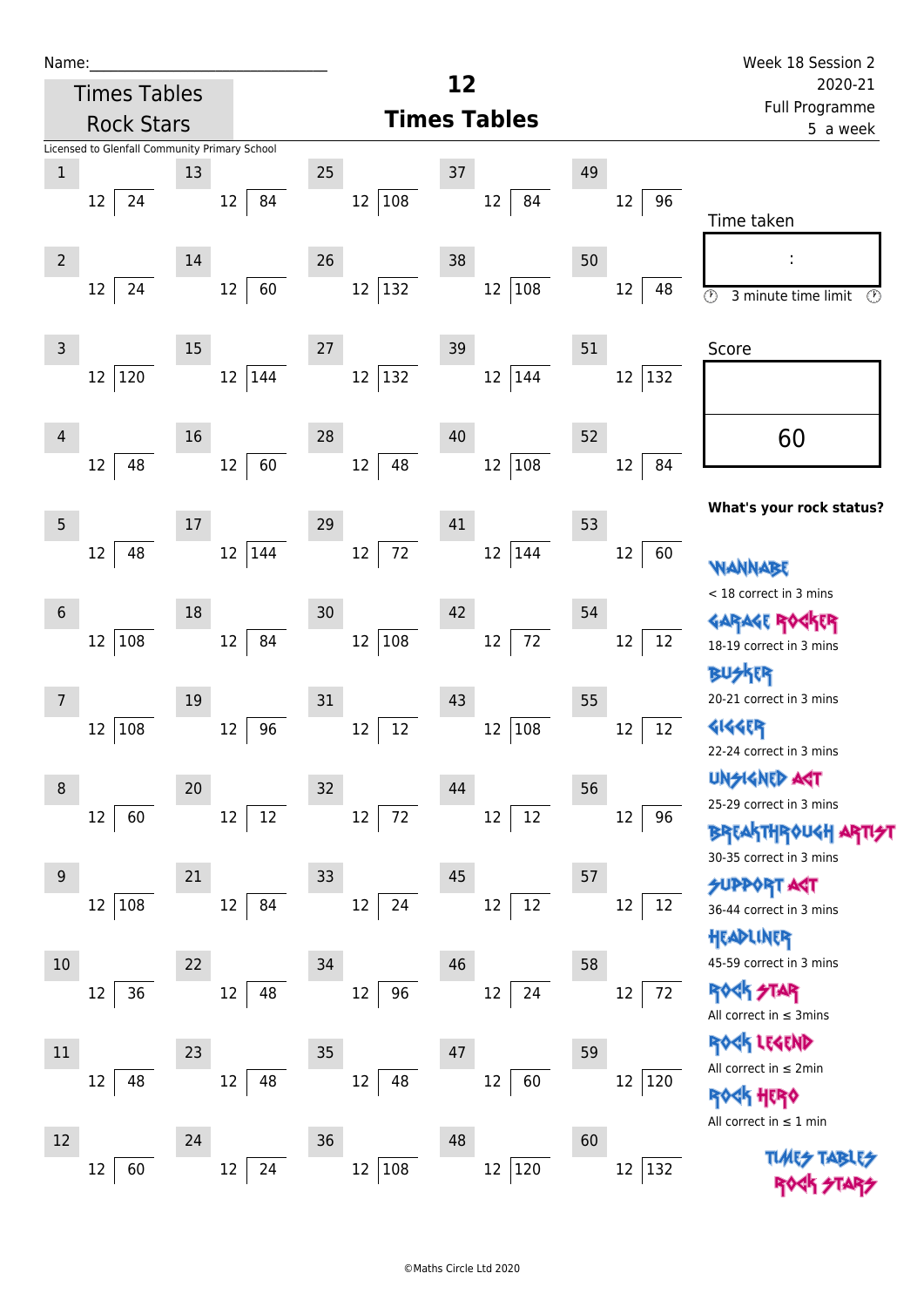| Name:                                                                      |                         |                         |                        |                         | Week 18 Session 3                                                                                                          |
|----------------------------------------------------------------------------|-------------------------|-------------------------|------------------------|-------------------------|----------------------------------------------------------------------------------------------------------------------------|
| <b>Times Tables</b>                                                        |                         |                         | 12                     |                         | 2020-21                                                                                                                    |
| <b>Rock Stars</b>                                                          |                         |                         | <b>Times Tables</b>    |                         | Full Programme<br>5 a week                                                                                                 |
| Licensed to Glenfall Community Primary School<br>12<br>$\,1$<br>$\times$ 7 | 12<br>13<br>$\times$ 9  | 12<br>25<br>$\times 8$  | 12<br>37<br>$\times$ 3 | 12<br>49<br>$\times 8$  |                                                                                                                            |
| 12<br>$\overline{2}$<br>$\times$ 6                                         | 12<br>14<br>$\times$ 6  | 12<br>26<br>$\times$ 1  | 12<br>38<br>$\times$ 3 | 12<br>50<br>$\times$ 10 | Time taken<br>t,<br>$\circled{r}$<br>3 minute time limit<br>⊕                                                              |
| 12<br>$\overline{3}$<br>$\times$ 4                                         | 12<br>15<br>$\times$ 5  | 12<br>27<br>$\times$ 1  | 12<br>39<br>$\times$ 9 | 12<br>51<br>$\times$ 10 | Score                                                                                                                      |
| 12<br>$\overline{4}$<br>$\times$ 4                                         | 12<br>16<br>$\times 8$  | 12<br>28<br>$\times 8$  | 12<br>40<br>$\times$ 3 | 12<br>52<br>$\times 8$  | 60                                                                                                                         |
| 12<br>5<br>$\times$ 3                                                      | 12<br>17<br>$\times$ 7  | 12<br>29<br>$\times$ 7  | 12<br>41<br>$\times$ 4 | 12<br>53<br>$\times$ 9  | What's your rock status?                                                                                                   |
| 12<br>$6\phantom{1}6$<br>$\times$ 1                                        | 12<br>18<br>$\times$ 10 | 12<br>30<br>$\times$ 4  | 12<br>42<br>$\times$ 1 | 12<br>54<br>$\times$ 1  | <b>WANNABE</b><br>< 18 correct in 3 mins<br><b>GARAGE ROGKER</b><br>18-19 correct in 3 mins                                |
| 12<br>$\overline{7}$<br>$\times$ 11                                        | 12<br>19<br>$\times 8$  | 12<br>31<br>$\times$ 11 | 12<br>43<br>$\times$ 3 | 12<br>55<br>$\times 8$  | <b>BUSKER</b><br>20-21 correct in 3 mins<br><b>4144EP</b>                                                                  |
| 12<br>$\,8\,$<br>$\times$ 9                                                | 12<br>20<br>$\times$ 10 | 12<br>32<br>$\times$ 11 | 12<br>44<br>$\times$ 9 | 12<br>56<br>$\times$ 3  | 22-24 correct in 3 mins<br><b>UNGIGNED AGT</b><br>25-29 correct in 3 mins<br>ΒΡΓΑ <sup>Κ</sup> ΤΗΡΟυΚΗ ΑΡΤΙ <del>2</del> Τ |
| 12<br>$9\,$<br>$\times$ 9                                                  | 12<br>21<br>$\times 6$  | 12<br>33<br>$\times$ 9  | 12<br>45<br>$\times$ 3 | 12<br>57<br>$\times$ 11 | 30-35 correct in 3 mins<br><b>SUPPORT AST</b><br>36-44 correct in 3 mins                                                   |
| 12<br>10<br>$\times$ 9                                                     | 12<br>22<br>$\times$ 11 | 12<br>34<br>$\times$ 9  | 12<br>46<br>$\times 2$ | 12<br>58<br>$\times 8$  | HEADLINER<br>45-59 correct in 3 mins<br><b>ROCK STAR</b><br>All correct in $\leq$ 3mins                                    |
| 12<br>11<br>$\times$ 12                                                    | 12<br>23<br>$\times$ 10 | 12<br>35<br>$\times$ 2  | 12<br>47<br>$\times$ 2 | 12<br>59<br>$\times$ 12 | ROCK LEGEND<br>All correct in $\leq 2$ min<br>ROCK HERO                                                                    |
| 12<br>12<br>$\times$ 7                                                     | 12<br>24<br>$\times$ 7  | 12<br>36<br>$\times 6$  | 12<br>48<br>$\times$ 5 | 12<br>60<br>$\times$ 11 | All correct in $\leq 1$ min<br><b>TUARS TABLES</b><br>ROCK STARS                                                           |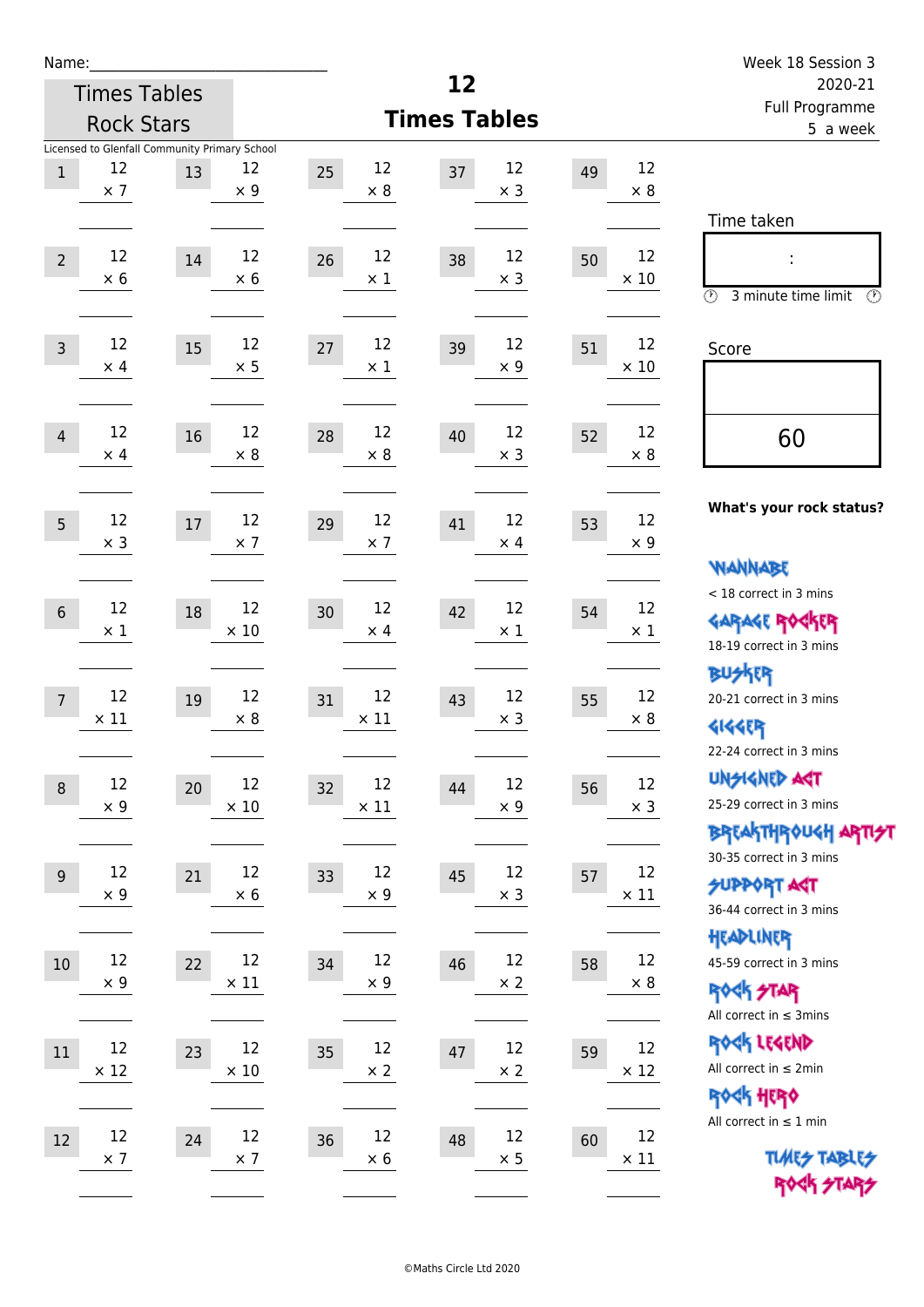| Name:                          |                                               |                 |                                  |                 |                      | Week 18 Session 4                                                |
|--------------------------------|-----------------------------------------------|-----------------|----------------------------------|-----------------|----------------------|------------------------------------------------------------------|
|                                | <b>Times Tables</b>                           |                 |                                  | 12              |                      | 2020-21<br>Full Programme                                        |
|                                | <b>Rock Stars</b>                             |                 | <b>Times Tables</b>              | 5 a week        |                      |                                                                  |
|                                | Licensed to Glenfall Community Primary School |                 |                                  |                 |                      |                                                                  |
| $\mathbf{1}$                   | $72 \div 12 =$                                | 21              | $144 \div 12 = 41$               |                 | $36 \div 12 =$       |                                                                  |
| $2^{\circ}$                    | $24 \div 12 =$                                |                 | $22 \t 84 \div 12 =$             | 42              | $96 \div 12 =$       | Time taken                                                       |
| 3 <sup>7</sup>                 | $36 \div 12 =$                                | 23              | $24 \div 12 =$                   | 43              | $36 \div 12 =$       | $\overline{\textcircled{2}}$ 3 minute time limit<br>O)           |
| 4                              | $60 \div 12 = 24$                             |                 | $84 \div 12 =$                   | 44              | $132 \div 12 =$      | Score                                                            |
| 5 <sub>1</sub>                 | $72 \div 12 =$                                | 25              | $72 \div 12 =$                   | 45              | $60 \div 12 =$       |                                                                  |
| 6 <sup>1</sup>                 | $12 \div 12 =$                                | 26              | $84 \div 12 =$                   | 46              | $12 \div 12 =$       | 60                                                               |
| $7\overline{ }$                |                                               |                 | $60 \div 12 = 27$ $84 \div 12 =$ | 47              | $12 \div 12 =$       | What's your rock status?                                         |
| 8                              | $24 \div 12 =$                                |                 | $28 \quad 132 \div 12 =$         | 48              | $84 \div 12 =$       | <b>NANNABE</b>                                                   |
| 9 <sub>o</sub>                 | $72 \div 12 =$                                | 29              | $36 \div 12 =$                   | 49              | $144 \div 12 =$      | < 18 correct in 3 mins<br><b>GARAGE ROCKER</b>                   |
| 10 <sup>°</sup>                | $132 \div 12 =$                               | 30              | $48 \div 12 =$                   | 50 <sub>1</sub> | $72 \div 12 =$       | 18-19 correct in 3 mins<br><b>BUSKER</b>                         |
| 11                             | $108 \div 12 =$                               |                 | $31 \t 36 \div 12 =$             |                 | $51 \t108 \div 12 =$ | 20-21 correct in 3 mins<br><b>4144EP</b>                         |
| <b>Contract Contract</b><br>12 | $84 \div 12 =$                                | 32              | $144 \div 12 =$                  | 52              | $84 \div 12 =$       | 22-24 correct in 3 mins<br><b>UNSIGNED AGT</b>                   |
| 13                             | $132 \div 12 =$                               | 33 <sup>°</sup> | $72 \div 12 =$                   | 53              | $84 \div 12 =$       | 25-29 correct in 3 mins                                          |
| 14                             | $24 \div 12 =$                                | 34              | $24 \div 12 =$                   | 54              | $84 \div 12 =$       | <b>BREAKTHROUGH ARTI<del>S</del>T</b><br>30-35 correct in 3 mins |
| 15                             | $12 \div 12 =$                                | 35              | $84 \div 12 =$                   | 55              | $108 \div 12 =$      | <b>SUPPORT AGT</b><br>36-44 correct in 3 mins<br>HEADLINER       |
| 16                             | $144 \div 12 =$                               | 36              | $12 \div 12 =$                   | 56              | $144 \div 12 =$      | 45-59 correct in 3 mins<br><b>ROCK STAR</b>                      |
| 17                             | $24 \div 12 =$                                | 37              | $84 \div 12 =$                   | 57              | $48 \div 12 =$       | All correct in $\leq$ 3mins<br>ROCK LEGEND                       |
| 18                             | $108 \div 12 =$                               | 38              | $48 \div 12 =$                   | 58              | $96 \div 12 =$       | All correct in $\leq 2$ min                                      |
| 19                             | $132 \div 12 =$                               | 39              | $132 \div 12 =$                  | 59              | $96 \div 12 =$       | <b>ROCK HERO</b><br>All correct in $\leq 1$ min                  |
| 20                             | $144 \div 12 =$                               | 40              | $12 \div 12 =$                   | 60              | $120 \div 12 =$      | <b>TUARS TABLES</b><br><b>ROCK STARS</b>                         |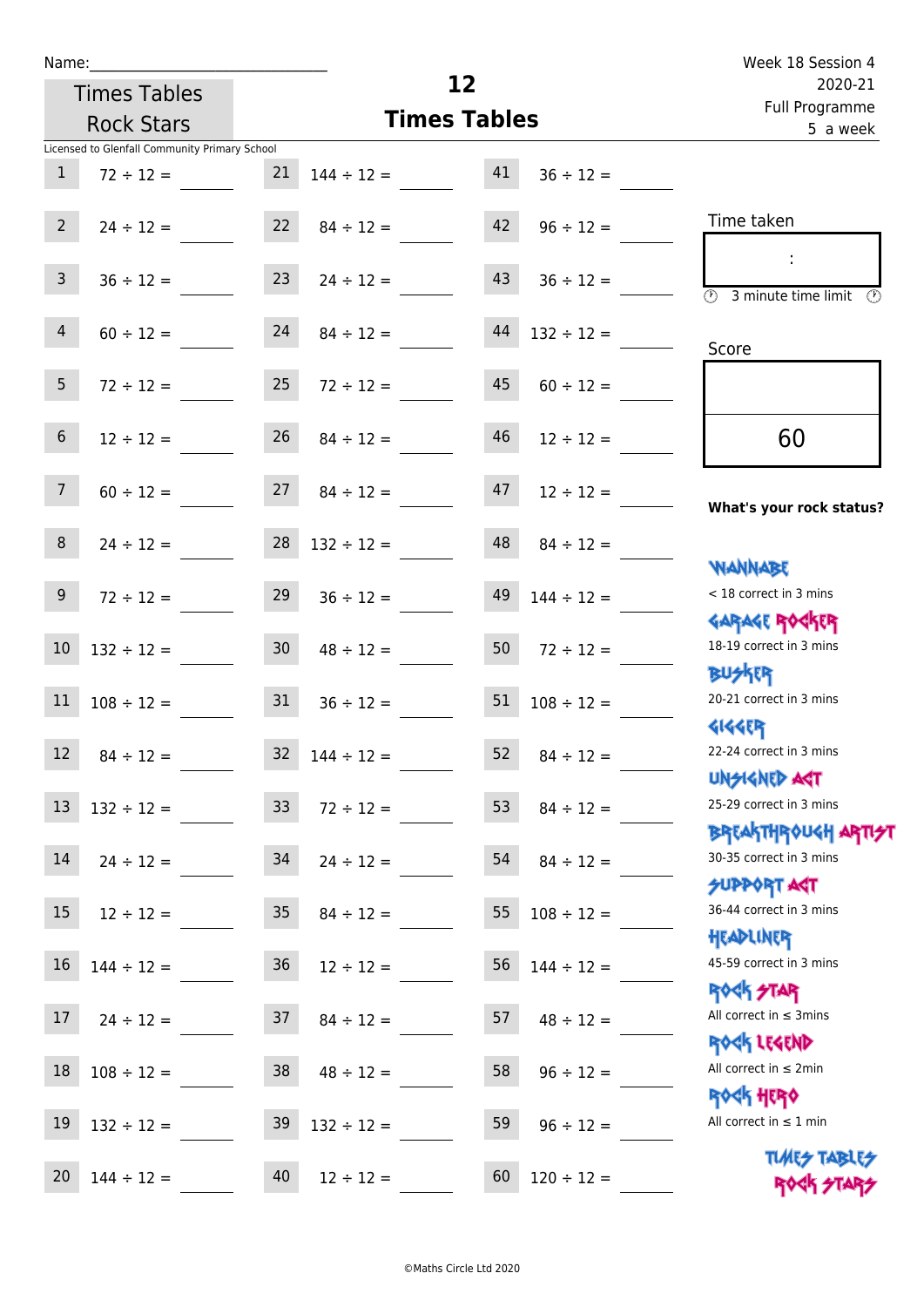| Week 18 Session 5                                                                       |                          |                           |                  |                          |                 |                                               | Name:           |
|-----------------------------------------------------------------------------------------|--------------------------|---------------------------|------------------|--------------------------|-----------------|-----------------------------------------------|-----------------|
| 2020-21                                                                                 |                          | 12<br><b>Times Tables</b> |                  |                          |                 |                                               |                 |
| Full Programme<br>5 a week                                                              |                          | <b>Times Tables</b>       |                  |                          |                 |                                               |                 |
|                                                                                         |                          |                           |                  |                          |                 | Licensed to Glenfall Community Primary School |                 |
|                                                                                         | $24 \div 12 =$           | 41                        | $12 \times 2 =$  |                          | 21              | $12 \times 1 =$                               | $\mathbf{1}$    |
| Time taken                                                                              | $96 \div 12 =$           | 42                        | $12 \times 7 =$  |                          | 22              | $12 \times 4 =$                               | $2^{\circ}$     |
| $\sim$<br>$\overline{\textcircled{2}}$ 3 minute time limit $\overline{\textcircled{2}}$ | $72 \div 12 =$           | 43                        | $12 \times 3 =$  |                          | 23              | $12 \times 6 =$                               | 3 <sup>7</sup>  |
| Score                                                                                   | $120 \div 12 =$          | 44                        | $12 \times 1 =$  |                          | 24              | $12 \times 2 =$                               | $\overline{4}$  |
|                                                                                         | $24 \div 12 =$           | 45                        |                  | $12 \times 10 =$         | 25              | $12 \times 8 =$                               | 5 <sub>1</sub>  |
| 60                                                                                      | $96 \div 12 =$           | 46                        | $12 \times 7 =$  |                          | 26              | $12 \times 3 =$                               | 6 <sup>1</sup>  |
| Add up your time                                                                        | $47 \t24 \div 12 =$      |                           |                  | $27 \t 12 \times 6 =$    |                 | $12 \times 4 =$                               | 7 <sup>7</sup>  |
| <b>Mins</b>                                                                             | $48$ $72 \div 12 =$      |                           | $12 \times 8 =$  |                          | 28              | $12 \times 6 =$                               | 8 <sup>1</sup>  |
| S2                                                                                      | $132 \div 12 =$          | 49                        | $12 \times 5 =$  |                          | 29              | $12 \times 7 =$                               | 9 <sub>o</sub>  |
|                                                                                         | $50 \quad 144 \div 12 =$ |                           | $12 \times 11 =$ |                          | 30 <sup>°</sup> | $12 \times 5 =$                               | 10 <sup>°</sup> |
| Total                                                                                   | $84 \div 12 =$           | 51                        |                  | $12 \div 12 =$           | 31              | $12 \times 7 =$                               | 11              |
| <b>Secs</b>                                                                             | $36 \div 12 =$           | 52                        |                  | $32 \t36 \div 12 =$      |                 | $12 \times 5 =$                               | 12              |
|                                                                                         | 53 $132 \div 12 =$       |                           |                  | $33 \t108 \div 12 =$     |                 | $12 \times 11 =$                              | 13              |
|                                                                                         | $54 \t 84 \div 12 =$     |                           |                  | $34$ $132 \div 12 =$     |                 | $12 \times 2 =$                               | 14              |
| S5                                                                                      | $12 \div 12 =$           | 55                        |                  | $35 \t 84 \div 12 =$     |                 | $12 \times 8 =$                               | 15              |
| Total<br>Add up your score                                                              | $56 \t 60 \div 12 =$     |                           |                  | $36 \quad 144 \div 12 =$ |                 | $12 \times 12 =$                              | 16 <sup>1</sup> |
|                                                                                         | $57 \t 84 \div 12 =$     |                           |                  | $37 \t 60 \div 12 =$     |                 | $12 \times 6 =$                               | 17 <sub>1</sub> |
|                                                                                         | $58 \quad 108 \div 12 =$ |                           |                  | $38 \t 84 \div 12 =$     |                 | $12 \times 4 =$                               | 18              |
| S5                                                                                      | $72 \div 12 =$           | 59                        |                  | $39 \quad 132 \div 12 =$ |                 | $12 \times 11 =$                              | 19              |
| Total $\_\_$                                                                            | $72 \div 12 =$           | 60                        |                  | $40$ $108 \div 12 =$     |                 | $12 \times 4 =$                               | 20              |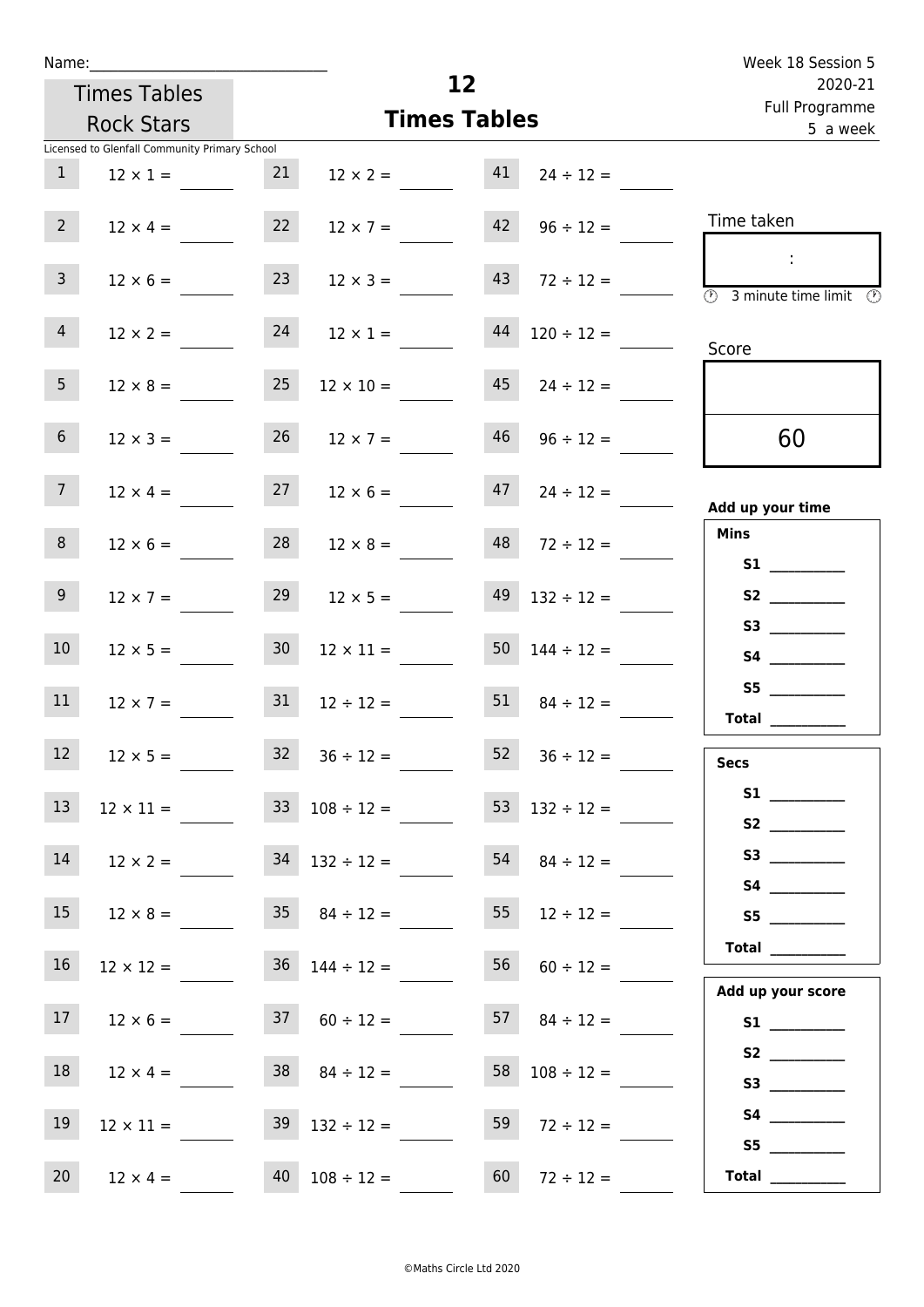| г<br>. . |  | ۰. |
|----------|--|----|
|          |  |    |

## **6,7,8,9,10,11,12**

| 2020-21                                                          |                 | 6,7,8,9,10,11,12<br><b>Times Tables</b>  |                  |                 |                                               |                 |  |  |
|------------------------------------------------------------------|-----------------|------------------------------------------|------------------|-----------------|-----------------------------------------------|-----------------|--|--|
| Full Programme<br>5 a week                                       |                 | <b>Times Tables</b><br><b>Rock Stars</b> |                  |                 |                                               |                 |  |  |
|                                                                  |                 |                                          |                  |                 | Licensed to Glenfall Community Primary School |                 |  |  |
|                                                                  | $10 \times 8 =$ | 41                                       | $10 \times 3 =$  | 21              | $8 \times 10 =$                               | $\mathbf{1}$    |  |  |
| Time taken                                                       | $2 \times 9 =$  | 42                                       | $8 \times 6 =$   | 22              | $8 \times 7 =$                                | 2 <sup>7</sup>  |  |  |
| $\overline{\mathcal{D}}$<br>3 minute time limit                  | $3 \times 10 =$ | 43                                       | $6 \times 3 =$   | 23              | $7 \times 7 =$                                | 3 <sup>7</sup>  |  |  |
| Score                                                            | $1 \times 11 =$ | 44                                       | $8 \times 8 =$   | 24              | $12 \times 1 =$                               | $\overline{4}$  |  |  |
|                                                                  | $8 \times 8 =$  | 45                                       | $7 \times 3 =$   | 25              | $9 \times 9 =$                                | 5 <sub>1</sub>  |  |  |
| 60                                                               | $1 \times 12 =$ | 46                                       | $10 \times 5 =$  | 26              | $12 \times 1 =$                               | $6\overline{6}$ |  |  |
| What's your rock status?                                         | $3 \times 12 =$ | 47                                       | $11 \times 7 =$  | 27              | $8 \times 1 =$                                | 7 <sup>7</sup>  |  |  |
| <b>NANNABE</b>                                                   | $9 \times 11 =$ | 48                                       | $9 \times 9 =$   | 28              | $6 \times 4 =$                                | 8               |  |  |
| < 18 correct in 3 mins<br><b>GARAGE ROCKER</b>                   | $9 \times 12 =$ | 49                                       | $12 \times 2 =$  | 29              | $10 \times 10 =$                              | 9 <sub>o</sub>  |  |  |
| 18-19 correct in 3 mins<br><b>BUSKER</b>                         | $3 \times 7 =$  | 50                                       | $7 \times 5 =$   | 30 <sub>o</sub> | $8 \times 1 =$                                | 10 <sup>°</sup> |  |  |
| 20-21 correct in 3 mins<br><b>4144ER</b>                         | $6 \times 6 =$  | 51                                       | $7 \times 8 =$   | 31              | $10 \times 2 =$                               | 11              |  |  |
| 22-24 correct in 3 mins<br><b>UNSIGNED AGT</b>                   | $8 \times 12 =$ | 52                                       | $5 \times 10 =$  | 32 <sup>2</sup> | $11 \times 7 =$                               | 12              |  |  |
| 25-29 correct in 3 mins<br><b>BREAKTHROUGH ARTI<del>S</del>T</b> | $5 \times 8 =$  | 53                                       | $6 \times 10 =$  | 33 <sup>°</sup> | $12 \times 11 =$                              | 13              |  |  |
| 30-35 correct in 3 mins<br><b>SUPPORT ART</b>                    | $9 \times 8 =$  | 54                                       | $11 \times 7 =$  | 34              | $9 \times 4 =$                                | 14              |  |  |
| 36-44 correct in 3 mins<br>HEADLINER                             | $8 \times 12 =$ | 55                                       | $1 \times 7 =$   | 35 <sub>1</sub> | $7 \times 6 =$                                | 15 <sub>1</sub> |  |  |
| 45-59 correct in 3 mins<br><b>ROCK STAR</b>                      | $6 \times 6 =$  | 56                                       | $10 \times 7 =$  | 36              | $9 \times 9 =$                                | 16 <sup>1</sup> |  |  |
| All correct in $\leq$ 3mins<br>ROCK LEGEND                       | $3 \times 7 =$  | 57                                       | $8 \times 11 =$  | 37              | $12 \times 3 =$                               | 17              |  |  |
| All correct in $\leq 2$ min<br><b>ROCK HERO</b>                  | $7 \times 8 =$  | 58                                       | $12 \times 11 =$ | 38              | $7 \times 4 =$                                | 18              |  |  |
| All correct in $\leq 1$ min                                      | $3 \times 9 =$  | 59                                       | $8 \times 10 =$  | 39              | $12 \times 8 =$                               | 19              |  |  |
| <b>TUARS TABLES</b><br>ROCK STARS                                | $12 \times 7 =$ | 60                                       | $3 \times 12 =$  | 40              | $6 \times 5 =$                                | 20              |  |  |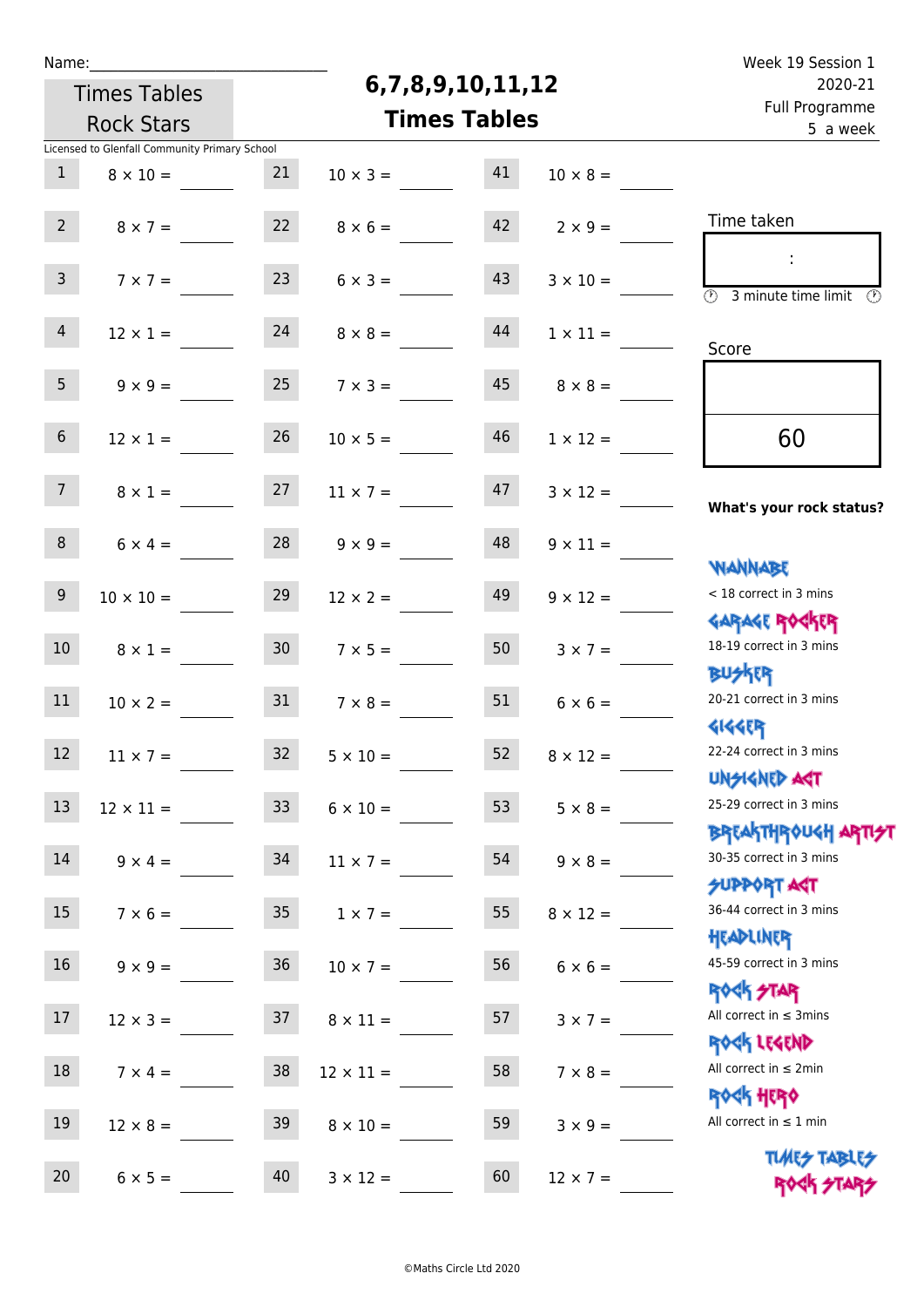| Name:                                    |                                               |    |                      |                      |                      |    |                            | Week 19 Session 2                                |
|------------------------------------------|-----------------------------------------------|----|----------------------|----------------------|----------------------|----|----------------------------|--------------------------------------------------|
| <b>Times Tables</b><br><b>Rock Stars</b> |                                               |    |                      | 6,7,8,9,10,11,12     | 2020-21              |    |                            |                                                  |
|                                          |                                               |    |                      |                      | <b>Times Tables</b>  |    | Full Programme<br>5 a week |                                                  |
|                                          | Licensed to Glenfall Community Primary School |    |                      |                      |                      |    |                            |                                                  |
| $\mathbf 1$                              |                                               | 13 |                      | 25                   | 37                   | 49 |                            |                                                  |
|                                          | 8<br>56                                       |    | 40<br>8              | 63<br>$\overline{7}$ | 28<br>7              |    | 10 100                     |                                                  |
|                                          |                                               |    |                      |                      |                      |    |                            | Time taken                                       |
| $\overline{2}$                           |                                               | 14 |                      | 26                   | 38                   | 50 |                            | $\blacksquare$                                   |
|                                          | 44<br>11                                      |    | 35<br>7              | 96<br>12             | 88<br>$11\,$         |    | 48<br>8                    | $\circledcirc$<br>$\odot$<br>3 minute time limit |
|                                          |                                               |    |                      |                      |                      |    |                            |                                                  |
| $\mathsf 3$                              |                                               | 15 |                      | 27                   | 39                   | 51 |                            | Score                                            |
|                                          | 121<br>11                                     |    | 70<br>10             | 80<br>8              | 70<br>$10\,$         |    | 18<br>9                    |                                                  |
|                                          |                                               |    |                      |                      |                      |    |                            |                                                  |
| $\overline{4}$                           |                                               | 16 |                      | 28                   | 40                   | 52 |                            | 60                                               |
|                                          | 12<br>60                                      |    | 24<br>8              | 21<br>$\overline{7}$ | $72\,$<br>9          |    | 96<br>8                    |                                                  |
|                                          |                                               |    |                      |                      |                      |    |                            | What's your rock status?                         |
| $\overline{5}$                           |                                               | 17 |                      | 29                   | 41                   | 53 |                            |                                                  |
|                                          | 35<br>7                                       |    | $\,8\,$<br>40        | 64<br>8              | 144<br>12            |    | 22<br>11                   |                                                  |
|                                          |                                               |    |                      |                      |                      |    |                            | WANNABE<br>< 18 correct in 3 mins                |
| $6\,$                                    |                                               | 18 |                      | 30                   | 42                   | 54 |                            | <b>GARAGE ROGKER</b>                             |
|                                          | 12<br>132                                     |    | 66<br>6              | 88<br>11             | $72\,$<br>12         |    | 27<br>9                    | 18-19 correct in 3 mins                          |
|                                          |                                               |    |                      |                      |                      |    |                            | kER                                              |
| 7                                        |                                               | 19 |                      | 31                   | 43                   | 55 |                            | 20-21 correct in 3 mins                          |
|                                          | 20<br>10                                      |    | 60<br>6              | 66<br>$\,$ 6 $\,$    | 24<br>12             |    | 56<br>7                    | <b>4144EP</b>                                    |
|                                          |                                               |    |                      |                      |                      |    |                            | 22-24 correct in 3 mins                          |
| 8                                        |                                               | 20 |                      | 32                   | 44                   | 56 |                            | <b>UNSIGNED AGT</b>                              |
|                                          | 88<br>8                                       |    | 45<br>$9\,$          | 132<br>11            | 14<br>$\overline{7}$ |    | $12\,$<br> 144             | 25-29 correct in 3 mins                          |
|                                          |                                               |    |                      |                      |                      |    |                            | <b>BREAKTHROUGH ART</b>                          |
| $9\,$                                    |                                               | 21 |                      | 33                   | 45                   | 57 |                            | 30-35 correct in 3 mins<br><b>SUPPORT ART</b>    |
|                                          | 66<br>6                                       |    | 28<br>$\overline{7}$ | 11<br>44             | 121<br>$11\,$        |    | 8<br>40                    | 36-44 correct in 3 mins                          |
|                                          |                                               |    |                      |                      |                      |    |                            | HEADLINER                                        |
| 10                                       |                                               | 22 |                      | 34                   | 46                   | 58 |                            | 45-59 correct in 3 mins                          |
|                                          | 77<br>11                                      |    | 55<br>$11\,$         | 36<br>9              | 36<br>12             |    | 100<br>$10\,$              | <b>ROCK STAR</b>                                 |
|                                          |                                               |    |                      |                      |                      |    |                            | All correct in $\leq$ 3mins                      |
| 11                                       |                                               | 23 |                      | 35                   | 47                   | 59 |                            | ROCK LEGEND                                      |
|                                          | 80<br>10                                      |    | 24<br>6              | 12 120               | 96<br>8              |    | $12\,$<br> 120             | All correct in $\leq 2$ min                      |
|                                          |                                               |    |                      |                      |                      |    |                            | <b>ROGK HERO</b>                                 |
| 12                                       |                                               | 24 |                      | 36                   | 48                   | 60 |                            | All correct in $\leq 1$ min                      |
|                                          | 99<br>9                                       |    | $10\,$<br>40         | 88<br>8              | 99<br>9              |    | 12 144                     |                                                  |
|                                          |                                               |    |                      |                      |                      |    |                            |                                                  |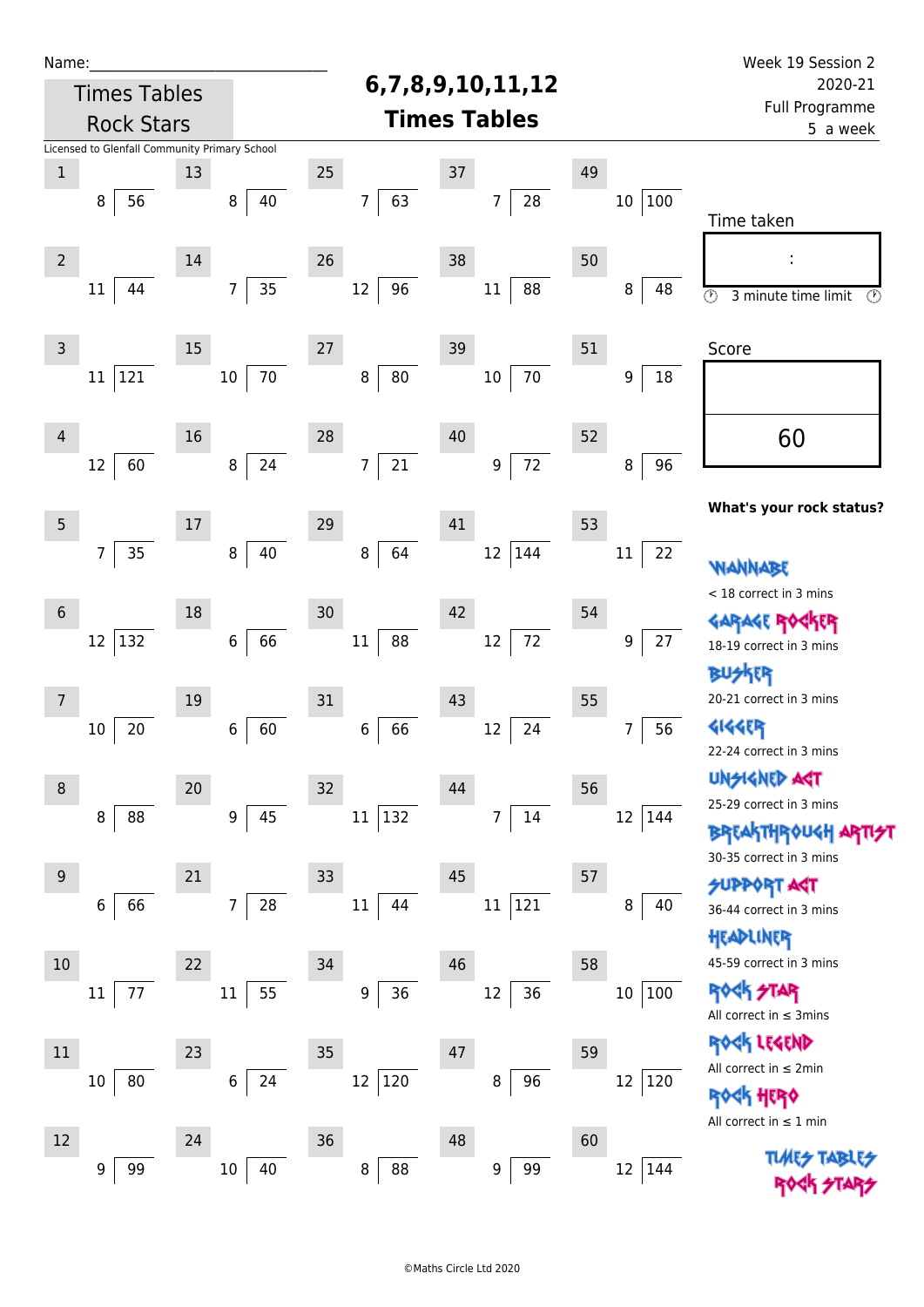| Name:          |                                                                   |        |                              |    |                       |                     |                                       |    |                              | Week 19 Session 3                                                                       |
|----------------|-------------------------------------------------------------------|--------|------------------------------|----|-----------------------|---------------------|---------------------------------------|----|------------------------------|-----------------------------------------------------------------------------------------|
|                | <b>Times Tables</b>                                               |        |                              |    |                       | 6,7,8,9,10,11,12    | 2020-21<br>Full Programme<br>5 a week |    |                              |                                                                                         |
|                | <b>Rock Stars</b>                                                 |        |                              |    |                       | <b>Times Tables</b> |                                       |    |                              |                                                                                         |
| $\,1$          | Licensed to Glenfall Community Primary School<br>10<br>$\times$ 3 | 13     | 7<br>$\times$ 1              | 25 | 12<br>$\times$ 8      | 37                  | 9<br>$\times 6$                       | 49 | 9<br>$\times$ 8              |                                                                                         |
| $\overline{2}$ | 12<br>$\times$ 4                                                  | 14     | $\overline{7}$<br>$\times 2$ | 26 | 9<br>$\times$ 12      | 38                  | 9<br>$\times$ 11                      | 50 | 12<br>$\times$ 7             | Time taken<br>İ,<br>$\circled{r}$<br>3 minute time limit<br>⊕                           |
| $\mathsf{3}$   | 7<br>$\times$ 2                                                   | 15     | 8<br>$\times$ 4              | 27 | 6<br>$\times$ 1       | 39                  | 10<br>$\times$ 10                     | 51 | 10<br>$\times$ 1             | Score                                                                                   |
| $\overline{4}$ | 7<br>$\times$ 7                                                   | 16     | 7<br>$\times$ 4              | 28 | 10<br>$\times$ 10     | 40                  | 9<br>$\times$ 5                       | 52 | $\overline{7}$<br>$\times$ 7 | 60                                                                                      |
| 5              | 9<br>$\times 1$                                                   | $17\,$ | 8<br>$\times$ 10             | 29 | 11<br>$\times$ 12     | 41                  | 9<br>$\times$ 5                       | 53 | 12<br>$\times 6$             | What's your rock status?<br><b>WANNABE</b>                                              |
| $6\,$          | 7<br>$\times$ 1                                                   | 18     | 8<br>$\times$ 3              | 30 | 10<br>$\times$ 10     | 42                  | 10<br>$\times$ 7                      | 54 | 8<br>$\times$ 12             | < 18 correct in 3 mins<br><b>GARAGE ROCKER</b><br>18-19 correct in 3 mins               |
| $\overline{7}$ | 9<br>$\times 10$                                                  | 19     | 6<br>$\times$ 5              | 31 | 11<br>$\times 10$     | 43                  | 6<br>$\times$ 12                      | 55 | $\overline{7}$<br>$\times$ 3 | BUSKER<br>20-21 correct in 3 mins<br><b>4144EP</b><br>22-24 correct in 3 mins           |
| $\,8\,$        | 8<br>$\times$ 4                                                   | 20     | 12<br>$\times$ 11            | 32 | $10\,$<br>$\times$ 10 | 44                  | 8<br>$\times$ 9                       | 56 | $10\,$<br>$\times$ 7         | <b>UNGIGNED AGT</b><br>25-29 correct in 3 mins<br><b>BREAKTHROUGH ARTI<del>S</del>T</b> |
| 9              | 8<br>$\times$ 12                                                  | 21     | 7<br>$\times$ 1              | 33 | 8<br>$\times$ 8       | 45                  | 9<br>$\times$ 6                       | 57 | 6<br>$\times$ 8              | 30-35 correct in 3 mins<br><b>SUPPORT AGT</b><br>36-44 correct in 3 mins                |
| $10$           | 9<br>$\times 6$                                                   | 22     | 8<br>$\times$ 10             | 34 | 12<br>$\times$ 4      | 46                  | 6<br>$\times$ 12                      | 58 | 11<br>$\times$ 9             | HEADLINER<br>45-59 correct in 3 mins<br><b>ROCK STAR</b><br>All correct in $\leq$ 3mins |
| $11\,$         | 8<br>$\times$ 12                                                  | 23     | 12<br>$\times$ 3             | 35 | 11<br>$\times$ 11     | 47                  | 9<br>$\times$ 6                       | 59 | 12<br>$\times$ 11            | ROCK LEGEND<br>All correct in $\leq 2$ min<br>ROCK HERO                                 |
| $12\,$         | 8<br>$\times$ 9                                                   | 24     | $10\,$<br>$\times$ 10        | 36 | 6<br>$\times$ 1       | 48                  | 8<br>$\times$ 4                       | 60 | 12<br>$\times$ 10            | All correct in $\leq 1$ min<br><b>TUARS TABLES</b><br>ROCK STARS                        |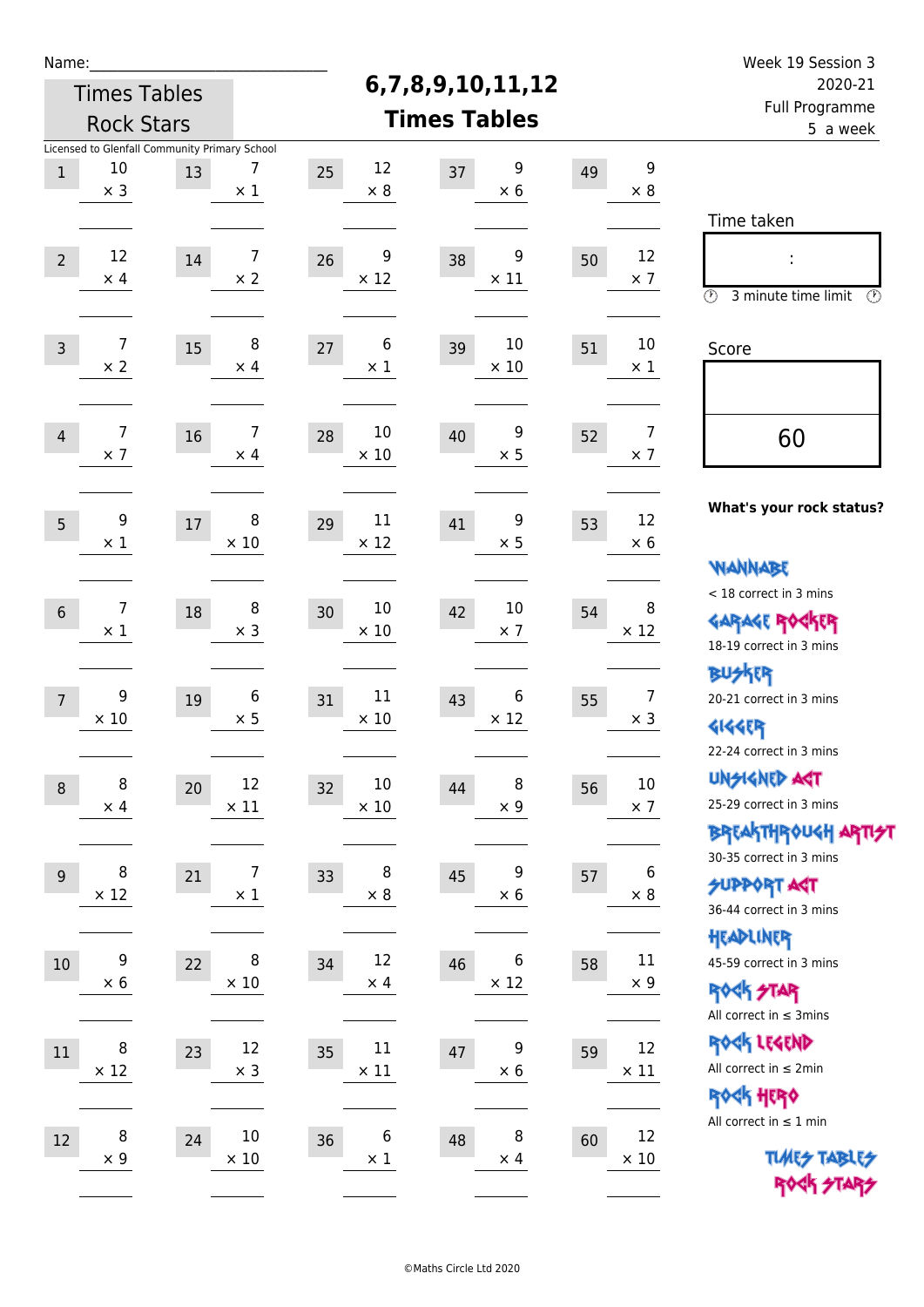|  | Name |  |
|--|------|--|
|  |      |  |
|  |      |  |

## **6,7,8,9,10,11,12**

| 2020-21<br>Full Programme                                          | 6,7,8,9,10,11,12 |    |                     | <b>Times Tables</b> |                                               |                  |
|--------------------------------------------------------------------|------------------|----|---------------------|---------------------|-----------------------------------------------|------------------|
| 5 a week                                                           |                  |    | <b>Times Tables</b> |                     | <b>Rock Stars</b>                             |                  |
|                                                                    |                  |    |                     |                     | Licensed to Glenfall Community Primary School |                  |
|                                                                    | $50 \div 10 =$   | 41 | $10 \div 10 =$      | 21                  | $56 \div 7 =$                                 | 1                |
|                                                                    |                  |    |                     |                     |                                               |                  |
| Time taken                                                         | $12 \div 12 =$   | 42 | $77 \div 7 =$       | 22                  | $45 \div 9 =$                                 | 2 <sup>7</sup>   |
|                                                                    | $72 \div 6 =$    | 43 | $88 \div 8 =$       | 23                  | $24 \div 12 =$                                | $\mathbf{3}$     |
| $\overline{(\mathcal{V})}$<br>3 minute time limit<br>$\mathcal{O}$ |                  |    |                     |                     |                                               |                  |
|                                                                    | $72 \div 12 =$   | 44 | $24 \t 72 \div 9 =$ |                     | $10 \div 10 =$                                | $\overline{4}$   |
| Score                                                              |                  |    |                     |                     |                                               |                  |
|                                                                    | $48 \div 8 =$    | 45 | $100 \div 10 =$     | 25                  | $35 \div 7 =$                                 | 5 <sub>1</sub>   |
|                                                                    |                  |    |                     |                     |                                               | $6\overline{6}$  |
| 60                                                                 | $12 \div 12 =$   | 46 | $50 \div 10 =$      | 26                  | $84 \div 12 =$                                |                  |
|                                                                    | $60 \div 12 =$   | 47 | $48 \div 12 =$      | 27                  | $70 \div 7 =$                                 | 7 <sup>7</sup>   |
| What's your rock status?                                           |                  |    |                     |                     |                                               |                  |
|                                                                    | $99 \div 9 =$    | 48 | $6 \div 6 =$        | 28                  | $77 \div 7 =$                                 | 8 <sup>1</sup>   |
| <b>NANNABE</b>                                                     |                  |    |                     |                     |                                               |                  |
| < 18 correct in 3 mins                                             | $84 \div 7 =$    | 49 | $56 \div 7 =$       | 29                  | $54 \div 6 =$                                 | 9 <sub>o</sub>   |
| <b>GARAGE ROGKER</b><br>18-19 correct in 3 mins                    | $81 \div 9 =$    | 50 | $12 \div 6 =$       | 30 <sub>o</sub>     | $16 \div 8 =$                                 | 10 <sup>°</sup>  |
| <b>BUSKER</b>                                                      |                  |    |                     |                     |                                               |                  |
| 20-21 correct in 3 mins                                            | $66 \div 11 =$   | 51 | $36 \div 9 =$       | 31                  | $66 \div 6 =$                                 | 11               |
| <b>4144ER</b>                                                      |                  |    |                     |                     |                                               |                  |
| 22-24 correct in 3 mins                                            | $132 \div 11 =$  | 52 | $33 \div 11 =$      | 32 <sup>2</sup>     | $90 \div 9 =$                                 | 12               |
| UNSIGNED AGT                                                       |                  |    |                     |                     |                                               |                  |
| 25-29 correct in 3 mins                                            | $14 \div 7 =$    | 53 | $88 \div 11 =$      | 33 <sup>°</sup>     | $24 \div 8 =$                                 | 13               |
| <b>BREAKTHROUGH ARTI<del>S</del>T</b><br>30-35 correct in 3 mins   |                  | 54 |                     | 34                  |                                               | 14               |
| <b>SUPPORT AGT</b>                                                 | $66 \div 6 =$    |    | $90 \div 10 =$      |                     | $21 \div 7 =$                                 |                  |
| 36-44 correct in 3 mins                                            | $36 \div 9 =$    | 55 | $110 \div 10 =$     | 35 <sub>1</sub>     | $90 \div 9 =$                                 | 15 <sub>1</sub>  |
| HEADLINER                                                          |                  |    |                     |                     |                                               |                  |
| 45-59 correct in 3 mins                                            | $72 \div 6 =$    | 56 | $120 \div 10 =$     | 36                  | $49 \div 7 =$                                 | 16 <sup>1</sup>  |
| <b>ROCK STAR</b>                                                   |                  |    |                     |                     |                                               |                  |
| All correct in $\leq$ 3mins                                        | $44 \div 11 =$   | 57 | $50 \div 10 =$      | 37                  | $14 \div 7 =$                                 | 17 <sup>17</sup> |
| ROCK LEGEND<br>All correct in $\leq 2$ min                         |                  |    |                     |                     |                                               | 18               |
| <b>ROCK HERO</b>                                                   | $80 \div 8 =$    | 58 | $22 \div 11 =$      | 38                  | $30 \div 10 =$                                |                  |
| All correct in $\leq 1$ min                                        | $144 \div 12 =$  | 59 | $77 \div 11 =$      | 39                  | $99 \div 11 =$                                | 19               |
| <b>TUARS TABLES</b>                                                |                  |    |                     |                     |                                               |                  |
| ROCK STARS                                                         | $108 \div 12 =$  | 60 | $110 \div 10 =$     | 40                  | $36 \div 9 =$                                 | 20               |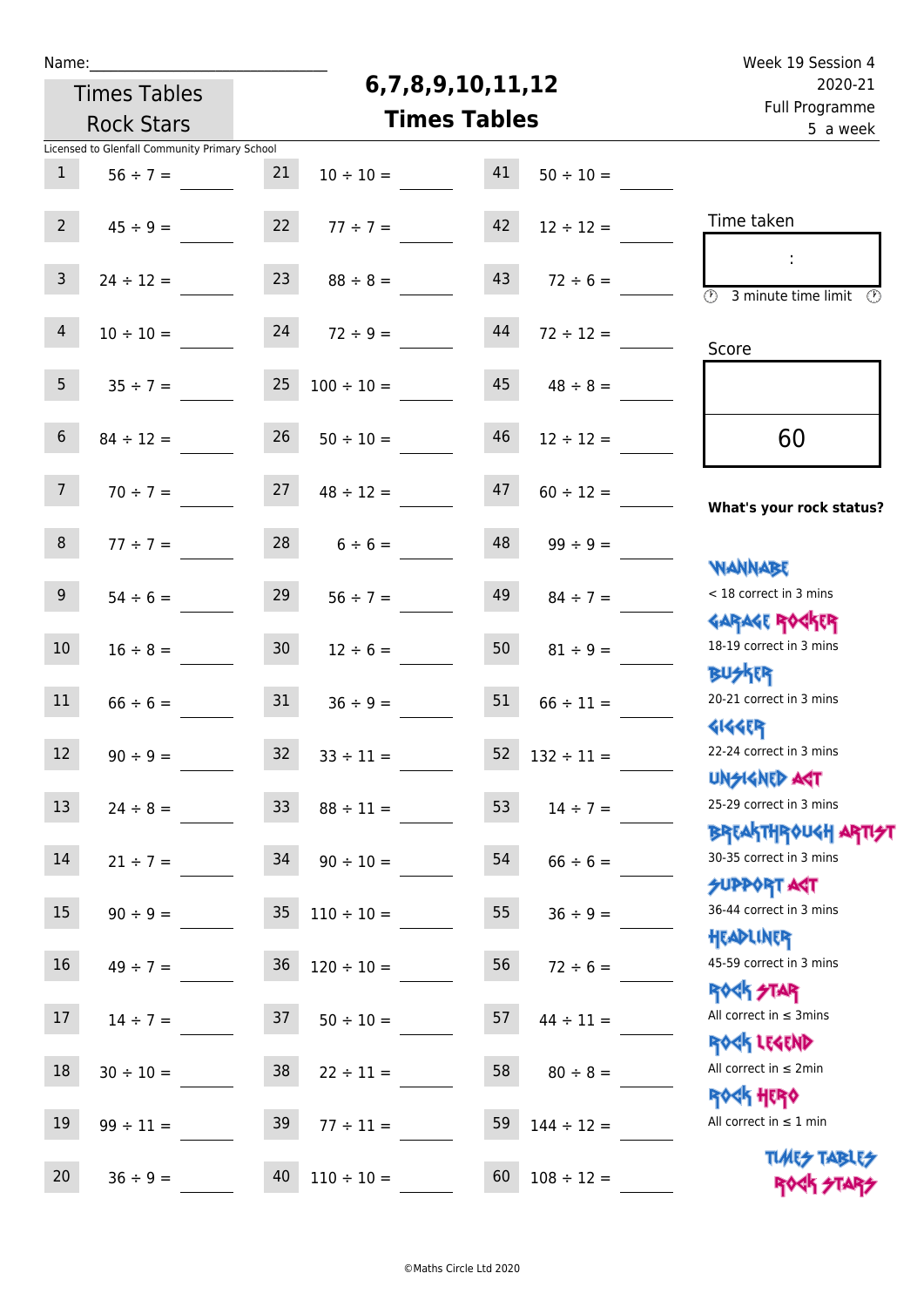| Week 19 Session 5                                            |                          |                  |                     |                     |                                               | Name:          |  |
|--------------------------------------------------------------|--------------------------|------------------|---------------------|---------------------|-----------------------------------------------|----------------|--|
| 2020-21                                                      |                          | 6,7,8,9,10,11,12 |                     | <b>Times Tables</b> |                                               |                |  |
| Full Programme<br>5 a week                                   |                          |                  | <b>Times Tables</b> |                     | <b>Rock Stars</b>                             |                |  |
|                                                              |                          |                  |                     |                     | Licensed to Glenfall Community Primary School |                |  |
|                                                              | $22 \div 11 =$           | 41               | $7 \times 4 =$      | 21                  | $9 \times 10 =$                               | $\mathbf{1}$   |  |
| Time taken                                                   | $9 \div 9 =$             | 42               | $11 \times 2 =$     | 22                  | $9 \times 2 =$                                | $2^{\circ}$    |  |
| $\overline{\circledcirc}$ 3 minute time limit $\circledcirc$ | $48 \div 8 =$            | 43               | $12 \times 6 =$     | 23                  | $6 \times 5 =$                                | $\mathbf{3}$   |  |
| Score                                                        | $99 \div 9 =$            | 44               | $8 \times 3 =$      | 24                  | $9 \times 6 =$                                | $\overline{4}$ |  |
|                                                              | $12 \div 12 =$           | 45               | $10 \times 7 =$     | 25                  | $6 \times 3 =$                                | 5 <sub>1</sub> |  |
| 60                                                           | $40 \div 8 =$            | 46               | $6 \times 10 =$     | 26                  | $11 \times 1 =$                               | 6              |  |
| Add up your time                                             | $48 \div 6 =$            | 47               | $11 \times 10 =$    | 27                  | $10 \times 2 =$                               | 7 <sup>7</sup> |  |
| <b>Mins</b>                                                  | $16 \div 8 =$            | 48               | $11 \times 3 =$     | 28                  | $7 \times 1 =$                                | 8              |  |
|                                                              | $7 ÷ 7 =$                | 49               | $8 \times 5 =$      | 29                  | $9 \times 3 =$                                | 9              |  |
|                                                              | $54 \div 6 =$            | 50               | $6 \times 12 =$     | 30 <sub>2</sub>     | $10 \times 10 =$                              | $10\,$         |  |
| 55 (1995)<br>$\begin{tabular}{c} Total \end{tabular}$        | $24 \div 6 =$            | 51               | $20 \div 10 =$      | 31                  | $7 \times 7 =$                                | 11             |  |
| <b>Secs</b>                                                  | $52 \t 56 \div 8 =$      |                  | $32 \t 28 \div 7 =$ |                     | $6 \times 12 =$                               | 12             |  |
| S1                                                           | $53 \quad 110 \div 11 =$ |                  | $90 \div 10 =$      | 33                  | $9 \times 5 =$                                | 13             |  |
|                                                              | $54$ $56 \div 7 =$       |                  | $34 \t 45 \div 9 =$ |                     | $11 \times 3 =$                               | 14             |  |
| S5                                                           | 55 $77 \div 7 =$         |                  | $30 \div 10 =$      | 35                  | $10 \times 4 =$                               | 15             |  |
| Total                                                        | $66 \div 6 =$            | 56               | $36 \t 48 \div 6 =$ |                     | $12 \times 7 =$                               | 16             |  |
| Add up your score                                            | $30 \div 10 =$           | 57               | $90 \div 9 =$       | 37                  | $6 \times 5 =$                                | 17             |  |
|                                                              | 58 $7 \div 7 =$          |                  | $36 \div 6 =$       | 38                  | $10 \times 8 =$                               | 18             |  |
|                                                              | $36 \div 12 =$           | 59               | $24 \div 8 =$       | 39                  | $11 \times 5 =$                               | 19             |  |
| S5<br>Total $\qquad$                                         | $11 \div 11 =$           | 60               | $40 \t 7 \div 7 =$  |                     | $7 \times 5 =$                                | 20             |  |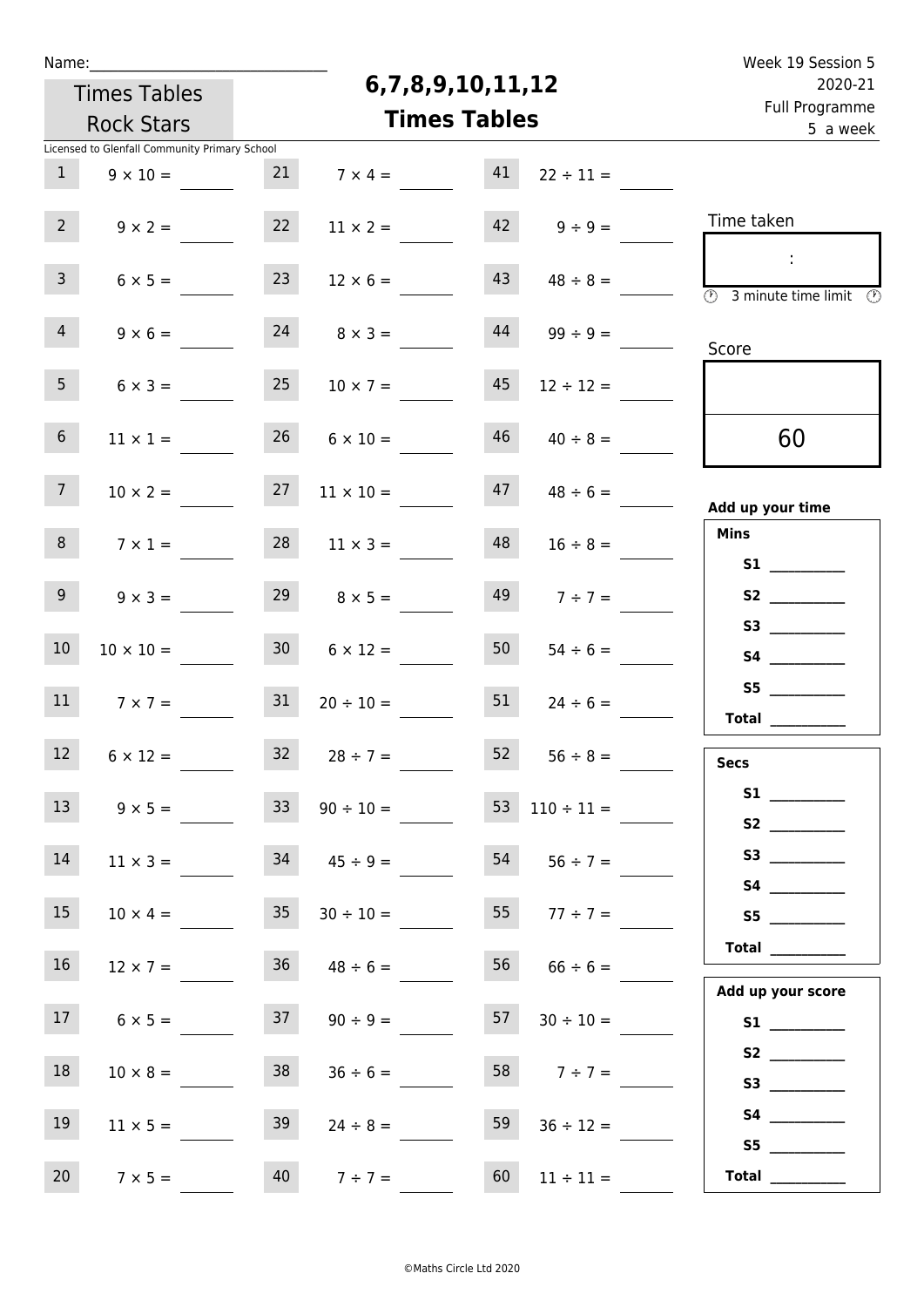| г   |    |  |
|-----|----|--|
| e e | ۰. |  |
|     |    |  |

**3,4,5,6,7,8,9,10,11,12**

| 2020-21                                                          |                  | 3, 4, 5, 6, 7, 8, 9, 10, 11, 12 |  |                       |                 | <b>Times Tables</b>                           |                |
|------------------------------------------------------------------|------------------|---------------------------------|--|-----------------------|-----------------|-----------------------------------------------|----------------|
| Full Programme<br>5 a week                                       |                  | <b>Times Tables</b>             |  |                       |                 | <b>Rock Stars</b>                             |                |
|                                                                  |                  |                                 |  |                       |                 | Licensed to Glenfall Community Primary School |                |
|                                                                  | $9 \times 12 =$  | 41                              |  | $4 \times 3 =$        | 21              | $12 \times 5 =$                               | 1              |
| Time taken                                                       | $5 \times 4 =$   | 42                              |  | $12 \times 7 =$       | 22              | $5 \times 11 =$                               | 2 <sup>7</sup> |
| $\overline{(\mathcal{V})}$<br>3 minute time limit<br>$\odot$     | $2 \times 10 =$  | 43                              |  | $8 \times 5 =$        | 23              | $9 \times 2 =$                                | $\mathbf{3}$   |
| Score                                                            | $2 \times 10 =$  | 44                              |  | $24 \t 5 \times 12 =$ |                 | $4 \times 1 =$                                | 4              |
|                                                                  | $3 \times 4 =$   | 45                              |  | $10 \times 5 =$       | 25              | $5 \times 7 =$                                | 5 <sub>1</sub> |
| 60                                                               | $3 \times 9 =$   | 46                              |  | $7 \times 11 =$       | 26              | $4 \times 6 =$                                | 6 <sup>1</sup> |
| What's your rock status?                                         | $10 \times 8 =$  | 47                              |  | $10 \times 1 =$       | 27              | $5 \times 11 =$                               | 7 <sup>7</sup> |
| <b>NANNABE</b>                                                   | $12 \times 12 =$ | 48                              |  | $5 \times 8 =$        | 28              | $7 \times 10 =$                               | 8 <sup>1</sup> |
| < 18 correct in 3 mins<br><b>GARAGE ROGKER</b>                   | $8 \times 10 =$  | 49                              |  | $10 \times 2 =$       | 29              | $4 \times 7 =$                                | 9 <sub>o</sub> |
| 18-19 correct in 3 mins<br><b>BUSKER</b>                         | $4 \times 3 =$   | 50                              |  | $8 \times 3 =$        | 30 <sub>o</sub> | $12 \times 12 =$                              | 10             |
| 20-21 correct in 3 mins<br><b>4144ER</b>                         | $1 \times 9 =$   | 51                              |  | $2 \times 7 =$        | 31              | $6 \times 1 =$                                | 11             |
| 22-24 correct in 3 mins<br>UNSIGNED AGT                          | $11 \times 9 =$  | 52                              |  | $11 \times 5 =$       | 32 <sup>2</sup> | $10 \times 11 =$                              | 12             |
| 25-29 correct in 3 mins<br><b>BREAKTHROUGH ARTI<del>S</del>T</b> | $5 \times 8 =$   | 53                              |  | $1 \times 4 =$        | 33 <sup>°</sup> | $7 \times 3 =$                                | 13             |
| 30-35 correct in 3 mins<br><b>SUPPORT AGT</b>                    | $12 \times 7 =$  | 54                              |  | $7 \times 4 =$        | 34              | $6 \times 10 =$                               | 14             |
| 36-44 correct in 3 mins<br>HEADLINER                             | $12 \times 5 =$  | 55                              |  | $10 \times 12 =$      | 35 <sub>2</sub> | $3 \times 9 =$                                | 15             |
| 45-59 correct in 3 mins<br><b>ROCK STAR</b>                      | $7 \times 10 =$  | 56                              |  | $7 \times 7 =$        | 36 <sup>°</sup> | $3 \times 11 =$                               | 16             |
| All correct in $\leq$ 3mins<br>ROCK LEGEND                       | $4 \times 7 =$   | 57                              |  | $9 \times 7 =$        | 37              | $12 \times 7 =$                               | 17             |
| All correct in $\leq 2$ min<br><b>ROCK HERO</b>                  | $9 \times 5 =$   | 58                              |  | $1 \times 4 =$        | 38              | $5 \times 12 =$                               | 18             |
| All correct in $\leq 1$ min<br><b>TUARS TABLES</b>               | $1 \times 4 =$   | 59                              |  | $9 \times 4 =$        | 39              | $10 \times 12 =$                              | 19             |
| ROCK STA                                                         | $12 \times 5 =$  | 60                              |  | $7 \times 9 =$        | 40              | $3 \times 5 =$                                | 20             |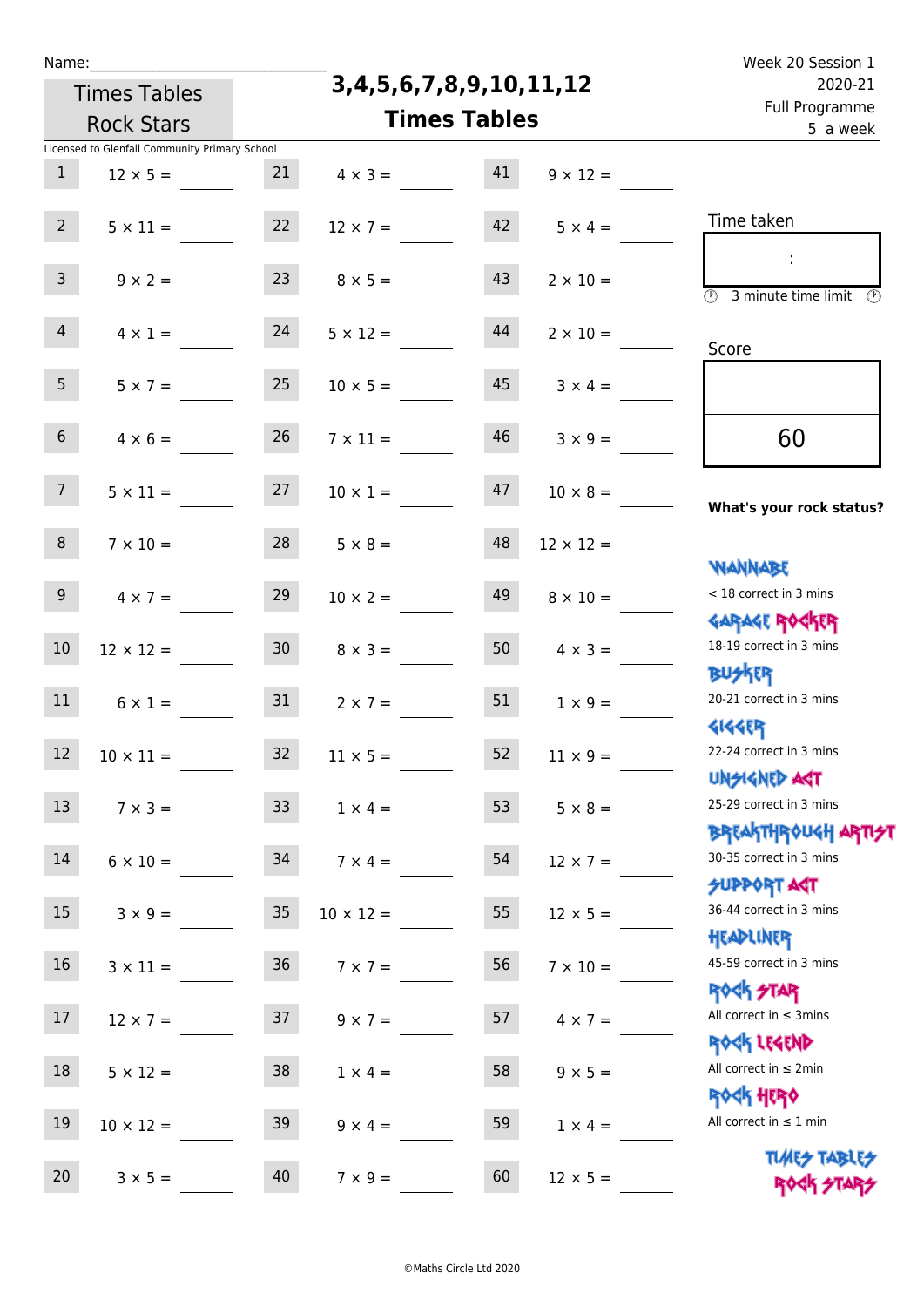| Name:           |                                               |        |                          |                                 |                              |    |              | Week 20 Session 2                                                       |
|-----------------|-----------------------------------------------|--------|--------------------------|---------------------------------|------------------------------|----|--------------|-------------------------------------------------------------------------|
|                 | <b>Times Tables</b>                           |        |                          | 3, 4, 5, 6, 7, 8, 9, 10, 11, 12 | 2020-21                      |    |              |                                                                         |
|                 | <b>Rock Stars</b>                             |        |                          |                                 | <b>Times Tables</b>          |    |              | Full Programme<br>5 a week                                              |
|                 | Licensed to Glenfall Community Primary School |        |                          |                                 |                              |    |              |                                                                         |
| $\,1$           |                                               | 13     |                          | 25                              | 37                           | 49 |              |                                                                         |
|                 | 9<br>90                                       |        | 12<br>96                 | 70<br>$10\,$                    | $70\,$<br>$10\,$             |    | 8<br>80      | Time taken                                                              |
| $\overline{2}$  |                                               | 14     |                          | 26                              | 38                           | 50 |              |                                                                         |
|                 | 3<br>$30$                                     |        | 25<br>$5\phantom{.0}$    | $6\,$<br>3                      | 36<br>3                      |    | 5<br>60      | $\overline{\circ}$<br>3 minute time limit<br>$\bigcirc$                 |
| $\mathsf{3}$    |                                               | 15     |                          | $27\,$                          | $39\,$                       | 51 |              | Score                                                                   |
|                 | 5<br>20                                       |        | 18<br>6                  | 5<br>60                         | $\,6$<br>3                   |    | 5<br>30      |                                                                         |
| 4               |                                               | 16     |                          | 28                              | 40                           | 52 |              | 60                                                                      |
|                 | 48<br>12                                      |        | 110<br>11                | 54<br>$\boldsymbol{6}$          | $10\,$<br>5                  |    | 40<br>4      |                                                                         |
| $\overline{5}$  |                                               | $17\,$ |                          | 29                              | 41                           | 53 |              | What's your rock status?                                                |
|                 | 3<br>30                                       |        | 60<br>6                  | $10\,$<br>5                     | $\overline{\mathbf{4}}$<br>4 |    | 30<br>$10\,$ | WANNABE                                                                 |
| $6\phantom{1}6$ |                                               | 18     |                          | 30                              | 42                           | 54 |              | < 18 correct in 3 mins                                                  |
|                 | $\mathsf{3}$<br>$\mathsf{3}$                  |        | $\overline{5}$<br>$40\,$ | $20\,$<br>4                     | $77\,$<br>$\overline{7}$     |    | 35<br>7      | <b>GARAGE RO</b><br><b>TR</b><br>18-19 correct in 3 mins                |
|                 |                                               |        |                          |                                 |                              |    |              | <b>BUSKER</b><br>20-21 correct in 3 mins                                |
| 7               |                                               | 19     | 3                        | 31<br>44                        | 43<br>$\,$ 6 $\,$            | 55 | 88           | <b>4144EB</b>                                                           |
|                 | 8<br>96                                       |        | 18                       | 11                              | 3                            |    | 11           | 22-24 correct in 3 mins                                                 |
| $\,8\,$         |                                               | 20     |                          | 32                              | 44                           | 56 |              | <b>UNSIGNED AST</b>                                                     |
|                 | 5<br>40                                       |        | 72<br>$\,8\,$            | 5<br>55                         | 121<br>11                    |    | 8<br>64      | 25-29 correct in 3 mins<br><b>BREAKTHROUGH</b>                          |
| $9\,$           |                                               | 21     |                          | 33                              | 45                           | 57 |              | 30-35 correct in 3 mins                                                 |
|                 | 60<br>6                                       |        | 45<br>5                  | 12<br>96                        | $10\,$<br>90                 |    | 4<br>4       | <b>SUPPORT AGT</b><br>36-44 correct in 3 mins                           |
|                 |                                               |        |                          |                                 |                              |    |              | HEADLINER                                                               |
| $10\,$          |                                               | 22     |                          | 34                              | 46                           | 58 |              | 45-59 correct in 3 mins                                                 |
|                 | 80<br>8                                       |        | 3<br>3                   | 5<br>15                         | 32<br>4                      |    | $9\,$<br>9   | ROCK STAR<br>All correct in $\leq$ 3mins                                |
| 11              |                                               | 23     |                          | 35                              | 47                           | 59 |              | ROCK LEGEND                                                             |
|                 | 99<br>$11\,$                                  |        | $27$<br>3                | 9<br>36                         | 16<br>4                      |    | 10<br>90     | All correct in $\leq 2$ min                                             |
|                 |                                               |        |                          |                                 |                              |    |              | <b><k b="" her0<=""><br/>All correct in <math>\leq 1</math> min</k></b> |
| 12              |                                               | 24     |                          | 36                              | 48                           | 60 |              |                                                                         |
|                 | 8<br>8                                        |        | 56<br>7                  | 56<br>8                         | 64<br>8                      |    | 48<br>4      |                                                                         |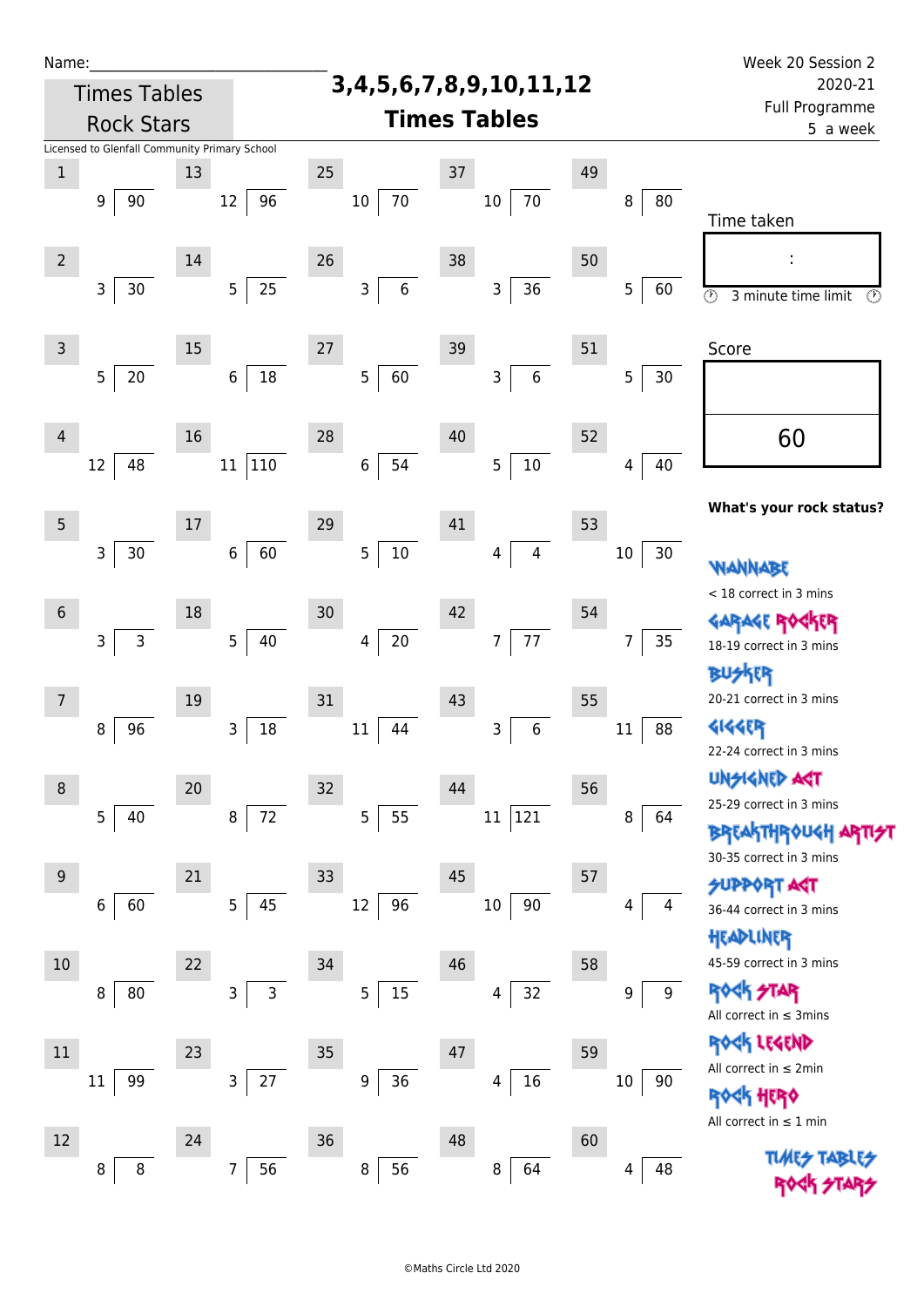| Name:          |                                                                  |        |                      |                         |                                    |         |                                | Week 20 Session 3                                                                        |
|----------------|------------------------------------------------------------------|--------|----------------------|-------------------------|------------------------------------|---------|--------------------------------|------------------------------------------------------------------------------------------|
|                | <b>Times Tables</b>                                              |        |                      |                         | 3, 4, 5, 6, 7, 8, 9, 10, 11, 12    | 2020-21 |                                |                                                                                          |
|                | <b>Rock Stars</b>                                                |        |                      |                         | <b>Times Tables</b>                |         |                                | Full Programme<br>5 a week                                                               |
| $1\,$          | Licensed to Glenfall Community Primary School<br>9<br>$\times$ 7 | 13     | 6<br>$\times$ 1      | 4<br>25<br>$\times$ 5   | 11<br>37<br>$\times$ 11            | 49      | 9<br>$\times$ 7                |                                                                                          |
| $\overline{2}$ | 12<br>$\times$ 1                                                 | $14\,$ | 9<br>$\times 8$      | 12<br>26<br>$\times$ 4  | 6<br>38<br>$\times$ 12             | 50      | 9<br>$\times$ 1                | Time taken<br>Ì,<br>$\circledcirc$<br>3 minute time limit<br>$\mathcal{O}$               |
| $\overline{3}$ | 9<br>$\times$ 5                                                  | 15     | 3<br>$\times$ 9      | 3<br>27<br>$\times$ 7   | 12<br>39<br>$\times$ 10            | 51      | 8<br>$\times 8$                | Score                                                                                    |
| $\overline{4}$ | 7<br>$\times$ 10                                                 | 16     | 3<br>$\times$ 11     | 12<br>28<br>$\times 2$  | 9<br>40<br>$\times$ 6              | 52      | 3<br>$\times$ 7                | 60                                                                                       |
| 5              | 9<br>$\times$ 3                                                  | 17     | 3<br>$\times$ 3      | 9<br>29<br>$\times$ 12  | 10<br>41<br>$\times$ 11            | 53      | 8<br>$\times$ 11               | What's your rock status?<br><b>WANNABE</b>                                               |
| $6\phantom{1}$ | 10<br>$\times$ 11                                                | 18     | 10<br>$\times$ 3     | 7<br>30<br>$\times$ 3   | 12<br>42<br>$\times$ 5             | 54      | 4<br>$\times$ 5                | < 18 correct in 3 mins<br><b>GARAGE ROGKER</b><br>18-19 correct in 3 mins                |
| $\overline{7}$ | 10<br>$\times$ 9                                                 | 19     | 9<br>$\times$ 5      | 3<br>31<br>$\times$ 1   | 11<br>43<br>$\times 9$             | 55      | 11<br>$\times$ 4               | <b>BUSKER</b><br>20-21 correct in 3 mins<br><b>4144EP</b><br>22-24 correct in 3 mins     |
| $\,8\,$        | $10\,$<br>$\times$ 9                                             | 20     | 3<br>$\times$ 7      | 10<br>32<br>$\times$ 4  | 12<br>44<br>$\times$ 5             | 56      | $\boldsymbol{6}$<br>$\times$ 9 | UNSIGNED AGT<br>25-29 correct in 3 mins<br>ΒΡΓΑ <sup>Κ</sup> ΤΗΡΟυΚΗ ΑΡΤΙ <del>2</del> Τ |
| $\overline{9}$ | 11<br>$\times 8$                                                 | 21     | 11<br>$\times$ 4     | 8<br>33<br>$\times$ 8   | $11\,$<br>45<br>$\times$ 8         | 57      | 6<br>$\times$ 7                | 30-35 correct in 3 mins<br><b>SUPPORT AGT</b><br>36-44 correct in 3 mins                 |
| 10             | 3<br>$\times$ 6                                                  | 22     | 3<br>$\times 2$      | 11<br>34<br>$\times$ 12 | $10\,$<br>46<br>$\times$ 4         | 58      | 12<br>$\times$ 3               | HEADLINER<br>45-59 correct in 3 mins<br><b>ROCK STAR</b><br>All correct in $\leq$ 3mins  |
| 11             | $11\,$<br>$\times$ 9                                             | 23     | 3<br>$\times$ 9      | 10<br>35<br>$\times$ 3  | $\overline{7}$<br>47<br>$\times$ 4 | 59      | 9<br>$\times$ 5                | ROCK LEGEND<br>All correct in $\leq 2$ min<br>ROCK HERO                                  |
| 12             | $11\,$<br>$\times$ 9                                             | 24     | $10\,$<br>$\times 9$ | 9<br>36<br>$\times$ 11  | $10\,$<br>48<br>$\times$ 11        | 60      | 11<br>$\times$ 6               | All correct in $\leq 1$ min<br><b>TUARS TABLES</b><br>ROCK STARS                         |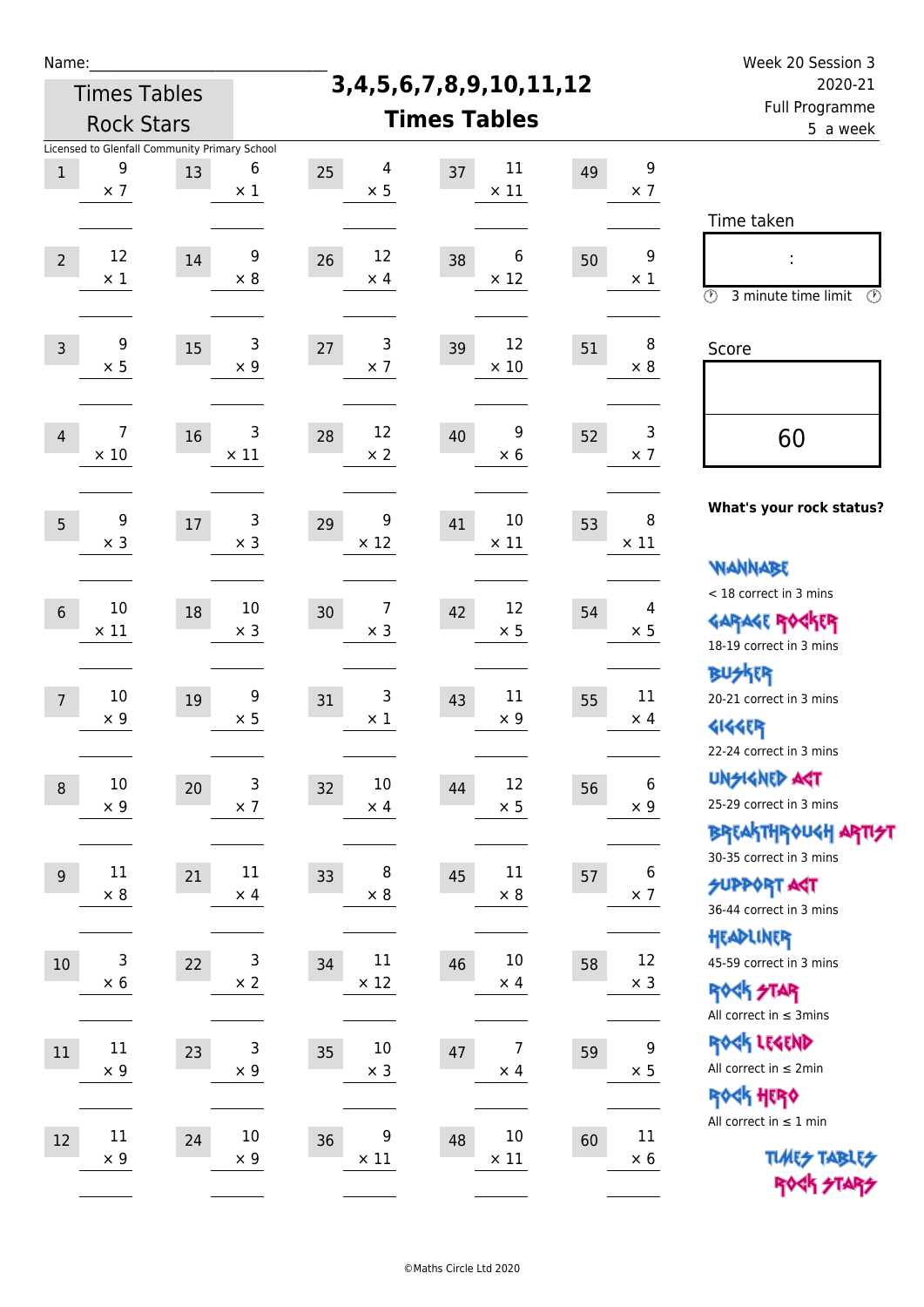**3,4,5,6,7,8,9,10,11,12**

| 2020-21                                                            | 3,4,5,6,7,8,9,10,11,12 |                   |                |                 | <b>Times Tables</b>                           |                |
|--------------------------------------------------------------------|------------------------|-------------------|----------------|-----------------|-----------------------------------------------|----------------|
| Full Programme<br>5 a week                                         | <b>Times Tables</b>    | <b>Rock Stars</b> |                |                 |                                               |                |
|                                                                    |                        |                   |                |                 | Licensed to Glenfall Community Primary School |                |
|                                                                    | $30 \div 5 =$          | 41                | $88 \div 8 =$  | 21              | $14 \div 7 =$                                 | $\mathbf{1}$   |
| Time taken                                                         | $44 \div 11 =$         | 42                | $49 \div 7 =$  | 22              | $18 \div 9 =$                                 | 2 <sup>7</sup> |
| $\overline{(\mathcal{V})}$<br>3 minute time limit<br>$\mathcal{O}$ | $15 \div 3 =$          | 43                | $48 \div 4 =$  | 23              | $20 \div 10 =$                                | $\overline{3}$ |
| Score                                                              | $10 \div 5 =$          | 44                | $33 \div 3 =$  | 24              | $48 \div 12 =$                                | $\overline{4}$ |
|                                                                    | $36 \div 6 =$          | 45                | $18 \div 3 =$  | 25              | $12 \div 3 =$                                 | 5 <sub>1</sub> |
| 60                                                                 | $72 \div 12 =$         | 46                | $8 \div 4 =$   | 26              | $36 \div 6 =$                                 | 6 <sup>1</sup> |
| What's your rock status?                                           | $110 \div 11 =$        | 47                | $36 \div 4 =$  | 27              | $35 \div 5 =$                                 | 7 <sup>7</sup> |
| <b>NANNABE</b>                                                     | $48 \div 6 =$          | 48                | $81 \div 9 =$  | 28              | $45 \div 9 =$                                 | 8              |
| < 18 correct in 3 mins<br><b>GARAGE ROGKER</b>                     | $84 \div 7 =$          | 49                | $6 \div 3 =$   | 29              | $84 \div 12 =$                                | 9 <sub>o</sub> |
| 18-19 correct in 3 mins<br><b>BUSKER</b>                           | $45 \div 9 =$          | 50                | $90 \div 10 =$ | 30 <sub>o</sub> | $24 \div 12 =$                                | $10\,$         |
| 20-21 correct in 3 mins<br><b>4144EP</b>                           | $30 \div 3 =$          | 51                | $108 \div 9 =$ | 31              | $99 ÷ 9 =$                                    | 11             |
| 22-24 correct in 3 mins<br>UNSIGNED AST                            | $9 ÷ 9 =$              | 52                | $36 \div 3 =$  | 32 <sub>2</sub> | $45 \div 5 =$                                 | 12             |
| 25-29 correct in 3 mins<br><b>BREAKTHROUGH ARTI<del>S</del>T</b>   | $77 ÷ 7 =$             | 53                | $24 \div 6 =$  | 33 <sup>°</sup> | $60 \div 6 =$                                 | 13             |
| 30-35 correct in 3 mins<br><b>SUPPORT AGT</b>                      | $9 \div 9 =$           | 54                | $24 \div 8 =$  | 34              | $90 \div 10 =$                                | 14             |
| 36-44 correct in 3 mins<br>HEADLINER                               | $30 \div 6 =$          | 55                | $30 \div 10 =$ | 35 <sub>2</sub> | $72 \div 12 =$                                | 15             |
| 45-59 correct in 3 mins<br><b>ROCK STAR</b>                        | $48 \div 12 =$         | 56                | $66 \div 6 =$  | 36              | $96 \div 8 =$                                 | 16             |
| All correct in $\leq$ 3mins<br>ROCK LEGEND                         | $40 \div 5 =$          | 57                | $12 \div 12 =$ | 37              | $36 \div 12 =$                                | 17             |
| All correct in $\leq 2$ min<br>ROCK HERO                           | $16 \div 4 =$          | 58                | $99 \div 11 =$ | 38              | $21 \div 3 =$                                 | 18             |
| All correct in $\leq 1$ min<br><b>TUARS TABLES</b>                 | $60 \div 10 =$         | 59                | $72 \div 8 =$  | 39              | $27 \div 3 =$                                 | 19             |
| ROCK STARS                                                         | $42 \div 7 =$          | 60                | $12 \div 12 =$ | 40              | $27 \div 9 =$                                 | 20             |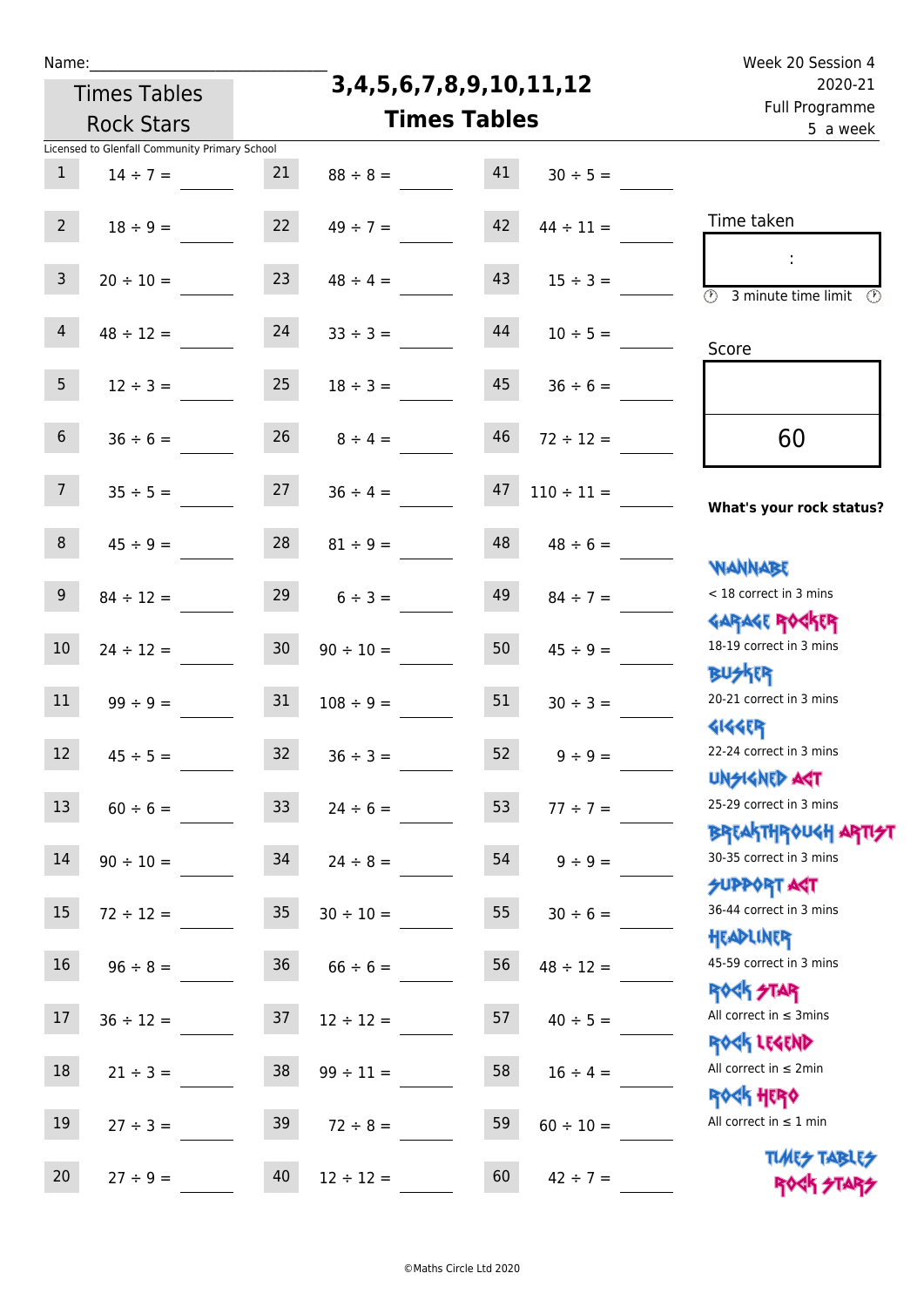| e e |  | ۰. |  |
|-----|--|----|--|
|     |  |    |  |

**3,4,5,6,7,8,9,10,11,12**

| 2020-21<br>Full Programme                                                     | 3,4,5,6,7,8,9,10,11,12 |                     |                       |                 | <b>Times Tables</b>                           |                 |
|-------------------------------------------------------------------------------|------------------------|---------------------|-----------------------|-----------------|-----------------------------------------------|-----------------|
| 5 a week                                                                      |                        | <b>Times Tables</b> |                       |                 | <b>Rock Stars</b>                             |                 |
|                                                                               |                        |                     |                       |                 | Licensed to Glenfall Community Primary School |                 |
|                                                                               | $41 \t 7 \div 7 =$     |                     | $5 \times 6 =$        | 21              | $9 \times 3 =$                                | $\mathbf{1}$    |
| Time taken                                                                    | $32 \div 8 =$          | 42                  | $10 \times 8 =$       | 22              | $7 \times 10 =$                               | 2 <sup>7</sup>  |
| $\overline{\textcircled{2}}$ 3 minute time limit $\overline{\textcircled{2}}$ | $35 \div 7 =$          | 43                  | $7 \times 5 =$        |                 | $4 \times 6 =$                                | 3 <sup>7</sup>  |
| Score                                                                         | $48 \div 8 =$          | 44                  | $24 \t 4 \times 6 =$  |                 | $11 \times 7 =$                               | $\overline{4}$  |
|                                                                               | $15 \div 5 =$          | 45                  | $25 \t 9 \times 7 =$  |                 | $12 \times 4 =$                               | 5 <sub>1</sub>  |
| 60                                                                            | $48 \div 4 =$          | 46                  | $10 \times 11 =$      | 26              | $5 \times 8 =$                                | 6 <sup>1</sup>  |
| Add up your time                                                              | $55 \div 5 =$          | 47                  | $11 \times 10 =$      | 27              | $3 \times 9 =$                                | 7 <sup>7</sup>  |
| <b>Mins</b>                                                                   | $30 \div 10 =$         | 48                  | $10 \times 3 =$       | 28              | $8 \times 3 =$                                | 8 <sup>1</sup>  |
| S3                                                                            | $48 \div 6 =$          | 49                  | $29 \t 4 \times 12 =$ |                 | $8 \times 11 =$                               | 9 <sub>o</sub>  |
|                                                                               | $24 \div 12 =$         | 50                  | $10 \times 10 =$      | 30 <sub>o</sub> | $12 \times 1 =$                               | 10 <sup>°</sup> |
| S5<br>Total $\_\_$                                                            | $96 \div 12 =$         | 51                  | $70 \div 10 =$        | 31              | $3 \times 10 =$                               | 11              |
| <b>Secs</b>                                                                   | $21 \div 7 =$          | 52                  | $32 \t121 \div 11 =$  |                 | $5 \times 12 =$                               | 12              |
| S1<br>S2                                                                      | $56 \div 7 =$          | 53                  | $16 \div 4 =$         |                 | $6 \times 11 =$                               | 13 <sup>7</sup> |
| S4                                                                            | $32 \div 4 =$          | 54                  | $50 \div 10 =$        | 34              | $10 \times 2 =$                               | 14              |
| 55                                                                            | $20 \div 5 =$          | 55                  | $7 \div 7 =$          |                 | $9 \times 3 =$                                | 15              |
| Total $\_\_$<br>Add up your score                                             | $64 \div 8 =$          | 56                  | $40 \div 10 =$        | 36              | $5 \times 9 =$                                | 16 <sup>1</sup> |
|                                                                               | $6 \div 6 =$           | 57                  | $108 \div 9 =$        | 37              | $4 \times 7 =$                                | 17              |
| S3                                                                            | $30 \div 3 =$          | 58                  | $12 \div 6 =$         | 38              | $10 \times 8 =$                               | 18              |
| S5                                                                            | $32 \div 8 =$          | 59                  | $24 \div 12 =$        | 39              | $6 \times 8 =$                                | 19              |
| Total                                                                         | $99 \div 9 =$          | 60                  | $15 \div 5 =$         | 40              | $5 \times 3 =$                                | 20              |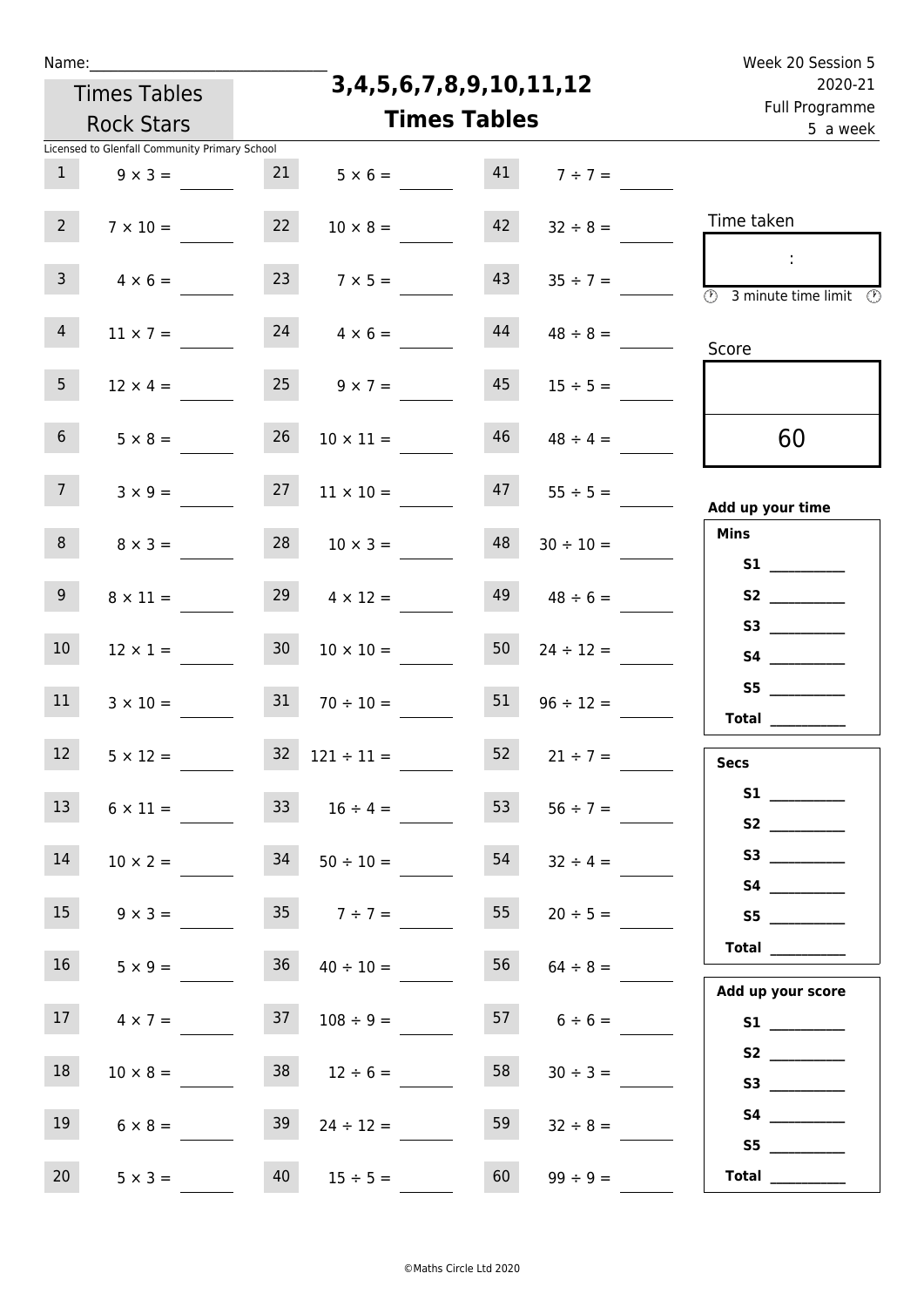|                 | Name:                                         |                 |                                  | 6                         |                      | Week 21 Session 1                                                                          |
|-----------------|-----------------------------------------------|-----------------|----------------------------------|---------------------------|----------------------|--------------------------------------------------------------------------------------------|
|                 | <b>Times Tables</b>                           |                 |                                  | 2020-21<br>Full Programme |                      |                                                                                            |
|                 | <b>Rock Stars</b>                             |                 |                                  | <b>Times Tables</b>       |                      | 5 a week                                                                                   |
|                 | Licensed to Glenfall Community Primary School |                 |                                  |                           |                      |                                                                                            |
|                 | $1 \t 6 \times 3 =$                           |                 | $21 \t 6 \times 8 = 41$          |                           | $5 \times 6 =$       |                                                                                            |
| $2^{\circ}$     | $6 \times 12 =$                               | 22              | $6 \times 4 =$                   |                           | $42 \t 8 \times 6 =$ | Time taken                                                                                 |
| 3 <sup>7</sup>  | $6 \times 8 =$                                | 23              | $6 \times 11 =$                  | 43                        | $1 \times 6 =$       | $\sim$ 1.<br>$\overline{\textcircled{2}}$ 3 minute time limit $\overline{\textcircled{2}}$ |
| 4               | $6 \times 5 = 24$                             |                 | $6 \times 9 =$                   | 44                        | $10 \times 6 =$      | Score                                                                                      |
| 5 <sub>1</sub>  | $6 \times 5 =$                                | 25              | $6 \times 3 =$                   | 45                        | $12 \times 6 =$      |                                                                                            |
| 6 <sup>1</sup>  | $6 \times 5 =$                                | 26              | $6 \times 1 =$                   | 46                        | $2 \times 6 =$       | 60                                                                                         |
| 7 <sup>7</sup>  |                                               |                 | $6 \times 9 = 27$ $6 \times 3 =$ |                           | $47$ $6 \times 6 =$  | What's your rock status?                                                                   |
| 8               | $6 \times 4 =$                                | 28              | $6 \times 12 =$                  |                           | $48$ $9 \times 6 =$  | <b>NANNABE</b>                                                                             |
| 9 <sub>o</sub>  | $6 \times 9 =$                                | 29              | $6 \times 3 =$                   | 49                        | $4 \times 6 =$       | < 18 correct in 3 mins<br><b>GARAGE ROGKER</b>                                             |
| 10 <sup>°</sup> | $6 \times 2 =$                                | 30              | $6 \times 3 =$                   | 50                        | $11 \times 6 =$      | 18-19 correct in 3 mins<br><b>BUSKER</b>                                                   |
| 11              | $6 \times 10 =$                               | 31              | $8 \times 6 =$                   | 51                        | $2 \times 6 =$       | 20-21 correct in 3 mins<br><b>4144ER</b>                                                   |
| 12              | $6 \times 5 =$                                | 32              | $9 \times 6 =$                   | 52                        | $9 \times 6 =$       | 22-24 correct in 3 mins<br><b>UNSIGNED AGT</b>                                             |
| 13              | $6 \times 10 =$                               | 33              | $11 \times 6 =$                  | 53                        | $11 \times 6 =$      | 25-29 correct in 3 mins<br><b>BREAKTHROUGH ARTI<del>S</del>T</b>                           |
| 14              | $6 \times 11 =$                               | 34              | $6 \times 6 =$                   | 54                        | $2 \times 6 =$       | 30-35 correct in 3 mins<br><b>SUPPORT AGT</b>                                              |
| 15              | $6 \times 11 =$                               | 35              | $1 \times 6 =$                   | 55                        | $4 \times 6 =$       | 36-44 correct in 3 mins<br>HEADLINER                                                       |
| 16 <sup>1</sup> | $6 \times 7 =$                                | 36 <sup>°</sup> | $11 \times 6 =$                  | 56                        | $9 \times 6 =$       | 45-59 correct in 3 mins<br><b>ROCK STAR</b>                                                |
| 17 <sup>7</sup> | $6 \times 3 =$                                | 37              | $6 \times 6 =$                   | 57                        | $10 \times 6 =$      | All correct in $\leq$ 3mins<br>ROCK LEGEND                                                 |
| 18              | $6 \times 11 =$                               | 38              | $10 \times 6 =$                  | 58                        | $2 \times 6 =$       | All correct in $\leq 2$ min<br><b>ROCK HERO</b>                                            |
| 19              | $6 \times 12 =$                               | 39              | $6 \times 6 =$                   | 59                        | $5 \times 6 =$       | All correct in $\leq 1$ min<br><b>TUARS TABLES</b>                                         |
| 20 <sub>2</sub> | $6 \times 10 =$                               | 40              | $9 \times 6 =$                   | 60                        | $2 \times 6 =$       | ROCK STARS                                                                                 |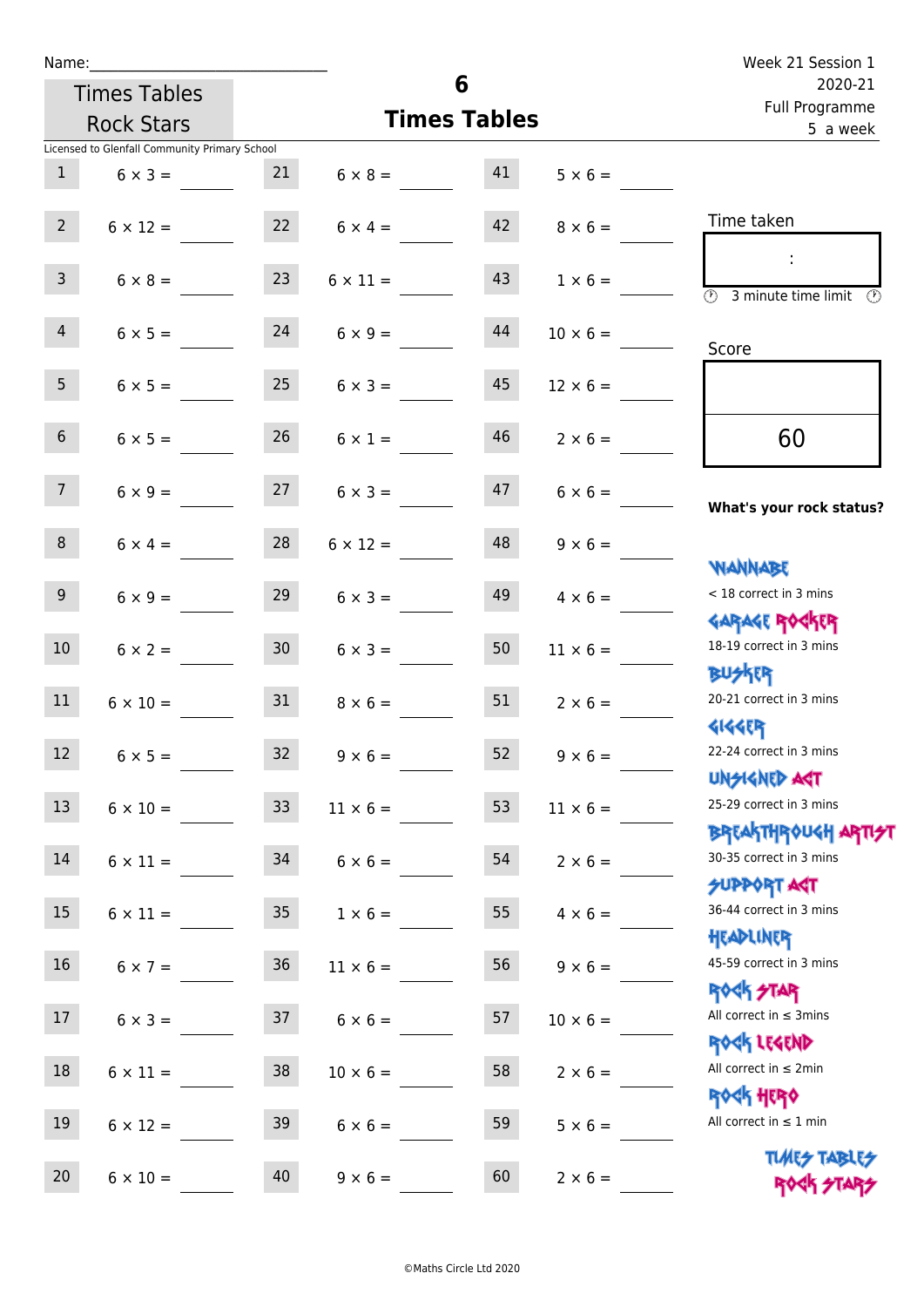| Ń | am |  | ı |  |
|---|----|--|---|--|
|   |    |  |   |  |
|   |    |  |   |  |

| Name:          |                                               |    |                      |                          |                              |    |                   |    |                        | Week 21 Session 2                                                |
|----------------|-----------------------------------------------|----|----------------------|--------------------------|------------------------------|----|-------------------|----|------------------------|------------------------------------------------------------------|
|                | <b>Times Tables</b>                           |    |                      | 6<br><b>Times Tables</b> |                              |    |                   |    |                        | 2020-21                                                          |
|                | <b>Rock Stars</b>                             |    |                      |                          |                              |    |                   |    |                        | Full Programme<br>5 a week                                       |
|                | Licensed to Glenfall Community Primary School |    |                      |                          |                              |    |                   |    |                        |                                                                  |
| $1\,$          |                                               | 13 |                      | 25                       |                              | 37 |                   | 49 |                        |                                                                  |
|                | 30<br>6                                       |    | 54<br>6              |                          | $\,6\,$<br>30 <sub>o</sub>   |    | 48<br>6           |    | $30\,$<br>6            |                                                                  |
|                |                                               |    |                      |                          |                              |    |                   |    |                        | Time taken                                                       |
| $\overline{2}$ |                                               | 14 |                      | 26                       |                              | 38 |                   | 50 |                        |                                                                  |
|                | 48<br>6                                       |    | $\,$ 6 $\,$<br>6     |                          | 72<br>$\,$ 6 $\,$            |    | $18\,$<br>6       |    | 72<br>6                | $\odot$<br>3 minute time limit<br>O)                             |
|                |                                               |    |                      |                          |                              |    |                   |    |                        |                                                                  |
| 3              |                                               | 15 |                      | 27                       |                              | 39 |                   | 51 |                        | Score                                                            |
|                | 60<br>6                                       |    | 24<br>$\,$ 6 $\,$    |                          | $\,$ 6 $\,$<br>$30\,$        |    | 66<br>6           |    | 12<br>6                |                                                                  |
|                |                                               |    |                      |                          |                              |    |                   |    |                        |                                                                  |
| 4              |                                               | 16 |                      | 28                       |                              | 40 |                   | 52 |                        | 60                                                               |
|                | 48<br>6                                       |    | $\,6\,$<br>6         |                          | 72<br>$\,6$                  |    | 66<br>6           |    | $\,$ 6 $\,$<br>36      |                                                                  |
|                |                                               |    |                      |                          |                              |    |                   |    |                        |                                                                  |
|                |                                               |    |                      | 29                       |                              | 41 |                   | 53 |                        | What's your rock status?                                         |
| 5              |                                               | 17 |                      |                          |                              |    |                   |    |                        |                                                                  |
|                | $12\,$<br>6                                   |    | 18<br>6              |                          | $12 \overline{ }$<br>$\,6\,$ |    | $36\,$<br>6       |    | $\boldsymbol{6}$<br>24 | <b>WANNABE</b>                                                   |
|                |                                               |    |                      |                          |                              |    |                   |    |                        | < 18 correct in 3 mins                                           |
| 6              |                                               | 18 |                      | 30                       |                              | 42 |                   | 54 |                        | GARAGE ROGKER                                                    |
|                | $\,$ 6 $\,$<br>6                              |    | 36<br>6              |                          | $\,$ 6 $\,$<br>48            |    | 48<br>6           |    | 18<br>6                | 18-19 correct in 3 mins                                          |
|                |                                               |    |                      |                          |                              |    |                   |    |                        | ĘR                                                               |
| 7              |                                               | 19 |                      | 31                       |                              | 43 |                   | 55 |                        | 20-21 correct in 3 mins                                          |
|                | 54<br>6                                       |    | $30\,$<br>6          |                          | 24<br>$\boldsymbol{6}$       |    | 42<br>6           |    | 48<br>6                | <b>4144EP</b>                                                    |
|                |                                               |    |                      |                          |                              |    |                   |    |                        | 22-24 correct in 3 mins                                          |
| 8              |                                               | 20 |                      | 32                       |                              | 44 |                   | 56 |                        | <b>UNSIGNED AGT</b>                                              |
|                | 72<br>6                                       |    | 36<br>6 <sup>1</sup> |                          | $6\,$<br>54                  |    | 42<br>$\,$ 6 $\,$ |    | 60<br>$\,$ 6 $\,$      | 25-29 correct in 3 mins                                          |
|                |                                               |    |                      |                          |                              |    |                   |    |                        | <b>BREAKTHROUGH ARTI<del>S</del>T</b><br>30-35 correct in 3 mins |
| $9\,$          |                                               | 21 |                      | 33                       |                              | 45 |                   | 57 |                        | <b>SUPPORT AGT</b>                                               |
|                | 66<br>6                                       |    | 72<br>6              |                          | 60<br>$\,6\,$                |    | 42<br>6           |    | 42<br>6                | 36-44 correct in 3 mins                                          |
|                |                                               |    |                      |                          |                              |    |                   |    |                        | HEADLINER                                                        |
| $10\,$         |                                               | 22 |                      | $34\,$                   |                              | 46 |                   | 58 |                        | 45-59 correct in 3 mins                                          |
|                | 12<br>6                                       |    | 18<br>$\,6\,$        |                          | $\,6\,$<br>$18\,$            |    | $30\,$<br>6       |    | 30<br>$\,$ 6 $\,$      | <b>ROCK STAR</b>                                                 |
|                |                                               |    |                      |                          |                              |    |                   |    |                        | All correct in $\leq$ 3mins                                      |
| 11             |                                               | 23 |                      | 35                       |                              | 47 |                   | 59 |                        | ROCK LEGEND                                                      |
|                | 12<br>6                                       |    | $\,6\,$<br>48        |                          | $\,$ 6 $\,$<br>36            |    | 24<br>6           |    | $\,6\,$<br>12          | All correct in $\leq 2$ min                                      |
|                |                                               |    |                      |                          |                              |    |                   |    |                        | <b>ROCK HERO</b>                                                 |
|                |                                               |    |                      |                          |                              |    |                   |    |                        | All correct in $\leq 1$ min                                      |
| 12             |                                               | 24 |                      | 36                       |                              | 48 |                   | 60 |                        | <b>TLARS</b>                                                     |
|                | 66<br>6                                       |    | 18<br>6              |                          | 72<br>$\boldsymbol{6}$       |    | 66<br>6           |    | 12<br>$\boldsymbol{6}$ |                                                                  |
|                |                                               |    |                      |                          |                              |    |                   |    |                        |                                                                  |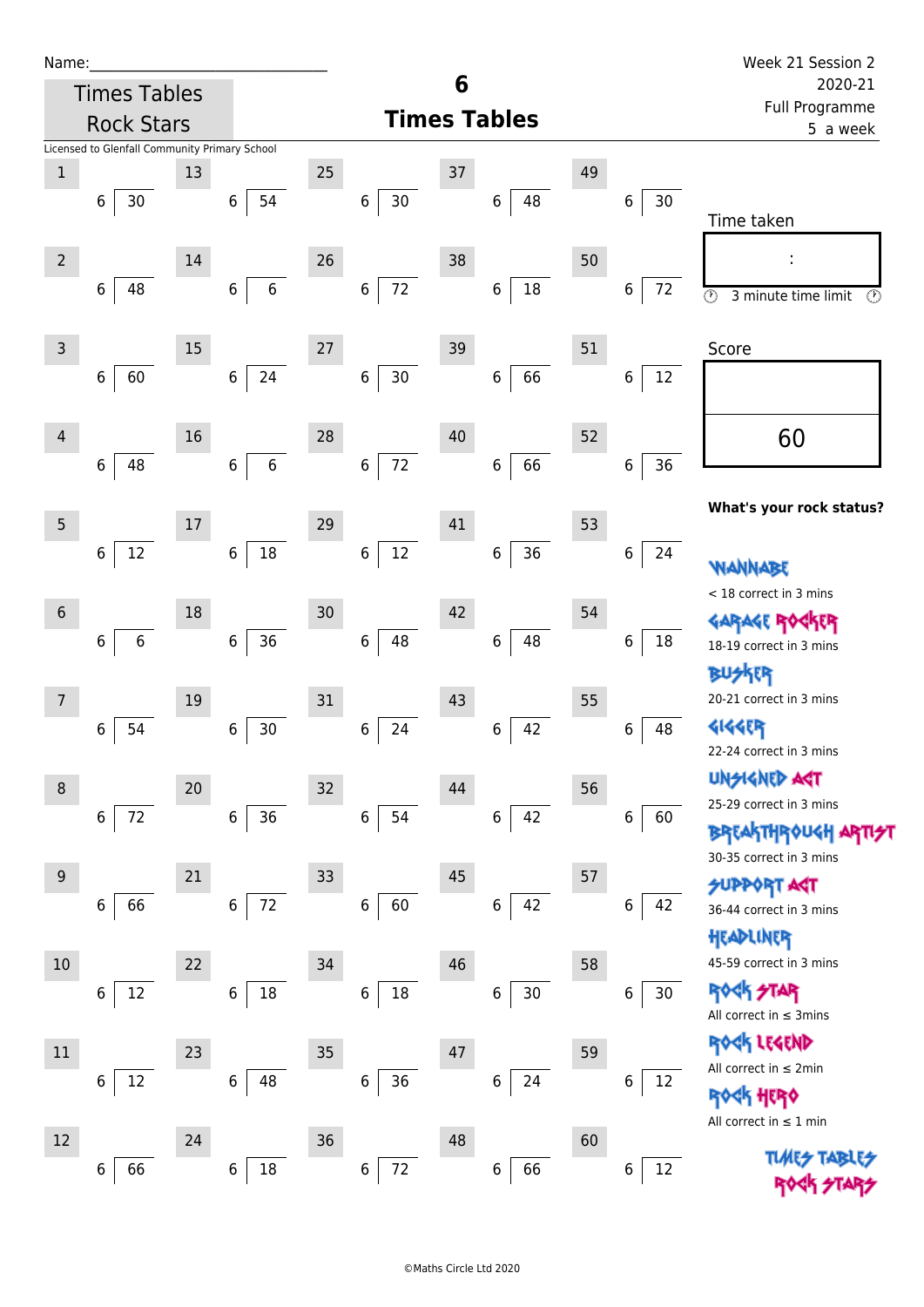| Name:            |                                |                                                     |                                |    |                  |    |                                |                            |                                | Week 21 Session 3                                                                     |
|------------------|--------------------------------|-----------------------------------------------------|--------------------------------|----|------------------|----|--------------------------------|----------------------------|--------------------------------|---------------------------------------------------------------------------------------|
|                  |                                | <b>Times Tables</b>                                 |                                |    |                  | 6  | 2020-21                        |                            |                                |                                                                                       |
|                  |                                | <b>Rock Stars</b>                                   |                                |    |                  |    | <b>Times Tables</b>            | Full Programme<br>5 a week |                                |                                                                                       |
| $1\,$            | 6<br>$\times$ 10               | Licensed to Glenfall Community Primary School<br>13 | 6<br>$\times$ 9                | 25 | 6<br>$\times$ 12 | 37 | 6<br>$\times$ 3                | 49                         | 6<br>$\times$ 9                | Time taken                                                                            |
| $\overline{2}$   | $\,6$<br>$\times 8$            | 14                                                  | 6<br>$\times 2$                | 26 | 6<br>$\times$ 3  | 38 | 6<br>$\times 2$                | 50                         | 6<br>$\times$ 3                | $\circled{r}$<br>3 minute time limit<br>$\circled{r}$                                 |
| $\overline{3}$   | $\,6$<br>$\times$ 12           | 15                                                  | 6<br>$\times$ 4                | 27 | 6<br>$\times$ 10 | 39 | 6<br>$\times$ 12               | 51                         | 6<br>$\times$ 4                | Score                                                                                 |
| $\overline{4}$   | 6<br>$\times$ 4                | 16                                                  | 6<br>$\times$ 10               | 28 | 6<br>$\times$ 2  | 40 | 6<br>$\times$ 11               | 52                         | 6<br>$\times$ 11               | 60                                                                                    |
| 5                | 6<br>$\times$ 9                | 17                                                  | 6<br>$\times$ 7                | 29 | 6<br>$\times$ 7  | 41 | 6<br>$\times$ 10               | 53                         | $\boldsymbol{6}$<br>$\times$ 9 | What's your rock status?<br><b>NANNABE</b>                                            |
| $6\phantom{1}$   | 6<br>$\times 8$                | 18                                                  | 6<br>$\times$ 1                | 30 | 6<br>$\times$ 7  | 42 | 6<br>$\times$ 11               | 54                         | 6<br>$\times$ 7                | < 18 correct in 3 mins<br><b>GARAGE ROCKER</b><br>18-19 correct in 3 mins             |
| $\overline{7}$   | 6<br>$\times$ 9                | 19                                                  | 6<br>$\times 2$                | 31 | 6<br>$\times$ 5  | 43 | 6<br>$\times$ 7                | 55                         | 6<br>$\times$ 3                | <b>BUSKER</b><br>20-21 correct in 3 mins<br><b>4144EP</b><br>22-24 correct in 3 mins  |
| $\boldsymbol{8}$ | 6<br>$\times$ 10               | 20                                                  | 6<br>$\times$ 8                | 32 | 6<br>$\times$ 3  | 44 | 6<br>$\times$ 12               | 56                         | 6<br>$\times$ 7                | <b>UNSIGNED AGT</b><br>25-29 correct in 3 mins<br>BREAKTHRÓUGH ARTI <del>2</del> 1    |
| $9\,$            | $\boldsymbol{6}$<br>$\times$ 3 | 21                                                  | 6<br>$\times$ 8                | 33 | 6<br>$\times$ 9  | 45 | 6<br>$\times$ 3                | 57                         | 6<br>$\times$ 12               | 30-35 correct in 3 mins<br><b>SUPPORT ART</b><br>36-44 correct in 3 mins<br>HEADLINER |
| $10\,$           | 6<br>$\times$ 10               | 22                                                  | 6<br>$\times$ 10               | 34 | 6<br>$\times$ 11 | 46 | 6<br>$\times$ 11               | 58                         | 6<br>$\times$ 10               | 45-59 correct in 3 mins<br>ROCK STAR<br>All correct in $\leq$ 3mins                   |
| $11\,$           | $\boldsymbol{6}$<br>$\times$ 5 | 23                                                  | $\boldsymbol{6}$<br>$\times$ 7 | 35 | 6<br>$\times$ 9  | 47 | $\boldsymbol{6}$<br>$\times$ 9 | 59                         | 6<br>$\times$ 12               | ROCK LEGEND<br>All correct in $\leq 2$ min<br>ROCK HERO                               |
| 12               | $\boldsymbol{6}$<br>$\times$ 3 | 24                                                  | 6<br>$\times$ 9                | 36 | 6<br>$\times$ 1  | 48 | 6<br>$\times$ 8                | 60                         | 6<br>$\times$ 10               | All correct in $\leq 1$ min<br><b>TUARS TABLES</b><br>ROCK STARS                      |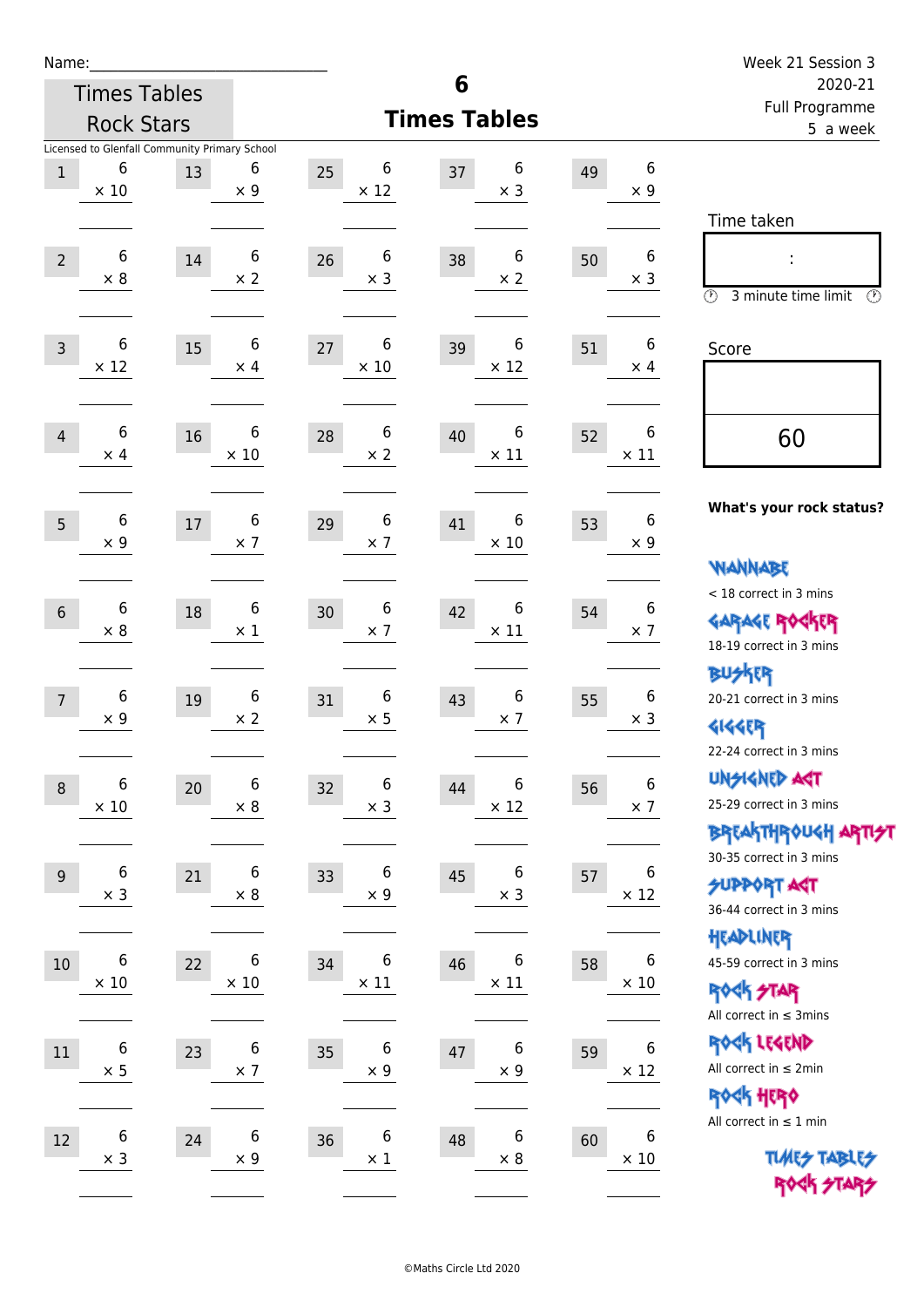| Name:           |                                               |                 |                     | 6                          | Week 21 Session 4  |                                                                  |  |
|-----------------|-----------------------------------------------|-----------------|---------------------|----------------------------|--------------------|------------------------------------------------------------------|--|
|                 | <b>Times Tables</b>                           |                 |                     | 2020-21                    |                    |                                                                  |  |
|                 | <b>Rock Stars</b>                             |                 | <b>Times Tables</b> | Full Programme<br>5 a week |                    |                                                                  |  |
|                 | Licensed to Glenfall Community Primary School |                 |                     |                            |                    |                                                                  |  |
| $\mathbf{1}$    | $66 \div 6 =$                                 | 21              | $54 \div 6 = 41$    |                            | $54 \div 6 =$      |                                                                  |  |
| $2^{\circ}$     | $24 \div 6 =$                                 | 22              | $66 \div 6 =$       | 42                         | $12 \div 6 =$      | Time taken                                                       |  |
| 3 <sup>7</sup>  | $72 \div 6 =$                                 | 23              | $60 \div 6 =$       | 43                         | $48 \div 6 =$      | $\overline{(\mathcal{V})}$<br>3 minute time limit<br>O)          |  |
| 4               | $54 \div 6 =$                                 | 24              | $60 \div 6 =$       | 44                         | $48 \div 6 =$      | Score                                                            |  |
| 5 <sub>1</sub>  | $72 \div 6 =$                                 | 25              | $42 \div 6 =$       | 45                         | $30 \div 6 =$      |                                                                  |  |
| 6 <sup>1</sup>  | $42 \div 6 =$                                 | 26              | $42 \div 6 =$       | 46                         | $18 \div 6 =$      | 60                                                               |  |
| 7               | $48 \div 6 = 27$ $6 \div 6 =$                 |                 |                     | 47                         | $54 \div 6 =$      | What's your rock status?                                         |  |
| 8 <sup>1</sup>  | $66 \div 6 =$                                 |                 | $28$ $72 \div 6 =$  | 48                         | $24 \div 6 =$      | <b>NANNABE</b>                                                   |  |
| 9 <sub>o</sub>  | $36 \div 6 =$                                 | 29              | $18 \div 6 =$       | 49                         | $54 \div 6 =$      | < 18 correct in 3 mins<br><b>GARAGE ROCKER</b>                   |  |
| 10 <sup>°</sup> | $18 \div 6 =$                                 | 30 <sub>1</sub> | $18 \div 6 =$       |                            | $50 \t 6 \div 6 =$ | 18-19 correct in 3 mins<br><b>BUSKRY</b>                         |  |
| 11              | $12 \div 6 =$                                 | 31              | $12 \div 6 =$       | 51                         | $30 \div 6 =$      | 20-21 correct in 3 mins<br><b>4144ER</b>                         |  |
| 12              | $60 \div 6 =$                                 | 32              | $66 \div 6 =$       | 52                         | $60 \div 6 =$      | 22-24 correct in 3 mins<br><b>UNSIGNED AGT</b>                   |  |
| 13              | $42 \div 6 =$                                 | 33              | $36 \div 6 =$       | 53                         | $54 \div 6 =$      | 25-29 correct in 3 mins<br><b>BREAKTHROUGH ARTI<del>S</del>T</b> |  |
| 14              | $24 \div 6 =$                                 | 34              | $66 \div 6 =$       | 54                         | $42 \div 6 =$      | 30-35 correct in 3 mins<br><b>SUPPORT AGT</b>                    |  |
| 15              | $72 \div 6 =$                                 | 35              | $24 \div 6 =$       | 55                         | $42 \div 6 =$      | 36-44 correct in 3 mins<br>HEADLINER                             |  |
| 16 <sup>1</sup> | $6 \div 6 =$                                  | 36 <sub>2</sub> | $48 \div 6 =$       | 56                         | $36 \div 6 =$      | 45-59 correct in 3 mins<br><b>ROCK STAR</b>                      |  |
| 17              | $66 \div 6 =$                                 | 37              | $18 \div 6 =$       | 57                         | $54 \div 6 =$      | All correct in $\leq$ 3mins<br>ROCK LEGEND                       |  |
| 18              | $36 \div 6 =$                                 | 38              | $54 \div 6 =$       | 58                         | $36 \div 6 =$      | All correct in $\leq 2$ min<br>ROCK HERO                         |  |
| 19              | $36 \div 6 =$                                 | 39              | $30 \div 6 =$       | 59                         | $12 \div 6 =$      | All correct in $\leq 1$ min<br><b>TUARS TABLES</b>               |  |
| 20              | $36 \div 6 =$                                 | 40              | $48 \div 6 =$       | 60                         | $30 \div 6 =$      | ROCK STARS                                                       |  |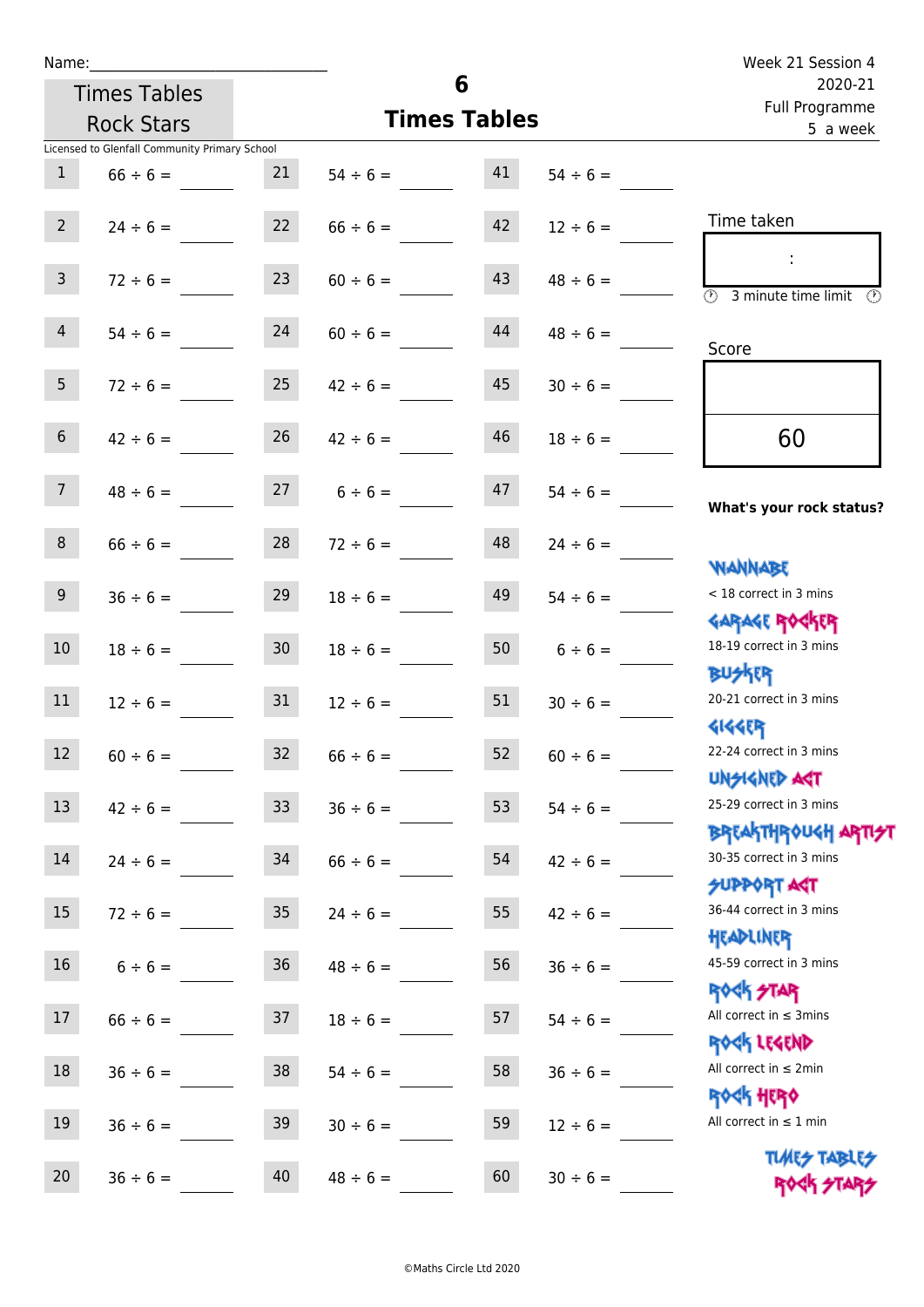| Week 21 Session 5                                                                               |               |                     |                      |                 |                                               | Name:           |  |  |
|-------------------------------------------------------------------------------------------------|---------------|---------------------|----------------------|-----------------|-----------------------------------------------|-----------------|--|--|
| 2020-21<br>Full Programme                                                                       |               | 6                   | <b>Times Tables</b>  |                 |                                               |                 |  |  |
| 5 a week                                                                                        |               | <b>Times Tables</b> | <b>Rock Stars</b>    |                 |                                               |                 |  |  |
|                                                                                                 |               |                     |                      |                 | Licensed to Glenfall Community Primary School |                 |  |  |
|                                                                                                 | $36 \div 6 =$ | 41                  | $6 \times 12 =$      | 21              | $6 \times 10 =$                               | $\mathbf{1}$    |  |  |
| Time taken                                                                                      | $18 \div 6 =$ | 42                  | $6 \times 10 =$      | 22              | $6 \times 7 =$                                | 2 <sup>7</sup>  |  |  |
| $\mathbb{C}^2$<br>$\overline{\textcircled{2}}$ 3 minute time limit $\overline{\textcircled{2}}$ | $30 \div 6 =$ | 43                  | $6 \times 3 =$       | 23              | $6 \times 1 =$                                | $\mathbf{3}$    |  |  |
| Score                                                                                           | $12 \div 6 =$ | 44                  | $6 \times 10 =$      | 24              | $6 \times 6 =$                                | $\overline{4}$  |  |  |
|                                                                                                 | $24 \div 6 =$ | 45                  | $6 \times 10 =$      | 25              | $6 \times 3 =$                                | 5 <sub>1</sub>  |  |  |
| 60                                                                                              | $66 \div 6 =$ | 46                  | $26 \t 6 \times 3 =$ |                 | $6 \times 4 =$                                | 6 <sup>1</sup>  |  |  |
| Add up your time                                                                                | $30 \div 6 =$ | 47                  | $27 \t 6 \times 2 =$ |                 | $6 \times 4 =$                                | 7 <sup>7</sup>  |  |  |
| <b>Mins</b>                                                                                     | $6 \div 6 =$  | 48                  | $6 \times 12 =$      | 28              | $6 \times 3 =$                                | 8               |  |  |
|                                                                                                 | $48 \div 6 =$ | 49                  | $6 \times 3 =$       | 29              | $6 \times 12 =$                               | 9               |  |  |
| <b>S4 S4</b>                                                                                    | $54 \div 6 =$ | 50                  | $6 \times 4 =$       | 30 <sup>1</sup> | $6 \times 8 =$                                | 10 <sup>°</sup> |  |  |
| S5<br><b>Total</b>                                                                              | $48 \div 6 =$ | 51                  | $66 \div 6 =$        | 31              | $6 \times 4 =$                                | 11              |  |  |
| <b>Secs</b>                                                                                     | $42 \div 6 =$ | 52                  | $66 \div 6 =$        | 32              | $6 \times 6 =$                                | 12              |  |  |
|                                                                                                 | $12 \div 6 =$ | 53                  | $42 \div 6 =$        | 33              | $6 \times 2 =$                                | 13              |  |  |
| S3                                                                                              | $18 \div 6 =$ | 54                  | $54 \div 6 =$        | 34              | $6 \times 12 =$                               | 14              |  |  |
| S5                                                                                              | $72 \div 6 =$ | 55                  | $30 \div 6 =$        | 35              | $6 \times 5 =$                                | 15              |  |  |
| <b>Total</b><br>Add up your score                                                               | $72 \div 6 =$ | 56                  | $66 \div 6 =$        | 36              | $6 \times 10 =$                               | 16              |  |  |
|                                                                                                 | $24 \div 6 =$ | 57                  | $37 \t 6 \div 6 =$   |                 | $6 \times 5 =$                                | 17 <sup>7</sup> |  |  |
| S2                                                                                              | $54 \div 6 =$ | 58                  | $42 \div 6 =$        | 38              | $6 \times 8 =$                                | 18              |  |  |
| S5                                                                                              | $54 \div 6 =$ | 59                  | $54 \div 6 =$        | 39              | $6 \times 3 =$                                | 19              |  |  |
| Total $\qquad$                                                                                  | $12 \div 6 =$ | 60                  | $54 \div 6 =$        | 40              | $6 \times 9 =$                                | 20              |  |  |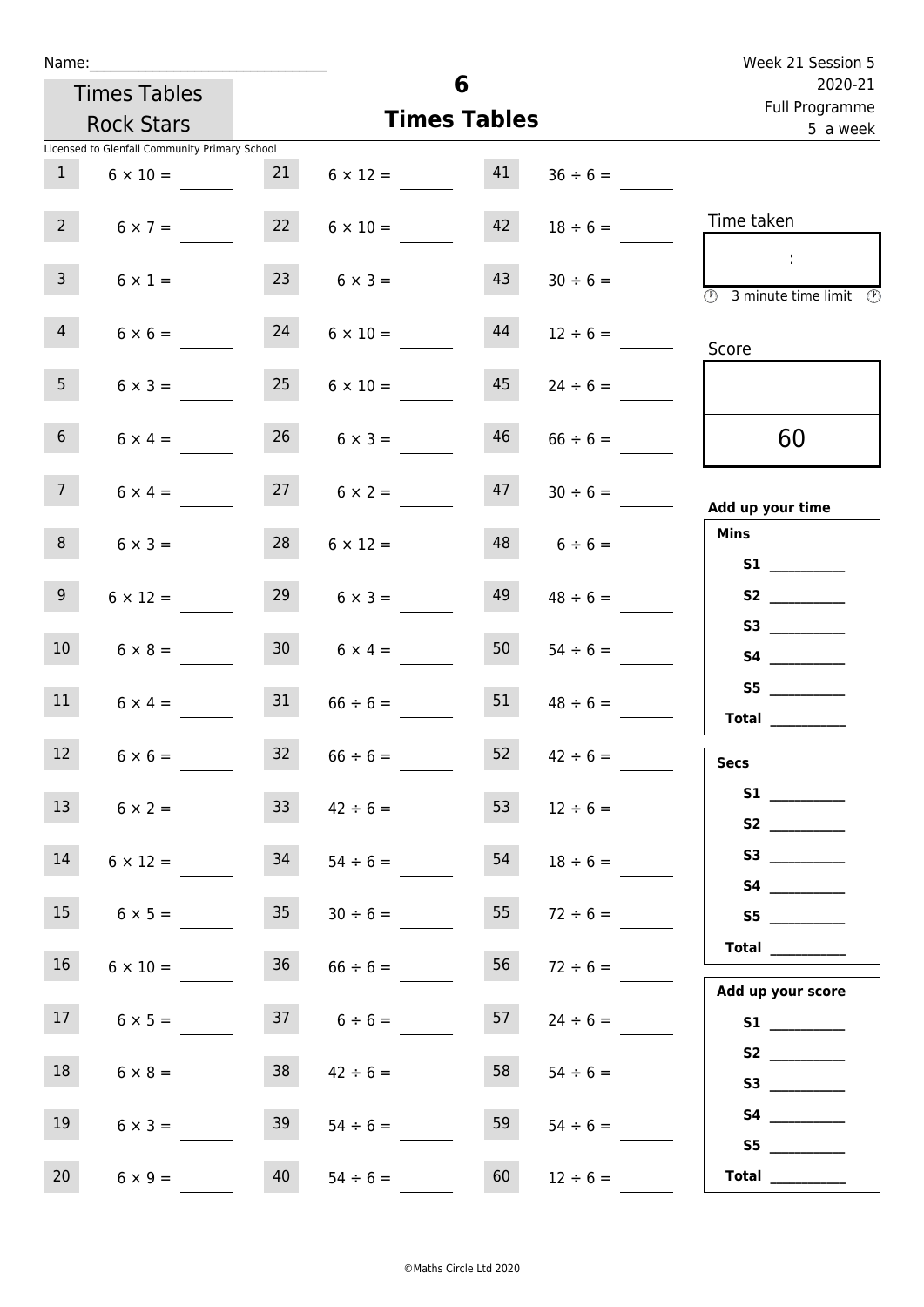| Name:           |                                               |                 |                                      | $\overline{\mathbf{z}}$   | Week 22 Session 1    |                                                          |
|-----------------|-----------------------------------------------|-----------------|--------------------------------------|---------------------------|----------------------|----------------------------------------------------------|
|                 | <b>Times Tables</b>                           |                 |                                      | 2020-21<br>Full Programme |                      |                                                          |
|                 | <b>Rock Stars</b>                             |                 | <b>Times Tables</b>                  | 5 a week                  |                      |                                                          |
|                 | Licensed to Glenfall Community Primary School |                 |                                      |                           |                      |                                                          |
| $\mathbf{1}$    |                                               |                 | $7 \times 11 =$ 21 $7 \times 4 =$ 41 |                           | $4 \times 7 =$       |                                                          |
| $2^{\circ}$     | $7 \times 5 = 22$                             |                 | $7 \times 10 = 42$                   |                           | $2 \times 7 =$       | Time taken                                               |
| 3 <sup>7</sup>  | $7 \times 2 =$                                | 23              | $7 \times 12 =$                      | 43                        | $4 \times 7 =$       | $\overline{\textcircled{1}}$ 3 minute time limit<br>O)   |
| $\overline{4}$  |                                               |                 | $7 \times 6 = 24$ $7 \times 1 =$     | 44                        | $7 \times 7 =$       | Score                                                    |
| 5 <sub>1</sub>  | $7 \times 10 =$                               | 25              | $7 \times 11 =$                      | 45                        | $5 \times 7 =$       |                                                          |
| 6 <sup>1</sup>  | $7 \times 7 =$                                | 26              | $7 \times 4 =$                       | 46                        | $10 \times 7 =$      | 60                                                       |
| 7 <sup>7</sup>  |                                               |                 | $7 \times 1 = 27$ $7 \times 1 =$     |                           | $47 \t 6 \times 7 =$ | What's your rock status?                                 |
| 8               | $7 \times 4 =$                                | 28              | $7 \times 2 =$                       | 48                        | $9 \times 7 =$       | <b>WANNABE</b>                                           |
| 9 <sub>o</sub>  | $7 \times 3 =$                                | 29              | $7 \times 8 =$                       | 49                        | $11 \times 7 =$      | < 18 correct in 3 mins<br><b>GARAGE ROCKER</b>           |
| 10 <sup>°</sup> | $7 \times 5 = 30$                             |                 | $7 \times 12 =$                      | 50                        | $2 \times 7 =$       | 18-19 correct in 3 mins<br><b>BU外界</b>                   |
| 11              | $7 \times 11 = 31$                            |                 | $8 \times 7 =$                       | 51                        | $11 \times 7 =$      | 20-21 correct in 3 mins<br><b>4144ER</b>                 |
| 12              | $7 \times 4 =$                                | 32              | $10 \times 7 =$                      | 52                        | $12 \times 7 =$      | 22-24 correct in 3 mins<br><b>UNSIGNED AGT</b>           |
| 13              | $7 \times 3 =$                                | 33 <sup>°</sup> | $10 \times 7 =$                      | 53                        | $12 \times 7 =$      | 25-29 correct in 3 mins<br><b>BREAKTHROUGH ARTIS</b>     |
| 14              | $7 \times 12 =$                               | 34              | $12 \times 7 =$                      | 54                        | $10 \times 7 =$      | 30-35 correct in 3 mins                                  |
| 15              | $7 \times 6 =$                                | 35              | $10 \times 7 =$                      | 55                        | $11 \times 7 =$      | <b>SUPPORT AGT</b><br>36-44 correct in 3 mins            |
| 16              | $7 \times 11 =$                               | 36 <sup>°</sup> | $6 \times 7 =$                       | 56                        | $2 \times 7 =$       | HEADLINER<br>45-59 correct in 3 mins<br><b>ROCK STAR</b> |
| 17              | $7 \times 3 =$                                | 37              | $3 \times 7 =$                       | 57                        | $7 \times 7 =$       | All correct in $\leq$ 3mins<br>ROCK LEGEND               |
| 18              | $7 \times 12 =$                               | 38              | $10 \times 7 =$                      | 58                        | $5 \times 7 =$       | All correct in $\leq 2$ min                              |
| 19              | $7 \times 8 =$                                | 39              | $12 \times 7 =$                      | 59                        | $7 \times 7 =$       | <b>ROCK HERO</b><br>All correct in $\leq 1$ min          |
| 20              | $7 \times 7 =$                                | 40              | $1 \times 7 =$                       | 60                        | $5 \times 7 =$       | <b>TUARS TABLES</b><br>ROCK STARS                        |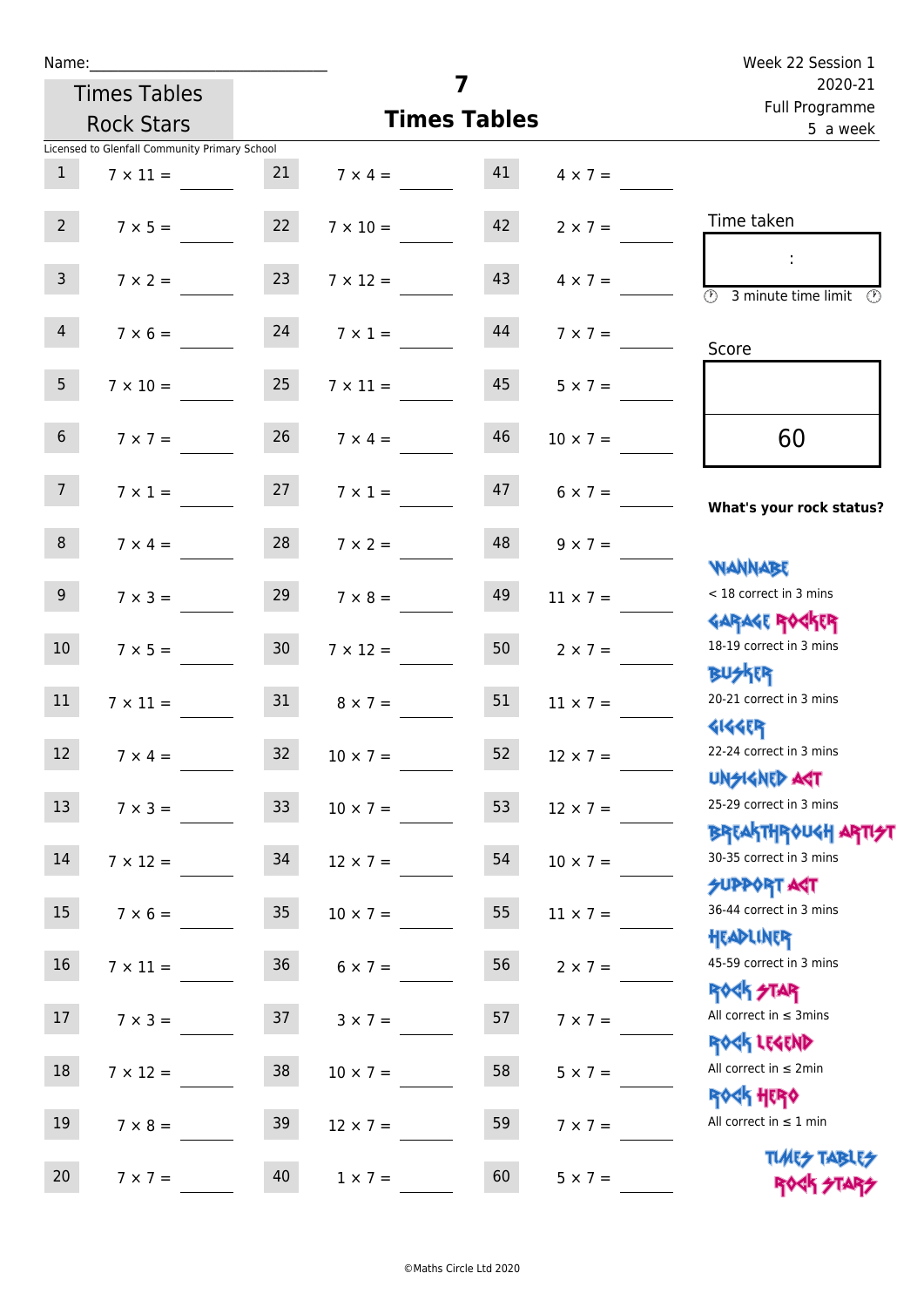| Name:               |                                                                       |    |                                  |    |                                   |    |                          |                           |                     | Week 22 Session 2                                                                                       |
|---------------------|-----------------------------------------------------------------------|----|----------------------------------|----|-----------------------------------|----|--------------------------|---------------------------|---------------------|---------------------------------------------------------------------------------------------------------|
| <b>Times Tables</b> |                                                                       |    |                                  |    |                                   | 7  |                          | 2020-21<br>Full Programme |                     |                                                                                                         |
|                     | <b>Rock Stars</b>                                                     |    |                                  |    |                                   |    | <b>Times Tables</b>      |                           |                     | 5 a week                                                                                                |
| $\,1$               | Licensed to Glenfall Community Primary School<br>$\overline{7}$<br>14 | 13 | 63<br>$\overline{7}$             | 25 | $\overline{7}$<br>21              | 37 | 14<br>$\overline{7}$     | 49                        | 56<br>7             | Time taken                                                                                              |
| $\overline{2}$      | 28<br>$\overline{7}$                                                  | 14 | 14<br>7 <sup>1</sup>             | 26 | 77<br>$\overline{7}$              | 38 | 63<br>$\overline{7}$     | 50                        | 28<br>7             | $\odot$<br>$\mathcal{C}$<br>3 minute time limit                                                         |
| $\mathsf{3}$        | 7<br>14                                                               | 15 | $\overline{7}$<br>$\overline{7}$ | 27 | $70\,$<br>$\overline{7}$          | 39 | 84<br>$\overline{7}$     | 51                        | 7<br>28             | Score                                                                                                   |
| $\overline{4}$      | 28<br>7                                                               | 16 | 56<br>7 <sup>7</sup>             | 28 | $\overline{7}$<br>49              | 40 | $21\,$<br>$\overline{7}$ | 52                        | $21\,$<br>7         | 60                                                                                                      |
| $\sqrt{5}$          | 7<br>49                                                               | 17 | 42<br>$\overline{7}$             | 29 | $\overline{7}$<br>$14\,$          | 41 | $\overline{7}$<br>7      | 53                        | $\overline{7}$<br>7 | What's your rock status?<br>WANNABE                                                                     |
| $\,$ 6 $\,$         | 56<br>7                                                               | 18 | 35<br>$\overline{7}$             | 30 | $70\,$<br>$\overline{7}$          | 42 | 84<br>$7\overline{ }$    | 54                        | 7<br>56             | < 18 correct in 3 mins<br>18-19 correct in 3 mins<br><b>BUSKER</b>                                      |
| $\overline{7}$      | 7<br>49                                                               | 19 | 35<br>7                          | 31 | $7\overline{ }$<br>$\overline{7}$ | 43 | 28<br>7                  | 55                        | 49<br>7             | 20-21 correct in 3 mins<br><b>4144EP</b><br>22-24 correct in 3 mins                                     |
| $\,8\,$             | $\overline{7}$<br>14                                                  | 20 | 49<br>$\overline{7}$             | 32 | $\overline{7}$<br>$\overline{7}$  | 44 | 84<br>$\overline{7}$     | 56                        | 7<br>42             | <b>UNGIGNED ART</b><br>25-29 correct in 3 mins<br><b>BREAKTHROUGH ARTIST</b><br>30-35 correct in 3 mins |
| $9\,$               | $\overline{7}$<br>14                                                  | 21 | 63<br>7 <sup>1</sup>             | 33 | 21<br>$\overline{7}$              | 45 | $\overline{7}$<br>7      | 57                        | 7<br>84             | <b>SUPPORT AST</b><br>36-44 correct in 3 mins<br>HEADLINER                                              |
| $10\,$              | 7<br>28                                                               | 22 | 35<br>$\overline{7}$             | 34 | $\overline{7}$<br>$77\,$          | 46 | 42<br>7                  | 58                        | 7<br>28             | 45-59 correct in 3 mins<br><b>ROCK STAR</b><br>All correct in $\leq$ 3mins<br>LESEND                    |
| $11\,$              | 63<br>$\overline{7}$                                                  | 23 | 42<br>$\overline{7}$             | 35 | 21<br>$\overline{7}$              | 47 | 49<br>$7\overline{ }$    | 59                        | 7<br>84             | All correct in $\leq 2$ min<br><b>ROCK HERO</b><br>All correct in $\leq 1$ min                          |
| 12                  | 84<br>7                                                               | 24 | 84<br>$\overline{7}$             | 36 | 21<br>7                           | 48 | 84<br>$\overline{7}$     | 60                        | 7<br>63             | <b>TLARS</b>                                                                                            |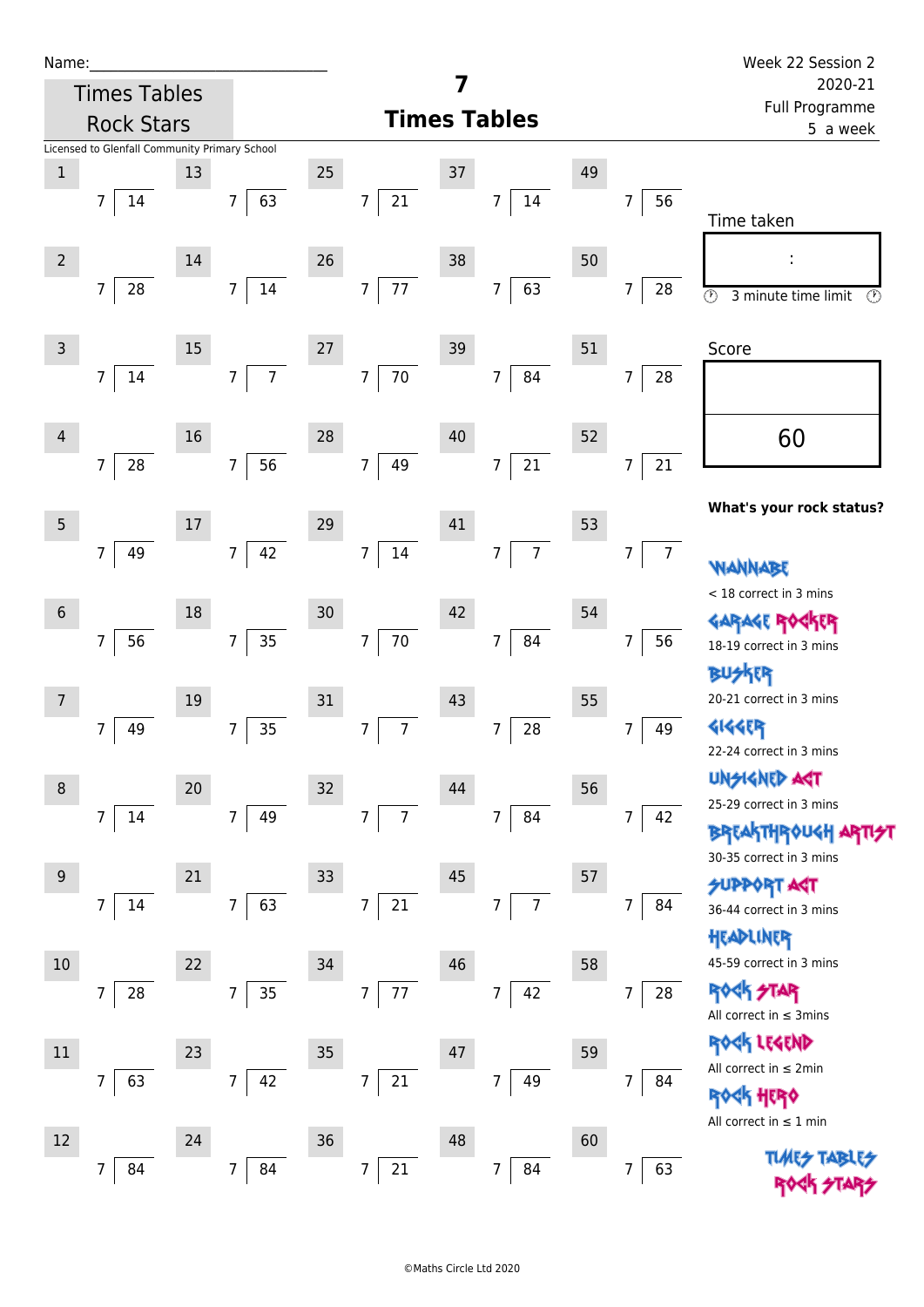| Name:            |                                               |        |                              |    |                              |                                    |                           |                                 | Week 22 Session 3                                                                           |
|------------------|-----------------------------------------------|--------|------------------------------|----|------------------------------|------------------------------------|---------------------------|---------------------------------|---------------------------------------------------------------------------------------------|
|                  | <b>Times Tables</b>                           |        |                              |    |                              | 7                                  | 2020-21<br>Full Programme |                                 |                                                                                             |
|                  | <b>Rock Stars</b>                             |        |                              |    |                              | <b>Times Tables</b>                |                           |                                 | 5 a week                                                                                    |
|                  | Licensed to Glenfall Community Primary School |        |                              |    |                              |                                    |                           |                                 |                                                                                             |
| $1\,$            | $\overline{7}$<br>$\times$ 12                 | 13     | 7<br>$\times$ 3              | 25 | 7<br>$\times$ 9              | 7<br>37<br>$\times$ 1              | 49                        | $\overline{7}$<br>$\times$ 6    |                                                                                             |
|                  |                                               |        |                              |    |                              |                                    |                           |                                 | Time taken                                                                                  |
| $\overline{2}$   | 7<br>$\times$ 4                               | $14\,$ | 7<br>$\times$ 2              | 26 | 7<br>$\times$ 12             | $\overline{7}$<br>38<br>$\times$ 5 | 50                        | $\overline{7}$<br>$\times$ 12   | ÷<br>$\circled{r}$<br>3 minute time limit<br>$(\mathcal{P})$                                |
| $\overline{3}$   | $\overline{7}$<br>$\times$ 3                  | 15     | $\overline{7}$<br>$\times 8$ | 27 | $\overline{7}$<br>$\times 8$ | $\overline{7}$<br>39<br>$\times$ 4 | 51                        | $\overline{7}$<br>$\times$ 5    | Score                                                                                       |
| 4                | $\overline{7}$<br>$\times$ 6                  | 16     | $\overline{7}$<br>$\times$ 7 | 28 | 7<br>$\times$ 8              | $\overline{7}$<br>40<br>$\times$ 7 | 52                        | $\overline{7}$<br>$\times 6$    | 60                                                                                          |
| 5                | $\overline{7}$<br>$\times$ 4                  | $17\,$ | $\overline{7}$<br>$\times$ 5 | 29 | $\overline{7}$<br>$\times$ 7 | $\overline{7}$<br>41<br>$\times 6$ | 53                        | $\overline{7}$<br>$\times$ 10   | What's your rock status?                                                                    |
| $6\phantom{1}$   | 7<br>$\times$ 1                               | 18     | $\overline{7}$<br>$\times$ 1 | 30 | 7<br>$\times$ 2              | 7<br>42<br>$\times$ 10             | 54                        | 7<br>$\times$ 5                 | <b>WANNABE</b><br>< 18 correct in 3 mins<br><b>GARAGE ROCKER</b><br>18-19 correct in 3 mins |
| $\overline{7}$   | $\overline{7}$<br>$\times$ 11                 | 19     | $\overline{7}$<br>$\times$ 7 | 31 | 7<br>$\times$ 7              | $\overline{7}$<br>43<br>$\times$ 5 | 55                        | $\overline{7}$<br>$\times$ 3    | <b>BUSKER</b><br>20-21 correct in 3 mins<br>41445<br>22-24 correct in 3 mins                |
| $\boldsymbol{8}$ | 7<br>$\times$ 6                               | 20     | $\overline{7}$<br>$\times$ 8 | 32 | 7<br>$\times$ 11             | 7<br>44<br>$\times$ 5              | 56                        | $\overline{7}$<br>$\times$ 4    | <b>UNSIGNED AGT</b><br>25-29 correct in 3 mins<br><b>BREAKTHROUGH ARTI<del>S</del>T</b>     |
| $\boldsymbol{9}$ | $\overline{7}$<br>$\times$ 11                 | 21     | 7<br>$\times 8$              | 33 | 7<br>$\times$ 12             | 7<br>45<br>$\times$ 12             | 57                        | 7<br>$\times$ 3                 | 30-35 correct in 3 mins<br><b>SUPPORT AST</b><br>36-44 correct in 3 mins                    |
| $10$             | 7<br>$\times$ 4                               | 22     | 7<br>$\times$ 11             | 34 | 7<br>$\times$ 1              | 7<br>46<br>$\times$ 1              | 58                        | 7<br>$\times$ 9                 | HEADLINER<br>45-59 correct in 3 mins<br><b>ROGH STAR</b><br>All correct in $\leq$ 3mins     |
| $11\,$           | 7<br>$\times$ 8                               | 23     | 7<br>$\times$ 12             | 35 | 7<br>$\times$ 12             | 7<br>47<br>$\times$ 8              | 59                        | $\boldsymbol{7}$<br>$\times$ 11 | ROCK LEGEND<br>All correct in $\leq 2$ min<br>ROCK HERO                                     |
| 12               | 7<br>$\times$ 10                              | 24     | $\overline{7}$<br>$\times$ 4 | 36 | $\overline{7}$<br>$\times$ 7 | $\overline{7}$<br>48<br>$\times$ 8 | 60                        | $\overline{7}$<br>$\times$ 10   | All correct in $\leq 1$ min<br><b>TUARS TABLES</b><br>ROCK STARS                            |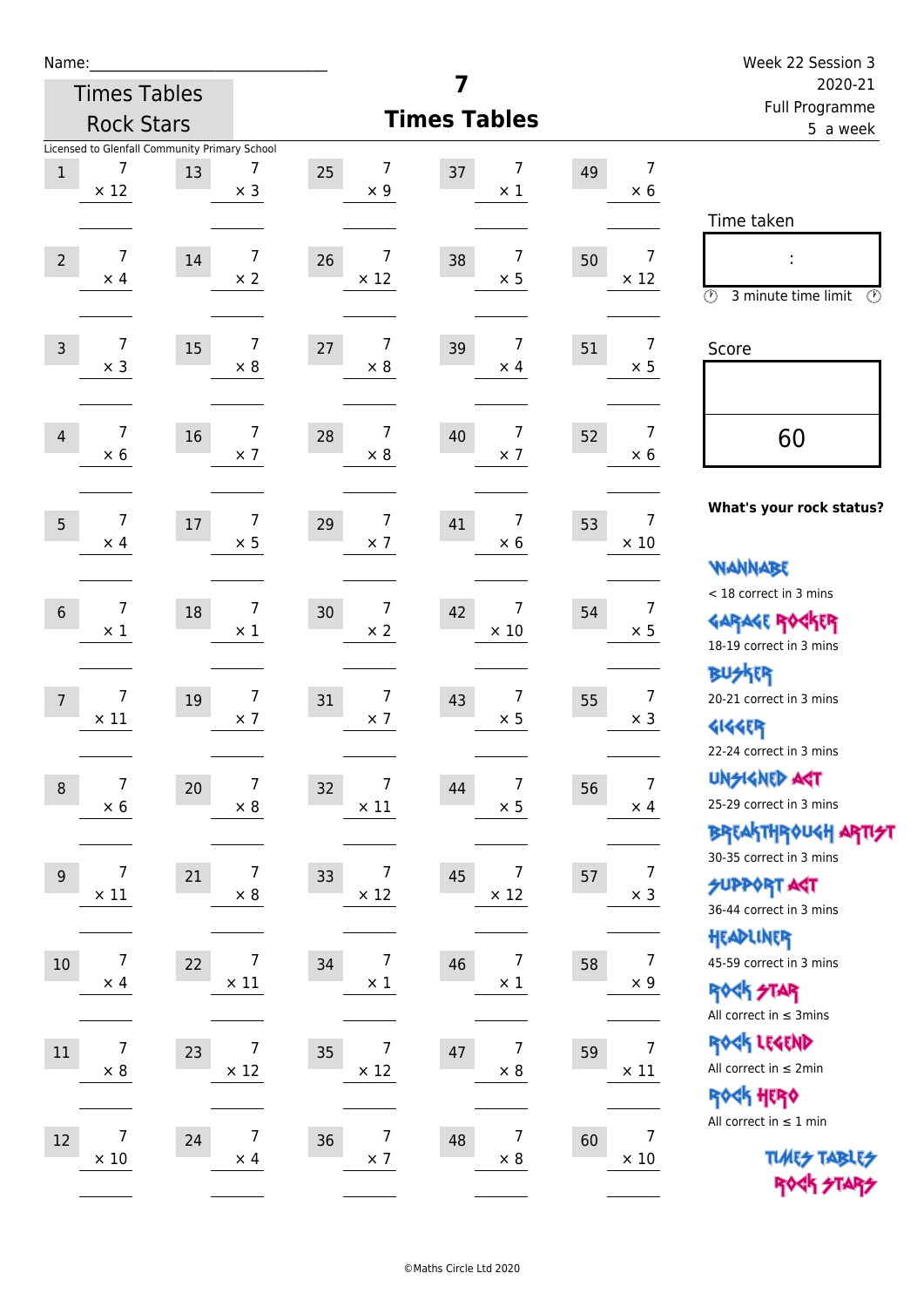| Name:            |                                               |                 |                                | Week 22 Session 4         |               |                                                                  |
|------------------|-----------------------------------------------|-----------------|--------------------------------|---------------------------|---------------|------------------------------------------------------------------|
|                  | <b>Times Tables</b>                           |                 | 7                              | 2020-21<br>Full Programme |               |                                                                  |
|                  | <b>Rock Stars</b>                             |                 | <b>Times Tables</b>            | 5 a week                  |               |                                                                  |
|                  | Licensed to Glenfall Community Primary School |                 |                                |                           |               |                                                                  |
| $\mathbf{1}$     | $28 \div 7 =$                                 | 21              | $49 \div 7 = 41$               |                           | $56 \div 7 =$ |                                                                  |
|                  | 2 $7 \div 7 =$ 22 $49 \div 7 =$               |                 |                                | 42                        | $84 \div 7 =$ | Time taken                                                       |
| 3 <sup>7</sup>   | $42 \div 7 =$                                 | 23              | $21 \div 7 =$                  | 43                        | $63 \div 7 =$ | $\overline{(\mathcal{V})}$<br>3 minute time limit                |
| 4                | $42 \div 7 =$                                 | 24              | $70 \div 7 =$                  | 44                        |               | Score                                                            |
| 5 <sub>1</sub>   |                                               |                 | $21 \div 7 = 25$ $77 \div 7 =$ | 45                        | $56 \div 7 =$ |                                                                  |
| 6 <sup>1</sup>   | $70 \div 7 =$                                 | 26              | $42 \div 7 =$                  | 46                        | $28 \div 7 =$ | 60                                                               |
| 7 <sup>7</sup>   |                                               |                 | $42 \div 7 = 27$ $49 \div 7 =$ | 47                        | $21 \div 7 =$ | What's your rock status?                                         |
| 8 <sup>1</sup>   |                                               |                 | $35 \div 7 = 28$ $70 \div 7 =$ | 48                        | $63 \div 7 =$ |                                                                  |
| 9                | $56 \div 7 =$                                 | 29              | $28 \div 7 =$                  | 49                        | $70 \div 7 =$ | <b>NANNABE</b><br>< 18 correct in 3 mins<br><b>GARAGE ROCKER</b> |
| 10 <sup>°</sup>  | $84 \div 7 =$                                 | 30              | $35 \div 7 =$                  | 50                        | $84 \div 7 =$ | 18-19 correct in 3 mins<br><b>BUSKR</b>                          |
| 11               |                                               |                 | $63 \div 7 =$ 31 $7 \div 7 =$  | 51                        | $42 \div 7 =$ | 20-21 correct in 3 mins<br><b>4144EP</b>                         |
| 12               | $42 \div 7 =$                                 | 32              | $63 \div 7 =$                  | 52                        | $7 ÷ 7 =$     | 22-24 correct in 3 mins<br><b>UNSIGNED AGT</b>                   |
| 13               | $70 \div 7 =$                                 | 33 <sup>°</sup> | $7 ÷ 7 =$                      | 53                        | $70 \div 7 =$ | 25-29 correct in 3 mins                                          |
| 14               | $35 ÷ 7 =$                                    | 34              | $84 \div 7 =$                  | 54                        | $84 \div 7 =$ | <b>BREAKTHROUGH ARTH</b><br>30-35 correct in 3 mins              |
| 15 <sub>15</sub> | $42 \div 7 =$                                 | 35              | $63 \div 7 =$                  | 55                        | $42 \div 7 =$ | <b>SUPPORT AGT</b><br>36-44 correct in 3 mins<br>HEADLINER       |
| 16               | $70 \div 7 =$                                 | 36              | $84 \div 7 =$                  | 56                        | $14 \div 7 =$ | 45-59 correct in 3 mins<br><b>ROCK STAR</b>                      |
| 17               | $21 \div 7 =$                                 | 37              | $49 \div 7 =$                  | 57                        | $14 \div 7 =$ | All correct in $\leq$ 3mins<br>ROCK LEGEND                       |
| 18               | $21 \div 7 =$                                 | 38              | $70 \div 7 =$                  | 58                        | $77 \div 7 =$ | All correct in $\leq 2$ min<br><b>ROCK HERO</b>                  |
| 19               | $49 \div 7 =$                                 | 39              | $28 \div 7 =$                  | 59                        | $49 \div 7 =$ | All correct in $\leq 1$ min                                      |
| 20               | $35 ÷ 7 =$                                    | 40              | $70 \div 7 =$                  | 60                        | $77 ÷ 7 =$    | <b>TUARS TABLES</b><br>ROCK STARS                                |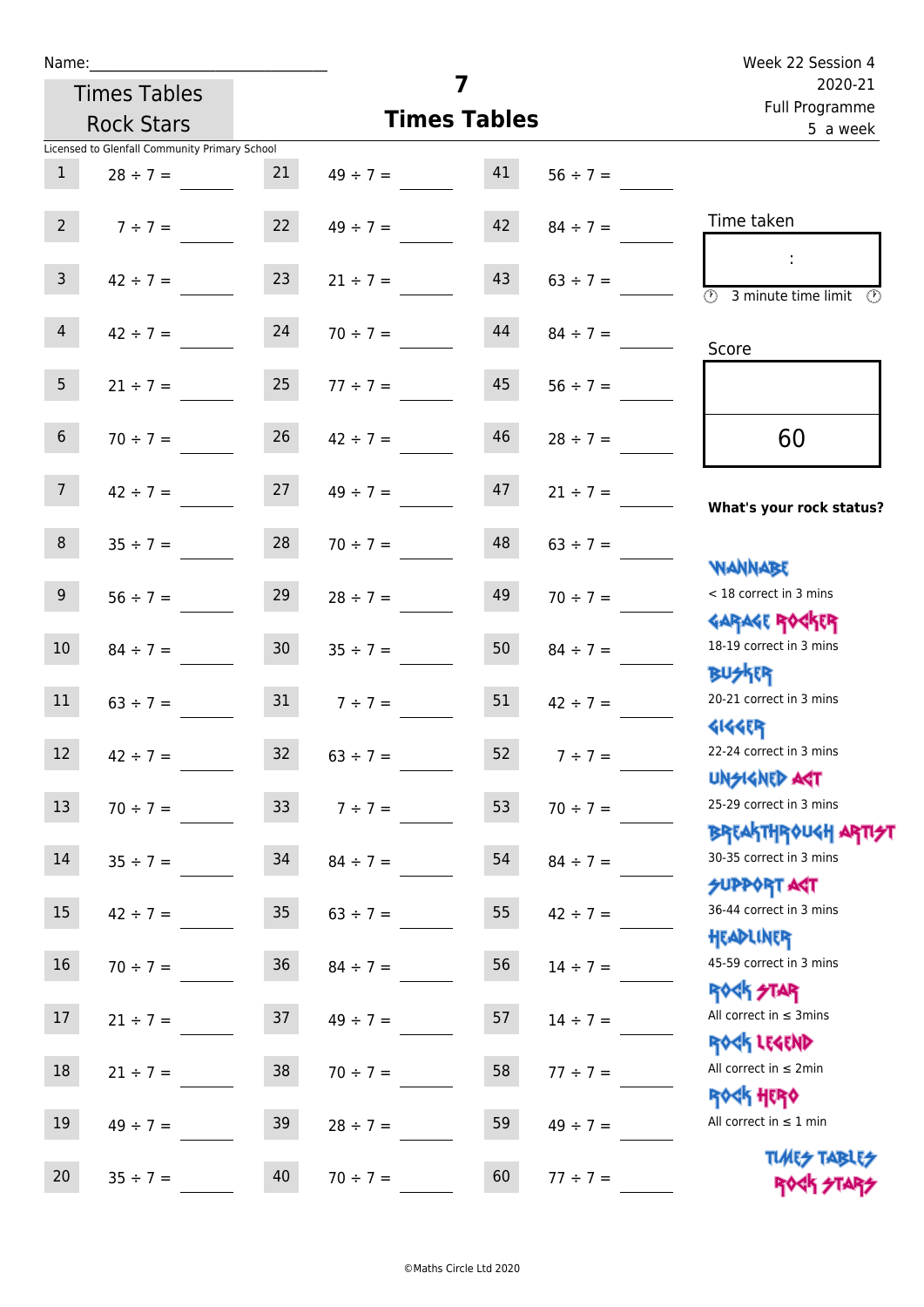| Name:                                         |                      |                          |                     | Week 22 Session 5<br>2020-21                                                               |  |  |  |  |  |
|-----------------------------------------------|----------------------|--------------------------|---------------------|--------------------------------------------------------------------------------------------|--|--|--|--|--|
| <b>Times Tables</b>                           |                      | 7<br><b>Times Tables</b> |                     |                                                                                            |  |  |  |  |  |
| <b>Rock Stars</b>                             |                      |                          |                     |                                                                                            |  |  |  |  |  |
| Licensed to Glenfall Community Primary School |                      |                          |                     | 5 a week                                                                                   |  |  |  |  |  |
| $\mathbf{1}$<br>$7 \times 2 =$                | 21                   | 41<br>$7 \times 10 =$    | $14 \div 7 =$       |                                                                                            |  |  |  |  |  |
| $2^{\circ}$<br>$7 \times 2 =$                 | 22                   | 42<br>$7 \times 11 =$    | $28 \div 7 =$       | Time taken                                                                                 |  |  |  |  |  |
| $\overline{3}$<br>$7 \times 7 =$              | 23                   | 43<br>$7 \times 12 =$    | $49 \div 7 =$       | $\sim 10$<br>$\overline{\textcircled{1}}$ 3 minute time limit $\overline{\textcircled{1}}$ |  |  |  |  |  |
| $\overline{4}$<br>$7 \times 3 =$              | 24                   | 44<br>$7 \times 10 =$    | $21 \div 7 =$       | Score                                                                                      |  |  |  |  |  |
| 5 <sub>1</sub><br>$7 \times 7 =$              | 25                   | 45<br>$7 \times 7 =$     | $7 ÷ 7 =$           |                                                                                            |  |  |  |  |  |
| 6 <sup>1</sup><br>$7 \times 10 =$             | 26                   | 46<br>$7 \times 9 =$     | $63 \div 7 =$       | 60                                                                                         |  |  |  |  |  |
| 7 <sup>7</sup><br>$7 \times 12 =$             | $27 \t 7 \times 4 =$ |                          | $47 \t 42 \div 7 =$ | Add up your time                                                                           |  |  |  |  |  |
| 8<br>$7 \times 9 =$                           | 28                   | 48<br>$7 \times 5 =$     | $35 \div 7 =$       | <b>Mins</b><br><b>S1 S1</b>                                                                |  |  |  |  |  |
| 9 <sub>o</sub><br>$7 \times 4 =$              | 29                   | 49<br>$7 \times 4 =$     | $77 \div 7 =$       |                                                                                            |  |  |  |  |  |
| 10 <sup>°</sup><br>$7 \times 4 =$             | 30 <sup>1</sup>      | 50<br>$7 \times 12 =$    | $56 \div 7 =$       | S3<br><b>S4 S4</b>                                                                         |  |  |  |  |  |
| 11<br>$7 \times 6 =$                          | $31 \t 7 \div 7 =$   | 51                       | $77 \div 7 =$       | <b>Total</b> _________                                                                     |  |  |  |  |  |
| 12<br>$7 \times 9 =$                          | $\frac{32}{2}$       | 52<br>$77 ÷ 7 =$         | $49 \div 7 =$       | <b>Secs</b>                                                                                |  |  |  |  |  |
| 13<br>$7 \times 4 =$                          | 33                   | 53<br>$42 \div 7 =$      | $56 \div 7 =$       | S2                                                                                         |  |  |  |  |  |
| 14<br>$7 \times 10 =$                         | 34                   | 54<br>$42 \div 7 =$      | $84 \div 7 =$       |                                                                                            |  |  |  |  |  |
| 15 <sub>1</sub><br>$7 \times 2 =$             | 35                   | 55<br>$70 \div 7 =$      | $70 \div 7 =$       | S5                                                                                         |  |  |  |  |  |
| 16<br>$7 \times 2 =$                          | $36 \t 77 \div 7 =$  | 56                       | $35 \div 7 =$       | Total                                                                                      |  |  |  |  |  |
| 17<br>$7 \times 11 =$                         | 37                   | 57<br>$84 \div 7 =$      | $35 \div 7 =$       | Add up your score<br><b>S1 S1</b>                                                          |  |  |  |  |  |
| 18<br>$7 \times 10 =$                         | 38                   | 58<br>$63 \div 7 =$      | $7 ÷ 7 =$           |                                                                                            |  |  |  |  |  |
| 19<br>$7 \times 8 =$                          | 39                   | 59<br>$7 ÷ 7 =$          | $77 \div 7 =$       | S5                                                                                         |  |  |  |  |  |
| 20<br>$7 \times 11 =$                         | 40<br>$35 ÷ 7 =$     | 60                       | $35 ÷ 7 =$          | Total $\qquad$                                                                             |  |  |  |  |  |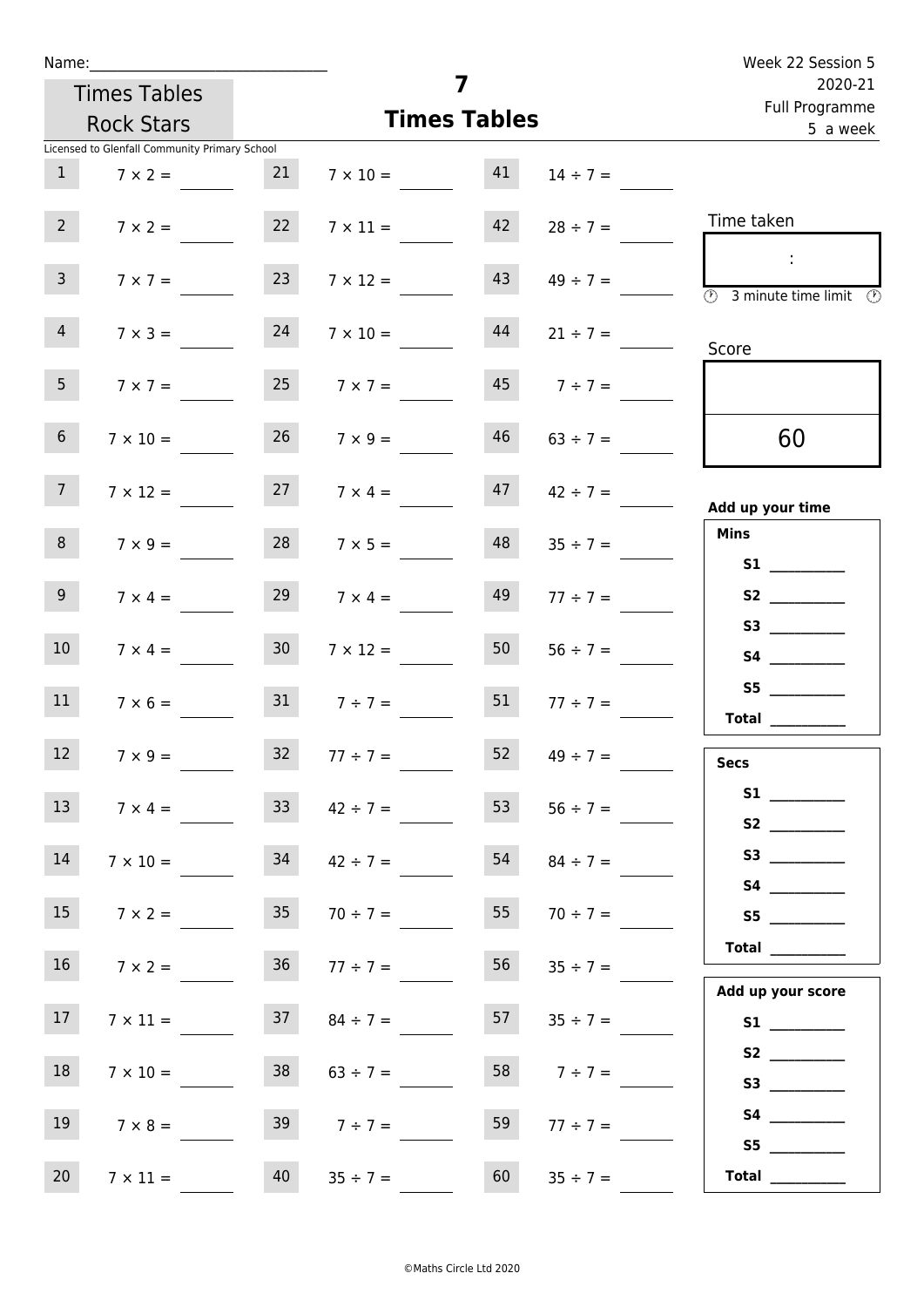| Name:           |                                               |                 |                      | 6,7                       |                 | Week 23 Session 1                                                |
|-----------------|-----------------------------------------------|-----------------|----------------------|---------------------------|-----------------|------------------------------------------------------------------|
|                 | <b>Times Tables</b>                           |                 |                      | 2020-21<br>Full Programme |                 |                                                                  |
|                 | <b>Rock Stars</b>                             |                 | <b>Times Tables</b>  | 5 a week                  |                 |                                                                  |
|                 | Licensed to Glenfall Community Primary School |                 |                      |                           |                 |                                                                  |
| $\mathbf{1}$    | $6 \times 8 =$                                |                 | 21 $6 \times 6 =$ 41 |                           | $8 \times 7 =$  |                                                                  |
| $2^{\circ}$     | $7 \times 11 =$                               | 22              | $6 \times 11 =$      | 42                        | $12 \times 7 =$ | Time taken                                                       |
| 3 <sup>7</sup>  | $7 \times 8 =$                                | 23              | $7 \times 9 =$       | 43                        | $1 \times 6 =$  | $\overline{(\mathcal{V})}$<br>3 minute time limit<br>(V)         |
| $\overline{4}$  | $6 \times 10 = 24$                            |                 | $6 \times 1 =$       | 44                        | $5 \times 6 =$  | Score                                                            |
| 5 <sup>5</sup>  | $7 \times 7 =$                                | 25              | $7 \times 6 =$       | 45                        | $6 \times 6 =$  |                                                                  |
| 6 <sup>1</sup>  | $6 \times 3 =$                                | 26              | $6 \times 7 =$       | 46                        | $1 \times 6 =$  | 60                                                               |
| 7 <sup>7</sup>  | $6 \times 9 = 27$                             |                 | $6 \times 9 =$       | 47                        | $1 \times 7 =$  | What's your rock status?                                         |
| 8               | $7 \times 2 =$                                | 28              | $7 \times 5 =$       | 48                        | $1 \times 7 =$  | <b>NANNABE</b>                                                   |
| 9 <sub>o</sub>  | $6 \times 9 =$                                | 29              | $7 \times 5 =$       | 49                        | $12 \times 7 =$ | < 18 correct in 3 mins<br><b>GARAGE ROCKER</b>                   |
| 10 <sup>°</sup> | $7 \times 12 =$                               | 30 <sub>1</sub> | $7 \times 2 =$       | 50                        | $1 \times 7 =$  | 18-19 correct in 3 mins<br><b>BUSKRA</b>                         |
| 11              | $7 \times 2 =$                                | 31              | $2 \times 7 =$       | 51                        | $7 \times 6 =$  | 20-21 correct in 3 mins<br><b>4144ER</b>                         |
| 12              | $6 \times 9 =$                                | 32              | $10 \times 7 =$      | 52                        | $8 \times 6 =$  | 22-24 correct in 3 mins<br><b>UNSIGNED AGT</b>                   |
| 13              | $7 \times 4 =$                                | 33 <sup>°</sup> | $8 \times 6 =$       | 53                        | $5 \times 7 =$  | 25-29 correct in 3 mins<br><b>BREAKTHROUGH ARTI<del>S</del>T</b> |
| 14              | $7 \times 1 =$                                | 34              | $1 \times 6 =$       | 54                        | $9 \times 7 =$  | 30-35 correct in 3 mins<br><b>SUPPORT ART</b>                    |
| 15              | $7 \times 2 =$                                | 35              | $9 \times 7 =$       | 55                        | $9 \times 6 =$  | 36-44 correct in 3 mins<br>HEADLINER                             |
| 16              | $7 \times 1 =$                                | 36              | $9 \times 7 =$       | 56                        | $3 \times 6 =$  | 45-59 correct in 3 mins<br><b>ROCK STAR</b>                      |
| 17              | $6 \times 10 =$                               | 37              | $11 \times 7 =$      | 57                        | $12 \times 7 =$ | All correct in $\leq$ 3mins<br>ROCK LEGEND                       |
| 18              | $6 \times 11 =$                               | 38              | $6 \times 6 =$       | 58                        | $4 \times 6 =$  | All correct in $\leq 2$ min<br><b>ROCK HERO</b>                  |
| 19              | $7 \times 9 =$                                | 39              | $12 \times 6 =$      | 59                        | $3 \times 7 =$  | All correct in $\leq 1$ min                                      |
| 20              | $6 \times 1 =$                                | 40              | $5 \times 6 =$       | 60                        | $5 \times 6 =$  | <b>TUARS TABLES</b><br>ROCK STARS                                |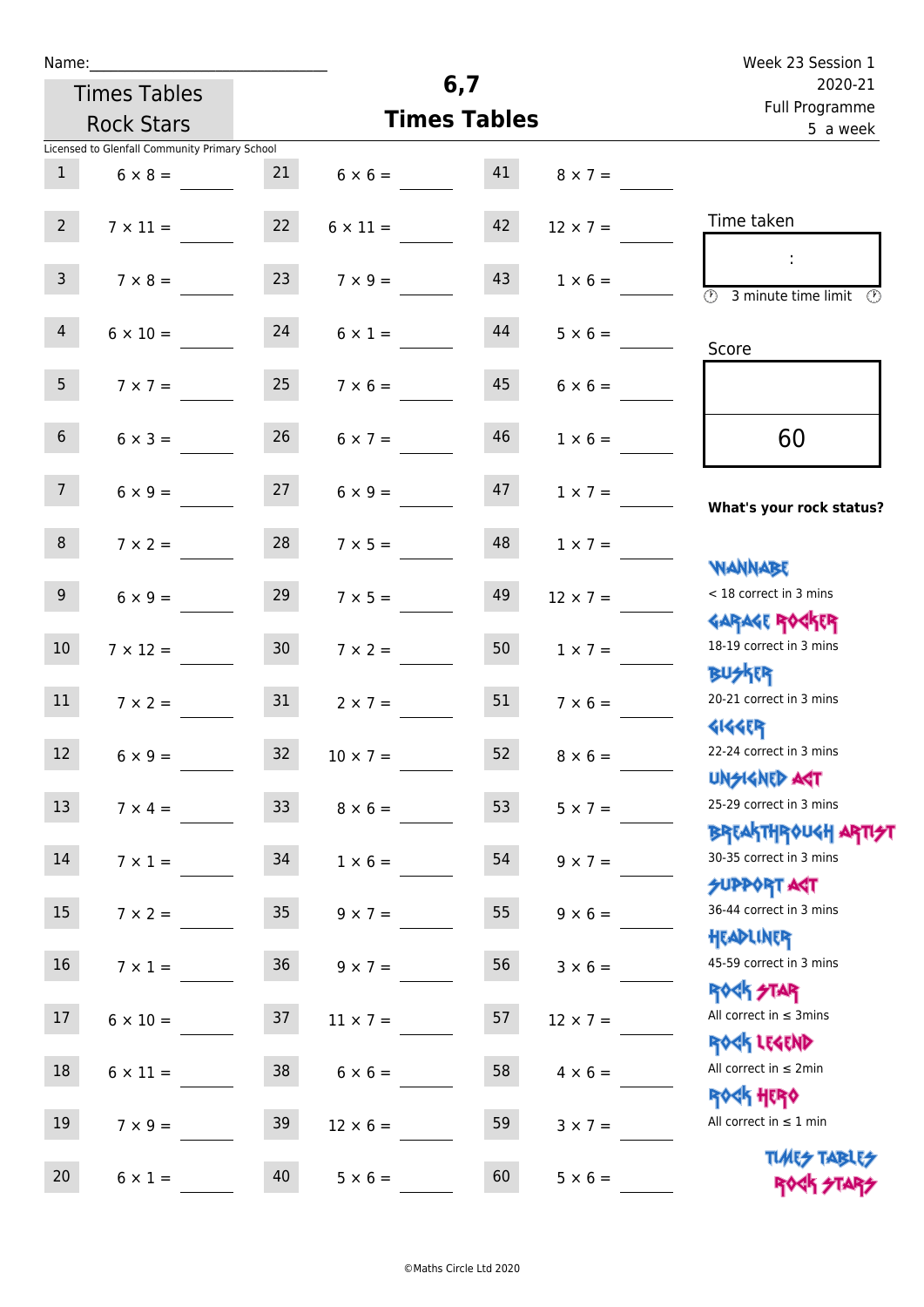| Name:          |                                               |        |                      |    |                                    |        |                          |    |                      | Week 23 Session 2                                                      |  |
|----------------|-----------------------------------------------|--------|----------------------|----|------------------------------------|--------|--------------------------|----|----------------------|------------------------------------------------------------------------|--|
|                | <b>Times Tables</b>                           |        |                      |    |                                    | 6,7    |                          |    |                      | 2020-21                                                                |  |
|                | <b>Rock Stars</b>                             |        |                      |    |                                    |        | <b>Times Tables</b>      |    |                      | Full Programme<br>5 a week                                             |  |
|                | Licensed to Glenfall Community Primary School |        |                      |    |                                    |        |                          |    |                      |                                                                        |  |
| $\mathbf 1$    |                                               | 13     |                      | 25 |                                    | 37     |                          | 49 |                      |                                                                        |  |
|                | 77<br>$\overline{7}$                          |        | 63<br>$\overline{7}$ |    | 49<br>$\overline{7}$               |        | 66<br>$\,$ 6 $\,$        |    | 28<br>7              | Time taken                                                             |  |
| $\overline{2}$ |                                               | $14\,$ |                      | 26 |                                    | 38     |                          | 50 |                      |                                                                        |  |
|                | $\overline{7}$<br>63                          |        | 21<br>$\overline{7}$ |    | $18\,$<br>$\,6$                    |        | 42<br>$\,$ 6 $\,$        |    | 7<br>56              | $\overline{\circlearrowright}$<br>$\circled{r}$<br>3 minute time limit |  |
| $\mathsf{3}$   |                                               | 15     |                      | 27 |                                    | 39     |                          | 51 |                      | Score                                                                  |  |
|                | 18<br>6                                       |        | 18<br>$\,6\,$        |    | $\overline{7}$<br>42               |        | $\overline{7}$<br>7      |    | 6<br>24              |                                                                        |  |
| $\overline{4}$ |                                               | 16     |                      | 28 |                                    | 40     |                          | 52 |                      | 60                                                                     |  |
|                | 56<br>$7\overline{ }$                         |        | 42<br>$\,6\,$        |    | 36<br>$\boldsymbol{6}$             |        | 49<br>$\overline{7}$     |    | 6<br>24              | What's your rock status?                                               |  |
| $\overline{5}$ |                                               | 17     |                      | 29 |                                    | 41     |                          | 53 |                      |                                                                        |  |
|                | $\overline{7}$<br>56                          |        | 54<br>$\,6\,$        |    | $\overline{7}$<br>$\boldsymbol{7}$ |        | 42<br>$\,6\,$            |    | $\overline{7}$<br>14 | WANNABE                                                                |  |
| $6\,$          |                                               | 18     |                      | 30 |                                    | 42     |                          | 54 |                      | < 18 correct in 3 mins                                                 |  |
|                | 30<br>$6\phantom{.}$                          |        | 49<br>$\overline{7}$ |    | 35<br>$\boldsymbol{7}$             |        | $\overline{7}$<br>7      |    | 28<br>7              | <b>GARAGE RO</b><br>18-19 correct in 3 mins                            |  |
| 7              |                                               | 19     |                      | 31 |                                    | 43     |                          | 55 |                      | <b>BUSKER</b><br>20-21 correct in 3 mins                               |  |
|                | 66<br>6                                       |        | 12<br>6              |    | 36<br>6                            |        | 48<br>6                  |    | 56<br>7              | <b>4144EP</b><br>22-24 correct in 3 mins                               |  |
| $\,8\,$        |                                               | $20\,$ |                      | 32 |                                    | 44     |                          | 56 |                      | <b>UNSIGNED AST</b>                                                    |  |
|                | $\overline{7}$<br>70                          |        | $\overline{7}$<br>49 |    | $\overline{7}$<br>63               |        | $70\,$<br>$\overline{7}$ |    | 12<br>6              | 25-29 correct in 3 mins                                                |  |
|                |                                               |        |                      |    |                                    |        |                          |    |                      | <b>BREAKTHROUGH ARTI<del>S</del>T</b><br>30-35 correct in 3 mins       |  |
| $9$            |                                               | 21     |                      | 33 |                                    | $45\,$ |                          | 57 |                      | <b>SUPPORT AGT</b>                                                     |  |
|                | $18\,$<br>6                                   |        | 24<br>$\,6\,$        |    | $\overline{7}$<br>84               |        | 49<br>$\overline{7}$     |    | 63<br>7              | 36-44 correct in 3 mins<br>HEADLINER                                   |  |
| 10             |                                               | 22     |                      | 34 |                                    | 46     |                          | 58 |                      | 45-59 correct in 3 mins                                                |  |
|                | 7<br>21                                       |        | 56<br>$\overline{7}$ |    | $\overline{7}$<br>14               |        | 6<br>54                  |    | 70<br>$\overline{7}$ | <b>ROCK STAR</b><br>All correct in $\leq$ 3mins                        |  |
| 11             |                                               | 23     |                      | 35 |                                    | 47     |                          | 59 |                      | ROCK LEGEND                                                            |  |
|                | 21<br>$\overline{7}$                          |        | $\overline{7}$<br>70 |    | $\,6$<br>60                        |        | 72<br>6                  |    | 6<br>30              | All correct in $\leq 2$ min                                            |  |
| 12             |                                               | 24     |                      | 36 |                                    | 48     |                          | 60 |                      | <b>ROGK HERO</b><br>All correct in $\leq 1$ min                        |  |
|                | 14<br>7                                       |        | $\overline{7}$<br>7  |    | $\overline{7}$<br>28               |        | 7                        |    | 70                   |                                                                        |  |
|                |                                               |        |                      |    |                                    |        | $21\,$                   |    | 7                    |                                                                        |  |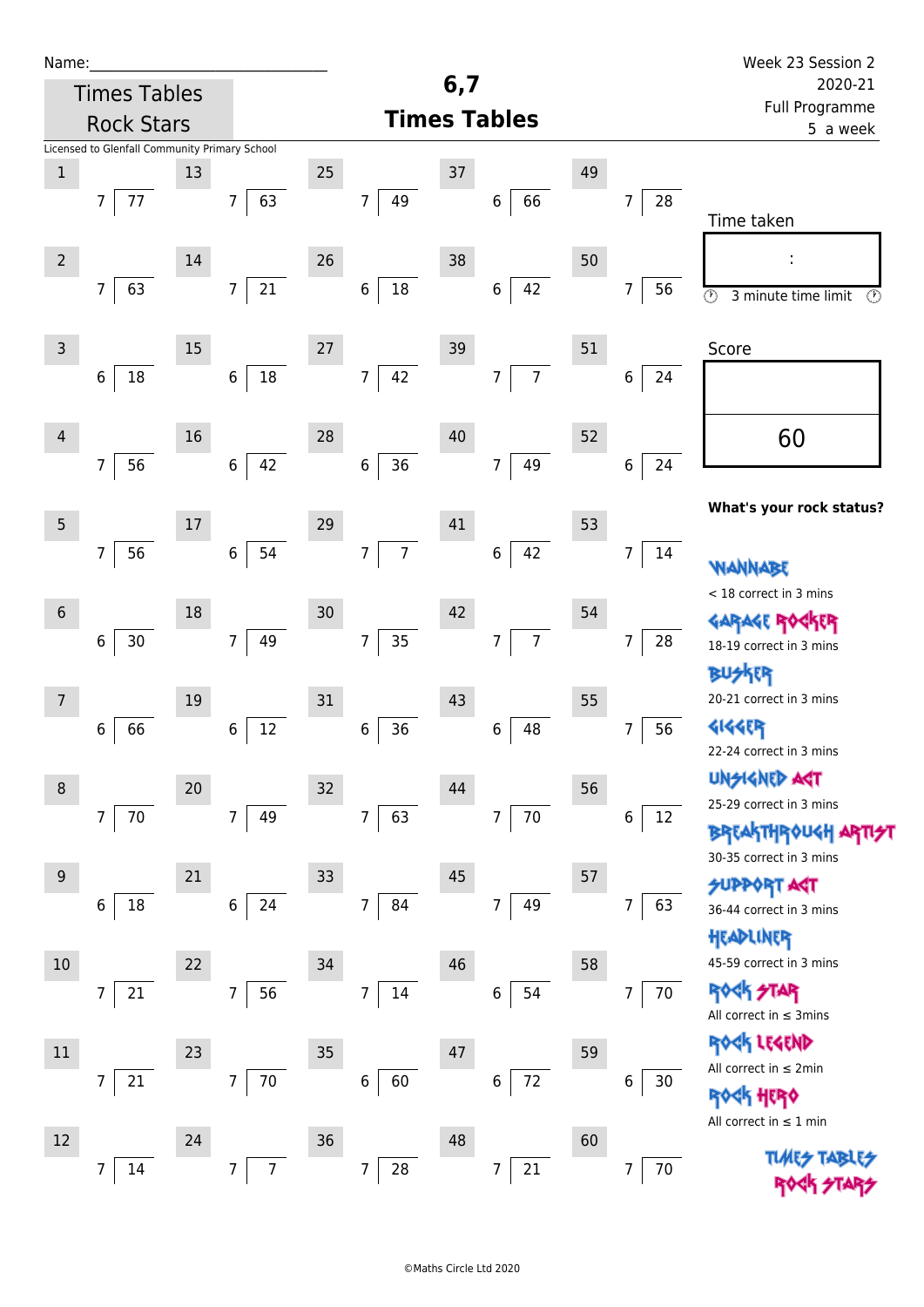| Name:          |                                                                  |    |                  |                        |                                    |    |                               | Week 23 Session 3                                                                               |  |
|----------------|------------------------------------------------------------------|----|------------------|------------------------|------------------------------------|----|-------------------------------|-------------------------------------------------------------------------------------------------|--|
|                | <b>Times Tables</b>                                              |    |                  |                        | 6,7                                |    |                               | 2020-21                                                                                         |  |
|                | <b>Rock Stars</b>                                                |    |                  |                        | <b>Times Tables</b>                |    |                               | Full Programme<br>5 a week                                                                      |  |
| $1\,$          | Licensed to Glenfall Community Primary School<br>6<br>$\times$ 9 | 13 | 6<br>$\times 6$  | 7<br>25<br>$\times$ 7  | 6<br>37<br>$\times$ 8              | 49 | 6<br>$\times$ 4               | Time taken                                                                                      |  |
| $\overline{2}$ | 6<br>$\times 2$                                                  | 14 | 6<br>$\times$ 7  | 6<br>26<br>$\times$ 4  | 7<br>38<br>$\times$ 1              | 50 | 7<br>$\times 1$               | t,<br>$\circledcirc$<br>3 minute time limit<br>$\mathcal{O}$                                    |  |
| $\overline{3}$ | 6<br>$\times$ 2                                                  | 15 | 6<br>$\times$ 12 | 7<br>27<br>$\times$ 3  | 6<br>39<br>$\times 2$              | 51 | 7<br>$\times$ 11              | Score                                                                                           |  |
| $\overline{4}$ | 6<br>$\times$ 6                                                  | 16 | 6<br>$\times 2$  | 6<br>28<br>$\times$ 10 | 6<br>40<br>$\times$ 1              | 52 | 7<br>$\times$ 7               | 60                                                                                              |  |
| 5              | $\overline{7}$<br>$\times$ 7                                     | 17 | 6<br>$\times$ 9  | 6<br>29<br>$\times$ 1  | 6<br>41<br>$\times$ 4              | 53 | $\overline{7}$<br>$\times$ 1  | What's your rock status?<br><b>WANNABE</b>                                                      |  |
| $6\,$          | $\overline{7}$<br>$\times$ 7                                     | 18 | 7<br>$\times$ 6  | 7<br>30<br>$\times$ 9  | 6<br>42<br>$\times$ 6              | 54 | $\overline{7}$<br>$\times$ 10 | < 18 correct in 3 mins<br><b>GARAGE ROGKER</b><br>18-19 correct in 3 mins                       |  |
| $\overline{7}$ | $\overline{7}$<br>$\times$ 6                                     | 19 | 6<br>$\times 6$  | 7<br>31<br>$\times$ 3  | 6<br>43<br>$\times$ 5              | 55 | $\overline{7}$<br>$\times 8$  | <b>BUSKER</b><br>20-21 correct in 3 mins<br><b>4144EP</b><br>22-24 correct in 3 mins            |  |
| $\,8\,$        | 6<br>$\times$ 10                                                 | 20 | 6<br>$\times$ 7  | 6<br>32<br>$\times$ 5  | 7<br>44<br>$\times$ 10             | 56 | 6<br>$\times$ 3               | <b>UNSIGNED AGT</b><br>25-29 correct in 3 mins<br>ΒΡΓΑ <sup>Κ</sup> ΤΗΡΟυΚΗ ΑΡΤΙ <del>2</del> Τ |  |
| $9\,$          | $\overline{7}$<br>$\times$ 2                                     | 21 | 7<br>$\times$ 7  | 7<br>33<br>$\times$ 3  | 6<br>45<br>$\times$ 5              | 57 | 6<br>$\times$ 6               | 30-35 correct in 3 mins<br><b>SUPPORT AST</b><br>36-44 correct in 3 mins                        |  |
| 10             | $\overline{7}$<br>$\times$ 5                                     | 22 | 6<br>$\times$ 7  | 7<br>34<br>$\times$ 3  | 6<br>46<br>$\times$ 11             | 58 | 7<br>$\times$ 7               | HEADLINER<br>45-59 correct in 3 mins<br><b>ROCK STAR</b><br>All correct in $\leq$ 3mins         |  |
| 11             | $\overline{7}$<br>$\times$ 4                                     | 23 | 7<br>$\times$ 8  | 7<br>35<br>$\times$ 4  | $\overline{7}$<br>47<br>$\times$ 7 | 59 | 6<br>$\times$ 4               | ROCK LEGEND<br>All correct in $\leq 2$ min<br><b>ROCK HERO</b>                                  |  |
| 12             | $\overline{7}$<br>$\times$ 4                                     | 24 | 7<br>$\times$ 9  | 7<br>36<br>$\times$ 4  | $\overline{7}$<br>48<br>$\times$ 3 | 60 | 6<br>$\times$ 9               | All correct in $\leq 1$ min<br><b>TUARS TABLES</b><br>ROCK STARS                                |  |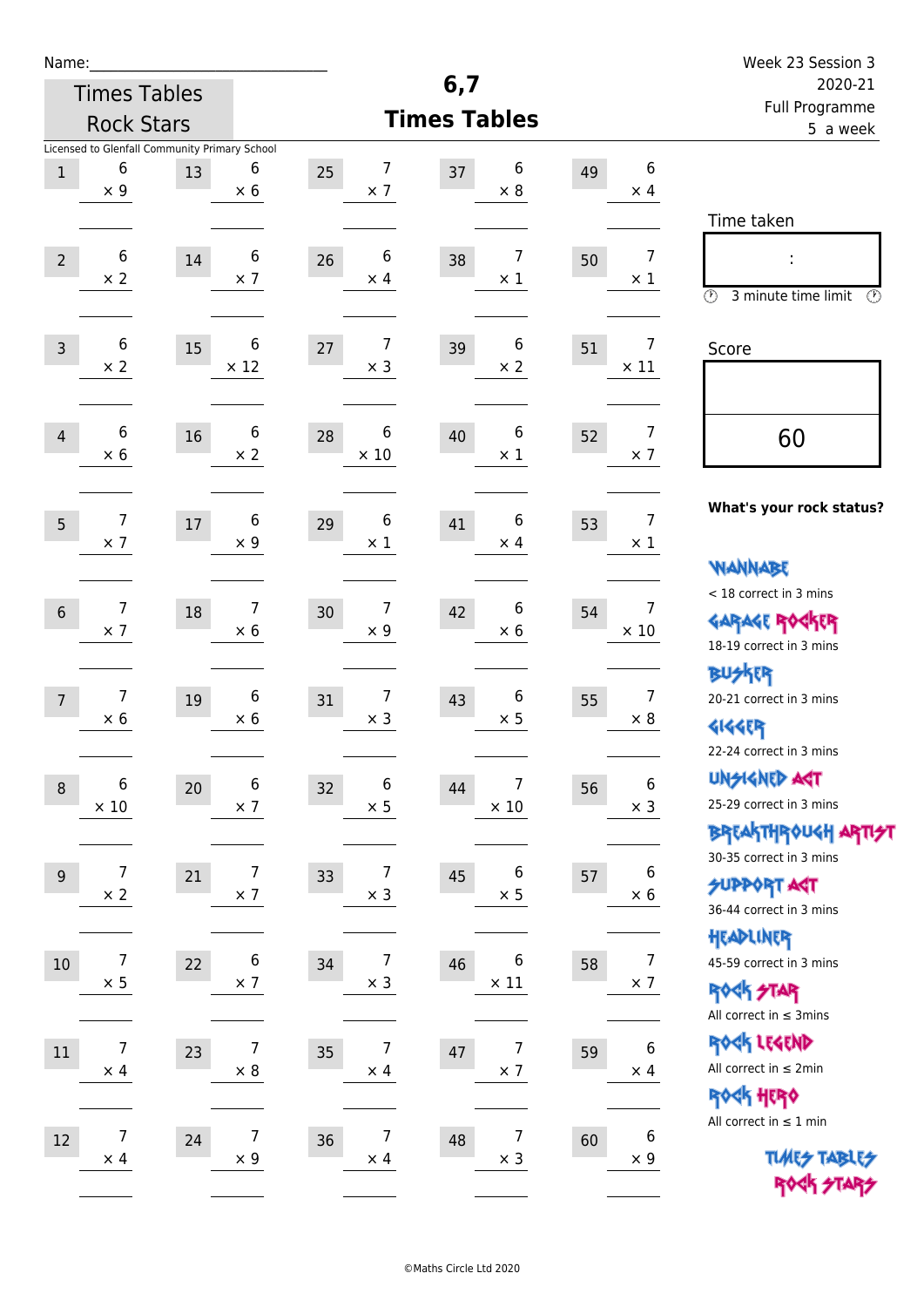| Name:           |                                               |                 |                                     |          |                     | Week 23 Session 4                                                                 |
|-----------------|-----------------------------------------------|-----------------|-------------------------------------|----------|---------------------|-----------------------------------------------------------------------------------|
|                 | <b>Times Tables</b>                           |                 |                                     | 6,7      |                     | 2020-21<br>Full Programme                                                         |
|                 | <b>Rock Stars</b>                             |                 | <b>Times Tables</b>                 | 5 a week |                     |                                                                                   |
|                 | Licensed to Glenfall Community Primary School |                 |                                     |          |                     |                                                                                   |
| $\mathbf{1}$    | $28 \div 7 =$                                 | 21              | $6 \div 6 = 41$                     |          | $42 \div 7 =$       |                                                                                   |
| $2 \quad$       |                                               |                 | $14 \div 7 = 22 \qquad 14 \div 7 =$ |          | $42 \t 54 \div 6 =$ | Time taken                                                                        |
| 3 <sup>7</sup>  | $35 \div 7 =$                                 | 23              | $18 \div 6 =$                       | 43       | $42 \div 6 =$       | $\overline{(\mathcal{V})}$<br>3 minute time limit                                 |
| 4               | $72 \div 6 =$                                 | 24              | $77 \div 7 =$                       | 44       | $42 \div 6 =$       | Score                                                                             |
| 5 <sup>5</sup>  | $42 \div 7 = 25$                              |                 | $54 \div 6 =$                       | 45       | $42 \div 7 =$       |                                                                                   |
| 6 <sup>1</sup>  | $24 \div 6 =$                                 | 26              | $24 \div 6 =$                       | 46       | $28 \div 7 =$       | 60                                                                                |
| 7 <sup>7</sup>  | $56 \div 7 = 27$                              |                 | $18 \div 6 =$                       | 47       | $14 \div 7 =$       | What's your rock status?                                                          |
| 8 <sup>1</sup>  | $77 \div 7 =$                                 |                 | $28$ $36 \div 6 =$                  | 48       | $84 \div 7 =$       |                                                                                   |
| 9 <sub>o</sub>  | $6 \div 6 =$                                  | 29              | $48 \div 6 =$                       | 49       | $36 \div 6 =$       | <b>NANNABE</b><br>< 18 correct in 3 mins<br><b>GARAGE ROCKER</b>                  |
| 10 <sup>°</sup> | $42 \div 6 =$                                 | 30              | $30 \div 6 =$                       | 50       | $21 \div 7 =$       | 18-19 correct in 3 mins<br><b>BUSKRY</b>                                          |
| 11              | $6 \div 6 = 31$                               |                 | $60 \div 6 =$                       | 51       | $48 \div 6 =$       | 20-21 correct in 3 mins<br><b>4144EP</b>                                          |
| 12              | $7 ÷ 7 =$                                     | 32              | $24 \div 6 =$                       | 52       | $14 \div 7 =$       | 22-24 correct in 3 mins<br><b>UNSIGNED AST</b>                                    |
| 13              | $54 \div 6 =$                                 | 33 <sup>°</sup> | $77 \div 7 =$                       | 53       | $84 \div 7 =$       | 25-29 correct in 3 mins                                                           |
| 14              | $35 ÷ 7 =$                                    | 34              | $42 \div 7 =$                       | 54       | $6 \div 6 =$        | ΒΡΓΑΚΤΗΡΟUGH ΑΡΤΙ <del>2</del> Τ<br>30-35 correct in 3 mins<br><b>SUPPORT AGT</b> |
| 15              | $66 \div 6 =$                                 | 35              | $42 \div 6 =$                       | 55       | $54 \div 6 =$       | 36-44 correct in 3 mins<br>HEADLINER                                              |
| 16              | $42 \div 6 =$                                 | 36              | $48 \div 6 =$                       | 56       | $7 ÷ 7 =$           | 45-59 correct in 3 mins<br><b>ROCK STAR</b>                                       |
| 17              | $30 \div 6 =$                                 | 37              | $84 \div 7 =$                       | 57       | $72 \div 6 =$       | All correct in $\leq$ 3mins<br>ROCK LEGEND                                        |
| 18              | $42 \div 7 =$                                 | 38              | $21 \div 7 =$                       | 58       | $63 \div 7 =$       | All correct in $\leq 2$ min<br><b>ROCK HERO</b>                                   |
| 19              | $56 \div 7 =$                                 | 39              | $6 \div 6 =$                        | 59       | $60 \div 6 =$       | All correct in $\leq 1$ min                                                       |
| 20              | $49 \div 7 =$                                 | 40              | $21 \div 7 =$                       | 60       | $63 \div 7 =$       | <b>TUARS TABLES</b><br>ROCK STARS                                                 |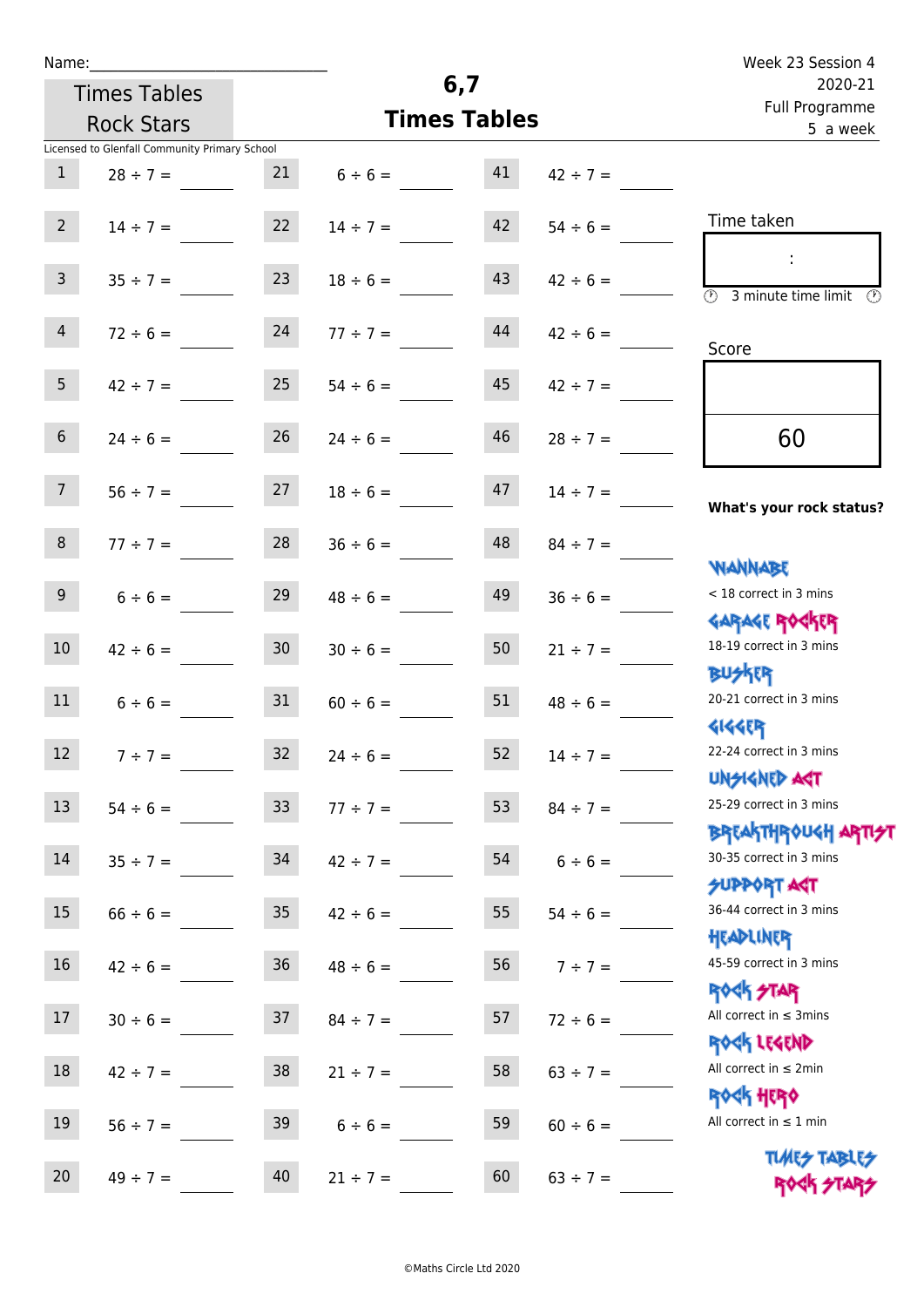| Name |  |  |  |
|------|--|--|--|
|      |  |  |  |

| Week 23 Session 5                          |                    |                     |                      |                     |                                               |                         |  |  |
|--------------------------------------------|--------------------|---------------------|----------------------|---------------------|-----------------------------------------------|-------------------------|--|--|
| 2020-21<br>Full Programme                  |                    | 6,7                 |                      | <b>Times Tables</b> |                                               |                         |  |  |
| 5 a week                                   |                    | <b>Times Tables</b> |                      | <b>Rock Stars</b>   |                                               |                         |  |  |
|                                            |                    |                     |                      |                     | Licensed to Glenfall Community Primary School |                         |  |  |
|                                            | $66 \div 6 =$      |                     | $6 \times 11 = 41$   | 21                  | $7 \times 4 =$                                | $\mathbf{1}$            |  |  |
| Time taken                                 | $84 \div 7 =$      | 42                  | $7 \times 3 =$       | 22                  | $7 \times 2 =$                                | 2 <sup>7</sup>          |  |  |
| $\overline{O}$<br>3 minute time limit<br>⊕ | $12 \div 6 =$      | 43                  | $6 \times 5 =$       | 23                  | $7 \times 8 =$                                | $\overline{\mathbf{3}}$ |  |  |
| Score                                      | $77 \div 7 =$      | 44                  | $7 \times 1 =$       | 24                  | $6 \times 4 =$                                | $\overline{4}$          |  |  |
|                                            | $30 \div 6 =$      | 45                  | $6 \times 4 =$       | 25                  | $7 \times 1 =$                                | 5                       |  |  |
| 60                                         | $30 \div 6 =$      | 46                  | $6 \times 12 =$      | 26                  | $7 \times 4 =$                                | 6 <sup>1</sup>          |  |  |
| Add up your time                           | $47 \t35 \div 7 =$ |                     | $27 \t 7 \times 5 =$ |                     | $6 \times 3 =$                                | 7 <sup>7</sup>          |  |  |
| <b>Mins</b><br><b>S1 S1</b>                | $77 \div 7 =$      | 48                  | $7 \times 6 =$       | 28                  | $7 \times 2 =$                                | 8                       |  |  |
|                                            | $18 \div 6 =$      | 49                  | $7 \times 10 =$      | 29                  | $7 \times 8 =$                                | 9                       |  |  |
| S4                                         | $56 \div 7 =$      | 50                  | $30 \t 6 \times 6 =$ |                     | $6 \times 5 =$                                | 10 <sup>°</sup>         |  |  |
| S5<br><b>Total</b>                         | $63 \div 7 =$      | 51                  | $12 \div 6 =$        | 31                  | $6 \times 1 =$                                | 11                      |  |  |
| <b>Secs</b>                                | $56 \div 7 =$      | 52                  | $18 \div 6 =$        | 32                  | $6 \times 6 =$                                | 12                      |  |  |
| S2                                         | $63 \div 7 =$      | 53                  | $63 \div 7 =$        | 33                  | $7 \times 3 =$                                | 13                      |  |  |
|                                            | $36 \div 6 =$      | 54                  | $14 \div 7 =$        | 34                  | $7 \times 1 =$                                | 14                      |  |  |
|                                            | $7 ÷ 7 =$          | 55                  | $12 \div 6 =$        | 35                  | $6 \times 4 =$                                | 15                      |  |  |
| Total                                      |                    |                     |                      | <b>Contract</b>     |                                               |                         |  |  |

16  $7 \times 6 =$  36  $14 \div 7 =$  56  $63 \div 7 =$ 

17  $6 \times 9 =$  37  $72 \div 6 =$  57  $42 \div 6 =$ 

18  $7 \times 1 =$  38  $35 \div 7 =$  58  $30 \div 6 =$ 

19  $7 \times 3 =$  39  $63 \div 7 =$  59  $48 \div 6 =$ 

20  $7 \times 6 =$  40  $36 \div 6 =$  60  $84 \div 7 =$ 

 **Add up your score S1 \_\_\_\_\_\_\_\_\_\_\_\_**

 **S2 \_\_\_\_\_\_\_\_\_\_\_\_**

 **S3 \_\_\_\_\_\_\_\_\_\_\_\_ S4 \_\_\_\_\_\_\_\_\_\_\_\_ S5 \_\_\_\_\_\_\_\_\_\_\_\_**

 **Total \_\_\_\_\_\_\_\_\_\_\_\_**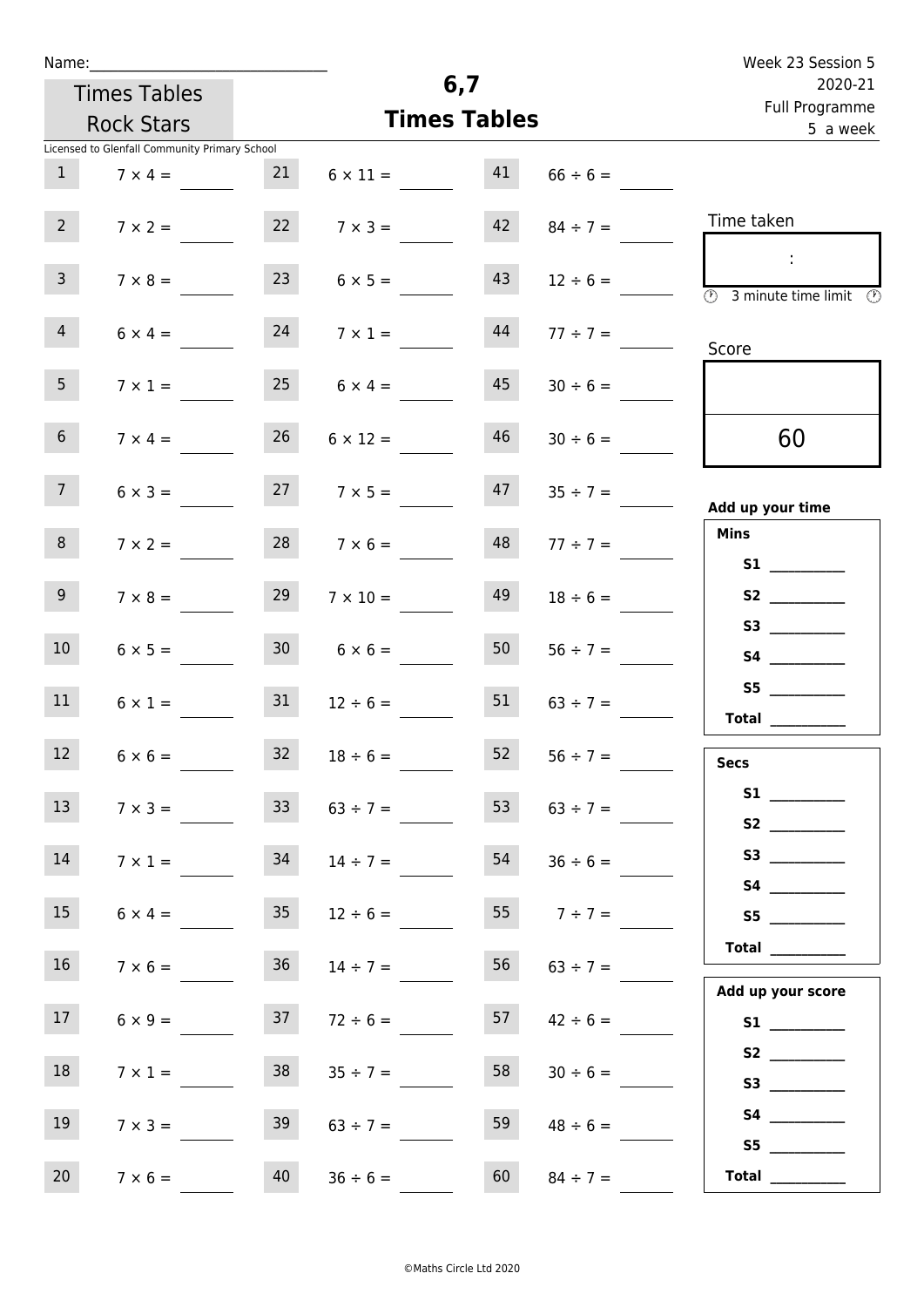| Name:           |                                               |                 |                     | Week 24 Session 1 |                 |                                                                  |
|-----------------|-----------------------------------------------|-----------------|---------------------|-------------------|-----------------|------------------------------------------------------------------|
|                 | <b>Times Tables</b>                           |                 |                     | 8                 |                 | 2020-21<br>Full Programme                                        |
|                 | <b>Rock Stars</b>                             |                 | <b>Times Tables</b> | 5 a week          |                 |                                                                  |
|                 | Licensed to Glenfall Community Primary School |                 |                     |                   |                 |                                                                  |
| $\mathbf{1}$    | $8 \times 8 =$                                | 21              | $8 \times 7 =$      | 41                | $6 \times 8 =$  |                                                                  |
| $2^{\circ}$     | $8 \times 10 =$                               | 22              | $8 \times 9 =$      | 42                | $2 \times 8 =$  | Time taken                                                       |
| 3 <sup>1</sup>  | $8 \times 3 =$                                | 23              | $8 \times 2 =$      | 43                | $2 \times 8 =$  | $\overline{(\mathcal{V})}$<br>3 minute time limit                |
| $\overline{4}$  | $8 \times 2 =$                                | 24              | $8 \times 9 =$      | 44                | $1 \times 8 =$  | Score                                                            |
| 5 <sub>1</sub>  | $8 \times 12 =$                               | 25              | $8 \times 2 =$      | 45                | $2 \times 8 =$  |                                                                  |
| 6 <sup>1</sup>  | $8 \times 3 =$                                | 26              | $8 \times 2 =$      | 46                | $4 \times 8 =$  | 60                                                               |
| 7 <sup>7</sup>  | $8 \times 2 =$                                | 27              | $8 \times 10 =$     | 47                | $9 \times 8 =$  | What's your rock status?                                         |
| 8               | $8 \times 1 =$                                | 28              | $8 \times 12 =$     | 48                | $1 \times 8 =$  | <b>NANNABE</b>                                                   |
| 9               | $8 \times 2 =$                                | 29              | $8 \times 11 =$     | 49                | $3 \times 8 =$  | < 18 correct in 3 mins<br><b>GARAGE ROGKER</b>                   |
| 10 <sup>°</sup> | $8 \times 5 =$                                | 30 <sup>°</sup> | $8 \times 12 =$     | 50                | $3 \times 8 =$  | 18-19 correct in 3 mins<br><b>BUSKER</b>                         |
| 11              | $8 \times 9 =$                                | 31              | $9 \times 8 =$      | 51                | $4 \times 8 =$  | 20-21 correct in 3 mins<br><b>4144EP</b>                         |
| 12 <sup>7</sup> | $8 \times 6 =$                                | $32$            | $12 \times 8 =$     | 52                | $7 \times 8 =$  | 22-24 correct in 3 mins<br><b>UNGIGNED AGT</b>                   |
| 13 <sup>°</sup> | $8 \times 10 =$                               | 33              | $7 \times 8 =$      | 53                | $8 \times 8 =$  | 25-29 correct in 3 mins<br><b>BREAKTHROUGH ARTI<del>S</del>T</b> |
| 14              | $8 \times 11 =$                               | 34              | $2 \times 8 =$      | 54                | $5 \times 8 =$  | 30-35 correct in 3 mins<br><b>SUPPORT ART</b>                    |
| 15 <sub>1</sub> | $8 \times 11 =$                               | 35              | $5 \times 8 =$      | 55                | $4 \times 8 =$  | 36-44 correct in 3 mins<br>HEADLINER                             |
| 16 <sup>1</sup> | $8 \times 1 =$                                | 36              | $7 \times 8 =$      | 56                | $6 \times 8 =$  | 45-59 correct in 3 mins<br><b>ROCK STAR</b>                      |
| 17              | $8 \times 3 =$                                | 37              | $3 \times 8 =$      | 57                | $10 \times 8 =$ | All correct in $\leq$ 3mins<br>ROCK LEGEND                       |
| 18              | $8 \times 7 =$                                | 38              | $3 \times 8 =$      | 58                | $9 \times 8 =$  | All correct in $\leq 2$ min<br><b>ROCK HERO</b>                  |
| 19              | $8 \times 1 =$                                | 39              | $8 \times 8 =$      | 59                | $7 \times 8 =$  | All correct in $\leq 1$ min                                      |
| 20              | $8 \times 11 =$                               | 40              | $8 \times 8 =$      | 60                | $8 \times 8 =$  | <b>TUARS TABLES</b><br>ROCK STARS                                |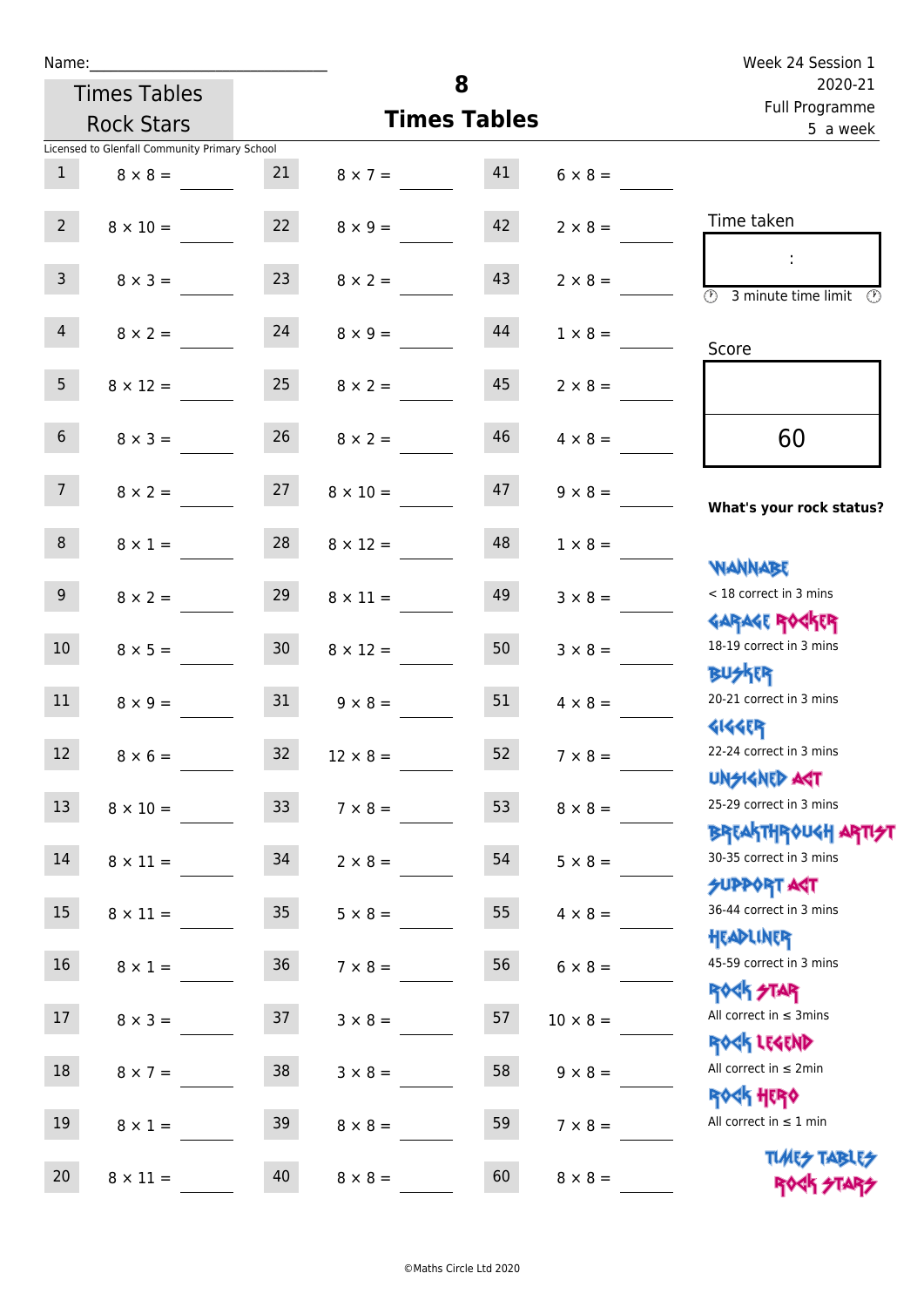| Name:           |                                               |    |              |        |                     |    |              |    |         | Week 24 Session 2                                           |  |  |
|-----------------|-----------------------------------------------|----|--------------|--------|---------------------|----|--------------|----|---------|-------------------------------------------------------------|--|--|
|                 | <b>Times Tables</b>                           |    |              |        |                     | 8  |              |    |         | 2020-21                                                     |  |  |
|                 | <b>Rock Stars</b>                             |    |              |        | <b>Times Tables</b> |    |              |    |         | Full Programme<br>5 a week                                  |  |  |
|                 | Licensed to Glenfall Community Primary School |    |              |        |                     |    |              |    |         |                                                             |  |  |
| $\mathbf 1$     |                                               | 13 |              | 25     |                     | 37 |              | 49 |         |                                                             |  |  |
|                 | 8<br>56                                       |    | 8<br>8       |        | 64<br>8             |    | 56<br>8      |    | 16<br>8 |                                                             |  |  |
|                 |                                               |    |              |        |                     |    |              |    |         | Time taken                                                  |  |  |
| $\overline{2}$  |                                               | 14 |              | 26     |                     | 38 |              | 50 |         |                                                             |  |  |
|                 | 96<br>8                                       |    | 80<br>8      |        | 96<br>8             |    | 56<br>8      |    | 8<br>56 | $\overline{\circ}$<br>$\circledcirc$<br>3 minute time limit |  |  |
|                 |                                               |    |              |        |                     |    |              |    |         |                                                             |  |  |
| 3               |                                               | 15 |              | $27\,$ |                     | 39 |              | 51 |         | Score                                                       |  |  |
|                 | 80<br>8                                       |    | $\bf 8$<br>8 |        | $\,8\,$<br>$\bf 8$  |    | 96<br>8      |    | 32<br>8 |                                                             |  |  |
|                 |                                               |    |              |        |                     |    |              |    |         |                                                             |  |  |
| 4               |                                               | 16 |              | 28     |                     | 40 |              | 52 |         | 60                                                          |  |  |
|                 | 64<br>8                                       |    | 64<br>8      |        | 96<br>$\bf 8$       |    | 8<br>$\bf 8$ |    | 8<br>48 |                                                             |  |  |
|                 |                                               |    |              |        |                     |    |              |    |         |                                                             |  |  |
| 5               |                                               | 17 |              | 29     |                     | 41 |              | 53 |         | What's your rock status?                                    |  |  |
|                 | 24<br>8                                       |    | 24<br>8      |        | 80<br>8             |    | 64<br>8      |    | 72<br>8 |                                                             |  |  |
|                 |                                               |    |              |        |                     |    |              |    |         | WANNABE                                                     |  |  |
| $6\phantom{1}6$ |                                               | 18 |              | 30     |                     | 42 |              | 54 |         | < 18 correct in 3 mins                                      |  |  |
|                 | 96<br>8                                       |    | $16\,$<br>8  |        | $72\,$<br>8         |    | $16\,$<br>8  |    | 8<br>48 | KER<br><b>GARAGE ROG</b><br>18-19 correct in 3 mins         |  |  |
|                 |                                               |    |              |        |                     |    |              |    |         | <b>BUSKER</b>                                               |  |  |
|                 |                                               | 19 |              | 31     |                     | 43 |              | 55 |         | 20-21 correct in 3 mins                                     |  |  |
|                 | 48<br>8                                       |    | 16<br>8      |        | $\bf 8$<br>8        |    | 8<br>8       |    | 32<br>8 | <b>4144EP</b>                                               |  |  |
|                 |                                               |    |              |        |                     |    |              |    |         | 22-24 correct in 3 mins                                     |  |  |
| 8               |                                               | 20 |              | $32\,$ |                     | 44 |              | 56 |         | <b>UNSIGNED AGT</b>                                         |  |  |
|                 | 80<br>8                                       |    | 56<br>8      |        | 32<br>8             |    | 88<br>8      |    | 8<br>40 | 25-29 correct in 3 mins                                     |  |  |
|                 |                                               |    |              |        |                     |    |              |    |         | <b>BREAKTHROUGH ARTI<del>S</del>T</b>                       |  |  |
|                 |                                               |    |              |        |                     |    |              |    |         | 30-35 correct in 3 mins                                     |  |  |
| 9               | 88                                            | 21 | 40           | 33     | $72\,$<br>$\bf 8$   | 45 | $\, 8$<br>8  | 57 | 40      | <b>SUPPORT AGT</b>                                          |  |  |
|                 | 8                                             |    | 8            |        |                     |    |              |    | 8       | 36-44 correct in 3 mins                                     |  |  |
|                 |                                               |    |              |        |                     |    |              |    |         | HEADLINER                                                   |  |  |
| $10\,$          |                                               | 22 |              | 34     |                     | 46 |              | 58 |         | 45-59 correct in 3 mins<br>ROCK STAR                        |  |  |
|                 | 48<br>8                                       |    | 96<br>8      |        | 32<br>8             |    | 88<br>8      |    | 80<br>8 | All correct in $\leq$ 3mins                                 |  |  |
|                 |                                               |    |              |        |                     |    |              |    |         | ROCK LEGEND                                                 |  |  |
| 11              |                                               | 23 |              | 35     |                     | 47 |              | 59 |         | All correct in $\leq 2$ min                                 |  |  |
|                 | 88<br>8                                       |    | 72<br>8      |        | 8<br>8              |    | 8<br>80      |    | 8<br>16 | <b><h b="" her0<=""></h></b>                                |  |  |
|                 |                                               |    |              |        |                     |    |              |    |         | All correct in $\leq 1$ min                                 |  |  |
| 12              |                                               | 24 |              | 36     |                     | 48 |              | 60 |         | <b>TLARS</b>                                                |  |  |
|                 | 88<br>8                                       |    | $16\,$<br>8  |        | 56<br>8             |    | 56<br>8      |    | 32<br>8 |                                                             |  |  |
|                 |                                               |    |              |        |                     |    |              |    |         |                                                             |  |  |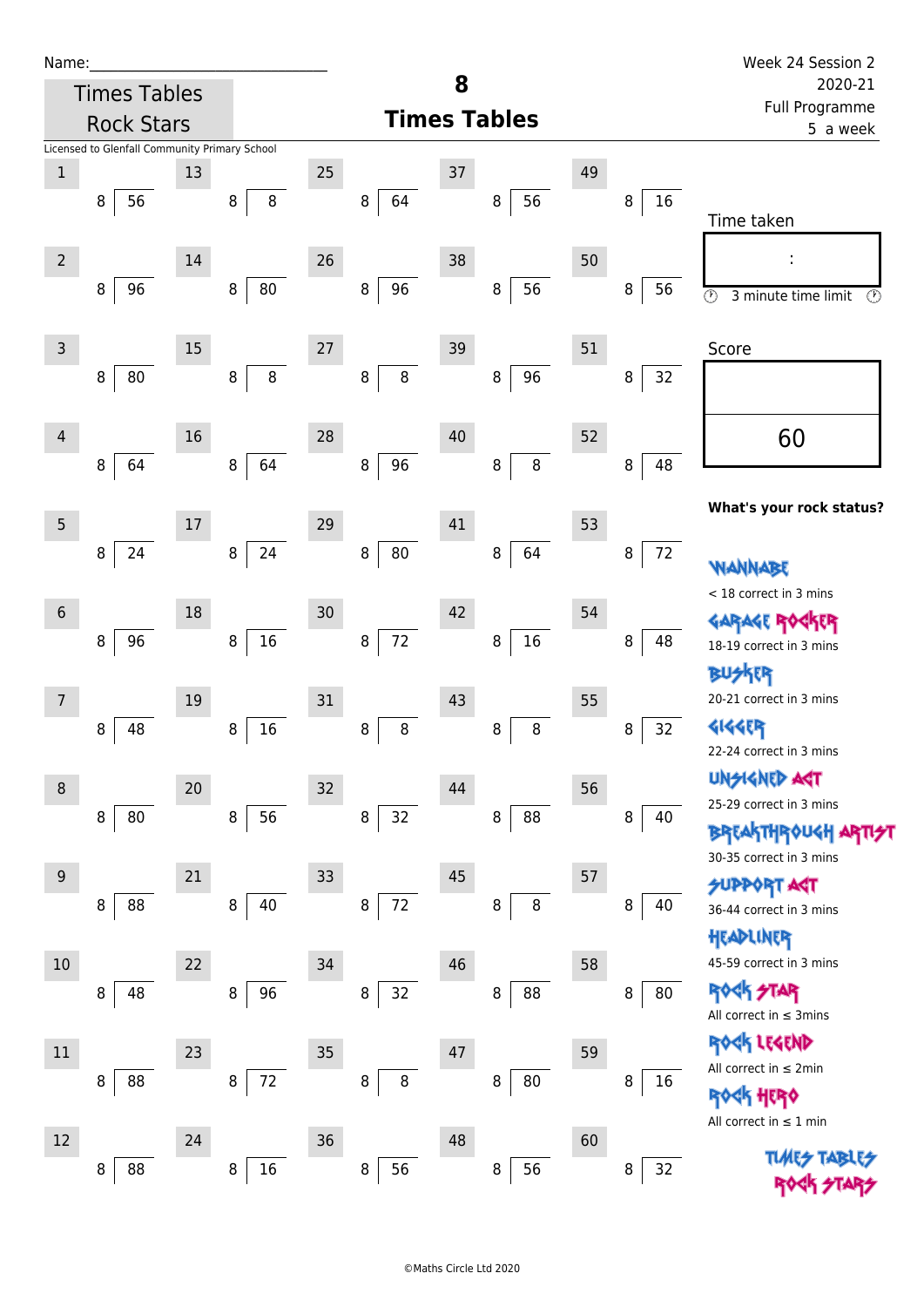| Name:            |                  |                                               |                 |                       |                           |         |                  | Week 24 Session 3                                           |
|------------------|------------------|-----------------------------------------------|-----------------|-----------------------|---------------------------|---------|------------------|-------------------------------------------------------------|
|                  |                  | <b>Times Tables</b>                           |                 |                       | 8                         | 2020-21 |                  |                                                             |
|                  |                  | <b>Rock Stars</b>                             |                 |                       | <b>Times Tables</b>       |         |                  | Full Programme<br>5 a week                                  |
|                  |                  | Licensed to Glenfall Community Primary School |                 |                       |                           |         |                  |                                                             |
| $\,1$            | 8<br>$\times$ 9  | 13                                            | 8<br>$\times$ 2 | 8<br>25<br>$\times 8$ | 8<br>37<br>$\times$ 1     | 49      | 8<br>$\times$ 6  |                                                             |
|                  |                  |                                               |                 |                       |                           |         |                  | Time taken                                                  |
|                  | 8                |                                               | 8               | 8                     | 8                         |         | 8                |                                                             |
| $\overline{2}$   | $\times$ 3       | 14                                            | $\times$ 9      | 26<br>$\times 8$      | 38<br>$\times$ 5          | 50      | $\times$ 3       |                                                             |
|                  |                  |                                               |                 |                       |                           |         |                  | $\circled{r}$<br>3 minute time limit<br>$\mathcal{O}$       |
| $\overline{3}$   | 8                | 15                                            | 8               | 8<br>27               | 8<br>39                   | 51      | 8                | Score                                                       |
|                  | $\times$ 5       |                                               | $\times$ 4      | $\times 8$            | $\times$ 1                |         | $\times$ 11      |                                                             |
|                  |                  |                                               |                 |                       |                           |         |                  |                                                             |
| $\overline{4}$   | 8                | 16                                            | 8               | 8<br>28               | 8<br>40                   | 52      | 8                | 60                                                          |
|                  | $\times$ 3       |                                               | $\times$ 10     | $\times$ 3            | $\times$ 8                |         | $\times 6$       |                                                             |
|                  |                  |                                               |                 |                       |                           |         |                  |                                                             |
| 5                | 8                | 17                                            | 8               | 8<br>29               | 8<br>41                   | 53      | $\, 8$           | What's your rock status?                                    |
|                  | $\times 2$       |                                               | $\times$ 3      | $\times$ 11           | $\times$ 4                |         | $\times$ 1       |                                                             |
|                  |                  |                                               |                 |                       |                           |         |                  | <b>NANNABE</b>                                              |
| $6\phantom{1}$   | 8                | 18                                            | 8               | 8<br>30               | 8<br>42                   | 54      | 8                | < 18 correct in 3 mins                                      |
|                  | $\times 1$       |                                               | $\times$ 1      | $\times$ 10           | $\times$ 3                |         | $\times$ 1       | <b>GARAGE ROCKER</b><br>18-19 correct in 3 mins             |
|                  |                  |                                               |                 |                       |                           |         |                  | <b>BUSKER</b>                                               |
| $\overline{7}$   | 8                | 19                                            | 8               | 8<br>31               | 8<br>43                   | 55      | 8                | 20-21 correct in 3 mins                                     |
|                  | $\times$ 3       |                                               | $\times$ 4      | $\times$ 2            | $\times 2$                |         | $\times$ 12      | <b>4144EP</b>                                               |
|                  |                  |                                               |                 |                       |                           |         |                  | 22-24 correct in 3 mins                                     |
| $\boldsymbol{8}$ | 8                | 20                                            | 8               | 8<br>32               | 8<br>44                   | 56      | 8                | <b>UNGIGNED AST</b>                                         |
|                  | $\times$ 10      |                                               | $\times$ 12     | $\times$ 12           | $\times$ 4                |         | $\times$ 8       | 25-29 correct in 3 mins                                     |
|                  |                  |                                               |                 |                       |                           |         |                  | BREAKTHROUGH ARTI <del>S</del> T<br>30-35 correct in 3 mins |
| 9                | 8                | 21                                            | 8               | 8<br>33               | 8<br>45                   | 57      | 8                | <b>SUPPORT AGT</b>                                          |
|                  | $\times$ 8       |                                               | $\times$ 5      | $\times$ 3            | $\times$ 8                |         | $\times$ 12      | 36-44 correct in 3 mins                                     |
|                  |                  |                                               |                 |                       |                           |         |                  | HEADLINER                                                   |
| $10\,$           | 8                | 22                                            | 8               | 8<br>34               | 8<br>46                   | 58      | 8                | 45-59 correct in 3 mins                                     |
|                  | $\times$ 6       |                                               | $\times$ 2      | $\times$ 1            | $\times$ 4                |         | $\times$ 9       | ROCK STAR                                                   |
|                  |                  |                                               |                 |                       |                           |         |                  | All correct in $\leq$ 3mins                                 |
| $11\,$           | 8<br>$\times$ 11 | 23                                            | 8<br>$\times$ 9 | 8<br>35<br>$\times$ 5 | 8<br>$47\,$<br>$\times$ 4 | 59      | 8<br>$\times$ 11 | ROCK LEGEND<br>All correct in $\leq 2$ min                  |
|                  |                  |                                               |                 |                       |                           |         |                  | ROCK HERO                                                   |
|                  |                  |                                               |                 |                       |                           |         |                  | All correct in $\leq 1$ min                                 |
| 12               | 8<br>$\times$ 5  | 24                                            | 8<br>$\times$ 2 | 8<br>36<br>$\times$ 6 | 8<br>48<br>$\times$ 7     | 60      | 8<br>$\times$ 8  | <b>TUARS TABLES</b>                                         |
|                  |                  |                                               |                 |                       |                           |         |                  | ROCK STARS                                                  |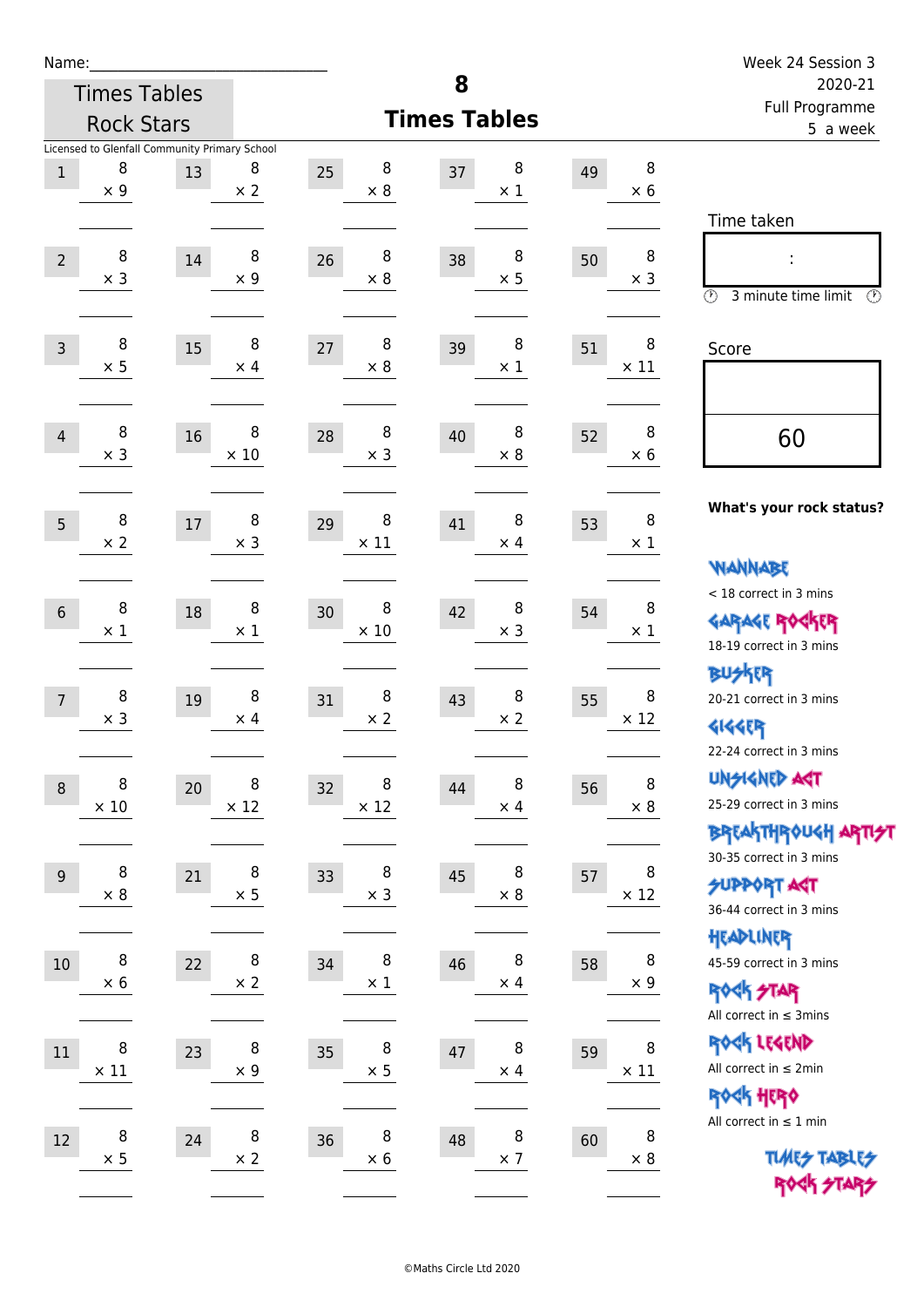| Name:           |                                               |                 |                     |          |               | Week 24 Session 4                                           |  |
|-----------------|-----------------------------------------------|-----------------|---------------------|----------|---------------|-------------------------------------------------------------|--|
|                 | <b>Times Tables</b>                           |                 |                     | 8        |               | 2020-21<br>Full Programme                                   |  |
|                 | <b>Rock Stars</b>                             |                 | <b>Times Tables</b> | 5 a week |               |                                                             |  |
|                 | Licensed to Glenfall Community Primary School |                 |                     |          |               |                                                             |  |
| $\mathbf{1}$    | $80 \div 8 =$                                 | 21              | $16 \div 8 =$       | 41       | $56 \div 8 =$ |                                                             |  |
| $2^{\circ}$     | $96 \div 8 =$                                 | 22              | $32 \div 8 =$       | 42       | $64 \div 8 =$ | Time taken                                                  |  |
|                 |                                               |                 |                     |          |               |                                                             |  |
| $\mathbf{3}$    | $64 \div 8 =$                                 | 23              | $64 \div 8 =$       | 43       | $88 \div 8 =$ | $\overline{(\mathcal{F})}$<br>3 minute time limit<br>O)     |  |
|                 |                                               |                 |                     |          |               |                                                             |  |
| $\overline{4}$  | $96 \div 8 =$                                 | 24              | $56 \div 8 =$       | 44       | $64 \div 8 =$ | Score                                                       |  |
| 5 <sub>1</sub>  | $16 \div 8 =$                                 | 25              | $80 \div 8 =$       | 45       | $16 \div 8 =$ |                                                             |  |
|                 |                                               |                 |                     |          |               |                                                             |  |
| $6\overline{6}$ | $64 \div 8 =$                                 | 26              | $80 \div 8 =$       | 46       | $8 \div 8 =$  | 60                                                          |  |
| 7 <sup>7</sup>  | $56 \div 8 =$                                 | 27              | $48 \div 8 =$       | 47       | $24 \div 8 =$ |                                                             |  |
|                 |                                               |                 |                     |          |               | What's your rock status?                                    |  |
| 8               | $48 \div 8 =$                                 | 28              | $88 \div 8 =$       | 48       | $64 \div 8 =$ |                                                             |  |
|                 |                                               |                 |                     |          |               | <b>NANNABE</b>                                              |  |
| 9 <sup>°</sup>  | $56 \div 8 =$                                 | 29              | $56 \div 8 =$       | 49       | $96 \div 8 =$ | < 18 correct in 3 mins                                      |  |
| 10 <sup>°</sup> | $24 \div 8 =$                                 | 30 <sup>7</sup> | $8 \div 8 =$        | 50       | $96 \div 8 =$ | <b>GARAGE ROCKER</b><br>18-19 correct in 3 mins             |  |
|                 |                                               |                 |                     |          |               | <b>BUSKER</b>                                               |  |
| 11              | $8 \div 8 =$                                  | 31              | $88 \div 8 =$       | 51       | $48 \div 8 =$ | 20-21 correct in 3 mins                                     |  |
|                 |                                               |                 |                     |          |               | <b>4144EP</b>                                               |  |
| 12              | $64 \div 8 =$                                 | 32              | $56 \div 8 =$       | 52       | $32 \div 8 =$ | 22-24 correct in 3 mins                                     |  |
|                 |                                               |                 |                     |          |               | <b>UNSIGNED AGT</b>                                         |  |
| 13              | $88 \div 8 =$                                 | 33              | $72 \div 8 =$       | 53       | $16 \div 8 =$ | 25-29 correct in 3 mins                                     |  |
| $14\,$          | $16 \div 8 =$                                 | 34              | $64 \div 8 =$       | 54       | $8 \div 8 =$  | ΒΡΓΑΚΤΗΡΟUGH ΑΡΤΙ <del>2</del> Τ<br>30-35 correct in 3 mins |  |
|                 |                                               |                 |                     |          |               | <b>SUPPORT AGT</b>                                          |  |
| 15              | $24 \div 8 =$                                 | 35 <sub>2</sub> | $72 \div 8 =$       | 55       | $88 \div 8 =$ | 36-44 correct in 3 mins                                     |  |
|                 |                                               |                 |                     |          |               | HEADLINER                                                   |  |
| 16              | $64 \div 8 =$                                 | 36              | $56 \div 8 =$       | 56       | $32 \div 8 =$ | 45-59 correct in 3 mins                                     |  |
|                 |                                               |                 |                     |          |               | <b>ROCK STAR</b>                                            |  |
| 17              | $96 \div 8 =$                                 | 37              | $56 \div 8 =$       | 57       | $56 \div 8 =$ | All correct in $\leq$ 3mins                                 |  |
| 18              | $8 \div 8 =$                                  | 38              | $64 \div 8 =$       | 58       | $56 \div 8 =$ | ROCK LEGEND<br>All correct in $\leq 2$ min                  |  |
|                 |                                               |                 |                     |          |               | <b>ROCK HERO</b>                                            |  |
| 19              | $8 \div 8 =$                                  | 39              | $96 \div 8 =$       | 59       | $64 \div 8 =$ | All correct in $\leq 1$ min                                 |  |
|                 |                                               |                 |                     |          |               |                                                             |  |

**TIMES TABLES** ROCK STARS

20  $88 \div 8 =$  40  $32 \div 8 =$  60  $16 \div 8 =$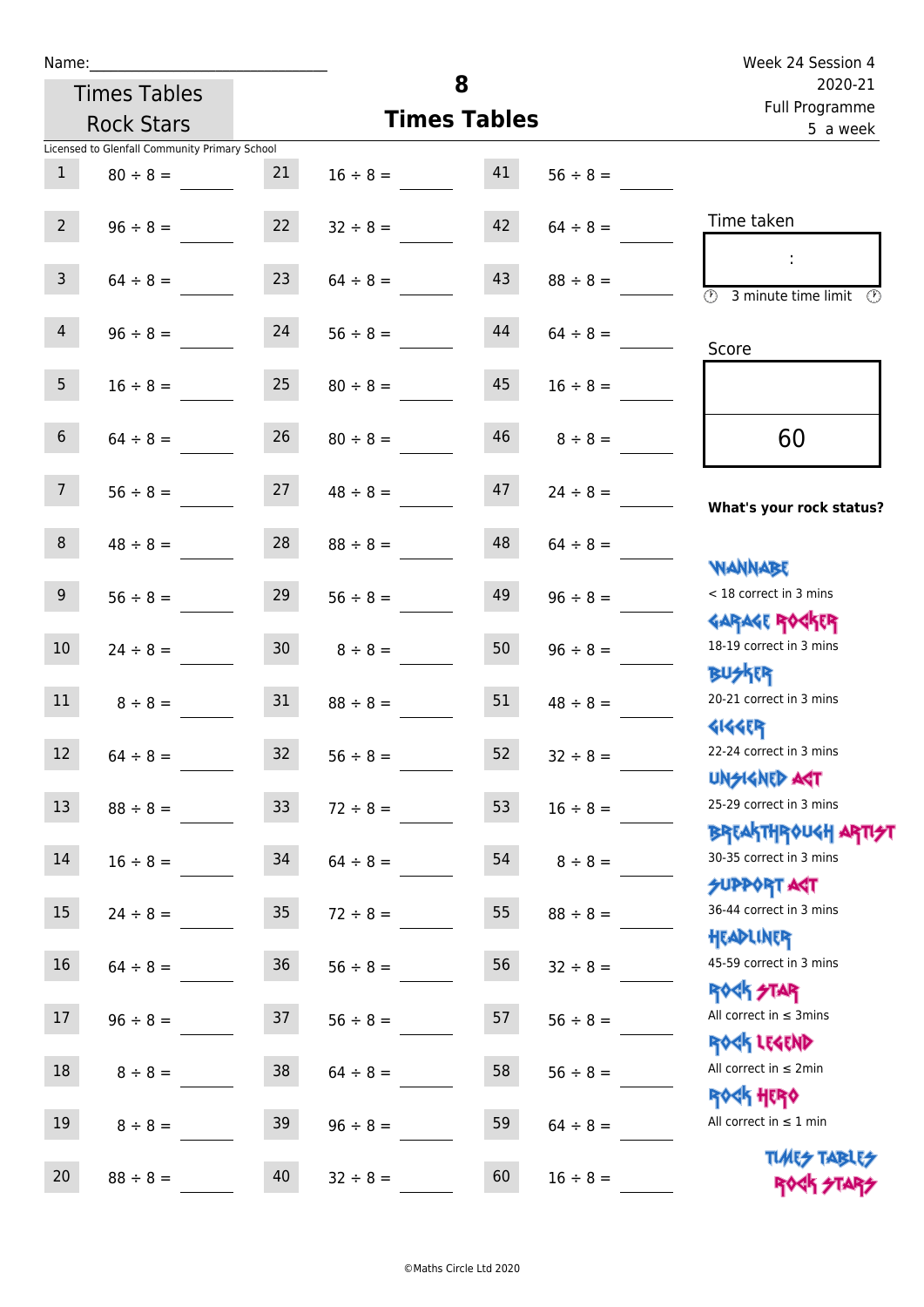| Name:           |                                               |                 |                     |          |                 | Week 24 Session 5                                                    |
|-----------------|-----------------------------------------------|-----------------|---------------------|----------|-----------------|----------------------------------------------------------------------|
|                 | <b>Times Tables</b>                           |                 |                     | 8        |                 | 2020-21<br>Full Programme                                            |
|                 | <b>Rock Stars</b>                             |                 | <b>Times Tables</b> | 5 a week |                 |                                                                      |
|                 | Licensed to Glenfall Community Primary School |                 |                     |          |                 |                                                                      |
| $\mathbf{1}$    | $8 \times 4 =$                                | 21              | $8 \times 7 =$      | 41       | $32 \div 8 =$   |                                                                      |
| $2^{\circ}$     | $8 \times 8 =$                                | 22              | $8 \times 2 =$      | 42       | $16 \div 8 =$   | Time taken                                                           |
| $\overline{3}$  | $8 \times 9 =$                                | 23              | $8 \times 12 =$     | 43       | $64 \div 8 =$   | $\mathcal{L}$<br>$\circled{r}$<br>3 minute time limit $\circledcirc$ |
| $\overline{4}$  | $8 \times 4 =$                                | 24              | $8 \times 5 =$      | 44       | $64 \div 8 =$   | Score                                                                |
| 5 <sub>1</sub>  | $8 \times 2 =$                                | 25              | $8 \times 8 =$      | 45       | $40 \div 8 =$   |                                                                      |
| 6 <sup>1</sup>  | $8 \times 2 =$                                | 26              | $8 \times 12 =$     | 46       | $16 \div 8 =$   | 60                                                                   |
| 7 <sup>7</sup>  | $8 \times 6 =$                                | 27              | $8 \times 8 =$      | 47       | $80 \div 8 =$   | Add up your time                                                     |
| 8               | $8 \times 3 =$                                | 28              | $8 \times 2 =$      | 48       | $88 \div 8 =$   | <b>Mins</b><br><b>S1</b>                                             |
| 9 <sup>°</sup>  | $8 \times 3 =$                                | 29              | $8 \times 3 =$      | 49       | $32 \div 8 =$   |                                                                      |
| 10 <sup>°</sup> | $8 \times 3 =$                                | 30 <sup>1</sup> | $8 \times 4 =$      | 50       | $72 \div 8 =$   |                                                                      |
| 11              | $8 \times 7 =$                                | 31              | $40 \div 8 =$       | 51       | $96 \div 8 =$   | S5<br>Total $\qquad$                                                 |
| 12              | $8 \times 3 =$                                | 32              | $16 \div 8 =$       | 52       | $8 \div 8 =$    | <b>Secs</b>                                                          |
| 13              | $8 \times 9 =$                                | 33 <sup>°</sup> | $56 \div 8 =$       | 53       | $24 \div 8 =$   |                                                                      |
| 14              | $8 \times 3 =$                                | 34              | $80 \div 8 =$       | 54       | $80 \div 8 =$   |                                                                      |
| 15              | $8 \times 5 =$                                |                 | $35 \t 8 \div 8 =$  |          | 55 $8 \div 8 =$ | S5                                                                   |
| 16              | $8 \times 1 =$                                | 36              | $72 \div 8 =$       | 56       | $16 \div 8 =$   | Total $\_\_$                                                         |
| 17              | $8 \times 5 =$                                | 37              | $40 \div 8 =$       | 57       | $16 \div 8 =$   | Add up your score                                                    |
| 18              | $8 \times 12 =$                               | 38              | $72 \div 8 =$       | 58       | $64 \div 8 =$   |                                                                      |
| 19              | $8 \times 11 =$                               | 39              | $56 \div 8 =$       | 59       | $32 \div 8 =$   |                                                                      |
| 20              | $8 \times 9 =$                                | 40              | $64 \div 8 =$       | 60       | $80 \div 8 =$   | S5<br>Total $\_\_$                                                   |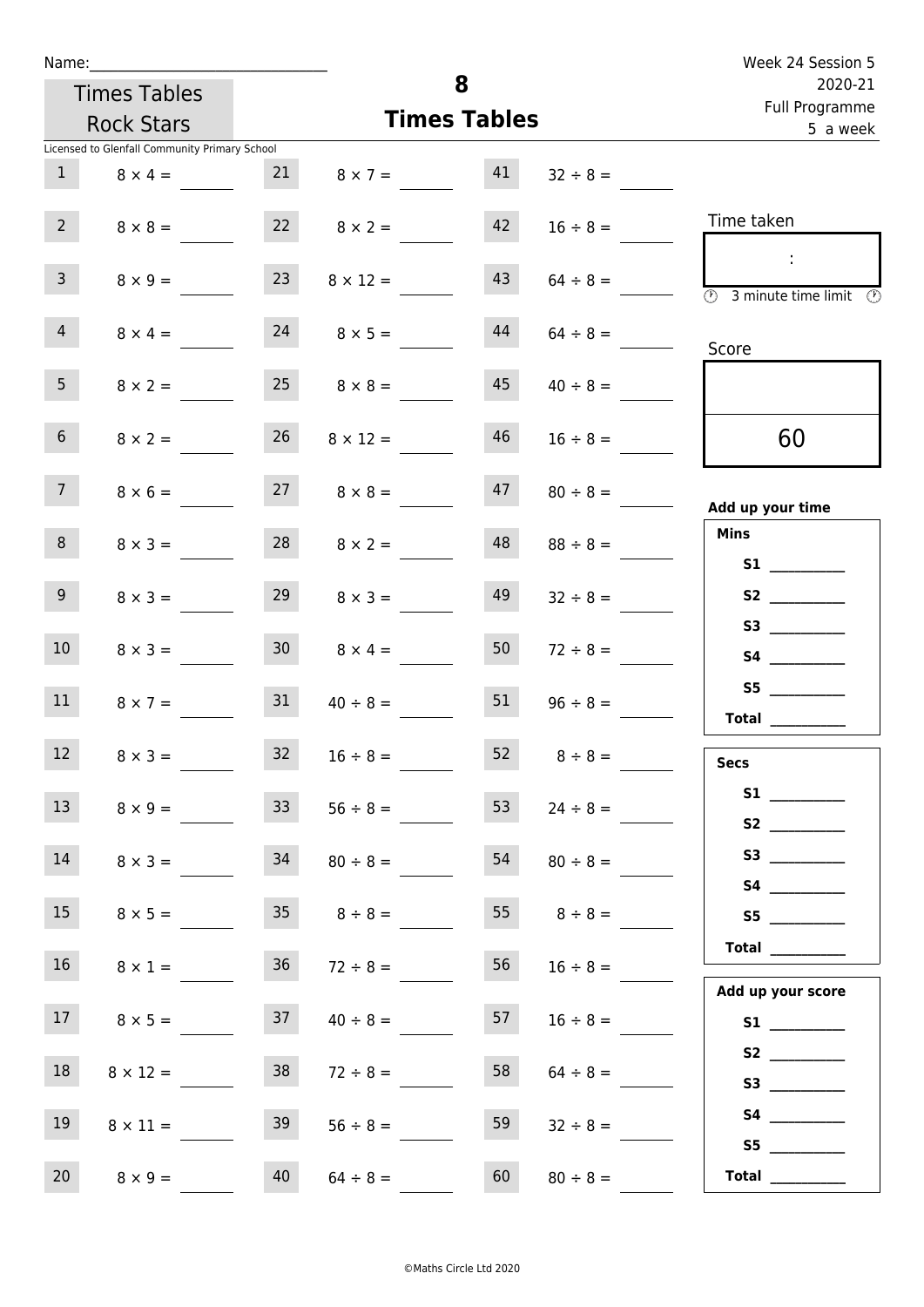| Name:            |                                               |                 |                                   |          |                 | Week 25 Session 1                                                  |
|------------------|-----------------------------------------------|-----------------|-----------------------------------|----------|-----------------|--------------------------------------------------------------------|
|                  | <b>Times Tables</b>                           |                 |                                   | 9        |                 | 2020-21<br>Full Programme                                          |
|                  | <b>Rock Stars</b>                             |                 | <b>Times Tables</b>               | 5 a week |                 |                                                                    |
|                  | Licensed to Glenfall Community Primary School |                 |                                   |          |                 |                                                                    |
| 1                | $9 \times 2 =$                                | 21              | $9 \times 8 = 41$                 |          | $11 \times 9 =$ |                                                                    |
| $2^{\circ}$      | $9 \times 11 =$                               | 22              | $9 \times 12 =$                   | 42       | $11 \times 9 =$ | Time taken                                                         |
| $\mathsf{3}$     | $9 \times 1 =$                                | 23              | $9 \times 5 =$                    | 43       | $3 \times 9 =$  | $\sim$<br>$\overline{(\mathfrak{h})}$<br>3 minute time limit<br>O) |
| $\overline{4}$   | $9 \times 6 = 24$                             |                 | $9 \times 2 =$                    | 44       | $11 \times 9 =$ | Score                                                              |
| 5 <sup>5</sup>   | $9 \times 8 =$                                | 25              | $9 \times 2 =$                    | 45       | $9 \times 9 =$  |                                                                    |
| 6 <sup>1</sup>   | $9 \times 3 =$                                | 26              | $9 \times 4 =$                    | 46       | $4 \times 9 =$  | 60                                                                 |
| 7 <sup>7</sup>   |                                               |                 | $9 \times 2 = 27$ $9 \times 10 =$ | 47       | $6 \times 9 =$  | What's your rock status?                                           |
| 8                | $9 \times 1 =$                                | 28              | $9 \times 2 =$                    | 48       | $7 \times 9 =$  | <b>NANNABE</b>                                                     |
| 9 <sub>o</sub>   | $9 \times 8 =$                                | 29              | $9 \times 2 =$                    | 49       | $3 \times 9 =$  | < 18 correct in 3 mins<br><b>GARAGE ROGKER</b>                     |
| 10 <sup>°</sup>  | $9 \times 10 =$                               | 30 <sup>°</sup> | $9 \times 4 =$                    | 50       | $3 \times 9 =$  | 18-19 correct in 3 mins<br><b>BU外四</b>                             |
| 11               | $9 \times 7 =$                                | 31              | $12 \times 9 =$                   | 51       | $6 \times 9 =$  | 20-21 correct in 3 mins<br><b>4144ER</b>                           |
| 12               | $9 \times 2 =$                                | 32              | $10 \times 9 =$                   | 52       | $1 \times 9 =$  | 22-24 correct in 3 mins<br><b>UNSIGNED AGT</b>                     |
| 13               | $9 \times 1 =$                                | 33 <sup>°</sup> | $2 \times 9 =$                    | 53       | $8 \times 9 =$  | 25-29 correct in 3 mins<br><b>BREAKTHROUGH ARTI<del>S</del>T</b>   |
| 14               | $9 \times 10 =$                               | 34              | $7 \times 9 =$                    | 54       | $2 \times 9 =$  | 30-35 correct in 3 mins<br><b>SUPPORT AGT</b>                      |
| $15\phantom{.0}$ | $9 \times 4 =$                                | 35 <sub>2</sub> | $4 \times 9 =$                    | 55       | $10 \times 9 =$ | 36-44 correct in 3 mins<br>HEADLINER                               |
| 16               | $9 \times 2 =$                                | $36\,$          | $2 \times 9 =$                    | 56       | $3 \times 9 =$  | 45-59 correct in 3 mins<br><b>ROCK STAR</b>                        |
| 17               | $9 \times 3 =$                                | 37              | $7 \times 9 =$                    | 57       | $11 \times 9 =$ | All correct in $\leq$ 3mins<br>ROCK LEGEND                         |
| 18               | $9 \times 9 =$                                | 38              | $3 \times 9 =$                    | 58       | $10 \times 9 =$ | All correct in $\leq 2$ min<br>ROCK HERO                           |
| 19               | $9 \times 10 =$                               | 39              | $12 \times 9 =$                   | 59       | $11 \times 9 =$ | All correct in $\leq 1$ min                                        |
| 20               | $9 \times 3 =$                                | 40              | $3 \times 9 =$                    | 60       | $8 \times 9 =$  | <b>TUARS TABLES</b><br>ROCK STARS                                  |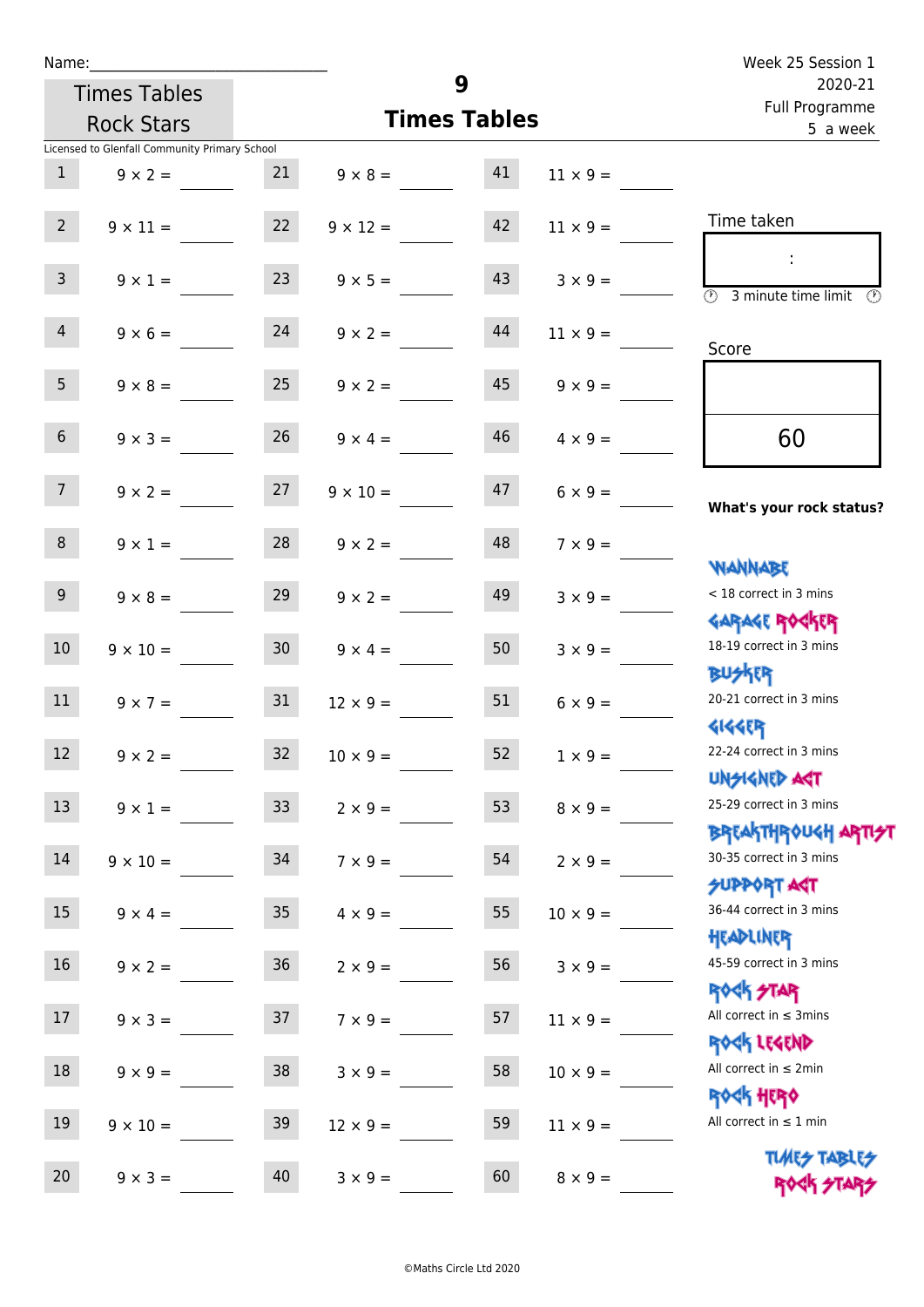| Name:           |                                               |    |                 |    |                            |    |                       |    |                        | Week 25 Session 2                                                      |  |
|-----------------|-----------------------------------------------|----|-----------------|----|----------------------------|----|-----------------------|----|------------------------|------------------------------------------------------------------------|--|
|                 | <b>Times Tables</b>                           |    |                 |    | 9                          |    |                       |    |                        | 2020-21<br>Full Programme                                              |  |
|                 | <b>Rock Stars</b>                             |    |                 |    |                            |    | <b>Times Tables</b>   |    | 5 a week               |                                                                        |  |
|                 | Licensed to Glenfall Community Primary School |    |                 |    |                            |    |                       |    |                        |                                                                        |  |
| $\,1$           |                                               | 13 |                 | 25 |                            | 37 |                       | 49 |                        |                                                                        |  |
|                 | 9<br>9                                        |    | 108<br>9        |    | $18\,$<br>9                |    | 81<br>9               |    | 63<br>9                | Time taken                                                             |  |
| $\overline{2}$  |                                               | 14 |                 | 26 |                            | 38 |                       | 50 |                        |                                                                        |  |
|                 | $36\,$<br>9                                   |    | $18\,$<br>9     |    | $90\,$<br>$\boldsymbol{9}$ |    | $\boldsymbol{9}$<br>9 |    | 9<br>18                |                                                                        |  |
|                 |                                               |    |                 |    |                            |    |                       |    |                        | $\overline{\circlearrowright}$<br>3 minute time limit<br>$\circled{r}$ |  |
| 3               |                                               | 15 |                 | 27 |                            | 39 |                       | 51 |                        | Score                                                                  |  |
|                 | 99<br>9                                       |    | 99<br>9         |    | 108<br>$9\phantom{.0}$     |    | 99<br>9               |    | 63<br>$\boldsymbol{9}$ |                                                                        |  |
|                 |                                               |    |                 |    |                            |    |                       |    |                        |                                                                        |  |
| 4               |                                               | 16 |                 | 28 |                            | 40 |                       | 52 |                        | 60                                                                     |  |
|                 | $72\,$<br>9                                   |    | 54<br>9         |    | $72\,$<br>$\boldsymbol{9}$ |    | 36<br>9               |    | 99<br>9                |                                                                        |  |
|                 |                                               |    |                 |    |                            |    |                       |    |                        | What's your rock status?                                               |  |
| 5               |                                               | 17 |                 | 29 |                            | 41 |                       | 53 |                        |                                                                        |  |
|                 | 81<br>9                                       |    | 9<br>9          |    | 54<br>$\boldsymbol{9}$     |    | 99<br>9               |    | 63<br>$\boldsymbol{9}$ |                                                                        |  |
|                 |                                               |    |                 |    |                            |    |                       |    |                        | <b>WANNABE</b><br>< 18 correct in 3 mins                               |  |
| $6\phantom{1}6$ |                                               | 18 |                 | 30 |                            | 42 |                       | 54 |                        | <b>GARAGE ROC</b>                                                      |  |
|                 | $27\,$<br>9                                   |    | $27\,$<br>9     |    | $81\,$<br>9                |    | ${\bf 81}$<br>9       |    | 108<br>9               | 18-19 correct in 3 mins                                                |  |
|                 |                                               |    |                 |    |                            |    |                       |    |                        | <b>BUSKER</b>                                                          |  |
|                 |                                               | 19 |                 | 31 |                            | 43 |                       | 55 |                        | 20-21 correct in 3 mins                                                |  |
|                 | $\boldsymbol{9}$<br>9                         |    | 99<br>9         |    | $\boldsymbol{9}$<br>18     |    | 81<br>9               |    | 99<br>9                | <b>4144EP</b>                                                          |  |
|                 |                                               |    |                 |    |                            |    |                       |    |                        | 22-24 correct in 3 mins                                                |  |
| 8               |                                               | 20 |                 | 32 |                            | 44 |                       | 56 |                        | <b>UNSIGNED AGT</b>                                                    |  |
|                 | 45<br>9                                       |    | 99<br>9         |    | 45<br>9                    |    | 54<br>9               |    | 9<br>63                | 25-29 correct in 3 mins                                                |  |
|                 |                                               |    |                 |    |                            |    |                       |    |                        | <b>BREAKTHROUGH</b>                                                    |  |
| 9               |                                               | 21 |                 | 33 |                            | 45 |                       | 57 |                        | 30-35 correct in 3 mins                                                |  |
|                 | 18<br>9                                       |    | ${\bf 81}$<br>9 |    | $9\,$<br>54                |    | 99<br>9               |    | 9<br>90                | <b>SUPPORT AGT</b><br>36-44 correct in 3 mins                          |  |
|                 |                                               |    |                 |    |                            |    |                       |    |                        | HEADLINER                                                              |  |
| 10              |                                               | 22 |                 | 34 |                            | 46 |                       | 58 |                        | 45-59 correct in 3 mins                                                |  |
|                 | 18<br>9                                       |    | 45<br>9         |    | 9<br>9                     |    | $72\,$<br>9           |    | 72<br>9                | <b>ROCK STAR</b>                                                       |  |
|                 |                                               |    |                 |    |                            |    |                       |    |                        | All correct in $\leq$ 3mins                                            |  |
| $11\,$          |                                               | 23 |                 | 35 |                            | 47 |                       | 59 |                        | ROCK LEGEND                                                            |  |
|                 | 27<br>9                                       |    | 108<br>9        |    | 72<br>9                    |    | 36<br>9               |    | 9<br>45                | All correct in ≤ 2min                                                  |  |
|                 |                                               |    |                 |    |                            |    |                       |    |                        | \$ 4090                                                                |  |
| 12              |                                               | 24 |                 | 36 |                            | 48 |                       | 60 |                        | All correct in $\leq 1$ min                                            |  |
|                 | 90<br>9                                       |    | 54<br>9         |    | $\boldsymbol{9}$<br>9      |    | 108<br>9              |    | $90\,$<br>9            |                                                                        |  |
|                 |                                               |    |                 |    |                            |    |                       |    |                        |                                                                        |  |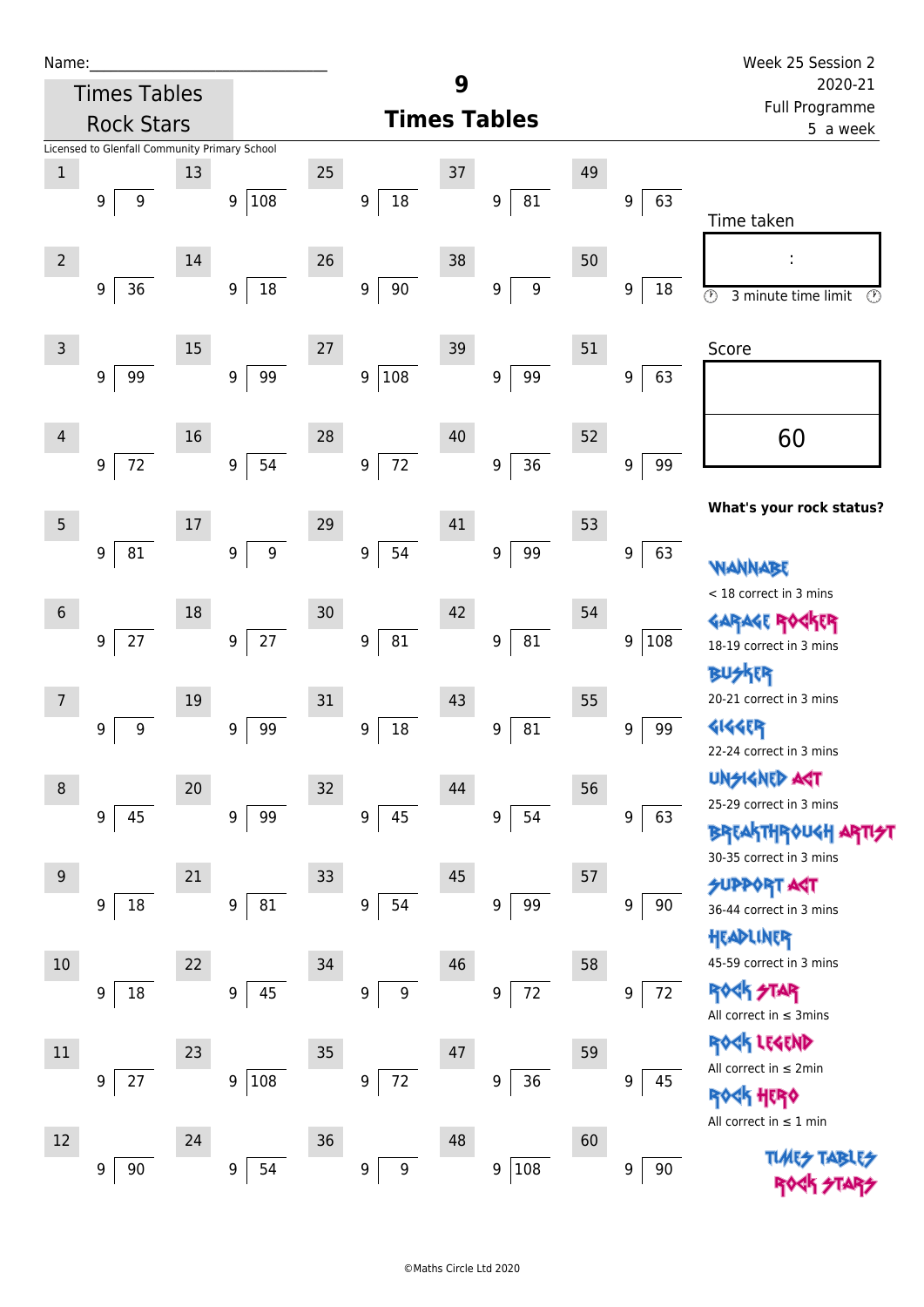| Name:            |                     |                                                     |                  |                        |                        |    |                                | Week 25 Session 3                                                                          |
|------------------|---------------------|-----------------------------------------------------|------------------|------------------------|------------------------|----|--------------------------------|--------------------------------------------------------------------------------------------|
|                  | <b>Times Tables</b> |                                                     |                  |                        | 9                      |    |                                | 2020-21                                                                                    |
|                  | <b>Rock Stars</b>   |                                                     |                  |                        | <b>Times Tables</b>    |    |                                | Full Programme<br>5 a week                                                                 |
| $\mathbf{1}$     | 9<br>$\times$ 11    | Licensed to Glenfall Community Primary School<br>13 | 9<br>$\times$ 3  | 9<br>25<br>$\times$ 9  | 9<br>37<br>$\times$ 7  | 49 | 9<br>$\times$ 12               | Time taken                                                                                 |
| $\overline{2}$   | 9<br>$\times$ 1     | 14                                                  | 9<br>$\times$ 7  | 9<br>26<br>$\times$ 10 | 9<br>38<br>$\times$ 4  | 50 | $\boldsymbol{9}$<br>$\times$ 9 | $\circled{r}$<br>3 minute time limit<br>$(\mathcal{F})$                                    |
| $\overline{3}$   | 9<br>$\times$ 3     | 15                                                  | 9<br>$\times$ 8  | 9<br>27<br>$\times$ 9  | 9<br>39<br>$\times$ 3  | 51 | 9<br>$\times$ 1                | Score                                                                                      |
| $\overline{4}$   | 9<br>$\times 2$     | 16                                                  | 9<br>$\times$ 9  | 9<br>28<br>$\times$ 5  | 9<br>40<br>$\times$ 12 | 52 | 9<br>$\times$ 11               | 60                                                                                         |
| 5                | 9<br>$\times$ 4     | 17                                                  | 9<br>$\times$ 10 | 9<br>29<br>$\times$ 4  | 9<br>41<br>$\times$ 4  | 53 | 9<br>$\times$ 11               | What's your rock status?<br><b>VIANNABE</b>                                                |
| $6\,$            | 9<br>$\times$ 5     | 18                                                  | 9<br>$\times$ 6  | 9<br>30<br>$\times$ 10 | 9<br>42<br>$\times$ 3  | 54 | 9<br>$\times$ 7                | < 18 correct in 3 mins<br><b>GARAGE ROCKER</b><br>18-19 correct in 3 mins<br><b>BUSKER</b> |
| $\overline{7}$   | 9<br>$\times$ 11    | 19                                                  | 9<br>$\times$ 6  | 9<br>31<br>$\times$ 3  | 9<br>43<br>$\times$ 3  | 55 | 9<br>$\times$ 7                | 20-21 correct in 3 mins<br><b>4144EP</b><br>22-24 correct in 3 mins                        |
| $\boldsymbol{8}$ | 9<br>$\times$ 6     | 20                                                  | 9<br>$\times$ 12 | 9<br>32<br>$\times$ 7  | 9<br>44<br>$\times$ 9  | 56 | 9<br>$\times$ 10               | <b>UNGIGNED AST</b><br>25-29 correct in 3 mins<br>BREAKTHRÓUGH ARTI <del>2</del> 1         |
| $9\,$            | 9<br>$\times$ 3     | 21                                                  | 9<br>$\times$ 12 | 9<br>33<br>$\times$ 5  | 9<br>45<br>$\times$ 9  | 57 | 9<br>$\times$ 12               | 30-35 correct in 3 mins<br><b>SUPPORT ART</b><br>36-44 correct in 3 mins<br>HEADLINER      |
| $10$             | 9<br>$\times$ 7     | 22                                                  | 9<br>$\times$ 4  | 9<br>34<br>$\times$ 4  | 9<br>46<br>$\times$ 8  | 58 | 9<br>$\times 8$                | 45-59 correct in 3 mins<br><b>ROCK STAR</b><br>All correct in $\leq$ 3mins                 |
| 11               | 9<br>$\times$ 10    | 23                                                  | 9<br>$\times$ 11 | 9<br>35<br>$\times$ 1  | 9<br>47<br>$\times$ 4  | 59 | 9<br>$\times 6$                | ROCK LEGEND<br>All correct in $\leq 2$ min<br>ROCK HERO                                    |
| $12\,$           | 9<br>$\times 6$     | 24                                                  | 9<br>$\times$ 3  | 9<br>36<br>$\times$ 4  | 9<br>48<br>$\times$ 4  | 60 | 9<br>$\times 6$                | All correct in $\leq 1$ min<br><b>TUARS TABLES</b><br>ROCK STARS                           |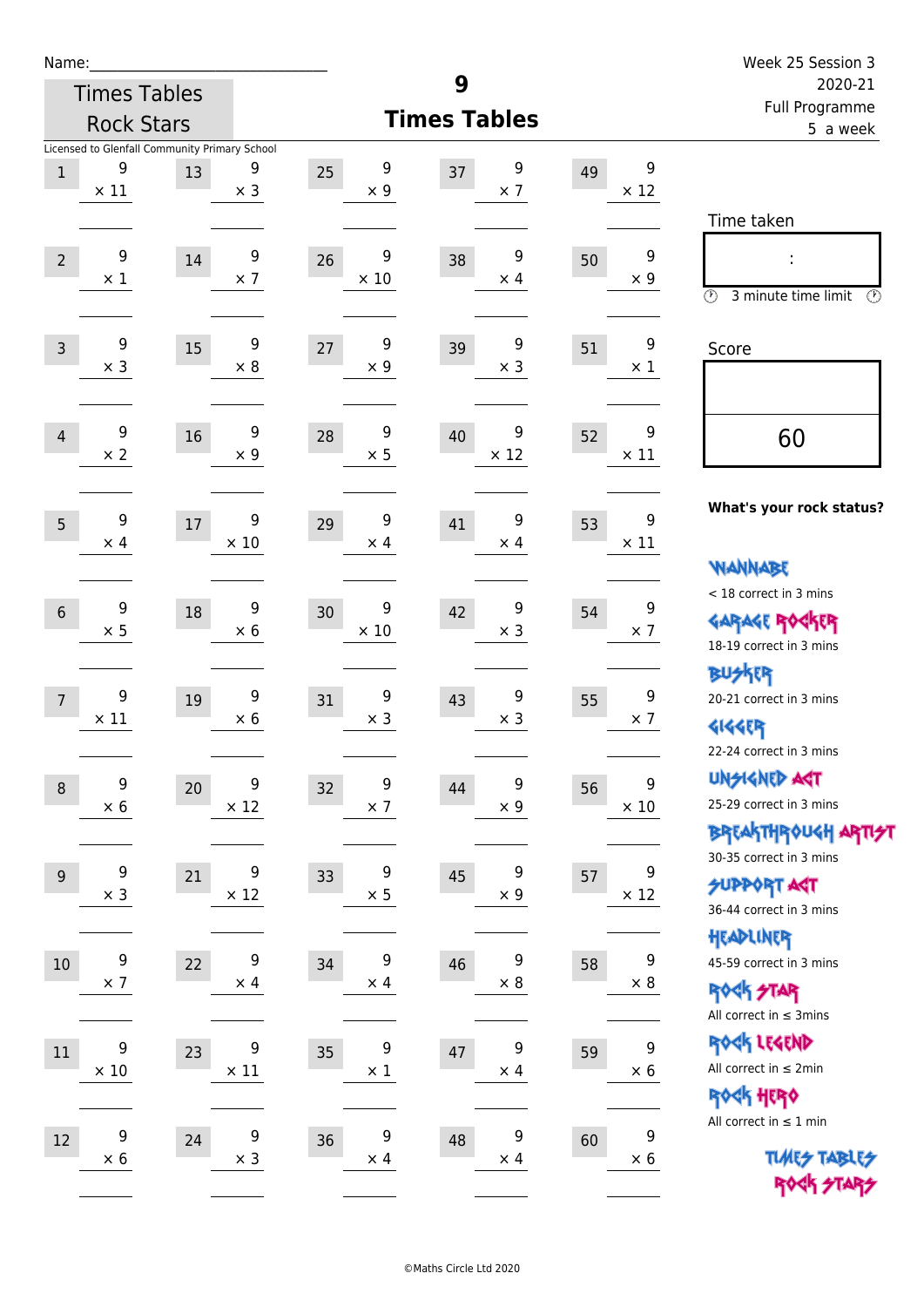| Name:           |                                               |                 |                |                     |                | Week 25 Session 4                                                |
|-----------------|-----------------------------------------------|-----------------|----------------|---------------------|----------------|------------------------------------------------------------------|
|                 | <b>Times Tables</b>                           |                 |                | 9                   |                | 2020-21<br>Full Programme                                        |
|                 | <b>Rock Stars</b>                             |                 |                | <b>Times Tables</b> |                | 5 a week                                                         |
|                 | Licensed to Glenfall Community Primary School |                 |                |                     |                |                                                                  |
| $\mathbf{1}$    | $45 \div 9 =$                                 | 21              | $63 \div 9 =$  | 41                  | $9 \div 9 =$   |                                                                  |
| $2^{\circ}$     | $108 \div 9 =$                                | 22              | $108 \div 9 =$ | 42                  | $54 \div 9 =$  | Time taken                                                       |
| 3 <sup>7</sup>  | $27 \div 9 =$                                 | 23              | $108 \div 9 =$ | 43                  | $108 \div 9 =$ | $\overline{(\mathcal{V})}$<br>3 minute time limit<br>$\odot$     |
| $\overline{4}$  | $45 \div 9 =$                                 | 24              | $54 \div 9 =$  | 44                  | $18 \div 9 =$  | Score                                                            |
| 5 <sub>1</sub>  | $63 \div 9 =$                                 | 25              | $54 \div 9 =$  | 45                  | $72 \div 9 =$  |                                                                  |
| 6 <sup>1</sup>  | $18 \div 9 =$                                 | 26              | $27 \div 9 =$  | 46                  | $18 \div 9 =$  | 60                                                               |
| 7 <sup>7</sup>  | $18 \div 9 =$                                 | 27              | $18 \div 9 =$  | 47                  | $72 \div 9 =$  | What's your rock status?                                         |
| 8               | $63 \div 9 =$                                 | 28              | $54 \div 9 =$  | 48                  | $18 \div 9 =$  | <b>NANNABE</b>                                                   |
| 9 <sub>o</sub>  | $18 \div 9 =$                                 | 29              | $81 \div 9 =$  | 49                  | $9 \div 9 =$   | < 18 correct in 3 mins                                           |
| 10 <sup>°</sup> | $81 \div 9 =$                                 | 30 <sup>7</sup> | $54 \div 9 =$  | 50                  | $54 \div 9 =$  | <b>GARAGE ROCKER</b><br>18-19 correct in 3 mins<br><b>BUSKER</b> |
| 11              | $90 \div 9 =$                                 | 31              | $90 \div 9 =$  | 51                  | $27 \div 9 =$  | 20-21 correct in 3 mins<br><b>4144EP</b>                         |
| 12              | $45 \div 9 =$                                 | 32              | $99 ÷ 9 =$     | 52                  | $18 \div 9 =$  | 22-24 correct in 3 mins<br><b>UNSIGNED AGT</b>                   |
| 13              | $45 \div 9 =$                                 | 33              | $63 ÷ 9 =$     | 53                  | $81 \div 9 =$  | 25-29 correct in 3 mins<br><b>BREAKTHROUGH ARTI<del>S</del>T</b> |
| $14\,$          | $36 ÷ 9 =$                                    | 34              | $90 \div 9 =$  | 54                  | $90 \div 9 =$  | 30-35 correct in 3 mins<br><b>SUPPORT ART</b>                    |
| 15              | $90 \div 9 =$                                 | $35\,$          | $99 ÷ 9 =$     | 55                  | $18 \div 9 =$  | 36-44 correct in 3 mins<br>HEADLINER                             |
| 16              | $45 \div 9 =$                                 | $36\,$          | $90 \div 9 =$  | 56                  | $27 ÷ 9 =$     | 45-59 correct in 3 mins<br><b>ROCK STAR</b>                      |
| 17              | $27 ÷ 9 =$                                    | 37              | $99 ÷ 9 =$     | 57                  | $9 ÷ 9 =$      | All correct in $\leq$ 3mins<br>ROCK LEGEND                       |
| 18              | $18 \div 9 =$                                 | $38\,$          | $108 \div 9 =$ | 58                  | $54 \div 9 =$  | All correct in $\leq 2$ min<br><b>ROCK HERO</b>                  |
| 19              | $72 \div 9 =$                                 | 39              | $45 \div 9 =$  | 59                  | $54 \div 9 =$  | All correct in $\leq 1$ min                                      |
| 20              | $108 \div 9 =$                                | 40              | $63 ÷ 9 =$     | 60                  | $108 \div 9 =$ | <b>TUARS TABLES</b><br>ROCK STARS                                |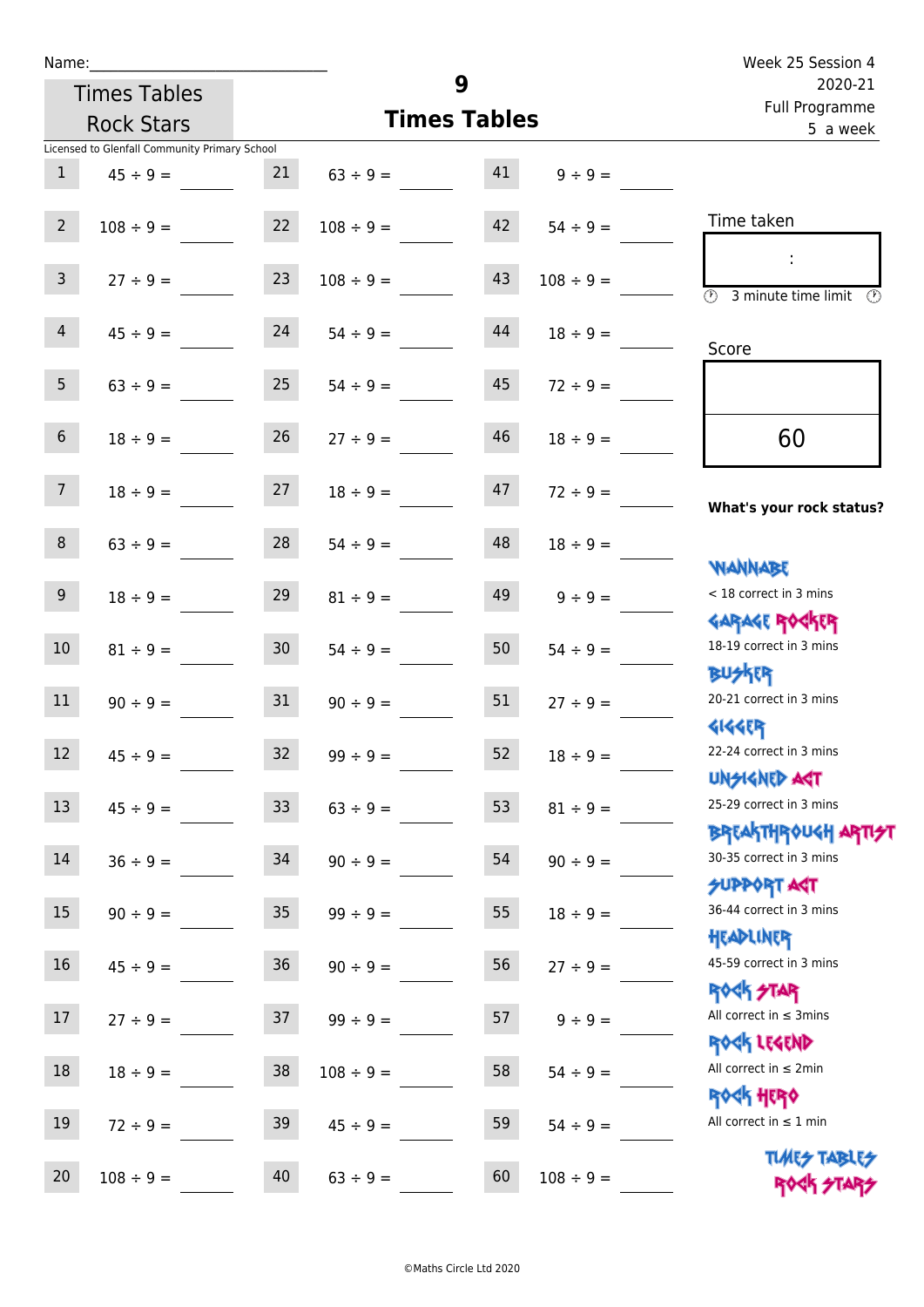| Name:           |                                               |                 |                      |          |                | Week 25 Session 5                                                                       |
|-----------------|-----------------------------------------------|-----------------|----------------------|----------|----------------|-----------------------------------------------------------------------------------------|
|                 | <b>Times Tables</b>                           |                 |                      | 9        |                | 2020-21<br>Full Programme                                                               |
|                 | <b>Rock Stars</b>                             |                 | <b>Times Tables</b>  | 5 a week |                |                                                                                         |
|                 | Licensed to Glenfall Community Primary School |                 |                      |          |                |                                                                                         |
| 1               | $9 \times 3 =$                                | 21              | $9 \times 2 =$       | 41       | $45 \div 9 =$  |                                                                                         |
| $2^{\circ}$     | $9 \times 8 =$                                | 22              | $9 \times 4 =$       | 42       | $63 \div 9 =$  | Time taken                                                                              |
| $\overline{3}$  | $9 \times 5 =$                                | 23              | $9 \times 5 =$       | 43       | $99 \div 9 =$  | $\sim$<br>$\overline{\textcircled{2}}$ 3 minute time limit $\overline{\textcircled{2}}$ |
| $\overline{4}$  | $9 \times 10 =$                               | 24              | $9 \times 10 =$      | 44       | $108 \div 9 =$ | Score                                                                                   |
| 5 <sub>1</sub>  | $9 \times 8 =$                                | 25              | $9 \times 2 =$       | 45       | $90 \div 9 =$  |                                                                                         |
| 6 <sup>1</sup>  | $9 \times 2 =$                                |                 | $26 \t 9 \times 7 =$ | 46       | $90 \div 9 =$  | 60                                                                                      |
| 7 <sup>7</sup>  | $9 \times 11 =$                               |                 | $27 \t 9 \times 3 =$ | 47       | $18 \div 9 =$  | Add up your time                                                                        |
| 8               | $9 \times 1 =$                                | 28              | $9 \times 10 =$      | 48       | $54 \div 9 =$  | <b>Mins</b><br><b>S1 S1</b>                                                             |
| 9 <sub>o</sub>  | $9 \times 4 =$                                | 29              | $9 \times 7 =$       | 49       | $108 \div 9 =$ | S2                                                                                      |
| 10 <sup>°</sup> | $9 \times 5 =$                                | 30 <sup>°</sup> | $9 \times 6 =$       | 50       | $108 \div 9 =$ | S3                                                                                      |
| 11              | $9 \times 3 =$                                | 31              | $72 \div 9 =$        | 51       | $99 \div 9 =$  | S5<br>Total                                                                             |
| 12              | $9 \times 5 =$                                | 32              | $72 \div 9 =$        | 52       | $18 \div 9 =$  | <b>Secs</b>                                                                             |
| 13              | $9 \times 1 =$                                | 33              | $90 \div 9 =$        | 53       | $99 \div 9 =$  |                                                                                         |
| 14              | $9 \times 11 =$                               | 34              | $27 \div 9 =$        | 54       | $90 \div 9 =$  |                                                                                         |
| 15              | $9 \times 3 =$                                | 35 <sub>1</sub> | $45 \div 9 =$        | 55       | $36 \div 9 =$  | S5                                                                                      |
| 16 <sup>1</sup> | $9 \times 1 =$                                |                 | $36 \t 9 \div 9 =$   | 56       | $63 \div 9 =$  | Total                                                                                   |
| 17 <sup>7</sup> | $9 \times 7 =$                                | 37              | $81 \div 9 =$        | 57       | $54 \div 9 =$  | Add up your score                                                                       |
| 18              | $9 \times 1 =$                                | 38              | $36 \div 9 =$        | 58       | $9 \div 9 =$   |                                                                                         |
| 19              | $9 \times 1 =$                                | 39              | $45 \div 9 =$        | 59       | $9 \div 9 =$   |                                                                                         |
|                 |                                               |                 |                      |          |                | S5                                                                                      |

20 9 × 4 = 40 72 ÷ 9 = 60 108 ÷ 9 = **Total** \_\_\_\_\_\_\_\_\_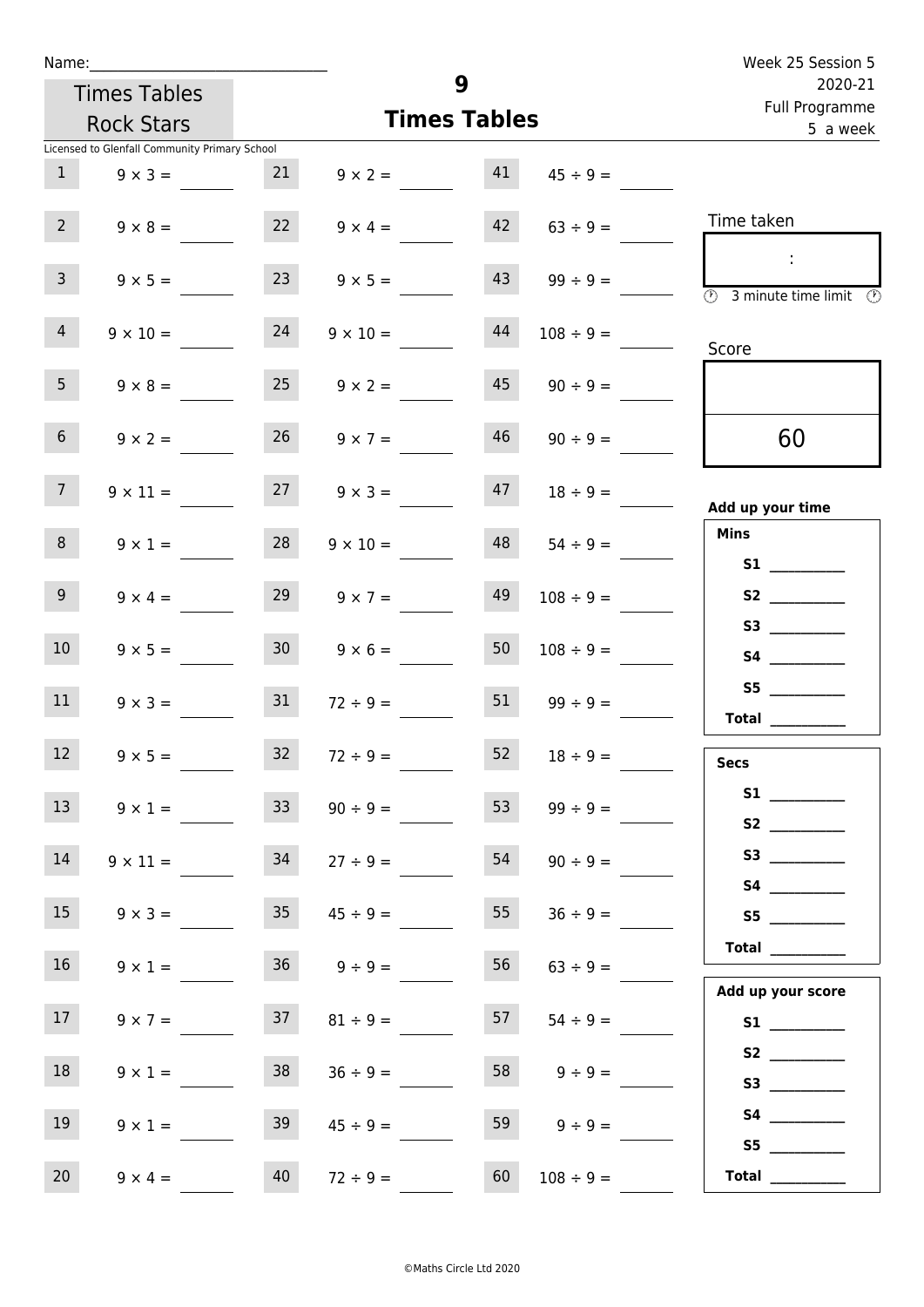| Name:            |                                               |                 |                 |                     |                 | Week 26 Session 1                                                  |
|------------------|-----------------------------------------------|-----------------|-----------------|---------------------|-----------------|--------------------------------------------------------------------|
|                  | <b>Times Tables</b>                           |                 |                 | 8,9                 |                 | 2020-21<br>Full Programme<br>5 a week                              |
|                  | <b>Rock Stars</b>                             |                 |                 | <b>Times Tables</b> |                 |                                                                    |
|                  | Licensed to Glenfall Community Primary School |                 |                 |                     |                 |                                                                    |
| 1                | $8 \times 9 =$                                | 21              | $8 \times 2 =$  | 41                  | $4 \times 9 =$  |                                                                    |
| $2^{\circ}$      | $8 \times 5 =$                                | 22              | $9 \times 3 =$  | 42                  | $3 \times 9 =$  | Time taken                                                         |
| 3 <sup>7</sup>   | $9 \times 6 =$                                | 23              | $9 \times 9 =$  | 43                  | $6 \times 8 =$  | $\overline{(\mathcal{V})}$<br>3 minute time limit<br>$\mathcal{O}$ |
| $\overline{4}$   | $8 \times 11 =$                               | 24              | $8 \times 3 =$  | 44                  | $12 \times 9 =$ | Score                                                              |
| 5 <sub>1</sub>   | $9 \times 3 =$                                | 25              | $9 \times 7 =$  | 45                  | $6 \times 9 =$  |                                                                    |
| 6 <sup>1</sup>   | $8 \times 9 =$                                | 26              | $8 \times 12 =$ | 46                  | $4 \times 8 =$  | 60                                                                 |
| 7 <sup>7</sup>   | $9 \times 9 =$                                | 27              | $9 \times 6 =$  | 47                  | $8 \times 9 =$  | What's your rock status?                                           |
| 8                | $9 \times 4 =$                                | 28              | $8 \times 4 =$  | 48                  | $5 \times 9 =$  | <b>NANNABE</b>                                                     |
| 9 <sub>o</sub>   | $9 \times 12 =$                               | 29              | $8 \times 6 =$  | 49                  | $5 \times 8 =$  | < 18 correct in 3 mins<br><b>GARAGE ROCKER</b>                     |
| 10 <sup>°</sup>  | $8 \times 1 =$                                | 30 <sup>°</sup> | $9 \times 5 =$  | 50                  | $9 \times 9 =$  | 18-19 correct in 3 mins<br><b>BUSKRR</b>                           |
| 11               | $9 \times 6 =$                                | 31              | $10 \times 9 =$ | 51                  | $8 \times 8 =$  | 20-21 correct in 3 mins<br><b>4144EP</b>                           |
| 12               | $9 \times 10 =$                               | 32              | $6 \times 8 =$  | 52                  | $6 \times 9 =$  | 22-24 correct in 3 mins<br><b>UNSIGNED AST</b>                     |
| 13               | $8 \times 7 =$                                | 33              | $6 \times 8 =$  | 53                  | $11 \times 8 =$ | 25-29 correct in 3 mins<br><b>BREAKTHROUGH ARTI<del>S</del>T</b>   |
| 14               | $9 \times 1 =$                                | 34              | $3 \times 9 =$  | 54                  | $1 \times 9 =$  | 30-35 correct in 3 mins<br><b>SUPPORT ART</b>                      |
| 15 <sub>15</sub> | $8 \times 5 =$                                | 35 <sub>1</sub> | $6 \times 9 =$  | 55                  | $10 \times 9 =$ | 36-44 correct in 3 mins<br>HEADLINER                               |
| 16 <sup>1</sup>  | $9 \times 8 =$                                | 36              | $3 \times 9 =$  | 56                  | $11 \times 8 =$ | 45-59 correct in 3 mins<br><b>ROCK STAR</b>                        |
| 17               | $8 \times 8 =$                                | 37              | $11 \times 9 =$ | 57                  | $10 \times 9 =$ | All correct in $\leq$ 3mins<br>ROCK LEGEND                         |
| 18               | $9 \times 9 =$                                | 38              | $10 \times 8 =$ | 58                  | $6 \times 9 =$  | All correct in $\leq 2$ min<br><b>ROCK HERO</b>                    |
| 19               | $8 \times 12 =$                               | 39              | $9 \times 8 =$  | 59                  | $2 \times 9 =$  | All correct in $\leq 1$ min                                        |
| 20               | $9 \times 9 =$                                | 40              | $7 \times 8 =$  | 60                  | $11 \times 8 =$ | <b>TUARS TABLES</b><br>ROCK STARS                                  |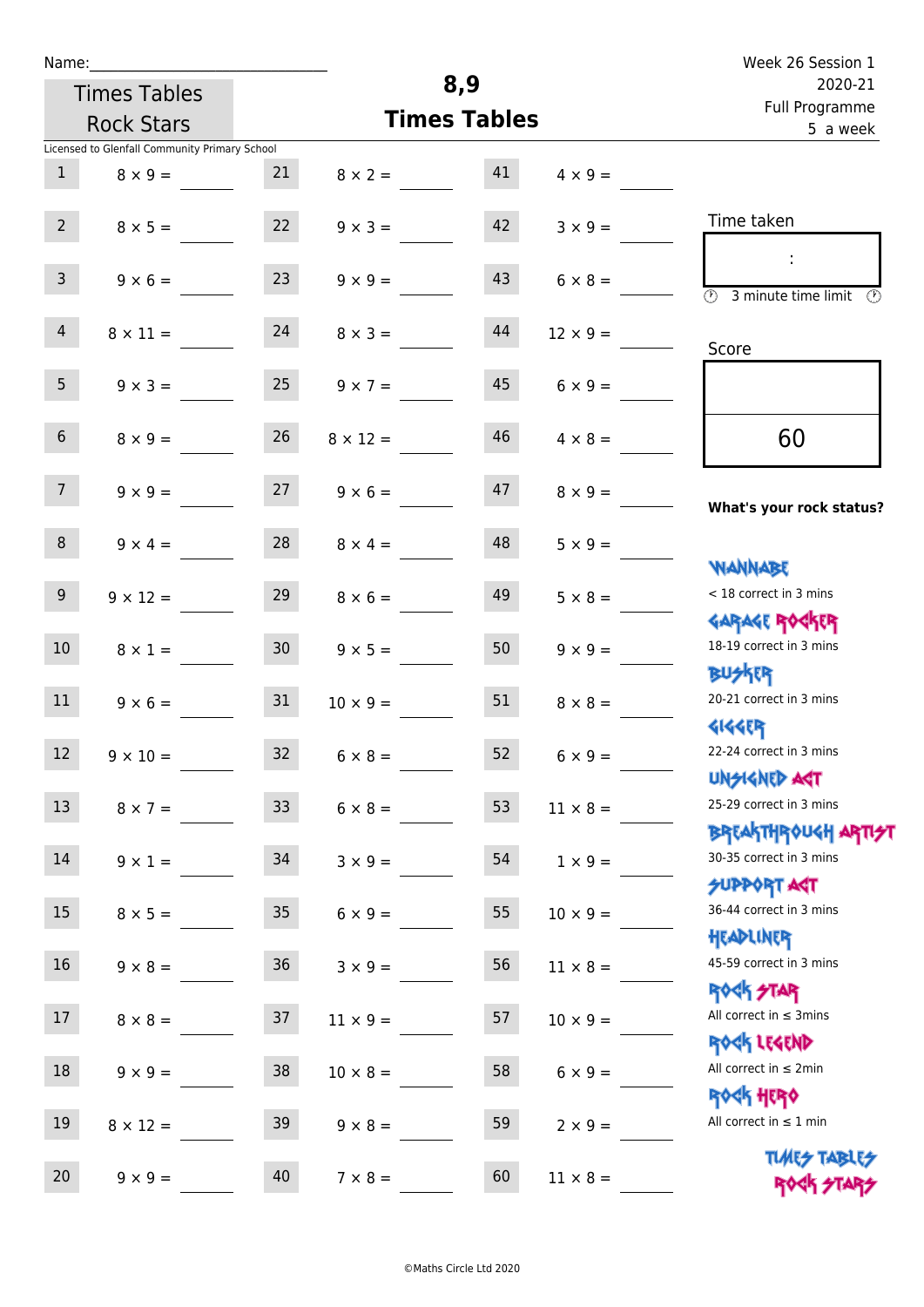| Name:          |                     |      |                                               |                  |                  |                        |     |                        |    |                   | Week 26 Session 2                                            |  |
|----------------|---------------------|------|-----------------------------------------------|------------------|------------------|------------------------|-----|------------------------|----|-------------------|--------------------------------------------------------------|--|
|                | <b>Times Tables</b> |      |                                               |                  |                  |                        | 8,9 |                        |    |                   | 2020-21<br>Full Programme                                    |  |
|                | <b>Rock Stars</b>   |      |                                               |                  |                  |                        |     | <b>Times Tables</b>    |    | 5 a week          |                                                              |  |
|                |                     |      | Licensed to Glenfall Community Primary School |                  |                  |                        |     |                        |    |                   |                                                              |  |
| $\,1$          |                     |      | 13                                            |                  | $25\,$           |                        | 37  |                        | 49 |                   |                                                              |  |
|                | 9                   | 90   |                                               | 9                | $\boldsymbol{9}$ | 32<br>8                |     | 45<br>9                |    | 72<br>9           | Time taken                                                   |  |
| $\overline{2}$ |                     |      | 14                                            |                  | 26               |                        | 38  |                        | 50 |                   |                                                              |  |
|                | 8                   | 40   |                                               | 9                | $45\,$           | $36\,$<br>9            |     | 36<br>9                |    | 9<br>108          | $\circledcirc$<br>$\circled{r}$<br>3 minute time limit       |  |
| 3              |                     |      | 15                                            |                  | $27\,$           |                        | 39  |                        | 51 |                   | Score                                                        |  |
|                | 9                   | 99   |                                               | 8                | $40\,$           | 72<br>$\bf 8$          |     | 81<br>9                |    | $27\,$<br>9       |                                                              |  |
| $\overline{4}$ |                     |      | 16                                            |                  | 28               |                        | 40  |                        | 52 |                   | 60                                                           |  |
|                | $\boldsymbol{9}$    | $27$ |                                               | 8                | 56               | 36<br>$\boldsymbol{9}$ |     | 72<br>9                |    | $\, 8$<br>$\bf 8$ |                                                              |  |
| 5              |                     |      | $17$                                          |                  | 29               |                        | 41  |                        | 53 |                   | What's your rock status?                                     |  |
|                | 9                   | 63   |                                               | 8                | $16\,$           | 9 108                  |     | 108<br>9               |    | 9<br>54           | NANNABE                                                      |  |
| $6\phantom{1}$ |                     |      | 18                                            |                  | 30               |                        | 42  |                        | 54 |                   | < 18 correct in 3 mins                                       |  |
|                | 9                   | 63   |                                               | 8                | $\,8\,$          | $36\,$<br>9            |     | $72$<br>8              |    | 63<br>9           | <b>GARAGE RO</b><br>18-19 correct in 3 mins<br><b>BUSKER</b> |  |
| 7              |                     |      | 19                                            |                  | 31               |                        | 43  |                        | 55 |                   | 20-21 correct in 3 mins                                      |  |
|                | 9                   | 45   |                                               | $\boldsymbol{9}$ | 54               | 96<br>8                |     | 36<br>$\boldsymbol{9}$ |    | 54<br>9           | <b>4144EP</b><br>22-24 correct in 3 mins                     |  |
| 8              |                     |      | 20                                            |                  | 32               |                        | 44  |                        | 56 |                   | <b>UNSIGNED ART</b>                                          |  |
|                | 9                   | 54   |                                               | 9                | 54               | 99<br>9                |     | $72\,$<br>8            |    | 9<br>90           | 25-29 correct in 3 mins<br><b>BREAKTHROUGH</b>               |  |
| 9              |                     |      | 21                                            |                  | 33               |                        | 45  |                        | 57 |                   | 30-35 correct in 3 mins                                      |  |
|                | 8                   | 24   |                                               | 8                | 64               | 9<br>9                 |     | 72<br>8                |    | 72<br>9           | <b>SUPPORT AGT</b><br>36-44 correct in 3 mins                |  |
| $10\,$         |                     |      | 22                                            |                  | 34               |                        | 46  |                        | 58 |                   | HEADLINER<br>45-59 correct in 3 mins                         |  |
|                | 9                   | 99   |                                               | 8                | 24               | 9 108                  |     | 18<br>9                |    | 72<br>9           | ROCK STAR<br>All correct in $\leq$ 3mins                     |  |
| $11\,$         |                     |      | 23                                            |                  | 35               |                        | 47  |                        | 59 |                   | ROCK LEGEND<br>All correct in $\leq 2$ min                   |  |
|                | 8                   | 88   |                                               | 9                | 81               | 56<br>8                |     | 8<br>40                |    | 9<br>9            | HERQ<br>All correct in $\leq 1$ min                          |  |
| 12             |                     |      | 24                                            |                  | 36               |                        | 48  |                        | 60 |                   |                                                              |  |
|                | 8                   | 48   |                                               | 8                | 96               | 8<br>64                |     | 32<br>8                |    | 36<br>9           | <b>TLME<del>S</del></b>                                      |  |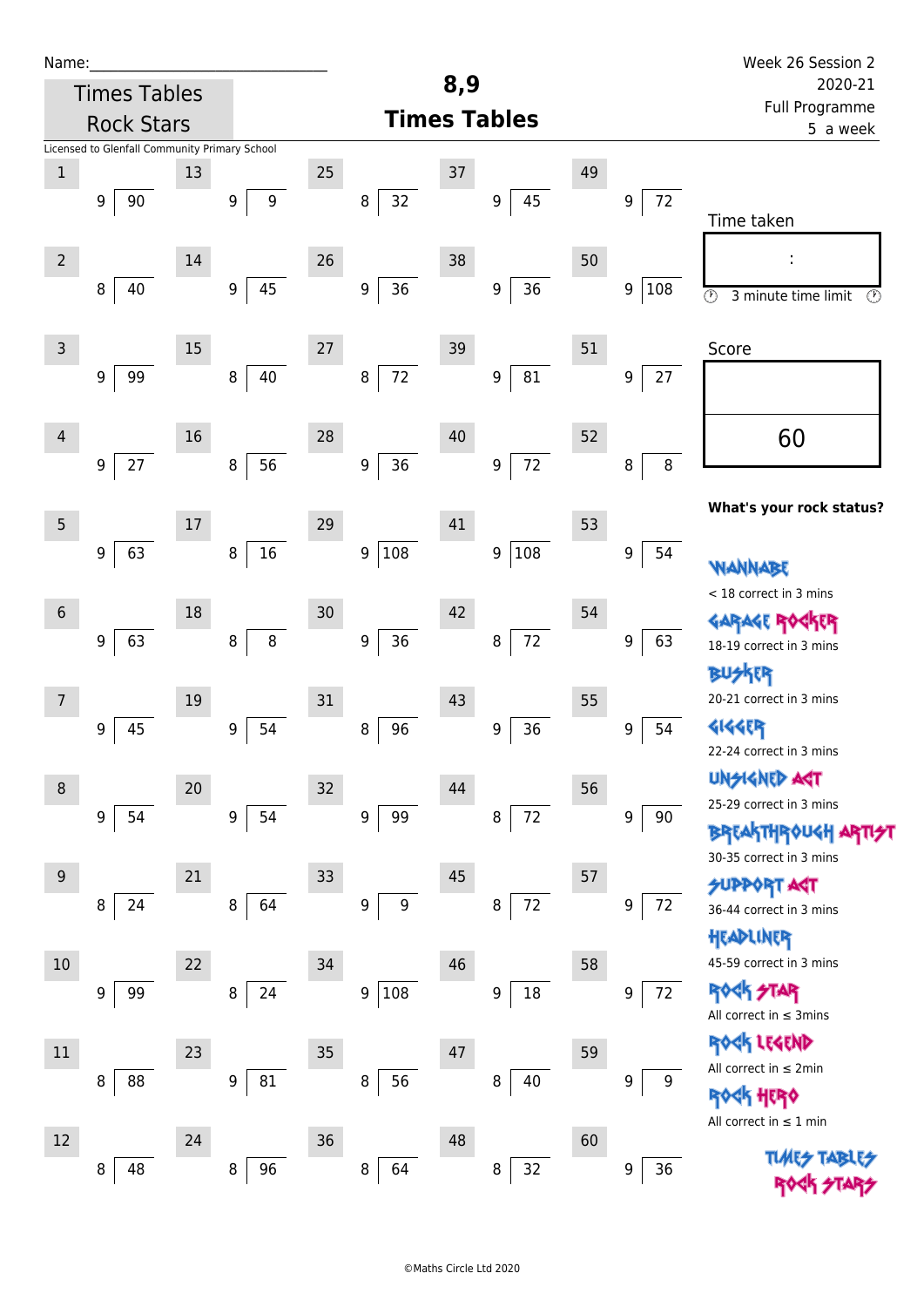| Name:            |                  |                                               |                 |                        |                        |    |                  | Week 26 Session 3                                           |
|------------------|------------------|-----------------------------------------------|-----------------|------------------------|------------------------|----|------------------|-------------------------------------------------------------|
|                  |                  | <b>Times Tables</b>                           |                 |                        | 8,9                    |    |                  | 2020-21                                                     |
|                  |                  | <b>Rock Stars</b>                             |                 |                        | <b>Times Tables</b>    |    |                  | Full Programme<br>5 a week                                  |
|                  |                  | Licensed to Glenfall Community Primary School |                 |                        |                        |    |                  |                                                             |
| $\,1$            | 8<br>$\times$ 9  | 13                                            | 9<br>$\times$ 9 | 9<br>25<br>$\times$ 1  | 8<br>37<br>$\times$ 12 | 49 | 8<br>$\times$ 11 |                                                             |
|                  |                  |                                               |                 |                        |                        |    |                  | Time taken                                                  |
|                  |                  |                                               |                 |                        |                        |    |                  |                                                             |
| $\overline{2}$   | 8<br>$\times$ 4  | 14                                            | 9<br>$\times$ 6 | 9<br>26<br>$\times$ 3  | 8<br>38<br>$\times$ 1  | 50 | 9<br>$\times$ 10 |                                                             |
|                  |                  |                                               |                 |                        |                        |    |                  | $\odot$<br>3 minute time limit<br>⊕                         |
|                  |                  |                                               |                 |                        |                        |    |                  |                                                             |
| $\overline{3}$   | 9<br>$\times 6$  | 15                                            | 9<br>$\times$ 5 | 8<br>27<br>$\times$ 6  | 8<br>39<br>$\times$ 3  | 51 | 9<br>$\times$ 1  | Score                                                       |
|                  |                  |                                               |                 |                        |                        |    |                  |                                                             |
|                  |                  |                                               |                 |                        |                        |    |                  |                                                             |
| $\overline{4}$   | 9<br>$\times 2$  | 16                                            | 9<br>$\times$ 5 | 8<br>28<br>$\times$ 11 | 8<br>40<br>$\times$ 7  | 52 | 9<br>$\times$ 12 | 60                                                          |
|                  |                  |                                               |                 |                        |                        |    |                  |                                                             |
|                  |                  |                                               |                 |                        |                        |    |                  | What's your rock status?                                    |
| 5                | 9<br>$\times$ 4  | 17                                            | 9<br>$\times$ 8 | 8<br>29<br>$\times$ 5  | 8<br>41<br>$\times$ 9  | 53 | 8<br>$\times 9$  |                                                             |
|                  |                  |                                               |                 |                        |                        |    |                  | <b>NANNABE</b>                                              |
|                  |                  |                                               |                 |                        |                        |    |                  | < 18 correct in 3 mins                                      |
| $6\phantom{1}$   | 9                | 18                                            | 8               | 9<br>30                | 9<br>42                | 54 | 9                | <b>GARAGE ROCKER</b>                                        |
|                  | $\times$ 7       |                                               | $\times$ 3      | $\times 6$             | $\times$ 5             |    | $\times 8$       | 18-19 correct in 3 mins                                     |
|                  |                  |                                               |                 |                        |                        |    |                  | <b>BUSKER</b>                                               |
| 7                | 8                | 19                                            | 8               | 9<br>31                | 9<br>43                | 55 | 9                | 20-21 correct in 3 mins                                     |
|                  | $\times$ 1       |                                               | $\times$ 1      | $\times$ 7             | $\times$ 5             |    | $\times$ 1       | <b>4144EP</b>                                               |
|                  |                  |                                               |                 |                        |                        |    |                  | 22-24 correct in 3 mins                                     |
| $\boldsymbol{8}$ | 8                | 20                                            | 8               | 9<br>32                | 8<br>44                | 56 | 9                | <b>UNGIGNED AST</b>                                         |
|                  | $\times$ 8       |                                               | $\times$ 2      | $\times$ 12            | $\times$ 6             |    | $\times$ 9       | 25-29 correct in 3 mins                                     |
|                  |                  |                                               |                 |                        |                        |    |                  | BREAKTHRÓUGH ARTI <del>2</del> 1<br>30-35 correct in 3 mins |
| $9\,$            | 9                | 21                                            | 8               | 9<br>33                | 9<br>45                | 57 | 9                | <b>SUPPORT AGT</b>                                          |
|                  | $\times$ 6       |                                               | $\times$ 8      | $\times$ 4             | $\times$ 5             |    | $\times$ 2       | 36-44 correct in 3 mins                                     |
|                  |                  |                                               |                 |                        |                        |    |                  | HEADLINER                                                   |
| $10\,$           | 8                | 22                                            | 9               | 9<br>34                | 9<br>46                | 58 | $\bf 8$          | 45-59 correct in 3 mins                                     |
|                  | $\times 6$       |                                               | $\times$ 12     | $\times$ 7             | $\times$ 6             |    | $\times$ 2       | ROCK STAR                                                   |
|                  |                  |                                               |                 |                        |                        |    |                  | All correct in $\leq$ 3mins                                 |
| $11\,$           | $\boldsymbol{9}$ | 23                                            | 8               | 8<br>35                | 9<br>47                | 59 | 8                | ROCK LEGEND                                                 |
|                  | $\times$ 1       |                                               | $\times$ 2      | $\times$ 2             | $\times$ 9             |    | $\times 6$       | All correct in $\leq 2$ min                                 |
|                  |                  |                                               |                 |                        |                        |    |                  | ROCK HERO                                                   |
| 12               | 9                | 24                                            | 9               | 9<br>36                | 9<br>48                | 60 | 8                | All correct in $\leq 1$ min                                 |
|                  | $\times$ 7       |                                               | $\times$ 10     | $\times$ 3             | $\times$ 5             |    | $\times$ 3       | <b>TUARS TABLES</b>                                         |
|                  |                  |                                               |                 |                        |                        |    |                  | ROCK STARS                                                  |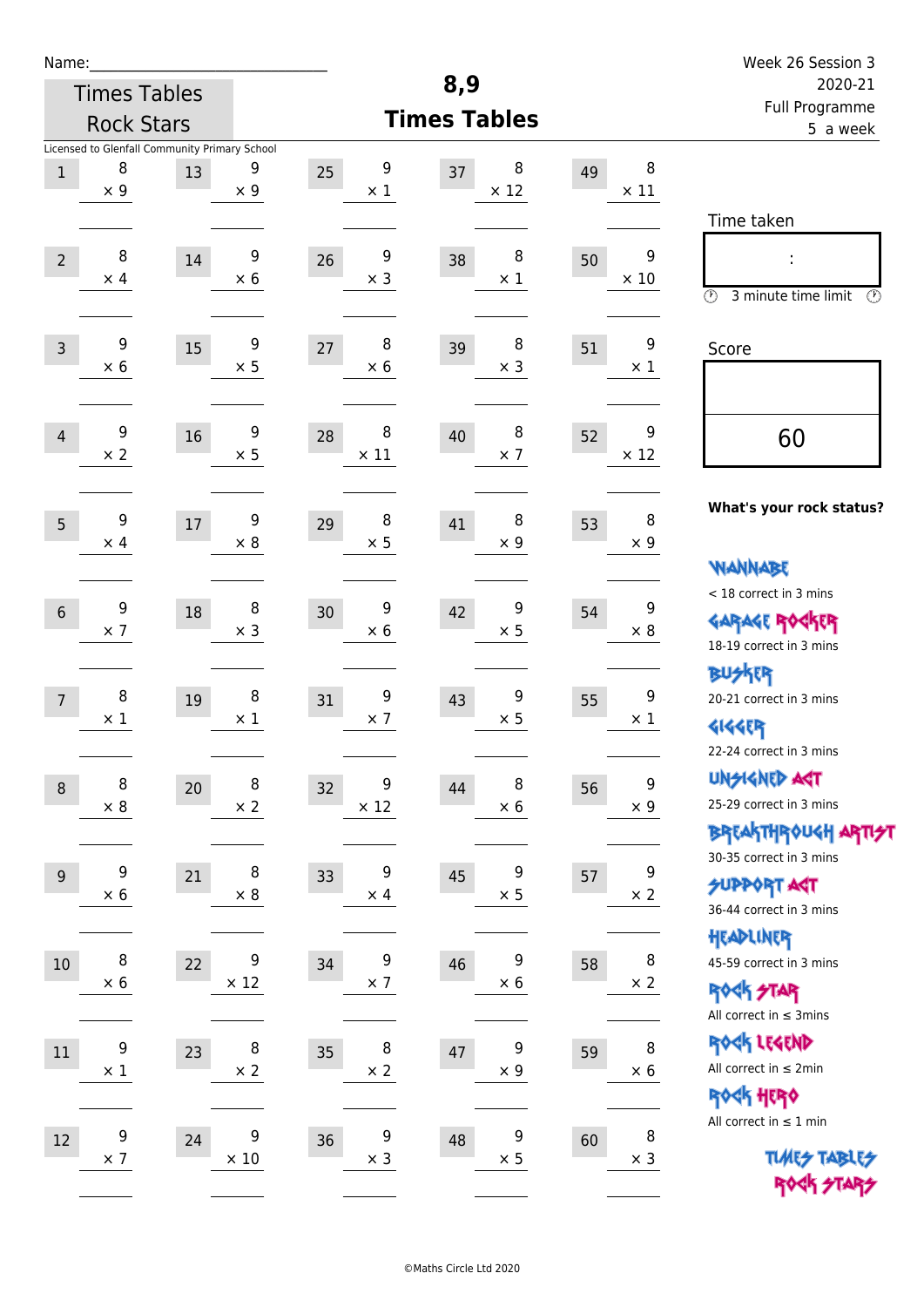| Name:           |                                               |                 |                     | 8,9                                   |                | Week 26 Session 4                                                |
|-----------------|-----------------------------------------------|-----------------|---------------------|---------------------------------------|----------------|------------------------------------------------------------------|
|                 | <b>Times Tables</b>                           |                 |                     | 2020-21<br>Full Programme<br>5 a week |                |                                                                  |
|                 | <b>Rock Stars</b>                             |                 | <b>Times Tables</b> |                                       |                |                                                                  |
|                 | Licensed to Glenfall Community Primary School |                 |                     |                                       |                |                                                                  |
| $\mathbf{1}$    | $108 \div 9 =$                                | 21              | $16 \div 8 =$       | 41                                    | $90 \div 9 =$  |                                                                  |
| $2^{\circ}$     | $63 ÷ 9 =$                                    | 22              | $9 \div 9 =$        | 42                                    | $99 \div 9 =$  | Time taken                                                       |
| 3 <sup>7</sup>  | $90 \div 9 =$                                 | 23              | $72 \div 9 =$       | 43                                    | $80 \div 8 =$  | $\overline{\mathcal{O}}$<br>3 minute time limit<br>$\circled{r}$ |
| $\overline{4}$  | $56 \div 8 =$                                 | 24              | $9 \div 9 =$        | 44                                    | $108 \div 9 =$ | Score                                                            |
| 5 <sub>1</sub>  | $56 \div 8 =$                                 | 25              | $27 \div 9 =$       | 45                                    | $63 \div 9 =$  |                                                                  |
| 6 <sup>1</sup>  | $56 \div 8 =$                                 | 26              | $40 \div 8 =$       | 46                                    | $8 \div 8 =$   | 60                                                               |
| 7 <sup>7</sup>  | $24 \div 8 =$                                 | 27              | $8 \div 8 =$        | 47                                    | $72 \div 9 =$  | What's your rock status?                                         |
| 8               | $54 \div 9 =$                                 | 28              | $99 \div 9 =$       | 48                                    | $72 \div 9 =$  | <b>NANNABE</b>                                                   |
| 9 <sub>o</sub>  | $48 \div 8 =$                                 | 29              | $72 \div 8 =$       | 49                                    | $18 \div 9 =$  | < 18 correct in 3 mins<br><b>GARAGE ROCKER</b>                   |
| $10\,$          | $63 \div 9 =$                                 | 30 <sub>2</sub> | $8 \div 8 =$        | 50                                    | $72 \div 9 =$  | 18-19 correct in 3 mins<br><b>BUSKER</b>                         |
| 11              | $40 \div 8 =$                                 | 31              | $64 \div 8 =$       | 51                                    | $96 \div 8 =$  | 20-21 correct in 3 mins<br><b>4144EP</b>                         |
| 12 <sup>7</sup> | $36 ÷ 9 =$                                    | 32              | $45 \div 9 =$       | 52                                    | $99 ÷ 9 =$     | 22-24 correct in 3 mins<br><b>UNSIGNED AST</b>                   |
| 13              | $80 \div 8 =$                                 | 33              | $27 ÷ 9 =$          | 53                                    | $72 \div 9 =$  | 25-29 correct in 3 mins<br><b>BREAKTHROUGH ARTI<del>S</del>T</b> |
| 14              | $96 \div 8 =$                                 | 34              | $72 \div 8 =$       | 54                                    | $56 \div 8 =$  | 30-35 correct in 3 mins<br><b>SUPPORT ART</b>                    |
| 15              | $9 ÷ 9 =$                                     | 35 <sub>2</sub> | $45 \div 9 =$       | 55                                    | $90 \div 9 =$  | 36-44 correct in 3 mins<br>HEADLINER                             |
| 16              | $36 ÷ 9 =$                                    | 36              | $80 \div 8 =$       | 56                                    | $64 \div 8 =$  | 45-59 correct in 3 mins<br>ROCK STAR                             |
| 17              | $18 \div 9 =$                                 | 37              | $72 \div 8 =$       | 57                                    | $24 \div 8 =$  | All correct in $\leq$ 3mins<br>ROCK LEGEND                       |
| 18              | $81 \div 9 =$                                 | 38              | $16 \div 8 =$       | 58                                    | $45 \div 9 =$  | All correct in $\leq 2$ min<br>ROCK HERO                         |
| 19              | $16 \div 8 =$                                 | 39              | $18 \div 9 =$       | 59                                    | $81 \div 9 =$  | All correct in $\leq 1$ min<br><b>TUARS TABLES</b>               |
| 20              | $40 \div 8 =$                                 | 40              | $18 \div 9 =$       | 60                                    | $48 \div 8 =$  | ROCK STARS                                                       |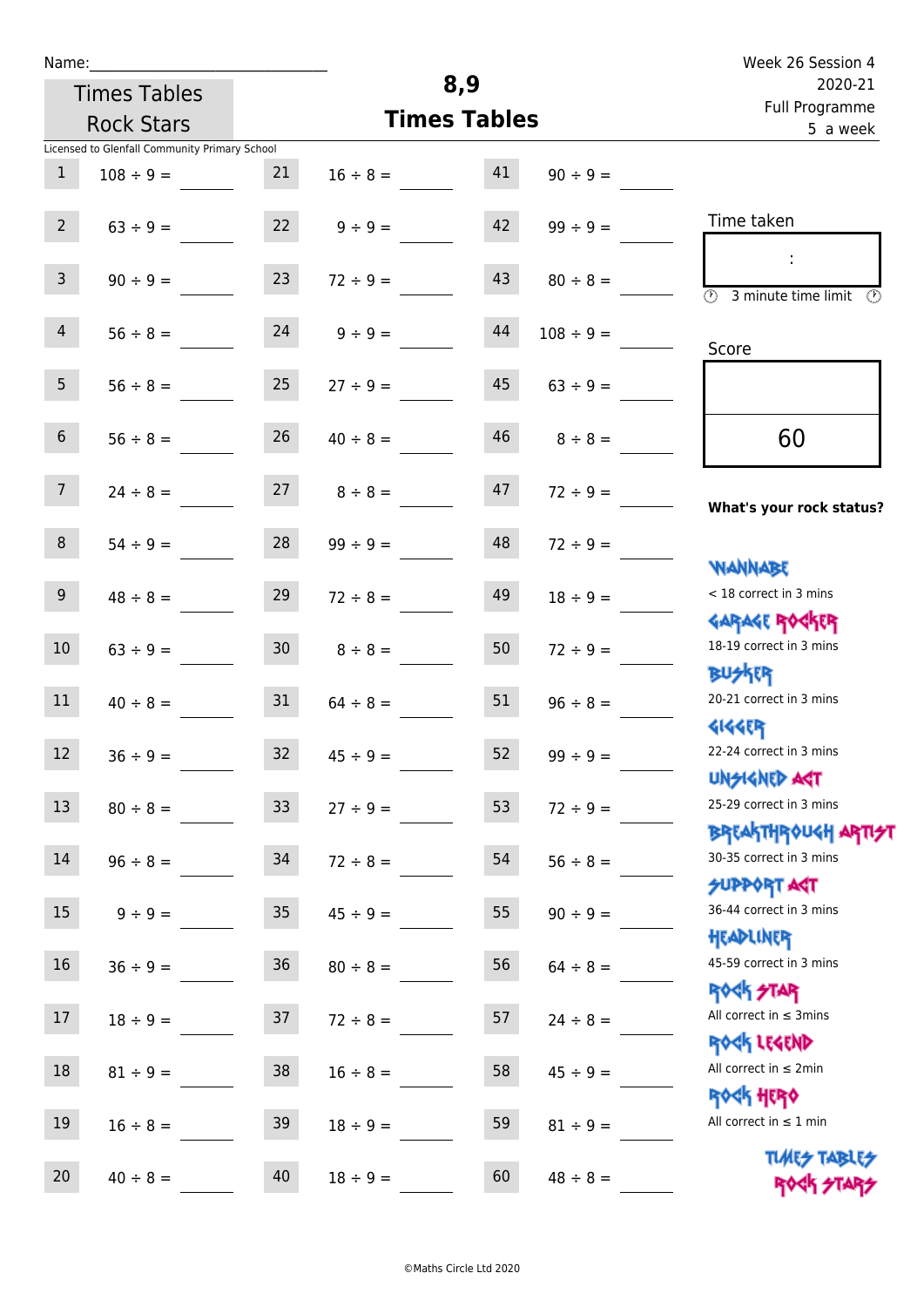| Name:           |                                               |                 |                      |     |                            | Week 26 Session 5                                                                                                                                                                                                                                                                                                                                                                                                                                                                                                                                                                                                   |
|-----------------|-----------------------------------------------|-----------------|----------------------|-----|----------------------------|---------------------------------------------------------------------------------------------------------------------------------------------------------------------------------------------------------------------------------------------------------------------------------------------------------------------------------------------------------------------------------------------------------------------------------------------------------------------------------------------------------------------------------------------------------------------------------------------------------------------|
|                 | <b>Times Tables</b>                           |                 |                      | 8,9 |                            | 2020-21                                                                                                                                                                                                                                                                                                                                                                                                                                                                                                                                                                                                             |
|                 | <b>Rock Stars</b>                             |                 | <b>Times Tables</b>  |     | Full Programme<br>5 a week |                                                                                                                                                                                                                                                                                                                                                                                                                                                                                                                                                                                                                     |
|                 | Licensed to Glenfall Community Primary School |                 |                      |     |                            |                                                                                                                                                                                                                                                                                                                                                                                                                                                                                                                                                                                                                     |
| 1               | $8 \times 4 =$                                | 21              | $9 \times 6 =$       | 41  | $48 \div 8 =$              |                                                                                                                                                                                                                                                                                                                                                                                                                                                                                                                                                                                                                     |
| 2 <sup>7</sup>  | $9 \times 6 =$                                | 22              | $9 \times 8 =$       | 42  | $56 \div 8 =$              | Time taken                                                                                                                                                                                                                                                                                                                                                                                                                                                                                                                                                                                                          |
| $\mathbf{3}$    | $8 \times 9 =$                                | 23              | $8 \times 12 =$      | 43  | $96 \div 8 =$              | ÷<br>$\overline{(\mathcal{V})}$<br>3 minute time limit<br>$\circledcirc$                                                                                                                                                                                                                                                                                                                                                                                                                                                                                                                                            |
| 4               | $8 \times 2 =$                                | 24              | $8 \times 10 =$      | 44  | $32 \div 8 =$              | Score                                                                                                                                                                                                                                                                                                                                                                                                                                                                                                                                                                                                               |
| 5 <sub>1</sub>  | $8 \times 1 =$                                | 25              | $8 \times 12 =$      | 45  | $24 \div 8 =$              |                                                                                                                                                                                                                                                                                                                                                                                                                                                                                                                                                                                                                     |
| 6 <sup>1</sup>  | $8 \times 6 =$                                |                 | $26 \t 8 \times 6 =$ |     | $46 \t 8 \div 8 =$         | 60                                                                                                                                                                                                                                                                                                                                                                                                                                                                                                                                                                                                                  |
| 7 <sup>7</sup>  | $8 \times 7 =$                                | 27              | $8 \times 8 =$       | 47  | $16 \div 8 =$              | Add up your time                                                                                                                                                                                                                                                                                                                                                                                                                                                                                                                                                                                                    |
| 8               | $9 \times 3 =$                                | 28              | $9 \times 7 =$       | 48  | $16 \div 8 =$              | <b>Mins</b>                                                                                                                                                                                                                                                                                                                                                                                                                                                                                                                                                                                                         |
| 9 <sub>o</sub>  | $9 \times 9 =$                                | 29              | $9 \times 8 =$       | 49  | $90 \div 9 =$              |                                                                                                                                                                                                                                                                                                                                                                                                                                                                                                                                                                                                                     |
| 10 <sup>°</sup> | $9 \times 2 =$                                | 30 <sup>1</sup> | $9 \times 8 =$       | 50  | $96 \div 8 =$              |                                                                                                                                                                                                                                                                                                                                                                                                                                                                                                                                                                                                                     |
| 11              | $8 \times 4 =$                                | 31              | $99 \div 9 =$        | 51  | $108 \div 9 =$             | S5<br>Total $\_\_$                                                                                                                                                                                                                                                                                                                                                                                                                                                                                                                                                                                                  |
| 12              | $8 \times 6 =$                                | 32              | $64 \div 8 =$        | 52  | $108 \div 9 =$             | <b>Secs</b>                                                                                                                                                                                                                                                                                                                                                                                                                                                                                                                                                                                                         |
| 13              | $9 \times 4 =$                                | 33              | $9 \div 9 =$         | 53  | $88 \div 8 =$              | S2                                                                                                                                                                                                                                                                                                                                                                                                                                                                                                                                                                                                                  |
| 14              | $9 \times 7 =$                                | 34              | $72 \div 9 =$        | 54  | $72 \div 8 =$              |                                                                                                                                                                                                                                                                                                                                                                                                                                                                                                                                                                                                                     |
| 15              | $8 \times 10 =$                               |                 | $35 \t 80 \div 8 =$  | 55  | $24 \div 8 =$              | S5                                                                                                                                                                                                                                                                                                                                                                                                                                                                                                                                                                                                                  |
| 16              | $9 \times 10 =$                               | 36              | $45 \div 9 =$        | 56  | $63 \div 9 =$              | Total __________<br>Add up your score                                                                                                                                                                                                                                                                                                                                                                                                                                                                                                                                                                               |
| 17              | $9 \times 8 =$                                | 37              | $40 \div 8 =$        | 57  | $18 \div 9 =$              |                                                                                                                                                                                                                                                                                                                                                                                                                                                                                                                                                                                                                     |
| 18              | $8 \times 8 =$                                | 38              | $80 \div 8 =$        | 58  | $81 \div 9 =$              | S2                                                                                                                                                                                                                                                                                                                                                                                                                                                                                                                                                                                                                  |
| 19              | $8 \times 3 =$                                |                 | $39 \t 9 \div 9 =$   | 59  | $108 \div 9 =$             | S5                                                                                                                                                                                                                                                                                                                                                                                                                                                                                                                                                                                                                  |
| 20 <sub>2</sub> | $9 \times 5 =$                                | 40              | $108 \div 9 =$       | 60  | $32 \div 8 =$              | $\begin{tabular}{c} Total & \underline{\hspace{1cm}} & \underline{\hspace{1cm}} & \underline{\hspace{1cm}} & \underline{\hspace{1cm}} & \underline{\hspace{1cm}} & \underline{\hspace{1cm}} & \underline{\hspace{1cm}} & \underline{\hspace{1cm}} & \underline{\hspace{1cm}} & \underline{\hspace{1cm}} & \underline{\hspace{1cm}} & \underline{\hspace{1cm}} & \underline{\hspace{1cm}} & \underline{\hspace{1cm}} & \underline{\hspace{1cm}} & \underline{\hspace{1cm}} & \underline{\hspace{1cm}} & \underline{\hspace{1cm}} & \underline{\hspace{1cm}} & \underline{\hspace{1cm}} & \underline{\hspace{1cm}} &$ |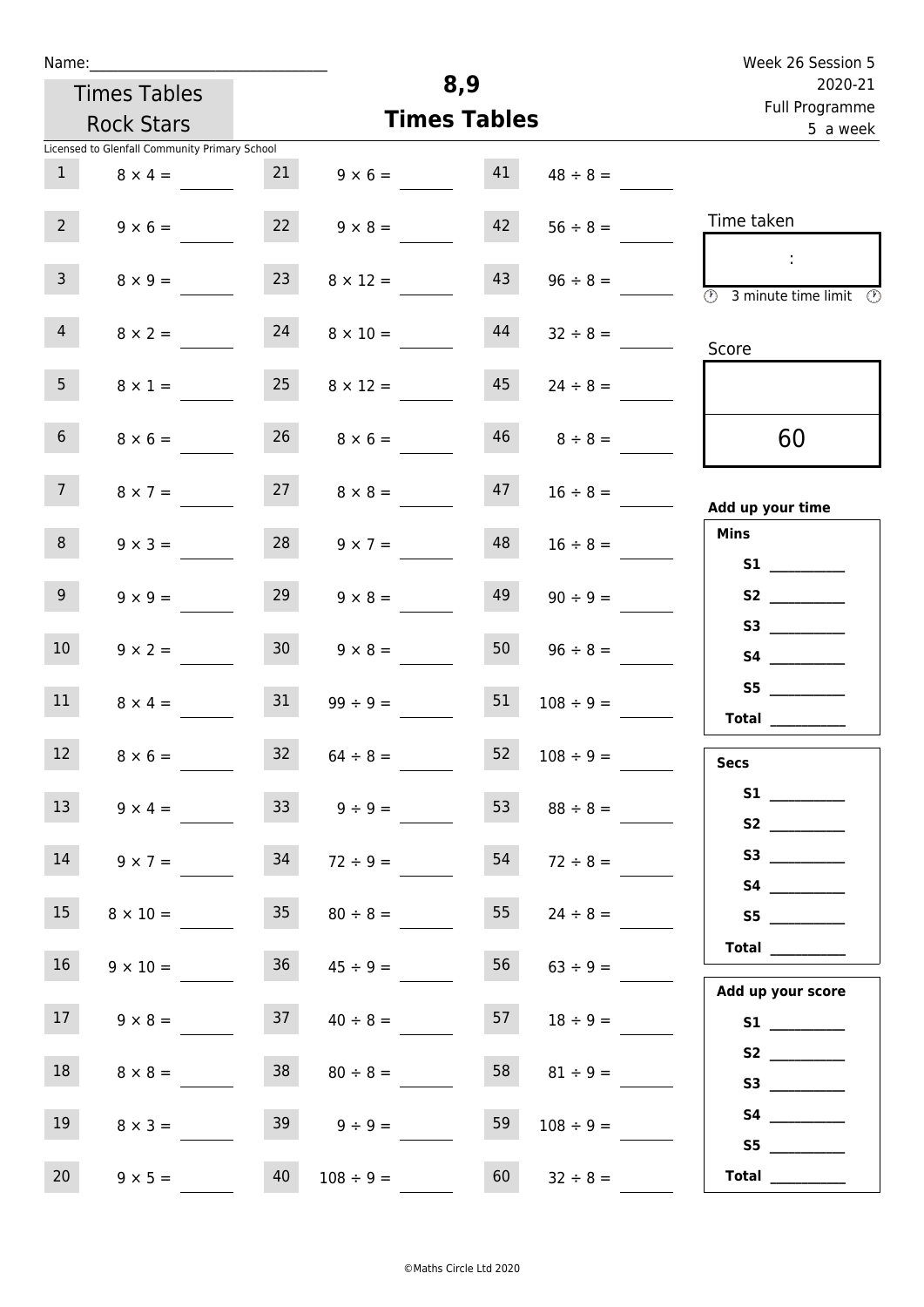| Name:           |                                               |                 |                       |                            |                  | Week 27 Session 1                                            |
|-----------------|-----------------------------------------------|-----------------|-----------------------|----------------------------|------------------|--------------------------------------------------------------|
|                 | <b>Times Tables</b>                           |                 |                       | 11,12                      |                  | 2020-21                                                      |
|                 | <b>Rock Stars</b>                             |                 | <b>Times Tables</b>   | Full Programme<br>5 a week |                  |                                                              |
|                 | Licensed to Glenfall Community Primary School |                 |                       |                            |                  |                                                              |
| $\mathbf{1}$    | $11 \times 10 =$                              | 21              | $11 \times 11 =$      | 41                         | $9 \times 12 =$  |                                                              |
| 2 <sup>7</sup>  | $12 \times 6 =$                               | 22              | $12 \times 8 =$       | 42                         | $4 \times 11 =$  | Time taken                                                   |
|                 |                                               |                 |                       |                            |                  |                                                              |
| $\mathsf{3}$    | $11 \times 10 =$                              | 23              | $12 \times 2 =$       | 43                         | $10 \times 11 =$ | $\overline{(\mathcal{V})}$<br>3 minute time limit<br>$\odot$ |
| $\overline{4}$  | $12 \times 12 =$                              | 24              | $12 \times 4 =$       | 44                         | $7 \times 11 =$  |                                                              |
|                 |                                               |                 |                       |                            |                  | Score                                                        |
| 5 <sub>1</sub>  | $12 \times 12 =$                              | 25              | $11 \times 6 =$       | 45                         | $1 \times 12 =$  |                                                              |
| 6 <sup>1</sup>  | $12 \times 3 =$                               | 26              | $11 \times 3 =$       | 46                         | $12 \times 11 =$ | 60                                                           |
| 7 <sup>7</sup>  | $11 \times 10 =$                              | 27              | $11 \times 8 =$       | 47                         | $4 \times 11 =$  | What's your rock status?                                     |
| 8               |                                               | 28              |                       | 48                         |                  |                                                              |
|                 | $12 \times 2 =$                               |                 | $12 \times 2 =$       |                            | $3 \times 11 =$  | <b>NANNABE</b>                                               |
| 9               | $12 \times 10 =$                              | 29              | $12 \times 6 =$       | 49                         | $1 \times 11 =$  | < 18 correct in 3 mins                                       |
|                 |                                               |                 |                       |                            |                  | <b>GARAGE ROCKER</b>                                         |
| 10 <sup>°</sup> | $11 \times 8 =$                               | 30 <sub>o</sub> | $11 \times 11 =$      | 50                         | $5 \times 11 =$  | 18-19 correct in 3 mins<br><b>BUSKER</b>                     |
| 11              | $12 \times 2 =$                               | 31              | $2 \times 12 =$       | 51                         | $7 \times 12 =$  | 20-21 correct in 3 mins                                      |
|                 |                                               |                 |                       |                            |                  | <b>4144ER</b>                                                |
| 12              | $12 \times 8 =$                               |                 | $32 \t 5 \times 12 =$ | 52                         | $9 \times 12 =$  | 22-24 correct in 3 mins                                      |
|                 |                                               |                 |                       |                            |                  | <b>UNSIGNED AGT</b>                                          |
| 13              | $12 \times 6 =$                               | 33 <sup>°</sup> | $8 \times 12 =$       | 53                         | $8 \times 12 =$  | 25-29 correct in 3 mins                                      |
|                 |                                               |                 |                       |                            |                  | <b>BREAKTHROUGH ARTI<del>S</del>T</b>                        |
| 14              | $12 \times 10 =$                              | 34              | $5 \times 11 =$       | 54                         | $9 \times 11 =$  | 30-35 correct in 3 mins                                      |
|                 |                                               |                 |                       |                            |                  | <b>SUPPORT AGT</b><br>36-44 correct in 3 mins                |
| 15              | $12 \times 5 =$                               | 35              | $7 \times 11 =$       | 55                         | $10 \times 11 =$ | HEADLINER                                                    |
| 16              | $11 \times 6 =$                               | 36              | $8 \times 12 =$       | 56                         | $5 \times 11 =$  | 45-59 correct in 3 mins                                      |
|                 |                                               |                 |                       |                            |                  | <b>ROCK STAR</b>                                             |
| 17              | $12 \times 6 =$                               | 37              | $2 \times 11 =$       | 57                         | $4 \times 12 =$  | All correct in $\leq$ 3mins                                  |
|                 |                                               |                 |                       |                            |                  | ROCK LEGEND                                                  |
| 18              | $12 \times 11 =$                              | 38              | $9 \times 11 =$       | 58                         | $10 \times 12 =$ | All correct in $\leq 2$ min                                  |
|                 |                                               |                 |                       |                            |                  | <b>ROCK HERO</b>                                             |
| 19              | $11 \times 3 =$                               | 39              | $10 \times 11 =$      | 59                         | $6 \times 12 =$  | All correct in $\leq 1$ min                                  |
|                 |                                               |                 |                       |                            |                  | <b>TUARS TABLES</b>                                          |
| 20              | $11 \times 7 =$                               | 40              | $3 \times 11 =$       | 60                         | $12 \times 12 =$ | ROCK STARS                                                   |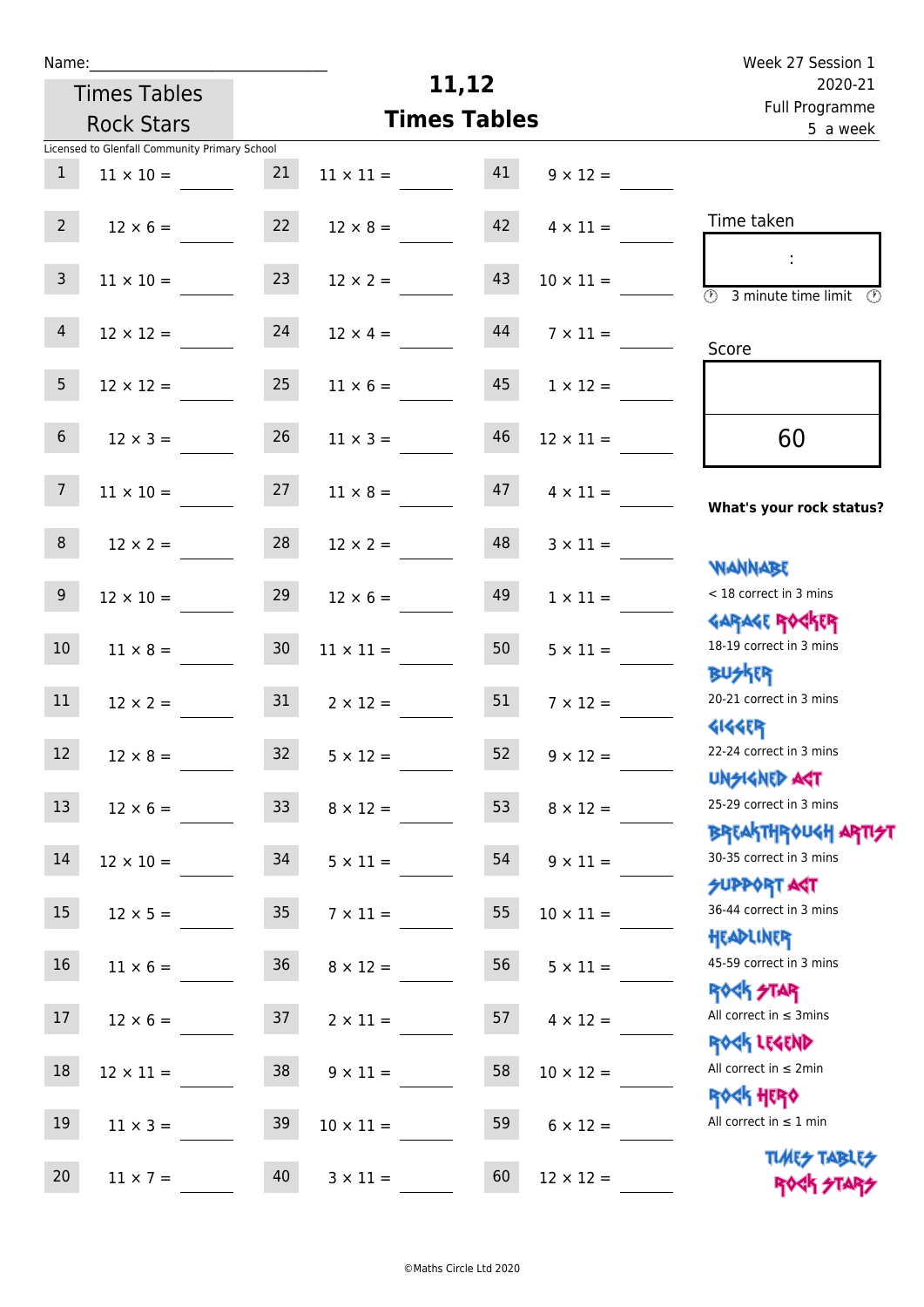| Name:          |                                               |        |                |    |                     | 11,12   |                     |    |                            | Week 27 Session 2                                                       |  |
|----------------|-----------------------------------------------|--------|----------------|----|---------------------|---------|---------------------|----|----------------------------|-------------------------------------------------------------------------|--|
|                | <b>Times Tables</b>                           |        |                |    |                     | 2020-21 |                     |    |                            |                                                                         |  |
|                | <b>Rock Stars</b>                             |        |                |    |                     |         | <b>Times Tables</b> |    | Full Programme<br>5 a week |                                                                         |  |
|                | Licensed to Glenfall Community Primary School |        |                |    |                     |         |                     |    |                            |                                                                         |  |
| $\mathbf 1$    |                                               | 13     |                | 25 |                     | 37      |                     | 49 |                            |                                                                         |  |
|                | 77<br>11                                      |        | 132<br>12      |    | 12<br>24            |         | 88<br>$11\,$        |    | 66<br>11                   | Time taken                                                              |  |
| $\overline{2}$ |                                               | $14\,$ |                | 26 |                     | 38      |                     | 50 |                            |                                                                         |  |
|                | 36<br>12                                      |        | $72\,$<br>12   |    | $ 132\rangle$<br>11 |         | $ 120\rangle$<br>12 |    | 12<br>24                   | $\circled{r}$<br>3 minute time limit<br>$\circled{r}$                   |  |
| $\mathsf{3}$   |                                               | 15     |                | 27 |                     | 39      |                     | 51 |                            | Score                                                                   |  |
|                | $11\,$<br>11                                  |        | 77<br>$11\,$   |    | 132<br>11           |         | $12\,$<br>108       |    | 12<br>144                  |                                                                         |  |
| 4              | 44                                            | 16     | 99             | 28 |                     | 40      |                     | 52 | 22                         | 60                                                                      |  |
|                | 11                                            |        | $11\,$         |    | 120<br>12           |         | 33<br>$11\,$        |    | 11                         |                                                                         |  |
| $\overline{5}$ |                                               | $17\,$ |                | 29 |                     | 41      |                     | 53 |                            | What's your rock status?                                                |  |
|                | 110<br>11                                     |        | 84<br>12       |    | 60<br>12            |         | 96<br>12            |    | 144<br>12                  | WANNABE                                                                 |  |
| $6\phantom{1}$ |                                               | 18     |                | 30 |                     | 42      |                     | 54 |                            | < 18 correct in 3 mins<br><b>GARAGE RO</b>                              |  |
|                | 12<br>60                                      |        | $77\,$<br>11   |    | 48<br>$12\,$        |         | 48<br>12            |    | 72<br>12                   | 18-19 correct in 3 mins                                                 |  |
| 7              |                                               | 19     |                | 31 |                     | 43      |                     | 55 |                            | BUSKER<br>20-21 correct in 3 mins                                       |  |
|                | 120<br>12                                     |        | 55<br>11       |    | 77<br>11            |         | 99<br>$11\,$        |    | 12<br>120                  | <b>4144EP</b><br>22-24 correct in 3 mins                                |  |
| 8              |                                               | 20     |                | 32 |                     | 44      |                     | 56 |                            | <b>UNGIGNED AST</b>                                                     |  |
|                | 11 132                                        |        | $11\,$<br>99   |    | 72<br>12            |         | 121<br>$11\,$       |    | $11\,$<br>110              | 25-29 correct in 3 mins                                                 |  |
|                |                                               |        |                |    |                     |         |                     |    |                            | <b>BREAKTHROUGH</b><br>30-35 correct in 3 mins                          |  |
| 9              |                                               | 21     |                | 33 |                     | 45      |                     | 57 |                            | <b>SUPPORT AGT</b>                                                      |  |
|                | 12<br>12                                      |        | 24<br>12       |    | 12<br>132           |         | 12<br>48            |    | 22<br>11                   | 36-44 correct in 3 mins<br>HEADLINER                                    |  |
| 10             |                                               | 22     |                | 34 |                     | 46      |                     | 58 |                            | 45-59 correct in 3 mins                                                 |  |
|                | 77<br>11                                      |        | 55<br>11       |    | 12<br>132           |         | 36<br>12            |    | 12<br>24                   | <b>ROCK STAR</b><br>All correct in $\leq$ 3mins                         |  |
| 11             |                                               | 23     |                | 35 |                     | 47      |                     | 59 |                            | ROCK LEGEND                                                             |  |
|                | 36<br>12                                      |        | 11<br>44       |    | 77<br>$11\,$        |         | 12<br> 120          |    | $11\,$<br>33               | All correct in $\leq 2$ min                                             |  |
|                |                                               |        |                |    |                     |         |                     |    |                            | <b><h b="" her0<=""><br/>All correct in <math>\leq 1</math> min</h></b> |  |
| 12             |                                               | 24     |                | 36 |                     | 48      |                     | 60 |                            |                                                                         |  |
|                | 48<br>12                                      |        | $11\,$<br>$77$ |    | $11\,$<br>11        |         | $12\,$<br> 120      |    | 12<br>60                   |                                                                         |  |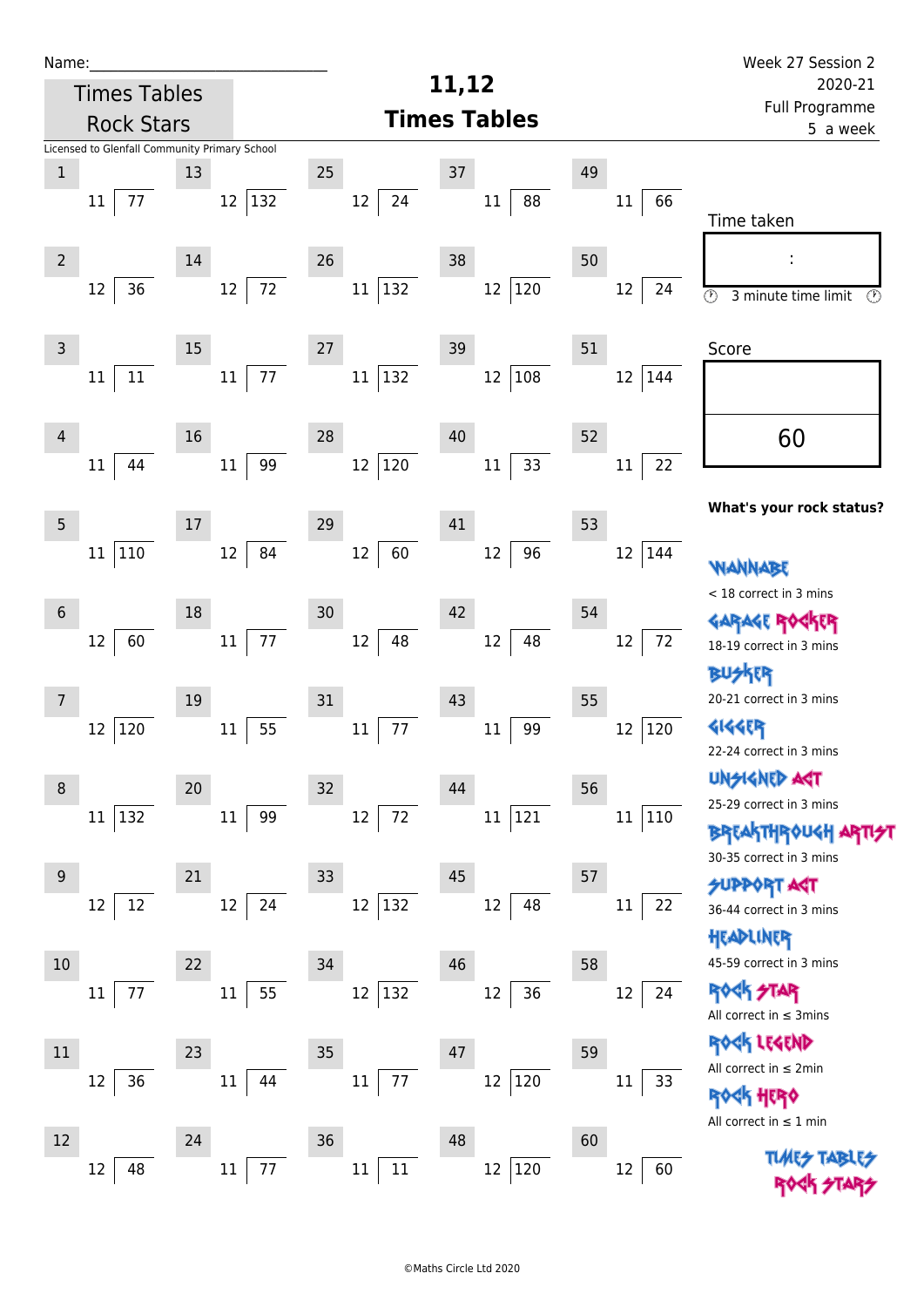| Week 27 Session 3                                                                                                  |                   |    |                             |                         |                                                                    |    |                      | Name:          |  |  |
|--------------------------------------------------------------------------------------------------------------------|-------------------|----|-----------------------------|-------------------------|--------------------------------------------------------------------|----|----------------------|----------------|--|--|
| 2020-21<br>Full Programme                                                                                          |                   |    | 11,12                       |                         | <b>Times Tables</b>                                                |    |                      |                |  |  |
| 5 a week                                                                                                           |                   |    | <b>Times Tables</b>         |                         | <b>Rock Stars</b><br>Licensed to Glenfall Community Primary School |    |                      |                |  |  |
|                                                                                                                    | 11<br>$\times$ 4  | 49 | 11<br>37<br>$\times 6$      | 12<br>25<br>$\times$ 6  | 11<br>$\times$ 8                                                   | 13 | 12<br>$\times$ 5     | $\,1$          |  |  |
| Time taken                                                                                                         |                   |    |                             |                         |                                                                    |    |                      |                |  |  |
| İ,<br>$\circled{r}$<br>3 minute time limit<br>⊕                                                                    | 12<br>$\times$ 12 | 50 | 12<br>38<br>$\times$ 11     | 11<br>26<br>$\times$ 10 | 11<br>$\times$ 7                                                   | 14 | 12<br>$\times$ 7     | $\overline{2}$ |  |  |
| Score                                                                                                              | 12<br>$\times$ 12 | 51 | 11<br>39<br>$\times$ 2      | 11<br>27<br>$\times$ 1  | $11\,$<br>$\times$ 3                                               | 15 | 11<br>$\times 6$     | $\overline{3}$ |  |  |
| 60                                                                                                                 | 12<br>$\times$ 5  | 52 | $11\,$<br>40<br>$\times$ 3  | 12<br>28<br>$\times$ 2  | 12<br>$\times$ 11                                                  | 16 | 11<br>$\times$ 3     | $\overline{4}$ |  |  |
| What's your rock status?                                                                                           | 11<br>$\times 1$  | 53 | 12<br>41<br>$\times$ 4      | 12<br>29<br>$\times$ 4  | 11<br>$\times$ 12                                                  | 17 | 12<br>$\times 8$     | 5              |  |  |
| <b>NANNABE</b><br>< 18 correct in 3 mins<br><b>GARAGE ROCKER</b><br>18-19 correct in 3 mins                        | 12<br>$\times$ 11 | 54 | 11<br>42<br>$\times$ 3      | 11<br>30<br>$\times 2$  | 11<br>$\times$ 10                                                  | 18 | 12<br>$\times$ 4     | $6\,$          |  |  |
| <b>BUSKRR</b><br>20-21 correct in 3 mins<br><b>4144EP</b>                                                          | 11<br>$\times$ 1  | 55 | $11\,$<br>43<br>$\times$ 10 | 11<br>31<br>$\times$ 11 | 11<br>$\times 2$                                                   | 19 | 12<br>$\times$ 5     | $\overline{7}$ |  |  |
| 22-24 correct in 3 mins<br><b>UNSIGNED AGT</b><br>25-29 correct in 3 mins<br><b>BREAKTHROUGH ARTI<del>S</del>T</b> | 11<br>$\times$ 5  | 56 | 11<br>44<br>$\times$ 1      | 11<br>32<br>$\times$ 4  | 12<br>$\times$ 6                                                   | 20 | 11<br>$\times$ 7     | $\, 8$         |  |  |
| 30-35 correct in 3 mins<br><b>SUPPORT AGT</b><br>36-44 correct in 3 mins                                           | 12<br>$\times$ 3  | 57 | 12<br>45<br>$\times$ 5      | 11<br>33<br>$\times$ 11 | 12<br>$\times$ 10                                                  | 21 | 12<br>$\times$ 9     | 9              |  |  |
| HEADLINER<br>45-59 correct in 3 mins<br><b>ROCK STAR</b><br>All correct in $\leq$ 3mins                            | 12<br>$\times 6$  | 58 | $11\,$<br>46<br>$\times 6$  | 11<br>34<br>$\times 8$  | 12<br>$\times$ 1                                                   | 22 | 12<br>$\times$ 12    | 10             |  |  |
| ROCK LEGEND<br>All correct in $\leq 2$ min<br><b>ROCK HERO</b>                                                     | 12<br>$\times$ 11 | 59 | $11\,$<br>47<br>$\times$ 7  | 12<br>35<br>$\times$ 4  | $11\,$<br>$\times$ 11                                              | 23 | 12<br>$\times$ 12    | 11             |  |  |
| All correct in $\leq 1$ min<br><b>TUARS TABLES</b><br>ROCK STARS                                                   | 12<br>$\times$ 1  | 60 | 12<br>48<br>$\times$ 12     | 11<br>36<br>$\times 8$  | $11\,$<br>$\times$ 2                                               | 24 | $11\,$<br>$\times$ 8 | 12             |  |  |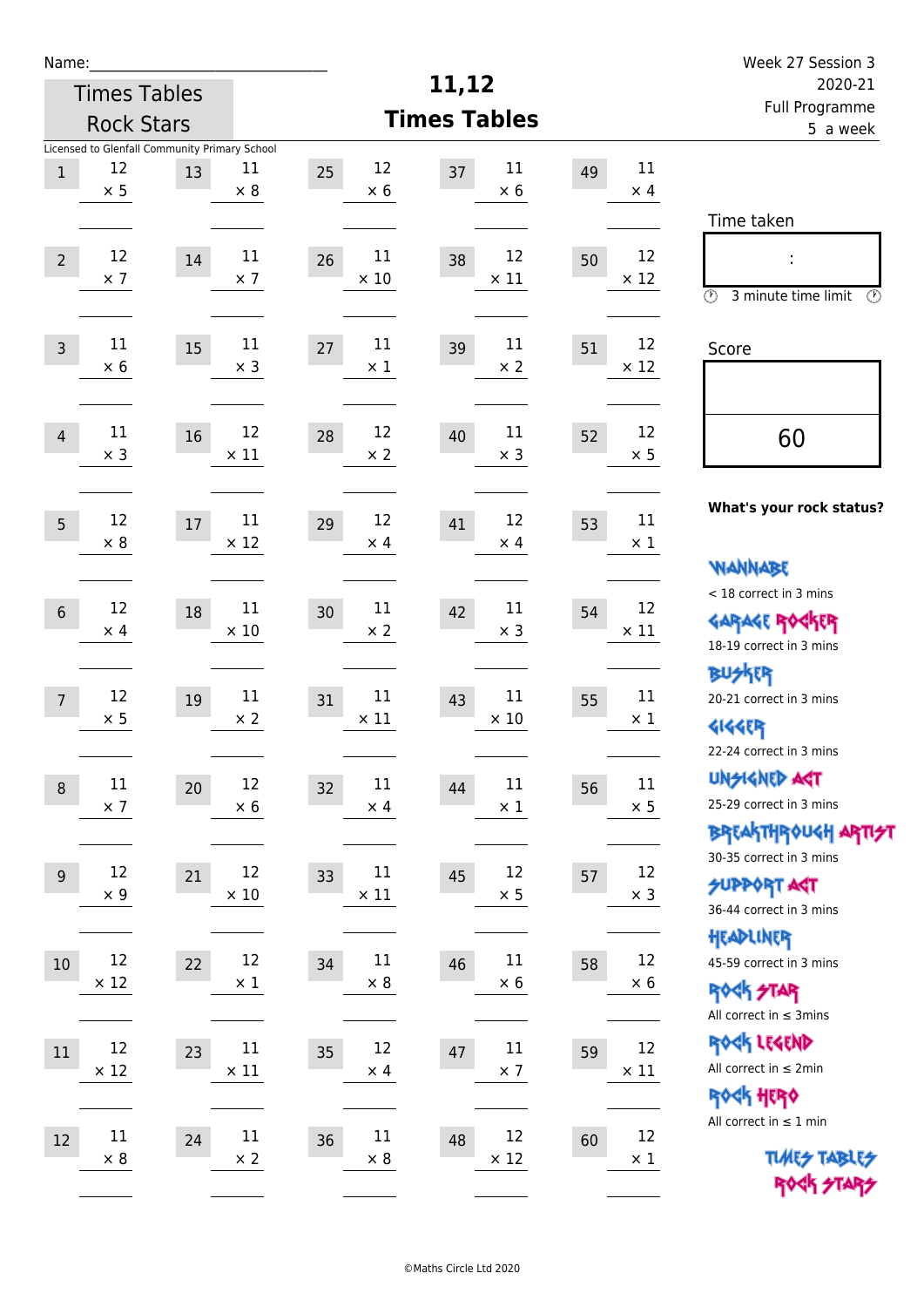|  | vam | L |  |
|--|-----|---|--|
|  |     |   |  |

Times Tables

## **11,12**

|                 | <b>Rock Stars</b>                             |                 | <b>Times Tables</b>      |        |                     | i uli rivyialillile<br>5 a week                        |
|-----------------|-----------------------------------------------|-----------------|--------------------------|--------|---------------------|--------------------------------------------------------|
|                 | Licensed to Glenfall Community Primary School |                 |                          |        |                     |                                                        |
| $\mathbf{1}$    | $84 \div 12 =$                                | 21              | $88 \div 11 =$           | 41     | $36 \div 12 =$      |                                                        |
| $2^{\circ}$     | $77 \div 11 =$                                | 22              | $22 \div 11 =$           | 42     | $33 \div 11 =$      | Time taken                                             |
|                 |                                               |                 |                          |        |                     |                                                        |
| 3 <sup>7</sup>  | $77 \div 11 =$                                | 23              | $24 \div 12 =$           | 43     | $12 \div 12 =$      |                                                        |
|                 |                                               |                 |                          |        |                     | $\overline{(\mathcal{V})}$<br>3 minute time limit<br>⊙ |
| 4               | $108 \div 12 =$                               | 24              | $120 \div 12 =$          | 44     | $121 \div 11 =$     | Score                                                  |
|                 |                                               |                 |                          |        |                     |                                                        |
| $5\phantom{.}$  | $132 \div 11 =$                               | 25              | $72 \div 12 =$           | 45     | $55 \div 11 =$      |                                                        |
| $6\phantom{.}$  | $108 \div 12 =$                               |                 | $26 \quad 132 \div 12 =$ | 46     | $120 \div 12 =$     | 60                                                     |
|                 |                                               |                 |                          |        |                     |                                                        |
| 7 <sup>7</sup>  | $77 \div 11 =$                                | 27              | $110 \div 11 =$          | 47     | $110 \div 11 =$     |                                                        |
|                 |                                               |                 |                          |        |                     | What's your rock status?                               |
| 8               | $33 \div 11 =$                                | 28              | $99 \div 11 =$           | 48     | $132 \div 12 =$     |                                                        |
|                 |                                               |                 |                          |        |                     | <b>NANNABE</b>                                         |
| 9 <sub>o</sub>  | $77 \div 11 =$                                | 29              | $12 \div 12 =$           | 49     | $60 \div 12 =$      | < 18 correct in 3 mins                                 |
|                 |                                               |                 |                          |        |                     | <b>GARAGE ROGKER</b><br>18-19 correct in 3 mins        |
| 10 <sub>1</sub> | $88 \div 11 =$                                | 30 <sub>o</sub> | $144 \div 12 =$          | $50\,$ | $121 \div 11 =$     | <b>BUSKR</b>                                           |
| 11              | $110 \div 11 =$                               | 31              | $72 \div 12 =$           | 51     | $11 \div 11 =$      | 20-21 correct in 3 mins                                |
|                 |                                               |                 |                          |        |                     | <b>4144ER</b>                                          |
| 12              | $132 \div 11 =$                               | 32              | $121 \div 11 =$          | 52     | $108 \div 12 =$     | 22-24 correct in 3 mins                                |
|                 |                                               |                 |                          |        |                     | <b>UNSIGNED AGT</b>                                    |
|                 | $13 \t 60 \div 12 =$                          |                 | $33 \quad 121 \div 11 =$ |        | $53$ $12 \div 12 =$ | 25-29 correct in 3 mins                                |
|                 |                                               |                 |                          |        |                     | <b>BREAKTHR0UGH ARTI<del>S</del>T</b>                  |
| 14              | $88 \div 11 =$                                | 34              | $44 \div 11 =$           | 54     | $132 \div 12 =$     | 30-35 correct in 3 mins                                |
| 15              | $44 \div 11 =$                                | 35              |                          | 55     | $77 \div 11 =$      | <b>SUPPORT AGT</b><br>36-44 correct in 3 mins          |
|                 |                                               |                 | $12 \div 12 =$           |        |                     | HEADLINER                                              |
| 16              | $72 \div 12 =$                                | 36              | $44 \div 11 =$           | 56     | $96 \div 12 =$      | 45-59 correct in 3 mins                                |
|                 |                                               |                 |                          |        |                     | <b>ROCK STAR</b>                                       |
| 17              | $22 \div 11 =$                                | 37              | $96 \div 12 =$           | 57     | $24 \div 12 =$      | All correct in $\leq$ 3mins                            |
|                 |                                               |                 |                          |        |                     | ROCK LEGEND                                            |
| 18              | $11 \div 11 =$                                | 38              | $22 \div 11 =$           | 58     | $99 \div 11 =$      | All correct in $\leq 2$ min                            |
|                 |                                               |                 |                          |        |                     | <b>ROCK HERO</b><br>All correct in $\leq 1$ min        |
| 19              | $72 \div 12 =$                                | 39              | $12 \div 12 =$           | 59     | $132 \div 11 =$     |                                                        |
| 20              | $22 \div 11 =$                                | 40              | $120 \div 12 =$          | 60     | $88 \div 11 =$      | <b>TUARS TABLES</b>                                    |
|                 |                                               |                 |                          |        |                     | ROCK STARS                                             |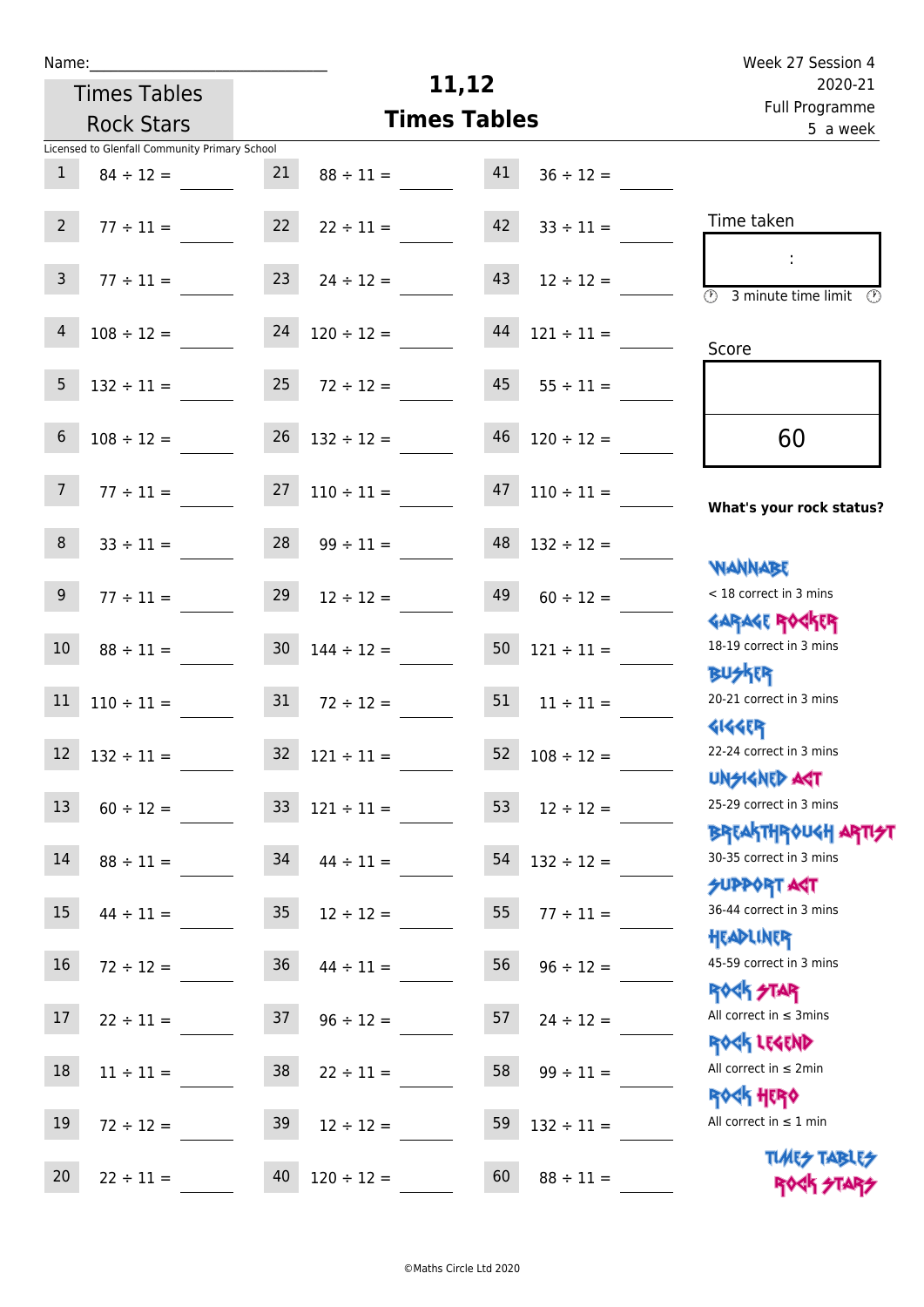| Week 27 Session 5                                                                  |                          |                     |                          |                   |                                               | Name:           |
|------------------------------------------------------------------------------------|--------------------------|---------------------|--------------------------|-------------------|-----------------------------------------------|-----------------|
| 2020-21                                                                            |                          | 11,12               |                          |                   | <b>Times Tables</b>                           |                 |
| Full Programme<br>5 a week                                                         |                          | <b>Times Tables</b> |                          | <b>Rock Stars</b> |                                               |                 |
|                                                                                    |                          |                     |                          |                   | Licensed to Glenfall Community Primary School |                 |
|                                                                                    | $121 \div 11 =$          | 41                  | $12 \times 12 =$         | 21                | $11 \times 6 =$                               | $\mathbf{1}$    |
| Time taken                                                                         | $22 \div 11 =$           | 42                  | $12 \times 6 =$          | 22                | $11 \times 5 =$                               | $2^{\circ}$     |
| ÷<br>$\overline{\textcircled{1}}$ 3 minute time limit $\overline{\textcircled{1}}$ | $48 \div 12 =$           | 43                  | $12 \times 7 =$          | 23                | $12 \times 10 =$                              | $\mathbf{3}$    |
| Score                                                                              | $12 \div 12 =$           | 44                  | $11 \times 9 =$          | 24                | $11 \times 5 =$                               | $\overline{4}$  |
|                                                                                    | $22 \div 11 =$           | 45                  | $12 \times 5 =$          | 25                | $11 \times 4 =$                               | 5 <sub>1</sub>  |
| 60                                                                                 | $60 \div 12 =$           | 46                  | $12 \times 8 =$          | 26                | $12 \times 7 =$                               | 6 <sup>1</sup>  |
| Add up your time                                                                   | $44 \div 11 =$           | 47                  | $12 \times 3 =$          | 27                | $12 \times 6 =$                               | 7 <sup>7</sup>  |
| <b>Mins</b>                                                                        | $148$ $144 \div 12 =$    |                     | $11 \times 12 =$         | 28                | $11 \times 11 =$                              | 8               |
| S1                                                                                 | $121 \div 11 =$          | 49                  | $12 \times 5 =$          | 29                | $11 \times 10 =$                              | 9 <sub>o</sub>  |
|                                                                                    | $22 \div 11 =$           | 50                  | $12 \times 9 =$          | 30 <sup>7</sup>   | $12 \times 10 =$                              | 10              |
| S5<br>Total $\frac{1}{2}$                                                          | $44 \div 11 =$           | 51                  | $31 \quad 110 \div 11 =$ |                   | $11 \times 7 =$                               | 11              |
| <b>Secs</b>                                                                        | $52 \t108 \div 12 =$     |                     | $32 \t 72 \div 12 =$     |                   | $12 \times 8 =$                               | 12              |
| S1<br>S2                                                                           | $53 \quad 121 \div 11 =$ |                     | $33 \t108 \div 12 =$     |                   | $12 \times 7 =$                               | 13 <sup>7</sup> |
| S3                                                                                 | $54$ $12 \div 12 =$      |                     |                          |                   | $12 \times 9 = 34$ $22 \div 11 =$             | 14              |
| S5                                                                                 | 55 $96 \div 12 =$        |                     | $35 \t 12 \div 12 =$     |                   | $12 \times 7 =$                               | 15              |
|                                                                                    | $56 \t 33 \div 11 =$     |                     | $36 \t 22 \div 11 =$     |                   | $11 \times 7 =$                               | 16              |
| Add up your score<br>S1                                                            | $57$ $72 \div 12 =$      |                     | $37 \t 96 \div 12 =$     |                   | $11 \times 8 =$                               | 17              |
| S2<br>S3                                                                           | $58 \t 96 \div 12 =$     |                     | $44 \div 11 =$           | 38                | $11 \times 6 =$                               | 18              |
|                                                                                    | $144 \div 12 =$          |                     | $39 \t 84 \div 12 =$     |                   | $11 \times 5 =$                               | 19              |
| S5<br>$\begin{tabular}{c} Total \end{tabular}$                                     | $88 \div 11 =$           | 60                  | $40$ $132 \div 12 =$     |                   | $12 \times 1 =$                               | 20              |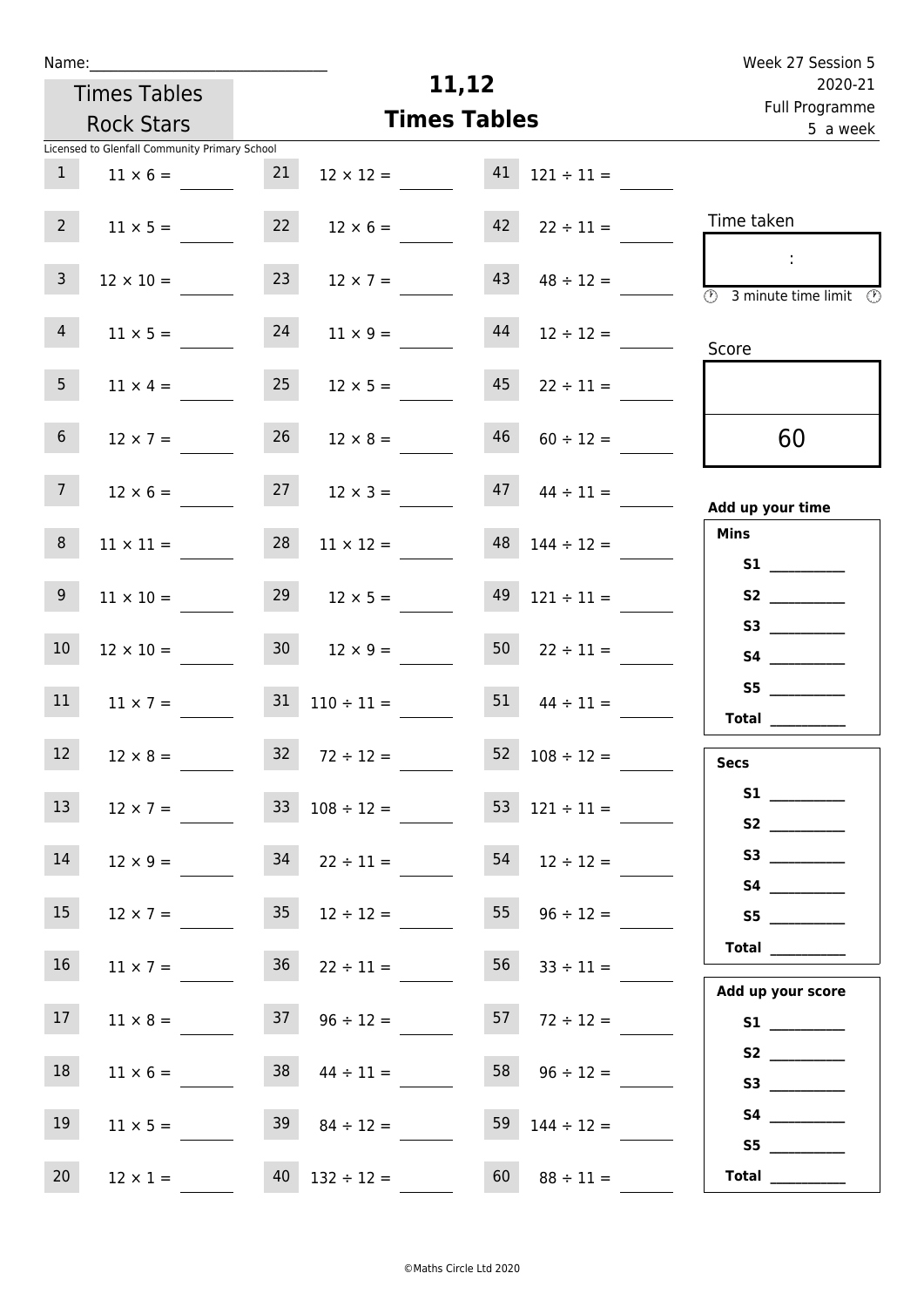| Week 28 Session 1                                                |                       |                     |                       |                   | Name:                                         |                 |  |  |  |  |
|------------------------------------------------------------------|-----------------------|---------------------|-----------------------|-------------------|-----------------------------------------------|-----------------|--|--|--|--|
| 2020-21                                                          |                       |                     | 9,11,12               |                   | <b>Times Tables</b>                           |                 |  |  |  |  |
| Full Programme<br>5 a week                                       |                       | <b>Times Tables</b> |                       | <b>Rock Stars</b> |                                               |                 |  |  |  |  |
|                                                                  |                       |                     |                       |                   | Licensed to Glenfall Community Primary School |                 |  |  |  |  |
|                                                                  | $6 \times 11 =$       | 41                  | $12 \times 3 =$       | 21                | $12 \times 5 =$                               | $\mathbf{1}$    |  |  |  |  |
| Time taken                                                       | $11 \times 12 =$      | 42                  | $11 \times 12 =$      | 22                | $12 \times 3 =$                               | 2 <sup>7</sup>  |  |  |  |  |
| $\overline{(\mathcal{V})}$<br>3 minute time limit $\circled{0}$  | $6 \times 9 =$        | 43                  | $12 \times 2 =$       | 23                | $12 \times 4 =$                               | $\mathbf{3}$    |  |  |  |  |
| Score                                                            | $7 \times 12 =$       | 44                  | $9 \times 2 =$        | 24                | $11 \times 2 =$                               | $\overline{4}$  |  |  |  |  |
|                                                                  | $4 \times 9 =$        | 45                  | $12 \times 5 =$       | 25                | $9 \times 12 =$                               | 5 <sup>1</sup>  |  |  |  |  |
| 60                                                               | $12 \times 12 =$      | 46                  | $12 \times 2 =$       | 26                | $9 \times 12 =$                               | 6 <sup>1</sup>  |  |  |  |  |
| What's your rock status?                                         | $2 \times 9 =$        | 47                  | $12 \times 8 =$       | 27                | $12 \times 10 =$                              | 7 <sup>7</sup>  |  |  |  |  |
|                                                                  | $1 \times 9 =$        | 48                  | $12 \times 5 =$       | 28                | $9 \times 10 =$                               | 8               |  |  |  |  |
| WANNABE<br>< 18 correct in 3 mins                                | $11 \times 11 =$      | 49                  | $11 \times 8 =$       | 29                | $11 \times 10 =$                              | 9               |  |  |  |  |
| <b>GARAGE ROCKER</b><br>18-19 correct in 3 mins                  | $8 \times 11 =$       | 50                  | $9 \times 2 =$        | 30 <sub>o</sub>   | $12 \times 3 =$                               | 10 <sup>°</sup> |  |  |  |  |
| <b>BUSKER</b><br>20-21 correct in 3 mins<br><b>4144EP</b>        | $11 \times 12 =$      | 51                  | $7 \times 12 =$       | 31                | $9 \times 1 =$                                | 11              |  |  |  |  |
| 22-24 correct in 3 mins<br><b>UNSIGNED AST</b>                   | $52 \t 8 \times 11 =$ |                     | $32 \t 9 \times 12 =$ |                   | $12 \times 2 =$                               | 12              |  |  |  |  |
| 25-29 correct in 3 mins<br><b>BREAKTHROUGH ARTI<del>S</del>T</b> | $3 \times 11 =$       | 53                  | $12 \times 12 =$      | 33 <sup>°</sup>   | $12 \times 11 =$                              | 13              |  |  |  |  |
| 30-35 correct in 3 mins<br><b>SUPPORT AGT</b>                    | $8 \times 9 =$        | 54                  | $7 \times 12 =$       |                   | $12 \times 2 = 34$                            | 14              |  |  |  |  |
| 36-44 correct in 3 mins<br>HEADLINER                             | $5 \times 11 =$       | 55                  | $5 \times 11 =$       | 35                | $12 \times 11 =$                              | 15              |  |  |  |  |
| 45-59 correct in 3 mins<br><b>ROCK STAR</b>                      | $12 \times 11 =$      | 56                  | $10 \times 9 =$       | 36                | $11 \times 6 =$                               | 16              |  |  |  |  |
| All correct in $\leq$ 3mins<br>ROCK LEGEND                       | $1 \times 11 =$       | 57                  | $3 \times 11 =$       |                   | $9 \times 9 = 37$                             | 17              |  |  |  |  |
| All correct in $\leq 2$ min<br><b>ROCK HERO</b>                  | $1 \times 12 =$       | 58                  | $11 \times 12 =$      | 38                | $12 \times 12 =$                              | 18              |  |  |  |  |
| All correct in $\leq 1$ min                                      | $5 \times 12 =$       | 59                  | $2 \times 9 =$        | 39                | $11 \times 1 =$                               | 19              |  |  |  |  |
| <b>TUARS TABLES</b><br>ROCK STARS                                | $10 \times 9 =$       | 60                  | $9 \times 12 =$       | 40                | $11 \times 2 =$                               | 20              |  |  |  |  |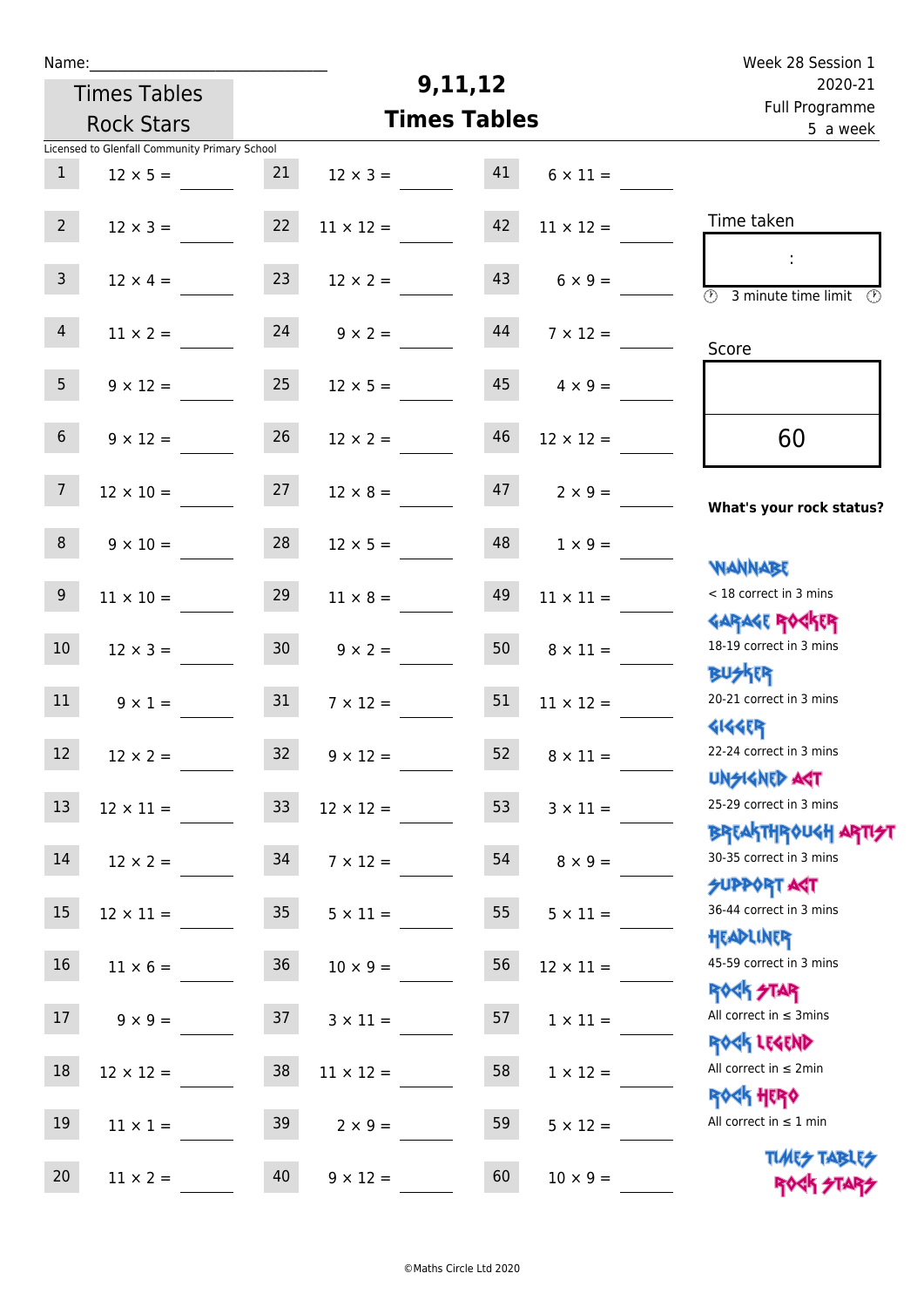| Name:          |                                               |    |                            |                  |        |    |                     |    |                            | Week 28 Session 2                                    |  |
|----------------|-----------------------------------------------|----|----------------------------|------------------|--------|----|---------------------|----|----------------------------|------------------------------------------------------|--|
|                | <b>Times Tables</b>                           |    |                            | 9,11,12          |        |    |                     |    |                            | 2020-21                                              |  |
|                | <b>Rock Stars</b>                             |    |                            |                  |        |    | <b>Times Tables</b> |    | Full Programme<br>5 a week |                                                      |  |
|                | Licensed to Glenfall Community Primary School |    |                            |                  |        |    |                     |    |                            |                                                      |  |
| $\mathbf 1$    |                                               | 13 |                            | 25               |        | 37 |                     | 49 |                            |                                                      |  |
|                | 36<br>12                                      |    | 88<br>$11\,$               | 12               | 108    |    | $12\,$<br>144       |    | 54<br>9                    |                                                      |  |
|                |                                               |    |                            |                  |        |    |                     |    |                            | Time taken                                           |  |
| $\overline{2}$ |                                               | 14 |                            | 26               |        | 38 |                     | 50 |                            |                                                      |  |
|                | 88<br>11                                      |    | 72<br>$9\,$                | $\boldsymbol{9}$ | 45     |    | 72<br>$12\,$        |    | 72<br>9                    | $\overline{\circ}$<br>3 minute time limit<br>$\odot$ |  |
|                |                                               |    |                            |                  |        |    |                     |    |                            |                                                      |  |
| $\mathsf 3$    |                                               | 15 |                            | 27               |        | 39 |                     | 51 |                            | Score                                                |  |
|                | 96<br>12                                      |    | $72\,$<br>$\boldsymbol{9}$ | 12               | 48     |    | 88<br>$11\,$        |    | 108<br>9                   |                                                      |  |
|                |                                               |    |                            |                  |        |    |                     |    |                            |                                                      |  |
| $\overline{4}$ |                                               | 16 |                            | 28               |        | 40 |                     | 52 |                            | 60                                                   |  |
|                | 44<br>11                                      |    | 60<br>12                   | 12               | 24     |    | 84<br>12            |    | 12<br>120                  |                                                      |  |
|                |                                               |    |                            |                  |        |    |                     |    |                            |                                                      |  |
| 5              |                                               | 17 |                            | 29               |        | 41 |                     | 53 |                            | What's your rock status?                             |  |
|                | 12<br>12                                      |    | $72\,$<br>12               | $\boldsymbol{9}$ | 27     |    | $11\,$<br>$11\,$    |    | 66<br>$11\,$               |                                                      |  |
|                |                                               |    |                            |                  |        |    |                     |    |                            | <b>WANNABE</b>                                       |  |
| $6\phantom{1}$ |                                               | 18 |                            | 30               |        | 42 |                     | 54 |                            | < 18 correct in 3 mins                               |  |
|                | $\boldsymbol{9}$<br>9                         |    | 96<br>12                   | $\boldsymbol{9}$ | $90\,$ |    | 99<br>9             |    | 121<br>$11\,$              | GARAGE ROGKER                                        |  |
|                |                                               |    |                            |                  |        |    |                     |    |                            | 18-19 correct in 3 mins                              |  |
|                |                                               |    |                            |                  |        |    |                     |    |                            | ktr<br>20-21 correct in 3 mins                       |  |
| 7              |                                               | 19 |                            | 31               |        | 43 |                     | 55 |                            |                                                      |  |
|                | 90<br>9                                       |    | 110<br>11                  | 9                | $18\,$ |    | $11\,$<br>44        |    | 77<br>$11\,$               | <b>4144EP</b><br>22-24 correct in 3 mins             |  |
|                |                                               |    |                            |                  |        |    |                     |    |                            | <b>UNSIGNED AST</b>                                  |  |
| 8              |                                               | 20 |                            | 32               |        | 44 |                     | 56 |                            | 25-29 correct in 3 mins                              |  |
|                | 12 132                                        |    | 12<br>24                   | $\boldsymbol{9}$ | 63     |    | 12<br>12            |    | $11\,$<br>110              | <b>BREAKTHROUGH ARTI<del>S</del>T</b>                |  |
|                |                                               |    |                            |                  |        |    |                     |    |                            | 30-35 correct in 3 mins                              |  |
| $9$            |                                               | 21 |                            | 33               |        | 45 |                     | 57 |                            | <b>SUPPORT AGT</b>                                   |  |
|                | 12 144                                        |    | 121<br>$11\,$              | 11               | 99     |    | 121<br>$11\,$       |    | 9<br>63                    | 36-44 correct in 3 mins                              |  |
|                |                                               |    |                            |                  |        |    |                     |    |                            | HEADLINER                                            |  |
| 10             |                                               | 22 |                            | 34               |        | 46 |                     | 58 |                            | 45-59 correct in 3 mins                              |  |
|                | 18<br>9                                       |    | 121<br>$11\,$              | 9                | 63     |    | 36<br>12            |    | 9<br>81                    | <b>ROCK STAR</b>                                     |  |
|                |                                               |    |                            |                  |        |    |                     |    |                            | All correct in $\leq$ 3mins                          |  |
| 11             |                                               | 23 |                            | 35               |        | 47 |                     | 59 |                            | ROCK LEGEND<br>All correct in $\leq 2$ min           |  |
|                | 9<br>90                                       |    | 12<br>96                   | $11\,$           | 110    |    | 99<br>$11\,$        |    | 12<br>48                   | <b>ROGK HERO</b>                                     |  |
|                |                                               |    |                            |                  |        |    |                     |    |                            | All correct in $\leq 1$ min                          |  |
| 12             |                                               | 24 |                            | 36               |        | 48 |                     | 60 |                            |                                                      |  |
|                | 54<br>9                                       |    | 11<br>11                   | 11               | 99     |    | 45<br>9             |    | 132<br>$12\,$              |                                                      |  |
|                |                                               |    |                            |                  |        |    |                     |    |                            |                                                      |  |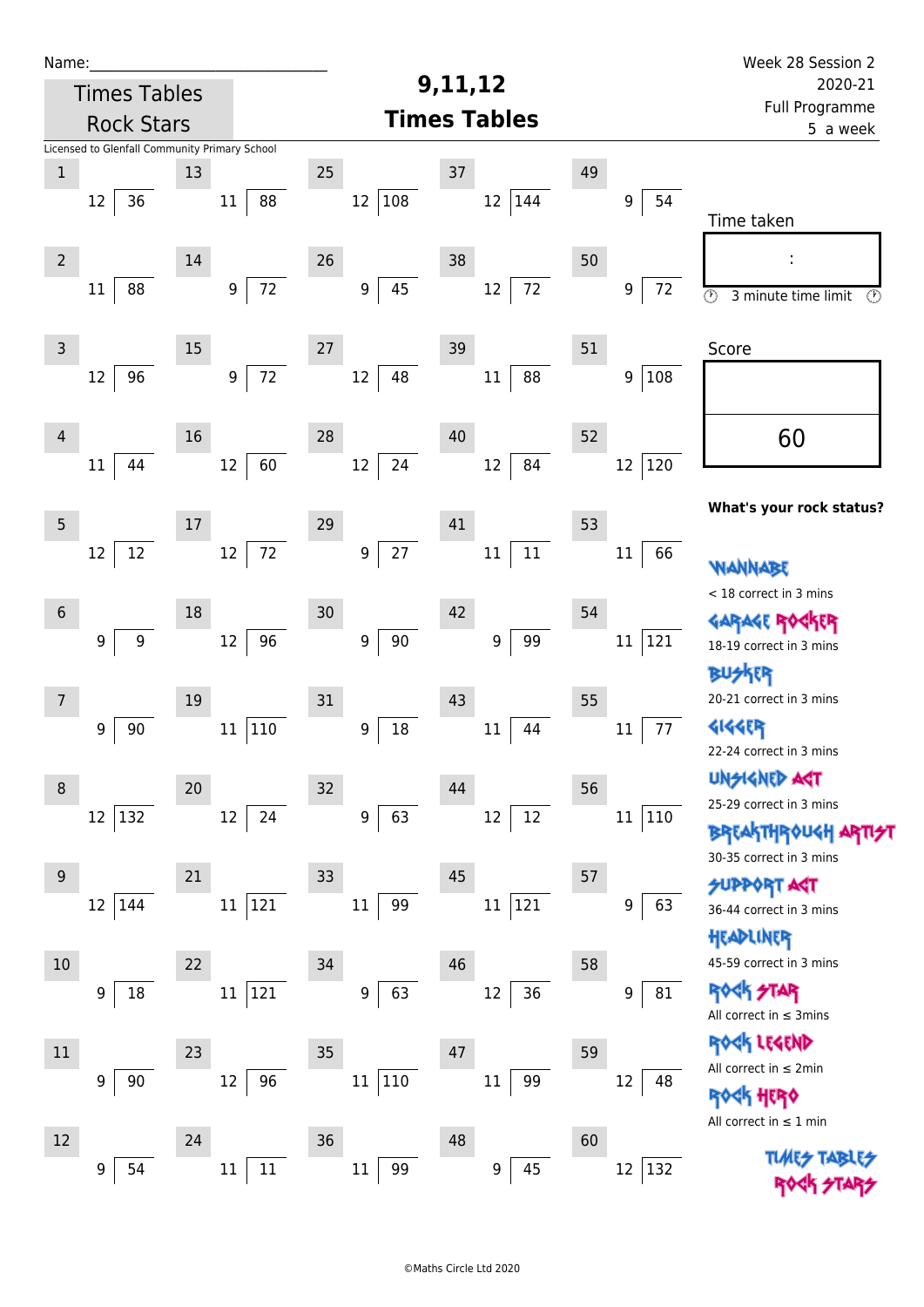| Week 28 Session 3                                                                               |                                |    |                             |                            |                                |                                                     |                      | Name:           |  |  |  |
|-------------------------------------------------------------------------------------------------|--------------------------------|----|-----------------------------|----------------------------|--------------------------------|-----------------------------------------------------|----------------------|-----------------|--|--|--|
| 2020-21                                                                                         |                                |    | 9,11,12                     |                            | <b>Times Tables</b>            |                                                     |                      |                 |  |  |  |
| Full Programme<br>5 a week                                                                      |                                |    | <b>Times Tables</b>         |                            | <b>Rock Stars</b>              |                                                     |                      |                 |  |  |  |
|                                                                                                 | $\boldsymbol{9}$<br>$\times 1$ | 49 | 11<br>37<br>$\times$ 12     | 11<br>25<br>$\times$ 10    | 11<br>$\times$ 9               | Licensed to Glenfall Community Primary School<br>13 | 12<br>$\times$ 12    | $\mathbf{1}$    |  |  |  |
| Time taken<br>İ,<br>$\circled{r}$<br>3 minute time limit<br>⊕                                   | 11<br>$\times$ 7               | 50 | 12<br>38<br>$\times$ 4      | 12<br>26<br>$\times$ 4     | $11\,$<br>$\times$ 9           | 14                                                  | 12<br>$\times$ 4     | $\overline{2}$  |  |  |  |
| Score                                                                                           | 12<br>$\times$ 2               | 51 | $11\,$<br>39<br>$\times$ 10 | 12<br>27<br>$\times 6$     | 12<br>$\times$ 3               | 15                                                  | 9<br>$\times$ 11     | $\mathsf{3}$    |  |  |  |
| 60                                                                                              | 12<br>$\times$ 4               | 52 | 11<br>40<br>$\times$ 9      | 9<br>28<br>$\times 2$      | 12<br>$\times$ 12              | 16                                                  | 9<br>$\times$ 11     | $\overline{4}$  |  |  |  |
| What's your rock status?<br><b>NANNABE</b>                                                      | 9<br>$\times$ 4                | 53 | 11<br>41<br>$\times 6$      | 11<br>29<br>$\times$ 3     | 12<br>$\times$ 7               | $17\,$                                              | 12<br>$\times$ 3     | 5               |  |  |  |
| < 18 correct in 3 mins<br><b>GARAGE ROCKER</b><br>18-19 correct in 3 mins                       | 12<br>$\times$ 1               | 54 | 11<br>42<br>$\times 2$      | 9<br>30<br>$\times$ 9      | $\boldsymbol{9}$<br>$\times$ 5 | 18                                                  | 12<br>$\times$ 4     | $\,$ 6 $\,$     |  |  |  |
| <b>BUSKRR</b><br>20-21 correct in 3 mins<br><b>4144EP</b><br>22-24 correct in 3 mins            | 12<br>$\times$ 3               | 55 | 12<br>43<br>$\times 9$      | 9<br>31<br>$\times$ 6      | $11\,$<br>$\times 2$           | 19                                                  | 11<br>$\times 6$     | $7\overline{ }$ |  |  |  |
| <b>UNSIGNED AGT</b><br>25-29 correct in 3 mins<br>ΒΡΓΑ <sup>Κ</sup> ΤΗΡΟυΚΗ ΑΡΤΙ <del>2</del> Τ | $\boldsymbol{9}$<br>$\times$ 8 | 56 | 9<br>44<br>$\times$ 3       | 9<br>32<br>$\times$ 12     | 11<br>$\times$ 12              | 20                                                  | 11<br>$\times$ 4     | $\, 8$          |  |  |  |
| 30-35 correct in 3 mins<br><b>SUPPORT ART</b><br>36-44 correct in 3 mins                        | 11<br>$\times$ 12              | 57 | 12<br>45<br>$\times$ 1      | 11<br>33<br>$\times 8$     | 9<br>$\times$ 4                | 21                                                  | 9<br>$\times$ 10     | 9               |  |  |  |
| HEADLINER<br>45-59 correct in 3 mins<br><b>ROCK STAR</b><br>All correct in $\leq$ 3mins         | 12<br>$\times$ 2               | 58 | 9<br>46<br>$\times$ 7       | $11\,$<br>34<br>$\times$ 5 | 12<br>$\times$ 1               | 22                                                  | $11\,$<br>$\times$ 5 | $10\,$          |  |  |  |
| ROCK LEGEND<br>All correct in $\leq 2$ min<br><b>ROCK HERO</b>                                  | 9<br>$\times$ 12               | 59 | $11\,$<br>47<br>$\times$ 2  | 11<br>35<br>$\times$ 4     | 9<br>$\times$ 9                | 23                                                  | 12<br>$\times$ 12    | 11              |  |  |  |
| All correct in $\leq 1$ min<br><b>TUARS TABLES</b><br>ROCK STARS                                | $11\,$<br>$\times$ 12          | 60 | 9<br>48<br>$\times$ 9       | $11\,$<br>36<br>$\times$ 2 | 11<br>$\times$ 12              | 24                                                  | 12<br>$\times 2$     | 12              |  |  |  |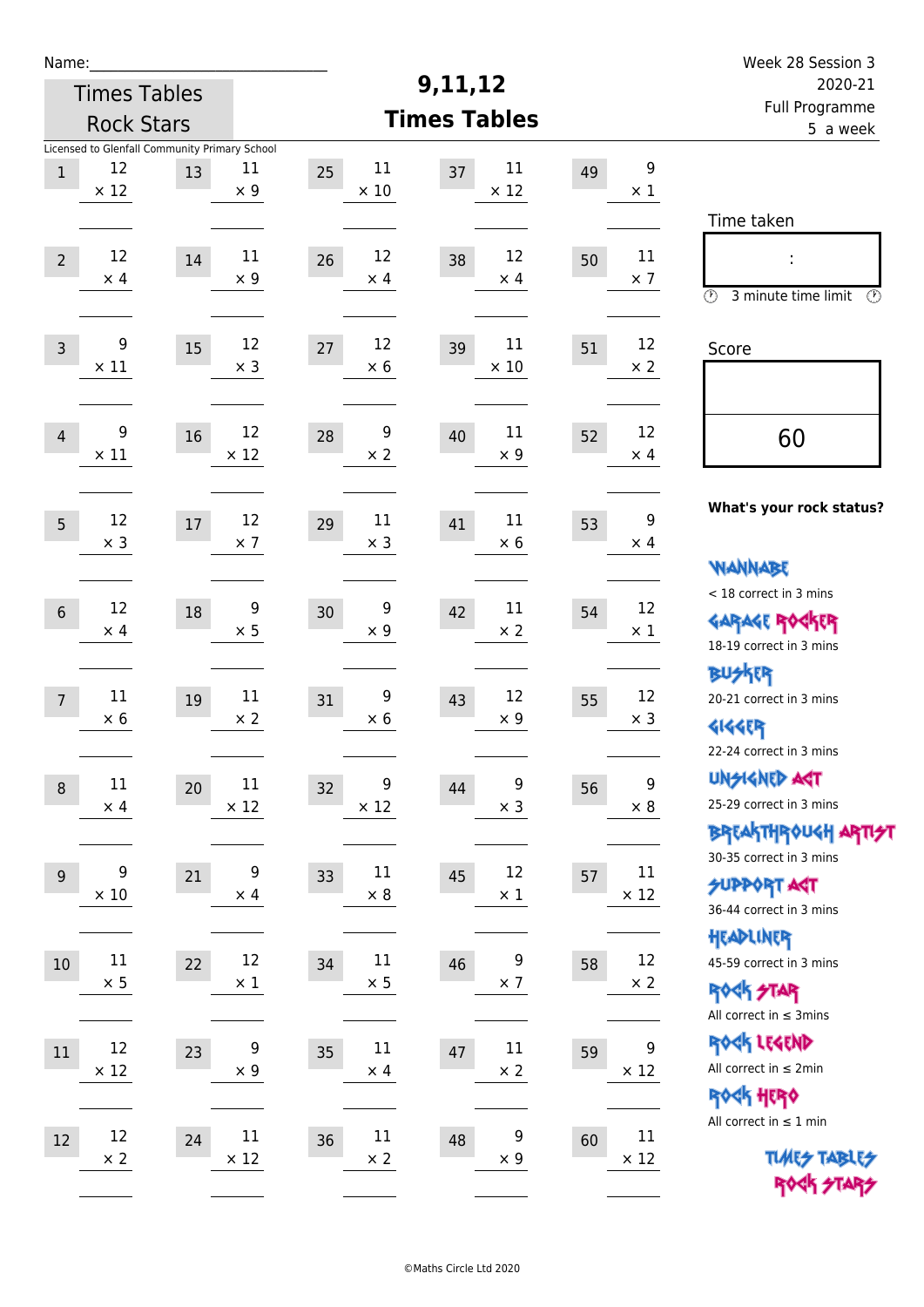| Week 28 Session 4                             |                      | 9,11,12           |                     |                 | Name:                                         |                  |  |  |  |  |
|-----------------------------------------------|----------------------|-------------------|---------------------|-----------------|-----------------------------------------------|------------------|--|--|--|--|
| 2020-21                                       |                      |                   | <b>Times Tables</b> |                 |                                               |                  |  |  |  |  |
| Full Programme<br>5 a week                    | <b>Times Tables</b>  | <b>Rock Stars</b> |                     |                 |                                               |                  |  |  |  |  |
|                                               |                      |                   |                     |                 | Licensed to Glenfall Community Primary School |                  |  |  |  |  |
|                                               | $66 \div 11 =$       | 41                | $90 \div 9 =$       | 21              | $144 \div 12 =$                               | $\mathbf{1}$     |  |  |  |  |
| Time taken                                    | $144 \div 12 =$      | 42                | $81 \div 9 =$       | 22              | $22 \div 11 =$                                | $\overline{2}$   |  |  |  |  |
|                                               |                      |                   |                     |                 |                                               |                  |  |  |  |  |
|                                               | $108 \div 12 =$      | 43                | $48 \div 12 =$      | 23              | $27 ÷ 9 =$                                    | $\mathsf{3}$     |  |  |  |  |
| (1)<br>3 minute time limit<br>$\mathcal{O}$   |                      |                   |                     |                 |                                               |                  |  |  |  |  |
|                                               | $22 \div 11 =$       | 44                | $22 \div 11 =$      | 24              | $110 \div 11 =$                               | $\overline{4}$   |  |  |  |  |
| Score                                         |                      |                   |                     |                 |                                               |                  |  |  |  |  |
|                                               | $110 \div 11 =$      | 45                | $27 \div 9 =$       | 25              | $18 \div 9 =$                                 | 5                |  |  |  |  |
|                                               |                      |                   |                     |                 |                                               |                  |  |  |  |  |
| 60                                            | $144 \div 12 =$      | 46                | $66 \div 11 =$      | 26              | $66 \div 11 =$                                | $\sqrt{6}$       |  |  |  |  |
|                                               |                      |                   |                     |                 |                                               |                  |  |  |  |  |
| What's your rock status?                      | $132 \div 12 =$      | 47                | $63 \div 9 =$       | 27              | $18 \div 9 =$                                 | 7 <sup>7</sup>   |  |  |  |  |
|                                               |                      | 48                |                     | 28              |                                               | 8                |  |  |  |  |
| <b>JARNARY</b>                                | $96 \div 12 =$       |                   | $48 \div 12 =$      |                 | $9 \div 9 =$                                  |                  |  |  |  |  |
| < 18 correct in 3 mins                        | $24 \div 12 =$       | 49                | $81 \div 9 =$       | 29              | $72 \div 12 =$                                | $\boldsymbol{9}$ |  |  |  |  |
| <b>GARAGE ROGKER</b>                          |                      |                   |                     |                 |                                               |                  |  |  |  |  |
| 18-19 correct in 3 mins                       | $11 \div 11 =$       | 50                | $48 \div 12 =$      | 30 <sub>o</sub> | $99 ÷ 9 =$                                    | 10               |  |  |  |  |
| <b>BUSKER</b>                                 |                      |                   |                     |                 |                                               |                  |  |  |  |  |
| 20-21 correct in 3 mins                       | $27 \div 9 =$        | 51                | $121 \div 11 =$     | 31              | $72 \div 9 =$                                 | 11               |  |  |  |  |
| <b>4144EP</b>                                 |                      |                   |                     |                 |                                               |                  |  |  |  |  |
| 22-24 correct in 3 mins                       | $52 \t144 \div 12 =$ |                   | $32 \t 72 \div 9 =$ |                 | $12 \t 120 \div 12 =$                         |                  |  |  |  |  |
| <b>UNSIGNED AGT</b>                           |                      |                   |                     |                 |                                               |                  |  |  |  |  |
| 25-29 correct in 3 mins                       | $36 ÷ 9 =$           | 53                | $55 \div 11 =$      | 33 <sup>°</sup> | $44 \div 11 =$                                | 13               |  |  |  |  |
| ΒΡΓΑΚΤΗΡΟUGH ΑΡΤΙ <del>2</del> Τ              |                      |                   |                     |                 |                                               |                  |  |  |  |  |
| 30-35 correct in 3 mins                       | $99 \div 9 =$        | 54                | $55 \div 11 =$      | 34              | $60 \div 12 =$                                | 14               |  |  |  |  |
| <b>JUPPORT ANT</b><br>36-44 correct in 3 mins |                      |                   |                     |                 |                                               |                  |  |  |  |  |
| HEADLINER                                     | $54 \div 9 =$        | 55                | $108 \div 12 =$     | 35              | $55 \div 11 =$                                | 15               |  |  |  |  |
| 45-59 correct in 3 mins                       | $11 \div 11 =$       | 56                | $66 \div 11 =$      | 36              | $108 \div 12 =$                               | 16               |  |  |  |  |
| <b>ROCK STAR</b>                              |                      |                   |                     |                 |                                               |                  |  |  |  |  |
| All correct in $\leq$ 3mins                   | $108 \div 9 =$       | 57                | $33 \div 11 =$      | 37              | $36 \div 12 =$                                | 17               |  |  |  |  |
| ROCK LEGEND                                   |                      |                   |                     |                 |                                               |                  |  |  |  |  |
| All correct in $\leq 2$ min                   | $63 ÷ 9 =$           | 58                | $108 \div 12 =$     | 38              | $96 \div 12 =$                                | 18               |  |  |  |  |
| <b>ROCK HERO</b>                              |                      |                   |                     |                 |                                               |                  |  |  |  |  |
| All correct in $\leq 1$ min                   | $45 \div 9 =$        | 59                | $144 \div 12 =$     | 39              | $99 \div 9 =$                                 | 19               |  |  |  |  |
| <b>TUARS TABLISS</b>                          |                      |                   |                     |                 |                                               |                  |  |  |  |  |
| ROCK STARS                                    | $144 \div 12 =$      | 60                | $27 \div 9 =$       | 40              | $27 \div 9 =$                                 | 20               |  |  |  |  |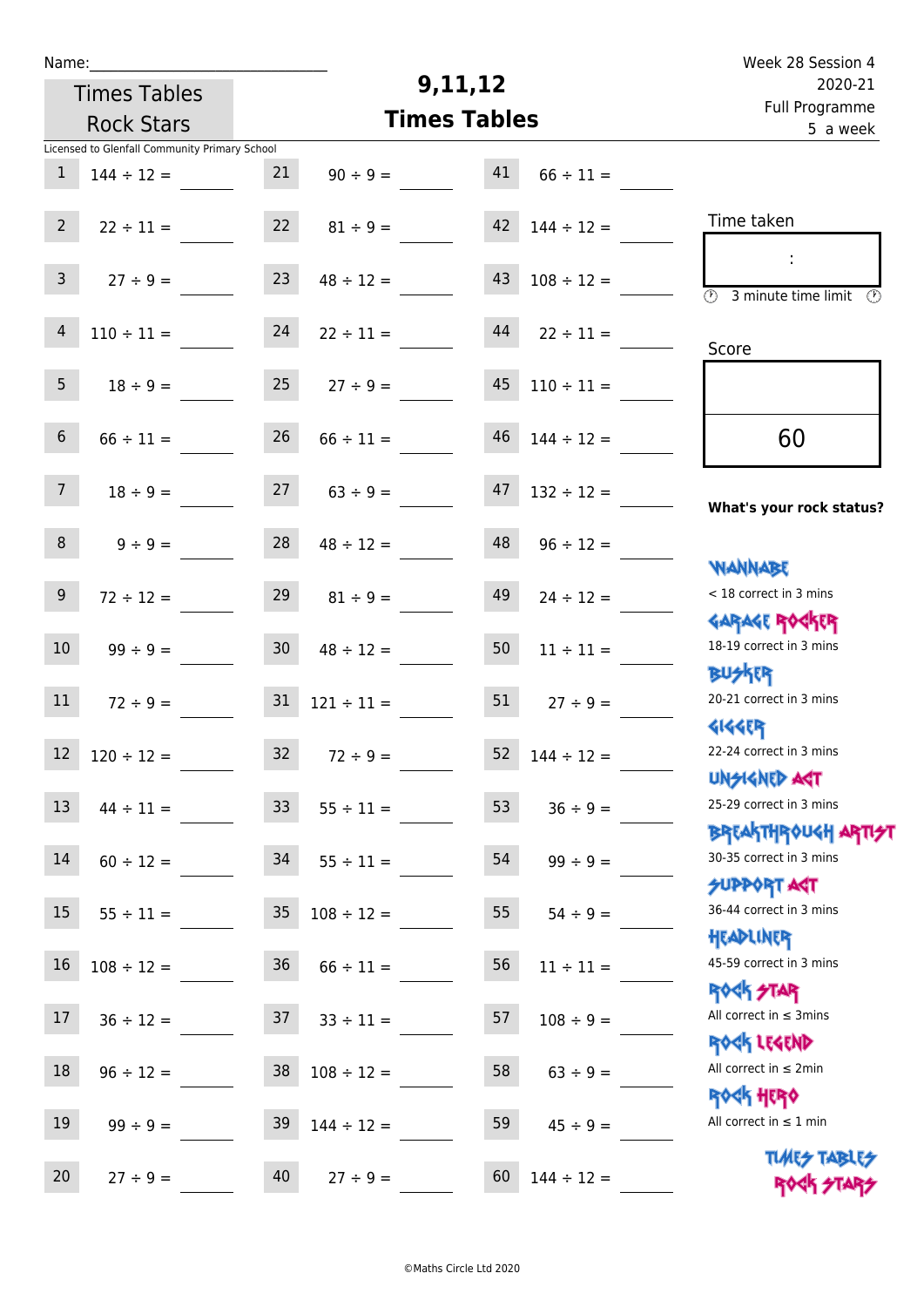| Week 28 Session 5                                                                       |                          |                   |                                          |                 |                                               | Name:           |  |  |  |  |  |
|-----------------------------------------------------------------------------------------|--------------------------|-------------------|------------------------------------------|-----------------|-----------------------------------------------|-----------------|--|--|--|--|--|
| 2020-21                                                                                 |                          | 9,11,12           |                                          |                 | <b>Times Tables</b>                           |                 |  |  |  |  |  |
| Full Programme<br>5 a week                                                              | <b>Times Tables</b>      | <b>Rock Stars</b> |                                          |                 |                                               |                 |  |  |  |  |  |
|                                                                                         |                          |                   |                                          |                 | Licensed to Glenfall Community Primary School |                 |  |  |  |  |  |
|                                                                                         | $24 \div 12 =$           | 41                | $9 \times 12 =$                          | 21              | $11 \times 5 =$                               | $\mathbf{1}$    |  |  |  |  |  |
| Time taken                                                                              | $48 \div 12 =$           | 42                | $11 \times 2 =$                          | 22              | $12 \times 10 =$                              | 2 <sup>7</sup>  |  |  |  |  |  |
| $\sim$<br>$\overline{\textcircled{1}}$ 3 minute time limit $\overline{\textcircled{1}}$ | $72 \div 12 =$           | 43                | $12 \times 7 =$                          | 23              | $11 \times 11 =$                              | 3 <sup>7</sup>  |  |  |  |  |  |
| Score                                                                                   | $36 \div 12 =$           | 44                | $9 \times 10 =$                          | 24              | $9 \times 3 =$                                | $\overline{4}$  |  |  |  |  |  |
|                                                                                         | $18 \div 9 =$            | 45                | $9 \times 3 =$                           | 25              | $12 \times 3 =$                               | 5 <sub>1</sub>  |  |  |  |  |  |
| 60                                                                                      | $46$ $132 \div 11 =$     |                   | $11 \times 7 =$                          | 26              | $11 \times 3 =$                               | 6 <sup>1</sup>  |  |  |  |  |  |
| Add up your time                                                                        | $47 \t 63 \div 9 =$      |                   | $12 \times 3 =$                          | 27              | $12 \times 4 =$                               | 7 <sup>7</sup>  |  |  |  |  |  |
| <b>Mins</b><br>S1                                                                       | $63 ÷ 9 =$               | 48                | $12 \times 5 =$                          | 28              | $11 \times 1 =$                               | 8 <sup>1</sup>  |  |  |  |  |  |
| S2                                                                                      | $72 \div 12 =$           | 49                | $12 \times 4 =$                          | 29              | $11 \times 7 =$                               | 9               |  |  |  |  |  |
| S3                                                                                      | $84 \div 12 =$           | 50                | $12 \times 4 =$                          | 30 <sup>°</sup> | $11 \times 7 =$                               | 10 <sup>°</sup> |  |  |  |  |  |
| Total                                                                                   | $84 \div 12 =$           | 51                | $12 \div 12 =$                           | 31              | $9 \times 4 =$                                | 11              |  |  |  |  |  |
| <b>Secs</b>                                                                             | $45 \div 9 =$            | 52                | $32 \t 12 \div 12 =$                     |                 | $12 \times 3 =$                               | 12              |  |  |  |  |  |
|                                                                                         | $36 \div 12 =$           | 53                | $48 \div 12 =$                           | 33 <sup>2</sup> | $12 \times 12 =$                              | 13              |  |  |  |  |  |
| S3                                                                                      | $22 \div 11 =$           | 54                | $34$ $60 \div 12 =$                      |                 | $11 \times 10 =$                              | 14              |  |  |  |  |  |
| S5                                                                                      | $55 \t 55 \div 11 =$     |                   | $12 \times 2 =$ $35 \quad 144 \div 12 =$ |                 |                                               | 15              |  |  |  |  |  |
| $\begin{tabular}{c} Total \end{tabular}$                                                | $56 \quad 132 \div 11 =$ |                   | $9 \times 12 = 36$ $72 \div 12 =$        |                 |                                               | 16              |  |  |  |  |  |
| Add up your score                                                                       | 57 66 ÷ 11 =             |                   | $37 \t 72 \div 12 =$                     |                 | $11 \times 1 =$                               | 17 <sub>1</sub> |  |  |  |  |  |
|                                                                                         | $58 \t 33 \div 11 =$     |                   | $38 \quad 120 \div 12 =$                 |                 | $9 \times 9 =$                                | 18              |  |  |  |  |  |
|                                                                                         | $33 \div 11 =$           | 59                | $39 \quad 110 \div 11 =$                 |                 | $12 \times 1 =$                               | 19              |  |  |  |  |  |
| S5<br>Total $\qquad$                                                                    | $24 \div 12 =$           | 60                | $40 \t 22 \div 11 =$                     |                 | $12 \times 10 =$                              | 20              |  |  |  |  |  |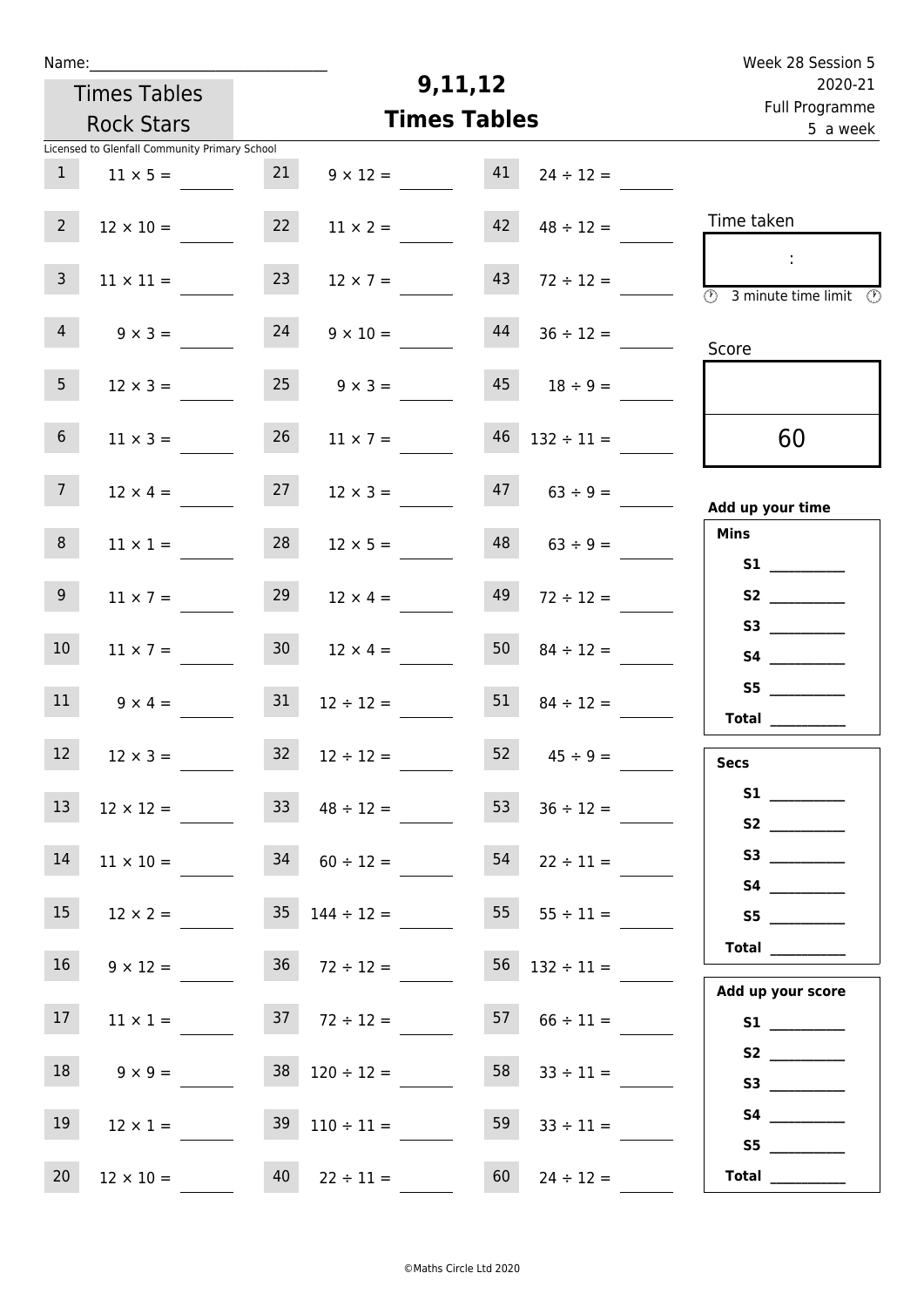| Name:           |                                               |                 |                       |                     |                            | Week 29 Session 1                                             |
|-----------------|-----------------------------------------------|-----------------|-----------------------|---------------------|----------------------------|---------------------------------------------------------------|
|                 | <b>Times Tables</b>                           |                 |                       | 6, 7, 8             |                            | 2020-21                                                       |
|                 | <b>Rock Stars</b>                             |                 |                       | <b>Times Tables</b> | Full Programme<br>5 a week |                                                               |
|                 | Licensed to Glenfall Community Primary School |                 |                       |                     |                            |                                                               |
| $\mathbf{1}$    | $7 \times 7 =$                                | 21              | $7 \times 6 = 41$     |                     | $5 \times 7 =$             |                                                               |
|                 |                                               |                 |                       |                     |                            | Time taken                                                    |
| $2^{\circ}$     | $6 \times 7 =$                                | 22              | $6 \times 6 =$        | 42                  | $10 \times 7 =$            |                                                               |
| $\mathbf{3}$    | $6 \times 2 =$                                | 23              | $7 \times 9 =$        | 43                  | $10 \times 8 =$            |                                                               |
|                 |                                               |                 |                       |                     |                            | $\overline{\mathcal{D}}$<br>3 minute time limit $\circled{b}$ |
| 4               | $6 \times 7 = 24$                             |                 | $6 \times 7 =$        | 44                  | $6 \times 8 =$             |                                                               |
|                 |                                               |                 |                       |                     |                            | Score                                                         |
| 5 <sub>5</sub>  | $6 \times 9 =$                                | 25              | $8 \times 7 =$        | 45                  | $8 \times 8 =$             |                                                               |
|                 |                                               |                 |                       |                     |                            |                                                               |
| 6 <sup>1</sup>  | $6 \times 1 =$                                | 26              | $7 \times 2 =$        | 46                  | $2 \times 6 =$             | 60                                                            |
| $7^{\circ}$     |                                               |                 |                       | 47                  |                            |                                                               |
|                 | $7 \times 9 = 27$                             |                 | $7 \times 9 =$        |                     | $4 \times 6 =$             | What's your rock status?                                      |
| 8               | $8 \times 11 =$                               | 28              | $6 \times 12 =$       | 48                  | $7 \times 8 =$             |                                                               |
|                 |                                               |                 |                       |                     |                            | <b>NANNABE</b>                                                |
| 9 <sub>o</sub>  | $6 \times 11 =$                               | 29              | $7 \times 1 =$        | 49                  | $1 \times 8 =$             | < 18 correct in 3 mins                                        |
|                 |                                               |                 |                       |                     |                            | <b>GARAGE ROCKER</b>                                          |
| 10 <sup>°</sup> | $7 \times 7 =$                                | 30 <sub>o</sub> | $7 \times 3 =$        | 50                  | $12 \times 6 =$            | 18-19 correct in 3 mins                                       |
|                 |                                               |                 |                       |                     |                            | <b>BUSKER</b>                                                 |
| 11              | $7 \times 11 =$                               | 31              | $1 \times 6 =$        | 51                  | $9 \times 8 =$             | 20-21 correct in 3 mins                                       |
| 12              | $6 \times 11 =$                               |                 | $32 \t 12 \times 8 =$ | 52                  | $8 \times 7 =$             | <b>4144ER</b><br>22-24 correct in 3 mins                      |
|                 |                                               |                 |                       |                     |                            | <b>UNSIGNED AGT</b>                                           |
| 13              | $8 \times 8 =$                                | 33              | $6 \times 8 =$        | 53                  | $8 \times 7 =$             | 25-29 correct in 3 mins                                       |
|                 |                                               |                 |                       |                     |                            | ΒΡ[AhTHP\0U <h apti<del="">*1</h>                             |
| 14              | $6 \times 12 = 34$                            |                 | $4 \times 6 =$        | 54                  | $3 \times 8 =$             | 30-35 correct in 3 mins                                       |
|                 |                                               |                 |                       |                     |                            | <b>SUPPORT AGT</b>                                            |
| 15              | $6 \times 3 =$                                | 35              | $8 \times 6 =$        | 55                  | $7 \times 7 =$             | 36-44 correct in 3 mins                                       |
| 16              |                                               |                 |                       |                     |                            | HEADLINER<br>45-59 correct in 3 mins                          |
|                 | $8 \times 5 =$                                | 36              | $3 \times 6 =$        | 56                  | $9 \times 7 =$             | <b>ROCK STAR</b>                                              |
| 17 <sub>2</sub> | $6 \times 11 =$                               | 37              | $7 \times 7 =$        | 57                  | $2 \times 7 =$             | All correct in $\leq$ 3mins                                   |
|                 |                                               |                 |                       |                     |                            | ROCK LEGEND                                                   |
| 18              | $6 \times 8 =$                                | 38              | $7 \times 8 =$        | 58                  | $6 \times 7 =$             | All correct in $\leq 2$ min                                   |
|                 |                                               |                 |                       |                     |                            | <b>ROCK HERO</b>                                              |
| 19              | $6 \times 12 =$                               | 39              | $11 \times 6 =$       | 59                  | $5 \times 6 =$             | All correct in $\leq 1$ min                                   |
|                 |                                               |                 |                       |                     |                            | <b>TUARS TABLES</b>                                           |
| 20              | $8 \times 1 =$                                | 40              | $5 \times 8 =$        | 60                  | $1 \times 7 =$             | ROCK STARS                                                    |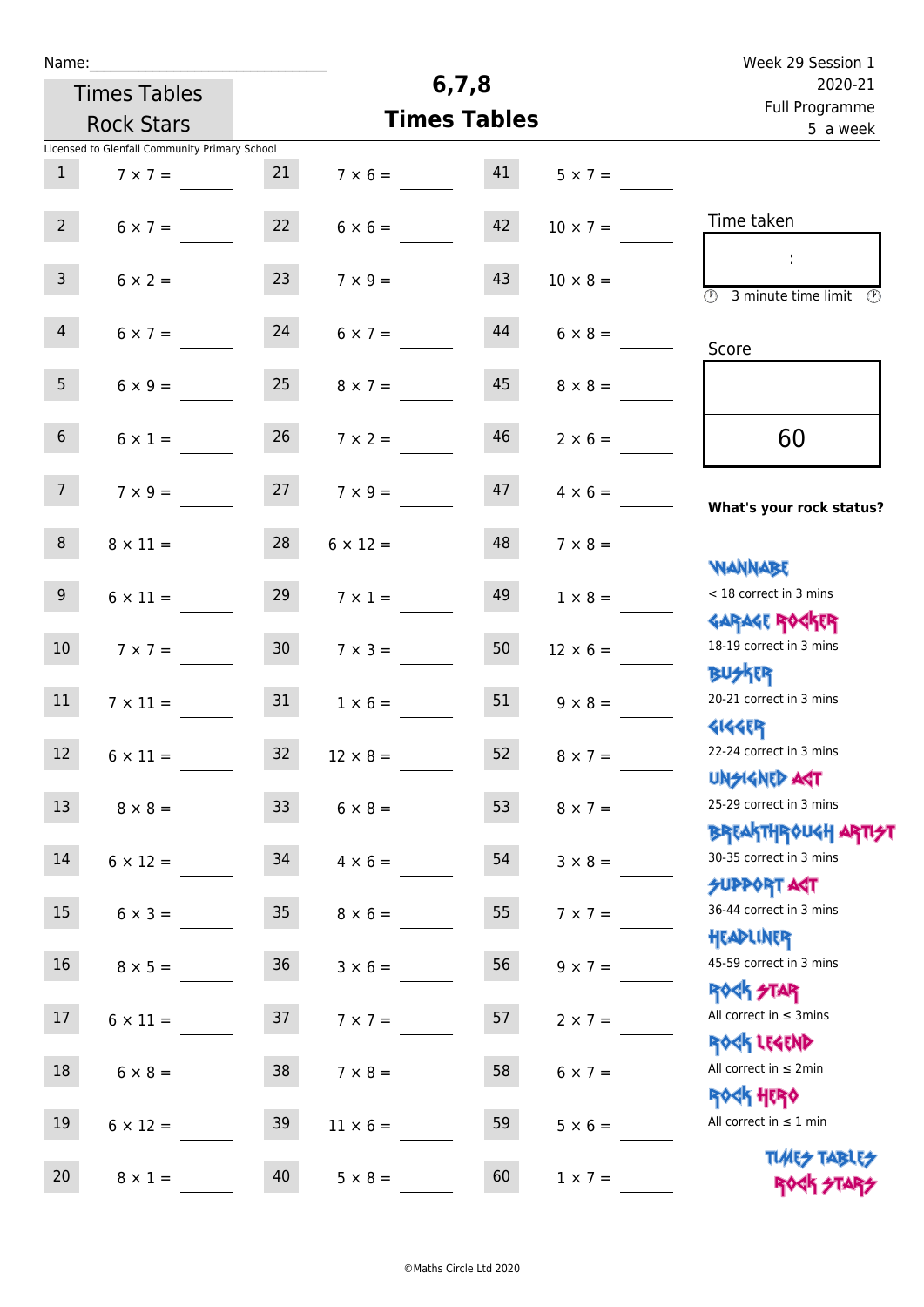| Name:            |                                               |        |                                  |    |                          |         |                                  |    |                          | Week 29 Session 2                                          |
|------------------|-----------------------------------------------|--------|----------------------------------|----|--------------------------|---------|----------------------------------|----|--------------------------|------------------------------------------------------------|
|                  | <b>Times Tables</b>                           |        |                                  |    |                          | 6, 7, 8 |                                  |    |                          | 2020-21                                                    |
|                  | <b>Rock Stars</b>                             |        |                                  |    |                          |         | <b>Times Tables</b>              |    |                          | Full Programme<br>5 a week                                 |
|                  | Licensed to Glenfall Community Primary School |        |                                  |    |                          |         |                                  |    |                          |                                                            |
| $\mathbf 1$      |                                               | 13     |                                  | 25 |                          | $37\,$  |                                  | 49 |                          |                                                            |
|                  | $\overline{7}$<br>84                          |        | 64<br>8                          |    | $18\,$<br>6              |         | $\,6\,$<br>6                     |    | 84<br>7                  |                                                            |
|                  |                                               |        |                                  |    |                          |         |                                  |    |                          | Time taken                                                 |
| $\overline{2}$   |                                               | 14     |                                  | 26 |                          | 38      |                                  | 50 |                          |                                                            |
|                  | 8<br>96                                       |        | 49<br>$\overline{7}$             |    | $32\,$<br>8              |         | ${\bf 28}$<br>$\overline{7}$     |    | $\,6$<br>$12\,$          | $\overline{\circ}$<br>3 minute time limit<br>$\circled{r}$ |
|                  |                                               |        |                                  |    |                          |         |                                  |    |                          |                                                            |
| $\mathsf{3}$     |                                               | 15     |                                  | 27 |                          | 39      |                                  | 51 |                          | Score                                                      |
|                  | $\overline{7}$<br>$\overline{7}$              |        | 84<br>$\overline{7}$             |    | 48<br>$\bf 8$            |         | 24<br>$\boldsymbol{6}$           |    | 56<br>8                  |                                                            |
|                  |                                               |        |                                  |    |                          |         |                                  |    |                          |                                                            |
| $\overline{4}$   |                                               | 16     |                                  | 28 |                          | 40      |                                  | 52 |                          | 60                                                         |
|                  | 56<br>$\,8\,$                                 |        | $80\,$<br>$\, 8$                 |    | 48<br>$\bf 8$            |         | 49<br>$\overline{7}$             |    | 48<br>8                  |                                                            |
|                  |                                               |        |                                  |    |                          |         |                                  |    |                          |                                                            |
| $\overline{5}$   |                                               | 17     |                                  | 29 |                          | 41      |                                  | 53 |                          | What's your rock status?                                   |
|                  | $\overline{7}$<br>$\overline{7}$              |        | 40<br>8                          |    | $16\,$<br>8              |         | 24<br>$\boldsymbol{6}$           |    | 63<br>7                  |                                                            |
|                  |                                               |        |                                  |    |                          |         |                                  |    |                          | WANNABE                                                    |
| $\boldsymbol{6}$ |                                               | 18     |                                  | 30 |                          | 42      |                                  | 54 |                          | < 18 correct in 3 mins                                     |
|                  | $72\,$<br>$\,6\,$                             |        | ${\bf 80}$<br>$\, 8$             |    | $72$<br>$\,$ 6 $\,$      |         | 84<br>7                          |    | 49<br>7                  | <b>GARAGE ROC</b><br>18-19 correct in 3 mins               |
|                  |                                               |        |                                  |    |                          |         |                                  |    |                          | <b>BUSKER</b>                                              |
| $7\overline{ }$  |                                               | 19     |                                  | 31 |                          | 43      |                                  | 55 |                          | 20-21 correct in 3 mins                                    |
|                  | 42<br>7                                       |        | 56<br>$\, 8$                     |    | $\overline{7}$<br>$14\,$ |         | $\overline{7}$<br>$\overline{7}$ |    | 54<br>6                  | <b>4144EP</b>                                              |
|                  |                                               |        |                                  |    |                          |         |                                  |    |                          | 22-24 correct in 3 mins                                    |
| $\, 8$           |                                               | $20\,$ |                                  | 32 |                          | 44      |                                  | 56 |                          | <b>UNSIGNED AGT</b>                                        |
|                  | 12<br>6                                       |        | $\overline{7}$<br>$\overline{7}$ |    | $\overline{7}$<br>63     |         | 66<br>$\,6\,$                    |    | 6<br>72                  | 25-29 correct in 3 mins                                    |
|                  |                                               |        |                                  |    |                          |         |                                  |    |                          | <b>BREAKTHROUGH ARTI<del>S</del>T</b>                      |
|                  |                                               |        |                                  |    |                          |         |                                  |    |                          | 30-35 correct in 3 mins                                    |
| $9\,$            |                                               | 21     | 77<br>$\overline{7}$             | 33 | 77<br>$\overline{7}$     | 45      | 49<br>$\overline{7}$             | 57 | 84<br>7                  | <b>SUPPORT AGT</b>                                         |
|                  | 8<br>40                                       |        |                                  |    |                          |         |                                  |    |                          | 36-44 correct in 3 mins                                    |
|                  |                                               |        |                                  |    |                          |         |                                  |    |                          | HEADLINER                                                  |
| 10               |                                               | 22     |                                  | 34 |                          | 46      |                                  | 58 |                          | 45-59 correct in 3 mins<br><b>ROCK STAR</b>                |
|                  | 24<br>6                                       |        | 35<br>$\overline{7}$             |    | $\boldsymbol{6}$<br>42   |         | $72\,$<br>6                      |    | 96<br>8                  | All correct in $\leq$ 3mins                                |
|                  |                                               |        |                                  |    |                          |         |                                  |    |                          | ROCK LEGEND                                                |
| 11               |                                               | 23     |                                  | 35 |                          | 47      |                                  | 59 |                          | All correct in $\leq 2$ min                                |
|                  | 7<br>63                                       |        | $\overline{7}$<br>84             |    | $\overline{7}$<br>14     |         | 42<br>$\overline{7}$             |    | $\overline{7}$<br>$70\,$ | <b>ROGK HERO</b>                                           |
|                  |                                               |        |                                  |    |                          |         |                                  |    |                          | All correct in $\leq 1$ min                                |
| 12               |                                               | 24     |                                  | 36 |                          | 48      |                                  | 60 |                          |                                                            |
|                  | 8<br>80                                       |        | 8<br>64                          |    | 8<br>96                  |         | 8<br>8                           |    | 35<br>7                  |                                                            |
|                  |                                               |        |                                  |    |                          |         |                                  |    |                          |                                                            |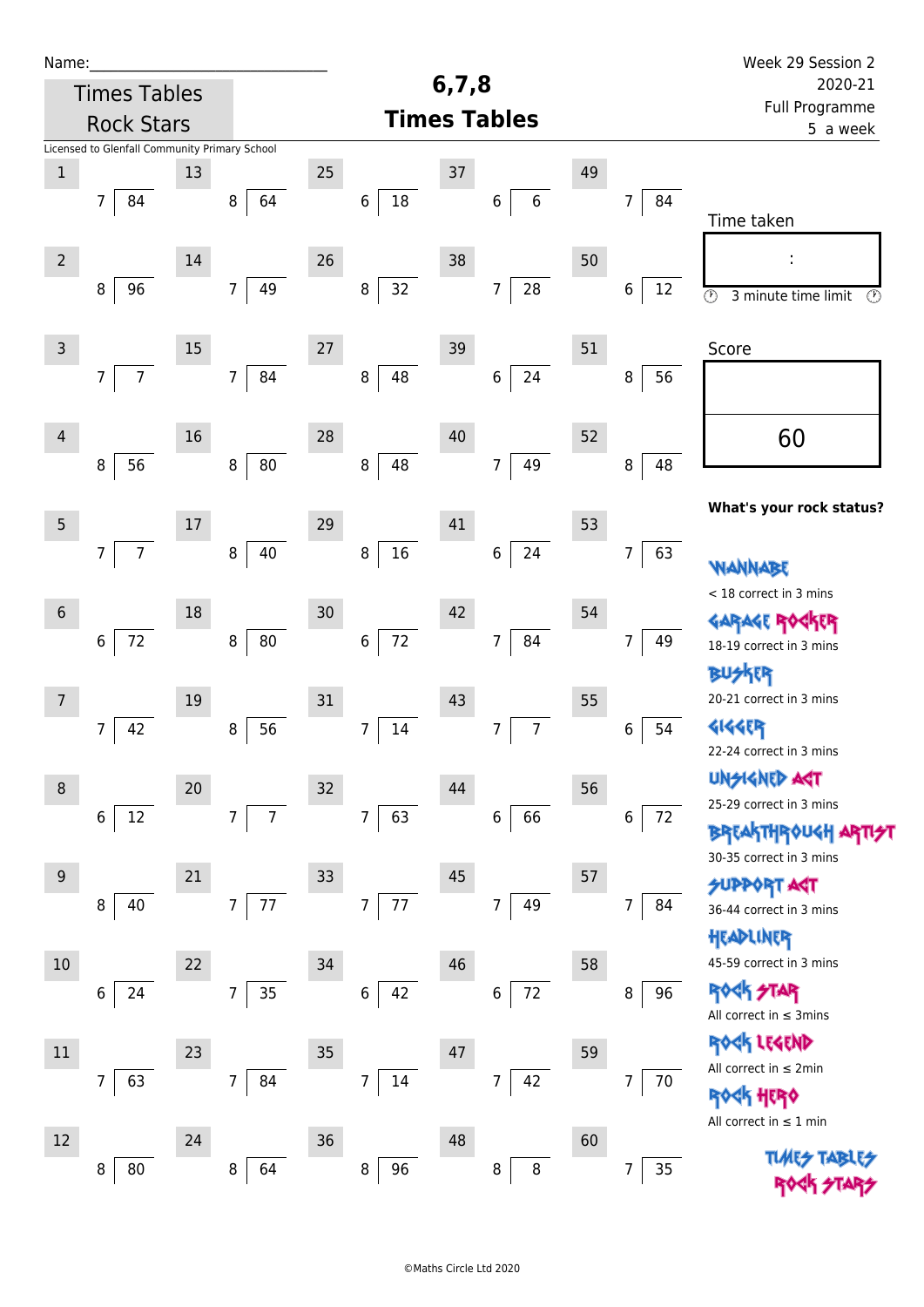| Week 29 Session 3                                                                                                                           |                                     |                                    |                                                                         | Name:                                          |  |  |
|---------------------------------------------------------------------------------------------------------------------------------------------|-------------------------------------|------------------------------------|-------------------------------------------------------------------------|------------------------------------------------|--|--|
| 2020-21                                                                                                                                     | 6, 7, 8                             | <b>Times Tables</b>                |                                                                         |                                                |  |  |
| Full Programme<br>5 a week                                                                                                                  | <b>Times Tables</b>                 |                                    |                                                                         | <b>Rock Stars</b>                              |  |  |
| 8<br>49<br>$\times 2$                                                                                                                       | 7<br>37<br>$\times 8$               | 8<br>25<br>$\times$ 7              | Licensed to Glenfall Community Primary School<br>6<br>13<br>$\times$ 12 | 6<br>$\,1$<br>$\times$ 5                       |  |  |
| Time taken<br>6<br>50<br>İ,<br>$\times$ 10                                                                                                  | 6<br>38<br>$\times 1$               | 6<br>26<br>$\times 1$              | 7<br>$14\,$<br>$\times$ 7                                               | $\overline{7}$<br>$\overline{2}$<br>$\times$ 9 |  |  |
| $\circled{r}$<br>3 minute time limit<br>⊕<br>8<br>51<br>Score<br>$\times$ 7                                                                 | 6<br>39<br>$\times$ 12              | 6<br>27<br>$\times$ 5              | 8<br>15<br>$\times$ 2                                                   | 7<br>$\mathsf{3}$<br>$\times$ 11               |  |  |
| 8<br>52<br>60<br>$\times 2$                                                                                                                 | 7<br>40<br>$\times$ 10              | 6<br>28<br>$\times$ 3              | 8<br>16<br>$\times$ 10                                                  | 8<br>$\overline{4}$<br>$\times 8$              |  |  |
| What's your rock status?<br>6<br>53<br>$\times 6$                                                                                           | 6<br>41<br>$\times$ 10              | 8<br>29<br>$\times$ 7              | 7<br>$17\,$<br>$\times$ 10                                              | 7<br>5<br>$\times 6$                           |  |  |
| <b>WANNABE</b><br>< 18 correct in 3 mins<br>$\overline{7}$<br>54<br><b>GARAGE ROGKER</b><br>$\times$ 5                                      | 7<br>42<br>$\times$ 11              | 7<br>30<br>$\times$ 7              | 7<br>18<br>$\times$ 4                                                   | 8<br>$\sqrt{6}$<br>$\times$ 3                  |  |  |
| 18-19 correct in 3 mins<br><b>BUSKRR</b><br>8<br>20-21 correct in 3 mins<br>55<br>$\times$ 10<br><b>4144EP</b>                              | 7<br>43<br>$\times$ 10              | 8<br>31<br>$\times 8$              | $\overline{7}$<br>19<br>$\times$ 12                                     | 8<br>$\overline{7}$<br>$\times$ 11             |  |  |
| 22-24 correct in 3 mins<br><b>UNGIGNED AGT</b><br>$\overline{7}$<br>56<br>25-29 correct in 3 mins<br>$\times 8$                             | 8<br>44<br>$\times$ 4               | 6<br>32<br>$\times$ 10             | 7<br>20<br>$\times$ 11                                                  | $\boldsymbol{7}$<br>$\, 8$<br>$\times$ 3       |  |  |
| <b>BREAKTHROUGH ARTI<del>S</del>T</b><br>30-35 correct in 3 mins<br>6<br>57<br><b>SUPPORT ART</b><br>$\times$ 10<br>36-44 correct in 3 mins | 6<br>45<br>$\times$ 3               | 8<br>33<br>$\times$ 7              | 8<br>21<br>$\times 2$                                                   | 6<br>9<br>$\times$ 11                          |  |  |
| HEADLINER<br>8<br>45-59 correct in 3 mins<br>58<br>$\times$ 10<br><b>ROCK STAR</b>                                                          | 8<br>46<br>$\times$ 8               | $\overline{7}$<br>34<br>$\times$ 8 | $\overline{7}$<br>22<br>$\times$ 3                                      | $\boldsymbol{6}$<br>$10\,$<br>$\times$ 3       |  |  |
| All correct in $\leq$ 3mins<br>ROCK LEGEND<br>$\boldsymbol{6}$<br>59<br>All correct in $\leq 2$ min<br>$\times$ 6<br>ROCK HERO              | 8<br>47<br>$\times$ 6               | 6<br>35<br>$\times$ 5              | 8<br>23<br>$\times$ 12                                                  | 6<br>$11\,$<br>$\times$ 11                     |  |  |
| All correct in $\leq 1$ min<br>$\boldsymbol{6}$<br>60<br><b>TUARS TABLES</b><br>$\times$ 7<br>ROCK STARS                                    | $\overline{7}$<br>48<br>$\times$ 10 | 8<br>36<br>$\times$ 3              | 7<br>24<br>$\times$ 11                                                  | 6<br>$12\,$<br>$\times$ 11                     |  |  |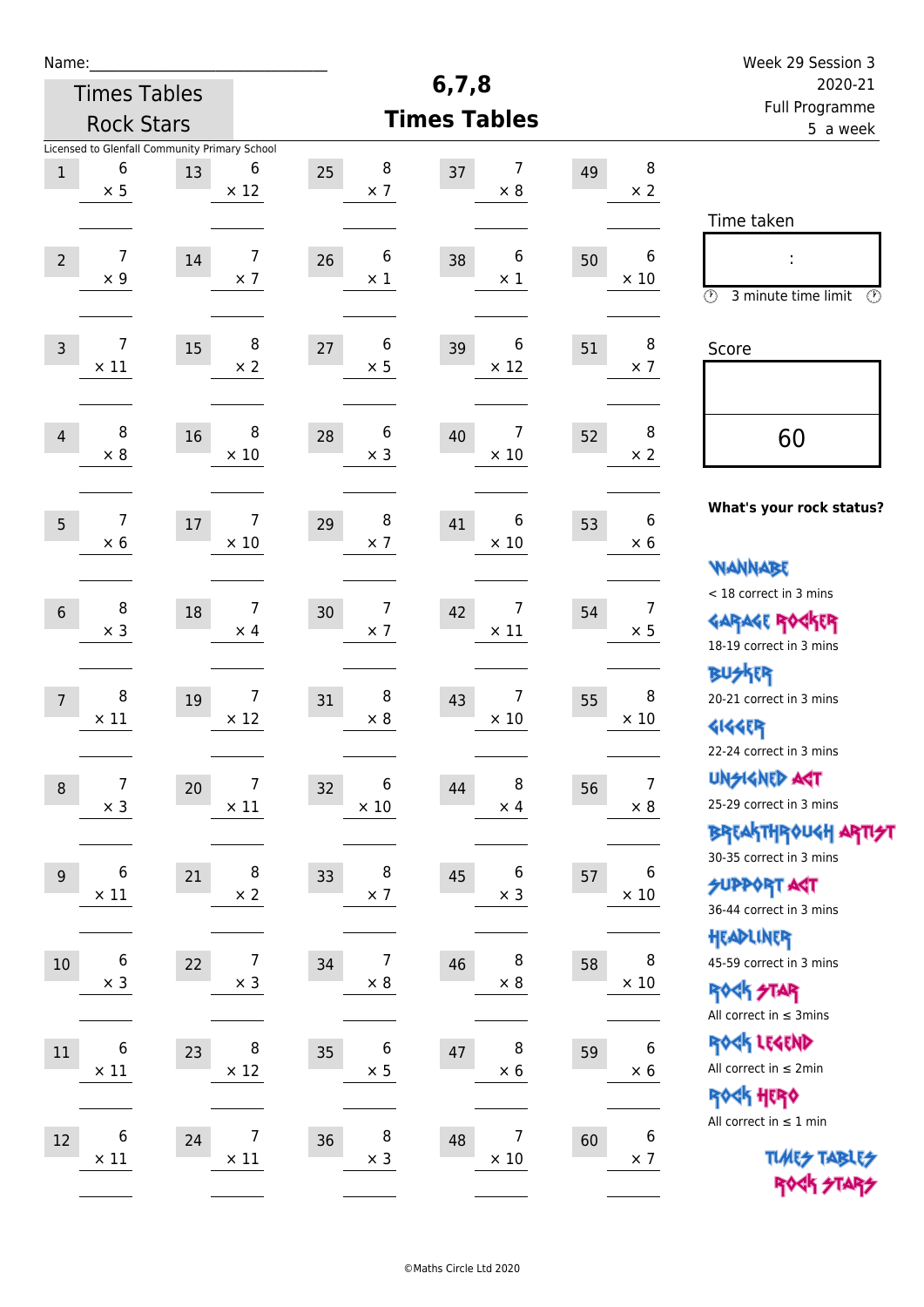| Week 29 Session 4                                            |                     |         |               |                     |                                               | Name:             |
|--------------------------------------------------------------|---------------------|---------|---------------|---------------------|-----------------------------------------------|-------------------|
| 2020-21                                                      |                     | 6, 7, 8 |               | <b>Times Tables</b> |                                               |                   |
| Full Programme                                               | <b>Times Tables</b> |         |               | <b>Rock Stars</b>   |                                               |                   |
| 5 a week                                                     |                     |         |               |                     | Licensed to Glenfall Community Primary School |                   |
|                                                              | $72 \div 8 =$       | 41      | $21 \div 7 =$ | 21                  | $72 \div 6 =$                                 | $\mathbf{1}$      |
|                                                              |                     |         |               |                     |                                               |                   |
| Time taken                                                   | $21 \div 7 =$       | 42      | $63 \div 7 =$ | 22                  | $24 \div 6 =$                                 | $2^{\circ}$       |
|                                                              |                     |         |               |                     |                                               |                   |
|                                                              | $30 \div 6 =$       | 43      | $70 \div 7 =$ | 23                  | $48 \div 6 =$                                 | 3 <sup>7</sup>    |
| $\overline{(\mathcal{V})}$<br>3 minute time limit<br>$\odot$ |                     |         |               |                     |                                               |                   |
|                                                              | $8 \div 8 =$        | 44      | $14 \div 7 =$ | 24                  | $80 \div 8 =$                                 | $\overline{4}$    |
| Score                                                        |                     |         |               |                     |                                               |                   |
|                                                              | $30 \div 6 =$       | 45      | $42 \div 6 =$ | 25                  | $64 \div 8 =$                                 | 5 <sub>5</sub>    |
|                                                              |                     |         |               |                     |                                               |                   |
| 60                                                           | $30 \div 6 =$       | 46      | $63 \div 7 =$ | 26                  | $7 ÷ 7 =$                                     | $6\phantom{.}$    |
|                                                              |                     |         |               |                     |                                               |                   |
| What's your rock status?                                     | $48 \div 8 =$       | 47      | $24 \div 8 =$ | 27                  | $54 \div 6 =$                                 | 7 <sup>7</sup>    |
|                                                              |                     |         |               |                     |                                               |                   |
|                                                              | $8 \div 8 =$        | 48      | $40 \div 8 =$ | 28                  | $48 \div 6 =$                                 | 8                 |
| <b>JARNARY</b>                                               |                     |         |               |                     |                                               |                   |
| < 18 correct in 3 mins                                       | $30 \div 6 =$       | 49      | $18 \div 6 =$ | 29                  | $30 \div 6 =$                                 | $9\,$             |
| <b>GARAGE ROGKER</b>                                         |                     |         |               |                     |                                               |                   |
| 18-19 correct in 3 mins                                      | $48 \div 8 =$       | 50      | $48 \div 8 =$ | 30 <sub>o</sub>     | $21 \div 7 =$                                 | 10                |
| <b>BUSKRR</b>                                                |                     |         |               |                     |                                               |                   |
| 20-21 correct in 3 mins                                      | $30 \div 6 =$       | 51      | $42 \div 6 =$ | 31                  | $30 \div 6 =$                                 | 11                |
| <b>4144EP</b><br>22-24 correct in 3 mins                     |                     |         |               |                     |                                               |                   |
| <b>UNSIGNED AST</b>                                          | $42 \div 6 =$       | 52      | $21 \div 7 =$ | 32                  | $36 \div 6 =$                                 | $12 \overline{ }$ |
| 25-29 correct in 3 mins                                      |                     |         |               |                     |                                               | 13                |
| ΒΡΓΑΚΤΗΡΟUGH ΑΡΤΙ <del>2</del> Τ                             | $48 \div 8 =$       | 53      | $28 \div 7 =$ | 33 <sup>°</sup>     | $72 \div 8 =$                                 |                   |
| 30-35 correct in 3 mins                                      | $80 \div 8 =$       | 54      | $28 \div 7 =$ | 34                  | $48 \div 8 =$                                 | 14                |
| <b>SUPPORT AGT</b>                                           |                     |         |               |                     |                                               |                   |
| 36-44 correct in 3 mins                                      | $72 \div 8 =$       | 55      | $66 \div 6 =$ | 35                  | $48 \div 6 =$                                 | 15                |
| HEADLINER                                                    |                     |         |               |                     |                                               |                   |
| 45-59 correct in 3 mins                                      | $60 \div 6 =$       | 56      | $18 \div 6 =$ | 36                  | $72 \div 6 =$                                 | 16                |
| <b>ROCK STAR</b>                                             |                     |         |               |                     |                                               |                   |
| All correct in $\leq$ 3mins                                  | $88 \div 8 =$       | 57      | $24 \div 8 =$ | 37                  | $49 \div 7 =$                                 | 17                |
| ROCK LEGEND                                                  |                     |         |               |                     |                                               |                   |
| All correct in $\leq 2$ min                                  | $42 \div 7 =$       | 58      | $16 \div 8 =$ | 38                  | $72 \div 8 =$                                 | 18                |
| <b>ROGH HERO</b>                                             |                     |         |               |                     |                                               |                   |
| All correct in $\leq 1$ min                                  | $28 \div 7 =$       | 59      | $80 \div 8 =$ | 39                  | $56 \div 8 =$                                 | 19                |
| <b>TUARS TABLES</b>                                          |                     |         |               |                     |                                               |                   |
| ROCK STARS                                                   | $24 \div 8 =$       | 60      | $56 \div 8 =$ | 40                  | $18 \div 6 =$                                 | 20                |
|                                                              |                     |         |               |                     |                                               |                   |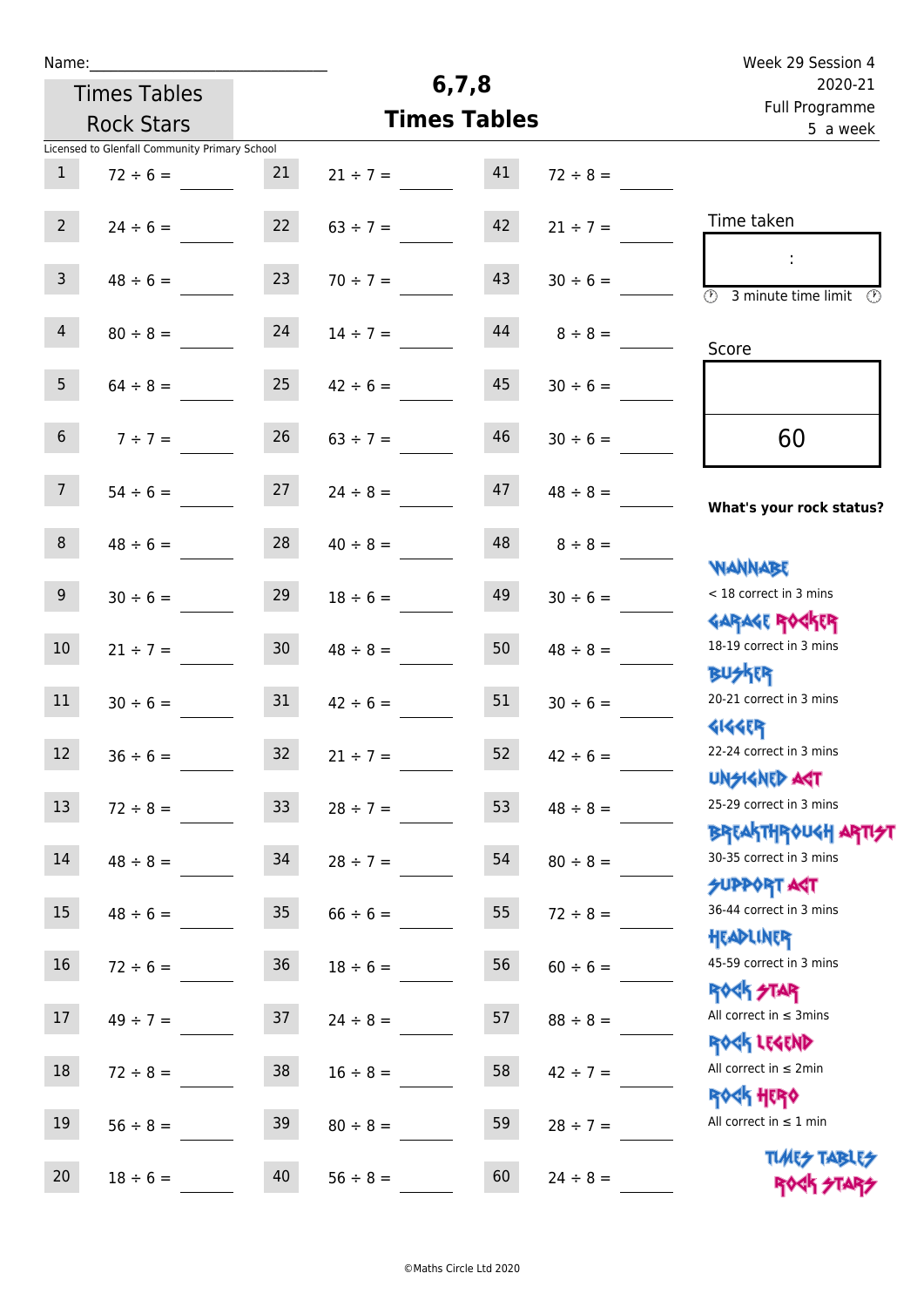| Name:                                         |                      |                       |                    | Week 29 Session 5                                                                  |  |  |  |
|-----------------------------------------------|----------------------|-----------------------|--------------------|------------------------------------------------------------------------------------|--|--|--|
| <b>Times Tables</b>                           |                      | 6, 7, 8               |                    | 2020-21<br>Full Programme<br>5 a week                                              |  |  |  |
| <b>Rock Stars</b>                             |                      | <b>Times Tables</b>   |                    |                                                                                    |  |  |  |
| Licensed to Glenfall Community Primary School |                      |                       |                    |                                                                                    |  |  |  |
| $\mathbf{1}$<br>$8 \times 8 =$                | 21                   | 41<br>$6 \times 10 =$ | $28 \div 7 =$      |                                                                                    |  |  |  |
| $2^{\circ}$<br>$6 \times 7 =$                 | 22                   | 42<br>$7 \times 2 =$  | $96 \div 8 =$      | Time taken                                                                         |  |  |  |
| 3 <sup>7</sup><br>$8 \times 3 =$              | 23                   | 43<br>$7 \times 10 =$ | $30 \div 6 =$      | ÷<br>$\overline{\textcircled{1}}$ 3 minute time limit $\overline{\textcircled{1}}$ |  |  |  |
| 4<br>$6 \times 1 =$                           | 24                   | 44<br>$8 \times 12 =$ | $84 \div 7 =$      | Score                                                                              |  |  |  |
| 5 <sub>1</sub><br>$6 \times 6 =$              | $25 \t 7 \times 3 =$ | 45                    | $42 \div 7 =$      |                                                                                    |  |  |  |
| 6 <sup>1</sup><br>$7 \times 12 =$             | 26                   | 46<br>$6 \times 8 =$  | $18 \div 6 =$      | 60                                                                                 |  |  |  |
| 7 <sup>7</sup><br>$8 \times 1 =$              | 27                   | 47<br>$6 \times 2 =$  | $54 \div 6 =$      | Add up your time                                                                   |  |  |  |
| 8<br>$6 \times 2 =$                           | 28                   | 48<br>$8 \times 3 =$  | $35 \div 7 =$      | <b>Mins</b>                                                                        |  |  |  |
| 9 <sub>o</sub><br>$7 \times 2 =$              | 29                   | 49<br>$7 \times 4 =$  | $42 \div 7 =$      |                                                                                    |  |  |  |
| 10 <sup>°</sup><br>$8 \times 9 =$             | 30 <sup>°</sup>      | 50<br>$8 \times 2 =$  | $6 \div 6 =$       | S3                                                                                 |  |  |  |
| 11<br>$6 \times 2 =$                          | 31                   | 51<br>$64 \div 8 =$   | $56 \div 8 =$      | Total $\qquad$                                                                     |  |  |  |
| 12<br>$8 \times 8 =$                          | $32 \t 28 \div 7 =$  |                       | $52 \t 6 \div 6 =$ | <b>Secs</b>                                                                        |  |  |  |
| 13<br>$6 \times 2 =$                          | 33 <sup>°</sup>      | 53<br>$80 \div 8 =$   | $21 \div 7 =$      | S1<br>S2                                                                           |  |  |  |
| 14<br>$8 \times 10 =$                         | 34                   | 54<br>$84 \div 7 =$   | $30 \div 6 =$      |                                                                                    |  |  |  |
| 15<br>$6 \times 6 =$                          | 35                   | 55<br>$56 \div 7 =$   | $66 \div 6 =$      | S5                                                                                 |  |  |  |
| 16<br>$6 \times 8 =$                          | 36                   | 56<br>$24 \div 8 =$   | $60 \div 6 =$      | Total                                                                              |  |  |  |
| 17 <sup>7</sup><br>$7 \times 1 =$             | 37                   | 57<br>$12 \div 6 =$   | $48 \div 6 =$      | Add up your score                                                                  |  |  |  |
| 18<br>$6 \times 5 =$                          | 38                   | 58<br>$24 \div 6 =$   | $56 \div 7 =$      | S3                                                                                 |  |  |  |
| 19<br>$7 \times 3 =$                          | 39                   | 59<br>$56 \div 7 =$   | $80 \div 8 =$      |                                                                                    |  |  |  |
| 20<br>$6 \times 3 =$                          | 40<br>$48 \div 8 =$  |                       | $60 \t 8 \div 8 =$ | S5<br>Total $\qquad$                                                               |  |  |  |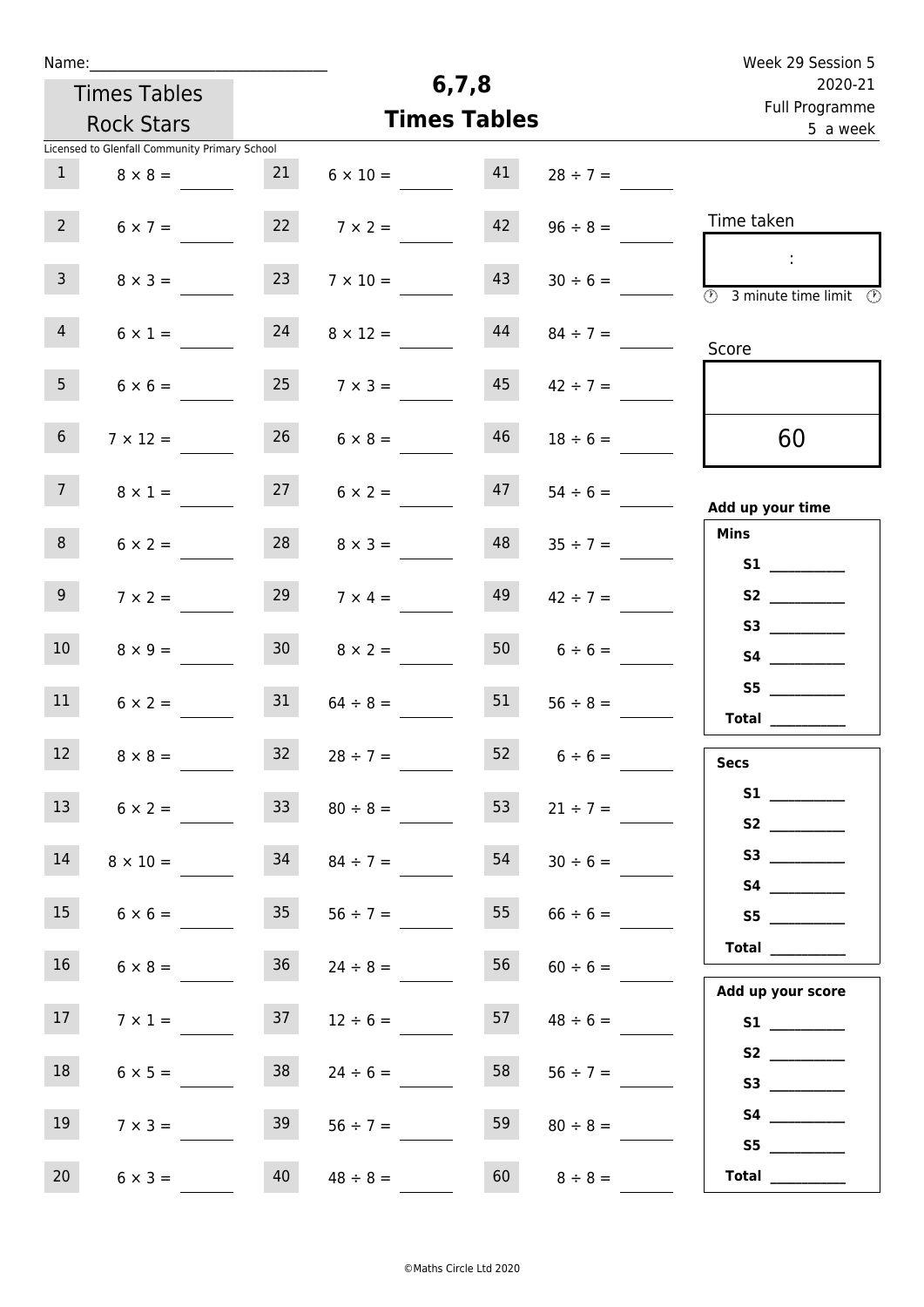| Name:           |                                               |                 |                     |                            |                 | Week 30 Session 1                                                |  |  |  |
|-----------------|-----------------------------------------------|-----------------|---------------------|----------------------------|-----------------|------------------------------------------------------------------|--|--|--|
|                 | <b>Times Tables</b>                           |                 |                     | 7,8,9                      |                 | 2020-21                                                          |  |  |  |
|                 | <b>Rock Stars</b>                             |                 | <b>Times Tables</b> | Full Programme<br>5 a week |                 |                                                                  |  |  |  |
|                 | Licensed to Glenfall Community Primary School |                 |                     |                            |                 |                                                                  |  |  |  |
| $\mathbf{1}$    | $9 \times 3 =$                                | 21              | $8 \times 11 =$     | 41                         | $8 \times 7 =$  |                                                                  |  |  |  |
|                 |                                               |                 |                     |                            |                 |                                                                  |  |  |  |
| $2^{\circ}$     | $8 \times 10 =$                               | 22              | $9 \times 8 =$      | 42                         | $12 \times 9 =$ | Time taken                                                       |  |  |  |
|                 |                                               |                 |                     | 43                         |                 | ÷                                                                |  |  |  |
| $\mathsf{3}$    | $7 \times 11 =$                               | 23              | $8 \times 2 =$      |                            | $2 \times 7 =$  | $\overline{\mathcal{D}}$<br>3 minute time limit<br>$\mathcal{O}$ |  |  |  |
| $\overline{4}$  | $7 \times 6 =$                                | 24              | $9 \times 10 =$     | 44                         | $3 \times 9 =$  |                                                                  |  |  |  |
|                 |                                               |                 |                     |                            |                 | Score                                                            |  |  |  |
| 5 <sub>1</sub>  | $7 \times 2 =$                                | 25              | $9 \times 10 =$     | 45                         | $3 \times 8 =$  |                                                                  |  |  |  |
|                 |                                               |                 |                     |                            |                 |                                                                  |  |  |  |
| 6 <sup>1</sup>  | $8 \times 5 =$                                | 26              | $9 \times 10 =$     | 46                         | $2 \times 9 =$  | 60                                                               |  |  |  |
|                 |                                               |                 |                     |                            |                 |                                                                  |  |  |  |
| 7 <sup>1</sup>  | $8 \times 3 =$                                | 27              | $8 \times 6 =$      | 47                         | $9 \times 8 =$  | What's your rock status?                                         |  |  |  |
| 8               |                                               | 28              |                     | 48                         |                 |                                                                  |  |  |  |
|                 | $9 \times 4 =$                                |                 | $7 \times 8 =$      |                            | $8 \times 7 =$  | <b>NANNABE</b>                                                   |  |  |  |
| 9 <sup>°</sup>  | $8 \times 2 =$                                | 29              | $8 \times 9 =$      | 49                         | $3 \times 7 =$  | < 18 correct in 3 mins                                           |  |  |  |
|                 |                                               |                 |                     |                            |                 | <b>GARAGE ROCKER</b>                                             |  |  |  |
| 10 <sup>°</sup> | $7 \times 4 =$                                | 30 <sub>o</sub> | $7 \times 9 =$      | 50                         | $2 \times 7 =$  | 18-19 correct in 3 mins                                          |  |  |  |
|                 |                                               |                 |                     |                            |                 | <b>BUSKER</b>                                                    |  |  |  |
| 11              | $7 \times 9 =$                                | 31              | $4 \times 7 =$      | 51                         | $4 \times 9 =$  | 20-21 correct in 3 mins                                          |  |  |  |
|                 |                                               |                 |                     |                            |                 | <b>4144EP</b>                                                    |  |  |  |
| 12 <sub>2</sub> | $7 \times 4 =$                                | 32              | $3 \times 7 =$      | 52                         | $3 \times 7 =$  | 22-24 correct in 3 mins                                          |  |  |  |
|                 |                                               |                 |                     |                            |                 | <b>UNSIGNED AST</b>                                              |  |  |  |
| 13              | $8 \times 4 =$                                | 33 <sup>°</sup> | $10 \times 7 =$     | 53                         | $10 \times 9 =$ | 25-29 correct in 3 mins                                          |  |  |  |
|                 |                                               |                 |                     |                            |                 | <b>BREAKTHROUGH ARTI<del>S</del>T</b>                            |  |  |  |
| 14              | $7 \times 3 =$                                | 34              | $10 \times 7 =$     | 54                         | $3 \times 9 =$  | 30-35 correct in 3 mins                                          |  |  |  |
| 15              |                                               |                 |                     |                            |                 | <b>SUPPORT AGT</b><br>36-44 correct in 3 mins                    |  |  |  |
|                 | $9 \times 1 =$                                | 35              | $2 \times 7 =$      | 55                         | $1 \times 8 =$  | HEADLINER                                                        |  |  |  |
| 16              | $8 \times 9 =$                                | 36 <sup>°</sup> | $7 \times 8 =$      | 56                         | $5 \times 9 =$  | 45-59 correct in 3 mins                                          |  |  |  |
|                 |                                               |                 |                     |                            |                 | <b>ROCK STAR</b>                                                 |  |  |  |
| 17              | $7 \times 11 =$                               | 37              | $8 \times 7 =$      | 57                         | $9 \times 9 =$  | All correct in $\leq$ 3mins                                      |  |  |  |
|                 |                                               |                 |                     |                            |                 | ROCK LEGEND                                                      |  |  |  |
| 18              | $9 \times 2 =$                                | 38              | $2 \times 9 =$      | 58                         | $1 \times 8 =$  | All correct in $\leq 2$ min                                      |  |  |  |
|                 |                                               |                 |                     |                            |                 | <b>ROCK HERO</b>                                                 |  |  |  |
| 19              | $8 \times 4 =$                                | 39              | $10 \times 7 =$     | 59                         | $6 \times 7 =$  | All correct in $\leq 1$ min                                      |  |  |  |
|                 |                                               |                 |                     |                            |                 | <b>TUARS TABLES</b>                                              |  |  |  |
| 20 <sub>2</sub> | $9 \times 3 =$                                | 40              | $10 \times 9 =$     | 60                         | $2 \times 7 =$  | ROCK STARS                                                       |  |  |  |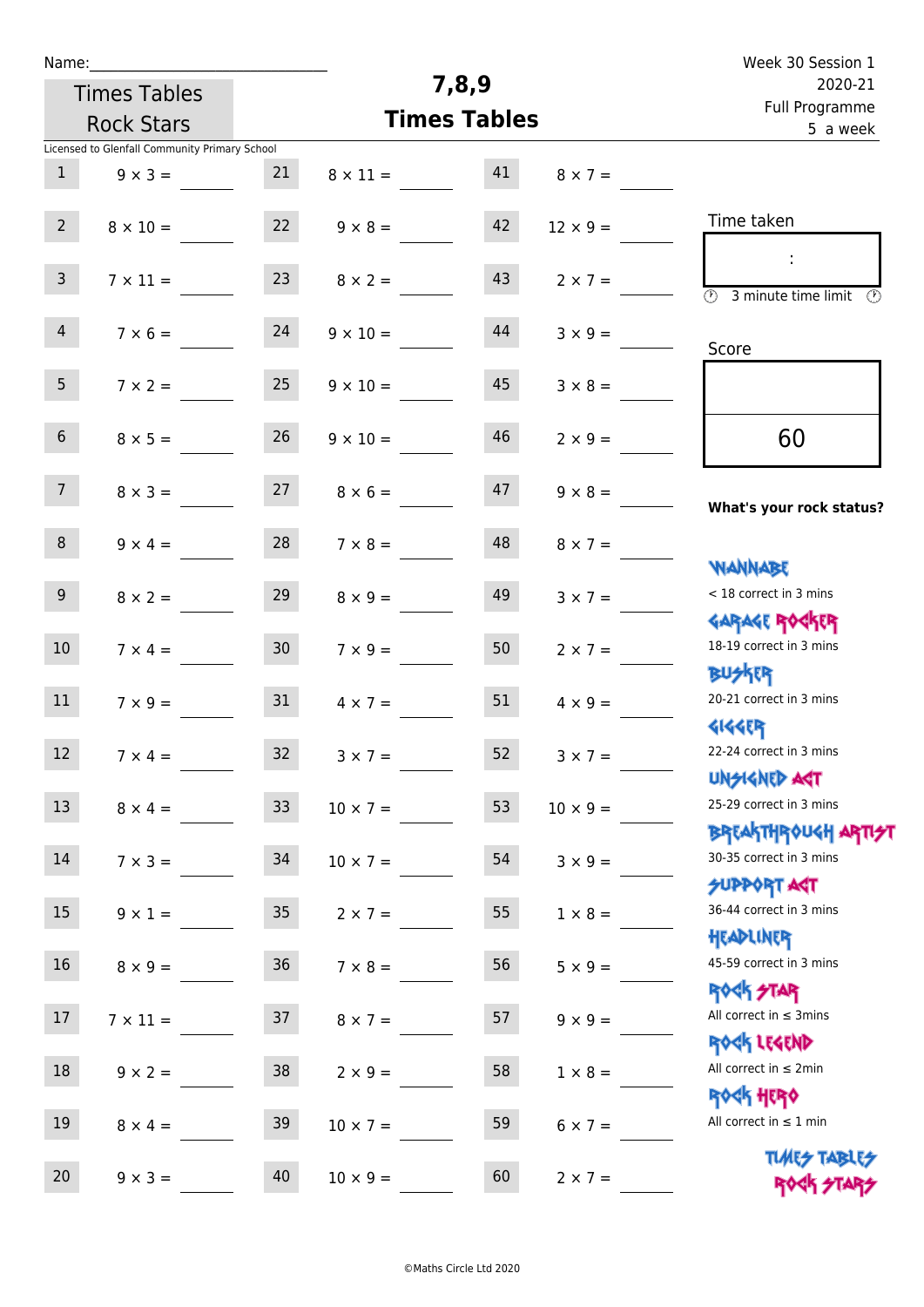| Name:          |                                               |        |                                      |    |                                  |        |                              |    |             | Week 30 Session 2                                          |  |  |  |
|----------------|-----------------------------------------------|--------|--------------------------------------|----|----------------------------------|--------|------------------------------|----|-------------|------------------------------------------------------------|--|--|--|
|                | <b>Times Tables</b>                           |        |                                      |    |                                  | 7,8,9  |                              |    |             | 2020-21                                                    |  |  |  |
|                | <b>Rock Stars</b>                             |        |                                      |    |                                  |        | <b>Times Tables</b>          |    |             | Full Programme<br>5 a week                                 |  |  |  |
|                | Licensed to Glenfall Community Primary School |        |                                      |    |                                  |        |                              |    |             |                                                            |  |  |  |
| $\,1$          |                                               | 13     |                                      | 25 |                                  | $37\,$ |                              | 49 |             |                                                            |  |  |  |
|                | 108<br>9                                      |        | 64<br>8                              |    | $70\,$<br>7                      |        | 63<br>$\overline{7}$         |    | 18<br>9     | Time taken                                                 |  |  |  |
| $\overline{2}$ |                                               | $14\,$ |                                      | 26 |                                  | 38     |                              | 50 |             |                                                            |  |  |  |
|                | $\overline{7}$<br>84                          |        | 35<br>$\overline{7}$                 |    | 64<br>8                          |        | ${\bf 28}$<br>$\overline{7}$ |    | 9<br>9      |                                                            |  |  |  |
|                |                                               |        |                                      |    |                                  |        |                              |    |             | $\overline{\circ}$<br>3 minute time limit<br>$\circled{r}$ |  |  |  |
| $\mathsf{3}$   |                                               | $15\,$ |                                      | 27 |                                  | 39     |                              | 51 |             | Score                                                      |  |  |  |
|                | 81<br>9                                       |        | $\boldsymbol{9}$<br>$\boldsymbol{9}$ |    | 24<br>$\bf 8$                    |        | 21<br>$\overline{7}$         |    | 9<br>$90\,$ |                                                            |  |  |  |
|                |                                               |        |                                      |    |                                  |        |                              |    |             |                                                            |  |  |  |
|                |                                               |        |                                      |    |                                  |        |                              |    |             |                                                            |  |  |  |
| $\overline{4}$ |                                               | 16     |                                      | 28 |                                  | 40     |                              | 52 |             | 60                                                         |  |  |  |
|                | 96<br>8                                       |        | 96<br>$\, 8$                         |    | $16\,$<br>$\bf 8$                |        | 36<br>$\boldsymbol{9}$       |    | 56<br>8     |                                                            |  |  |  |
|                |                                               |        |                                      |    |                                  |        |                              |    |             | What's your rock status?                                   |  |  |  |
| 5              |                                               | $17\,$ |                                      | 29 |                                  | 41     |                              | 53 |             |                                                            |  |  |  |
|                | 18<br>9                                       |        | 56<br>$\overline{7}$                 |    | 84<br>$\overline{7}$             |        | $90\,$<br>9                  |    | 16<br>8     | WANNABE                                                    |  |  |  |
|                |                                               |        |                                      |    |                                  |        |                              |    |             | < 18 correct in 3 mins                                     |  |  |  |
| $6\,$          |                                               | 18     |                                      | 30 |                                  | 42     |                              | 54 |             | <b>GARAGE ROC</b><br><b>FR</b>                             |  |  |  |
|                | $\overline{7}$<br>14                          |        | ${\bf 80}$<br>8                      |    | 108<br>9                         |        | 56<br>8                      |    | 8<br>24     | 18-19 correct in 3 mins                                    |  |  |  |
|                |                                               |        |                                      |    |                                  |        |                              |    |             | <b>BUSKER</b>                                              |  |  |  |
| 7              |                                               | 19     |                                      | 31 |                                  | 43     |                              | 55 |             | 20-21 correct in 3 mins                                    |  |  |  |
|                | 24<br>8                                       |        | 49<br>7                              |    | $\overline{7}$<br>7              |        | 56<br>$\overline{7}$         |    | 9<br>63     | <b>4144EP</b>                                              |  |  |  |
|                |                                               |        |                                      |    |                                  |        |                              |    |             | 22-24 correct in 3 mins                                    |  |  |  |
| 8              |                                               | 20     |                                      | 32 |                                  | 44     |                              | 56 |             | <b>UNSIGNED AGT</b>                                        |  |  |  |
|                | $\overline{7}$<br>84                          |        | $\, 8$<br>40                         |    | 56<br>$\overline{7}$             |        | $27\,$<br>9                  |    | 8<br>56     | 25-29 correct in 3 mins                                    |  |  |  |
|                |                                               |        |                                      |    |                                  |        |                              |    |             | <b>BREAKTHROUGH ARTI<del>S</del>T</b>                      |  |  |  |
| $9\,$          |                                               | 21     |                                      | 33 |                                  | 45     |                              | 57 |             | 30-35 correct in 3 mins                                    |  |  |  |
|                | 88                                            |        |                                      |    | 45                               |        | $\boldsymbol{9}$             |    |             | <b>SUPPORT AGT</b>                                         |  |  |  |
|                | 8                                             |        | 108<br>$\boldsymbol{9}$              |    | $\boldsymbol{9}$                 |        | 45                           |    | 8<br>96     | 36-44 correct in 3 mins                                    |  |  |  |
|                |                                               |        |                                      |    |                                  |        |                              |    |             | HEADLINER                                                  |  |  |  |
| 10             |                                               | 22     |                                      | 34 |                                  | 46     |                              | 58 |             | 45-59 correct in 3 mins                                    |  |  |  |
|                | 7<br>77                                       |        | 80<br>8                              |    | $\overline{7}$<br>35             |        | 36<br>9                      |    | 14<br>7     | <b>ROCK STAR</b><br>All correct in $\leq$ 3mins            |  |  |  |
|                |                                               |        |                                      |    |                                  |        |                              |    |             | ROCK LEGEND                                                |  |  |  |
| 11             |                                               | 23     |                                      | 35 |                                  | 47     |                              | 59 |             | All correct in $\leq 2$ min                                |  |  |  |
|                | 9<br>45                                       |        | $\overline{7}$<br>84                 |    | $\overline{7}$<br>84             |        | 40<br>8                      |    | 8<br>40     | <b>ROGH HERO</b>                                           |  |  |  |
|                |                                               |        |                                      |    |                                  |        |                              |    |             | All correct in $\leq 1$ min                                |  |  |  |
| 12             |                                               | 24     |                                      | 36 |                                  | 48     |                              | 60 |             |                                                            |  |  |  |
|                | 7<br>21                                       |        | $\overline{7}$<br>21                 |    | $\overline{7}$<br>$\overline{7}$ |        | 8<br>40                      |    | 9<br>54     | <b>TLMES</b>                                               |  |  |  |
|                |                                               |        |                                      |    |                                  |        |                              |    |             |                                                            |  |  |  |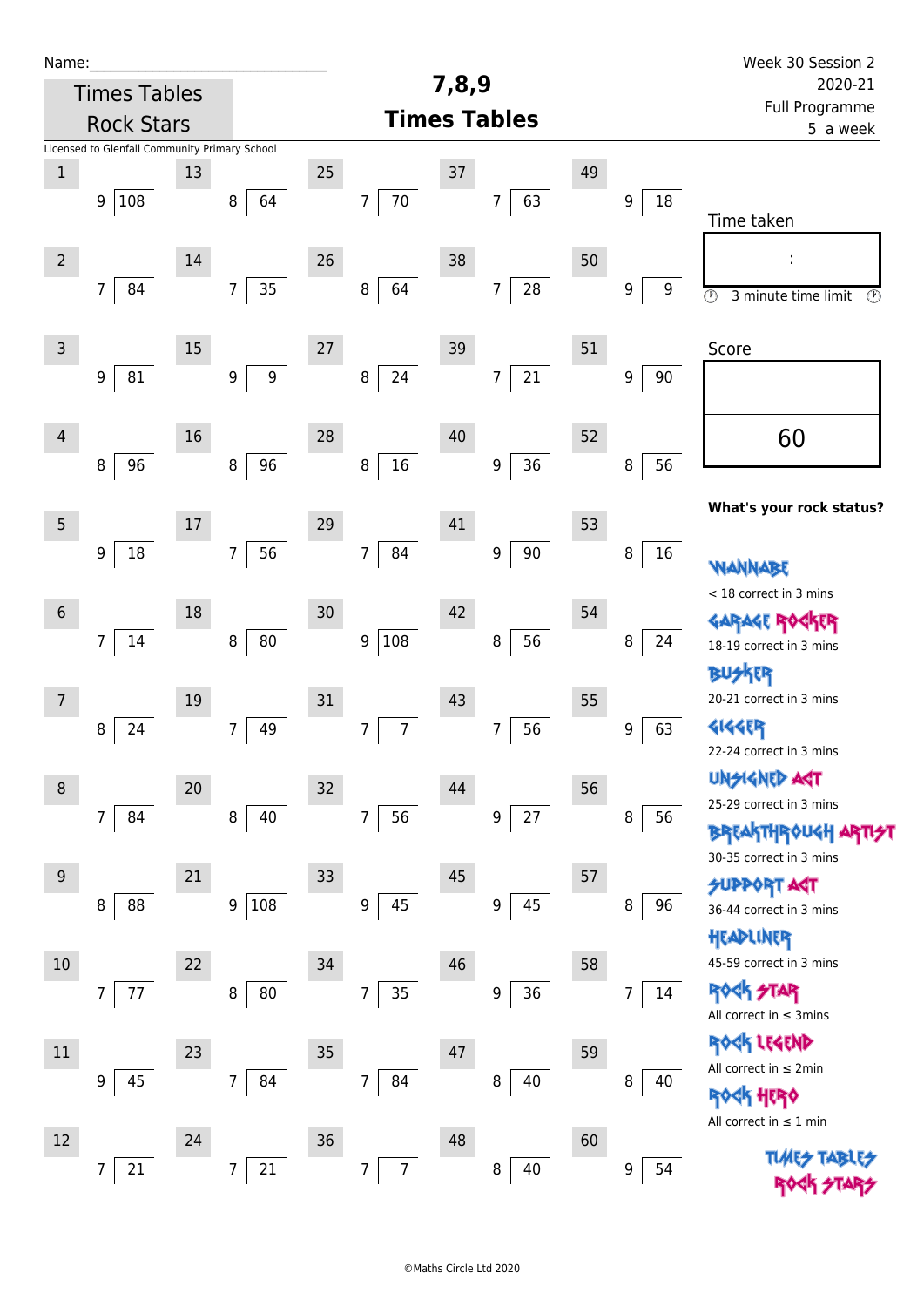| Week 30 Session 3                                                                           |                                 |    |                                    |                        |                               |                                                     |                   | Name:          |
|---------------------------------------------------------------------------------------------|---------------------------------|----|------------------------------------|------------------------|-------------------------------|-----------------------------------------------------|-------------------|----------------|
| 2020-21                                                                                     |                                 |    | 7,8,9                              |                        |                               | <b>Times Tables</b>                                 |                   |                |
| Full Programme<br>5 a week                                                                  |                                 |    | <b>Times Tables</b>                |                        |                               |                                                     | <b>Rock Stars</b> |                |
|                                                                                             | $\overline{7}$<br>$\times 6$    | 49 | 7<br>37<br>$\times$ 12             | 8<br>25<br>$\times$ 4  | 8<br>$\times$ 12              | Licensed to Glenfall Community Primary School<br>13 | 7<br>$\times$ 6   | $\,1$          |
| Time taken<br>İ,<br>$\circled{r}$<br>3 minute time limit<br>⊕                               | 8<br>$\times$ 7                 | 50 | 8<br>38<br>$\times$ 5              | 8<br>26<br>$\times$ 2  | 7<br>$\times$ 5               | $14\,$                                              | 8<br>$\times$ 6   | $\overline{2}$ |
| Score                                                                                       | $\overline{7}$<br>$\times 6$    | 51 | 7<br>39<br>$\times$ 7              | 7<br>27<br>$\times$ 11 | 9<br>$\times$ 10              | 15                                                  | 8<br>$\times$ 10  | $\overline{3}$ |
| 60                                                                                          | $\overline{7}$<br>$\times$ 9    | 52 | 8<br>40<br>$\times 6$              | 9<br>28<br>$\times 8$  | 9<br>$\times$ 11              | 16                                                  | 8<br>$\times$ 6   | $\overline{4}$ |
| What's your rock status?                                                                    | $\overline{7}$<br>$\times$ 2    | 53 | $\overline{7}$<br>41<br>$\times 2$ | 9<br>29<br>$\times$ 7  | $\overline{7}$<br>$\times$ 12 | $17\,$                                              | 9<br>$\times$ 6   | 5              |
| <b>WANNABE</b><br>< 18 correct in 3 mins<br><b>GARAGE ROCKER</b><br>18-19 correct in 3 mins | 9<br>$\times$ 1                 | 54 | 7<br>42<br>$\times$ 1              | 7<br>30<br>$\times$ 1  | 9<br>$\times$ 12              | 18                                                  | 8<br>$\times$ 11  | $6\,$          |
| <b>BU外界</b><br>20-21 correct in 3 mins<br><b>4144EP</b><br>22-24 correct in 3 mins          | 9<br>$\times$ 12                | 55 | 9<br>43<br>$\times 8$              | 7<br>31<br>$\times$ 11 | 9<br>$\times 2$               | 19                                                  | 8<br>$\times$ 2   | $\overline{7}$ |
| <b>UNGIGNED AGT</b><br>25-29 correct in 3 mins<br><b>BREAKTHROUGH ARTI<del>S</del>T</b>     | $\boldsymbol{9}$<br>$\times$ 5  | 56 | 7<br>44<br>$\times$ 10             | 9<br>32<br>$\times$ 10 | $\, 8$<br>$\times$ 6          | 20                                                  | 9<br>$\times$ 9   | $\, 8$         |
| 30-35 correct in 3 mins<br><b>SUPPORT ART</b><br>36-44 correct in 3 mins                    | 8<br>$\times$ 1                 | 57 | 9<br>45<br>$\times$ 11             | 7<br>33<br>$\times$ 2  | 8<br>$\times$ 6               | 21                                                  | 8<br>$\times$ 12  | $\overline{9}$ |
| HEADLINER<br>45-59 correct in 3 mins<br><b>ROCK STAR</b><br>All correct in $\leq$ 3mins     | $\overline{7}$<br>$\times$ 12   | 58 | 9<br>46<br>$\times$ 2              | 9<br>34<br>$\times 6$  | $\, 8$<br>$\times$ 9          | 22                                                  | 9<br>$\times 2$   | $10\,$         |
| ROCK LEGEND<br>All correct in $\leq 2$ min<br>ROCK HERO                                     | $\boldsymbol{9}$<br>$\times$ 3  | 59 | 7<br>47<br>$\times$ 4              | 7<br>35<br>$\times$ 6  | 9<br>$\times$ 4               | 23                                                  | 8<br>$\times$ 3   | $11\,$         |
| All correct in $\leq 1$ min<br><b>TUARS TABLES</b><br>ROCK STARS                            | $\boldsymbol{9}$<br>$\times$ 11 | 60 | 8<br>48<br>$\times$ 4              | 8<br>36<br>$\times 10$ | $\, 8$<br>$\times$ 8          | 24                                                  | 8<br>$\times$ 8   | 12             |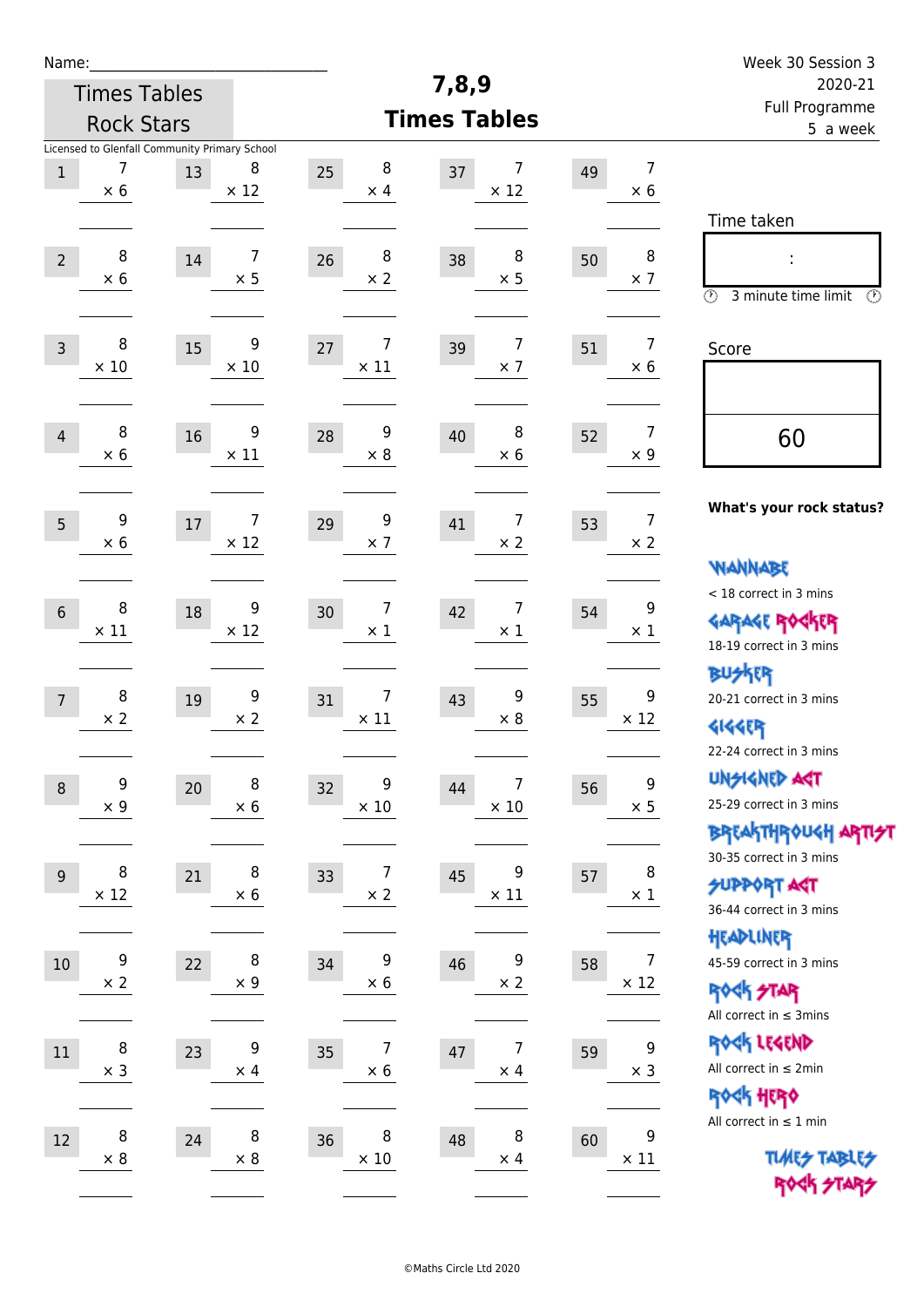| Name:            |                                               |                 |                     |                            |               | Week 30 Session 4                                                       |  |  |
|------------------|-----------------------------------------------|-----------------|---------------------|----------------------------|---------------|-------------------------------------------------------------------------|--|--|
|                  | <b>Times Tables</b>                           |                 | 7,8,9               |                            | 2020-21       |                                                                         |  |  |
|                  | <b>Rock Stars</b>                             |                 | <b>Times Tables</b> | Full Programme<br>5 a week |               |                                                                         |  |  |
|                  | Licensed to Glenfall Community Primary School |                 |                     |                            |               |                                                                         |  |  |
| $\mathbf{1}$     | $108 \div 9 =$                                | 21              | $48 \div 8 = 41$    |                            | $63 \div 9 =$ |                                                                         |  |  |
| $2^{\circ}$      | $27 \div 9 =$                                 | 22              | $32 \div 8 =$       | 42                         | $77 \div 7 =$ | Time taken                                                              |  |  |
| $\overline{3}$   | $32 \div 8 =$                                 | 23              | $9 \div 9 =$        | 43                         | $45 \div 9 =$ | ÷<br>$\overline{(\mathcal{V})}$<br>3 minute time limit<br>$\mathcal{O}$ |  |  |
| 4                | $42 \div 7 =$                                 | 24              | $48 \div 8 =$       | 44                         | $9 \div 9 =$  | Score                                                                   |  |  |
| 5 <sub>1</sub>   | $28 \div 7 =$                                 | 25              | $81 \div 9 =$       | 45                         | $24 \div 8 =$ |                                                                         |  |  |
| 6 <sup>1</sup>   | $36 \div 9 =$                                 | 26              | $8 \div 8 =$        | 46                         | $32 \div 8 =$ | 60                                                                      |  |  |
| $7\overline{ }$  | $108 \div 9 =$                                |                 | $27 \t 49 \div 7 =$ | 47                         | $81 \div 9 =$ | What's your rock status?                                                |  |  |
| 8                | $8 \div 8 =$                                  | 28              | $21 \div 7 =$       | 48                         | $18 \div 9 =$ | <b>NANNABE</b>                                                          |  |  |
| 9 <sup>°</sup>   | $63 \div 9 =$                                 | 29              | $77 \div 7 =$       | 49                         | $72 \div 8 =$ | < 18 correct in 3 mins<br><b>GARAGE ROCKER</b>                          |  |  |
| 10               | $88 \div 8 =$                                 | 30 <sup>°</sup> | $21 \div 7 =$       | 50                         | $9 \div 9 =$  | 18-19 correct in 3 mins<br><b>BUSKR</b>                                 |  |  |
| 11               | $32 \div 8 =$                                 | 31              | $8 \div 8 =$        | 51                         | $54 \div 9 =$ | 20-21 correct in 3 mins<br><b>4144EP</b>                                |  |  |
| 12 <sup>7</sup>  | $36 ÷ 9 =$                                    | 32              | $32 \div 8 =$       | 52                         | $88 \div 8 =$ | 22-24 correct in 3 mins<br><b>UNSIGNED AST</b>                          |  |  |
| 13               | $56 ÷ 7 =$                                    | 33 <sup>°</sup> | $24 \div 8 =$       | 53                         | $90 \div 9 =$ | 25-29 correct in 3 mins<br>BREAKTHROUGH <mark>ARTI<del>S</del>T</mark>  |  |  |
| 14               | $14 \div 7 =$                                 | 34              | $18 \div 9 =$       | 54                         | $16 \div 8 =$ | 30-35 correct in 3 mins<br><b>SUPPORT AGT</b>                           |  |  |
| $15\phantom{.0}$ | $84 \div 7 =$                                 | 35              | $84 \div 7 =$       | 55                         | $96 \div 8 =$ | 36-44 correct in 3 mins<br>HEADLINER                                    |  |  |
| 16               | $32 \div 8 =$                                 | 36              | $42 \div 7 =$       | 56                         | $56 \div 8 =$ | 45-59 correct in 3 mins<br><b>ROCK STAR</b>                             |  |  |
| 17               | $9 \div 9 =$                                  | 37              | $63 \div 7 =$       | 57                         | $63 ÷ 9 =$    | All correct in $\leq$ 3mins<br>ROCK LEGEND                              |  |  |
| 18               | $96 \div 8 =$                                 | 38              | $63 \div 7 =$       | 58                         | $48 \div 8 =$ | All correct in $\leq 2$ min<br><b>ROCK HERO</b>                         |  |  |
| 19               | $108 \div 9 =$                                | 39              | $24 \div 8 =$       | 59                         | $45 \div 9 =$ | All correct in $\leq 1$ min                                             |  |  |
| 20               | $63 ÷ 9 =$                                    | 40              | $32 \div 8 =$       | 60                         | $63 ÷ 7 =$    | <b>TUARS TABLES</b><br>ROCK STARS                                       |  |  |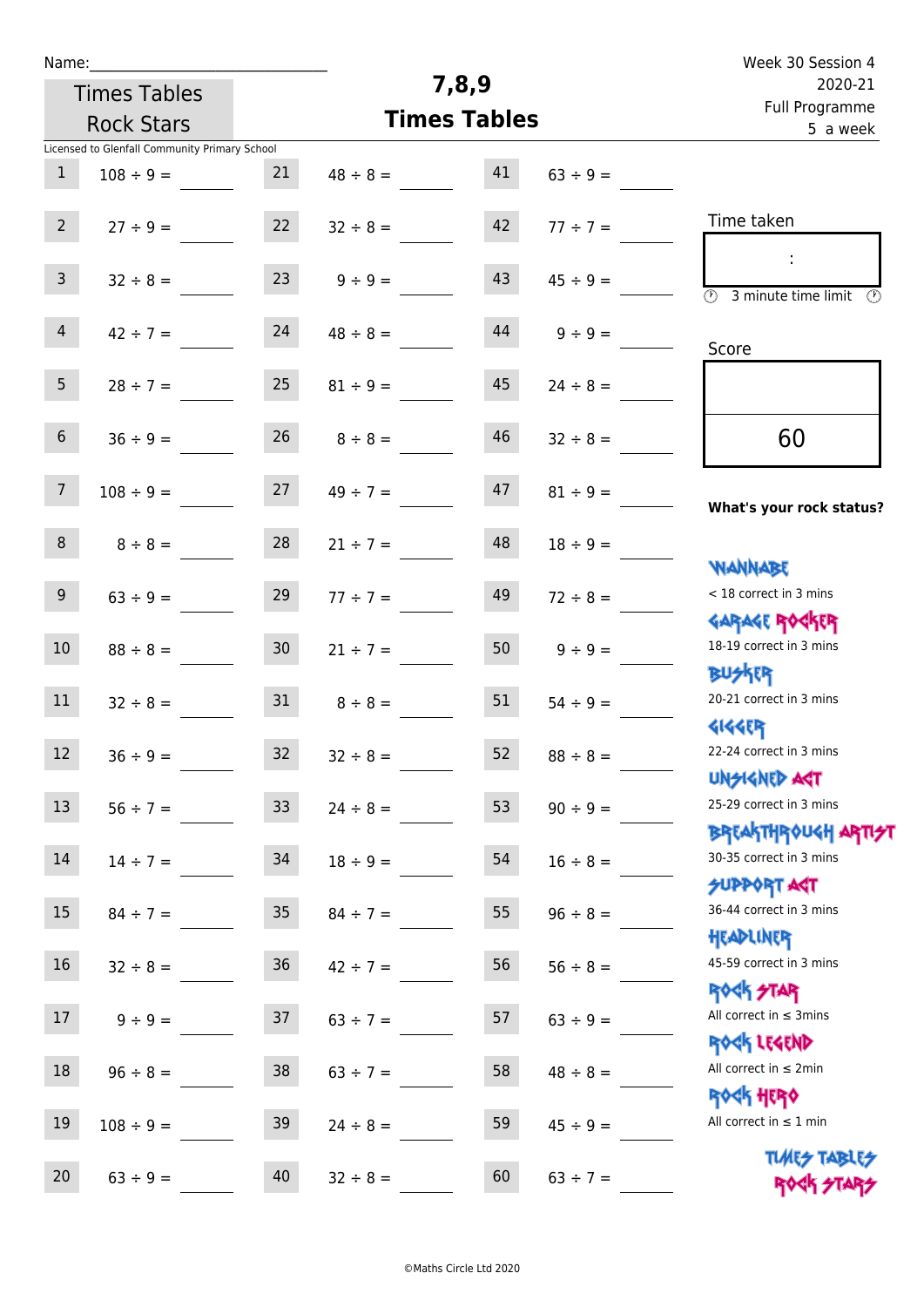| Name:           |                                               |                 |                     |                     |                     | Week 30 Session 5                                                                    |  |  |  |  |
|-----------------|-----------------------------------------------|-----------------|---------------------|---------------------|---------------------|--------------------------------------------------------------------------------------|--|--|--|--|
|                 | <b>Times Tables</b>                           |                 |                     | 7,8,9               |                     | 2020-21<br>Full Programme                                                            |  |  |  |  |
|                 | <b>Rock Stars</b>                             |                 |                     | <b>Times Tables</b> |                     | 5 a week                                                                             |  |  |  |  |
|                 | Licensed to Glenfall Community Primary School |                 |                     |                     |                     |                                                                                      |  |  |  |  |
| 1               | $9 \times 1 =$                                | 21              | $9 \times 7 =$      | 41                  | $21 \div 7 =$       |                                                                                      |  |  |  |  |
| $2^{\circ}$     | $8 \times 5 =$                                | 22              | $8 \times 8 =$      | 42                  | $49 \div 7 =$       | Time taken                                                                           |  |  |  |  |
| 3 <sup>7</sup>  | $9 \times 6 =$                                | 23              | $9 \times 10 =$     | 43                  | $108 \div 9 =$      | $\ddot{\phantom{a}}$<br>$\overline{\circledcirc}$ 3 minute time limit $\circledcirc$ |  |  |  |  |
| 4 <sup>1</sup>  | $9 \times 11 =$                               | 24              | $7 \times 1 =$      | 44                  | $42 \div 7 =$       | Score                                                                                |  |  |  |  |
| 5 <sub>1</sub>  | $9 \times 10 =$                               | 25              | $8 \times 10 =$     |                     | $45 \t 56 \div 7 =$ |                                                                                      |  |  |  |  |
| 6 <sup>1</sup>  | $9 \times 9 =$                                | 26              | $8 \times 7 =$      | 46                  | $72 \div 9 =$       | 60                                                                                   |  |  |  |  |
| 7 <sup>7</sup>  | $9 \times 9 =$                                | 27              | $8 \times 8 =$      | 47                  | $7 ÷ 7 =$           | Add up your time                                                                     |  |  |  |  |
| 8               | $9 \times 1 =$                                | 28              | $7 \times 6 =$      | 48                  | $28 \div 7 =$       | <b>Mins</b><br>S1                                                                    |  |  |  |  |
| 9 <sub>o</sub>  | $9 \times 5 =$                                | 29              | $9 \times 9 =$      | 49                  | $7 ÷ 7 =$           | S2                                                                                   |  |  |  |  |
| 10 <sup>°</sup> | $7 \times 10 =$                               | 30 <sup>°</sup> | $8 \times 11 =$     | 50                  | $63 \div 7 =$       |                                                                                      |  |  |  |  |
| 11              | $8 \times 9 =$                                |                 | 31 $7 \div 7 =$     | 51                  | $32 \div 8 =$       | S5<br>Total $\_\_$                                                                   |  |  |  |  |
| 12              | $8 \times 7 =$                                |                 | $32 \t 36 \div 9 =$ |                     | $52 \t 54 \div 9 =$ | <b>Secs</b>                                                                          |  |  |  |  |
| 13              | $7 \times 6 =$                                | 33 <sup>°</sup> | $63 \div 7 =$       | 53                  | $90 \div 9 =$       | S2                                                                                   |  |  |  |  |
| 14              | $9 \times 10 =$                               | 34              | $54 \div 9 =$       | 54                  | $90 \div 9 =$       |                                                                                      |  |  |  |  |
| 15              | $8 \times 6 =$                                | 35              | $18 \div 9 =$       | 55                  | $63 \div 9 =$       |                                                                                      |  |  |  |  |
| 16              | $9 \times 1 =$                                | 36              | $63 \div 7 =$       | 56                  | $16 \div 8 =$       | <b>Total</b>                                                                         |  |  |  |  |
| 17              | $8 \times 7 =$                                | 37              | $24 \div 8 =$       | 57                  | $72 \div 9 =$       | Add up your score<br>S1                                                              |  |  |  |  |
| 18              | $7 \times 10 =$                               | 38              | $14 \div 7 =$       | 58                  | $36 \div 9 =$       | S3                                                                                   |  |  |  |  |
| 19              | $7 \times 2 =$                                | 39              | $14 \div 7 =$       | 59                  | $72 \div 8 =$       |                                                                                      |  |  |  |  |
| 20              | $8 \times 5 =$                                | 40              | $63 \div 7 =$       | 60                  | $63 \div 7 =$       | S5<br>$\begin{tabular}{c} Total \end{tabular}$                                       |  |  |  |  |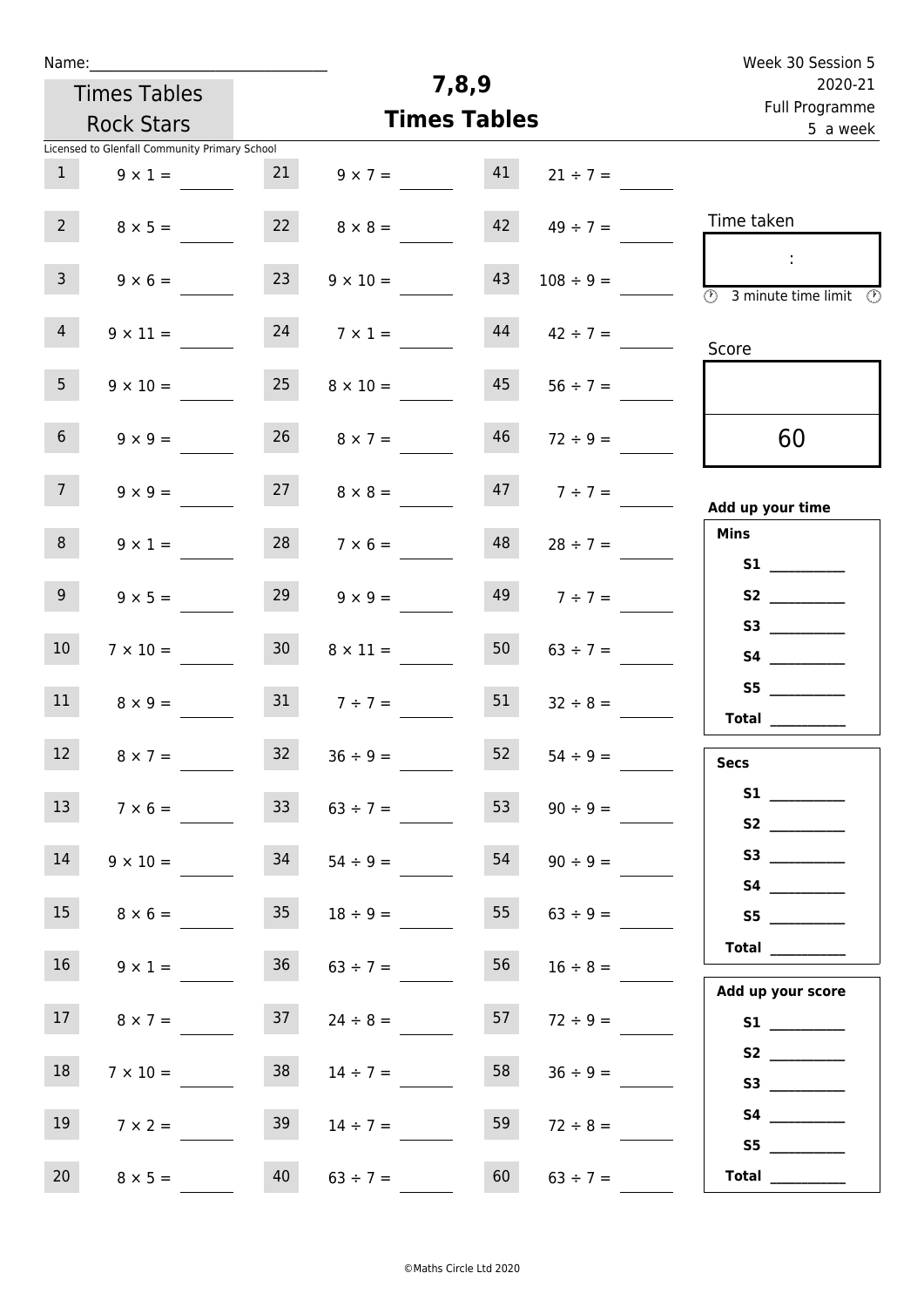| Week 31 Session 1                                                    |                  |                     |                  |                   |                                               | Name:           |
|----------------------------------------------------------------------|------------------|---------------------|------------------|-------------------|-----------------------------------------------|-----------------|
| 2020-21                                                              |                  | 8,9,10              |                  |                   | <b>Times Tables</b>                           |                 |
| Full Programme<br>5 a week                                           |                  | <b>Times Tables</b> |                  | <b>Rock Stars</b> |                                               |                 |
|                                                                      |                  |                     |                  |                   | Licensed to Glenfall Community Primary School |                 |
|                                                                      | $8 \times 9 =$   | 41                  | $10 \times 4 =$  | 21                | $8 \times 1 =$                                | $\mathbf{1}$    |
| Time taken                                                           | $1 \times 9 =$   | 42                  | $8 \times 1 =$   | 22                | $10 \times 2 =$                               | 2 <sup>7</sup>  |
| ÷<br>$\overline{(\mathcal{V})}$<br>3 minute time limit $\circled{0}$ | $1 \times 8 =$   | 43                  | $9 \times 4 =$   | 23                | $10 \times 8 =$                               | $\mathbf{3}$    |
| Score                                                                | $6 \times 8 =$   | 44                  | $9 \times 2 =$   | 24                | $8 \times 7 =$                                | $\overline{4}$  |
|                                                                      | $4 \times 9 =$   | 45                  | $9 \times 12 =$  | 25                | $8 \times 5 =$                                | 5 <sub>1</sub>  |
| 60                                                                   | $1 \times 8 =$   | 46                  | $10 \times 12 =$ | 26                | $9 \times 7 =$                                | 6 <sup>1</sup>  |
| What's your rock status?                                             | $8 \times 9 =$   | 47                  | $10 \times 6 =$  | 27                | $9 \times 5 =$                                | 7 <sup>7</sup>  |
| <b>NANNABE</b>                                                       | $10 \times 9 =$  | 48                  | $10 \times 5 =$  | 28                | $9 \times 3 =$                                | 8               |
| < 18 correct in 3 mins<br><b>GARAGE ROCKER</b>                       | $1 \times 8 =$   | 49                  | $8 \times 5 =$   | 29                | $10 \times 9 =$                               | 9 <sub>o</sub>  |
| 18-19 correct in 3 mins<br><b>BUSKRR</b>                             | $7 \times 10 =$  | 50                  | $9 \times 1 =$   | 30 <sub>1</sub>   | $10 \times 2 =$                               | 10 <sup>°</sup> |
| 20-21 correct in 3 mins<br><b>4144EP</b>                             | $6 \times 8 =$   | 51                  | $12 \times 9 =$  | 31                | $8 \times 1 =$                                | 11              |
| 22-24 correct in 3 mins<br><b>UNSIGNED AGT</b>                       | $2 \times 9 =$   | 52                  | $10 \times 9 =$  | 32 <sup>°</sup>   | $9 \times 10 =$                               | 12 <sup>7</sup> |
| 25-29 correct in 3 mins<br><b>BREAKTHROUGH ARTI<del>S</del>T</b>     | $12 \times 10 =$ | 53                  | $10 \times 8 =$  | 33 <sup>°</sup>   | $8 \times 5 =$                                | 13              |
| 30-35 correct in 3 mins<br><b>SUPPORT AGT</b>                        | $7 \times 9 =$   | 54                  | $5 \times 8 =$   | 34                | $9 \times 2 =$                                | 14              |
| 36-44 correct in 3 mins<br>HEADLINER                                 | $7 \times 9 =$   | 55                  | $4 \times 9 =$   | 35 <sub>1</sub>   | $10 \times 12 =$                              | 15              |
| 45-59 correct in 3 mins<br><b>ROCK STAR</b>                          | $9 \times 9 =$   | 56                  | $5 \times 10 =$  | 36 <sup>°</sup>   | $8 \times 6 =$                                | 16              |
| All correct in $\leq$ 3mins<br>ROCK LEGEND                           | $10 \times 8 =$  | 57                  | $2 \times 9 =$   | 37                | $8 \times 8 =$                                | 17              |
| All correct in $\leq 2$ min<br><b>ROCK HERO</b>                      | $10 \times 8 =$  | 58                  | $9 \times 10 =$  | 38                | $9 \times 2 =$                                | 18              |
| All correct in $\leq 1$ min<br><b>TUARS TABLES</b>                   | $4 \times 10 =$  | 59                  | $5 \times 8 =$   | 39                | $10 \times 6 =$                               | 19              |
| ROCK STARS                                                           | $10 \times 10 =$ | 60                  | $2 \times 9 =$   | 40                | $9 \times 11 =$                               | 20              |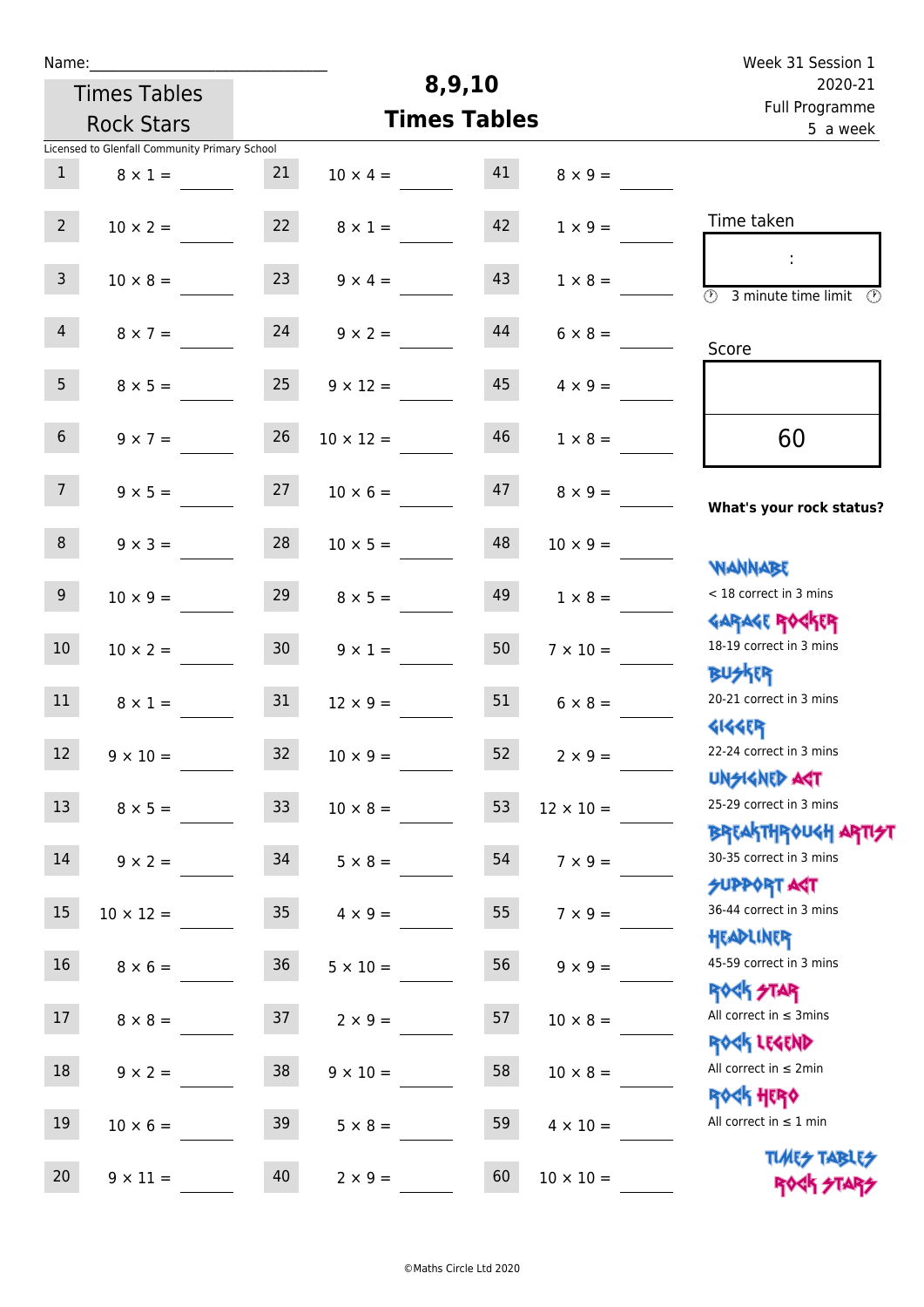| Name:           |                                               |        |                        |                  |                       |                  | Week 31 Session 2<br>2020-21                           |  |  |
|-----------------|-----------------------------------------------|--------|------------------------|------------------|-----------------------|------------------|--------------------------------------------------------|--|--|
|                 | <b>Times Tables</b>                           |        |                        |                  | 8,9,10                |                  |                                                        |  |  |
|                 | <b>Rock Stars</b>                             |        |                        |                  | <b>Times Tables</b>   |                  | Full Programme<br>5 a week                             |  |  |
|                 | Licensed to Glenfall Community Primary School |        |                        |                  |                       |                  |                                                        |  |  |
| $\mathbf 1$     |                                               | 13     |                        | 25               | $37\,$                | 49               |                                                        |  |  |
|                 | 8<br>48                                       |        | 81<br>9                | $90\,$<br>9      | 110<br>$10\,$         | 70<br>$10\,$     | Time taken                                             |  |  |
|                 |                                               |        |                        |                  |                       |                  |                                                        |  |  |
| $\overline{2}$  |                                               | 14     |                        | 26               | 38                    | 50               |                                                        |  |  |
|                 | $72\,$<br>8                                   |        | 45<br>$\boldsymbol{9}$ | $\, 8$<br>40     | 96<br>8               | $10\,$<br>70     | $\circledcirc$<br>3 minute time limit<br>$\circled{r}$ |  |  |
|                 |                                               |        |                        |                  |                       |                  |                                                        |  |  |
| $\mathsf{3}$    |                                               | 15     |                        | 27               | 39                    | 51               | Score                                                  |  |  |
|                 | 88<br>8                                       |        | 100<br>$10\,$          | 40<br>$\, 8$     | 16<br>8               | 9<br>99          |                                                        |  |  |
|                 |                                               |        |                        |                  |                       |                  |                                                        |  |  |
| $\overline{4}$  |                                               | 16     |                        | 28               | 40                    | 52               | 60                                                     |  |  |
|                 | 80<br>8                                       |        | 50<br>$10\,$           | $20\,$<br>$10\,$ | 48<br>8               | 16<br>8          |                                                        |  |  |
|                 |                                               |        |                        |                  |                       |                  | What's your rock status?                               |  |  |
| $5\phantom{.0}$ |                                               | 17     |                        | 29               | 41                    | 53               |                                                        |  |  |
|                 | 45<br>$\boldsymbol{9}$                        |        | 90<br>9                | 100<br>$10\,$    | $27$<br>9             | 90<br>$10\,$     | WANNABE                                                |  |  |
|                 |                                               |        |                        |                  |                       |                  | < 18 correct in 3 mins                                 |  |  |
| $6\,$           |                                               | 18     |                        | 30               | 42                    | 54               | GARAGE ROG                                             |  |  |
|                 | $18\,$<br>9                                   |        | 70<br>$10\,$           | $10\,$<br>$10\,$ | $16\,$<br>8           | $30\,$<br>$10\,$ | 18-19 correct in 3 mins                                |  |  |
|                 |                                               |        |                        |                  |                       |                  | BUSKER                                                 |  |  |
| 7               |                                               | 19     |                        | 31               | 43                    | 55               | 20-21 correct in 3 mins                                |  |  |
|                 | 60<br>10                                      |        | 45<br>9                | 50<br>$10\,$     | 9<br>9                | 63<br>9          | 4144EB<br>22-24 correct in 3 mins                      |  |  |
|                 |                                               |        |                        |                  |                       |                  | <b>UNSIGNED AGT</b>                                    |  |  |
| 8               |                                               | $20\,$ |                        | 32               | 44                    | 56               | 25-29 correct in 3 mins                                |  |  |
|                 | $90\,$<br>9                                   |        | 54<br>9                | $\, 8$<br>88     | 10 <sup>1</sup><br>40 | 8<br>24          | <b>BREAKTHROUGH</b>                                    |  |  |
|                 |                                               |        |                        |                  |                       |                  | 30-35 correct in 3 mins                                |  |  |
| 9               |                                               | 21     |                        | 33               | 45                    | 57               | <b>SUPPORT AGT</b>                                     |  |  |
|                 | 63<br>9                                       |        | 90<br>10               | $72\,$<br>8      | 56<br>8               | 9<br>99          | 36-44 correct in 3 mins                                |  |  |
|                 |                                               |        |                        |                  |                       |                  | HEADLINER<br>45-59 correct in 3 mins                   |  |  |
| 10              |                                               | 22     | 80                     | 34<br>$72\,$     | 46                    | 58               | <b>ROCK STAR</b>                                       |  |  |
|                 | 72<br>9                                       |        | 10                     | 9                | 9<br>9                | $10\,$<br>70     | All correct in $\leq$ 3mins                            |  |  |
| $11\,$          |                                               | 23     |                        | 35               | 47                    | 59               | ROGK LEGEND                                            |  |  |
|                 | 8<br>8                                        |        | 8<br>48                | 8<br>80          | 48<br>8               | $10\,$<br>50     | All correct in $\leq 2$ min                            |  |  |
|                 |                                               |        |                        |                  |                       |                  | <b><h b="" her0<=""></h></b>                           |  |  |
| 12              |                                               | 24     |                        | 36               | 48                    | 60               | All correct in $\leq 1$ min                            |  |  |
|                 | $20\,$<br>10                                  |        | 88<br>8                | 108<br>9         | 72<br>8               | 56<br>8          | <b>TLARS</b>                                           |  |  |
|                 |                                               |        |                        |                  |                       |                  |                                                        |  |  |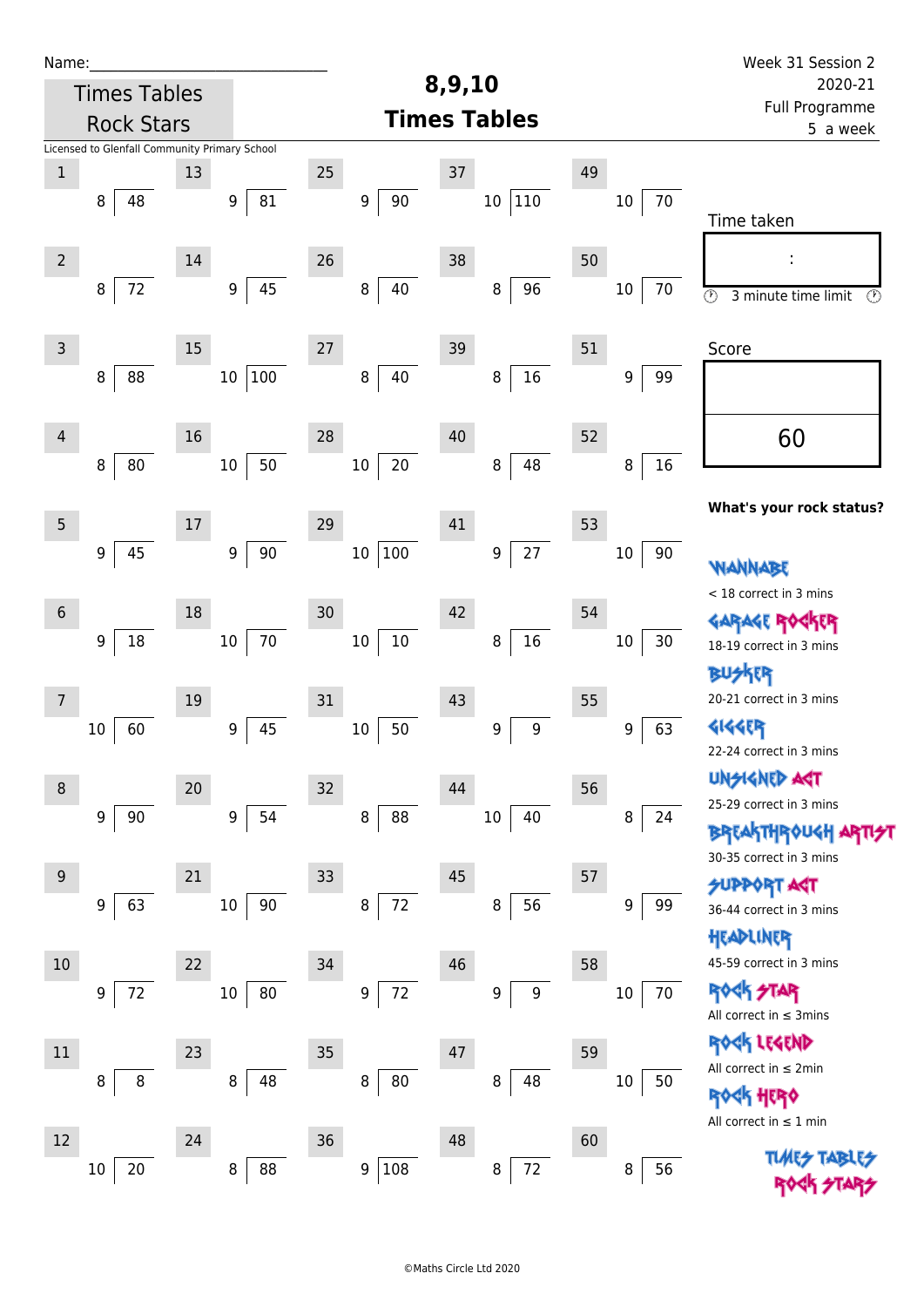| Week 31 Session 3                                                                           |                                |    |                            |                            |                       |                                                     |                       | Name:          |
|---------------------------------------------------------------------------------------------|--------------------------------|----|----------------------------|----------------------------|-----------------------|-----------------------------------------------------|-----------------------|----------------|
| 2020-21                                                                                     |                                |    | 8,9,10                     |                            |                       |                                                     | <b>Times Tables</b>   |                |
| Full Programme<br>5 a week                                                                  |                                |    | <b>Times Tables</b>        |                            |                       |                                                     | <b>Rock Stars</b>     |                |
|                                                                                             | 8<br>$\times 6$                | 49 | 8<br>37<br>$\times$ 10     | 8<br>25<br>$\times$ 7      | 9<br>$\times$ 1       | Licensed to Glenfall Community Primary School<br>13 | 8<br>$\times$ 7       | $\,1$          |
| Time taken<br>İ,<br>$\circled{r}$<br>3 minute time limit<br>⊕                               | 8<br>$\times$ 12               | 50 | 8<br>38<br>$\times 6$      | 9<br>26<br>$\times$ 4      | 9<br>$\times$ 7       | $14\,$                                              | $10\,$<br>$\times$ 11 | $\overline{2}$ |
| Score                                                                                       | 10<br>$\times$ 7               | 51 | 8<br>39<br>$\times$ 9      | 8<br>27<br>$\times$ 9      | 9<br>$\times 6$       | 15                                                  | 9<br>$\times$ 1       | $\overline{3}$ |
| 60                                                                                          | 9<br>$\times$ 12               | 52 | 8<br>40<br>$\times$ 12     | 8<br>28<br>$\times$ 9      | 10<br>$\times$ 12     | 16                                                  | 10<br>$\times 8$      | $\overline{4}$ |
| What's your rock status?                                                                    | 8<br>$\times$ 4                | 53 | 9<br>41<br>$\times 1$      | 10<br>29<br>$\times 1$     | 9<br>$\times$ 1       | $17\,$                                              | 9<br>$\times$ 10      | 5              |
| <b>WANNABE</b><br>< 18 correct in 3 mins<br><b>GARAGE ROCKER</b><br>18-19 correct in 3 mins | 10<br>$\times$ 1               | 54 | 10<br>42<br>$\times$ 10    | 9<br>30<br>$\times$ 9      | 9<br>$\times 2$       | 18                                                  | 9<br>$\times$ 3       | $\sqrt{6}$     |
| <b>BUSKRR</b><br>20-21 correct in 3 mins<br><b>4144EP</b><br>22-24 correct in 3 mins        | 10<br>$\times$ 4               | 55 | 8<br>43<br>$\times$ 1      | 9<br>31<br>$\times$ 5      | 8<br>$\times$ 11      | 19                                                  | 9<br>$\times$ 3       | $\overline{7}$ |
| <b>UNSIGNED AGT</b><br>25-29 correct in 3 mins<br><b>BREAKTHROUGH ARTI<del>S</del>T</b>     | 9<br>$\times$ 11               | 56 | $10\,$<br>44<br>$\times$ 4 | 8<br>32<br>$\times$ 3      | $\, 8$<br>$\times$ 1  | 20                                                  | 9<br>$\times$ 3       | $\, 8$         |
| 30-35 correct in 3 mins<br><b>SUPPORT AGT</b><br>36-44 correct in 3 mins                    | 10<br>$\times$ 9               | 57 | $10\,$<br>45<br>$\times$ 7 | 9<br>33<br>$\times 6$      | 9<br>$\times$ 10      | 21                                                  | 10<br>$\times$ 10     | 9              |
| HEADLINER<br>45-59 correct in 3 mins<br><b>ROCK STAR</b><br>All correct in $\leq$ 3mins     | $\boldsymbol{9}$<br>$\times$ 9 | 58 | $10\,$<br>46<br>$\times$ 4 | $10\,$<br>34<br>$\times 6$ | $10\,$<br>$\times$ 5  | 22                                                  | 9<br>$\times$ 3       | $10\,$         |
| ROCK LEGEND<br>All correct in $\leq 2$ min<br><b>ROCK HERO</b>                              | $10\,$<br>$\times$ 9           | 59 | 8<br>47<br>$\times$ 8      | 10<br>35<br>$\times$ 5     | $\, 8$<br>$\times$ 12 | 23                                                  | 9<br>$\times$ 6       | $11\,$         |
| All correct in $\leq 1$ min<br><b>TUARS TABLES</b><br>ROCK STARS                            | $\boldsymbol{9}$<br>$\times 8$ | 60 | 9<br>48<br>$\times$ 10     | $10\,$<br>36<br>$\times$ 4 | $10\,$<br>$\times$ 8  | 24                                                  | 9<br>$\times$ 10      | $12\,$         |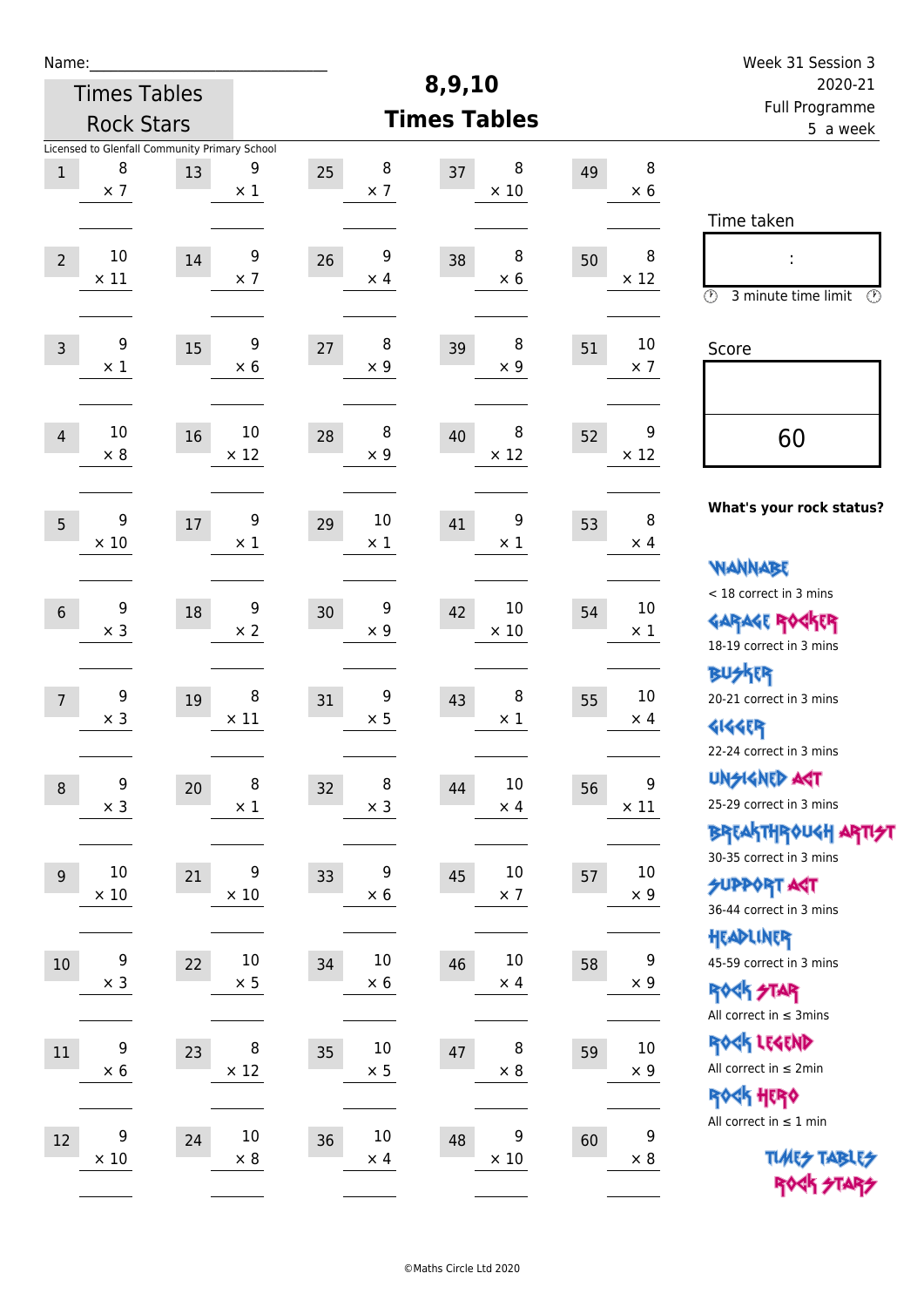| Week 31 Session 4                                                |                |    |                     |                 |                                               | Name:_         |
|------------------------------------------------------------------|----------------|----|---------------------|-----------------|-----------------------------------------------|----------------|
| 2020-21                                                          |                |    | 8,9,10              |                 | <b>Times Tables</b>                           |                |
| Full Programme<br>5 a week                                       |                |    | <b>Times Tables</b> |                 | <b>Rock Stars</b>                             |                |
|                                                                  |                |    |                     |                 | Licensed to Glenfall Community Primary School |                |
|                                                                  | $18 \div 9 =$  | 41 | $90 \div 9 =$       | 21              | $56 \div 8 =$                                 | $\mathbf{1}$   |
| Time taken                                                       | $8 \div 8 =$   | 42 | $100 \div 10 =$     | 22              | $27 \div 9 =$                                 | $2^{\circ}$    |
| $\circled{r}$<br>3 minute time limit<br>$\mathcal{O}$            | $50 \div 10 =$ | 43 | $100 \div 10 =$     | 23              | $36 \div 9 =$                                 | $\mathsf{3}$   |
| Score                                                            | $36 ÷ 9 =$     | 44 | $108 \div 9 =$      | 24              | $100 \div 10 =$                               | $\overline{4}$ |
|                                                                  | $64 \div 8 =$  | 45 | $81 \div 9 =$       | 25              | $120 \div 10 =$                               | 5              |
| 60                                                               | $16 \div 8 =$  | 46 | $100 \div 10 =$     | 26              | $120 \div 10 =$                               | $\sqrt{6}$     |
| What's your rock status?                                         | $48 \div 8 =$  | 47 | $81 \div 9 =$       | 27              | $10 \div 10 =$                                | 7 <sup>7</sup> |
| <b>JARNARY</b>                                                   | $54 \div 9 =$  | 48 | $18 \div 9 =$       | 28              | $56 \div 8 =$                                 | 8              |
| < 18 correct in 3 mins                                           | $20 \div 10 =$ | 49 | $18 \div 9 =$       | 29              | $60 \div 10 =$                                | $\overline{9}$ |
| <b>GARAGE ROGKER</b><br>18-19 correct in 3 mins                  | $9 ÷ 9 =$      | 50 | $27 \div 9 =$       | 30 <sub>o</sub> | $40 \div 8 =$                                 | 10             |
| <b>BUSKER</b><br>20-21 correct in 3 mins<br><b>4144EPT</b>       | $18 \div 9 =$  | 51 | $9 \div 9 =$        | 31              | $70 \div 10 =$                                | 11             |
| 22-24 correct in 3 mins<br><b>UNSIGNED AGT</b>                   | $40 \div 8 =$  | 52 | $88 \div 8 =$       | 32              | $10 \div 10 =$                                | 12             |
| 25-29 correct in 3 mins<br><b>BREAKTHROUGH ARTI<del>S</del>T</b> | $10 \div 10 =$ | 53 | $32 \div 8 =$       | 33 <sup>°</sup> | $32 \div 8 =$                                 | 13             |
| 30-35 correct in 3 mins<br><b>SUPPORT AGT</b>                    | $45 \div 9 =$  | 54 | $16 \div 8 =$       | 34              | $9 \div 9 =$                                  | 14             |
| 36-44 correct in 3 mins                                          | $9 \div 9 =$   | 55 | $90 \div 10 =$      | 35 <sub>o</sub> | $72 \div 8 =$                                 | 15             |
| HEADLINER<br>45-59 correct in 3 mins                             | $63 ÷ 9 =$     | 56 | $64 \div 8 =$       | 36              | $20 \div 10 =$                                | 16             |
| <b>ROCK STAR</b><br>All correct in $\leq$ 3mins                  | $99 \div 9 =$  | 57 | $56 \div 8 =$       | 37              | $27 \div 9 =$                                 | 17             |
| ROCK LEGEND<br>All correct in $\leq 2$ min                       | $50 \div 10 =$ | 58 | $36 ÷ 9 =$          | 38              | $16 \div 8 =$                                 | $18\,$         |
| <b>ROCK HERO</b><br>All correct in $\leq 1$ min                  | $96 \div 8 =$  | 59 | $88 \div 8 =$       | 39              | $45 \div 9 =$                                 | 19             |
| <b>TUARS TABLES</b><br>ROCK STARS                                | $24 \div 8 =$  | 60 | $88 \div 8 =$       | 40              | $20 \div 10 =$                                | 20             |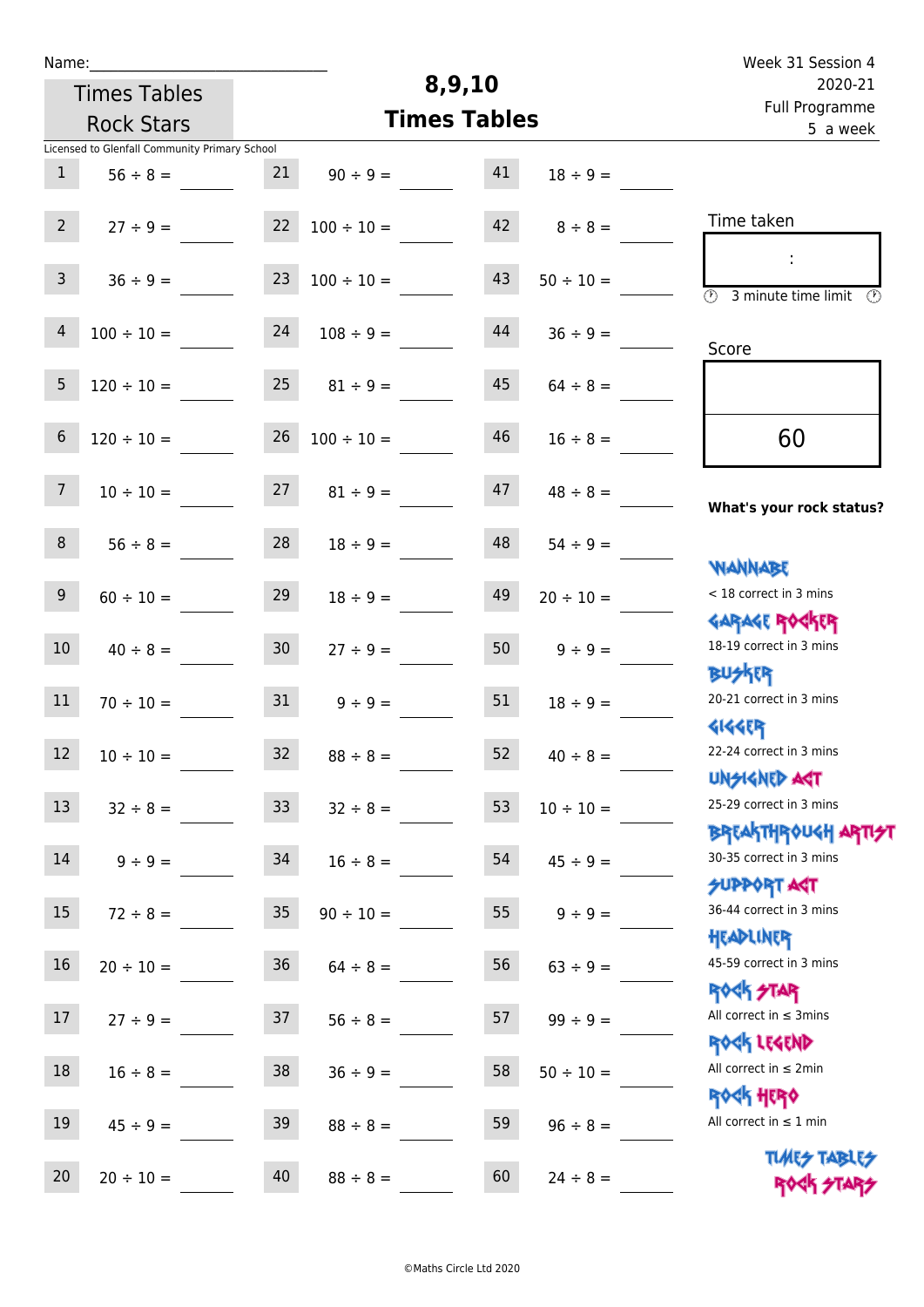| Week 31 Session 5                                                            |                          |                     |                          |                 |                                               | Name:            |  |  |  |
|------------------------------------------------------------------------------|--------------------------|---------------------|--------------------------|-----------------|-----------------------------------------------|------------------|--|--|--|
| 2020-21                                                                      |                          | 8,9,10              |                          |                 |                                               |                  |  |  |  |
| Full Programme<br>5 a week                                                   |                          | <b>Times Tables</b> |                          |                 | <b>Rock Stars</b>                             |                  |  |  |  |
|                                                                              |                          |                     |                          |                 | Licensed to Glenfall Community Primary School |                  |  |  |  |
|                                                                              | $41 \t 9 \div 9 =$       |                     | $8 \times 4 =$           | 21              | $8 \times 6 =$                                | 1                |  |  |  |
| Time taken                                                                   | $40 \div 10 =$           | 42                  | $10 \times 5 =$          | 22              | $10 \times 2 =$                               | 2 <sup>7</sup>   |  |  |  |
| $\sim$<br>$\overline{\textcircled{1}}$ 3 minute time limit $\textcircled{1}$ | $30 \div 10 =$           | 43                  | $10 \times 6 =$          | 23              | $10 \times 12 =$                              | $\mathbf{3}$     |  |  |  |
| Score                                                                        | $88 \div 8 =$            | 44                  | $10 \times 11 =$         | 24              | $10 \times 6 =$                               | $\overline{4}$   |  |  |  |
|                                                                              | $27 \div 9 =$            | 45                  | $9 \times 11 =$          | 25              | $8 \times 11 =$                               | 5 <sub>1</sub>   |  |  |  |
| 60                                                                           | $32 \div 8 =$            | 46                  | $10 \times 5 =$          | 26              | $9 \times 12 =$                               | 6 <sup>1</sup>   |  |  |  |
| Add up your time                                                             | $70 \div 10 =$           | 47                  | $10 \times 12 =$         | 27              | $8 \times 3 =$                                | 7 <sup>7</sup>   |  |  |  |
| <b>Mins</b><br><b>S1 S1</b>                                                  | $81 \div 9 =$            | 48                  | $8 \times 7 =$           | 28              | $8 \times 6 =$                                | 8                |  |  |  |
| S2                                                                           | $40 \div 10 =$           | 49                  | $8 \times 2 =$           | 29              | $10 \times 5 =$                               | 9 <sub>o</sub>   |  |  |  |
|                                                                              | $88 \div 8 =$            | 50                  | $8 \times 5 =$           | 30 <sup>1</sup> | $8 \times 3 =$                                | 10 <sup>°</sup>  |  |  |  |
| Total $\qquad$                                                               | $32 \div 8 =$            | 51                  | $45 \div 9 =$            | 31              | $8 \times 3 =$                                | 11               |  |  |  |
| <b>Secs</b>                                                                  | $56 \div 8 =$            | 52                  | $90 \div 9 =$            | 32              | $8 \times 5 =$                                | 12               |  |  |  |
|                                                                              | $54 \div 9 =$            | 53                  | $36 \div 9 =$            | 33 <sup>2</sup> | $8 \times 8 =$                                | 13 <sup>7</sup>  |  |  |  |
| S3                                                                           | $80 \div 10 =$           | 54                  | $30 \div 10 =$           | 34              | $8 \times 3 =$                                | 14               |  |  |  |
| S5                                                                           | $55 \t 72 \div 8 =$      |                     | $35 \t 8 \div 8 =$       |                 | $8 \times 12 =$                               | 15 <sub>15</sub> |  |  |  |
| <b>Total</b><br>Add up your score                                            | $56$ $9 \div 9 =$        |                     | $36 \quad 120 \div 10 =$ |                 | $10 \times 9 =$                               | 16               |  |  |  |
|                                                                              | $57 \quad 100 \div 10 =$ |                     | $37 \t 40 \div 10 =$     |                 | $10 \times 6 =$                               | 17 <sub>1</sub>  |  |  |  |
|                                                                              | 58 $64 \div 8 =$         |                     | $72 \div 9 =$            | 38              | $8 \times 6 =$                                | 18               |  |  |  |
| S5                                                                           | $96 \div 8 =$            | 59                  | $24 \div 8 =$            | 39              | $8 \times 5 =$                                | 19               |  |  |  |
| Total $\qquad$                                                               | $10 \div 10 =$           | 60                  | $9 \div 9 =$             | 40              | $9 \times 4 =$                                | 20               |  |  |  |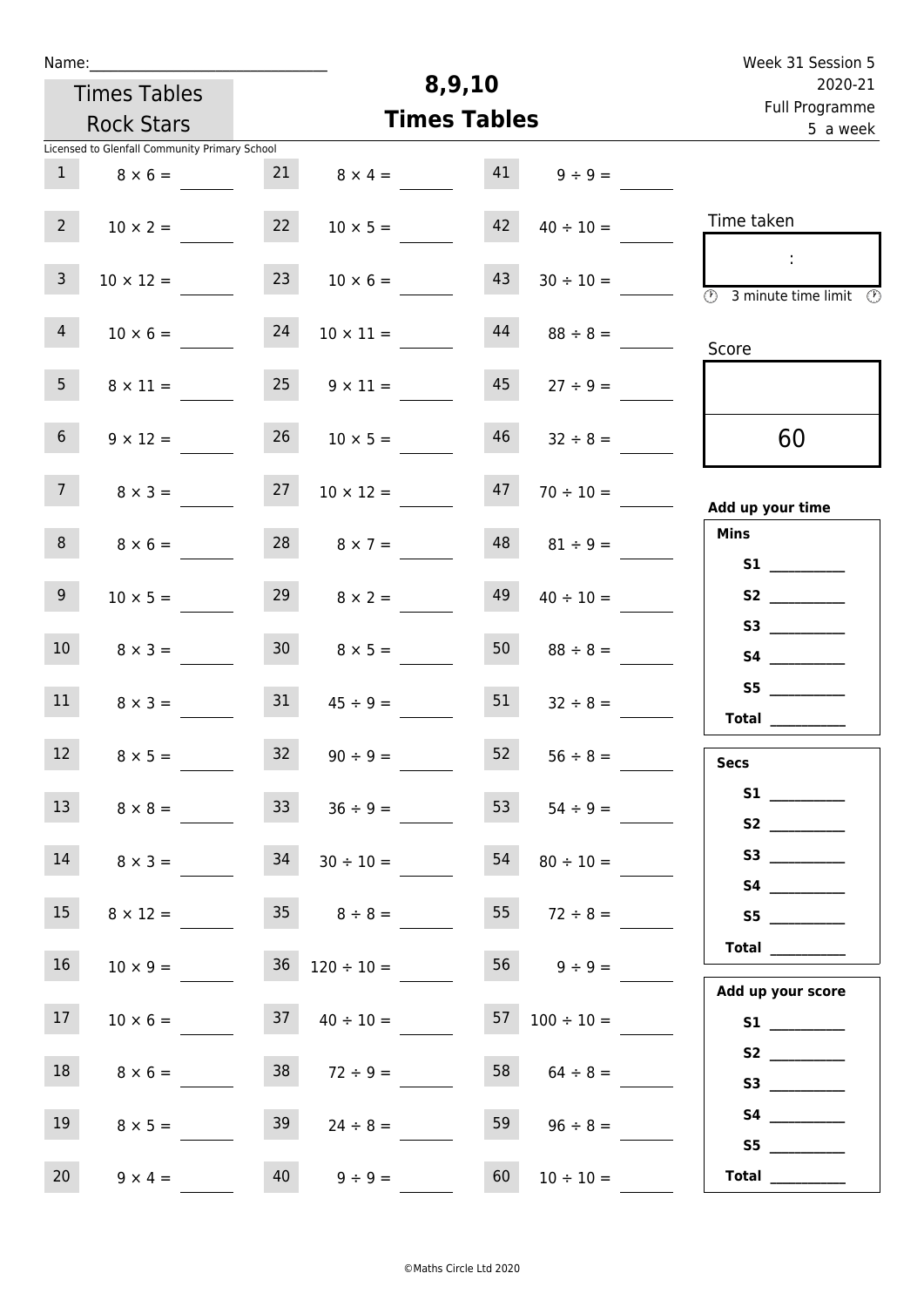| Week 32 Session 1                                                                      |                    |                     |                       |                   |                                               | Name:           |
|----------------------------------------------------------------------------------------|--------------------|---------------------|-----------------------|-------------------|-----------------------------------------------|-----------------|
| 2020-21                                                                                |                    | 9,10,11             |                       |                   | <b>Times Tables</b>                           |                 |
| Full Programme<br>5 a week                                                             |                    | <b>Times Tables</b> |                       | <b>Rock Stars</b> |                                               |                 |
|                                                                                        |                    |                     |                       |                   | Licensed to Glenfall Community Primary School |                 |
|                                                                                        | $3 \times 11 =$    | 41                  | $11 \times 2 =$       | 21                | $9 \times 4 =$                                | $\mathbf{1}$    |
| Time taken                                                                             | $8 \times 10 =$    | 42                  | $11 \times 5 =$       | 22                | $9 \times 1 =$                                | $2^{\circ}$     |
| $\overline{\textcircled{2}}$ 3 minute time limit $\overline{\textcircled{2}}$          | $6 \times 9 =$     | 43                  | $11 \times 11 =$      | 23                | $9 \times 8 =$                                | 3 <sup>7</sup>  |
| Score                                                                                  | $5 \times 9 =$     | 44                  | $10 \times 5 =$       | 24                | $10 \times 8 =$                               | $\overline{4}$  |
|                                                                                        | $1 \times 11 =$    | 45                  | $25 \t 9 \times 7 =$  |                   | $10 \times 10 =$                              | 5 <sub>1</sub>  |
| 60                                                                                     | $12 \times 10 =$   | 46                  | $11 \times 8 =$       | 26                | $9 \times 8 =$                                | 6 <sup>1</sup>  |
| What's your rock status?                                                               | $9 \times 9 =$     | 47                  | $11 \times 2 =$       | 27                | $9 \times 7 =$                                | 7 <sup>7</sup>  |
| <b>NANNABE</b>                                                                         | $9 \times 9 =$     | 48                  | $10 \times 10 =$      | 28                | $9 \times 12 =$                               | 8 <sup>1</sup>  |
| < 18 correct in 3 mins                                                                 | $1 \times 9 =$     | 49                  | $10 \times 10 =$      | 29                | $9 \times 1 =$                                | 9 <sub>o</sub>  |
| <b>GARAGE ROCKER</b><br>18-19 correct in 3 mins<br><b>BUSKRR</b>                       | $10 \times 11 =$   | 50                  | $11 \times 12 =$      | 30 <sub>o</sub>   | $10 \times 9 =$                               | 10 <sub>1</sub> |
| 20-21 correct in 3 mins<br><b>4144EP</b>                                               | $4 \times 10 =$    | 51                  | $9 \times 9 =$        | 31                | $11 \times 8 =$                               | 11              |
| 22-24 correct in 3 mins<br>UNSIGNED AGT                                                | 52 $4 \times 11 =$ |                     | $32 \t 5 \times 10 =$ |                   | $9 \times 7 =$                                | 12              |
| 25-29 correct in 3 mins                                                                | $8 \times 9 =$     | 53                  | $7 \times 11 =$       | 33                | $11 \times 10 =$                              | 13              |
| <b>BREAKTHROUGH ARTI<del>S</del>T</b><br>30-35 correct in 3 mins<br><b>SUPPORT AGT</b> | $6 \times 11 =$    | 54                  | $4 \times 11 =$       | 34                | $10 \times 9 =$                               | 14              |
| 36-44 correct in 3 mins                                                                | $4 \times 11 =$    | 55                  | $11 \times 11 =$      | 35                | $11 \times 12 =$                              | 15              |
| HEADLINER<br>45-59 correct in 3 mins                                                   | $2 \times 10 =$    | 56                  | $1 \times 10 =$       | 36                | $9 \times 9 =$                                | 16              |
| <b>ROCK STAR</b><br>All correct in $\leq$ 3mins                                        | $7 \times 10 =$    | 57                  | $7 \times 11 =$       | 37                | $11 \times 2 =$                               | 17              |
| ROCK LEGEND<br>All correct in $\leq 2$ min                                             | $6 \times 9 =$     | 58                  | $5 \times 11 =$       | 38                | $9 \times 12 =$                               | 18              |
| <b>ROCK HERO</b><br>All correct in $\leq 1$ min                                        | $9 \times 10 =$    | 59                  | $5 \times 11 =$       | 39                | $10 \times 5 =$                               | 19              |
| <b>TUARS TABLES</b>                                                                    | $3 \times 11 =$    | 60                  | $6 \times 10 =$       | 40                | $10 \times 12 =$                              | 20              |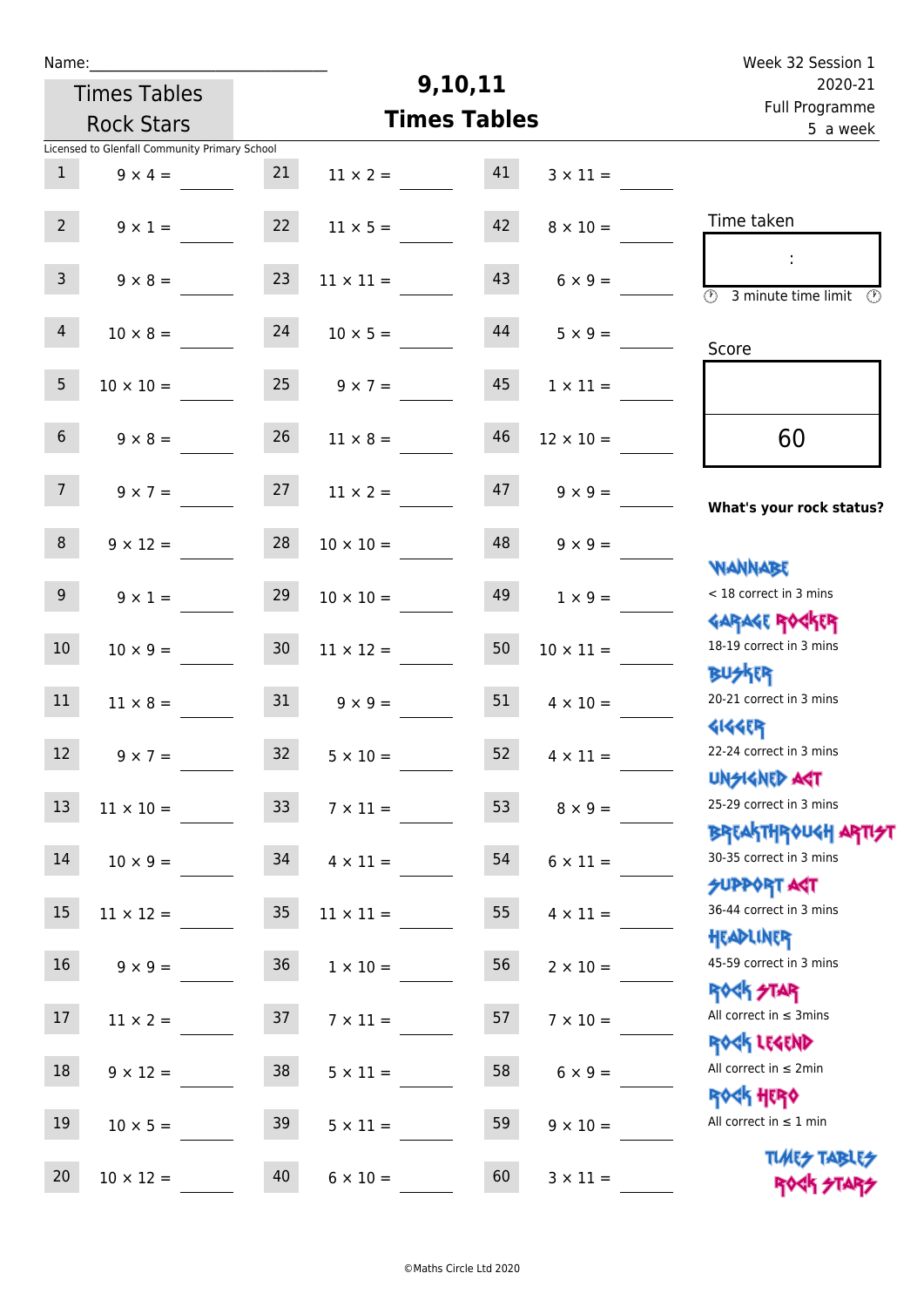| Name:          |                                               |        |                  |                        |                         |    |               | Week 32 Session 2                                      |
|----------------|-----------------------------------------------|--------|------------------|------------------------|-------------------------|----|---------------|--------------------------------------------------------|
|                | <b>Times Tables</b>                           |        |                  |                        | 9,10,11                 |    |               | 2020-21                                                |
|                | <b>Rock Stars</b>                             |        |                  |                        | <b>Times Tables</b>     |    |               | Full Programme<br>5 a week                             |
|                | Licensed to Glenfall Community Primary School |        |                  |                        |                         |    |               |                                                        |
| $\mathbf 1$    |                                               | 13     |                  | 25                     | 37                      | 49 |               |                                                        |
|                | 50<br>$10\,$                                  |        | 11<br>44         | 121<br>11              | 80<br>$10\,$            |    | 36<br>9       |                                                        |
|                |                                               |        |                  |                        |                         |    |               | Time taken                                             |
| $\overline{2}$ |                                               | $14\,$ |                  | 26                     | 38                      | 50 |               |                                                        |
|                | 90<br>9                                       |        | 120<br>$10\,$    | $110\,$<br>$10\,$      | $77\,$<br>$11\,$        |    | 110<br>11     |                                                        |
|                |                                               |        |                  |                        |                         |    |               | $\circledcirc$<br>3 minute time limit<br>$\circled{r}$ |
| $\mathsf{3}$   |                                               | 15     |                  | 27                     | 39                      | 51 |               | Score                                                  |
|                | 63<br>9                                       |        | 121<br>$11\,$    | 54<br>9                | $10\,$<br>$10\,$        |    | 99<br>$11\,$  |                                                        |
|                |                                               |        |                  |                        |                         |    |               |                                                        |
|                |                                               |        |                  |                        |                         |    |               |                                                        |
| $\overline{4}$ |                                               | 16     |                  | 28                     | 40                      | 52 |               | 60                                                     |
|                | 132<br>11                                     |        | $30$<br>$10\,$   | 63<br>$\boldsymbol{9}$ | 45<br>$\boldsymbol{9}$  |    | 88<br>$11\,$  |                                                        |
|                |                                               |        |                  |                        |                         |    |               | What's your rock status?                               |
| 5              |                                               | 17     |                  | 29                     | 41                      | 53 |               |                                                        |
|                | 9<br>$\boldsymbol{9}$                         |        | $11\,$<br>$11\,$ | 60<br>10               | 22<br>$11\,$            |    | 9<br>81       | WANNABE                                                |
|                |                                               |        |                  |                        |                         |    |               | < 18 correct in 3 mins                                 |
| $6\phantom{.}$ |                                               | 18     |                  | 30                     | 42                      | 54 |               | <b>GARAGE ROC</b>                                      |
|                | $11\,$<br>$11\,$                              |        | 54<br>9          | 60<br>$10\,$           | $ 110\rangle$<br>$11\,$ |    | 72<br>9       | 18-19 correct in 3 mins                                |
|                |                                               |        |                  |                        |                         |    |               | BUSKER                                                 |
| 7              |                                               | 19     |                  | 31                     | 43                      | 55 |               | 20-21 correct in 3 mins                                |
|                | 18<br>9                                       |        | 18<br>9          | 100<br>10              | 9<br>$\boldsymbol{9}$   |    | 80<br>$10\,$  | <b>4144EP</b>                                          |
|                |                                               |        |                  |                        |                         |    |               | 22-24 correct in 3 mins                                |
| 8              |                                               | 20     |                  | 32                     | 44                      | 56 |               | <b>UNSIGNED AST</b>                                    |
|                | 9<br>90                                       |        | 36<br>9          | $110\,$<br>10          | 121<br>$11\,$           |    | 9<br>27       | 25-29 correct in 3 mins                                |
|                |                                               |        |                  |                        |                         |    |               | <b>BREAKTHROUGH</b>                                    |
| $9\,$          |                                               | 21     |                  |                        | 45                      |    |               | 30-35 correct in 3 mins                                |
|                |                                               |        |                  | 33                     |                         | 57 |               | <b>SUPPORT AGT</b>                                     |
|                | 18<br>9                                       |        | 22<br>11         | 63<br>$\boldsymbol{9}$ | 132<br>$11\,$           |    | 81<br>9       | 36-44 correct in 3 mins                                |
|                |                                               |        |                  |                        |                         |    |               | HEADLINER                                              |
| 10             |                                               | 22     |                  | 34                     | 46                      | 58 |               | 45-59 correct in 3 mins                                |
|                | 33<br>11                                      |        | 33<br>$11\,$     | 10<br>60               | $10\,$<br>10            |    | 11<br>88      | <b>ROCK STAR</b>                                       |
|                |                                               |        |                  |                        |                         |    |               | All correct in $\leq$ 3mins                            |
| 11             |                                               | 23     |                  | 35                     | 47                      | 59 |               | ROCK LEGEND<br>All correct in $\leq 2$ min             |
|                | 10<br>10                                      |        | 70<br>$10\,$     | $80\,$<br>10           | 55<br>11                |    | $10\,$<br>20  | <b><k b="" her0<=""></k></b>                           |
|                |                                               |        |                  |                        |                         |    |               | All correct in $\leq 1$ min                            |
| 12             |                                               | 24     |                  | 36                     | 48                      | 60 |               |                                                        |
|                | 50<br>$10\,$                                  |        | $90\,$<br>$10\,$ | $10\,$<br>100          | 54<br>9                 |    | 110<br>$11\,$ | <b>TLARS</b>                                           |
|                |                                               |        |                  |                        |                         |    |               |                                                        |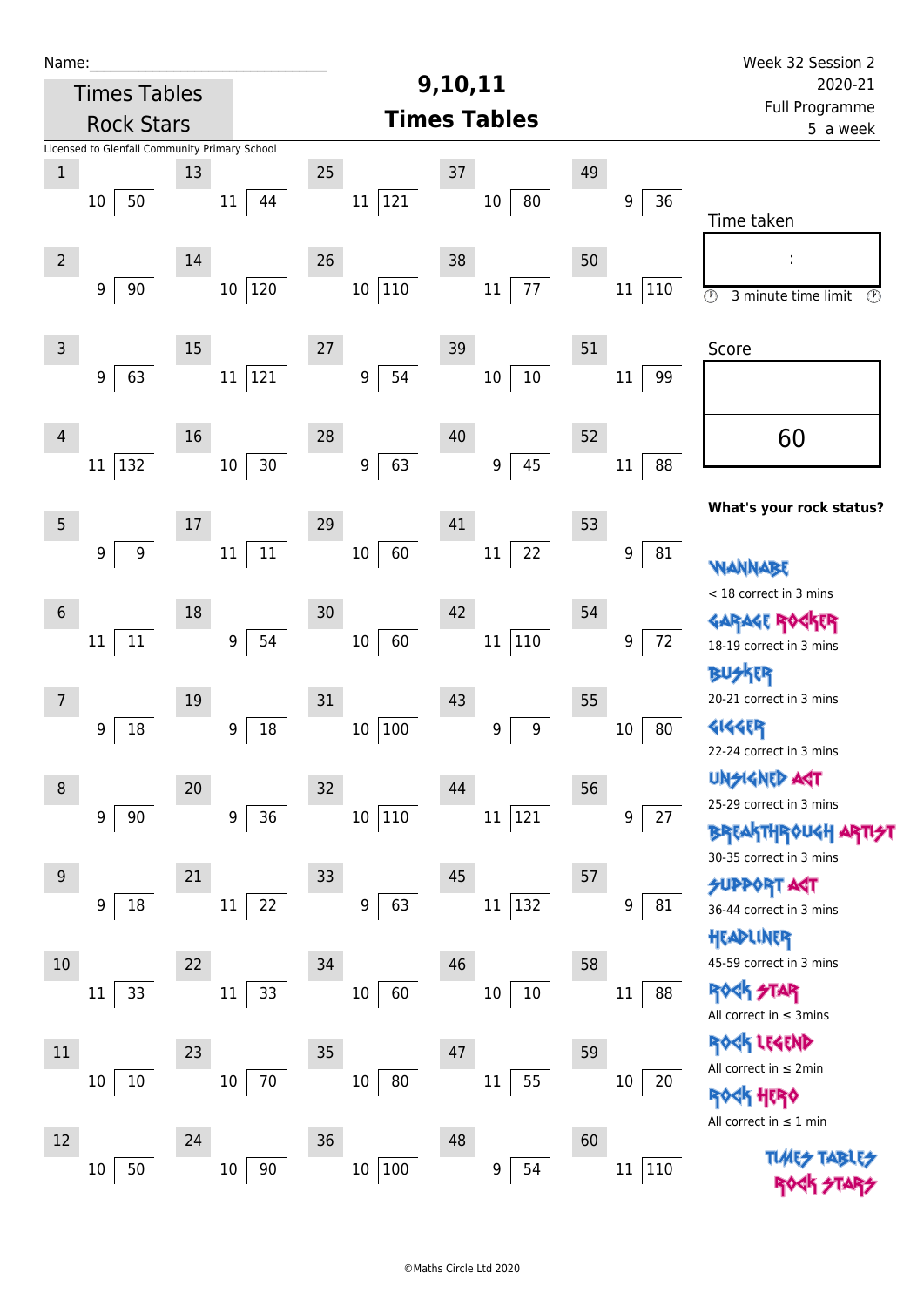| Name:          |                                                                  |    |                       |                                      | 9,10,11                     |    |                                | Week 32 Session 3<br>2020-21                                                                |
|----------------|------------------------------------------------------------------|----|-----------------------|--------------------------------------|-----------------------------|----|--------------------------------|---------------------------------------------------------------------------------------------|
|                | <b>Times Tables</b><br><b>Rock Stars</b>                         |    |                       |                                      | <b>Times Tables</b>         |    |                                | Full Programme<br>5 a week                                                                  |
| $\,1$          | Licensed to Glenfall Community Primary School<br>9<br>$\times$ 9 | 13 | 9<br>$\times$ 11      | 10<br>25<br>$\times$ 1               | 11<br>37<br>$\times$ 7      | 49 | 9<br>$\times$ 9                |                                                                                             |
| $\overline{2}$ | 10<br>$\times$ 8                                                 | 14 | 9<br>$\times 9$       | 11<br>26<br>$\times$ 10              | 10<br>38<br>$\times 8$      | 50 | 9<br>$\times 8$                | Time taken<br>İ,<br>$\circled{r}$<br>3 minute time limit<br>⊕                               |
| $\overline{3}$ | 9<br>$\times$ 12                                                 | 15 | 9<br>$\times$ 12      | 9<br>27<br>$\times 8$                | 10<br>39<br>$\times$ 2      | 51 | $11\,$<br>$\times$ 11          | Score                                                                                       |
| $\overline{4}$ | 10<br>$\times$ 9                                                 | 16 | 9<br>$\times 2$       | 11<br>28<br>$\times$ 7               | 11<br>40<br>$\times$ 11     | 52 | 10<br>$\times 2$               | 60                                                                                          |
| 5              | 11<br>$\times$ 9                                                 | 17 | 10<br>$\times$ 5      | 11<br>29<br>$\times 8$               | 11<br>41<br>$\times$ 4      | 53 | 11<br>$\times$ 7               | What's your rock status?                                                                    |
| $\sqrt{6}$     | $10\,$<br>$\times$ 1                                             | 18 | 9<br>$\times$ 11      | 9<br>30<br>$\times$ 11               | 9<br>42<br>$\times$ 1       | 54 | 9<br>$\times$ 7                | <b>NANNABE</b><br>< 18 correct in 3 mins<br><b>GARAGE ROCKER</b><br>18-19 correct in 3 mins |
| $\overline{7}$ | 11<br>$\times$ 3                                                 | 19 | $10\,$<br>$\times$ 3  | 9<br>31<br>$\times$ 4                | 9<br>43<br>$\times 6$       | 55 | 11<br>$\times$ 2               | <b>BUSKRR</b><br>20-21 correct in 3 mins<br><b>4144EP</b><br>22-24 correct in 3 mins        |
| $\,8\,$        | $10\,$<br>$\times$ 10                                            | 20 | $10\,$<br>$\times$ 3  | 10<br>32<br>$\times$ 11              | 11<br>44<br>$\times$ 4      | 56 | $10\,$<br>$\times$ 4           | <b>UNSIGNED AGT</b><br>25-29 correct in 3 mins<br><b>BREAKTHROUGH ARTI<del>S</del>T</b>     |
| 9              | $11\,$<br>$\times$ 10                                            | 21 | 11<br>$\times$ 6      | 11<br>33<br>$\times$ 10              | 11<br>45<br>$\times$ 10     | 57 | 10<br>$\times$ 8               | 30-35 correct in 3 mins<br><b>SUPPORT AGT</b><br>36-44 correct in 3 mins                    |
| 10             | $\boldsymbol{9}$<br>$\times$ 11                                  | 22 | $11\,$<br>$\times$ 12 | $\boldsymbol{9}$<br>34<br>$\times$ 4 | $11\,$<br>46<br>$\times 9$  | 58 | $\boldsymbol{9}$<br>$\times 6$ | HEADLINER<br>45-59 correct in 3 mins<br><b>ROCK STAR</b><br>All correct in $\leq$ 3mins     |
| 11             | $10\,$<br>$\times$ 1                                             | 23 | 9<br>$\times$ 6       | 9<br>35<br>$\times$ 2                | $10\,$<br>47<br>$\times$ 11 | 59 | 11<br>$\times$ 8               | ROCK LEGEND<br>All correct in $\leq 2$ min<br>ROCK HERO                                     |
| 12             | 9<br>$\times$ 1                                                  | 24 | $10\,$<br>$\times$ 4  | $11\,$<br>36<br>$\times$ 2           | $11\,$<br>48<br>$\times$ 12 | 60 | 9<br>$\times$ 3                | All correct in $\leq 1$ min<br><b>TUARS TABLES</b><br>ROCK STARS                            |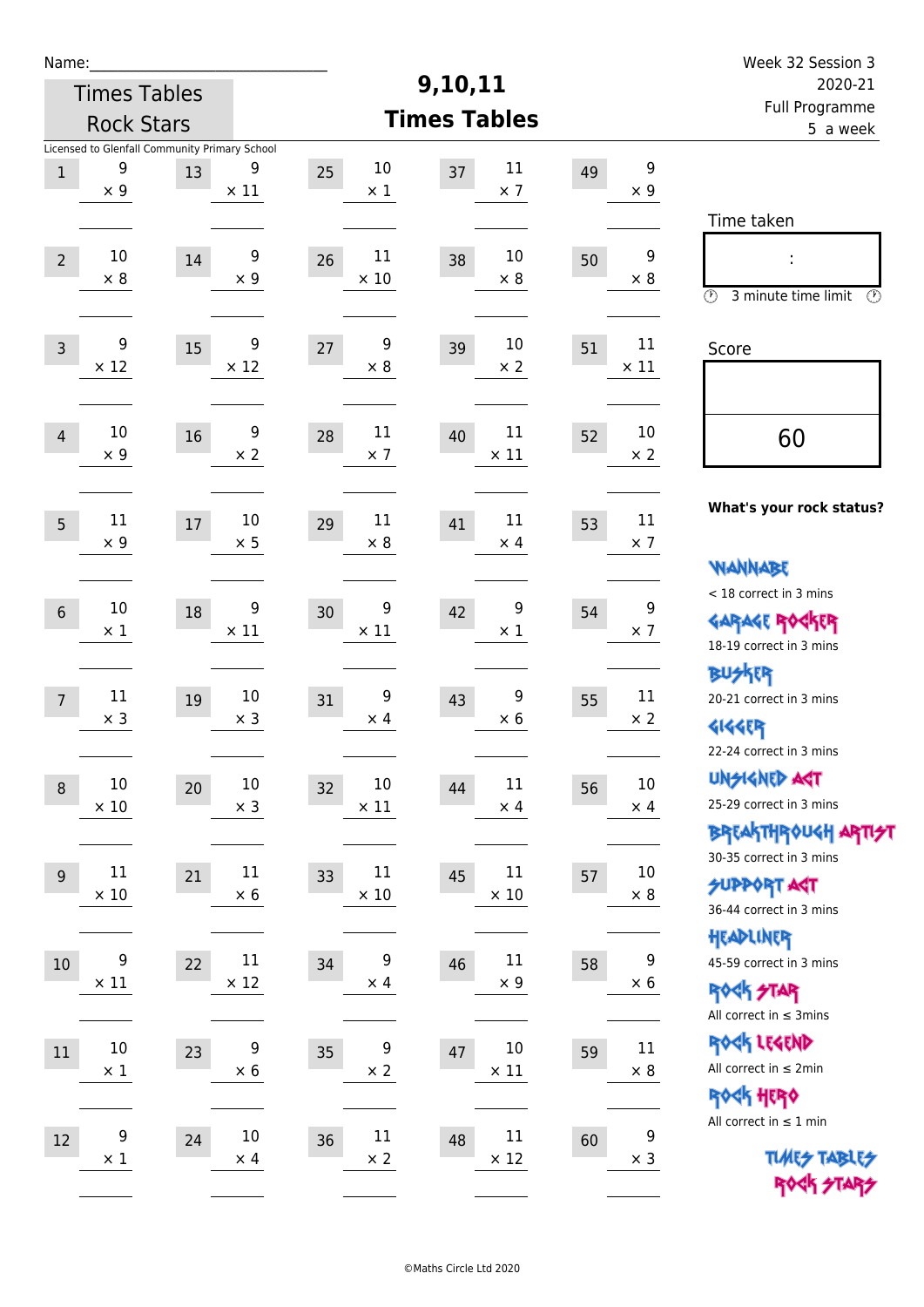| Week 32 Session 4                                           |                 |                     |                                |                 |                                               | Name:            |  |  |  |
|-------------------------------------------------------------|-----------------|---------------------|--------------------------------|-----------------|-----------------------------------------------|------------------|--|--|--|
| 2020-21                                                     |                 |                     | 9,10,11<br><b>Times Tables</b> |                 |                                               |                  |  |  |  |
| Full Programme<br>5 a week                                  |                 | <b>Times Tables</b> | <b>Rock Stars</b>              |                 |                                               |                  |  |  |  |
|                                                             |                 |                     |                                |                 | Licensed to Glenfall Community Primary School |                  |  |  |  |
|                                                             | $88 \div 11 =$  | 41                  | $54 \div 9 =$                  | 21              | $11 \div 11 =$                                | $\mathbf{1}$     |  |  |  |
| Time taken                                                  | $99 \div 9 =$   | 42                  | $99 \div 11 =$                 | 22              | $45 \div 9 =$                                 | $2^{\circ}$      |  |  |  |
| (1)<br>3 minute time limit<br>⊙                             | $44 \div 11 =$  | 43                  | $108 \div 9 =$                 | 23              | $132 \div 11 =$                               | $\overline{3}$   |  |  |  |
| Score                                                       | $108 \div 9 =$  | 44                  | $80 \div 10 =$                 | 24              | $45 \div 9 =$                                 | $\overline{4}$   |  |  |  |
|                                                             | $22 \div 11 =$  | 45                  | $99 \div 9 =$                  | 25              | $100 \div 10 =$                               | 5                |  |  |  |
| 60                                                          | $132 \div 11 =$ | 46                  | $63 ÷ 9 =$                     | 26              | $108 \div 9 =$                                | $\,$ 6 $\,$      |  |  |  |
| What's your rock status?                                    | $70 \div 10 =$  | 47                  | $120 \div 10 =$                | 27              | $70 \div 10 =$                                | 7 <sup>7</sup>   |  |  |  |
|                                                             | $50 \div 10 =$  | 48                  | $88 \div 11 =$                 | 28              | $66 \div 11 =$                                | $8\phantom{1}$   |  |  |  |
| <b>JARNARY</b><br>< 18 correct in 3 mins                    | $33 \div 11 =$  | 49                  | $44 \div 11 =$                 | 29              | $55 \div 11 =$                                | $\boldsymbol{9}$ |  |  |  |
| <b>GARAGE ROGKER</b><br>18-19 correct in 3 mins             | $40 \div 10 =$  | 50                  | $36 \div 9 =$                  | 30 <sub>o</sub> | $132 \div 11 =$                               | $10\,$           |  |  |  |
| <b>BUSKER</b><br>20-21 correct in 3 mins                    | $81 \div 9 =$   | 51                  | $63 \div 9 =$                  | 31              | $30 \div 10 =$                                | 11               |  |  |  |
| <b>4144EP</b><br>22-24 correct in 3 mins                    | $20 \div 10 =$  | 52                  | $32 \t 108 \div 9 =$           |                 | $44 \div 11 =$                                | 12               |  |  |  |
| <b>UNSIGNED AGT</b><br>25-29 correct in 3 mins              | $108 \div 9 =$  | 53                  | $22 \div 11 =$                 | 33 <sup>°</sup> | $33 \div 11 =$                                | 13               |  |  |  |
| ΒΡΓΑΚΤΗΡΟUGH ΑΡΤΙ <del>2</del> Τ<br>30-35 correct in 3 mins | $66 \div 11 =$  | 54                  | $77 \div 11 =$                 | 34              | $18 \div 9 =$                                 | 14               |  |  |  |
| <b>SUPPORT AGT</b><br>36-44 correct in 3 mins               | $90 \div 10 =$  | 55                  | $30 \div 10 =$                 | 35 <sub>2</sub> | $40 \div 10 =$                                | 15               |  |  |  |
| HEADLINER<br>45-59 correct in 3 mins                        | $45 \div 9 =$   | 56                  | $11 \div 11 =$                 | 36              | $10 \div 10 =$                                | 16               |  |  |  |
| <b>ROCK STAR</b><br>All correct in $\leq$ 3mins             | $36 \div 9 =$   | 57                  | $77 \div 11 =$                 | 37              | $132 \div 11 =$                               | $17$             |  |  |  |
| ROCK LEGEND<br>All correct in $\leq 2$ min                  | $81 \div 9 =$   | 58                  | $121 \div 11 =$                | 38              | $27 ÷ 9 =$                                    | $18\,$           |  |  |  |
| <b>ROCK HERO</b><br>All correct in $\leq 1$ min             | $60 \div 10 =$  | 59                  | $99 \div 9 =$                  | 39              | $40 \div 10 =$                                | 19               |  |  |  |
| <b>TUARS TABLES</b><br>ROCK STARS                           | $72 \div 9 =$   | 60                  | $66 \div 11 =$                 | 40              | $36 ÷ 9 =$                                    | 20               |  |  |  |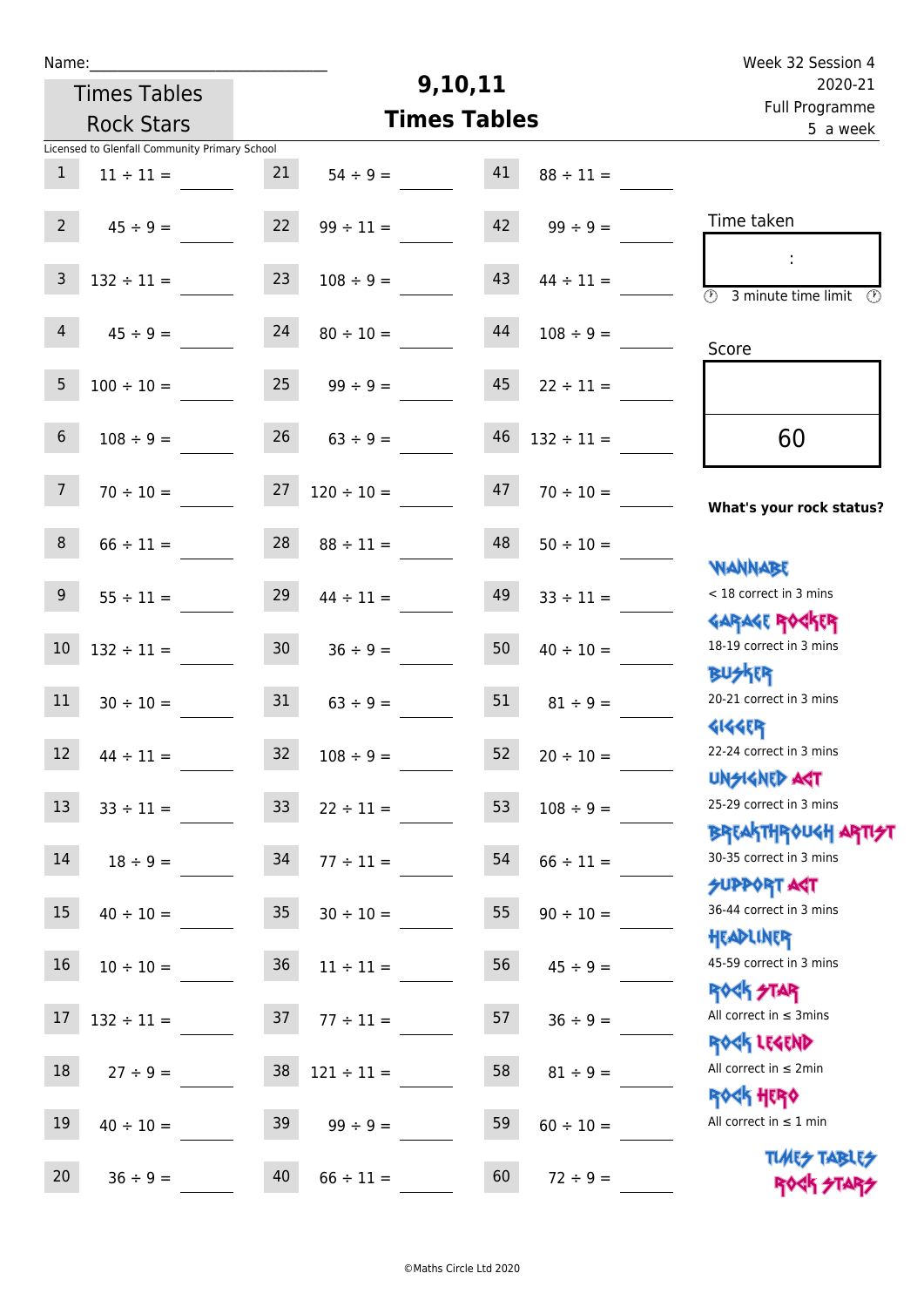| Week 32 Session 5                                                            |                                 |                     |                          |                   |                                               | Name:            |
|------------------------------------------------------------------------------|---------------------------------|---------------------|--------------------------|-------------------|-----------------------------------------------|------------------|
| 2020-21<br>Full Programme                                                    |                                 | 9,10,11             |                          |                   | <b>Times Tables</b>                           |                  |
| 5 a week                                                                     |                                 | <b>Times Tables</b> |                          | <b>Rock Stars</b> |                                               |                  |
|                                                                              |                                 |                     |                          |                   | Licensed to Glenfall Community Primary School |                  |
|                                                                              | $110 \div 10 =$                 | 41                  | $10 \times 1 =$          | 21                | $9 \times 10 =$                               | 1                |
| Time taken                                                                   | $42 \t22 \div 11 =$             |                     | $10 \times 10 =$         | 22                | $10 \times 9 =$                               | $2 \overline{ }$ |
| $\sim$<br>$\overline{\textcircled{2}}$ 3 minute time limit $\textcircled{2}$ | $9 \times 7 =$ 43 $63 \div 9 =$ |                     |                          | 23                | $11 \times 1 =$                               | 3 <sup>7</sup>   |
| Score                                                                        | $44$ $110 \div 11 =$            |                     | $10 \times 5 =$          | 24                | $10 \times 10 =$                              | $\overline{4}$   |
|                                                                              | $45$ $27 \div 9 =$              |                     | $9 \times 2 =$           | 25                | $9 \times 10 =$                               | 5 <sub>1</sub>   |
| 60                                                                           | $20 \div 10 =$                  | 46                  | $10 \times 6 =$          | 26                | $10 \times 2 =$                               | 6 <sup>1</sup>   |
| Add up your time                                                             | $47 \t36 \div 9 =$              |                     | $9 \times 12 =$          | 27                | $10 \times 1 =$                               | 7 <sup>7</sup>   |
| <b>Mins</b><br>S1                                                            | $18 \div 9 =$                   | 48                  | $10 \times 5 =$          | 28                | $10 \times 3 =$                               | 8                |
|                                                                              | $40 \div 10 =$                  | 49                  | $9 \times 2 =$           | 29                | $11 \times 10 =$                              | 9 <sup>°</sup>   |
|                                                                              | $55 \div 11 =$                  | 50                  | $9 \times 5 =$           | 30 <sup>1</sup>   | $10 \times 1 =$                               | 10 <sup>°</sup>  |
| S5<br>Total $\qquad$                                                         | $72 \div 9 =$                   | 51                  | $11 \div 11 =$           | 31                | $11 \times 11 =$                              | 11               |
| <b>Secs</b>                                                                  | $108 \div 9 =$                  | 52                  | $108 \div 9 =$           | 32                | $11 \times 4 =$                               | $12$             |
|                                                                              | $30 \div 10 =$                  | 53                  | $72 \div 9 =$            | 33                | $10 \times 2 =$                               | 13               |
|                                                                              | $100 \div 10 =$                 | 54                  | $99 \div 9 =$            | 34                | $11 \times 10 =$                              | 14               |
| S5                                                                           | $55 \t 77 \div 11 =$            |                     | $35 \t 45 \div 9 =$      |                   | $9 \times 4 =$                                | 15 <sub>1</sub>  |
| Total<br>Add up your score                                                   | $56$ $9 \div 9 =$               |                     | $27 \div 9 =$            | 36                | $9 \times 11 =$                               | 16 <sup>1</sup>  |
|                                                                              | $57 \t 36 \div 9 =$             |                     | $37 \t 99 \div 11 =$     |                   | $9 \times 11 =$                               | 17 <sub>1</sub>  |
| S3                                                                           | $55 \div 11 =$                  | 58                  | $38 \quad 121 \div 11 =$ |                   | $9 \times 7 =$                                | 18               |
|                                                                              | $90 \div 10 =$                  | 59                  | $27 \div 9 =$            | 39                | $9 \times 2 =$                                | 19               |
| Total $\qquad$                                                               | $63 \div 9 =$                   | 60                  | $66 \div 11 =$           | 40                | $10 \times 8 =$                               | 20               |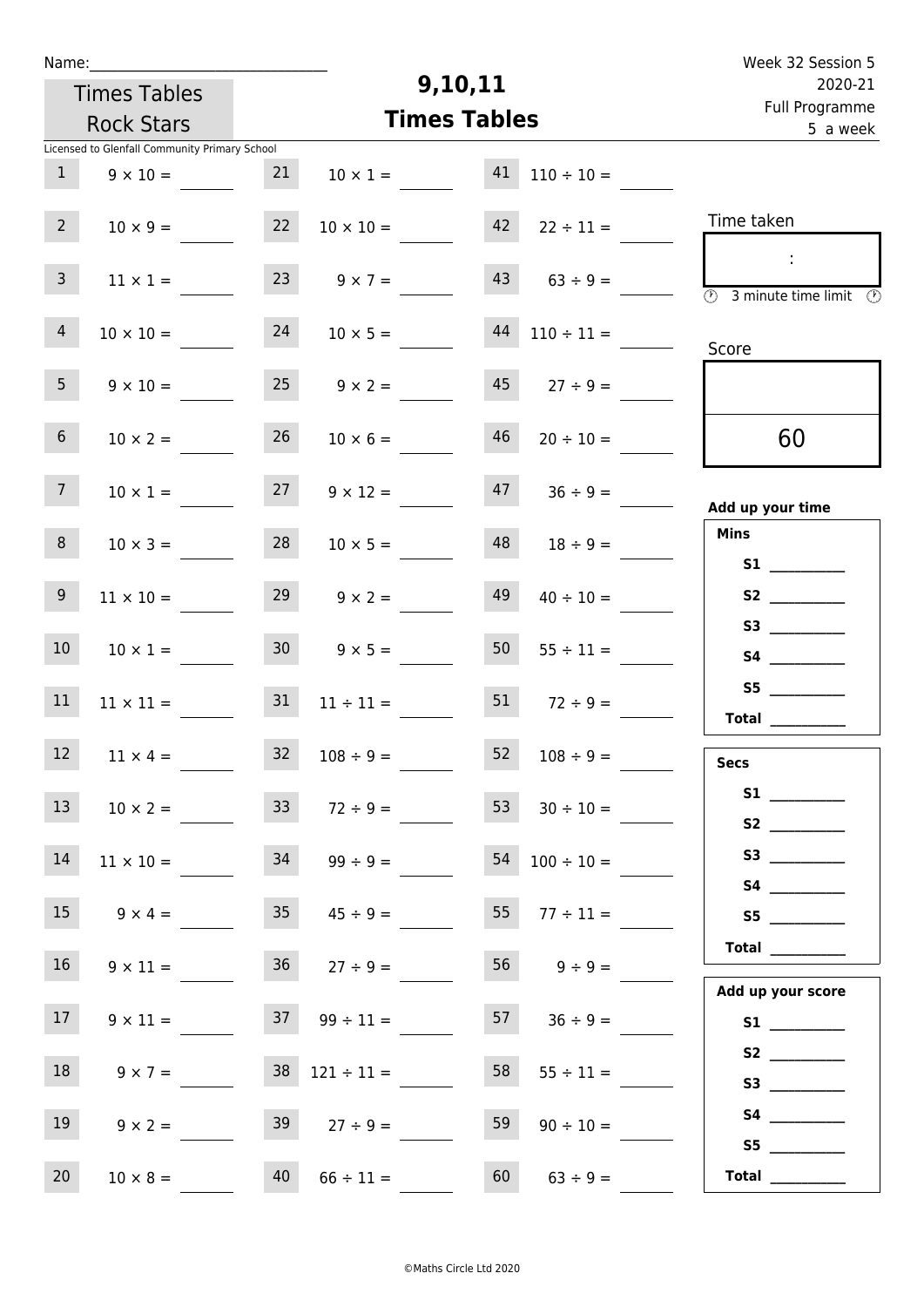| Week 33 Session 1                                                |                  |          |                     |                     |                                               | Name:            |
|------------------------------------------------------------------|------------------|----------|---------------------|---------------------|-----------------------------------------------|------------------|
| 2020-21                                                          |                  | 10,11,12 |                     | <b>Times Tables</b> |                                               |                  |
| Full Programme<br>5 a week                                       |                  |          | <b>Times Tables</b> |                     | <b>Rock Stars</b>                             |                  |
|                                                                  |                  |          |                     |                     | Licensed to Glenfall Community Primary School |                  |
|                                                                  | $8 \times 11 =$  | 41       | $10 \times 1 =$     | 21                  | $11 \times 3 =$                               | 1                |
| Time taken                                                       | $12 \times 10 =$ | 42       | $12 \times 1 =$     | 22                  | $12 \times 11 =$                              | $2^{\circ}$      |
| $\overline{\circledcirc}$ 3 minute time limit $\circledcirc$     | $12 \times 11 =$ | 43       | $10 \times 3 =$     | 23                  | $11 \times 3 =$                               | 3 <sup>7</sup>   |
| Score                                                            | $5 \times 11 =$  | 44       | $10 \times 9 =$     | 24                  | $10 \times 3 =$                               | 4 <sup>1</sup>   |
|                                                                  | $6 \times 11 =$  | 45       | $10 \times 10 =$    | 25                  | $12 \times 8 =$                               | 5 <sub>1</sub>   |
| 60                                                               | $8 \times 12 =$  | 46       | $12 \times 11 =$    | 26                  | $10 \times 10 =$                              | 6 <sup>1</sup>   |
| What's your rock status?                                         | $11 \times 12 =$ | 47       | $10 \times 2 =$     | 27                  | $12 \times 9 =$                               | 7 <sup>7</sup>   |
| <b>NANNABE</b>                                                   | $6 \times 12 =$  | 48       | $11 \times 5 =$     | 28                  | $12 \times 7 =$                               | 8                |
| < 18 correct in 3 mins<br><b>GARAGE ROCKER</b>                   | $1 \times 11 =$  | 49       | $10 \times 9 =$     | 29                  | $11 \times 7 =$                               | 9 <sub>o</sub>   |
| 18-19 correct in 3 mins<br><b>BUSKRR</b>                         | $11 \times 11 =$ | 50       | $12 \times 3 =$     | 30 <sub>2</sub>     | $11 \times 6 =$                               | 10 <sup>°</sup>  |
| 20-21 correct in 3 mins<br><b>4144EP</b>                         | $11 \times 10 =$ | 51       | $6 \times 12 =$     | 31                  | $12 \times 5 =$                               | 11               |
| 22-24 correct in 3 mins<br><b>UNSIGNED AGT</b>                   | $6 \times 11 =$  | 52       | $6 \times 10 =$     | 32                  | $12 \times 6 =$                               | 12 <sup>12</sup> |
| 25-29 correct in 3 mins<br><b>BREAKTHROUGH ARTI<del>S</del>T</b> | $12 \times 11 =$ | 53       | $6 \times 12 =$     | 33 <sup>°</sup>     | $11 \times 7 =$                               | 13               |
| 30-35 correct in 3 mins<br><b>SUPPORT AGT</b>                    | $8 \times 11 =$  | 54       | $7 \times 10 =$     | 34                  | $12 \times 6 =$                               | 14               |
| 36-44 correct in 3 mins<br>HEADLINER                             | $5 \times 10 =$  | 55       | $4 \times 10 =$     | 35 <sub>1</sub>     | $12 \times 7 =$                               | 15               |
| 45-59 correct in 3 mins<br><b>ROCK STAR</b>                      | $7 \times 12 =$  | 56       | $9 \times 12 =$     | 36 <sup>°</sup>     | $12 \times 6 =$                               | 16               |
| All correct in $\leq$ 3mins<br>ROCK LEGEND                       | $1 \times 10 =$  | 57       | $1 \times 12 =$     | 37                  | $11 \times 5 =$                               | 17               |
| All correct in $\leq 2$ min<br><b>ROCK HERO</b>                  | $4 \times 11 =$  | 58       | $10 \times 10 =$    | 38                  | $12 \times 6 =$                               | 18               |
| All correct in $\leq 1$ min<br><b>TUARS TABLES</b>               | $8 \times 12 =$  | 59       | $5 \times 11 =$     | 39                  | $11 \times 2 =$                               | 19               |
| ROCK STARS                                                       | $3 \times 10 =$  | 60       | $7 \times 10 =$     | 40                  | $10 \times 10 =$                              | 20               |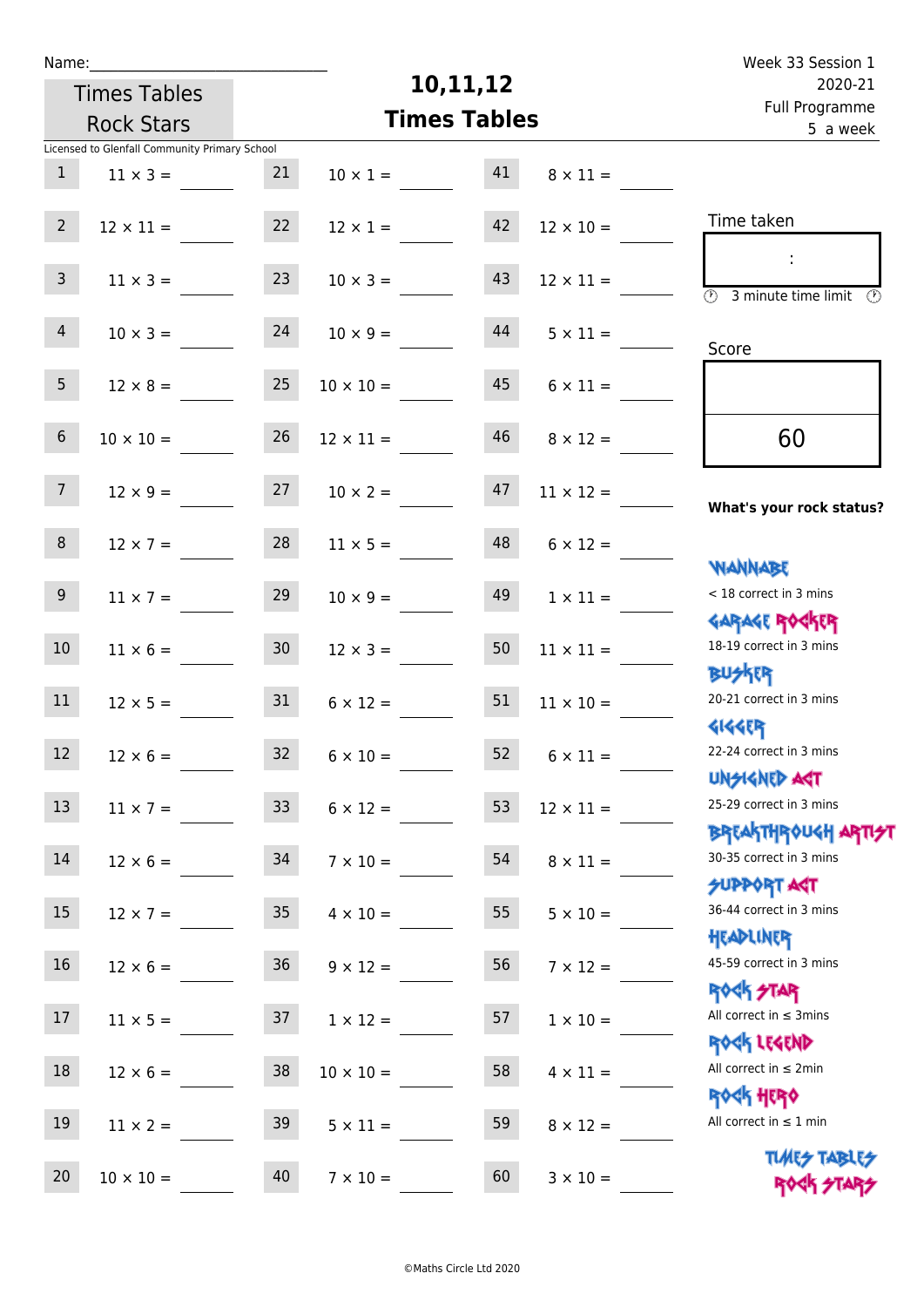| Name:          |                                               |        |                        |                  |                     |        | Week 33 Session 2                                                |  |
|----------------|-----------------------------------------------|--------|------------------------|------------------|---------------------|--------|------------------------------------------------------------------|--|
|                | <b>Times Tables</b>                           |        |                        | 10,11,12         | 2020-21             |        |                                                                  |  |
|                | <b>Rock Stars</b>                             |        |                        |                  | <b>Times Tables</b> |        | Full Programme<br>5 a week                                       |  |
|                | Licensed to Glenfall Community Primary School |        |                        |                  |                     |        |                                                                  |  |
| $\mathbf 1$    |                                               | 13     |                        | 25               | $37\,$              | 49     |                                                                  |  |
|                | 20<br>10                                      |        | 80<br>10               | 11<br>11         | 12<br>12            | 10     | 90                                                               |  |
|                |                                               |        |                        |                  |                     |        | Time taken                                                       |  |
| $\overline{2}$ |                                               | 14     |                        | 26               | 38                  | 50     |                                                                  |  |
|                | 110<br>10 <sup>1</sup>                        |        | 40<br>10               | 77<br>11         | 60<br>$10\,$        | $10\,$ | 70<br>$\overline{\circ}$<br>3 minute time limit<br>$\circled{r}$ |  |
|                |                                               |        |                        |                  |                     |        |                                                                  |  |
| $\mathsf 3$    |                                               | 15     |                        | 27               | 39                  | 51     | Score                                                            |  |
|                | 100<br>$10\,$                                 |        | 84<br>12               | 60<br>$10\,$     | 22<br>$11\,$        | 11     | 66                                                               |  |
|                |                                               |        |                        |                  |                     |        |                                                                  |  |
|                |                                               |        |                        |                  |                     |        |                                                                  |  |
| 4              |                                               | 16     |                        | 28               | 40                  | 52     | 60                                                               |  |
|                | 121<br>11                                     |        | 110<br>10 <sup>°</sup> | 44<br>11         | $ 132\rangle$<br>12 | 10     | 80                                                               |  |
|                |                                               |        |                        |                  |                     |        | What's your rock status?                                         |  |
| 5              |                                               | $17\,$ |                        | 29               | 41                  | 53     |                                                                  |  |
|                | 84<br>12                                      |        | 88<br>$11\,$           | $20\,$<br>$10\,$ | $10\,$<br>$10\,$    | 10     | 70<br>WANNABE                                                    |  |
|                |                                               |        |                        |                  |                     |        | < 18 correct in 3 mins                                           |  |
| $6\phantom{1}$ |                                               | 18     |                        | 30               | 42                  | 54     | <b>GARAGE ROG</b>                                                |  |
|                | 48<br>12                                      |        | $120\,$<br>12          | $77\,$<br>$11\,$ | 48<br>$12\,$        | 10     | 120<br>18-19 correct in 3 mins                                   |  |
|                |                                               |        |                        |                  |                     |        | BUSKER                                                           |  |
| 7              |                                               | 19     |                        | 31               | 43                  | 55     | 20-21 correct in 3 mins                                          |  |
|                | 40<br>10                                      |        | 11<br>$11\,$           | 10<br>100        | 100<br>$10\,$       | 11     | <b>4144EP</b><br>88                                              |  |
|                |                                               |        |                        |                  |                     |        | 22-24 correct in 3 mins                                          |  |
| 8              |                                               | 20     |                        | 32               | 44                  | 56     | <b>UNGIGNED AST</b>                                              |  |
|                | 132<br>12                                     |        | $11\,$<br>66           | 132<br>11        | $10\,$<br>$20\,$    | $10\,$ | 25-29 correct in 3 mins<br> 120                                  |  |
|                |                                               |        |                        |                  |                     |        | <b>BREAKTHROUGH ARTI<del>S</del>T</b>                            |  |
|                |                                               |        |                        |                  |                     |        | 30-35 correct in 3 mins                                          |  |
| 9              |                                               | 21     |                        | 33               | 45                  | 57     | <b>SUPPORT AST</b>                                               |  |
|                | 24<br>12                                      |        | 12<br>132              | 10<br>40         | 30<br>$10\,$        | 12     | 24<br>36-44 correct in 3 mins                                    |  |
|                |                                               |        |                        |                  |                     |        | HEADLINER                                                        |  |
| 10             |                                               | 22     |                        | 34               | 46                  | 58     | 45-59 correct in 3 mins                                          |  |
|                | 33<br>11                                      |        | 110<br>$10\,$          | $10\,$<br>80     | $10\,$<br>10        | 12     | <b>ROCK STAR</b><br>12                                           |  |
|                |                                               |        |                        |                  |                     |        | All correct in $\leq$ 3mins                                      |  |
| 11             |                                               | 23     |                        | 35               | 47                  | 59     | ROCK LEGEND<br>All correct in $\leq 2$ min                       |  |
|                | 108<br>12                                     |        | 10<br>90               | 12<br>48         | 12<br>48            | 12     | 72<br><b><h b="" her0<=""></h></b>                               |  |
|                |                                               |        |                        |                  |                     |        | All correct in $\leq 1$ min                                      |  |
| 12             |                                               | 24     |                        | 36               | 48                  | 60     |                                                                  |  |
|                | 24<br>12                                      |        | 100<br>$10\,$          | 12<br>36         | $11\,$<br>44        | $11\,$ | 88                                                               |  |
|                |                                               |        |                        |                  |                     |        |                                                                  |  |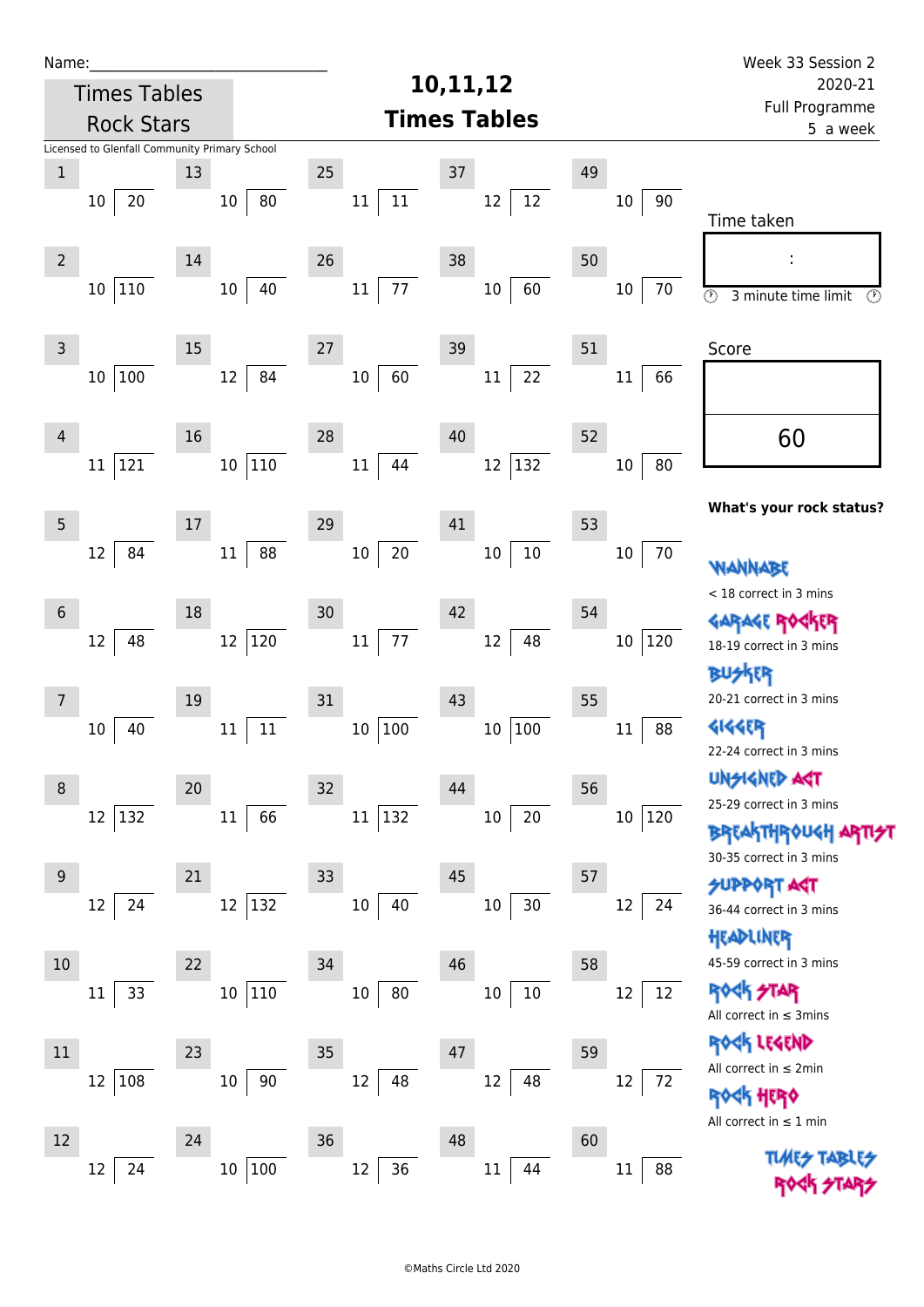| Week 33 Session 3                                                                                                 |                      |    |                            |                            |                       |                                                     |                      | Name:           |  |  |
|-------------------------------------------------------------------------------------------------------------------|----------------------|----|----------------------------|----------------------------|-----------------------|-----------------------------------------------------|----------------------|-----------------|--|--|
| 2020-21                                                                                                           |                      |    | 10,11,12                   | <b>Times Tables</b>        |                       |                                                     |                      |                 |  |  |
| Full Programme<br>5 a week                                                                                        |                      |    | <b>Times Tables</b>        |                            |                       | <b>Rock Stars</b>                                   |                      |                 |  |  |
|                                                                                                                   | $10\,$<br>$\times$ 5 | 49 | 10<br>37<br>$\times$ 4     | 12<br>25<br>$\times 8$     | 10<br>$\times$ 1      | Licensed to Glenfall Community Primary School<br>13 | 10<br>$\times$ 8     | $\,1$           |  |  |
| Time taken                                                                                                        |                      |    |                            |                            |                       |                                                     |                      |                 |  |  |
| İ,<br>$\circled{r}$<br>3 minute time limit<br>⊕                                                                   | 12<br>$\times$ 12    | 50 | 10<br>38<br>$\times$ 9     | 11<br>26<br>$\times$ 4     | 10<br>$\times$ 8      | 14                                                  | 12<br>$\times$ 4     | $\overline{2}$  |  |  |
| Score                                                                                                             | 11<br>$\times 8$     | 51 | 12<br>39<br>$\times 6$     | 12<br>27<br>$\times$ 12    | $11\,$<br>$\times$ 1  | 15                                                  | 11<br>$\times$ 9     | $\overline{3}$  |  |  |
| 60                                                                                                                | 12<br>$\times$ 5     | 52 | 12<br>40<br>$\times$ 4     | 11<br>28<br>$\times$ 12    | 11<br>$\times$ 6      | 16                                                  | 10<br>$\times$ 11    | $\overline{4}$  |  |  |
| What's your rock status?                                                                                          | 12<br>$\times 6$     | 53 | 12<br>41<br>$\times$ 3     | 10<br>29<br>$\times 6$     | 12<br>$\times$ 9      | 17                                                  | 11<br>$\times$ 3     | 5               |  |  |
| <b>NANNABE</b><br>< 18 correct in 3 mins<br><b>GARAGE ROCKER</b>                                                  | 12<br>$\times$ 5     | 54 | 11<br>42<br>$\times$ 5     | 12<br>30<br>$\times 2$     | 12<br>$\times$ 10     | 18                                                  | 11<br>$\times 2$     | $\sqrt{6}$      |  |  |
| 18-19 correct in 3 mins<br><b>BUSKRR</b><br>20-21 correct in 3 mins<br><b>4144EP</b>                              | 12<br>$\times$ 10    | 55 | 11<br>43<br>$\times$ 1     | 10<br>31<br>$\times$ 3     | 11<br>$\times$ 6      | 19                                                  | 11<br>$\times 8$     | $7\overline{ }$ |  |  |
| 22-24 correct in 3 mins<br><b>UNSIGNED AGT</b><br>25-29 correct in 3 mins                                         | $10\,$<br>$\times$ 5 | 56 | 12<br>44<br>$\times$ 11    | 11<br>32<br>$\times$ 10    | 11<br>$\times$ 11     | 20                                                  | $10\,$<br>$\times$ 1 | $\, 8$          |  |  |
| <b>BREAKTHROUGH ARTI<del>S</del>T</b><br>30-35 correct in 3 mins<br><b>SUPPORT AGT</b><br>36-44 correct in 3 mins | 10<br>$\times 8$     | 57 | 10<br>45<br>$\times 2$     | 11<br>33<br>$\times$ 5     | $10\,$<br>$\times$ 12 | 21                                                  | $11\,$<br>$\times$ 7 | 9               |  |  |
| HEADLINER<br>45-59 correct in 3 mins<br><b>ROCK STAR</b><br>All correct in $\leq$ 3mins                           | 12<br>$\times$ 8     | 58 | $11\,$<br>46<br>$\times 2$ | 12<br>34<br>$\times$ 9     | $10\,$<br>$\times 2$  | 22                                                  | $10\,$<br>$\times$ 1 | $10\,$          |  |  |
| ROCK LEGEND<br>All correct in $\leq 2$ min<br>ROCK HERO                                                           | 11<br>$\times$ 2     | 59 | 12<br>47<br>$\times$ 1     | 10<br>35<br>$\times$ 3     | 12<br>$\times$ 10     | 23                                                  | 12<br>$\times$ 7     | 11              |  |  |
| All correct in $\leq 1$ min<br><b>TUARS TABLES</b><br>ROCK STARS                                                  | $10\,$<br>$\times$ 2 | 60 | $11\,$<br>48<br>$\times$ 7 | $11\,$<br>36<br>$\times$ 3 | $11\,$<br>$\times$ 3  | 24                                                  | $11\,$<br>$\times$ 1 | 12              |  |  |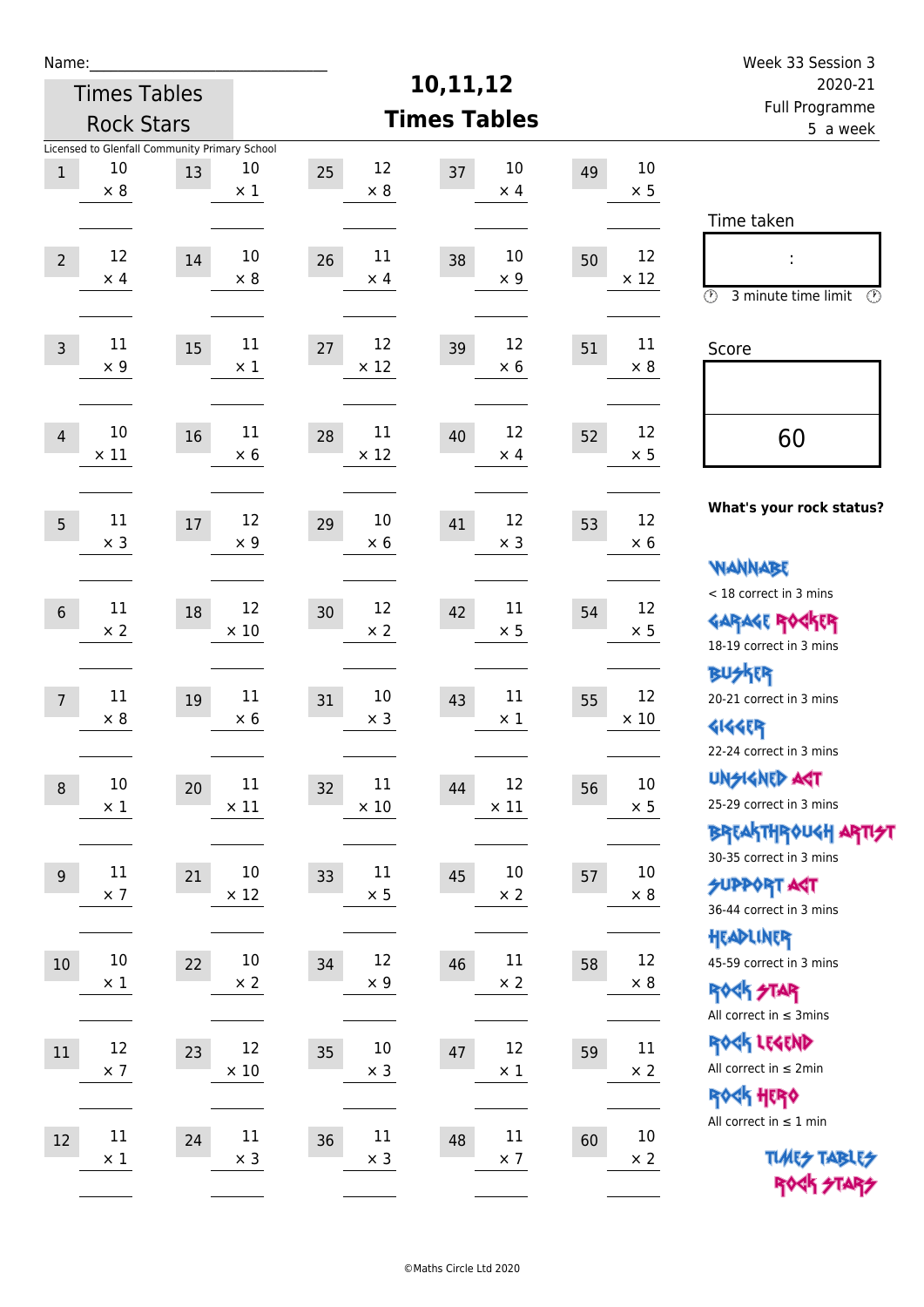|  | vam | L |  |
|--|-----|---|--|
|  |     |   |  |

Times Tables

# **10,11,12**

|                  | <b>Rock Stars</b>                                               |                 | <b>Times Tables</b> |                       | i uli rivyialillile.<br>5 a week                            |
|------------------|-----------------------------------------------------------------|-----------------|---------------------|-----------------------|-------------------------------------------------------------|
| $\mathbf{1}$     | Licensed to Glenfall Community Primary School<br>$50 \div 10 =$ | 21              | $121 \div 11 =$     | 41<br>$96 \div 12 =$  |                                                             |
| $2^{\circ}$      | $22 \div 11 =$                                                  | 22              | $120 \div 10 =$     | 42<br>$70 \div 10 =$  | Time taken                                                  |
| 3 <sup>7</sup>   | $72 \div 12 =$                                                  | 23              | $20 \div 10 =$      | 43<br>$110 \div 11 =$ | $\overline{(\mathcal{V})}$<br>3 minute time limit<br>⊙      |
| 4                | $110 \div 10 =$                                                 | 24              | $110 \div 10 =$     | 44<br>$110 \div 10 =$ | Score                                                       |
| 5                | $100 \div 10 =$                                                 | 25              | $88 \div 11 =$      | 45<br>$144 \div 12 =$ |                                                             |
| $\boldsymbol{6}$ | $132 \div 11 =$                                                 | 26              | $36 \div 12 =$      | 46<br>$20 \div 10 =$  | 60                                                          |
| 7 <sup>7</sup>   | $10 \div 10 =$                                                  | 27              | $84 \div 12 =$      | 47<br>$70 \div 10 =$  | What's your rock status?                                    |
| $\,8\,$          | $110 \div 10 =$                                                 | 28              | $12 \div 12 =$      | 48<br>$10 \div 10 =$  | <b>NANNABE</b>                                              |
| 9                | $99 \div 11 =$                                                  | 29              | $55 \div 11 =$      | 49<br>$99 \div 11 =$  | < 18 correct in 3 mins                                      |
| 10               | $11 \div 11 =$                                                  | 30 <sup>°</sup> | $36 \div 12 =$      | 50<br>$33 \div 11 =$  | <b>GARAGE ROGKER</b><br>18-19 correct in 3 mins             |
| $11\,$           | $121 \div 11 =$                                                 | 31              | $132 \div 12 =$     | 51<br>$96 \div 12 =$  | <b>BUSKRR</b><br>20-21 correct in 3 mins                    |
| 12               | $60 \div 12 =$                                                  | 32              | $90 \div 10 =$      | 52<br>$50 \div 10 =$  | <b>4144EP</b><br>22-24 correct in 3 mins                    |
|                  | $13 \t 84 \div 12 =$                                            |                 | $33 \t11 \div 11 =$ | $53 \t11 \div 11 =$   | <b>TPA GJIAPICIU</b><br>25-29 correct in 3 mins             |
| $14\,$           | $60 \div 12 =$                                                  | 34              | $80 \div 10 =$      | 54<br>$72 \div 12 =$  | BREAKTHRÓUGH ARTI <del>S</del> T<br>30-35 correct in 3 mins |
| 15               | $60 \div 10 =$                                                  | 35              | $48 \div 12 =$      | 55<br>$12 \div 12 =$  | <b>SUPPORT AGT</b><br>36-44 correct in 3 mins               |
| 16               | $20 \div 10 =$                                                  | 36              | $90 \div 10 =$      | 56<br>$88 \div 11 =$  | HEADLINER<br>45-59 correct in 3 mins                        |
| 17               | $132 \div 11 =$                                                 | 37              | $66 \div 11 =$      | 57<br>$121 \div 11 =$ | ROCK STAR<br>All correct in $\leq$ 3mins                    |
| 18               | $90 \div 10 =$                                                  | 38              | $30 \div 10 =$      | 58<br>$33 \div 11 =$  | ROCK LEGEND<br>All correct in $\leq 2$ min                  |
| 19               | $55 \div 11 =$                                                  | 39              | $72 \div 12 =$      | 59<br>$10 \div 10 =$  | ROCK HERO<br>All correct in $\leq 1$ min                    |
| 20               | $30 \div 10 =$                                                  | 40              | $121 \div 11 =$     | 60<br>$30 \div 10 =$  | <b>TUARS TABLES</b><br>ROCK STARS                           |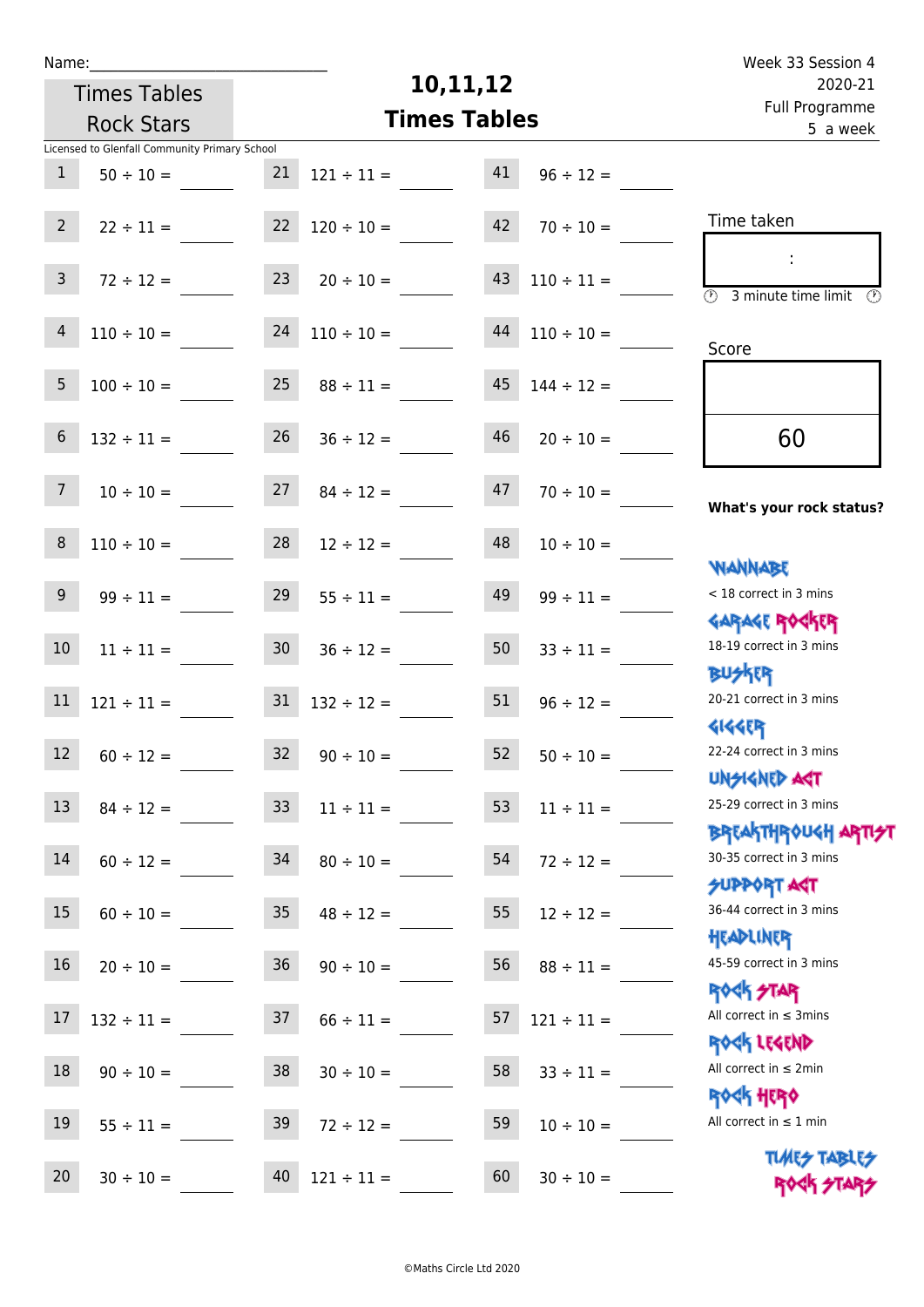| Week 33 Session 5                                                                                 |                          |                     |                                   |                     |                                               | Name:           |
|---------------------------------------------------------------------------------------------------|--------------------------|---------------------|-----------------------------------|---------------------|-----------------------------------------------|-----------------|
| 2020-21                                                                                           |                          | 10,11,12            |                                   | <b>Times Tables</b> |                                               |                 |
| Full Programme<br>5 a week                                                                        |                          | <b>Times Tables</b> |                                   | <b>Rock Stars</b>   |                                               |                 |
|                                                                                                   |                          |                     |                                   |                     | Licensed to Glenfall Community Primary School |                 |
|                                                                                                   | $36 \div 12 =$           | 41                  | $11 \times 2 =$                   | 21                  | $11 \times 11 =$                              | 1               |
| Time taken                                                                                        | $132 \div 12 =$          | 42                  | $11 \times 9 =$                   | 22                  | $11 \times 8 =$                               | 2 <sup>7</sup>  |
| $\mathcal{L}_{\mathcal{C}}$<br>$\overline{\textcircled{1}}$ 3 minute time limit $\textcircled{1}$ | $66 \div 11 =$           | 43                  | $12 \times 4 =$                   | 23                  | $12 \times 8 =$                               | 3 <sup>7</sup>  |
| Score                                                                                             | $44 \t 99 \div 11 =$     |                     | $12 \times 5 =$                   | 24                  | $10 \times 7 =$                               | $\overline{4}$  |
|                                                                                                   | $45$ $110 \div 10 =$     |                     | $12 \times 5 =$                   | 25                  | $12 \times 3 =$                               | 5 <sub>1</sub>  |
| 60                                                                                                | $46$ $84 \div 12 =$      |                     | $10 \times 11 =$                  | 26                  | $11 \times 5 =$                               | 6 <sup>1</sup>  |
| Add up your time                                                                                  | $47$ $121 \div 11 =$     |                     | $27 \t 11 \times 3 =$             |                     | $10 \times 4 =$                               | 7 <sup>7</sup>  |
| <b>Mins</b><br>S1                                                                                 | $110 \div 11 =$          | 48                  | $10 \times 10 =$                  | 28                  | $12 \times 10 =$                              | 8               |
| S2                                                                                                | $12 \div 12 =$           | 49                  | $10 \times 1 =$                   | 29                  | $11 \times 2 =$                               | 9 <sup>°</sup>  |
|                                                                                                   | $48 \div 12 =$           | 50                  | $12 \times 11 =$                  | 30 <sub>o</sub>     | $11 \times 12 =$                              | 10 <sup>°</sup> |
| S5<br>Total $\frac{1}{1}$                                                                         | $51 \t 24 \div 12 =$     |                     | $72 \div 12 =$                    | 31                  | $12 \times 3 =$                               | 11              |
| <b>Secs</b>                                                                                       | $52 \t108 \div 12 =$     |                     | $32 \t 66 \div 11 =$              |                     | $12 \times 1 =$                               | 12              |
| S2                                                                                                | $60 \div 12 =$           | 53                  | $33 \t33 \div 11 =$               |                     | $11 \times 12 =$                              | 13              |
|                                                                                                   | $54 \t 50 \div 10 =$     |                     | $34$ $144 \div 12 =$              |                     | $10 \times 7 =$                               | 14              |
| S5                                                                                                | $55 \t108 \div 12 =$     |                     | $11 \times 2 = 35$ $50 \div 10 =$ |                     |                                               | 15              |
| Total<br>Add up your score                                                                        | $56 \t 99 \div 11 =$     |                     | $36 \t 60 \div 12 =$              |                     | $10 \times 9 =$                               | 16 <sup>1</sup> |
|                                                                                                   | $57 \t 55 \div 11 =$     |                     | $37 \t 44 \div 11 =$              |                     | $11 \times 11 =$                              | 17 <sub>2</sub> |
| S3                                                                                                | $58 \quad 110 \div 11 =$ |                     | $38 \t 44 \div 11 =$              |                     | $11 \times 2 =$                               | 18              |
| S5                                                                                                | 59 $144 \div 12 =$       |                     | $39 \quad 110 \div 11 =$          |                     | $10 \times 2 =$                               | 19              |
| Total $\_\_$                                                                                      | $96 \div 12 =$           | 60                  | $60 \div 10 =$                    | 40                  | $11 \times 1 =$                               | 20              |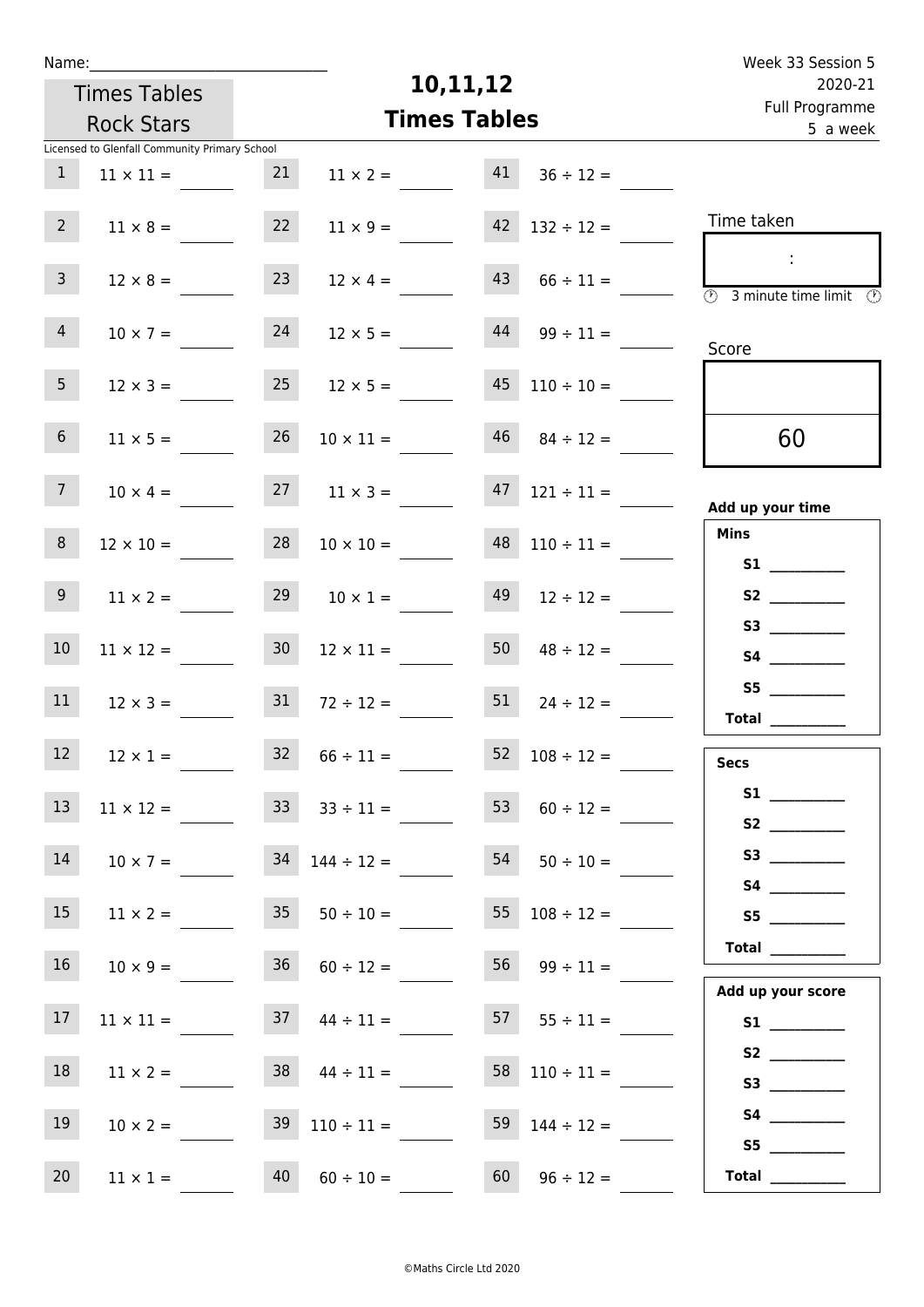| Week 34 Session 1                                                |                  |                     |                       |                     |                                               | Name:           |  |  |
|------------------------------------------------------------------|------------------|---------------------|-----------------------|---------------------|-----------------------------------------------|-----------------|--|--|
| 2020-21                                                          |                  | 6,7,8,9,10,11,12    |                       | <b>Times Tables</b> |                                               |                 |  |  |
| Full Programme<br>5 a week                                       |                  | <b>Times Tables</b> |                       | <b>Rock Stars</b>   |                                               |                 |  |  |
|                                                                  |                  |                     |                       |                     | Licensed to Glenfall Community Primary School |                 |  |  |
|                                                                  | $1 \times 9 =$   | 41                  | $10 \times 3 =$       | 21                  | $7 \times 4 =$                                | $\mathbf{1}$    |  |  |
| Time taken                                                       | $6 \times 10 =$  | 42                  | $9 \times 12 =$       | 22                  | $11 \times 6 =$                               | $2^{\circ}$     |  |  |
| $\overline{(\mathcal{V})}$<br>3 minute time limit<br>$\odot$     | $6 \times 6 =$   | 43                  | $6 \times 3 =$        | 23                  | $9 \times 2 =$                                | $\mathbf{3}$    |  |  |
| Score                                                            | $12 \times 6 =$  | 44                  | $8 \times 5 =$        | 24                  | $8 \times 11 =$                               | $\overline{4}$  |  |  |
|                                                                  | $1 \times 9 =$   | 45                  | $6 \times 5 =$        | 25                  | $9 \times 3 =$                                | 5 <sub>1</sub>  |  |  |
| 60                                                               | $4 \times 11 =$  | 46                  | $11 \times 8 =$       | 26                  | $7 \times 8 =$                                | $6\overline{6}$ |  |  |
| What's your rock status?                                         | $11 \times 12 =$ | 47                  | $12 \times 5 =$       | 27                  | $8 \times 4 =$                                | 7 <sup>7</sup>  |  |  |
| <b>NANNABE</b>                                                   | $3 \times 10 =$  | 48                  | $8 \times 3 =$        | 28                  | $11 \times 10 =$                              | $\, 8$          |  |  |
| < 18 correct in 3 mins                                           | $8 \times 11 =$  | 49                  | $7 \times 3 =$        | 29                  | $8 \times 3 =$                                | 9 <sup>°</sup>  |  |  |
| <b>GARAGE ROCKER</b><br>18-19 correct in 3 mins<br><b>BUSKER</b> | $5 \times 7 =$   | 50                  | $9 \times 2 =$        | 30 <sub>o</sub>     | $10 \times 3 =$                               | 10              |  |  |
| 20-21 correct in 3 mins<br><b>4144EP</b>                         | $8 \times 9 =$   | 51                  | $11 \times 8 =$       | 31                  | $7 \times 10 =$                               | 11              |  |  |
| 22-24 correct in 3 mins<br><b>UNSIGNED AST</b>                   | $2 \times 10 =$  | 52                  | $32 \t 4 \times 10 =$ |                     | $12 \times 8 =$                               | 12 <sub>2</sub> |  |  |
| 25-29 correct in 3 mins                                          | $5 \times 10 =$  | 53                  | $7 \times 8 =$        | 33                  | $12 \times 2 =$                               | 13              |  |  |
| ΒΡΓΑΚΤΗΡΟUGH ΑΡΤΙ <del>2</del> Τ<br>30-35 correct in 3 mins      | $2 \times 6 =$   | 54                  | $10 \times 12 =$      | 34                  | $6 \times 10 =$                               | 14              |  |  |
| <b>SUPPORT AGT</b><br>36-44 correct in 3 mins                    | $10 \times 6 =$  | 55                  | $11 \times 12 =$      | 35                  | $9 \times 9 =$                                | 15              |  |  |
| HEADLINER<br>45-59 correct in 3 mins                             | $7 \times 6 =$   | 56                  | $5 \times 9 =$        | 36                  | $10 \times 5 =$                               | 16              |  |  |
| <b>ROCK STAR</b><br>All correct in $\leq$ 3mins                  | $12 \times 6 =$  | 57                  | $8 \times 7 =$        | 37                  | $11 \times 1 =$                               | 17              |  |  |
| ROCK LEGEND<br>All correct in $\leq 2$ min                       | $3 \times 9 =$   | 58                  | $1 \times 6 =$        | 38                  | $6 \times 4 =$                                | 18              |  |  |
| <b>ROCK HERO</b><br>All correct in $\leq 1$ min                  | $6 \times 8 =$   | 59                  | $6 \times 8 =$        | 39                  | $10 \times 7 =$                               | 19              |  |  |
| <b>TUARS TABLES</b>                                              | $5 \times 7 =$   | 60                  | $4 \times 9 =$        | 40                  | $12 \times 1 =$                               | 20 <sub>2</sub> |  |  |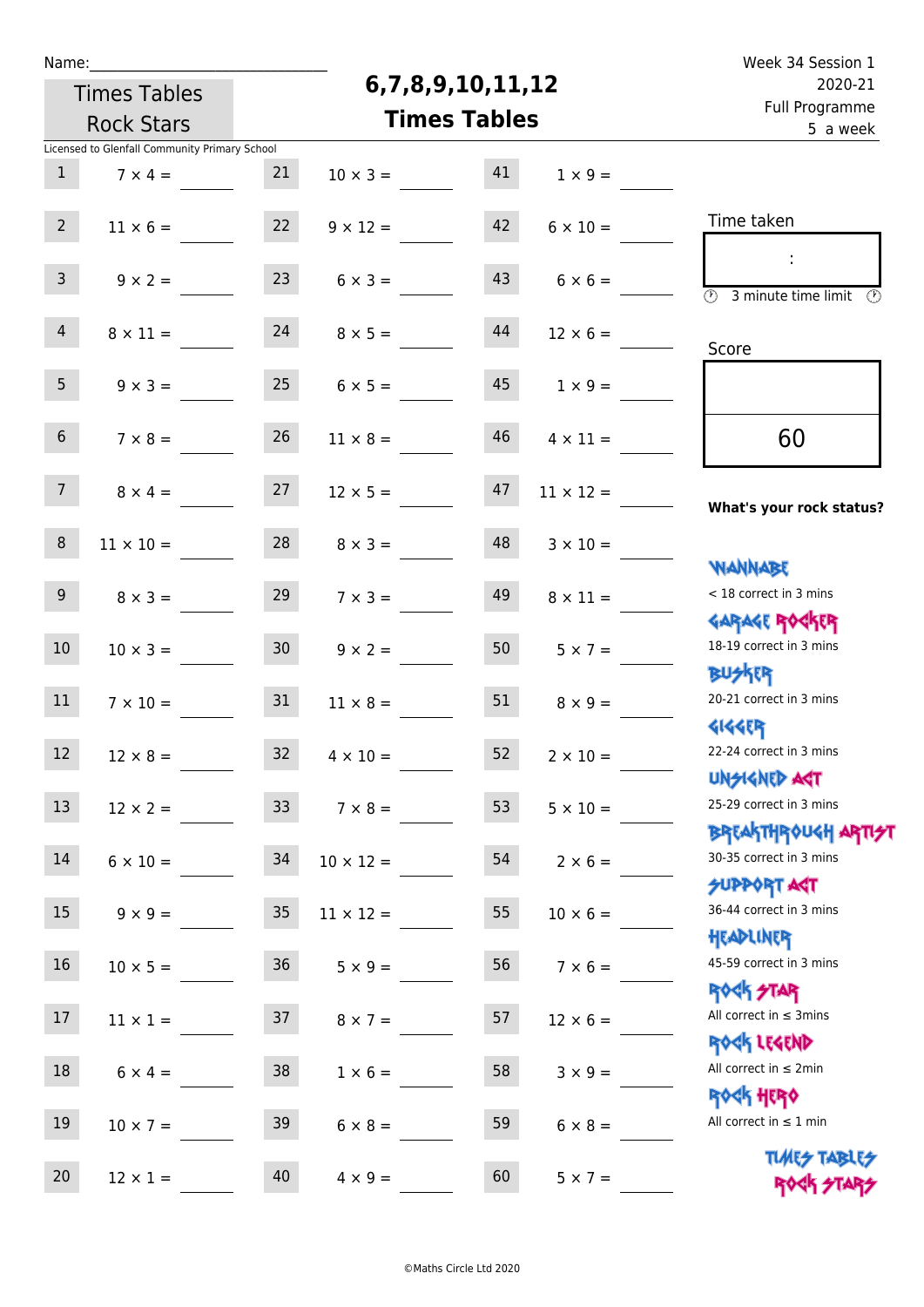| 6,7,8,9,10,11,12<br><b>Times Tables</b>                                                                                   | 2020-21                           |
|---------------------------------------------------------------------------------------------------------------------------|-----------------------------------|
|                                                                                                                           |                                   |
| <b>Times Tables</b><br><b>Rock Stars</b>                                                                                  | <b>Full Programme</b><br>5 a week |
| Licensed to Glenfall Community Primary School                                                                             |                                   |
| 25<br>37<br>49<br>13<br>$\mathbf{1}$                                                                                      |                                   |
| ${\bf 28}$<br>$80\,$<br>80<br>54<br>$10\,$<br>7<br>$10\,$<br>6<br>6<br>6                                                  |                                   |
| Time taken                                                                                                                |                                   |
| 38<br>26<br>50<br>$2 \nightharpoonup$<br>14<br>I,                                                                         |                                   |
| 42<br>66<br>33<br>9<br>90<br>$11\,$<br>$\boldsymbol{6}$<br>$11\,$<br>9<br>54<br>$\overline{\circ}$<br>3 minute time limit | $\odot$                           |
|                                                                                                                           |                                   |
| 39<br>$\mathsf{3}$<br>15<br>27<br>51<br>Score                                                                             |                                   |
| $18\,$<br>$20\,$<br>$\,6\,$<br>48<br>$10\,$<br>$11\,$<br>44<br>9<br>81<br>8                                               |                                   |
|                                                                                                                           |                                   |
| 60<br>52<br>16<br>28<br>40<br>$\overline{4}$                                                                              |                                   |
| $18\,$<br>$12\,$<br>54<br>36<br>6<br>48<br>12<br>9<br>6<br>9                                                              |                                   |
|                                                                                                                           |                                   |
| What's your rock status?                                                                                                  |                                   |
| $5\phantom{.0}$<br>29<br>41<br>17<br>53                                                                                   |                                   |
| 24<br>24<br>40<br>12<br>40<br>80<br>6<br>10<br>$10\,$<br>10<br>WANNABE                                                    |                                   |
| < 18 correct in 3 mins                                                                                                    |                                   |
| 42<br>30<br>54<br>$\sqrt{6}$<br>18<br>GARAGE ROGKER                                                                       |                                   |
| $30\,$<br>$18\,$<br>36<br>$81\,$<br>$10\,$<br>$\boldsymbol{9}$<br>6<br>6<br>7<br>49<br>18-19 correct in 3 mins            |                                   |
| 怀明                                                                                                                        |                                   |
| 20-21 correct in 3 mins<br>31<br>43<br>55<br>19<br>7                                                                      |                                   |
| $16\,$<br><b>4144ER</b><br>60<br>$12\,$<br>40<br>$11\,$<br>12<br>8<br>6<br>$\bf 8$<br>11                                  |                                   |
| 22-24 correct in 3 mins                                                                                                   |                                   |
| <b>UNSIGNED AGT</b><br>44<br>56<br>8<br>20<br>32<br>25-29 correct in 3 mins                                               |                                   |
| 132<br>66<br>$11\,$<br>$11\,$<br>77<br>$11\,$<br>$11\,$<br>$\bf 8$<br>6<br>64                                             |                                   |
| <b>BREAKTHROUGH ARTI<del>S</del>T</b><br>30-35 correct in 3 mins                                                          |                                   |
| 57<br>$9\,$<br>21<br>45<br>33<br><b>SUPPORT ART</b>                                                                       |                                   |
| $\bf 6$<br>72<br>$72\,$<br>99<br>6<br>6<br>24<br>$11\,$<br>7<br>36-44 correct in 3 mins                                   |                                   |
| HEADLINER                                                                                                                 |                                   |
| 45-59 correct in 3 mins<br>34<br>46<br>$10$<br>22<br>58                                                                   |                                   |
| <b>ROCK STAR</b><br>$12\,$<br>$\overline{7}$<br>84<br>36<br>$30\,$<br>63<br>6<br>8<br>7<br>8                              |                                   |
| All correct in $\leq$ 3mins                                                                                               |                                   |
| ROCK LEGEND<br>35<br>47<br>23<br>59<br>11                                                                                 |                                   |
| All correct in $\leq 2$ min<br>36<br>$12\,$<br>$\,$ 6 $\,$<br>$11\,$<br>64<br>22<br>8<br>9<br>12<br>9                     |                                   |
| <b>ROCK HERO</b>                                                                                                          |                                   |
| All correct in $\leq 1$ min<br>48<br>12<br>24<br>36<br>60                                                                 |                                   |
| <b>TLARS</b><br>$72\,$<br>$12\,$<br>8<br>24<br>$11\,$<br>33<br>54<br>6<br>6                                               |                                   |
| 6                                                                                                                         |                                   |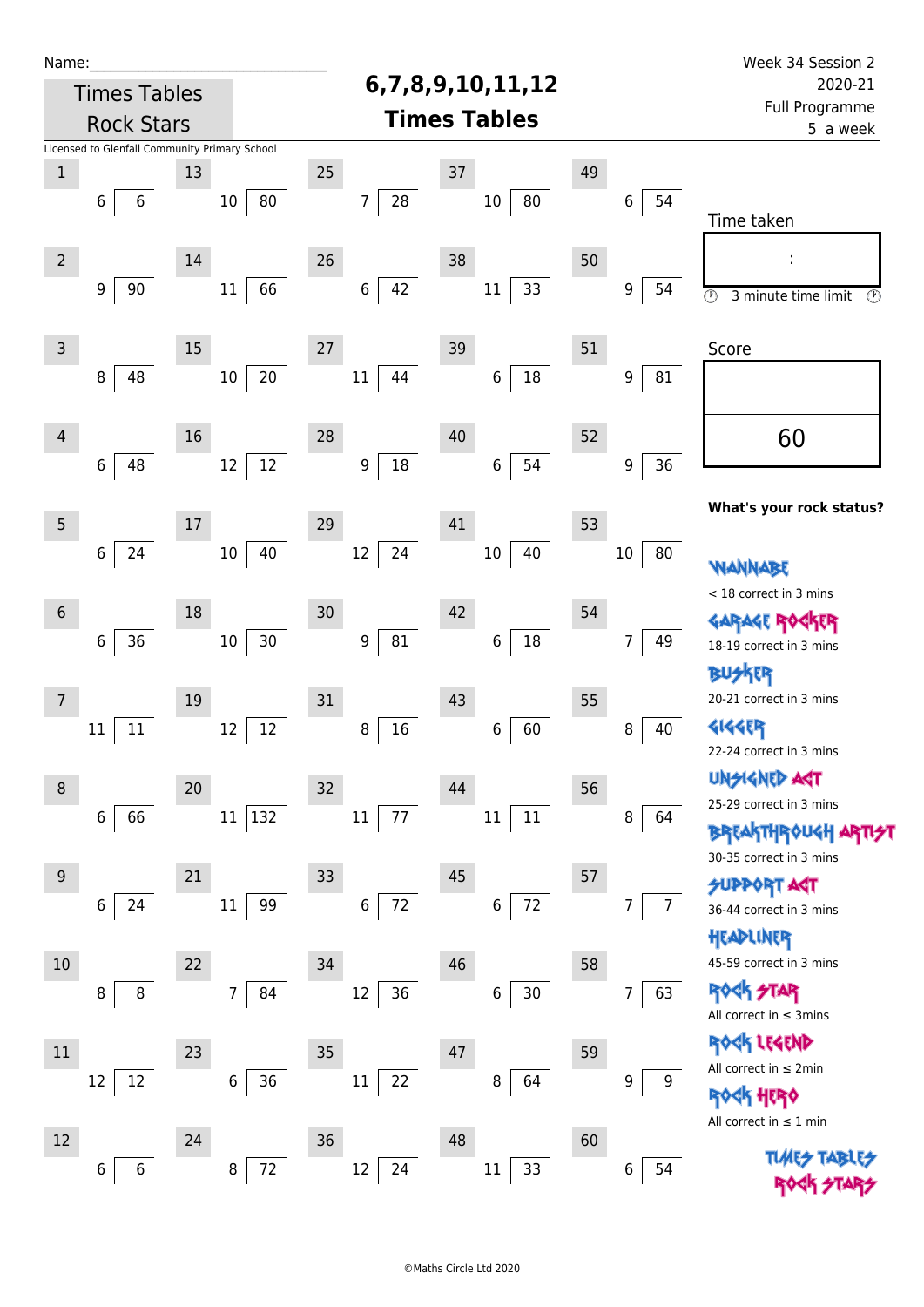| Week 34 Session 3<br>2020-21                                                                |                               |    |                       |    |                              |    | Name:                        |                                                     |                   |                |  |
|---------------------------------------------------------------------------------------------|-------------------------------|----|-----------------------|----|------------------------------|----|------------------------------|-----------------------------------------------------|-------------------|----------------|--|
| Full Programme                                                                              |                               |    | 6,7,8,9,10,11,12      |    | <b>Times Tables</b>          |    |                              |                                                     |                   |                |  |
| 5 a week                                                                                    |                               |    | <b>Times Tables</b>   |    |                              |    | <b>Rock Stars</b>            |                                                     |                   |                |  |
|                                                                                             | 11<br>$\times$ 7              | 49 | 10<br>$\times$ 11     | 37 | 12<br>$\times$ 7             | 25 | 9<br>$\times$ 4              | Licensed to Glenfall Community Primary School<br>13 | 8<br>$\times$ 3   | $1\,$          |  |
| Time taken                                                                                  |                               |    |                       |    |                              |    |                              |                                                     |                   |                |  |
| t<br>$\circled{r}$<br>3 minute time limit<br>⊕                                              | 6<br>$\times 9$               | 50 | 9<br>$\times$ 3       | 38 | 8<br>$\times$ 5              | 26 | $\overline{7}$<br>$\times$ 9 | 14                                                  | 10<br>$\times$ 11 | $\overline{2}$ |  |
| Score                                                                                       | 8<br>$\times$ 4               | 51 | 11<br>$\times$ 12     | 39 | 9<br>$\times 6$              | 27 | 8<br>$\times$ 6              | 15                                                  | 9<br>$\times$ 1   | $\mathsf{3}$   |  |
| 60                                                                                          | 6<br>$\times$ 5               | 52 | 8<br>$\times$ 10      | 40 | 9<br>$\times$ 9              | 28 | 8<br>$\times$ 11             | 16                                                  | 9<br>$\times$ 11  | $\overline{4}$ |  |
| What's your rock status?                                                                    | 6<br>$\times$ 5               | 53 | 11<br>$\times$ 9      | 41 | 10<br>$\times$ 4             | 29 | 10<br>$\times$ 6             | 17                                                  | 11<br>$\times$ 9  | 5              |  |
| <b>WANNABE</b><br>< 18 correct in 3 mins<br><b>GARAGE ROCKER</b><br>18-19 correct in 3 mins | 8<br>$\times$ 5               | 54 | 8<br>$\times 6$       | 42 | 9<br>$\times$ 9              | 30 | $\overline{7}$<br>$\times$ 7 | 18                                                  | 11<br>$\times 8$  | $6\,$          |  |
| BUSKER<br>20-21 correct in 3 mins<br><b>4144EP</b><br>22-24 correct in 3 mins               | $\overline{7}$<br>$\times$ 11 | 55 | 10<br>$\times$ 5      | 43 | 9<br>$\times$ 7              | 31 | 10<br>$\times 9$             | 19                                                  | 7<br>$\times$ 3   | $\overline{7}$ |  |
| <b>UNGIGNED AGT</b><br>25-29 correct in 3 mins<br><b>BREAKTHROUGH ARTI<del>S</del>T</b>     | $\,$ 6 $\,$<br>$\times$ 4     | 56 | 9<br>$\times$ 11      | 44 | $\overline{7}$<br>$\times$ 4 | 32 | 6<br>$\times$ 12             | 20                                                  | 9<br>$\times$ 10  | $\,8\,$        |  |
| 30-35 correct in 3 mins<br><b>SUPPORT AGT</b><br>36-44 correct in 3 mins                    | $10\,$<br>$\times$ 3          | 57 | $11\,$<br>$\times$ 12 | 45 | 8<br>$\times$ 5              | 33 | 6<br>$\times$ 12             | 21                                                  | 11<br>$\times$ 10 | 9              |  |
| HEADLINER<br>45-59 correct in 3 mins<br><b>ROCK STAR</b><br>All correct in $\leq$ 3mins     | 11<br>$\times$ 10             | 58 | 8<br>$\times$ 11      | 46 | $10\,$<br>$\times$ 11        | 34 | $\,6\,$<br>$\times$ 7        | 22                                                  | 11<br>$\times$ 1  | $10$           |  |
| ROCK LEGEND<br>All correct in $\leq 2$ min<br><b>ROCK HERO</b>                              | 11<br>$\times$ 12             | 59 | 12<br>$\times$ 3      | 47 | 9<br>$\times$ 11             | 35 | $\overline{7}$<br>$\times$ 5 | 23                                                  | 6<br>$\times$ 9   | 11             |  |
| All correct in $\leq 1$ min<br><b>TUARS TABLES</b><br>ROCK STARS                            | 8<br>$\times$ 11              | 60 | 8<br>$\times$ 8       | 48 | 8<br>$\times$ 6              | 36 | $\overline{7}$<br>$\times$ 6 | 24                                                  | 7<br>$\times$ 12  | $12\,$         |  |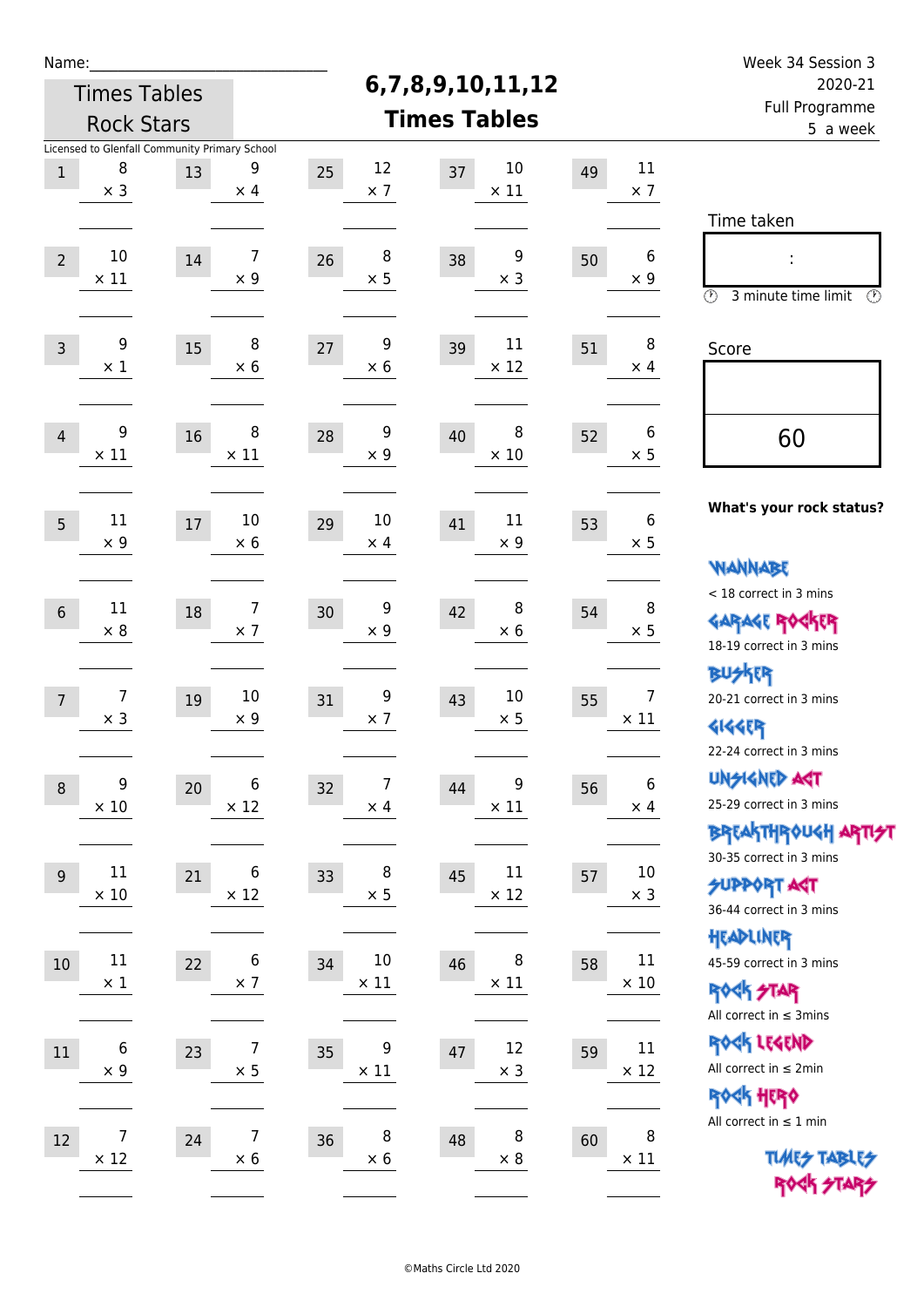|  | vam | L |  |
|--|-----|---|--|
|  |     |   |  |

# **6,7,8,9,10,11,12**

Week 34 Session 4 Full Programme 2020-21

| 2020-21                                                            |                 | 6,7,8,9,10,11,12 |                     | <b>Times Tables</b> |                 |                                               |                 |  |
|--------------------------------------------------------------------|-----------------|------------------|---------------------|---------------------|-----------------|-----------------------------------------------|-----------------|--|
| Full Programme<br>5 a week                                         |                 |                  | <b>Times Tables</b> |                     |                 | <b>Rock Stars</b>                             |                 |  |
|                                                                    |                 |                  |                     |                     |                 | Licensed to Glenfall Community Primary School |                 |  |
|                                                                    | $32 \div 8 =$   | 41               |                     | $72 \div 9 =$       | 21              | $12 \div 12 =$                                | $\mathbf{1}$    |  |
| Time taken                                                         | $70 \div 10 =$  | 42               |                     | $70 \div 10 =$      | 22              | $121 \div 11 =$                               | $\overline{2}$  |  |
| $\overline{(\mathcal{V})}$<br>3 minute time limit<br>$\mathcal{O}$ | $30 \div 10 =$  | 43               |                     | $132 \div 12 =$     | 23              | $56 \div 8 =$                                 | $\mathbf{3}$    |  |
| Score                                                              | $9 \div 9 =$    | 44               |                     | $24 \t 24 \div 8 =$ |                 | $108 \div 12 =$                               | $\overline{4}$  |  |
|                                                                    | $132 \div 11 =$ | 45               |                     | $110 \div 10 =$     | 25              | $120 \div 10 =$                               | 5 <sub>5</sub>  |  |
| 60                                                                 | $120 \div 12 =$ | 46               |                     | $70 \div 10 =$      | 26              | $9 \div 9 =$                                  | 6 <sup>1</sup>  |  |
| What's your rock status?                                           | $99 \div 11 =$  | 47               |                     | $56 \div 7 =$       | 27              | $84 \div 12 =$                                | 7 <sup>7</sup>  |  |
| <b>NANNABE</b>                                                     | $22 \div 11 =$  | 48               |                     | $63 \div 7 =$       | 28              | $49 \div 7 =$                                 | 8               |  |
| < 18 correct in 3 mins<br><b>GARAGE ROCKER</b>                     | $42 \div 6 =$   | 49               |                     | $7 ÷ 7 =$           | 29              | $90 \div 10 =$                                | 9               |  |
| 18-19 correct in 3 mins<br><b>BUSKER</b>                           | $48 \div 6 =$   | 50               |                     | $66 \div 11 =$      | 30 <sub>o</sub> | $30 \div 10 =$                                | 10              |  |
| 20-21 correct in 3 mins<br><b>4144EP</b>                           | $18 \div 9 =$   | 51               |                     | $45 \div 9 =$       | 31              | $72 \div 9 =$                                 | 11              |  |
| 22-24 correct in 3 mins<br>UNSIGNED ACT                            | $42 \div 7 =$   | 52               |                     | $60 \div 10 =$      | 32              | $99 \div 9 =$                                 | 12              |  |
| 25-29 correct in 3 mins<br><b>BREAKTHROUGH ARTI<del>S</del>T</b>   | $12 \div 6 =$   | 53               |                     | $72 \div 9 =$       | 33 <sup>°</sup> | $88 \div 8 =$                                 | 13              |  |
| 30-35 correct in 3 mins<br><b>SUPPORT ART</b>                      | $12 \div 6 =$   | 54               |                     | $99 \div 11 =$      | 34              | $77 \div 11 =$                                | 14              |  |
| 36-44 correct in 3 mins<br>HEADLINER                               | $96 \div 12 =$  | 55               |                     | $88 \div 11 =$      | 35 <sub>2</sub> | $84 \div 7 =$                                 | 15 <sub>1</sub> |  |
| 45-59 correct in 3 mins<br><b>ROCK STAR</b>                        | $100 \div 10 =$ | 56               |                     | $120 \div 10 =$     | 36              | $10 \div 10 =$                                | 16              |  |
| All correct in $\leq$ 3mins<br>ROCK LEGEND                         | $49 \div 7 =$   | 57               |                     | $22 \div 11 =$      | 37              | $72 \div 12 =$                                | 17              |  |
| All correct in $\leq 2$ min<br><b>ROCK HERO</b>                    | $84 \div 12 =$  | 58               |                     | $12 \div 6 =$       | 38              | $88 \div 8 =$                                 | 18              |  |
| All correct in $\leq 1$ min<br><b>TUARS TABLES</b>                 | $40 \div 8 =$   | 59               |                     | $42 \div 7 =$       | 39              | $144 \div 12 =$                               | 19              |  |
| ROCK STARS                                                         | $121 \div 11 =$ | 60               | $24 \div 8 =$       |                     | 40              | $32 \div 8 =$                                 | 20              |  |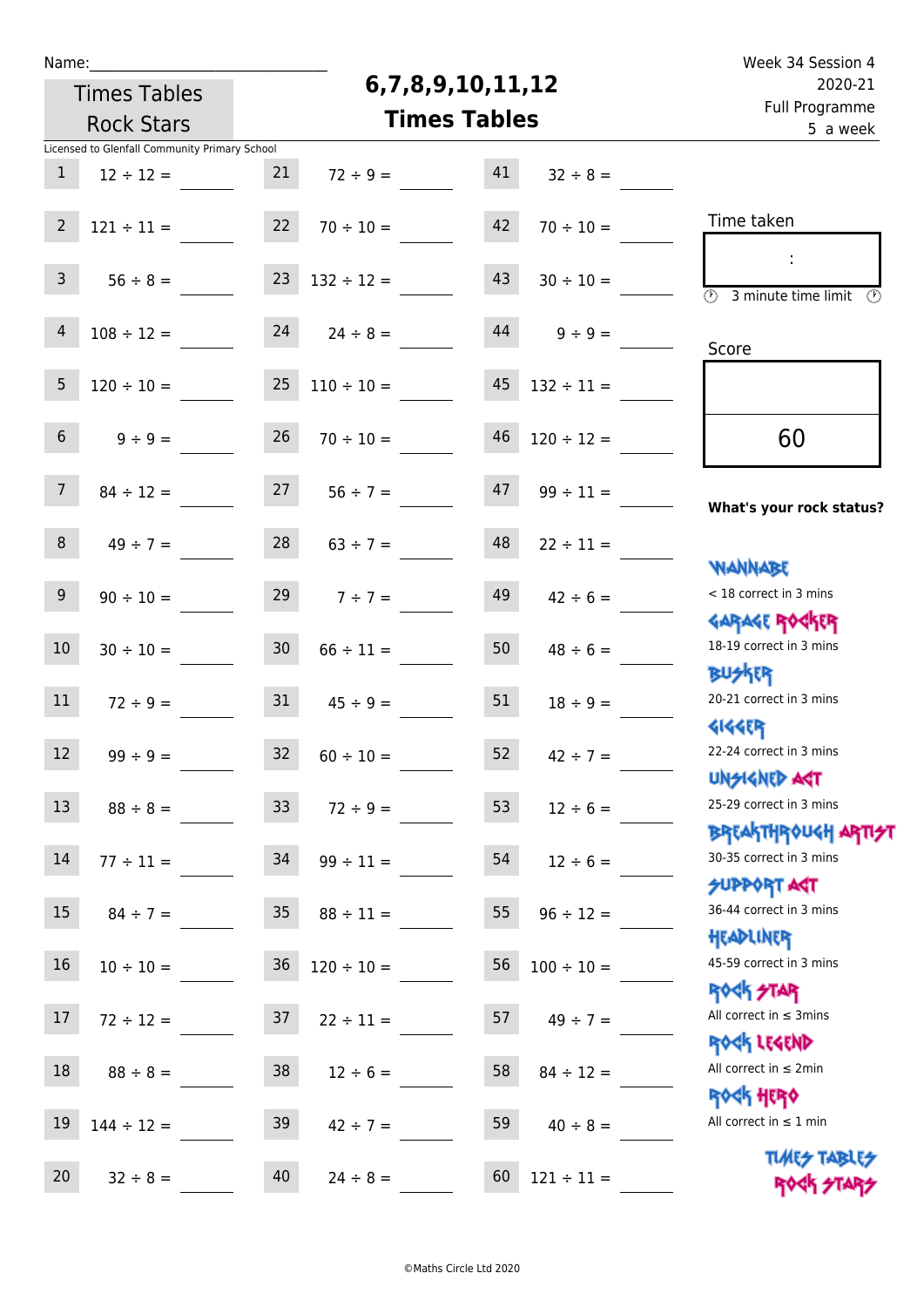| Week 34 Session 5                                                  |                  |    |                     |                     |                 |                                               | Name:           |  |  |  |  |
|--------------------------------------------------------------------|------------------|----|---------------------|---------------------|-----------------|-----------------------------------------------|-----------------|--|--|--|--|
| 2020-21                                                            |                  |    | 6,7,8,9,10,11,12    |                     |                 | <b>Times Tables</b>                           |                 |  |  |  |  |
| Full Programme<br>5 a week                                         |                  |    | <b>Times Tables</b> |                     |                 | <b>Rock Stars</b>                             |                 |  |  |  |  |
|                                                                    |                  |    |                     |                     |                 | Licensed to Glenfall Community Primary School |                 |  |  |  |  |
|                                                                    | $30 \div 6 =$    | 41 | $11 \times 6 =$     |                     | 21              | $10 \times 10 =$                              | $\mathbf{1}$    |  |  |  |  |
| Time taken                                                         | $66 \div 11 =$   | 42 | $9 \times 9 =$      |                     | 22              | $11 \times 9 =$                               | 2 <sup>7</sup>  |  |  |  |  |
| $\overline{\textcircled{2}}$ 3 minute time limit $\textcircled{2}$ | $40 \div 10 =$   | 43 | $11 \times 5 =$     |                     | 23              | $8 \times 10 =$                               | $\mathbf{3}$    |  |  |  |  |
| Score                                                              | $24 \div 12 =$   | 44 | $9 \times 9 =$      |                     | 24              | $11 \times 5 =$                               | $\overline{4}$  |  |  |  |  |
|                                                                    | $100 \div 10 =$  | 45 | $8 \times 5 =$      |                     | 25              | $12 \times 7 =$                               | 5 <sub>1</sub>  |  |  |  |  |
| 60                                                                 | $64 \div 8 =$    | 46 | $6 \times 8 =$      |                     | 26              | $9 \times 5 =$                                | 6 <sup>1</sup>  |  |  |  |  |
| Add up your time                                                   | $12 \div 6 =$    | 47 | $9 \times 8 =$      |                     | 27              | $12 \times 4 =$                               | 7 <sup>7</sup>  |  |  |  |  |
| <b>Mins</b>                                                        | $22 \div 11 =$   | 48 | $8 \times 8 =$      |                     | 28              | $9 \times 2 =$                                | 8               |  |  |  |  |
|                                                                    | $77 \div 11 =$   | 49 | $10 \times 9 =$     |                     | 29              | $11 \times 8 =$                               | 9 <sup>°</sup>  |  |  |  |  |
|                                                                    | $14 \div 7 =$    | 50 |                     | $9 \times 4 =$      | 30 <sub>o</sub> | $12 \times 3 =$                               | 10 <sup>°</sup> |  |  |  |  |
| S5<br>$\begin{tabular}{c} Total \end{tabular}$                     | $100 \div 10 =$  | 51 |                     | $121 \div 11 =$     | 31              | $10 \times 5 =$                               | 11              |  |  |  |  |
| Secs                                                               | 52 $81 \div 9 =$ |    |                     | $32 \t 66 \div 6 =$ |                 | $10 \times 4 =$                               | 12              |  |  |  |  |
| S1<br>S2                                                           | $16 \div 8 =$    | 53 | $12 \div 12 =$      |                     | 33 <sup>°</sup> | $12 \times 12 =$                              | 13              |  |  |  |  |
|                                                                    | $99 \div 11 =$   | 54 |                     | $34 \t 28 \div 7 =$ |                 | $14 \t 9 \times 4 =$                          |                 |  |  |  |  |
| S5                                                                 | $36 \div 9 =$    | 55 | $48 \div 6 =$       |                     | 35              | $10 \times 1 =$                               | 15              |  |  |  |  |
| Total<br>Add up your score                                         | $16 \div 8 =$    | 56 | $12 \div 6 =$       |                     | 36              | $8 \times 6 =$                                | 16              |  |  |  |  |
|                                                                    | $70 \div 7 =$    | 57 | $45 \div 9 =$       |                     | 37              | $6 \times 10 =$                               | 17              |  |  |  |  |
|                                                                    | $24 \div 8 =$    | 58 | $8 \div 8 =$        |                     | 38              | $10 \times 10 =$                              | 18              |  |  |  |  |
| S5                                                                 | $81 \div 9 =$    | 59 | $64 \div 8 =$       |                     | 39              | $8 \times 1 =$                                | 19              |  |  |  |  |
|                                                                    | $72 \div 12 =$   | 60 | $77 \div 7 =$       |                     | 40              | $10 \times 8 =$                               | 20 <sub>2</sub> |  |  |  |  |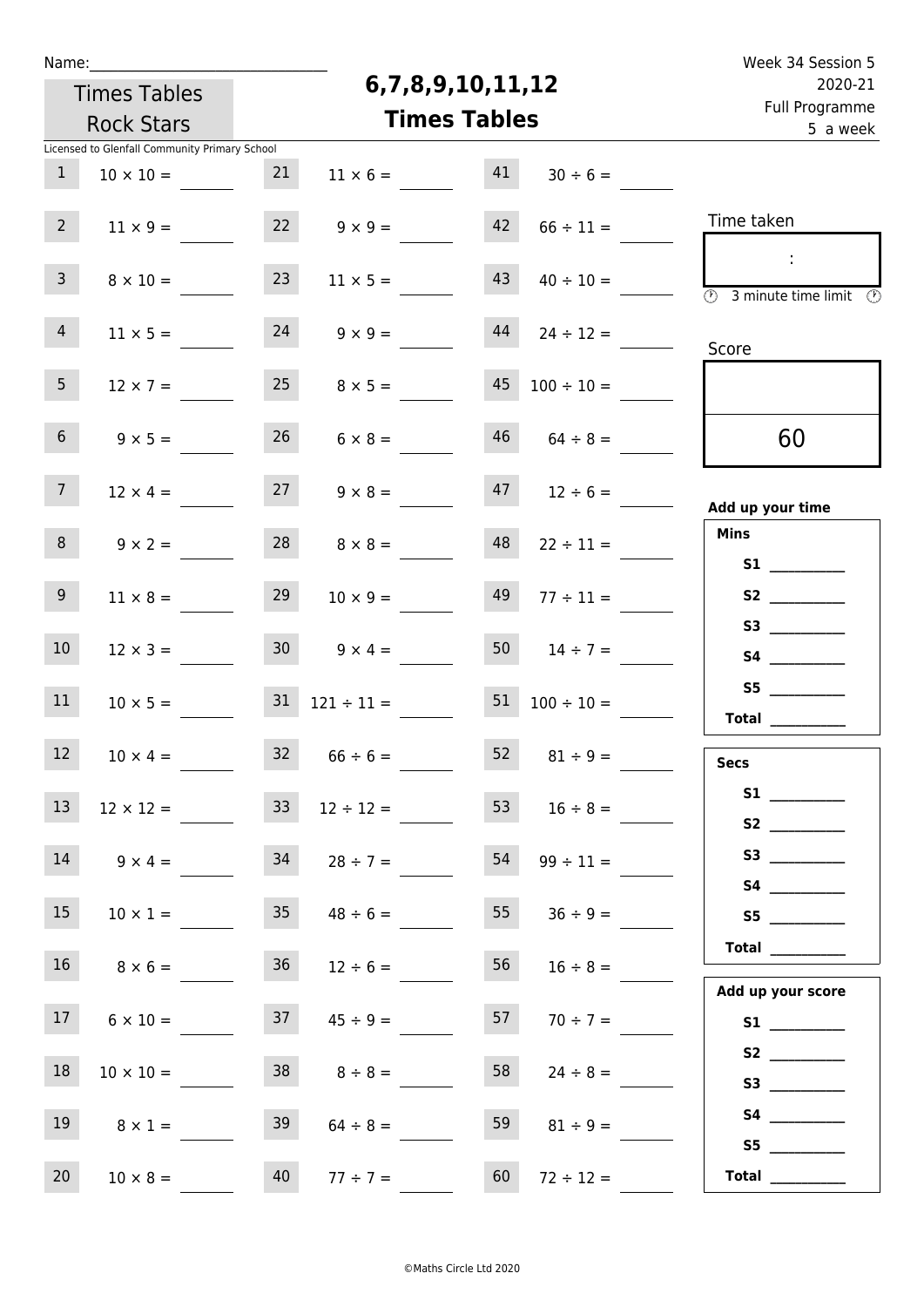| Name:            |                                               |                 |                     |                            |                 | Week 35 Session 1                                                  |
|------------------|-----------------------------------------------|-----------------|---------------------|----------------------------|-----------------|--------------------------------------------------------------------|
|                  | <b>Times Tables</b>                           |                 | 2, 3, 4, 5          | 2020-21                    |                 |                                                                    |
|                  | <b>Rock Stars</b>                             |                 | <b>Times Tables</b> | Full Programme<br>5 a week |                 |                                                                    |
|                  | Licensed to Glenfall Community Primary School |                 |                     |                            |                 |                                                                    |
| $\mathbf{1}$     | $5 \times 8 =$                                | 21              | $5 \times 9 =$      | 41                         | $3 \times 3 =$  |                                                                    |
| 2 <sup>7</sup>   | $5 \times 9 =$                                | 22              | $3 \times 12 =$     | 42                         | $2 \times 2 =$  | Time taken                                                         |
| 3 <sup>7</sup>   | $3 \times 12 =$                               | 23              | $3 \times 12 =$     | 43                         | $6 \times 2 =$  | ÷<br>$\overline{\mathcal{O}}$<br>3 minute time limit $\circled{0}$ |
| $\overline{4}$   | $3 \times 5 =$                                | 24              | $2 \times 4 =$      | 44                         | $12 \times 3 =$ | Score                                                              |
| 5 <sub>1</sub>   | $4 \times 5 =$                                | 25              | $4 \times 10 =$     | 45                         | $4 \times 3 =$  |                                                                    |
| 6 <sup>1</sup>   | $2 \times 12 =$                               | 26              | $4 \times 4 =$      | 46                         | $2 \times 4 =$  | 60                                                                 |
| 7 <sup>7</sup>   | $5 \times 8 =$                                | 27              | $2 \times 4 =$      | 47                         | $6 \times 3 =$  | What's your rock status?                                           |
| 8 <sup>°</sup>   | $5 \times 10 =$                               | 28              | $3 \times 11 =$     | 48                         | $8 \times 5 =$  | <b>NANNABE</b>                                                     |
| 9 <sub>o</sub>   | $3 \times 4 =$                                | 29              | $4 \times 9 =$      | 49                         | $3 \times 3 =$  | < 18 correct in 3 mins<br><b>GARAGE ROCKER</b>                     |
| 10 <sup>°</sup>  | $4 \times 9 =$                                | 30 <sub>2</sub> | $4 \times 11 =$     | 50                         | $10 \times 5 =$ | 18-19 correct in 3 mins<br><b>BUSKRR</b>                           |
| 11               | $2 \times 7 =$                                | 31              | $1 \times 4 =$      | 51                         | $3 \times 4 =$  | 20-21 correct in 3 mins<br><b>4144EP</b>                           |
| 12 <sup>12</sup> | $4 \times 7 =$                                | 32              | $12 \times 4 =$     | 52                         | $10 \times 2 =$ | 22-24 correct in 3 mins<br><b>UNSIGNED AGT</b>                     |
| 13               | $2 \times 4 =$                                | 33 <sup>°</sup> | $4 \times 3 =$      | 53                         | $6 \times 3 =$  | 25-29 correct in 3 mins<br><b>BREAKTHROUGH ARTI<del>S</del>T</b>   |
| 14               | $4 \times 12 =$                               | 34              | $2 \times 3 =$      | 54                         | $5 \times 4 =$  | 30-35 correct in 3 mins<br><b>SUPPORT AGT</b>                      |
| 15               | $5 \times 4 =$                                | 35 <sub>1</sub> | $10 \times 5 =$     | 55                         | $8 \times 5 =$  | 36-44 correct in 3 mins<br>HEADLINER                               |
| 16               | $3 \times 10 =$                               | 36              | $7 \times 5 =$      | 56                         | $8 \times 2 =$  | 45-59 correct in 3 mins<br>ROCK STAR                               |
| 17               | $3 \times 7 =$                                | 37              | $5 \times 5 =$      | 57                         | $2 \times 5 =$  | All correct in $\leq$ 3mins<br>ROCK LEGEND                         |
| 18               | $4 \times 5 =$                                | 38              | $3 \times 2 =$      | 58                         | $10 \times 2 =$ | All correct in $\leq 2$ min<br>ROCK HERO                           |
| 19               | $5 \times 8 =$                                | 39              | $8 \times 3 =$      | 59                         | $6 \times 2 =$  | All correct in $\leq 1$ min<br><b>TUARS TABLES</b>                 |
| 20               | $3 \times 8 =$                                | 40              | $7 \times 5 =$      | 60                         | $8 \times 3 =$  | ROCK STARS                                                         |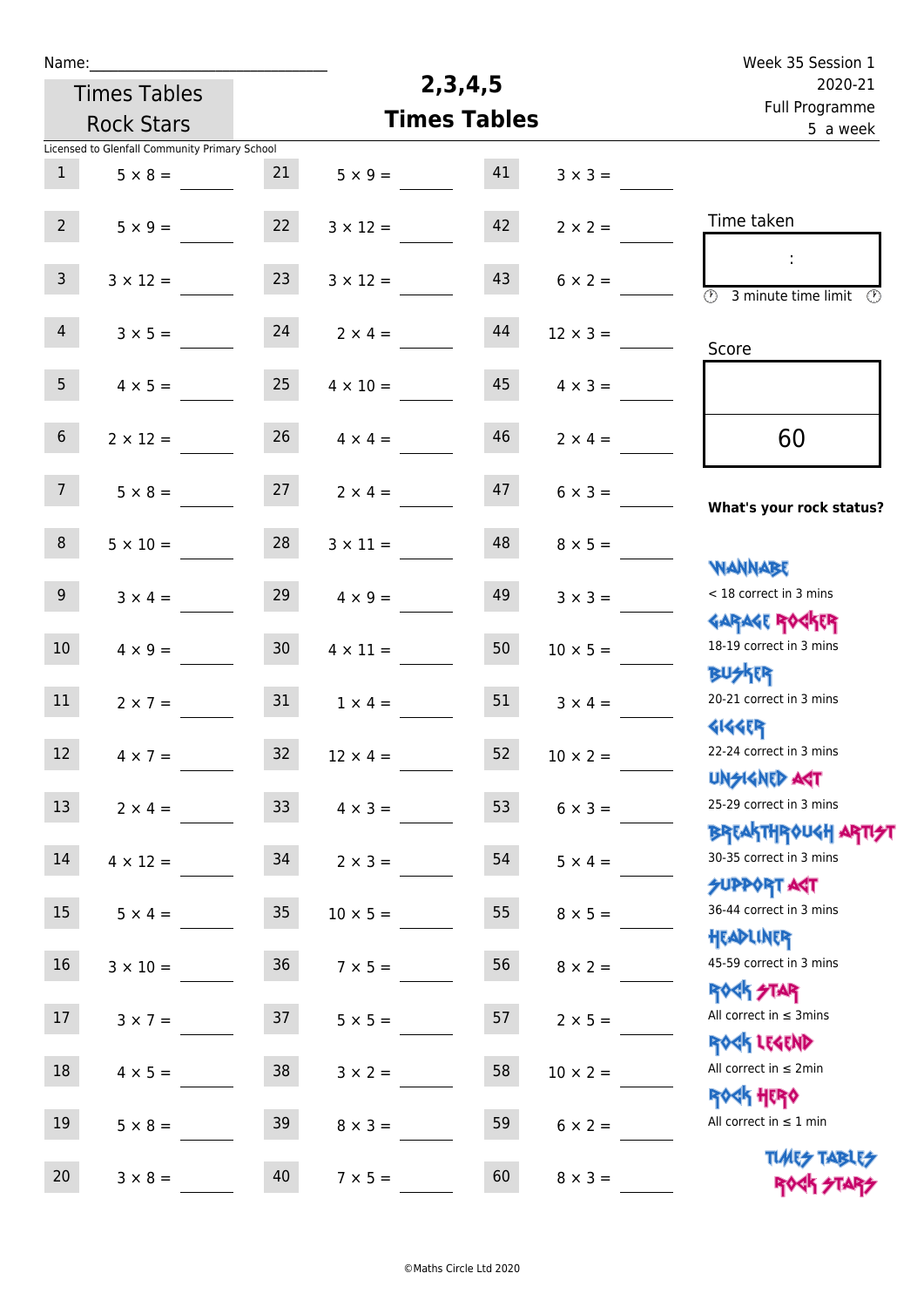| Week 35 Session 2                                                                      |                         |    |                                  |                     |                          |    |                      |    |                                               | Name:          |
|----------------------------------------------------------------------------------------|-------------------------|----|----------------------------------|---------------------|--------------------------|----|----------------------|----|-----------------------------------------------|----------------|
| 2020-21                                                                                |                         |    |                                  | 2, 3, 4, 5          |                          |    |                      |    | <b>Times Tables</b>                           |                |
| Full Programme<br>5 a week                                                             |                         |    |                                  | <b>Times Tables</b> |                          |    |                      |    | <b>Rock Stars</b>                             |                |
|                                                                                        |                         |    |                                  |                     |                          |    |                      |    | Licensed to Glenfall Community Primary School |                |
| Time taken                                                                             | 24<br>4                 | 49 | 25<br>$\sqrt{5}$                 | 37                  | $20\,$<br>4              | 25 | 44<br>4              | 13 | 3<br>33                                       | $\mathbf 1$    |
| $\overline{\odot}$<br>3 minute time limit<br>$\odot$                                   | 27<br>3                 | 50 | $21\,$<br>3                      | 38                  | $22\,$<br>$\overline{2}$ | 26 | 25<br>5              | 14 | 4<br>4                                        | $\overline{2}$ |
| Score                                                                                  | 5<br>60                 | 51 | $6\phantom{a}$<br>$\overline{2}$ | 39                  | 30<br>$\overline{5}$     | 27 | 36<br>$\mathsf{3}$   | 15 | $30\,$<br>3                                   | $\mathsf{3}$   |
| 60                                                                                     | 22<br>2                 | 52 | 28<br>4                          | 40                  | 15<br>$\mathsf 3$        | 28 | $\overline{3}$<br>3  | 16 | 5<br>50                                       | $\overline{4}$ |
| What's your rock status?                                                               |                         | 53 |                                  | 41                  |                          | 29 |                      | 17 |                                               | 5              |
| <b>WANNABE</b><br>< 18 correct in 3 mins                                               | 5<br>60                 | 54 | $15\,$<br>$\overline{5}$         | 42                  | 33<br>$\mathsf 3$        | 30 | 16<br>$\overline{4}$ | 18 | $18\,$<br>$\overline{2}$                      | $\sqrt{6}$     |
| <b>GARAGE ROGKER</b><br>18-19 correct in 3 mins<br><b>BUSKER</b>                       | 36<br>3                 |    | $10\,$<br>5                      |                     | $\bf 8$<br>4             |    | $12\,$<br>4          |    | $\overline{2}$<br>$\, 8$                      |                |
| 20-21 correct in 3 mins<br>4144EP<br>22-24 correct in 3 mins                           | 40<br>4                 | 55 | 25<br>5                          | 43                  | 32<br>4                  | 31 | 2<br>4               | 19 | 3<br>3                                        | 7              |
| <b>UNSIGNED AGT</b><br>25-29 correct in 3 mins                                         | 5<br>30                 | 56 | $\overline{2}$<br>$20\,$         | 44                  | 15<br>$\mathsf 3$        | 32 | $\overline{2}$<br>24 | 20 | 24<br>$\overline{2}$                          | 8              |
| <b>BREAKTHROUGH ARTI<del>S</del>T</b><br>30-35 correct in 3 mins<br><b>SUPPORT AGT</b> |                         | 57 |                                  | 45                  |                          | 33 |                      | 21 |                                               | 9              |
| 36-44 correct in 3 mins<br>HEADLINER<br>45-59 correct in 3 mins                        | 3<br>9                  | 58 | 36<br>3                          | 46                  | $18\,$<br>$\overline{2}$ | 34 | 16<br>4              | 22 | 5<br>15                                       | $10$           |
| <b>ROCK STAR</b><br>All correct in $\leq$ 3mins                                        | $6\,$<br>$\overline{2}$ |    | 36<br>3                          |                     | 4<br>4                   |    | 5<br>10              |    | 8<br>4                                        |                |
| ROCK LEGEND<br>All correct in $\leq 2$ min<br><b><k b="" her0<=""></k></b>             | 2<br>24                 | 59 | 35<br>5                          | 47                  | 6<br>$\overline{2}$      | 35 | $\overline{2}$<br>8  | 23 | $\overline{2}$<br>$20\,$                      | 11             |
| All correct in $\leq 1$ min                                                            | 40<br>4                 | 60 | 35<br>5                          | 48                  | $12\,$<br>$\overline{4}$ | 36 | 36<br>4              | 24 | 25<br>5                                       | 12             |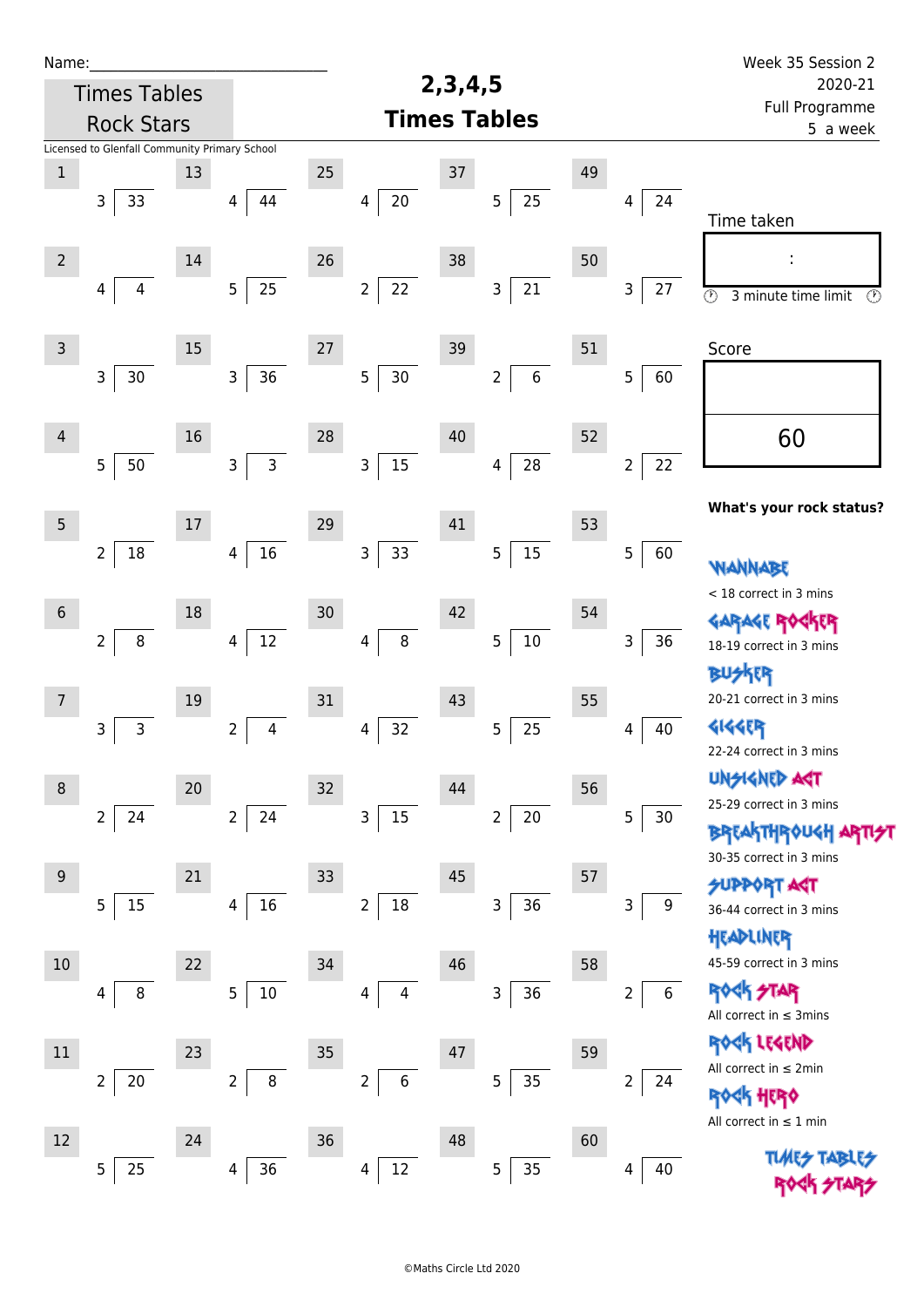| Name:          |                                                                  |        |                               |                                    |                                    |    |                              | Week 35 Session 3                                                                       |
|----------------|------------------------------------------------------------------|--------|-------------------------------|------------------------------------|------------------------------------|----|------------------------------|-----------------------------------------------------------------------------------------|
|                | <b>Times Tables</b>                                              |        |                               |                                    | 2, 3, 4, 5                         |    |                              | 2020-21                                                                                 |
|                | <b>Rock Stars</b>                                                |        |                               |                                    | <b>Times Tables</b>                |    |                              | Full Programme<br>5 a week                                                              |
| $\,1$          | Licensed to Glenfall Community Primary School<br>2<br>$\times 1$ | 13     | 3<br>$\times$ 6               | 3<br>25<br>$\times$ 5              | 4<br>37<br>$\times$ 11             | 49 | $\overline{2}$<br>$\times$ 3 |                                                                                         |
| $\overline{2}$ | 4<br>$\times 8$                                                  | 14     | 3<br>$\times$ 10              | 5<br>26<br>$\times$ 12             | 2<br>38<br>$\times$ 3              | 50 | $\overline{2}$<br>$\times 6$ | Time taken<br>İ,<br>$\circled{r}$<br>3 minute time limit<br>⊕                           |
| $\overline{3}$ | $\mathsf{3}$<br>$\times$ 10                                      | 15     | 4<br>$\times$ 12              | $\overline{2}$<br>27<br>$\times$ 2 | $\overline{2}$<br>39<br>$\times$ 4 | 51 | $\overline{4}$<br>$\times$ 4 | Score                                                                                   |
| $\overline{4}$ | 3<br>$\times$ 5                                                  | 16     | $\overline{2}$<br>$\times$ 1  | 5<br>28<br>$\times$ 10             | 3<br>40<br>$\times$ 4              | 52 | 3<br>$\times$ 12             | 60                                                                                      |
| 5              | 5<br>$\times$ 10                                                 | $17\,$ | 3<br>$\times 6$               | 3<br>29<br>$\times 2$              | 2<br>41<br>$\times$ 3              | 53 | 3<br>$\times$ 4              | What's your rock status?<br><b>WANNABE</b>                                              |
| $6\,$          | $\overline{2}$<br>$\times$ 4                                     | 18     | $\sqrt{5}$<br>$\times 2$      | 5<br>30<br>$\times$ 9              | 5<br>42<br>$\times$ 9              | 54 | 3<br>$\times$ 9              | < 18 correct in 3 mins<br><b>GARAGE ROCKER</b><br>18-19 correct in 3 mins               |
| $\overline{7}$ | 4<br>$\times$ 12                                                 | 19     | $\overline{2}$<br>$\times$ 12 | 2<br>31<br>$\times$ 12             | 3<br>43<br>$\times$ 9              | 55 | 3<br>$\times$ 5              | BUSKER<br>20-21 correct in 3 mins<br><b>4144EP</b><br>22-24 correct in 3 mins           |
| $\,8\,$        | 5<br>$\times$ 6                                                  | 20     | $\mathbf 2$<br>$\times$ 12    | 3<br>32<br>$\times$ 7              | 2<br>44<br>$\times$ 4              | 56 | $\mathsf 3$<br>$\times$ 5    | <b>UNGIGNED AGT</b><br>25-29 correct in 3 mins<br><b>BREAKTHROUGH ARTI<del>S</del>T</b> |
| 9              | 5<br>$\times$ 12                                                 | 21     | 3<br>$\times$ 9               | 3<br>33<br>$\times$ 12             | 4<br>45<br>$\times 2$              | 57 | 4<br>$\times 8$              | 30-35 correct in 3 mins<br><b>SUPPORT AGT</b><br>36-44 correct in 3 mins                |
| 10             | 3<br>$\times$ 10                                                 | 22     | $\overline{2}$<br>$\times$ 10 | $\overline{4}$<br>34<br>$\times$ 9 | 5<br>46<br>$\times$ 9              | 58 | $\overline{4}$<br>$\times 8$ | HEADLINER<br>45-59 correct in 3 mins<br><b>ROCK STAR</b><br>All correct in $\leq$ 3mins |
| $11\,$         | 5<br>$\times$ 6                                                  | 23     | $\overline{2}$<br>$\times$ 11 | 3<br>35<br>$\times$ 8              | $\overline{2}$<br>47<br>$\times$ 5 | 59 | $\mathsf 3$<br>$\times$ 5    | ROCK LEGEND<br>All correct in $\leq 2$ min<br>ROCK HERO                                 |
| $12\,$         | $\overline{c}$<br>$\times$ 9                                     | 24     | $\mathbf 5$<br>$\times$ 11    | 5<br>36<br>$\times$ 10             | 5<br>48<br>$\times$ 5              | 60 | 4<br>$\times$ 7              | All correct in $\leq 1$ min<br><b>TUARS TABLES</b><br>ROCK STARS                        |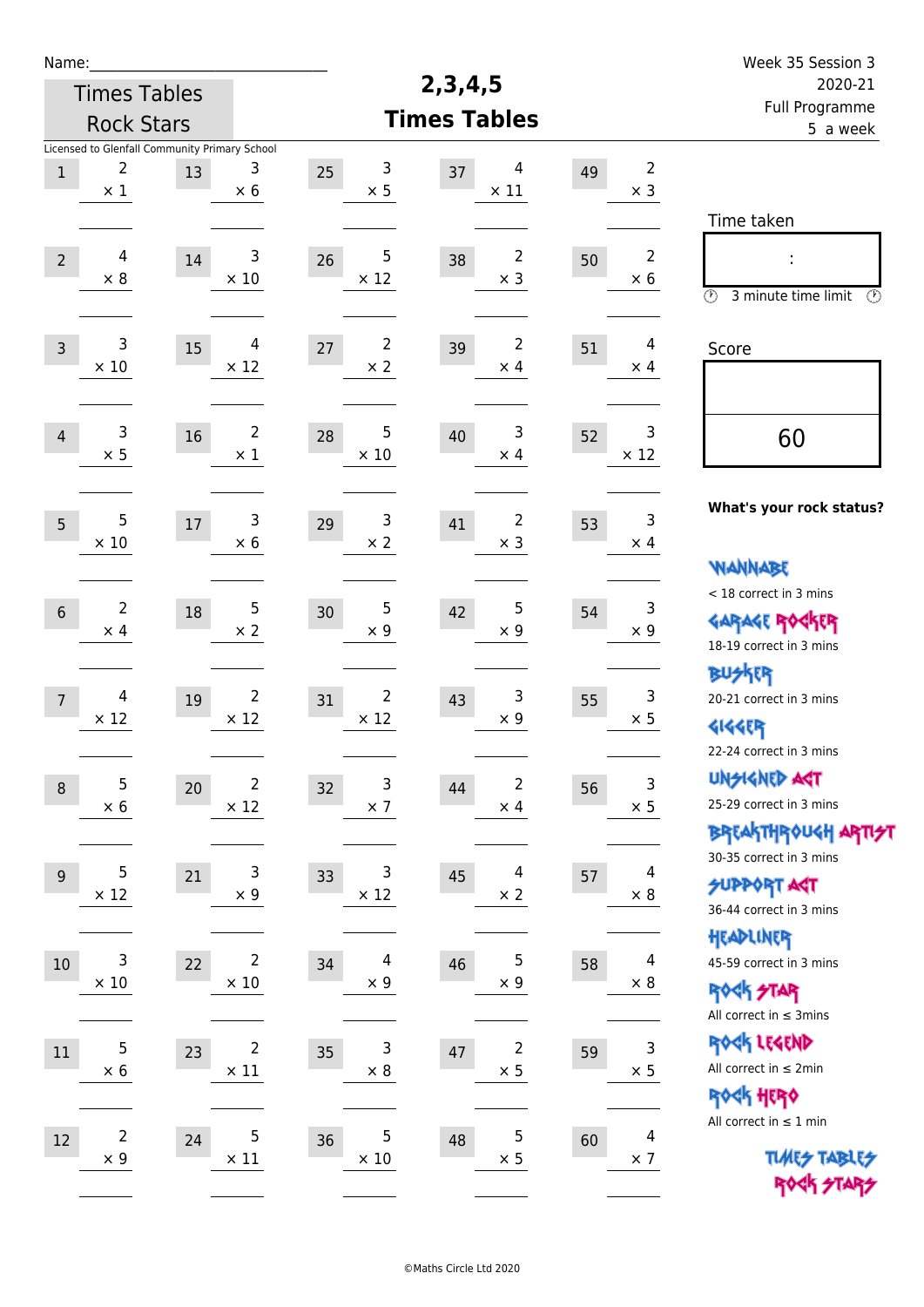|                                           | Week 35 Session 4                                                                 |                            |  |  |
|-------------------------------------------|-----------------------------------------------------------------------------------|----------------------------|--|--|
|                                           | 2, 3, 4, 5                                                                        | 2020-21                    |  |  |
|                                           | <b>Times Tables</b>                                                               | Full Programme<br>5 a week |  |  |
|                                           |                                                                                   |                            |  |  |
| 41<br>$50 \div 5 =$                       | $36 \div 3 =$                                                                     |                            |  |  |
| 42<br>$28 \div 4 =$                       | Time taken<br>$24 \div 2 =$                                                       |                            |  |  |
| 43<br>$33 \div 3 =$<br>$\overline{\odot}$ | $8 \div 4 =$<br>3 minute time limit                                               | $\odot$                    |  |  |
| 44<br>$10 \div 5 =$                       | $25 \div 5 =$<br>Score                                                            |                            |  |  |
| 45<br>$16 \div 2 =$                       | $9 \div 3 =$                                                                      |                            |  |  |
| 46<br>$10 \div 5 =$                       | 60<br>$21 \div 3 =$                                                               |                            |  |  |
| 47<br>$3 ÷ 3 =$                           | $6 \div 2 =$<br>What's your rock status?                                          |                            |  |  |
| 48<br>$18 \div 2 =$                       | $12 \div 3 =$<br><b>NANNABE</b>                                                   |                            |  |  |
| 49<br>$5 \div 5 =$                        | < 18 correct in 3 mins<br>$24 \div 3 =$<br><b>GARAGE ROGKER</b>                   |                            |  |  |
| 50<br>$24 \div 3 =$                       | 18-19 correct in 3 mins<br>$21 \div 3 =$<br><b>BUSKER</b>                         |                            |  |  |
| 51<br>$10 \div 5 =$                       | 20-21 correct in 3 mins<br>$12 \div 3 =$<br><b>4144EP</b>                         |                            |  |  |
| 52<br>$8 \div 2 =$                        | 22-24 correct in 3 mins<br>$24 \div 2 =$<br><b>UNSIGNED AGT</b>                   |                            |  |  |
| 53<br>$24 \div 3 =$                       | 25-29 correct in 3 mins<br>$14 \div 2 =$<br><b>BREAKTHROUGH ARTI<del>S</del>T</b> |                            |  |  |
| 54<br>$9 \div 3 =$                        | 30-35 correct in 3 mins<br>$27 \div 3 =$<br><b>SUPPORT ART</b>                    |                            |  |  |
| 55<br>$10 \div 5 =$                       | 36-44 correct in 3 mins<br>$21 \div 3 =$<br>HEADLINER                             |                            |  |  |
| 56<br>$22 \div 2 =$                       | 45-59 correct in 3 mins<br>$6 \div 2 =$<br><b>ROCK STAR</b>                       |                            |  |  |
| 57<br>$40 \div 5 =$                       | All correct in $\leq$ 3mins<br>$25 \div 5 =$<br>ROCK LEGEND                       |                            |  |  |
| 58<br>$16 \div 4 =$                       | All correct in $\leq 2$ min<br>$12 \div 2 =$<br><b>ROCK HERO</b>                  |                            |  |  |
| 59<br>$44 \div 4 =$                       | All correct in $\leq 1$ min<br>$4 \div 2 =$                                       |                            |  |  |
| 60<br>$25 \div 5 =$                       | <b>TUARS TABLES</b><br>$20 \div 4 =$<br>ROCK STARS                                |                            |  |  |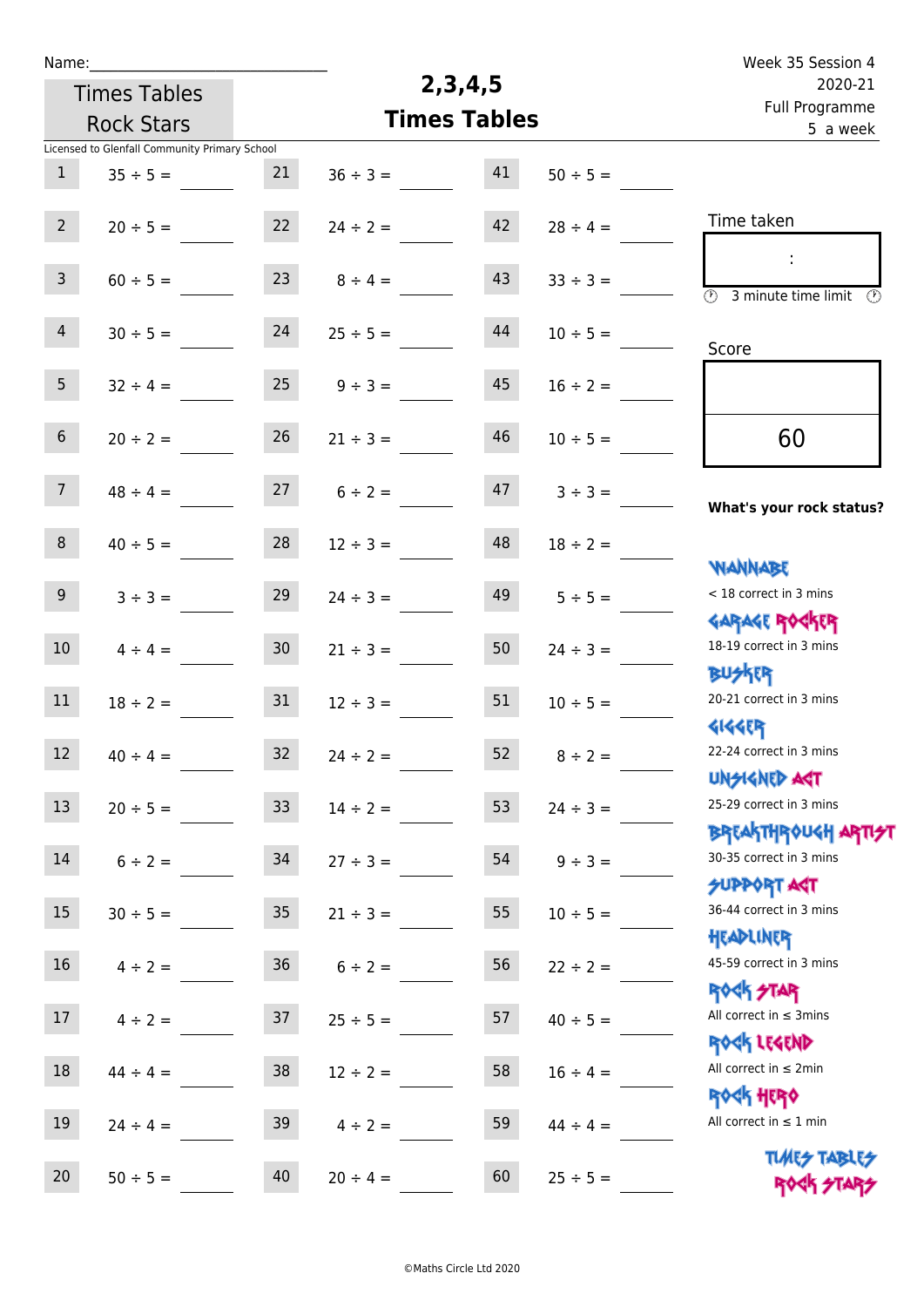| Name:                                         |                     |                       |                           | Week 35 Session 5                                                                       |
|-----------------------------------------------|---------------------|-----------------------|---------------------------|-----------------------------------------------------------------------------------------|
| <b>Times Tables</b>                           |                     | 2, 3, 4, 5            | 2020-21<br>Full Programme |                                                                                         |
| <b>Rock Stars</b>                             |                     | <b>Times Tables</b>   |                           | 5 a week                                                                                |
| Licensed to Glenfall Community Primary School |                     |                       |                           |                                                                                         |
| $\mathbf{1}$<br>$3 \times 3 =$                | 21                  | 41<br>$2 \times 7 =$  | $21 \div 3 =$             |                                                                                         |
| 2 <sup>7</sup><br>$2 \times 2 =$              | 22                  | $4 \times 9 =$        | $42 \t 5 \div 5 =$        | Time taken                                                                              |
| $\mathbf{3}$<br>$4 \times 8 =$                | 23                  | 43<br>$2 \times 8 =$  |                           | $\sim$<br>$\overline{\textcircled{1}}$ 3 minute time limit $\overline{\textcircled{1}}$ |
| $\overline{4}$<br>$4 \times 7 =$              | 24                  | 44<br>$5 \times 10 =$ | $35 \div 5 =$             | Score                                                                                   |
| 5 <sub>1</sub><br>$4 \times 4 =$              | 25                  | 45<br>$2 \times 10 =$ | $15 \div 3 =$             |                                                                                         |
| 6 <sup>1</sup><br>$2 \times 1 =$              | 26                  | 46<br>$5 \times 2 =$  | $40 \div 5 =$             | 60                                                                                      |
| 7 <sup>7</sup><br>$2 \times 2 =$              | 27                  | 47<br>$3 \times 8 =$  | $10 \div 2 =$             | Add up your time                                                                        |
| 8<br>$2 \times 5 =$                           | 28                  | 48<br>$4 \times 6 =$  | $36 \div 4 =$             | <b>Mins</b><br><b>S1 S1</b>                                                             |
| 9 <sub>o</sub><br>$2 \times 8 =$              | 29                  | 49<br>$4 \times 8 =$  | $22 \div 2 =$             | S2                                                                                      |
| 10 <sup>°</sup><br>$3 \times 8 =$             | 30 <sup>°</sup>     | 50<br>$5 \times 10 =$ | $10 \div 2 =$             |                                                                                         |
| 11<br>$5 \times 5 =$                          | 31                  | 51<br>$21 \div 3 =$   | $24 \div 3 =$             | Total $\qquad$                                                                          |
| 12<br>$5 \times 7 =$                          | 32                  | 52<br>$35 \div 5 =$   | $4 \div 2 =$              | <b>Secs</b>                                                                             |
| 13<br>$5 \times 10 =$                         | 33 <sup>°</sup>     | $40 \div 4 =$         | 53<br>$4 \div 4 =$        |                                                                                         |
| 14<br>$2 \times 1 =$                          | 34                  | 54<br>$50 \div 5 =$   | $20 \div 4 =$             | <b>S3 S3</b>                                                                            |
| 15<br>$2 \times 12 =$                         | 35                  | 55<br>$30 \div 3 =$   | $24 \div 4 =$             | S5                                                                                      |
| 16 <sup>1</sup><br>$4 \times 10 =$            | 36                  | 56<br>$30 \div 3 =$   | $20 \div 2 =$             | $\begin{tabular}{c} Total \end{tabular}$<br>Add up your score                           |
| 17 <sup>7</sup><br>$2 \times 3 =$             | 37                  | 57<br>$55 \div 5 =$   | $12 \div 2 =$             |                                                                                         |
| 18<br>$4 \times 4 =$                          | 38                  | 58<br>$24 \div 4 =$   | $8 \div 4 =$              |                                                                                         |
| 19<br>$5 \times 8 =$                          | 39                  | 59<br>$20 \div 2 =$   | $24 \div 2 =$             |                                                                                         |
| 20<br>$3 \times 10 =$                         | 40<br>$24 \div 4 =$ | 60                    | $20 \div 5 =$             | Total $\qquad$                                                                          |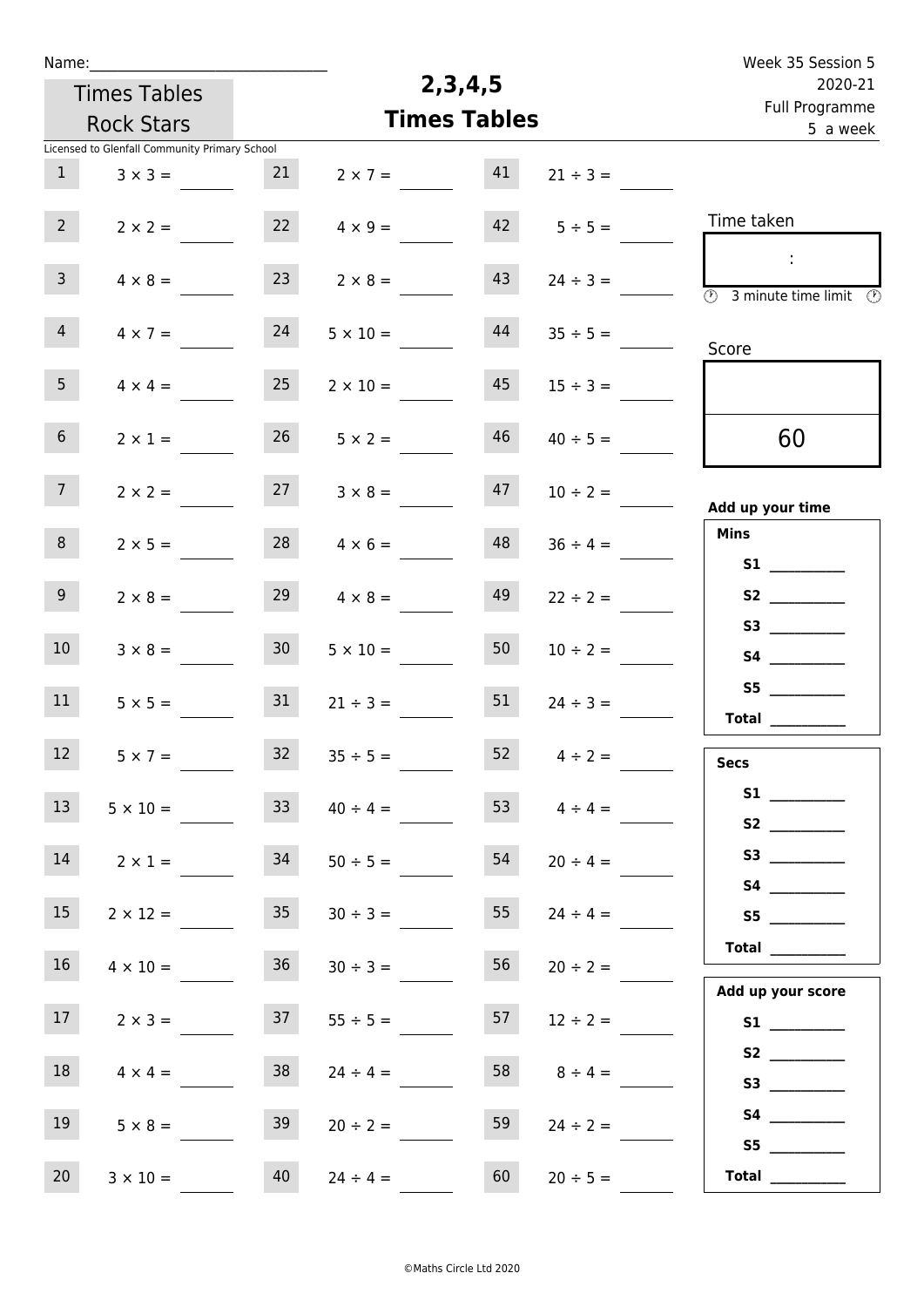| г   |    |  |
|-----|----|--|
| e e | ۰. |  |
|     |    |  |

### **2,3,4,5,6,7,8,9,10,11,12**

| 2020-21<br>Full Programme                                        |                  | 2,3,4,5,6,7,8,9,10,11,12 |  |                      | <b>Times Tables</b> |                                               |                 |  |  |
|------------------------------------------------------------------|------------------|--------------------------|--|----------------------|---------------------|-----------------------------------------------|-----------------|--|--|
| 5 a week                                                         |                  | <b>Times Tables</b>      |  |                      |                     | <b>Rock Stars</b>                             |                 |  |  |
|                                                                  |                  |                          |  |                      |                     | Licensed to Glenfall Community Primary School |                 |  |  |
|                                                                  | $4 \times 11 =$  | 41                       |  | $7 \times 10 =$      | 21                  | $2 \times 10 =$                               | $\mathbf{1}$    |  |  |
| Time taken                                                       | $6 \times 4 =$   | 42                       |  | $11 \times 3 =$      | 22                  | $11 \times 9 =$                               | 2 <sup>7</sup>  |  |  |
| $\overline{\mathcal{O}}$<br>3 minute time limit                  | $12 \times 2 =$  | 43                       |  | $6 \times 9 =$       | 23                  | $10 \times 9 =$                               | 3 <sup>7</sup>  |  |  |
| Score                                                            | $9 \times 4 =$   | 44                       |  | $3 \times 3 =$       | 24                  | $4 \times 12 =$                               | $\overline{4}$  |  |  |
|                                                                  | $8 \times 11 =$  | 45                       |  | $9 \times 2 =$       | 25                  | $10 \times 1 =$                               | 5 <sub>1</sub>  |  |  |
| 60                                                               | $2 \times 6 =$   | 46                       |  | $4 \times 2 =$       | 26                  | $5 \times 3 =$                                | 6 <sup>1</sup>  |  |  |
| What's your rock status?                                         | $11 \times 10 =$ | 47                       |  | $8 \times 12 =$      | 27                  | $5 \times 12 =$                               | 7 <sup>7</sup>  |  |  |
| <b>NANNABE</b>                                                   | $7 \times 10 =$  | 48                       |  | $7 \times 8 =$       | 28                  | $10 \times 8 =$                               | 8               |  |  |
| < 18 correct in 3 mins<br><b>GARAGE ROCKER</b>                   | $12 \times 8 =$  | 49                       |  | $6 \times 3 =$       | 29                  | $2 \times 2 =$                                | 9 <sub>o</sub>  |  |  |
| 18-19 correct in 3 mins<br><b>BUSKER</b>                         | $5 \times 8 =$   | 50                       |  | $12 \times 8 =$      | 30 <sub>o</sub>     | $12 \times 4 =$                               | 10 <sup>°</sup> |  |  |
| 20-21 correct in 3 mins<br><b>4144ER</b>                         | $2 \times 2 =$   | 51                       |  | $6 \times 8 =$       | 31                  | $7 \times 9 =$                                | 11              |  |  |
| 22-24 correct in 3 mins<br><b>UNSIGNED AGT</b>                   | $11 \times 2 =$  | 52                       |  | $11 \times 8 =$      | 32                  | $9 \times 3 =$                                | 12              |  |  |
| 25-29 correct in 3 mins<br><b>BREAKTHROUGH ARTI<del>S</del>T</b> | $4 \times 10 =$  | 53                       |  | $5 \times 9 =$       | 33 <sup>°</sup>     | $2 \times 12 =$                               | 13              |  |  |
| 30-35 correct in 3 mins<br>SUPPORT AGT                           | $4 \times 5 =$   | 54                       |  | $34 \t 4 \times 4 =$ |                     | $6 \times 4 =$                                | 14              |  |  |
| 36-44 correct in 3 mins<br>HEADLINER                             | $4 \times 3 =$   | 55                       |  | $9 \times 5 =$       | 35 <sub>1</sub>     | $3 \times 11 =$                               | 15 <sub>1</sub> |  |  |
| 45-59 correct in 3 mins<br><b>ROCK STAR</b>                      | $1 \times 10 =$  | 56                       |  | $5 \times 7 =$       | 36                  | $9 \times 11 =$                               | 16              |  |  |
| All correct in $\leq$ 3mins<br>ROCK LEGEND                       | $8 \times 12 =$  | 57                       |  | $1 \times 11 =$      | 37                  | $7 \times 1 =$                                | 17 <sub>1</sub> |  |  |
| All correct in $\leq 2$ min                                      | $6 \times 9 =$   | 58                       |  | $3 \times 12 =$      | 38                  | $6 \times 8 =$                                | 18              |  |  |
| <b>ROCK HERO</b><br>All correct in $\leq 1$ min                  | $7 \times 7 =$   | 59                       |  | $2 \times 6 =$       | 39                  | $6 \times 5 =$                                | 19              |  |  |
| <b>TUARS TABLES</b><br>ROCK STARS                                | $11 \times 11 =$ | 60                       |  | $8 \times 4 =$       | 40                  | $10 \times 11 =$                              | 20              |  |  |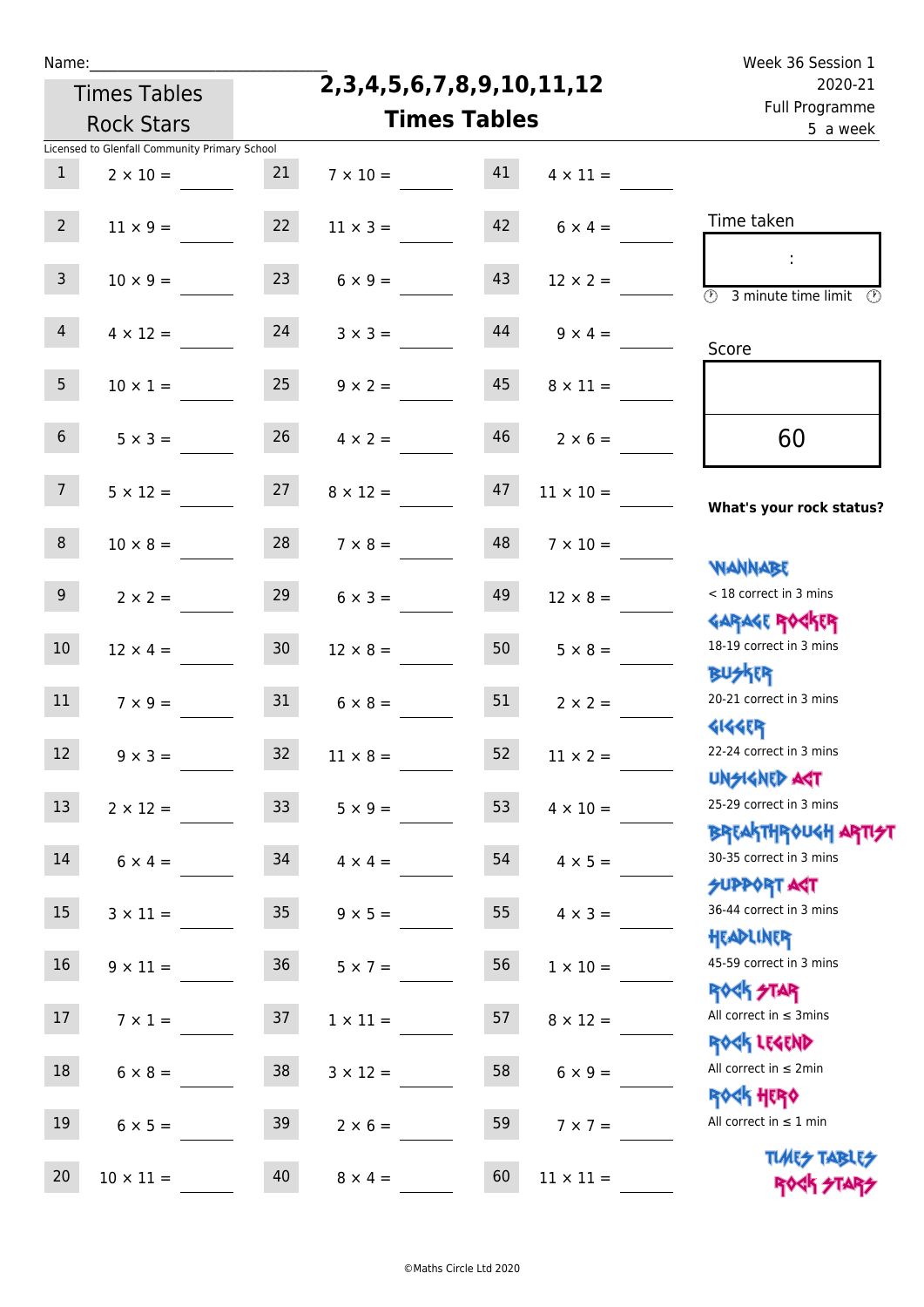| Name:           |                                               |        |              |                                    |                  |    |                               |    |                                   | Week 36 Session 2                               |  |  |
|-----------------|-----------------------------------------------|--------|--------------|------------------------------------|------------------|----|-------------------------------|----|-----------------------------------|-------------------------------------------------|--|--|
|                 | <b>Times Tables</b>                           |        |              | 2, 3, 4, 5, 6, 7, 8, 9, 10, 11, 12 |                  |    |                               |    |                                   | 2020-21                                         |  |  |
|                 | <b>Rock Stars</b>                             |        |              |                                    |                  |    | <b>Times Tables</b>           |    | <b>Full Programme</b><br>5 a week |                                                 |  |  |
|                 | Licensed to Glenfall Community Primary School |        |              |                                    |                  |    |                               |    |                                   |                                                 |  |  |
| $\,1$           |                                               | 13     |              | 25                                 |                  | 37 |                               | 49 |                                   |                                                 |  |  |
|                 | $\overline{2}$<br>8                           | 3      | $\mathsf{3}$ | $\overline{2}$                     | 22               |    | $70\,$<br>$\overline{7}$      |    | $10\,$<br>$ 110\rangle$           |                                                 |  |  |
|                 |                                               |        |              |                                    |                  |    |                               |    |                                   | Time taken                                      |  |  |
| $\overline{2}$  |                                               | 14     |              | 26                                 |                  | 38 |                               | 50 |                                   |                                                 |  |  |
|                 | 4<br>4                                        | 11     | 77           | 6                                  | 60               |    | 120<br>$10\,$                 |    | 2<br>18                           | $\odot$<br>3 minute time limit<br>$\circled{r}$ |  |  |
|                 |                                               |        |              |                                    |                  |    |                               |    |                                   |                                                 |  |  |
| 3               |                                               | $15\,$ |              | 27                                 |                  | 39 |                               | 51 |                                   | Score                                           |  |  |
|                 | 60<br>10                                      | 5      | $10\,$       | $11\,$                             | $110\,$          |    | 28<br>4                       |    | 120<br>12                         |                                                 |  |  |
|                 |                                               |        |              |                                    |                  |    |                               |    |                                   |                                                 |  |  |
| $\overline{4}$  |                                               | 16     |              | 28                                 |                  | 40 |                               | 52 |                                   | 60                                              |  |  |
|                 | 110<br>11                                     | 4      | 16           | $\overline{7}$                     | $21$             |    | 40<br>10                      |    | 6<br>2                            |                                                 |  |  |
|                 |                                               |        |              |                                    |                  |    |                               |    |                                   |                                                 |  |  |
| 5               |                                               | $17\,$ |              | 29                                 |                  | 41 |                               | 53 |                                   | What's your rock status?                        |  |  |
|                 | $72\,$<br>9                                   | $10\,$ | 50           | 3                                  | $\boldsymbol{9}$ |    | 21<br>$\overline{7}$          |    | $72\,$<br>8                       |                                                 |  |  |
|                 |                                               |        |              |                                    |                  |    |                               |    |                                   | WANNABE                                         |  |  |
| $6\phantom{.}6$ |                                               | 18     |              | 30                                 |                  | 42 |                               | 54 |                                   | < 18 correct in 3 mins                          |  |  |
|                 | $\overline{2}$                                | 9      | 108          | 12                                 | 84               |    | ${\bf 81}$<br>9               |    | 5<br>50                           | <b>GARAGE ROC</b><br>ίR                         |  |  |
|                 | 22                                            |        |              |                                    |                  |    |                               |    |                                   | 18-19 correct in 3 mins                         |  |  |
|                 |                                               |        |              |                                    |                  |    |                               |    |                                   | <b>BUSKER</b>                                   |  |  |
| 7               |                                               | 19     |              | 31                                 |                  | 43 |                               | 55 |                                   | 20-21 correct in 3 mins                         |  |  |
|                 | 121<br>11                                     | 8      | 48           | $\,6\,$                            | 72               |    | 12<br>6                       |    | $\,6\,$<br>6                      | 4144EP<br>22-24 correct in 3 mins               |  |  |
|                 |                                               |        |              |                                    |                  |    |                               |    |                                   | <b>UNGIGNED AST</b>                             |  |  |
| 8               |                                               | $20\,$ |              | 32                                 |                  | 44 |                               | 56 |                                   | 25-29 correct in 3 mins                         |  |  |
|                 | 5<br>45                                       | 5      | 45           | 10 <sup>°</sup>                    | 120              |    | $\,$ 6 $\,$<br>$\overline{2}$ |    | 9<br>90                           | <b>BREAKTHROUGH</b>                             |  |  |
|                 |                                               |        |              |                                    |                  |    |                               |    |                                   | 30-35 correct in 3 mins                         |  |  |
| 9               |                                               | 21     |              | 33                                 |                  | 45 |                               | 57 |                                   | <b>SUPPORT AGT</b>                              |  |  |
|                 | 21<br>3                                       | 4      | 24           | $10\,$                             | $20\,$           |    | 72<br>$\, 8$                  |    | 49<br>7                           | 36-44 correct in 3 mins                         |  |  |
|                 |                                               |        |              |                                    |                  |    |                               |    |                                   | HEADLINER                                       |  |  |
| $10\,$          |                                               | 22     |              | 34                                 |                  | 46 |                               | 58 |                                   | 45-59 correct in 3 mins                         |  |  |
|                 | 8<br>8                                        | 3      | $\mathsf{3}$ | 7                                  | $21\,$           |    | 2<br>4                        |    | 3<br>18                           | ROCK STAR                                       |  |  |
|                 |                                               |        |              |                                    |                  |    |                               |    |                                   | All correct in $\leq$ 3mins                     |  |  |
| $11\,$          |                                               | 23     |              | 35                                 |                  | 47 |                               | 59 |                                   | ROCK LEGEND<br>All correct in $\leq 2$ min      |  |  |
|                 | $\overline{2}$<br>24                          | 9      | 63           | 10                                 | 100              |    | $90\,$<br>$10\,$              |    | 6<br>24                           | <b>《下出版》</b>                                    |  |  |
|                 |                                               |        |              |                                    |                  |    |                               |    |                                   | All correct in $\leq 1$ min                     |  |  |
| 12              |                                               | 24     |              | 36                                 |                  | 48 |                               | 60 |                                   |                                                 |  |  |
|                 | 54<br>9                                       | 4      | 40           | $\,6\,$                            | 48               |    | 32<br>8                       |    | 20<br>$10$                        | <b>TIMES TABI</b>                               |  |  |
|                 |                                               |        |              |                                    |                  |    |                               |    |                                   |                                                 |  |  |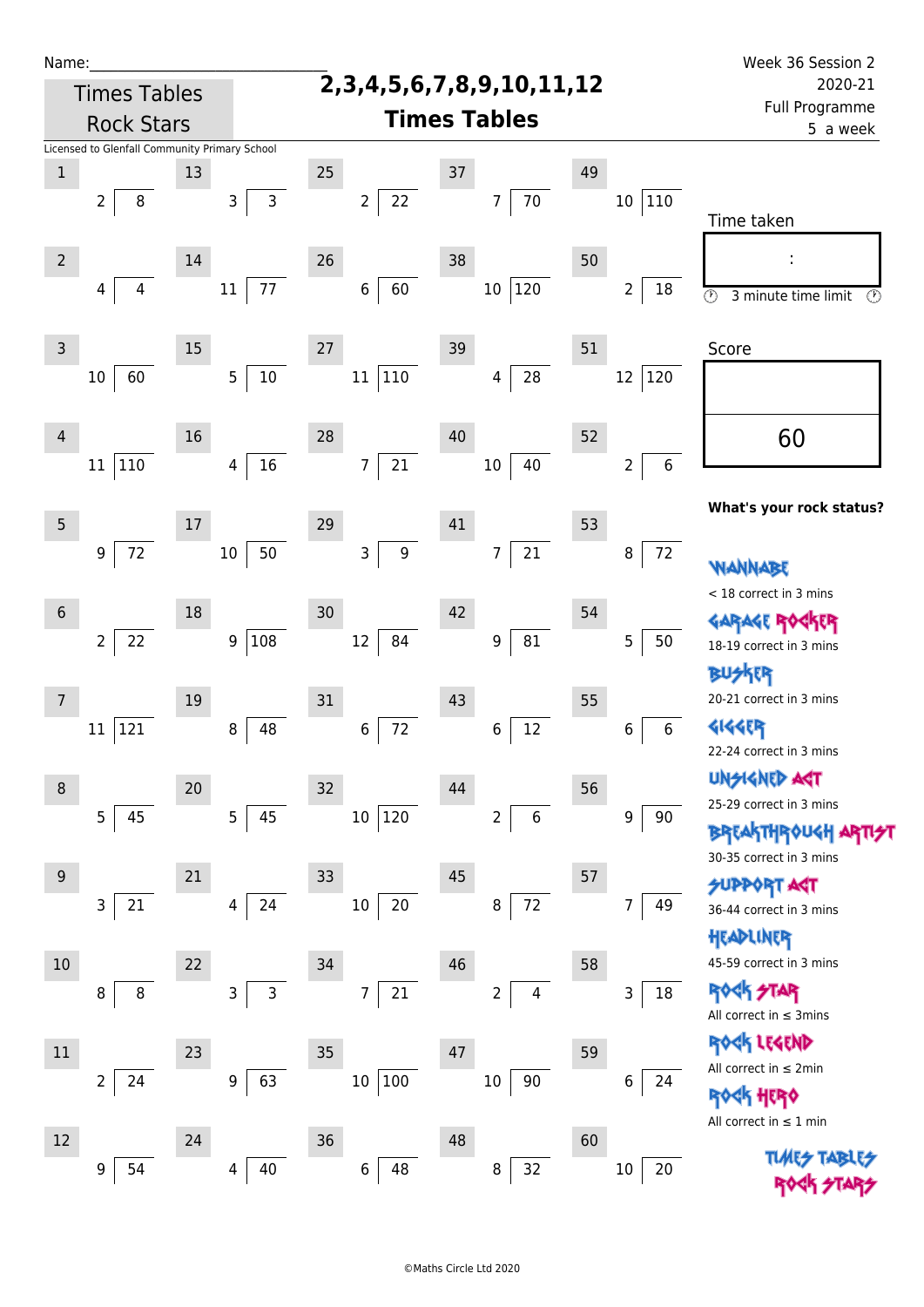| Name:           |                                                                   |        |                              |                                    |                                    |    |                               | Week 36 Session 3                                                                       |  |  |
|-----------------|-------------------------------------------------------------------|--------|------------------------------|------------------------------------|------------------------------------|----|-------------------------------|-----------------------------------------------------------------------------------------|--|--|
|                 | <b>Times Tables</b>                                               |        |                              | 2, 3, 4, 5, 6, 7, 8, 9, 10, 11, 12 |                                    |    |                               | 2020-21                                                                                 |  |  |
|                 | <b>Rock Stars</b>                                                 |        | <b>Times Tables</b>          |                                    |                                    |    | Full Programme<br>5 a week    |                                                                                         |  |  |
| $\mathbf{1}$    | Licensed to Glenfall Community Primary School<br>12<br>$\times$ 7 | 13     | 9<br>$\times 8$              | 12<br>25<br>$\times$ 7             | 8<br>37<br>$\times$ 1              | 49 | 9<br>$\times$ 9               |                                                                                         |  |  |
| $\overline{2}$  | 5<br>$\times$ 12                                                  | 14     | 11<br>$\times$ 6             | 9<br>26<br>$\times$ 5              | 6<br>38<br>$\times$ 11             | 50 | 3<br>$\times$ 1               | Time taken<br>t,<br>$\circledcirc$<br>3 minute time limit<br>$\mathcal{O}$              |  |  |
| $\overline{3}$  | 9<br>$\times 10$                                                  | 15     | $\overline{2}$<br>$\times 2$ | 10<br>27<br>$\times$ 11            | 7<br>39<br>$\times$ 4              | 51 | 12<br>$\times$ 5              | Score                                                                                   |  |  |
| $\overline{4}$  | 5<br>$\times$ 4                                                   | 16     | 9<br>$\times$ 6              | 4<br>28<br>$\times$ 2              | 7<br>40<br>$\times$ 5              | 52 | 4<br>$\times 2$               | 60                                                                                      |  |  |
| 5               | 12<br>$\times 2$                                                  | $17\,$ | 4<br>$\times 6$              | 11<br>29<br>$\times 6$             | 2<br>41<br>$\times$ 11             | 53 | 3<br>$\times$ 5               | What's your rock status?<br><b>WANNABE</b>                                              |  |  |
| $6\phantom{.}6$ | 5<br>$\times$ 1                                                   | 18     | 4<br>$\times$ 10             | 10<br>30<br>$\times 2$             | 8<br>42<br>$\times$ 4              | 54 | 10<br>$\times$ 12             | < 18 correct in 3 mins<br><b>GARAGE ROGKER</b><br>18-19 correct in 3 mins               |  |  |
| $\overline{7}$  | 11<br>$\times 2$                                                  | 19     | 11<br>$\times 6$             | 3<br>31<br>$\times$ 11             | 5<br>43<br>$\times 6$              | 55 | 9<br>$\times$ 1               | BU外界<br>20-21 correct in 3 mins<br><b>4144EP</b><br>22-24 correct in 3 mins             |  |  |
| $\,8\,$         | 12<br>$\times$ 3                                                  | 20     | $\mathsf 5$<br>$\times$ 1    | 4<br>32<br>$\times$ 1              | 3<br>44<br>$\times$ 1              | 56 | 12<br>$\times$ 6              | <b>UNGIGNED AGT</b><br>25-29 correct in 3 mins<br><b>BREAKTHROUGH ARTI<del>S</del>T</b> |  |  |
| $\overline{9}$  | 4<br>$\times 9$                                                   | 21     | $11\,$<br>$\times$ 11        | 9<br>33<br>$\times$ 7              | $\overline{7}$<br>45<br>$\times$ 1 | 57 | 3<br>$\times$ 1               | 30-35 correct in 3 mins<br><b>SUPPORT AST</b><br>36-44 correct in 3 mins                |  |  |
| $10\,$          | $10\,$<br>$\times$ 3                                              | 22     | $11\,$<br>$\times$ 8         | 4<br>34<br>$\times$ 4              | 9<br>46<br>$\times$ 7              | 58 | 11<br>$\times$ 1              | HEADLINER<br>45-59 correct in 3 mins<br><b>ROCK STAR</b><br>All correct in $\leq$ 3mins |  |  |
| 11              | 6<br>$\times$ 6                                                   | 23     | 9<br>$\times$ 6              | 2<br>35<br>$\times$ 10             | 5<br>47<br>$\times$ 10             | 59 | $\overline{7}$<br>$\times$ 12 | ROCK LEGEND<br>All correct in $\leq 2$ min<br><b>ROCK HERO</b>                          |  |  |
| 12              | 9<br>$\times$ 1                                                   | 24     | 12<br>$\times$ 11            | 12<br>36<br>$\times$ 6             | $\mathbf 5$<br>48<br>$\times$ 4    | 60 | $\overline{4}$<br>$\times$ 3  | All correct in $\leq 1$ min<br><b>TUARS TABLES</b><br>ROCK STARS                        |  |  |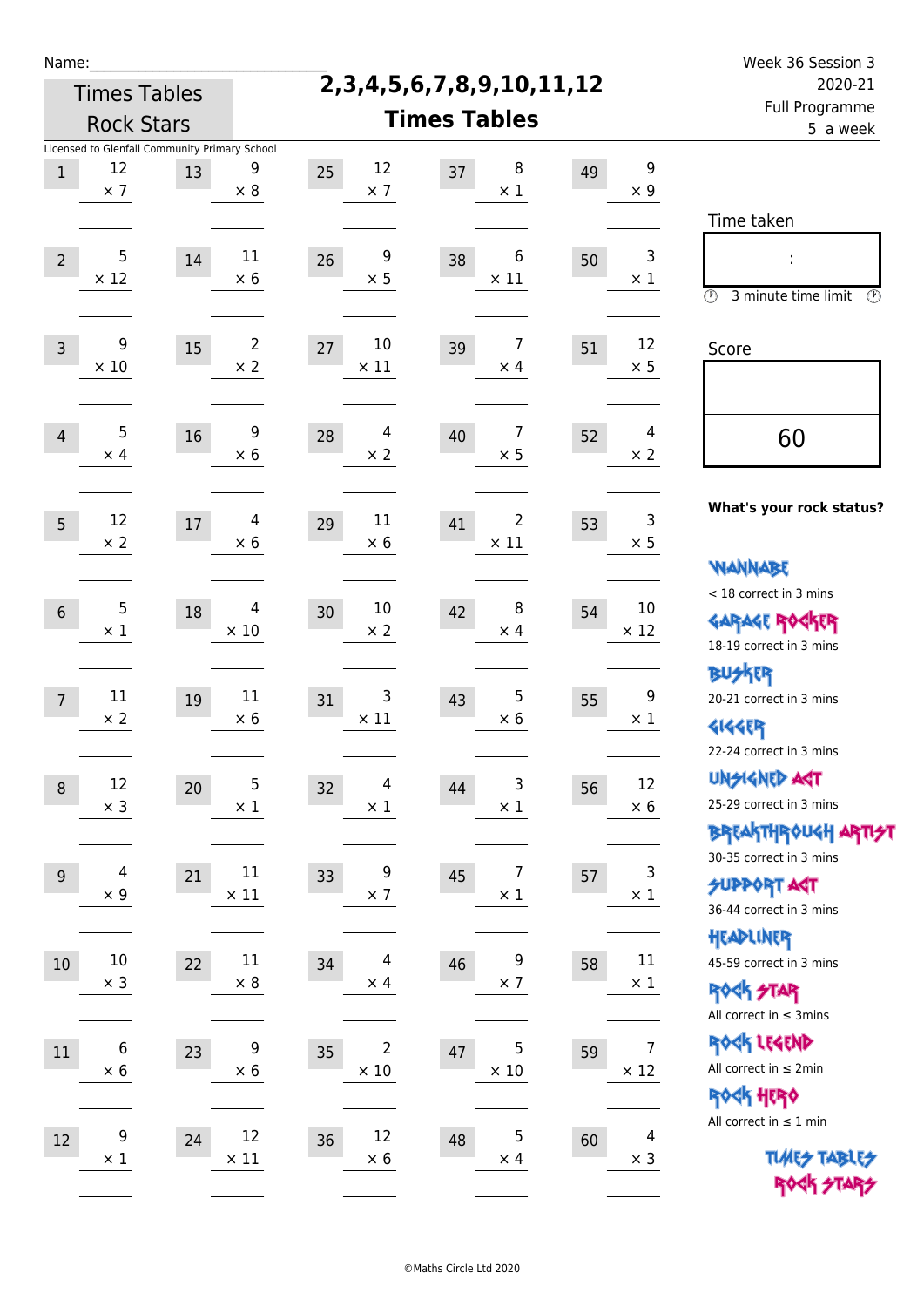Times Tables

# **2,3,4,5,6,7,8,9,10,11,12**

Name: Week 36 Session 4 Full Programme 2020-21

|                  | <b>Rock Stars</b>                                              |                 | <b>Times Tables</b> |    |                        | Full Programme<br>5 a week                                       |
|------------------|----------------------------------------------------------------|-----------------|---------------------|----|------------------------|------------------------------------------------------------------|
| 1                | Licensed to Glenfall Community Primary School<br>$54 \div 6 =$ | 21              | $14 \div 2 =$       | 41 | $60 \div 12 =$         |                                                                  |
|                  |                                                                |                 |                     |    |                        |                                                                  |
| $2^{\circ}$      | $49 \div 7 =$                                                  | 22              | $24 \div 12 =$      | 42 | $72 \div 6 =$          | Time taken                                                       |
|                  |                                                                |                 |                     |    |                        |                                                                  |
| $\mathbf{3}$     | $6 \div 2 =$                                                   | 23              | $42 \div 7 =$       | 43 | $121 \div 11 =$        | $\overline{\mathcal{O}}$<br>3 minute time limit<br>$\circled{r}$ |
| $\overline{4}$   |                                                                | 24              |                     | 44 |                        |                                                                  |
|                  | $6 \div 6 =$                                                   |                 | $55 \div 5 =$       |    | $77 \div 11 =$         | Score                                                            |
| 5 <sub>1</sub>   | $28 \div 4 =$                                                  | 25              | $88 \div 11 =$      |    | $45 \qquad 9 \div 9 =$ |                                                                  |
|                  |                                                                |                 |                     |    |                        |                                                                  |
| 6 <sup>1</sup>   | $55 \div 11 =$                                                 | 26              | $44 \div 11 =$      |    | $46$ $9 \div 9 =$      | 60                                                               |
|                  |                                                                |                 |                     |    |                        |                                                                  |
| 7 <sup>7</sup>   | $54 \div 6 =$                                                  | 27              | $55 \div 11 =$      | 47 | $55 \div 11 =$         | What's your rock status?                                         |
| 8 <sup>1</sup>   | $32 \div 8 =$                                                  | 28              | $84 \div 12 =$      | 48 | $27 \div 3 =$          |                                                                  |
|                  |                                                                |                 |                     |    |                        | <b>NANNABE</b>                                                   |
| 9 <sub>o</sub>   | $54 \div 9 =$                                                  | 29              | $12 \div 3 =$       | 49 | $6 \div 6 =$           | < 18 correct in 3 mins                                           |
|                  |                                                                |                 |                     |    |                        | <b>GARAGE ROCKER</b>                                             |
| 10               | $88 \div 11 =$                                                 | 30 <sup>1</sup> | $36 \div 3 =$       | 50 | $84 \div 12 =$         | 18-19 correct in 3 mins                                          |
| 11               |                                                                | 31              |                     | 51 |                        | <b>BU外四</b><br>20-21 correct in 3 mins                           |
|                  | $88 \div 11 =$                                                 |                 | $48 \div 8 =$       |    | $24 \div 3 =$          | <b>4144ER</b>                                                    |
| 12               | $6 \div 3 =$                                                   | 32              | $27 \div 9 =$       | 52 | $24 \div 4 =$          | 22-24 correct in 3 mins                                          |
|                  |                                                                |                 |                     |    |                        | <b>UNSIGNED AGT</b>                                              |
| 13               | $70 \div 7 =$                                                  | 33              | $14 \div 2 =$       |    | 53 $24 \div 12 =$      | 25-29 correct in 3 mins                                          |
|                  |                                                                |                 |                     |    |                        | <b>BREAKTHROUGH ARTI<del>S</del>T</b>                            |
| 14               | $144 \div 12 =$                                                | 34              | $88 \div 11 =$      | 54 | $72 \div 6 =$          | 30-35 correct in 3 mins                                          |
| $15\phantom{.0}$ | $9 \div 3 =$                                                   | 35 <sub>1</sub> | $42 \div 7 =$       | 55 | $27 \div 3 =$          | <b>SUPPORT ART</b><br>36-44 correct in 3 mins                    |
|                  |                                                                |                 |                     |    |                        | HEADLINER                                                        |
| 16 <sup>1</sup>  | $8 \div 2 =$                                                   | 36              | $18 \div 2 =$       | 56 | $70 \div 10 =$         | 45-59 correct in 3 mins                                          |
|                  |                                                                |                 |                     |    |                        | <b>ROCK STAR</b>                                                 |
| 17 <sub>1</sub>  | $8 \div 8 =$                                                   | 37              | $55 \div 5 =$       | 57 | $4 \div 2 =$           | All correct in $\leq$ 3mins                                      |
|                  |                                                                |                 |                     |    |                        | ROCK LEGEND<br>All correct in $\leq 2$ min                       |
| 18               | $70 \div 10 =$                                                 | 38              | $8 \div 8 =$        | 58 | $108 \div 9 =$         | <b>ROCK HERO</b>                                                 |
| 19               | $30 \div 6 =$                                                  | 39              | $25 \div 5 =$       | 59 | $24 \div 6 =$          | All correct in $\leq 1$ min                                      |
|                  |                                                                |                 |                     |    |                        | <b>TUARS TABLES</b>                                              |
| 20               | $16 \div 2 =$                                                  | 40              | $55 \div 5 =$       | 60 | $66 \div 6 =$          | ROCK STARS                                                       |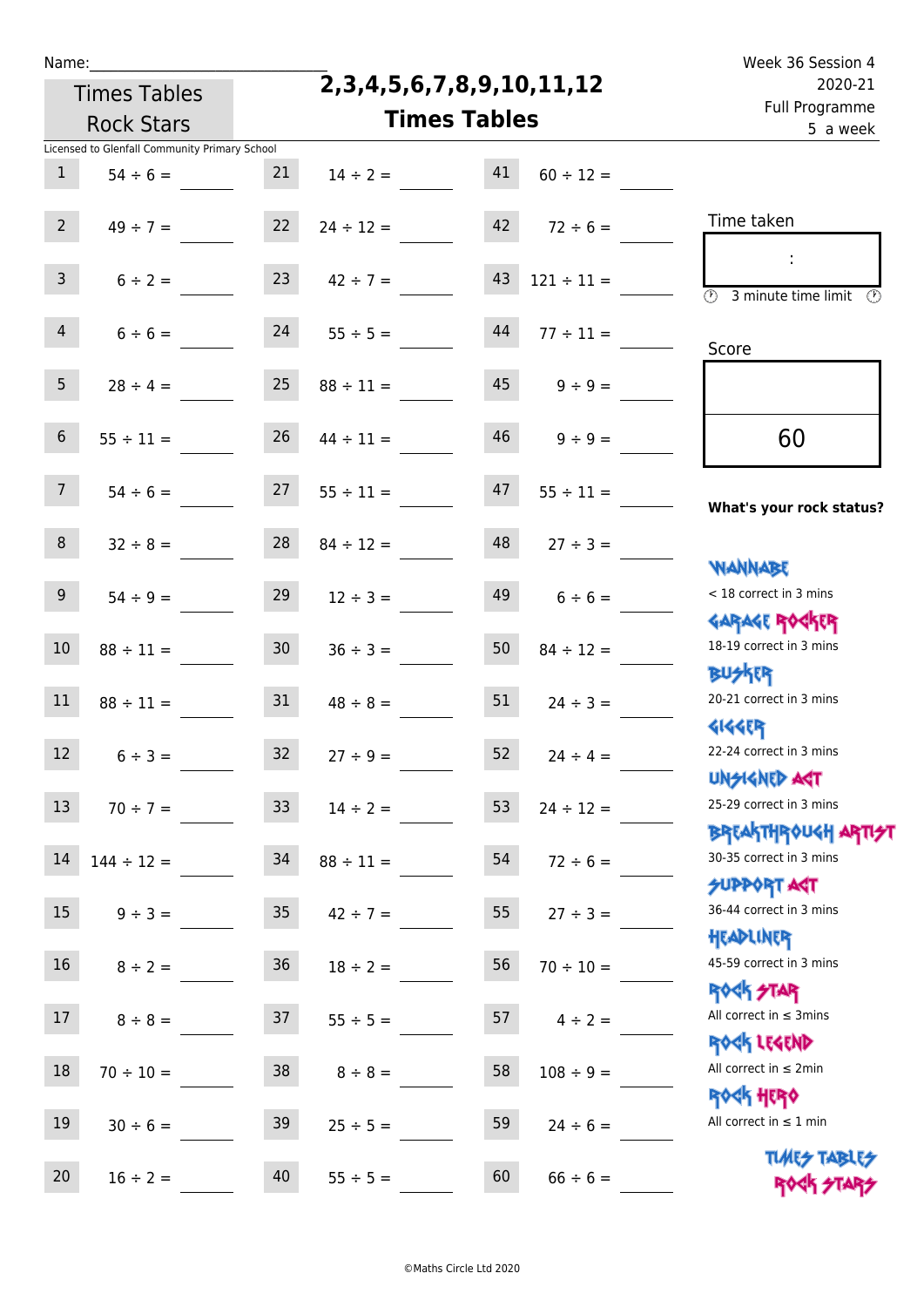| г   |    |  |
|-----|----|--|
| e e | ۰. |  |
|     |    |  |

### **2,3,4,5,6,7,8,9,10,11,12**

| 2020-21<br>Full Programme                                          |                     | 2,3,4,5,6,7,8,9,10,11,12 |                  |                 | <b>Times Tables</b>                           |                 |  |  |
|--------------------------------------------------------------------|---------------------|--------------------------|------------------|-----------------|-----------------------------------------------|-----------------|--|--|
| 5 a week                                                           | <b>Times Tables</b> |                          |                  |                 | <b>Rock Stars</b>                             |                 |  |  |
|                                                                    |                     |                          |                  |                 | Licensed to Glenfall Community Primary School |                 |  |  |
|                                                                    | $63 \div 9 =$       | 41                       | $11 \times 6 =$  | 21              | $11 \times 5 =$                               | $\mathbf{1}$    |  |  |
| Time taken                                                         | $60 \div 10 =$      | 42                       | $11 \times 3 =$  | 22              | $6 \times 8 =$                                | 2 <sup>7</sup>  |  |  |
| $\overline{\textcircled{2}}$ 3 minute time limit $\textcircled{2}$ | $20 \div 5 =$       | 43                       | $12 \times 11 =$ | 23              | $4 \times 2 =$                                | 3 <sup>7</sup>  |  |  |
| Score                                                              | $12 \div 12 =$      | 44                       | $10 \times 11 =$ | 24              | $3 \times 3 =$                                | 4               |  |  |
|                                                                    | $45$ $72 \div 9 =$  |                          | $6 \times 11 =$  | 25              | $4 \times 2 =$                                | 5 <sub>1</sub>  |  |  |
| 60                                                                 | $46 \t 9 \div 3 =$  |                          | $11 \times 4 =$  | 26              | $4 \times 1 =$                                | 6 <sup>1</sup>  |  |  |
| Add up your time                                                   | $132 \div 12 =$     | 47                       | $3 \times 11 =$  | 27              | $5 \times 7 =$                                | 7 <sup>7</sup>  |  |  |
| <b>Mins</b>                                                        | $28 \div 7 =$       | 48                       | $11 \times 4 =$  | 28              | $7 \times 12 =$                               | 8 <sub>1</sub>  |  |  |
|                                                                    | $132 \div 12 =$     | 49                       | $10 \times 4 =$  | 29              | $11 \times 10 =$                              | 9 <sub>o</sub>  |  |  |
|                                                                    | $50 \t 45 \div 5 =$ |                          | $10 \times 5 =$  | 30 <sub>o</sub> | $11 \times 4 =$                               | 10 <sup>°</sup> |  |  |
| S5<br>Total $\qquad$                                               | $20 \div 2 =$       | 51                       | $8 \div 4 =$     | 31              | $6 \times 1 =$                                | 11              |  |  |
| <b>Secs</b>                                                        | $54 \div 6 =$       | 52                       | $30 \div 3 =$    | 32              | $6 \times 7 =$                                | 12 <sup>2</sup> |  |  |
| S1<br>S2                                                           | 53 $42 \div 7 =$    |                          | $60 \div 10 =$   | 33 <sup>°</sup> | $5 \times 3 =$                                | 13              |  |  |
| <b>S4 S4</b>                                                       | $54 \t 40 \div 8 =$ |                          | $28 \div 4 =$    | 34              | $8 \times 10 =$                               | 14              |  |  |
|                                                                    | $44 \div 11 =$      | 55                       | $32 \div 8 =$    | 35              | $7 \times 5 =$                                | 15 <sub>1</sub> |  |  |
| <b>Total</b>                                                       | $56 \t 80 \div 8 =$ |                          | $30 \div 3 =$    | 36              | $11 \times 8 =$                               | 16              |  |  |
| Add up your score                                                  | $100 \div 10 =$     | 57                       | $22 \div 11 =$   | 37              | $10 \times 12 =$                              | 17              |  |  |
| S2                                                                 | $14 \div 2 =$       | 58                       | $22 \div 2 =$    | 38              | $5 \times 3 =$                                | 18              |  |  |
|                                                                    | 59 $40 \div 8 =$    |                          | $44 \div 11 =$   | 39              | $10 \times 11 =$                              | 19              |  |  |
| S5                                                                 | $16 \div 2 =$       | 60                       | $99 \div 11 =$   | 40              | $11 \times 8 =$                               | 20              |  |  |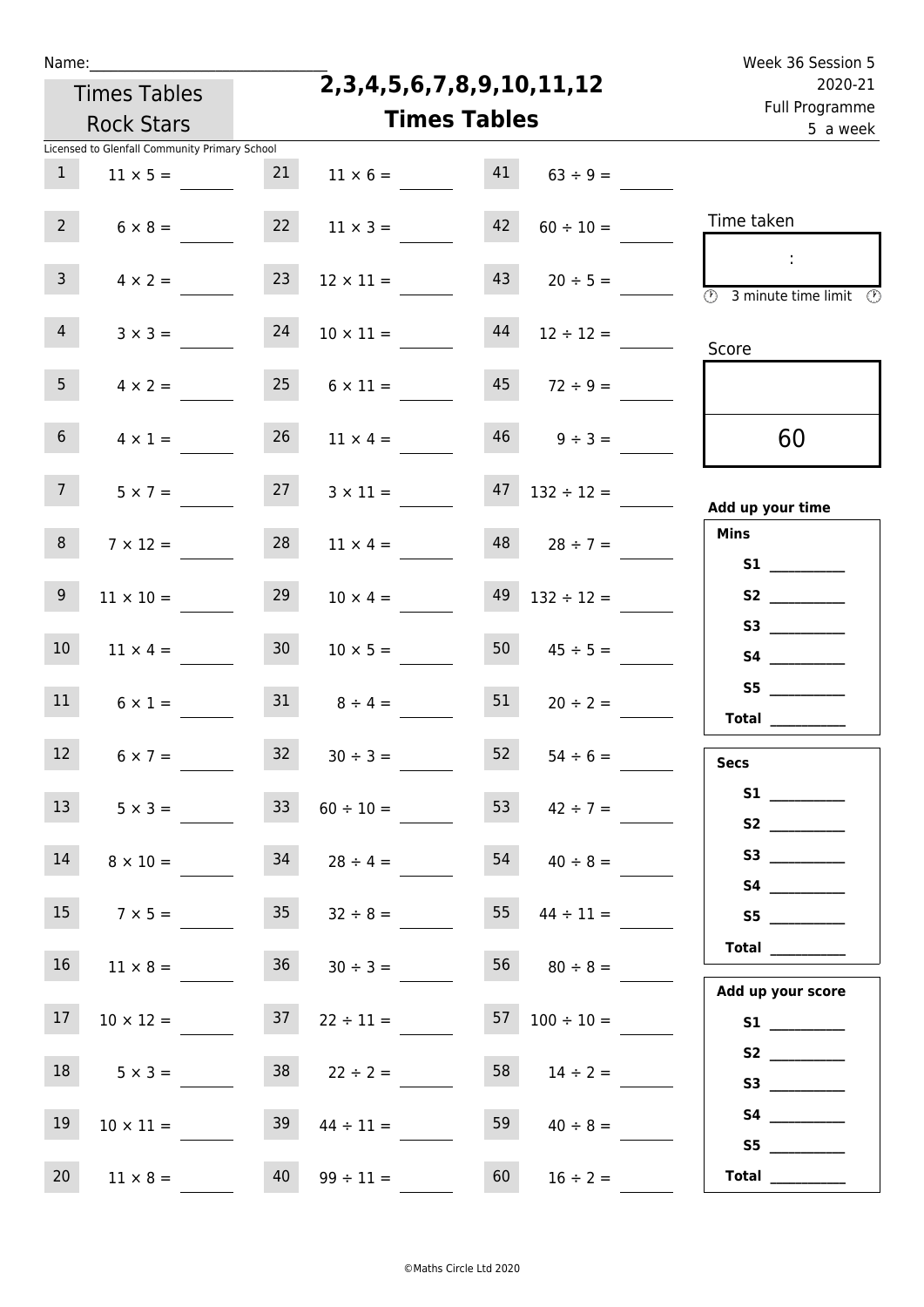| г   |    |  |
|-----|----|--|
| e e | ۰. |  |
|     |    |  |

**2,3,4,5,6,7,8,9,10,11,12**

| 2020-21                                                            |                     | 2,3,4,5,6,7,8,9,10,11,12 |                                  | <b>Times Tables</b> |                                               |                  |
|--------------------------------------------------------------------|---------------------|--------------------------|----------------------------------|---------------------|-----------------------------------------------|------------------|
| Full Programme<br>5 a week                                         | <b>Times Tables</b> |                          |                                  |                     | <b>Rock Stars</b>                             |                  |
|                                                                    |                     |                          |                                  |                     | Licensed to Glenfall Community Primary School |                  |
|                                                                    | $7 \times 2 =$      | 41                       | $7 \times 3 =$                   |                     | $4 \times 6 = 21$                             | 1                |
| Time taken                                                         | $1 \times 7 =$      | 42                       | $6 \times 1 =$                   | 22                  | $9 \times 8 =$                                | 2 <sup>7</sup>   |
| $\overline{(\mathcal{V})}$<br>3 minute time limit<br>$\mathcal{O}$ | $9 \times 3 =$      | 43                       | $8 \times 10 =$                  | 23                  | $5 \times 4 =$                                | $\mathbf{3}$     |
| Score                                                              | $6 \times 5 =$      | 44                       | $5 \times 1 =$                   | 24                  | $7 \times 7 =$                                | 4                |
|                                                                    | $9 \times 10 =$     | 45                       | $9 \times 6 =$                   | 25                  | $5 \times 3 =$                                | 5 <sub>1</sub>   |
| 60                                                                 | $1 \times 7 =$      | 46                       | $8 \times 8 =$                   | 26                  | $2 \times 1 =$                                | 6 <sup>1</sup>   |
| What's your rock status?                                           | $8 \times 2 =$      | 47                       | $6 \times 7 = 27$ $4 \times 8 =$ |                     |                                               | 7 <sup>7</sup>   |
| <b>NANNABE</b>                                                     | $11 \times 6 =$     | 48                       | $11 \times 6 =$                  | 28                  | $6 \times 11 =$                               | 8                |
| < 18 correct in 3 mins<br><b>GARAGE ROCKER</b>                     | $5 \times 12 =$     | 49                       | $8 \times 5 =$                   | 29                  | $9 \times 12 =$                               | 9 <sub>o</sub>   |
| 18-19 correct in 3 mins<br><b>BUSKER</b>                           | $2 \times 4 =$      | 50                       | $3 \times 8 =$                   | 30                  | $5 \times 9 =$                                | 10 <sup>°</sup>  |
| 20-21 correct in 3 mins<br><b>4144ER</b>                           | $4 \times 7 =$      | 51                       | $2 \times 8 =$                   | 31                  | $10 \times 11 =$                              | 11               |
| 22-24 correct in 3 mins<br><b>UNGIGNED AGT</b>                     | $2 \times 7 =$      | 52                       | $2 \times 10 =$                  | 32                  | $4 \times 8 =$                                | 12 <sup>2</sup>  |
| 25-29 correct in 3 mins<br><b>BREAKTHROUGH ARTI<del>S</del>T</b>   | $3 \times 8 =$      | 53                       | $12 \times 7 =$                  | 33 <sup>°</sup>     | $5 \times 4 =$                                | 13               |
| 30-35 correct in 3 mins<br><b>SUPPORT AGT</b>                      | $3 \times 10 =$     | 54                       | $10 \times 12 =$                 | 34                  | $10 \times 11 =$                              | 14               |
| 36-44 correct in 3 mins<br>HEADLINER                               | $4 \times 2 =$      | 55                       | $5 \times 8 =$                   | 35                  | $8 \times 7 =$                                | 15 <sub>1</sub>  |
| 45-59 correct in 3 mins<br><b>ROCK STAR</b>                        | $1 \times 7 =$      | 56                       | $6 \times 11 =$                  | 36                  | $5 \times 6 =$                                | 16 <sup>1</sup>  |
| All correct in $\leq$ 3mins<br>ROCK LEGEND                         | $9 \times 8 =$      | 57                       | $1 \times 12 =$                  | 37                  | $5 \times 9 =$                                | 17 <sup>17</sup> |
| All correct in $\leq 2$ min<br><b>ROCK HERO</b>                    | $5 \times 4 =$      | 58                       | $6 \times 7 =$                   | 38                  | $3 \times 8 =$                                | 18               |
| All correct in $\leq 1$ min                                        | $12 \times 5 =$     | 59                       | $3 \times 5 =$                   | 39                  | $11 \times 2 =$                               | 19               |
| <b>TUARS TABLES</b><br>ROCK STA                                    | $4 \times 10 =$     | 60                       | $11 \times 8 =$                  | 40                  | $8 \times 11 =$                               | 20               |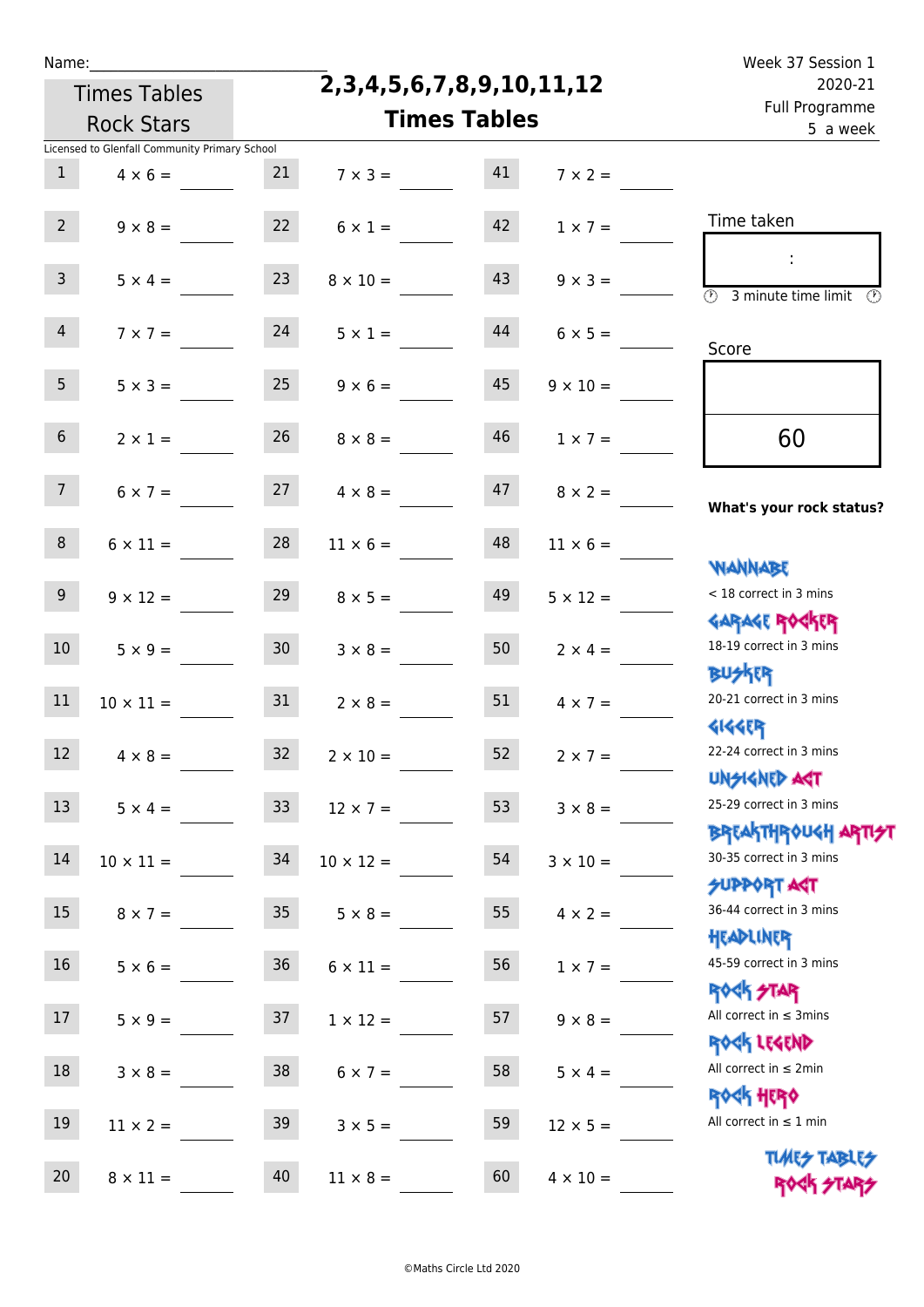| Name:           |                                               |    |                           |    |                      |    |                                    |    |                         | Week 37 Session 2                                          |
|-----------------|-----------------------------------------------|----|---------------------------|----|----------------------|----|------------------------------------|----|-------------------------|------------------------------------------------------------|
|                 | <b>Times Tables</b>                           |    |                           |    |                      |    | 2, 3, 4, 5, 6, 7, 8, 9, 10, 11, 12 |    |                         | 2020-21                                                    |
|                 | <b>Rock Stars</b>                             |    |                           |    |                      |    | <b>Times Tables</b>                |    |                         | Full Programme<br>5 a week                                 |
|                 | Licensed to Glenfall Community Primary School |    |                           |    |                      |    |                                    |    |                         |                                                            |
| $\mathbf 1$     |                                               | 13 |                           | 25 |                      | 37 |                                    | 49 |                         |                                                            |
|                 | $30$<br>6                                     |    | 8<br>4                    |    | 14<br>$\overline{7}$ |    | 32<br>8                            |    | 36<br>3                 | Time taken                                                 |
| $\overline{2}$  |                                               | 14 |                           | 26 |                      | 38 |                                    | 50 |                         |                                                            |
|                 | 10 120                                        |    | 18<br>$\boldsymbol{6}$    |    | 8<br>4               |    | $ 132\rangle$<br>12                |    | 11<br> 132              | $\overline{\odot}$<br>3 minute time limit<br>$\circled{r}$ |
| $\mathsf{3}$    |                                               | 15 |                           | 27 |                      | 39 |                                    | 51 |                         | Score                                                      |
|                 | 12<br>132                                     |    | 32<br>$\, 8$              |    | 36<br>4              |    | 40<br>8                            |    | 66<br>$11\,$            |                                                            |
| $\overline{4}$  | 44<br>11                                      | 16 | 24<br>4                   | 28 | 27<br>9              | 40 | 27<br>$\mathsf{3}$                 | 52 | 30<br>$\,6\,$           | 60                                                         |
|                 |                                               |    |                           |    |                      |    |                                    |    |                         | What's your rock status?                                   |
| $5\phantom{.0}$ |                                               | 17 |                           | 29 |                      | 41 |                                    | 53 |                         |                                                            |
|                 | 8<br>8                                        |    | 50<br>$10\,$              |    | 40<br>$10\,$         |    | 96<br>8                            |    | 5<br>5                  | <b>WANNABE</b><br>< 18 correct in 3 mins                   |
| $6\phantom{1}$  |                                               | 18 |                           | 30 |                      | 42 |                                    | 54 |                         | <b>GARAGE RO</b>                                           |
|                 | 8<br>64                                       |    | $18\,$<br>$\mathbf{3}$    |    | 49<br>$\overline{7}$ |    | 44<br>4                            |    | 18<br>3                 | 18-19 correct in 3 mins<br><b>BUSKER</b>                   |
| 7               |                                               | 19 |                           | 31 |                      | 43 |                                    | 55 |                         | 20-21 correct in 3 mins                                    |
|                 | 15<br>3                                       |    | 77<br>$11\,$              |    | 54<br>6              |    | 12<br>48                           |    | 3<br>30                 | <b>4144EP</b><br>22-24 correct in 3 mins                   |
| 8               |                                               | 20 |                           | 32 |                      | 44 |                                    | 56 |                         | UNSIGNED AGT                                               |
|                 | $11\,$<br>11                                  |    | $70\,$<br>$7\overline{ }$ |    | 4                    |    | 110<br>$11\,$                      |    | $11\,$<br>22            | 25-29 correct in 3 mins                                    |
|                 |                                               |    |                           |    |                      |    |                                    |    |                         | <b>BREAKTHROUGH</b><br>30-35 correct in 3 mins             |
| 9               |                                               | 21 |                           | 33 |                      | 45 |                                    | 57 |                         | <b>SUPPORT AGT</b>                                         |
|                 | 108<br>9                                      |    | 80<br>$10\,$              |    | 5<br>40              |    | $10\,$<br>5                        |    | $\, 8$<br>2             | 36-44 correct in 3 mins<br>HEADLINER                       |
| 10              |                                               | 22 |                           | 34 |                      | 46 |                                    | 58 |                         | 45-59 correct in 3 mins                                    |
|                 | 11<br>11                                      |    | 12<br>12                  |    | $27$<br>3            |    | 5<br>5                             |    | $ 132\rangle$<br>$11\,$ | <b>ROCK STAR</b><br>All correct in $\leq$ 3mins            |
| $11\,$          |                                               | 23 |                           | 35 |                      | 47 |                                    | 59 |                         | ROCK LEGEND                                                |
|                 | 27<br>9                                       |    | 77<br>7 <sup>7</sup>      |    | 12<br>36             |    | 81<br>9                            |    | 8<br>64                 | All correct in $\leq 2$ min                                |
|                 |                                               |    |                           |    |                      |    |                                    |    |                         | <b>ROGH HERO</b><br>All correct in $\leq 1$ min            |
| 12              |                                               | 24 |                           | 36 |                      | 48 |                                    | 60 |                         |                                                            |
|                 | 12<br>4                                       |    | $\,6\,$<br>54             |    | $\overline{2}$<br>6  |    | 90<br>9                            |    | 5<br>5                  |                                                            |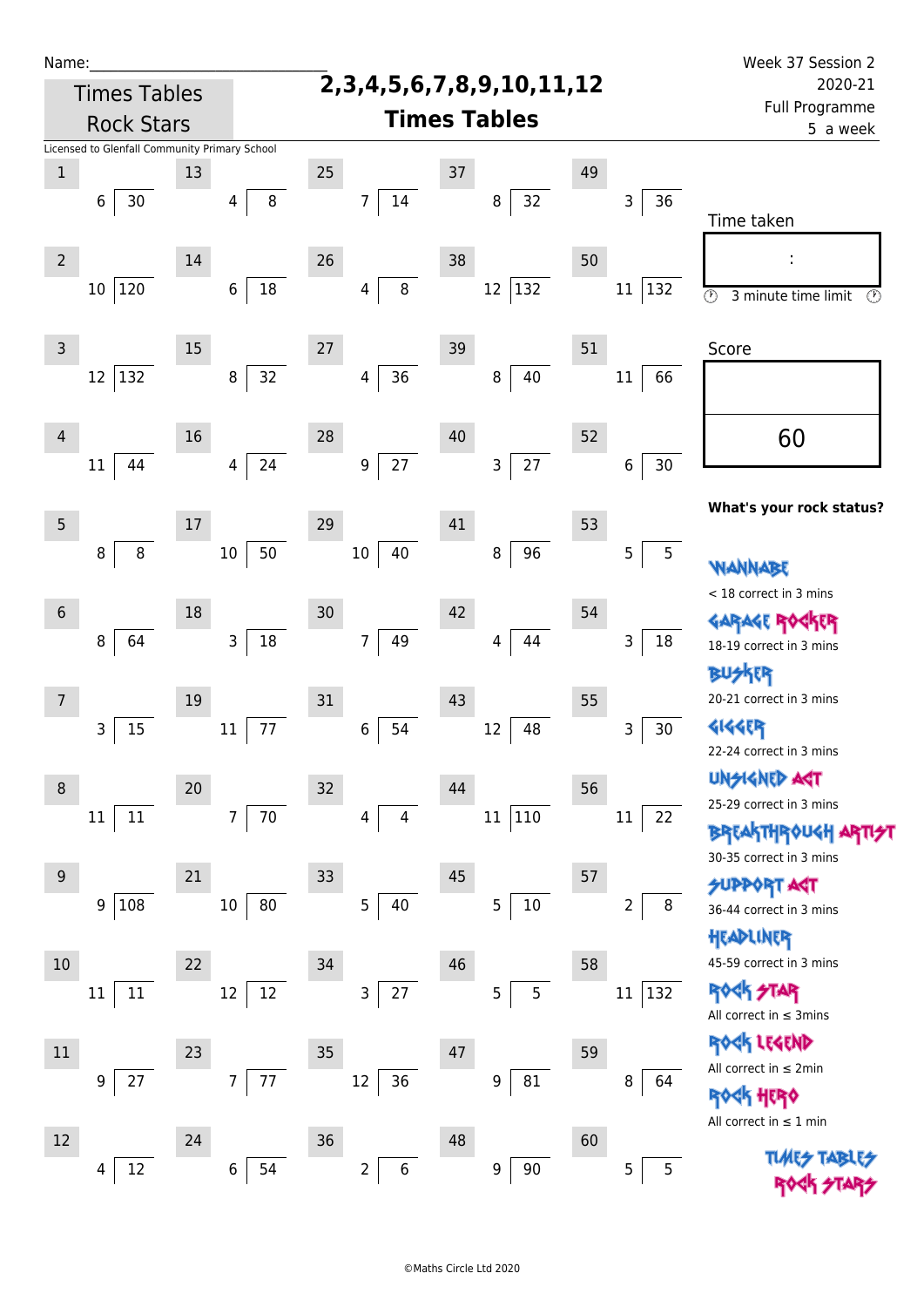| Name:           |                                                                  |    |                              |                         |                                    |    |                                | Week 37 Session 3                                                                               |  |  |
|-----------------|------------------------------------------------------------------|----|------------------------------|-------------------------|------------------------------------|----|--------------------------------|-------------------------------------------------------------------------------------------------|--|--|
|                 | <b>Times Tables</b>                                              |    |                              |                         | 2, 3, 4, 5, 6, 7, 8, 9, 10, 11, 12 |    |                                | 2020-21                                                                                         |  |  |
|                 | <b>Rock Stars</b>                                                |    |                              |                         | <b>Times Tables</b>                |    | Full Programme<br>5 a week     |                                                                                                 |  |  |
| $\,1$           | Licensed to Glenfall Community Primary School<br>3<br>$\times 2$ | 13 | 3<br>$\times$ 11             | 6<br>25<br>$\times$ 1   | 8<br>37<br>$\times$ 4              | 49 | $\boldsymbol{9}$<br>$\times$ 5 | Time taken                                                                                      |  |  |
| $\overline{2}$  | 10<br>$\times 2$                                                 | 14 | 6<br>$\times 9$              | 7<br>26<br>$\times$ 7   | 9<br>38<br>$\times$ 5              | 50 | 3<br>$\times 1$                | t,<br>$\circledcirc$<br>3 minute time limit<br>⊕                                                |  |  |
| $\overline{3}$  | 8<br>$\times$ 7                                                  | 15 | 7<br>$\times$ 7              | 3<br>$27$<br>$\times$ 7 | 3<br>39<br>$\times 8$              | 51 | 4<br>$\times 6$                | Score                                                                                           |  |  |
| $\overline{4}$  | 7<br>$\times$ 12                                                 | 16 | 6<br>$\times$ 7              | 7<br>28<br>$\times$ 10  | 9<br>40<br>$\times$ 1              | 52 | 7<br>$\times 1$                | 60                                                                                              |  |  |
| 5               | 10<br>$\times$ 10                                                | 17 | 4<br>$\times$ 9              | 11<br>29<br>$\times$ 11 | 10<br>41<br>$\times$ 4             | 53 | 7<br>$\times$ 10               | What's your rock status?<br>WANNABE                                                             |  |  |
| $6\phantom{1}6$ | $\overline{2}$<br>$\times$ 3                                     | 18 | 4<br>$\times 8$              | 4<br>30<br>$\times$ 2   | $\overline{2}$<br>42<br>$\times$ 3 | 54 | 4<br>$\times$ 1                | < 18 correct in 3 mins<br><b>GARAGE ROGKER</b><br>18-19 correct in 3 mins                       |  |  |
| $\overline{7}$  | 9<br>$\times 10$                                                 | 19 | $\overline{4}$<br>$\times 1$ | 5<br>31<br>$\times$ 10  | 6<br>43<br>$\times$ 3              | 55 | 10<br>$\times$ 10              | <b>BUSKER</b><br>20-21 correct in 3 mins<br><b>4144EP</b><br>22-24 correct in 3 mins            |  |  |
| $\,8\,$         | 12<br>$\times$ 7                                                 | 20 | 3<br>$\times$ 12             | 4<br>32<br>$\times$ 1   | 12<br>44<br>$\times$ 8             | 56 | 5<br>$\times$ 2                | <b>UNGIGNED AGT</b><br>25-29 correct in 3 mins<br>ΒΡΓΑ <sup>Κ</sup> ΤΗΡΟυΚΗ ΑΡΤΙ <del>2</del> Τ |  |  |
| $9$             | $\overline{2}$<br>$\times$ 12                                    | 21 | $\overline{4}$<br>$\times$ 1 | 11<br>33<br>$\times$ 8  | 6<br>45<br>$\times$ 5              | 57 | 3<br>$\times$ 11               | 30-35 correct in 3 mins<br><b>SUPPORT AGT</b><br>36-44 correct in 3 mins                        |  |  |
| 10              | $\overline{\mathcal{A}}$<br>$\times$ 7                           | 22 | 12<br>$\times 9$             | 11<br>34<br>$\times$ 11 | 10<br>46<br>$\times$ 11            | 58 | $\overline{2}$<br>$\times$ 1   | HEADLINER<br>45-59 correct in 3 mins<br><b>ROCK STAR</b><br>All correct in $\leq$ 3mins         |  |  |
| 11              | $\overline{4}$<br>$\times$ 5                                     | 23 | 12<br>$\times$ 5             | 2<br>35<br>$\times$ 6   | 3<br>47<br>$\times$ 9              | 59 | 9<br>$\times$ 7                | ROCK LEGEND<br>All correct in $\leq 2$ min<br>ROCK HERO                                         |  |  |
| 12              | $11\,$<br>$\times$ 1                                             | 24 | $10\,$<br>$\times 9$         | 12<br>36<br>$\times$ 6  | 12<br>48<br>$\times$ 9             | 60 | $\overline{4}$<br>$\times$ 5   | All correct in $\leq 1$ min<br><b>TUARS TABLES</b><br>ROCK STARS                                |  |  |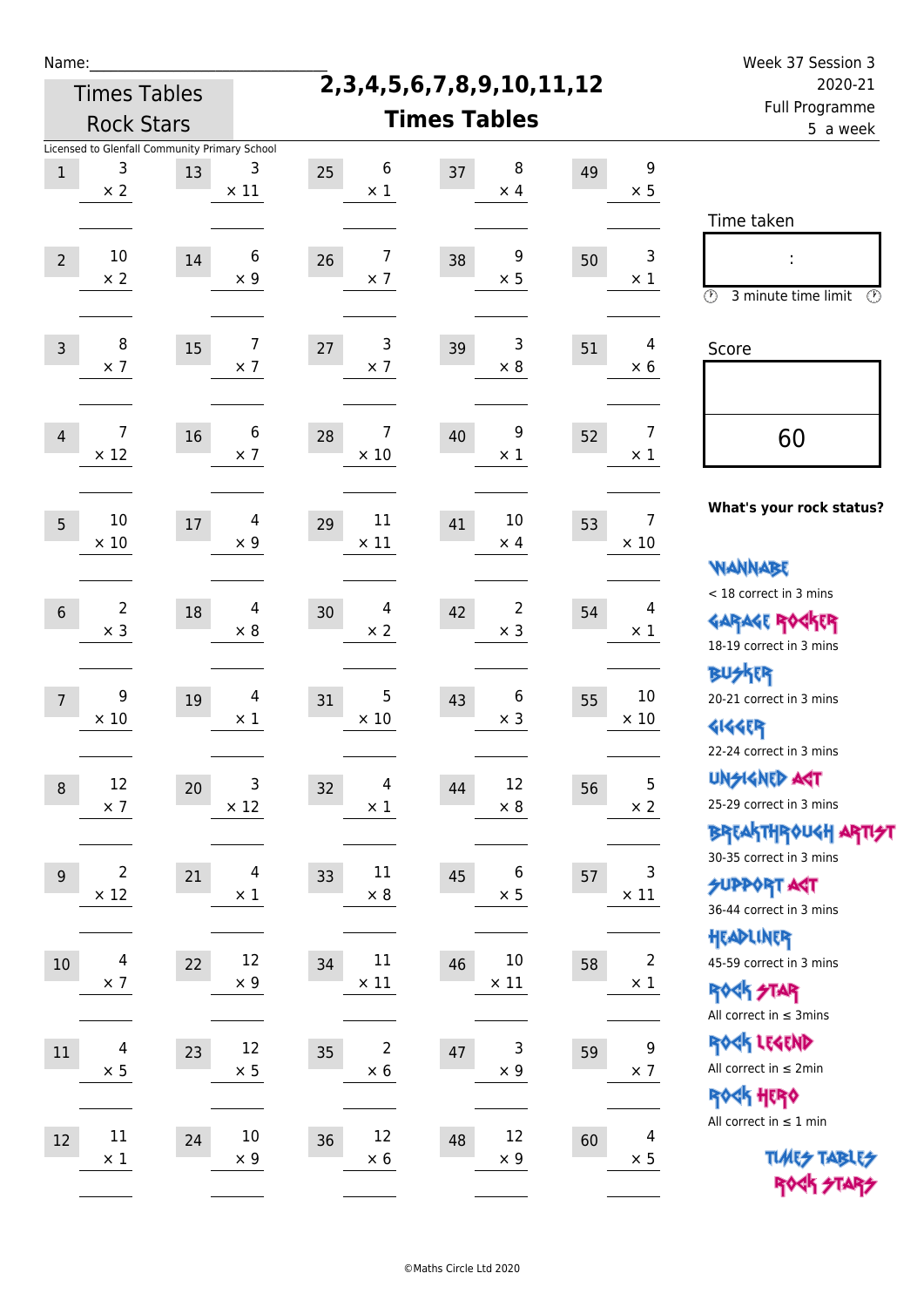Times Tables

## **2,3,4,5,6,7,8,9,10,11,12**

Name: Week 37 Session 4 Full Programme 2020-21

|                | <b>Rock Stars</b>                             |                 |                          | <b>Times Tables</b> |                  | Tull Flugialillile<br>5 a week                             |
|----------------|-----------------------------------------------|-----------------|--------------------------|---------------------|------------------|------------------------------------------------------------|
|                | Licensed to Glenfall Community Primary School |                 |                          |                     |                  |                                                            |
| $\mathbf{1}$   | $44 \div 4 =$                                 | 21              | $32 \div 4 =$            | 41                  | $30 \div 5 =$    |                                                            |
| 2 <sup>7</sup> | $24 \div 3 =$                                 | 22              | $132 \div 11 =$          | 42                  | $55 \div 11 =$   | Time taken                                                 |
|                |                                               |                 |                          |                     |                  |                                                            |
| 3 <sup>7</sup> | $50 \div 5 =$                                 |                 | $23 \t 2 \div 2 =$       | 43                  | $63 \div 7 =$    | $\overline{\mathcal{O}}$<br>3 minute time limit<br>$\odot$ |
| $\overline{4}$ | $20 \div 2 =$                                 | 24              | $54 \div 9 =$            | 44                  | $40 \div 8 =$    |                                                            |
|                |                                               |                 |                          |                     |                  | Score                                                      |
| 5 <sup>5</sup> | $110 \div 10 =$                               | 25              | $36 \div 12 =$           | 45                  | $21 \div 3 =$    |                                                            |
| 6 <sup>1</sup> | $40 \div 8 =$                                 |                 | $26$ $24 \div 4 =$       | 46                  | $55 \div 11 =$   | 60                                                         |
| 7 <sup>7</sup> |                                               |                 |                          | 47                  |                  |                                                            |
|                | $24 \div 6 =$                                 |                 | $27 \quad 132 \div 11 =$ |                     | $36 \div 12 =$   | What's your rock status?                                   |
| 8 <sup>1</sup> | $24 \div 8 =$                                 | 28              | $84 \div 7 =$            | 48                  | $4 \div 2 =$     |                                                            |
|                |                                               |                 |                          |                     |                  | <b>NANNABE</b>                                             |
| 9 <sub>o</sub> | $16 \div 2 =$                                 | 29              | $24 \div 2 =$            | 49                  | $88 \div 11 =$   | < 18 correct in 3 mins                                     |
|                |                                               |                 |                          |                     |                  | <b>GARAGE ROCKER</b>                                       |
| $10$           | $120 \div 12 =$                               | 30 <sup>1</sup> | $18 \div 3 =$            | 50                  | $45 \div 5 =$    | 18-19 correct in 3 mins                                    |
|                |                                               |                 |                          |                     |                  | <b>BUSKER</b><br>20-21 correct in 3 mins                   |
| 11             | $132 \div 12 =$                               | 31              | $14 \div 7 =$            | 51                  | $33 \div 3 =$    | <b>4144ER</b>                                              |
| 12             | $44 \div 11 =$                                | 32              | $20 \div 4 =$            | 52                  | $24 \div 2 =$    | 22-24 correct in 3 mins                                    |
|                |                                               |                 |                          |                     |                  | <b>UNSIGNED AST</b>                                        |
|                | 13 $9 \div 3 =$                               |                 | $33 \t 18 \div 6 =$      |                     | 53 $28 \div 4 =$ | 25-29 correct in 3 mins                                    |
|                |                                               |                 |                          |                     |                  | <b>BREAKTHROUGH ARTI<del>S</del>T</b>                      |
| 14             | $24 \div 3 =$                                 | 34              | $11 \div 11 =$           | 54                  | $30 \div 5 =$    | 30-35 correct in 3 mins                                    |
|                |                                               |                 |                          |                     |                  | <b>SUPPORT AGT</b>                                         |
| 15             | $36 \div 3 =$                                 | 35 <sub>1</sub> | $55 \div 11 =$           | 55                  | $14 \div 7 =$    | 36-44 correct in 3 mins                                    |
| 16             |                                               |                 |                          |                     |                  | HEADLINER<br>45-59 correct in 3 mins                       |
|                | $120 \div 10 =$                               | 36              | $121 \div 11 =$          | 56                  | $54 \div 6 =$    | <b>ROCK STAR</b>                                           |
| 17             | $63 \div 9 =$                                 | 37              | $24 \div 3 =$            | 57                  | $40 \div 5 =$    | All correct in $\leq$ 3mins                                |
|                |                                               |                 |                          |                     |                  | ROCK LEGEND                                                |
| 18             | $36 \div 9 =$                                 | 38              | $96 \div 12 =$           | 58                  | $108 \div 9 =$   | All correct in $\leq 2$ min                                |
|                |                                               |                 |                          |                     |                  | <b>ROCK HERO</b>                                           |
| 19             | $36 \div 12 =$                                | 39              | $14 \div 2 =$            | 59                  | $12 \div 6 =$    | All correct in $\leq 1$ min                                |
|                |                                               |                 |                          |                     |                  | <b>TUARS TABLES</b>                                        |
| 20             | $132 \div 12 =$                               | 40              | $36 \div 4 =$            | 60                  | $11 \div 11 =$   | ROCK STARS                                                 |